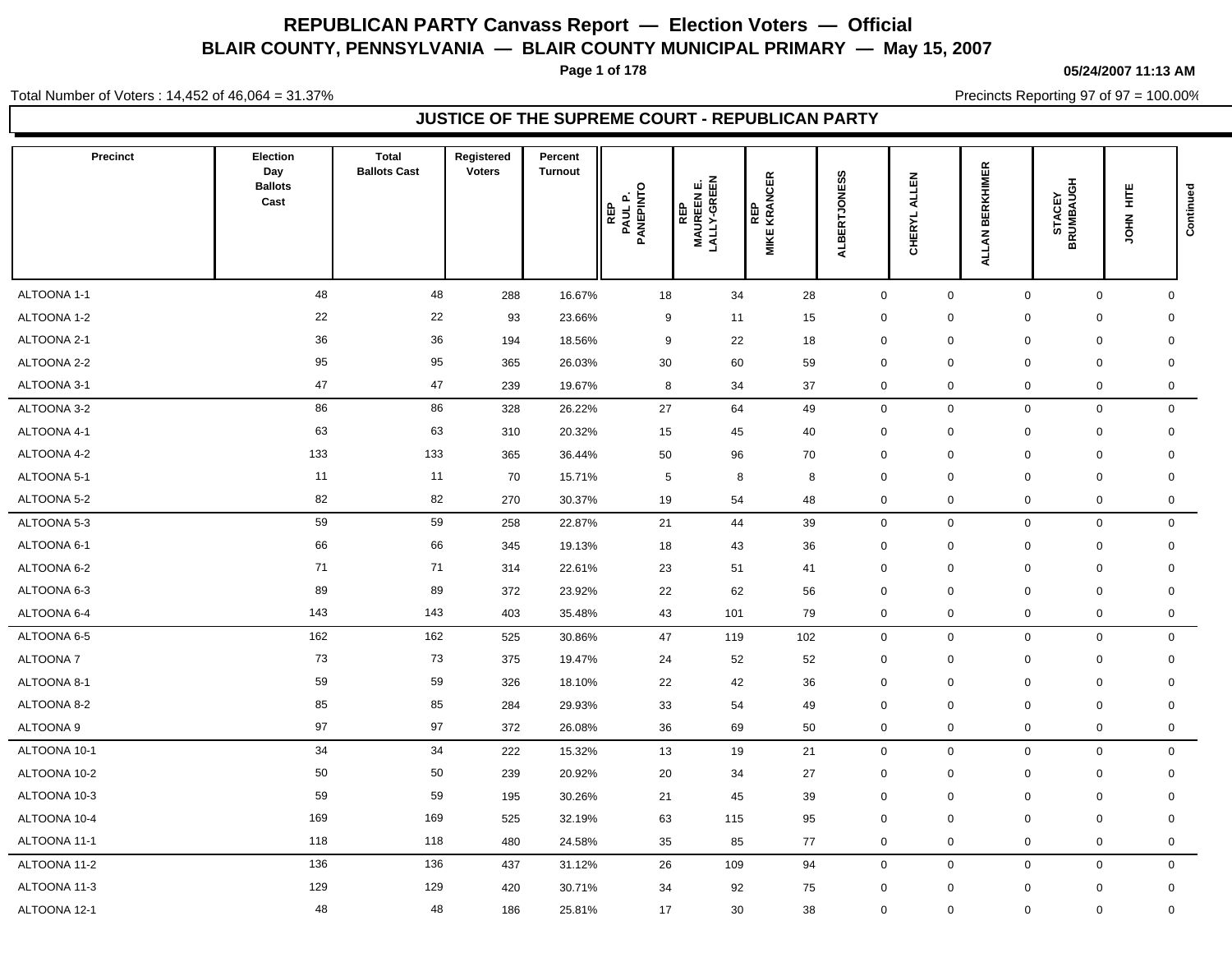**Page 2 of 178**

#### **05/24/2007 11:13 AM**

Total Number of Voters : 14,452 of 46,064 = 31.37%

Precincts Reporting 97 of 97 = 100.00%

| Precinct               | <b>Election</b><br>Day<br><b>Ballots</b><br>Cast | <b>Total</b><br><b>Ballots Cast</b> | Registered<br><b>Voters</b> | Percent<br><b>Turnout</b> | PAUL P.<br>PANEPINTO<br>REP<br>௨ | <b>REP<br/>MAUREENE.<br/>LALLY-GREEN</b> | REP<br>MIKE KRANCER | ALBERTJONESS   | 즚<br>₹<br><b>CHERYL</b> | <b>BERKHIMER</b><br><b>ALLAN</b> | <b>STACEY<br/>BRUMBAUGH</b> | Ë<br>$rac{2}{5}$ | Continued    |
|------------------------|--------------------------------------------------|-------------------------------------|-----------------------------|---------------------------|----------------------------------|------------------------------------------|---------------------|----------------|-------------------------|----------------------------------|-----------------------------|------------------|--------------|
| ALTOONA 12-2           | 88                                               | 88                                  |                             |                           |                                  |                                          |                     | $\mathbf 0$    |                         | $\mathbf 0$                      | $\mathbf 0$                 |                  | $\mathbf 0$  |
| ALTOONA 12-3           | 72                                               | 72                                  | 290<br>250                  | 30.34%<br>28.80%          | 25<br>22                         | 67<br>52                                 | 53<br>44            | $\mathbf 0$    | 0<br>0                  | $\mathbf 0$                      | $\mathbf 0$                 |                  | 0            |
| ALTOONA 12-4           | 130                                              | 130                                 | 377                         | 34.48%                    | 34                               | 95                                       | 86                  | $\mathbf 0$    | 0                       | $\mathbf 0$                      | $\mathbf 0$                 |                  | $\mathsf{O}$ |
| ALTOONA 12-5           | 50                                               | 50                                  | 187                         | 26.74%                    | 18                               | 35                                       | 31                  | $\mathbf 0$    | $\mathbf 0$             | $\mathbf 0$                      | $\mathbf 0$                 |                  | $\mathbf 0$  |
| ALTOONA 13-1           | 140                                              | 140                                 | 517                         | 27.08%                    | 37                               | 107                                      | 91                  | $\mathbf 0$    | $\mathbf 0$             | $\mathbf 0$                      | $\mathbf 0$                 |                  | $\mathbf 0$  |
| ALTOONA 13-2           | 87                                               | 87                                  | 415                         | 20.96%                    | 27                               | 62                                       | 50                  | $\mathbf 0$    | -1                      | $\mathbf 0$                      | $\mathbf 0$                 |                  | $\mathbf 0$  |
| ALTOONA 13-3           | 122                                              | 122                                 | 388                         | 31.44%                    | 33                               | 82                                       | 87                  | $\mathbf 0$    | $\mathbf 0$             | $\mathsf 0$                      | $\mathbf 0$                 |                  | $\mathbf 0$  |
| ALTOONA 13-4           | 97                                               | 97                                  | 272                         | 35.66%                    | 32                               | 72                                       | 53                  | $\mathbf 0$    | $\mathbf 0$             | $\mathbf 0$                      | $\mathsf 0$                 |                  | $\mathbf 0$  |
| ALTOONA 14-1           | 120                                              | 120                                 | 307                         | 39.09%                    | 25                               | 88                                       | 75                  | $\mathbf 0$    | $\mathbf 0$             | $\mathbf 0$                      | $\mathbf 0$                 |                  | $\mathbf 0$  |
| ALTOONA 14-2           | 240                                              | 240                                 | 679                         | 35.35%                    | 73                               | 168                                      | 123                 | $\mathbf 0$    | $\mathbf 0$             | $\mathbf 0$                      | $\mathbf 0$                 |                  | $\mathbf 0$  |
| ALTOONA 14-3           | 110                                              | 110                                 | 373                         | 29.49%                    | 34                               | 76                                       | 61                  | $\mathbf 0$    | $\Omega$                | $\mathbf 0$                      | $\mathbf 0$                 |                  | $\mathbf 0$  |
| ALTOONA 14-4           | 193                                              | 193                                 | 608                         | 31.74%                    | 49                               | 137                                      | 118                 | $\pmb{0}$      | 0                       | $\mathsf 0$                      | $\mathbf 0$                 |                  | $\mathbf 0$  |
| ALLEGHENY 1            | 367                                              | 367                                 | 1,056                       | 34.75%                    | 94                               | 261                                      | 240                 | $\pmb{0}$      | $\mathbf{0}$            | $\mathbf 0$                      | $\mathsf 0$                 |                  | $\mathbf 0$  |
| ALLEGHENY 2            | 343                                              | 343                                 | 939                         | 36.53%                    | 121                              | 250                                      | 215                 | $\mathbf 0$    | $\mathbf 0$             | $\mathbf 0$                      | $\mathbf 0$                 |                  | $\mathbf 0$  |
| ALLEGHENY 3            | 53                                               | 53                                  | 176                         | 30.11%                    | 14                               | 37                                       | 34                  | $\mathbf 0$    | $\mathbf 0$             | $\mathbf 0$                      | $\mathbf 0$                 |                  | $\mathbf 0$  |
| <b>ANTIS TWP 1</b>     | 330                                              | 330                                 | 1,118                       | 29.52%                    | 111                              | 226                                      | 199                 | $\mathbf 0$    | $\Omega$                | $\mathbf 0$                      | $\mathbf 0$                 |                  | 0            |
| <b>ANTIS TWP 2</b>     | 199                                              | 199                                 | 664                         | 29.97%                    | 65                               | 136                                      | 116                 | $\mathbf 0$    | $\mathbf 0$             | $\mathbf 0$                      | $\mathsf{O}\xspace$         |                  | $\mathbf 0$  |
| <b>ANTIS TWP 3</b>     | 247                                              | 247                                 | 804                         | 30.72%                    | 48                               | 180                                      | 170                 | $\mathbf 0$    | $\mathbf 0$             | $\mathbf 0$                      | $\mathbf 0$                 |                  | $\mathbf 0$  |
| BELLWOOD BORO          | 156                                              | 156                                 | 749                         | 20.83%                    | 48                               | 112                                      | 114                 | $\mathbf 0$    | $\mathbf 0$             | $\mathbf 0$                      | $\mathbf 0$                 |                  | $\mathbf 0$  |
| <b>BLAIR - CATFISH</b> | 224                                              | 224                                 | 756                         | 29.63%                    | 74                               | 144                                      | 139                 | $\mathbf 0$    | $\mathbf 0$             | $\mathbf 0$                      | $\mathbf 0$                 |                  | $\mathbf 0$  |
| <b>BLAIR - E HOLBG</b> | 420                                              | 420                                 | 1,352                       | 31.07%                    | 129                              | 313                                      | 255                 | $\overline{1}$ | $\mathbf 0$             | $\mathbf 0$                      | $\mathbf 0$                 |                  | $\mathbf 0$  |
| <b>CATHARINE TWP</b>   | 99                                               | 99                                  | 327                         | 30.28%                    | 21                               | 78                                       | 65                  | $\pmb{0}$      | 0                       | $\mathsf 0$                      | $\mathbf 0$                 |                  | $\mathbf 0$  |
| <b>DUNCANSVILLE</b>    | 186                                              | 186                                 | 507                         | 36.69%                    | 59                               | 130                                      | 110                 | $\pmb{0}$      | $\mathbf 0$             | $\mathbf 0$                      | $\mathsf 0$                 |                  | $\mathbf 0$  |
| FRANKSTOWN TWP1        | 101                                              | 101                                 | 258                         | 39.15%                    | 27                               | 68                                       | 52                  | $\mathbf 0$    | $\mathbf 0$             | $\mathbf 0$                      | $\mathbf 0$                 |                  | $\mathbf 0$  |
| FRANKSTOWN TWP2        | 574                                              | 574                                 | 1,708                       | 33.61%                    | 177                              | 393                                      | 373                 | $\mathbf 0$    | $\mathbf 0$             | 0                                | $\mathbf 0$                 |                  | $\mathbf 0$  |
| <b>FRANKSTOWN TWP3</b> | 614                                              | 614                                 | 1,853                       | 33.14%                    | 188                              | 452                                      | 389                 | $\mathbf 0$    | $\Omega$                | $\mathbf 0$                      | 1                           |                  | $\mathbf 0$  |
| FREEDOM TWP 1          | 137                                              | 137                                 | 424                         | 32.31%                    | 35                               | 101                                      | 88                  | $\mathbf 0$    | $\mathbf 0$             | $\mathbf 0$                      | $\mathbf 0$                 |                  | $\mathbf 0$  |
| FREEDOM TWP 2          | 259                                              | 259                                 | 809                         | 32.01%                    | 89                               | 183                                      | 156                 | $\mathbf 0$    | $\mathbf 0$             | $\mathbf 0$                      | $\mathbf 0$                 |                  | $\mathbf 0$  |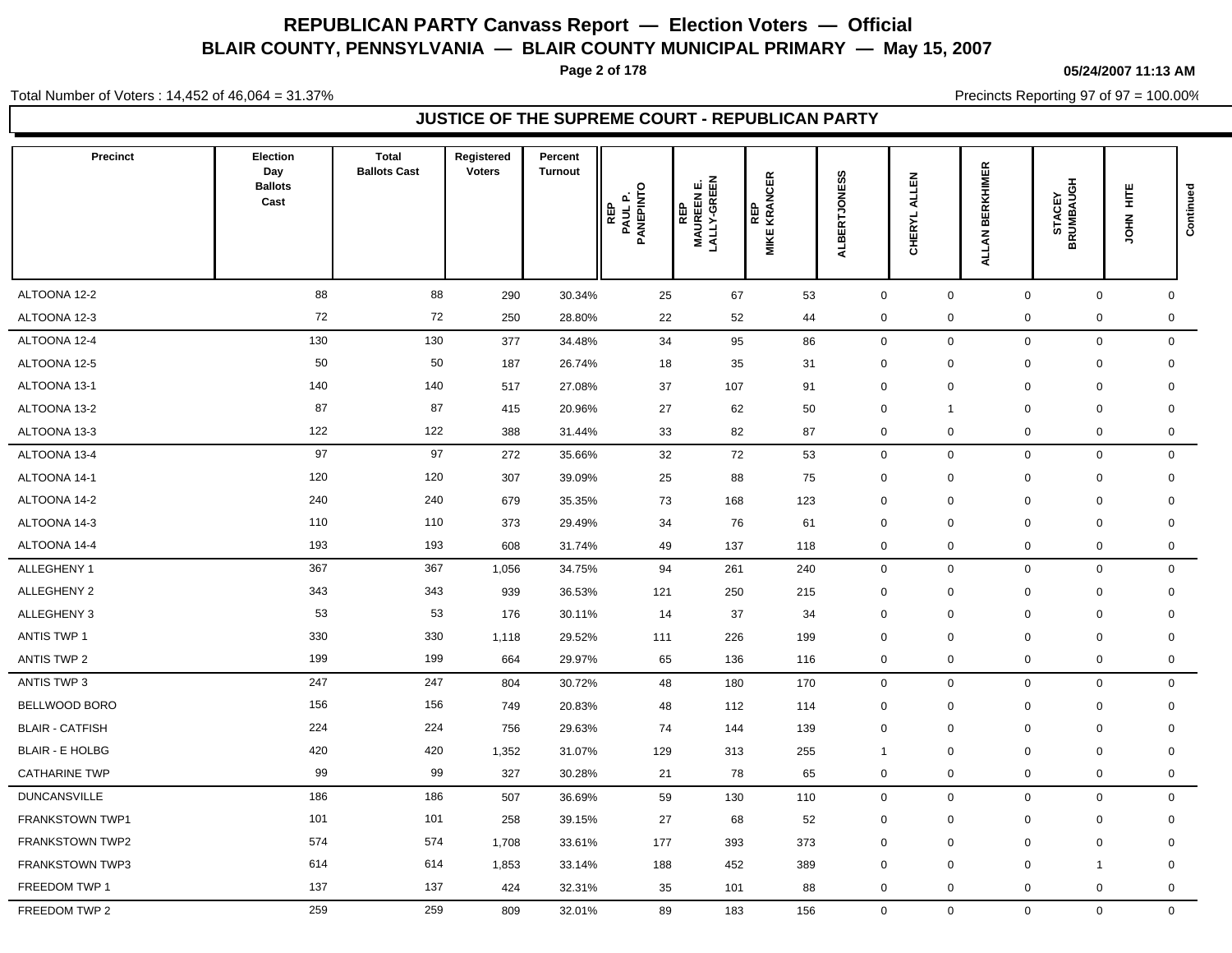**Page 3 of 178**

#### **05/24/2007 11:13 AM**

Total Number of Voters : 14,452 of 46,064 = 31.37%

Precincts Reporting 97 of 97 = 100.00%

| <b>Precinct</b>        | Election<br>Day<br><b>Ballots</b><br>Cast | <b>Total</b><br><b>Ballots Cast</b> | Registered<br><b>Voters</b> | Percent<br><b>Turnout</b> | $\circ$<br>PAUL P.<br>PANEPINTC<br>REP | <b>REP<br/>MAUREENE.<br/>LALLY-GREEN</b> | REP<br>MIKE KRANCER | w<br>ERTJONES<br><b>ALB</b> | 즚<br>ᆜ<br>₹<br><b>CHERYL</b> | <b>BERKHIMER</b><br><b>ALLAN</b> | <b>STACEY<br/>BRUMBAUGH</b> | Ë<br>$rac{2}{5}$ | Continued    |
|------------------------|-------------------------------------------|-------------------------------------|-----------------------------|---------------------------|----------------------------------------|------------------------------------------|---------------------|-----------------------------|------------------------------|----------------------------------|-----------------------------|------------------|--------------|
| <b>GREENFIELD TWP1</b> | 134                                       | 134                                 | 544                         | 24.63%                    | 41                                     | 93                                       | 80                  | $\mathbf 0$                 | 0                            | $\mathbf 0$                      | $\mathbf 0$                 |                  | $\mathbf 0$  |
| <b>GREENFIELD TWP2</b> | 31                                        | 31                                  | 73                          | 42.47%                    | 10                                     | 18                                       | 22                  | $\mathbf 0$                 | $\mathbf 0$                  | $\mathbf{1}$                     | $\pmb{0}$                   |                  | $\mathbf 0$  |
| <b>GREENFIELD TWP3</b> | 141                                       | 141                                 | 620                         | 22.74%                    | 48                                     | 99                                       | 90                  | $\mathbf 0$                 | 0                            | $\mathbf 0$                      | $\mathbf 0$                 |                  | $\mathbf 0$  |
| <b>HOLLIDAYSBURG 1</b> | 70                                        | 70                                  | 250                         | 28.00%                    | 21                                     | 48                                       | 42                  | $\mathbf 0$                 | 0                            | $\mathbf 0$                      | $\mathbf 0$                 |                  | $\mathbf 0$  |
| <b>HOLLIDAYSBURG 2</b> | 124                                       | 124                                 | 367                         | 33.79%                    | 39                                     | 83                                       | 76                  | $\mathbf 0$                 | $\mathbf 0$                  | $\mathbf 0$                      | $\mathbf 0$                 |                  | $\mathbf 0$  |
| <b>HOLLIDAYSBURG 3</b> | 33                                        | 33                                  | 160                         | 20.63%                    | 14                                     | 23                                       | 19                  | $\mathbf 0$                 | $\mathbf 0$                  | $\mathbf 0$                      | $\mathbf 0$                 |                  | $\mathbf 0$  |
| <b>HOLLIDAYSBURG 4</b> | 131                                       | 131                                 | 367                         | 35.69%                    | 41                                     | 103                                      | 82                  | $\mathbf 0$                 | $\mathbf 0$                  | $\mathbf 0$                      | $\mathbf 0$                 |                  | $\mathbf 0$  |
| <b>HOLLIDAYSBURG 5</b> | 128                                       | 128                                 | 357                         | 35.85%                    | 33                                     | 93                                       | 77                  | $\mathbf 0$                 | $\Omega$                     | $\mathbf 0$                      | $\mathbf 0$                 |                  | $\mathbf 0$  |
| <b>HOLLIDAYSBURG 6</b> | 154                                       | 154                                 | 448                         | 34.38%                    | 42                                     | 113                                      | 90                  | $\mathbf 0$                 | 0                            | $\mathbf 0$                      | $\mathbf 0$                 |                  | $\mathbf 0$  |
| <b>HOLLIDAYSBURG 7</b> | 140                                       | 140                                 | 366                         | 38.25%                    | 31                                     | 107                                      | 85                  | $\mathbf 0$                 | 0                            | $\mathbf 0$                      | $\mathbf 0$                 |                  | $\mathbf 0$  |
| <b>HUSTON TWP</b>      | 203                                       | 203                                 | 566                         | 35.87%                    | 73                                     | 142                                      | 126                 | $\mathbf 0$                 | $\mathbf 0$                  | $\mathbf 0$                      | 0                           |                  | 0            |
| <b>JUNIATA TWP</b>     | 124                                       | 124                                 | 468                         | 26.50%                    | 35                                     | 80                                       | 84                  | $\mathbf 0$                 | 0                            | $\mathbf 0$                      | $\mathbf 0$                 |                  | $\mathbf 0$  |
| LOGAN TWP 1            | 278                                       | 278                                 | 699                         | 39.77%                    | 89                                     | 189                                      | 163                 | $\mathbf 0$                 | 0                            | $\mathbf 0$                      | $\mathbf 0$                 |                  | $\mathbf 0$  |
| LOGAN TWP 2            | 273                                       | 273                                 | 792                         | 34.47%                    | 69                                     | 197                                      | 173                 | $\mathbf 0$                 | 0                            | $\mathbf 0$                      | $\mathbf 0$                 |                  | $\mathbf 0$  |
| LOGAN TWP 3            | 199                                       | 199                                 | 498                         | 39.96%                    | 48                                     | 137                                      | 131                 | $\mathbf 0$                 | $\mathbf 0$                  | $\mathbf 0$                      | $\mathbf 0$                 |                  | $\mathbf 0$  |
| <b>LOGAN TWP 4</b>     | 222                                       | 222                                 | 663                         | 33.48%                    | 66                                     | 150                                      | 143                 | $\mathbf 0$                 | $\mathbf{0}$                 | $\mathbf 0$                      | $\mathbf 0$                 |                  | $\mathbf 0$  |
| LOGAN TWP 5            | 254                                       | 254                                 | 677                         | 37.52%                    | 81                                     | 171                                      | 155                 | $\mathbf 0$                 | $\mathbf 0$                  | $\mathbf 0$                      | $\mathbf 0$                 |                  | $\mathbf 0$  |
| LOGAN TWP 6            | 239                                       | 239                                 | 893                         | 26.76%                    | 82                                     | 175                                      | 160                 | $\mathbf 0$                 | 0                            | $\mathbf 0$                      | $\mathbf 0$                 |                  | $\mathbf 0$  |
| <b>LOGAN TWP 7</b>     | 130                                       | 130                                 | 310                         | 41.94%                    | 45                                     | 84                                       | 76                  | $\mathbf 0$                 | 0                            | $\mathbf 0$                      | $\mathbf 0$                 |                  | $\mathbf 0$  |
| <b>MARTINSBURG 1</b>   | 191                                       | 191                                 | 434                         | 44.01%                    | 67                                     | 133                                      | 111                 | $\mathbf 0$                 | $\mathbf 0$                  | $\mathbf 0$                      | $\mathbf 0$                 |                  | $\mathbf 0$  |
| <b>MARTINSBURG 2</b>   | 199                                       | 199                                 | 510                         | 39.02%                    | 71                                     | 130                                      | 91                  | $\mathbf 0$                 | $\mathbf 0$                  | $\mathbf 0$                      | 0                           |                  | $\mathbf{1}$ |
| NEWRY BORO             | 21                                        | 21                                  | 83                          | 25.30%                    | $\overline{4}$                         | 15                                       | 10                  | $\mathbf 0$                 | $\mathbf 0$                  | 0                                | $\mathbf 0$                 |                  | $\mathbf 0$  |
| NORTH WOODBURY         | 474                                       | 474                                 | 1,251                       | 37.89%                    | 151                                    | 319                                      | 266                 | $\mathbf 0$                 | $\mathbf 0$                  | $\mathbf 0$                      | $\mathbf 0$                 |                  | $\mathbf 0$  |
| <b>ROARING SPG 1</b>   | 82                                        | 82                                  | 268                         | 30.60%                    | 36                                     | 63                                       | 41                  | $\mathbf 0$                 | 0                            | $\mathbf 0$                      | $\mathbf 0$                 |                  | $\mathbf 0$  |
| ROARING SPG 2          | 197                                       | 197                                 | 444                         | 44.37%                    | 62                                     | 130                                      | 117                 | $\mathbf 0$                 | 0                            | $\mathbf 0$                      | $\mathbf 0$                 |                  | $\mathbf 0$  |
| <b>ROARING SPG 3</b>   | 153                                       | 153                                 | 358                         | 42.74%                    | 50                                     | 107                                      | 93                  | $\mathbf 0$                 | 0                            | $\mathbf 0$                      | $\mathbf 0$                 |                  | $\mathbf 0$  |
| SNYDER TWP 1           | 146                                       | 146                                 | 539                         | 27.09%                    | 44                                     | 114                                      | 91                  | $\mathbf 0$                 | $\Omega$                     | 0                                | $\mathbf 0$                 |                  | $\mathbf 0$  |
| SNYDER TWP 2           | 213                                       | 213                                 | 714                         | 29.83%                    | 57                                     | 135                                      | 136                 | $\mathbf 0$                 | $\mathbf 0$                  | $\mathbf 0$                      | $\mathbf 0$                 |                  | $\mathbf 0$  |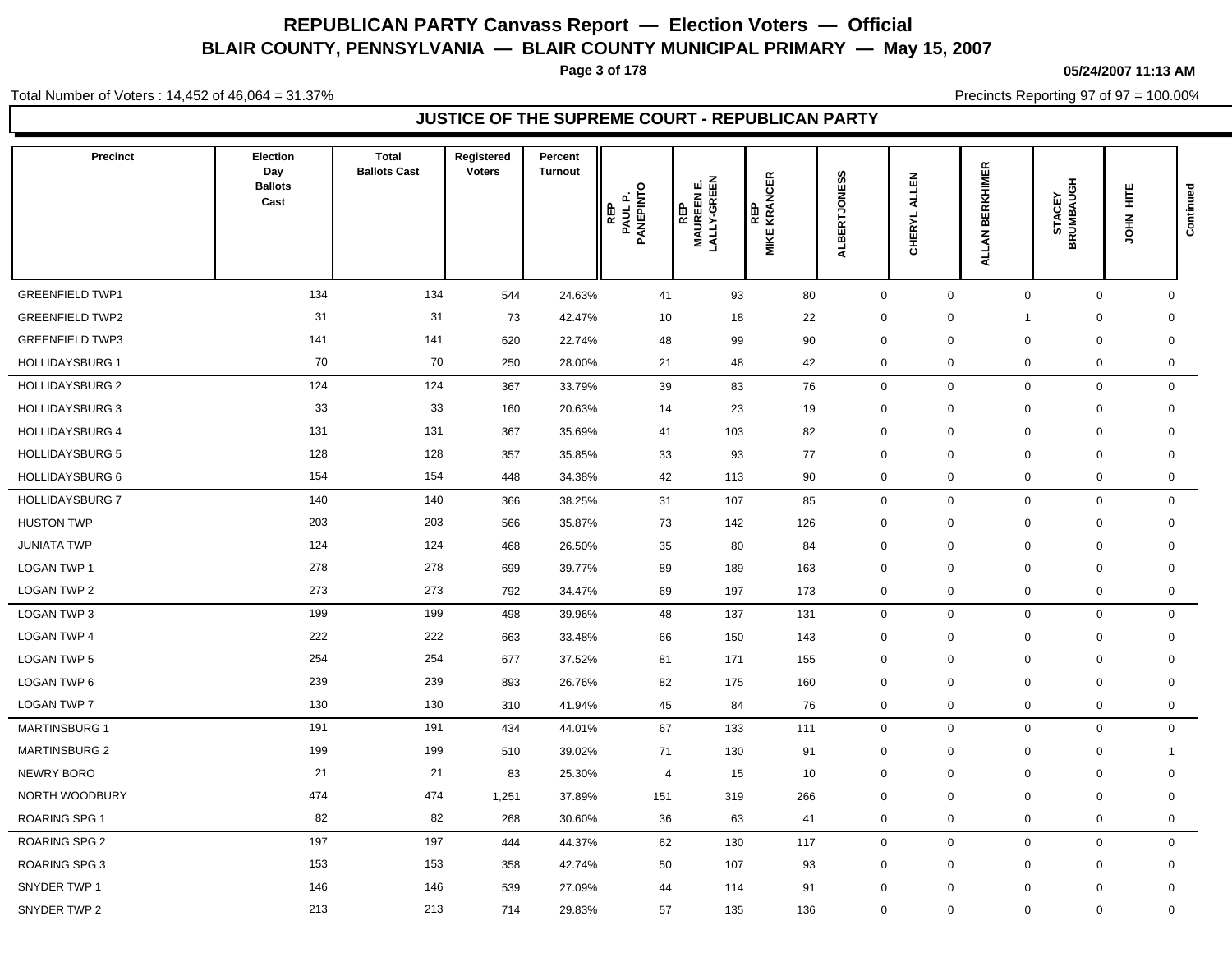**Page 4 of 178**

#### **05/24/2007 11:13 AM**

Total Number of Voters : 14,452 of 46,064 = 31.37%

Precincts Reporting 97 of 97 = 100.00%

| Precinct             | Election<br>Day<br><b>Ballots</b><br>Cast | <b>Total</b><br><b>Ballots Cast</b> | Registered<br><b>Voters</b> | Percent<br><b>Turnout</b> | O<br>PAUL P.<br>ANEPINT<br>உ<br>REP<br>$\mathbf{a}$ | ᇟᅙ<br>LALLY-GREE<br>MAUREEN E<br>LALLY-GREE | <b>CER</b><br>KRANG<br>KRANG<br>MIKE | ဖာ<br><b>NES</b><br>ဥ<br>Ë<br>m<br>ā | 孟<br>⋖<br>≻<br>띥<br>로<br>$\overline{\mathbf{o}}$ | <b>BERKHIMER</b><br>z<br>Ę | <b>STACEY<br/>BRUMBAUGH</b> | Ë<br>HROL    | ಾ<br>Continue |
|----------------------|-------------------------------------------|-------------------------------------|-----------------------------|---------------------------|-----------------------------------------------------|---------------------------------------------|--------------------------------------|--------------------------------------|--------------------------------------------------|----------------------------|-----------------------------|--------------|---------------|
| <b>TAYLOR TWP</b>    | 468                                       | 468                                 | 1,154                       | 40.55%                    | 146                                                 | 350                                         | 286                                  | $\mathbf 0$                          | $\mathbf 0$                                      | $\mathbf 0$                | 0                           | 0            |               |
| <b>TYRONE TWP 1</b>  | 148                                       | 148                                 | 393                         | 37.66%                    | 41                                                  | 112                                         | 85                                   | $\mathbf 0$                          | $\mathbf 0$                                      | $\mathbf 0$                | $\mathbf 0$                 | $\mathbf 0$  |               |
| TYRONE TWP 2         | 122                                       | 122                                 | 369                         | 33.06%                    | 35                                                  | 88                                          | 85                                   | $\mathbf 0$                          | $\mathbf 0$                                      | $\mathbf 0$                | 0                           | $\mathbf 0$  |               |
| <b>TYRONE BORO 1</b> | 120                                       | 120                                 | 336                         | 35.71%                    | 46                                                  | 78                                          | 66                                   | $\mathbf 0$                          | $\mathbf 0$                                      | $\mathbf 0$                | $\mathbf 0$                 | 0            |               |
| <b>TYRONE BORO 2</b> | 56                                        | 56                                  | 245                         | 22.86%                    | 20                                                  | 41                                          | 24                                   | $\mathbf 0$                          | $\mathbf 0$                                      | $\mathbf 0$                | $\mathbf 0$                 | $\mathbf 0$  |               |
| <b>TYRONE BORO 3</b> | 49                                        | 49                                  | 240                         | 20.42%                    | 11                                                  | 39                                          | 24                                   | $\mathbf 0$                          | $\mathbf 0$                                      | $\mathbf 0$                | $\mathbf 0$                 | 0            |               |
| TYRONE BORO 4        | 40                                        | 40                                  | 164                         | 24.39%                    | 9                                                   | 28                                          | 22                                   | $\mathbf 0$                          | 0                                                | $\mathbf 0$                | $\mathbf 0$                 | 0            |               |
| <b>TYRONE BORO 5</b> | 61                                        | 61                                  | 190                         | 32.11%                    | 17                                                  | 48                                          | 37                                   | $\mathbf 0$                          | $\mathbf 0$                                      | $\mathbf 0$                | 0                           | 0            |               |
| <b>TYRONE BORO 6</b> | 131                                       | 131                                 | 400                         | 32.75%                    | 36                                                  | 95                                          | 77                                   | $\mathbf 0$                          | $\mathbf 0$                                      | $\mathbf 0$                | 0                           | $\mathbf 0$  |               |
| TYRONE BORO 7        | 67                                        | 67                                  | 288                         | 23.26%                    | 17                                                  | 38                                          | 33                                   | $\mathbf 0$                          | $\mathbf 0$                                      | $\mathbf 0$                | 0                           | $\mathbf 0$  |               |
| WILLIAMSBURG         | 169                                       | 169                                 | 520                         | 32.50%                    | 66                                                  | 119                                         | 73                                   | $\mathbf 0$                          | $\mathbf 0$                                      | 0                          | 0                           | 0            |               |
| WOODBURY TWP         | 147                                       | 147                                 | 633                         | 23.22%                    | 51                                                  | 88                                          | 94                                   | $\mathbf 0$                          | $\mathbf 0$                                      | $\mathbf 0$                | $\mathbf 0$                 | $\mathbf 0$  |               |
| ALLEGHENY 4          | 162                                       | 162                                 | 450                         | 36.00%                    | 47                                                  | 122                                         | 107                                  | $\mathbf 0$                          | $\mathbf 0$                                      | 0                          | 0                           | 0            |               |
| Totals:              | 14,452                                    | 14,452                              | 46,064                      |                           | 4,409                                               | 10,196                                      | 8,808                                | $\overline{1}$                       | $\mathbf 1$                                      |                            |                             | $\mathbf{1}$ |               |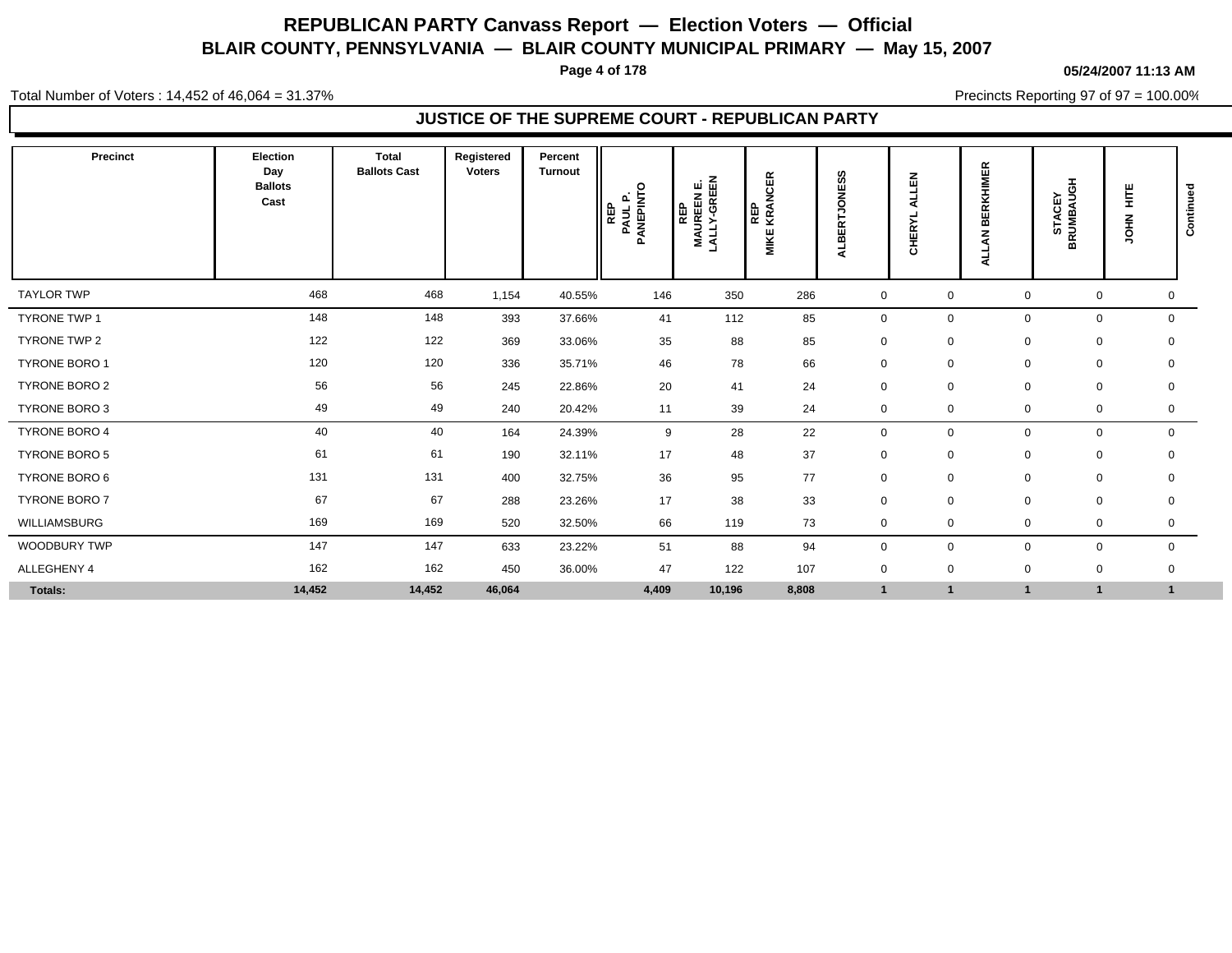**Page 5 of 178**

#### **05/24/2007 11:13 AM**

Precincts Reporting 97 of 97 = 100.00%

Total Number of Voters : 14,452 of 46,064 = 31.37%

| <b>Total</b><br>Registered<br>Precinct<br>Election<br>Percent<br>$rac{1}{2}$<br><b>MYERS</b><br><b>SLUSZNY</b><br>STOKAN<br><b>Ballots Cast</b><br><b>Voters</b><br>Day<br><b>Turnout</b><br><b>NOAH PAYRAISE</b><br><b>SHILDT</b><br><b>Ballots</b><br><b>SEAMUS<br/>MCCAFFERY</b><br>RICHARD<br>SANTORUM<br>ᇚ<br>Cast<br><b>GREGORY</b><br><b>WILLIAM</b><br>ğ<br>DAVID.<br>GEORGE<br>PAUL<br>ALTOONA 1-1<br>48<br>48<br>$\mathsf 0$<br>288<br>16.67%<br>$\mathbf 0$<br>$\mathbf 0$<br>$\mathbf 0$<br>$\mathbf 0$<br>$\mathsf{O}$<br>$\mathbf 0$<br>$\Omega$<br>ALTOONA 1-2<br>22<br>22<br>93<br>23.66%<br>$\mathbf 0$<br>$\mathbf 0$<br>$\mathbf 0$<br>$\mathbf 0$<br>$\mathbf 0$<br>$\mathbf 0$<br>$\mathbf 0$<br>0<br>ALTOONA 2-1<br>36<br>36<br>$\Omega$<br>$\mathbf 0$<br>194<br>18.56%<br>$\mathbf 0$<br>$\Omega$<br>$\mathbf 0$<br>$\Omega$<br>$\mathbf 0$<br>$\mathbf 0$<br>ALTOONA 2-2<br>95<br>95<br>365<br>26.03%<br>$\mathbf 0$<br>$\mathbf 0$<br>$\Omega$<br>$\overline{0}$<br>$\mathbf 0$<br>$\mathbf 0$<br>$\mathbf 0$<br>$\mathbf 0$<br>ALTOONA 3-1<br>47<br>47<br>239<br>19.67%<br>$\mathbf 0$<br>$\mathbf 0$<br>$\mathbf 0$<br>$\mathbf 0$<br>$\mathbf 0$<br>$\mathbf 0$<br>$\mathbf 0$<br>0<br>ALTOONA 3-2<br>86<br>86<br>328<br>$\pmb{0}$<br>$\mathbf 0$<br>$\mathbf 0$<br>$\mathbf 0$<br>$\mathbf 0$<br>26.22%<br>0<br>$\mathbf 0$<br>$\mathbf 0$<br>ALTOONA 4-1<br>63<br>63<br>310<br>20.32%<br>$\mathbf 0$<br>$\mathbf 0$<br>$\mathbf 0$<br>$\mathbf 0$<br>$\mathbf 0$<br>$\mathbf 0$<br>$\mathbf 0$<br>$\mathbf 0$<br>ALTOONA 4-2<br>133<br>133<br>365<br>$\mathbf 0$<br>36.44%<br>$\mathbf 0$<br>$\mathbf 0$<br>$\mathbf 0$<br>$\mathbf 0$<br>$\mathbf 0$<br>$\mathbf 0$<br>$\mathbf 0$<br>ALTOONA 5-1<br>11<br>11<br>70<br>15.71%<br>$\mathbf 0$<br>$\mathbf 0$<br>$\mathbf 0$<br>$\mathbf 0$<br>$\mathbf 0$<br>$\mathbf 0$<br>$\mathbf 0$<br>$\mathbf 0$<br>ALTOONA 5-2<br>82<br>82<br>270<br>30.37%<br>$\mathbf 0$<br>$\mathbf 0$<br>$\mathbf 0$<br>$\mathbf 0$<br>$\mathbf 0$<br>$\mathbf 0$<br>$\mathbf 0$<br>$\mathbf 0$<br>ALTOONA 5-3<br>59<br>59<br>$\mathbf 0$<br>$\mathbf 0$<br>$\mathbf 0$<br>$\mathbf 0$<br>$\mathbf 0$<br>$\mathbf 0$<br>$\mathbf 0$<br>$\Omega$<br>258<br>22.87%<br>ALTOONA 6-1<br>66<br>66<br>19.13%<br>$\Omega$<br>$\mathsf 0$<br>345<br>$\mathbf 0$<br>$\Omega$<br>$\Omega$<br>$\Omega$<br>$\Omega$<br>$\Omega$<br>ALTOONA 6-2<br>71<br>71<br>22.61%<br>$\mathbf 0$<br>$\mathsf{O}\xspace$<br>314<br>$\Omega$<br>$\mathbf 0$<br>$\Omega$<br>$\Omega$<br>$\mathbf 0$<br>$\Omega$<br>ALTOONA 6-3<br>89<br>89<br>372<br>23.92%<br>$\mathbf 0$<br>$\mathbf 0$<br>$\mathbf 0$<br>$\Omega$<br>$\mathbf 0$<br>$\mathbf 0$<br>$\mathbf 0$<br>0<br>ALTOONA 6-4<br>143<br>143<br>403<br>35.48%<br>$\mathbf 0$<br>$\mathbf 0$<br>$\mathbf 0$<br>$\mathbf 0$<br>$\mathbf 0$<br>$\mathbf 0$<br>$\mathbf 0$<br>$\mathbf 0$<br>ALTOONA 6-5<br>162<br>162<br>$\mathsf 0$<br>525<br>30.86%<br>$\mathbf 0$<br>$\mathbf 0$<br>$\mathbf 0$<br>$\mathbf 0$<br>$\mathbf 0$<br>$\mathbf 0$<br>$\mathbf 0$<br>ALTOONA 7<br>73<br>73<br>375<br>19.47%<br>$\mathbf 0$<br>$\mathbf 0$<br>$\mathbf 0$<br>$\mathbf 0$<br>$\overline{0}$<br>$\mathbf 0$<br>$\mathbf 0$<br>$\mathbf 0$<br>ALTOONA 8-1<br>59<br>59<br>326<br>$\mathbf 0$<br>18.10%<br>$\Omega$<br>$\Omega$<br>$\Omega$<br>$\mathbf 0$<br>$\mathbf 0$<br>$\Omega$<br>$\Omega$<br>ALTOONA 8-2<br>85<br>85<br>284<br>$\mathbf 0$<br>29.93%<br>$\mathbf 0$<br>0<br>$\overline{0}$<br>$\mathbf 0$<br>0<br>$\Omega$<br>$\overline{1}$<br>ALTOONA 9<br>97<br>97<br>372<br>26.08%<br>$\mathbf 0$<br>$\mathbf 0$<br>$\mathbf 0$<br>$\mathbf 0$<br>$\mathbf 0$<br>$\mathbf 0$<br>$\mathbf 0$<br>0<br>ALTOONA 10-1<br>34<br>34<br>222<br>15.32%<br>$\mathbf 0$<br>$\mathbf 0$<br>$\mathbf 0$<br>$\mathbf 0$<br>$\mathbf 0$<br>$\mathbf 0$<br>$\mathbf 0$<br>$\mathbf 0$ | Continued                                                                                                         |
|-----------------------------------------------------------------------------------------------------------------------------------------------------------------------------------------------------------------------------------------------------------------------------------------------------------------------------------------------------------------------------------------------------------------------------------------------------------------------------------------------------------------------------------------------------------------------------------------------------------------------------------------------------------------------------------------------------------------------------------------------------------------------------------------------------------------------------------------------------------------------------------------------------------------------------------------------------------------------------------------------------------------------------------------------------------------------------------------------------------------------------------------------------------------------------------------------------------------------------------------------------------------------------------------------------------------------------------------------------------------------------------------------------------------------------------------------------------------------------------------------------------------------------------------------------------------------------------------------------------------------------------------------------------------------------------------------------------------------------------------------------------------------------------------------------------------------------------------------------------------------------------------------------------------------------------------------------------------------------------------------------------------------------------------------------------------------------------------------------------------------------------------------------------------------------------------------------------------------------------------------------------------------------------------------------------------------------------------------------------------------------------------------------------------------------------------------------------------------------------------------------------------------------------------------------------------------------------------------------------------------------------------------------------------------------------------------------------------------------------------------------------------------------------------------------------------------------------------------------------------------------------------------------------------------------------------------------------------------------------------------------------------------------------------------------------------------------------------------------------------------------------------------------------------------------------------------------------------------------------------------------------------------------------------------------------------------------------------------------------------------------------------------------------------------------------------------------------------------------------------------------------------------------------------------------------------------------------------------------------------------------------------------------------------------------------------------------------------------------------------------------------------------------------------------------------------------------------------------------------|-------------------------------------------------------------------------------------------------------------------|
|                                                                                                                                                                                                                                                                                                                                                                                                                                                                                                                                                                                                                                                                                                                                                                                                                                                                                                                                                                                                                                                                                                                                                                                                                                                                                                                                                                                                                                                                                                                                                                                                                                                                                                                                                                                                                                                                                                                                                                                                                                                                                                                                                                                                                                                                                                                                                                                                                                                                                                                                                                                                                                                                                                                                                                                                                                                                                                                                                                                                                                                                                                                                                                                                                                                                                                                                                                                                                                                                                                                                                                                                                                                                                                                                                                                                                                                           |                                                                                                                   |
|                                                                                                                                                                                                                                                                                                                                                                                                                                                                                                                                                                                                                                                                                                                                                                                                                                                                                                                                                                                                                                                                                                                                                                                                                                                                                                                                                                                                                                                                                                                                                                                                                                                                                                                                                                                                                                                                                                                                                                                                                                                                                                                                                                                                                                                                                                                                                                                                                                                                                                                                                                                                                                                                                                                                                                                                                                                                                                                                                                                                                                                                                                                                                                                                                                                                                                                                                                                                                                                                                                                                                                                                                                                                                                                                                                                                                                                           |                                                                                                                   |
|                                                                                                                                                                                                                                                                                                                                                                                                                                                                                                                                                                                                                                                                                                                                                                                                                                                                                                                                                                                                                                                                                                                                                                                                                                                                                                                                                                                                                                                                                                                                                                                                                                                                                                                                                                                                                                                                                                                                                                                                                                                                                                                                                                                                                                                                                                                                                                                                                                                                                                                                                                                                                                                                                                                                                                                                                                                                                                                                                                                                                                                                                                                                                                                                                                                                                                                                                                                                                                                                                                                                                                                                                                                                                                                                                                                                                                                           |                                                                                                                   |
|                                                                                                                                                                                                                                                                                                                                                                                                                                                                                                                                                                                                                                                                                                                                                                                                                                                                                                                                                                                                                                                                                                                                                                                                                                                                                                                                                                                                                                                                                                                                                                                                                                                                                                                                                                                                                                                                                                                                                                                                                                                                                                                                                                                                                                                                                                                                                                                                                                                                                                                                                                                                                                                                                                                                                                                                                                                                                                                                                                                                                                                                                                                                                                                                                                                                                                                                                                                                                                                                                                                                                                                                                                                                                                                                                                                                                                                           |                                                                                                                   |
|                                                                                                                                                                                                                                                                                                                                                                                                                                                                                                                                                                                                                                                                                                                                                                                                                                                                                                                                                                                                                                                                                                                                                                                                                                                                                                                                                                                                                                                                                                                                                                                                                                                                                                                                                                                                                                                                                                                                                                                                                                                                                                                                                                                                                                                                                                                                                                                                                                                                                                                                                                                                                                                                                                                                                                                                                                                                                                                                                                                                                                                                                                                                                                                                                                                                                                                                                                                                                                                                                                                                                                                                                                                                                                                                                                                                                                                           |                                                                                                                   |
|                                                                                                                                                                                                                                                                                                                                                                                                                                                                                                                                                                                                                                                                                                                                                                                                                                                                                                                                                                                                                                                                                                                                                                                                                                                                                                                                                                                                                                                                                                                                                                                                                                                                                                                                                                                                                                                                                                                                                                                                                                                                                                                                                                                                                                                                                                                                                                                                                                                                                                                                                                                                                                                                                                                                                                                                                                                                                                                                                                                                                                                                                                                                                                                                                                                                                                                                                                                                                                                                                                                                                                                                                                                                                                                                                                                                                                                           |                                                                                                                   |
|                                                                                                                                                                                                                                                                                                                                                                                                                                                                                                                                                                                                                                                                                                                                                                                                                                                                                                                                                                                                                                                                                                                                                                                                                                                                                                                                                                                                                                                                                                                                                                                                                                                                                                                                                                                                                                                                                                                                                                                                                                                                                                                                                                                                                                                                                                                                                                                                                                                                                                                                                                                                                                                                                                                                                                                                                                                                                                                                                                                                                                                                                                                                                                                                                                                                                                                                                                                                                                                                                                                                                                                                                                                                                                                                                                                                                                                           |                                                                                                                   |
|                                                                                                                                                                                                                                                                                                                                                                                                                                                                                                                                                                                                                                                                                                                                                                                                                                                                                                                                                                                                                                                                                                                                                                                                                                                                                                                                                                                                                                                                                                                                                                                                                                                                                                                                                                                                                                                                                                                                                                                                                                                                                                                                                                                                                                                                                                                                                                                                                                                                                                                                                                                                                                                                                                                                                                                                                                                                                                                                                                                                                                                                                                                                                                                                                                                                                                                                                                                                                                                                                                                                                                                                                                                                                                                                                                                                                                                           |                                                                                                                   |
|                                                                                                                                                                                                                                                                                                                                                                                                                                                                                                                                                                                                                                                                                                                                                                                                                                                                                                                                                                                                                                                                                                                                                                                                                                                                                                                                                                                                                                                                                                                                                                                                                                                                                                                                                                                                                                                                                                                                                                                                                                                                                                                                                                                                                                                                                                                                                                                                                                                                                                                                                                                                                                                                                                                                                                                                                                                                                                                                                                                                                                                                                                                                                                                                                                                                                                                                                                                                                                                                                                                                                                                                                                                                                                                                                                                                                                                           |                                                                                                                   |
|                                                                                                                                                                                                                                                                                                                                                                                                                                                                                                                                                                                                                                                                                                                                                                                                                                                                                                                                                                                                                                                                                                                                                                                                                                                                                                                                                                                                                                                                                                                                                                                                                                                                                                                                                                                                                                                                                                                                                                                                                                                                                                                                                                                                                                                                                                                                                                                                                                                                                                                                                                                                                                                                                                                                                                                                                                                                                                                                                                                                                                                                                                                                                                                                                                                                                                                                                                                                                                                                                                                                                                                                                                                                                                                                                                                                                                                           |                                                                                                                   |
|                                                                                                                                                                                                                                                                                                                                                                                                                                                                                                                                                                                                                                                                                                                                                                                                                                                                                                                                                                                                                                                                                                                                                                                                                                                                                                                                                                                                                                                                                                                                                                                                                                                                                                                                                                                                                                                                                                                                                                                                                                                                                                                                                                                                                                                                                                                                                                                                                                                                                                                                                                                                                                                                                                                                                                                                                                                                                                                                                                                                                                                                                                                                                                                                                                                                                                                                                                                                                                                                                                                                                                                                                                                                                                                                                                                                                                                           |                                                                                                                   |
|                                                                                                                                                                                                                                                                                                                                                                                                                                                                                                                                                                                                                                                                                                                                                                                                                                                                                                                                                                                                                                                                                                                                                                                                                                                                                                                                                                                                                                                                                                                                                                                                                                                                                                                                                                                                                                                                                                                                                                                                                                                                                                                                                                                                                                                                                                                                                                                                                                                                                                                                                                                                                                                                                                                                                                                                                                                                                                                                                                                                                                                                                                                                                                                                                                                                                                                                                                                                                                                                                                                                                                                                                                                                                                                                                                                                                                                           |                                                                                                                   |
|                                                                                                                                                                                                                                                                                                                                                                                                                                                                                                                                                                                                                                                                                                                                                                                                                                                                                                                                                                                                                                                                                                                                                                                                                                                                                                                                                                                                                                                                                                                                                                                                                                                                                                                                                                                                                                                                                                                                                                                                                                                                                                                                                                                                                                                                                                                                                                                                                                                                                                                                                                                                                                                                                                                                                                                                                                                                                                                                                                                                                                                                                                                                                                                                                                                                                                                                                                                                                                                                                                                                                                                                                                                                                                                                                                                                                                                           |                                                                                                                   |
|                                                                                                                                                                                                                                                                                                                                                                                                                                                                                                                                                                                                                                                                                                                                                                                                                                                                                                                                                                                                                                                                                                                                                                                                                                                                                                                                                                                                                                                                                                                                                                                                                                                                                                                                                                                                                                                                                                                                                                                                                                                                                                                                                                                                                                                                                                                                                                                                                                                                                                                                                                                                                                                                                                                                                                                                                                                                                                                                                                                                                                                                                                                                                                                                                                                                                                                                                                                                                                                                                                                                                                                                                                                                                                                                                                                                                                                           |                                                                                                                   |
|                                                                                                                                                                                                                                                                                                                                                                                                                                                                                                                                                                                                                                                                                                                                                                                                                                                                                                                                                                                                                                                                                                                                                                                                                                                                                                                                                                                                                                                                                                                                                                                                                                                                                                                                                                                                                                                                                                                                                                                                                                                                                                                                                                                                                                                                                                                                                                                                                                                                                                                                                                                                                                                                                                                                                                                                                                                                                                                                                                                                                                                                                                                                                                                                                                                                                                                                                                                                                                                                                                                                                                                                                                                                                                                                                                                                                                                           |                                                                                                                   |
|                                                                                                                                                                                                                                                                                                                                                                                                                                                                                                                                                                                                                                                                                                                                                                                                                                                                                                                                                                                                                                                                                                                                                                                                                                                                                                                                                                                                                                                                                                                                                                                                                                                                                                                                                                                                                                                                                                                                                                                                                                                                                                                                                                                                                                                                                                                                                                                                                                                                                                                                                                                                                                                                                                                                                                                                                                                                                                                                                                                                                                                                                                                                                                                                                                                                                                                                                                                                                                                                                                                                                                                                                                                                                                                                                                                                                                                           |                                                                                                                   |
|                                                                                                                                                                                                                                                                                                                                                                                                                                                                                                                                                                                                                                                                                                                                                                                                                                                                                                                                                                                                                                                                                                                                                                                                                                                                                                                                                                                                                                                                                                                                                                                                                                                                                                                                                                                                                                                                                                                                                                                                                                                                                                                                                                                                                                                                                                                                                                                                                                                                                                                                                                                                                                                                                                                                                                                                                                                                                                                                                                                                                                                                                                                                                                                                                                                                                                                                                                                                                                                                                                                                                                                                                                                                                                                                                                                                                                                           |                                                                                                                   |
|                                                                                                                                                                                                                                                                                                                                                                                                                                                                                                                                                                                                                                                                                                                                                                                                                                                                                                                                                                                                                                                                                                                                                                                                                                                                                                                                                                                                                                                                                                                                                                                                                                                                                                                                                                                                                                                                                                                                                                                                                                                                                                                                                                                                                                                                                                                                                                                                                                                                                                                                                                                                                                                                                                                                                                                                                                                                                                                                                                                                                                                                                                                                                                                                                                                                                                                                                                                                                                                                                                                                                                                                                                                                                                                                                                                                                                                           |                                                                                                                   |
|                                                                                                                                                                                                                                                                                                                                                                                                                                                                                                                                                                                                                                                                                                                                                                                                                                                                                                                                                                                                                                                                                                                                                                                                                                                                                                                                                                                                                                                                                                                                                                                                                                                                                                                                                                                                                                                                                                                                                                                                                                                                                                                                                                                                                                                                                                                                                                                                                                                                                                                                                                                                                                                                                                                                                                                                                                                                                                                                                                                                                                                                                                                                                                                                                                                                                                                                                                                                                                                                                                                                                                                                                                                                                                                                                                                                                                                           |                                                                                                                   |
|                                                                                                                                                                                                                                                                                                                                                                                                                                                                                                                                                                                                                                                                                                                                                                                                                                                                                                                                                                                                                                                                                                                                                                                                                                                                                                                                                                                                                                                                                                                                                                                                                                                                                                                                                                                                                                                                                                                                                                                                                                                                                                                                                                                                                                                                                                                                                                                                                                                                                                                                                                                                                                                                                                                                                                                                                                                                                                                                                                                                                                                                                                                                                                                                                                                                                                                                                                                                                                                                                                                                                                                                                                                                                                                                                                                                                                                           |                                                                                                                   |
|                                                                                                                                                                                                                                                                                                                                                                                                                                                                                                                                                                                                                                                                                                                                                                                                                                                                                                                                                                                                                                                                                                                                                                                                                                                                                                                                                                                                                                                                                                                                                                                                                                                                                                                                                                                                                                                                                                                                                                                                                                                                                                                                                                                                                                                                                                                                                                                                                                                                                                                                                                                                                                                                                                                                                                                                                                                                                                                                                                                                                                                                                                                                                                                                                                                                                                                                                                                                                                                                                                                                                                                                                                                                                                                                                                                                                                                           |                                                                                                                   |
|                                                                                                                                                                                                                                                                                                                                                                                                                                                                                                                                                                                                                                                                                                                                                                                                                                                                                                                                                                                                                                                                                                                                                                                                                                                                                                                                                                                                                                                                                                                                                                                                                                                                                                                                                                                                                                                                                                                                                                                                                                                                                                                                                                                                                                                                                                                                                                                                                                                                                                                                                                                                                                                                                                                                                                                                                                                                                                                                                                                                                                                                                                                                                                                                                                                                                                                                                                                                                                                                                                                                                                                                                                                                                                                                                                                                                                                           |                                                                                                                   |
| ALTOONA 10-2<br>50<br>50<br>239<br>20.92%                                                                                                                                                                                                                                                                                                                                                                                                                                                                                                                                                                                                                                                                                                                                                                                                                                                                                                                                                                                                                                                                                                                                                                                                                                                                                                                                                                                                                                                                                                                                                                                                                                                                                                                                                                                                                                                                                                                                                                                                                                                                                                                                                                                                                                                                                                                                                                                                                                                                                                                                                                                                                                                                                                                                                                                                                                                                                                                                                                                                                                                                                                                                                                                                                                                                                                                                                                                                                                                                                                                                                                                                                                                                                                                                                                                                                 | $\Omega$<br>$\mathbf 0$<br>$\mathbf 0$<br>$\mathbf 0$<br>$\mathbf 0$<br>$\mathbf 0$<br>$\mathbf 0$<br>$\mathbf 0$ |
| ALTOONA 10-3<br>59<br>59<br>195<br>$\mathbf 0$<br>30.26%<br>$\mathbf 0$<br>$\mathbf 0$<br>$\mathbf 0$<br>$\mathbf 0$<br>$\mathbf 0$<br>$\mathbf 0$<br>$\mathbf 0$                                                                                                                                                                                                                                                                                                                                                                                                                                                                                                                                                                                                                                                                                                                                                                                                                                                                                                                                                                                                                                                                                                                                                                                                                                                                                                                                                                                                                                                                                                                                                                                                                                                                                                                                                                                                                                                                                                                                                                                                                                                                                                                                                                                                                                                                                                                                                                                                                                                                                                                                                                                                                                                                                                                                                                                                                                                                                                                                                                                                                                                                                                                                                                                                                                                                                                                                                                                                                                                                                                                                                                                                                                                                                         |                                                                                                                   |
| ALTOONA 10-4<br>169<br>169<br>525<br>32.19%<br>$\Omega$<br>$\mathbf 0$<br>$\mathbf 0$<br>$\mathbf 0$<br>$\mathbf 0$<br>$\mathbf 0$<br>$\mathbf 0$<br>$\mathbf 0$                                                                                                                                                                                                                                                                                                                                                                                                                                                                                                                                                                                                                                                                                                                                                                                                                                                                                                                                                                                                                                                                                                                                                                                                                                                                                                                                                                                                                                                                                                                                                                                                                                                                                                                                                                                                                                                                                                                                                                                                                                                                                                                                                                                                                                                                                                                                                                                                                                                                                                                                                                                                                                                                                                                                                                                                                                                                                                                                                                                                                                                                                                                                                                                                                                                                                                                                                                                                                                                                                                                                                                                                                                                                                          |                                                                                                                   |
| ALTOONA 11-1<br>118<br>118<br>480<br>24.58%<br>$\mathbf 0$<br>$\mathbf 0$<br>$\mathbf 0$<br>$\mathbf 0$<br>$\mathbf 0$<br>$\mathbf 0$<br>$\mathbf 0$<br>0                                                                                                                                                                                                                                                                                                                                                                                                                                                                                                                                                                                                                                                                                                                                                                                                                                                                                                                                                                                                                                                                                                                                                                                                                                                                                                                                                                                                                                                                                                                                                                                                                                                                                                                                                                                                                                                                                                                                                                                                                                                                                                                                                                                                                                                                                                                                                                                                                                                                                                                                                                                                                                                                                                                                                                                                                                                                                                                                                                                                                                                                                                                                                                                                                                                                                                                                                                                                                                                                                                                                                                                                                                                                                                 |                                                                                                                   |
| ALTOONA 11-2<br>136<br>136<br>437<br>$\mathbf 0$<br>$\mathbf 0$<br>$\Omega$<br>$\mathbf 0$<br>$\mathbf 0$<br>$\mathbf 0$<br>$\mathsf{O}\xspace$<br>$\Omega$<br>31.12%                                                                                                                                                                                                                                                                                                                                                                                                                                                                                                                                                                                                                                                                                                                                                                                                                                                                                                                                                                                                                                                                                                                                                                                                                                                                                                                                                                                                                                                                                                                                                                                                                                                                                                                                                                                                                                                                                                                                                                                                                                                                                                                                                                                                                                                                                                                                                                                                                                                                                                                                                                                                                                                                                                                                                                                                                                                                                                                                                                                                                                                                                                                                                                                                                                                                                                                                                                                                                                                                                                                                                                                                                                                                                     |                                                                                                                   |
| ALTOONA 11-3<br>129<br>129<br>420<br>30.71%<br>$\mathbf 0$<br>$\mathbf 0$<br>$\Omega$<br>$\mathbf 0$<br>$\mathbf 0$<br>$\mathbf 0$<br>0<br>0                                                                                                                                                                                                                                                                                                                                                                                                                                                                                                                                                                                                                                                                                                                                                                                                                                                                                                                                                                                                                                                                                                                                                                                                                                                                                                                                                                                                                                                                                                                                                                                                                                                                                                                                                                                                                                                                                                                                                                                                                                                                                                                                                                                                                                                                                                                                                                                                                                                                                                                                                                                                                                                                                                                                                                                                                                                                                                                                                                                                                                                                                                                                                                                                                                                                                                                                                                                                                                                                                                                                                                                                                                                                                                              |                                                                                                                   |
| ALTOONA 12-1<br>48<br>48<br>186<br>$\mathbf 0$<br>25.81%<br>$\mathbf 0$<br>$\mathbf 0$<br>$\Omega$<br>$\mathbf 0$<br>$\mathbf 0$<br>$\mathbf 0$<br>0                                                                                                                                                                                                                                                                                                                                                                                                                                                                                                                                                                                                                                                                                                                                                                                                                                                                                                                                                                                                                                                                                                                                                                                                                                                                                                                                                                                                                                                                                                                                                                                                                                                                                                                                                                                                                                                                                                                                                                                                                                                                                                                                                                                                                                                                                                                                                                                                                                                                                                                                                                                                                                                                                                                                                                                                                                                                                                                                                                                                                                                                                                                                                                                                                                                                                                                                                                                                                                                                                                                                                                                                                                                                                                      |                                                                                                                   |
| ALTOONA 12-2<br>88<br>88<br>290<br>30.34%<br>$\mathbf 0$<br>$\mathbf 0$<br>$\Omega$<br>$\mathbf 0$<br>$\mathbf 0$<br>$\mathbf 0$<br>$\mathbf 0$<br>$\mathbf 0$                                                                                                                                                                                                                                                                                                                                                                                                                                                                                                                                                                                                                                                                                                                                                                                                                                                                                                                                                                                                                                                                                                                                                                                                                                                                                                                                                                                                                                                                                                                                                                                                                                                                                                                                                                                                                                                                                                                                                                                                                                                                                                                                                                                                                                                                                                                                                                                                                                                                                                                                                                                                                                                                                                                                                                                                                                                                                                                                                                                                                                                                                                                                                                                                                                                                                                                                                                                                                                                                                                                                                                                                                                                                                            |                                                                                                                   |
| ALTOONA 12-3<br>72<br>72<br>250<br>$\mathbf 0$<br>$\mathbf 0$<br>$\mathbf 0$<br>$\mathbf 0$<br>28.80%<br>$\mathbf 0$<br>$\mathbf 0$<br>$\mathbf 0$<br>$\Omega$                                                                                                                                                                                                                                                                                                                                                                                                                                                                                                                                                                                                                                                                                                                                                                                                                                                                                                                                                                                                                                                                                                                                                                                                                                                                                                                                                                                                                                                                                                                                                                                                                                                                                                                                                                                                                                                                                                                                                                                                                                                                                                                                                                                                                                                                                                                                                                                                                                                                                                                                                                                                                                                                                                                                                                                                                                                                                                                                                                                                                                                                                                                                                                                                                                                                                                                                                                                                                                                                                                                                                                                                                                                                                            |                                                                                                                   |
| ALTOONA 12-4<br>130<br>130<br>377<br>$\mathbf 0$<br>$\mathbf 0$<br>$\mathbf 0$<br>$\mathbf 0$<br>$\mathbf 0$<br>$\mathbf 0$<br>34.48%<br>$\mathbf 0$<br>$\mathbf 0$                                                                                                                                                                                                                                                                                                                                                                                                                                                                                                                                                                                                                                                                                                                                                                                                                                                                                                                                                                                                                                                                                                                                                                                                                                                                                                                                                                                                                                                                                                                                                                                                                                                                                                                                                                                                                                                                                                                                                                                                                                                                                                                                                                                                                                                                                                                                                                                                                                                                                                                                                                                                                                                                                                                                                                                                                                                                                                                                                                                                                                                                                                                                                                                                                                                                                                                                                                                                                                                                                                                                                                                                                                                                                       |                                                                                                                   |
| ALTOONA 12-5<br>50<br>50<br>187<br>26.74%<br>$\Omega$<br>0<br>$\mathbf 0$<br>$\mathbf 0$<br>$\mathbf 0$<br>$\mathbf 0$<br>$\mathbf 0$<br>$\mathbf 0$                                                                                                                                                                                                                                                                                                                                                                                                                                                                                                                                                                                                                                                                                                                                                                                                                                                                                                                                                                                                                                                                                                                                                                                                                                                                                                                                                                                                                                                                                                                                                                                                                                                                                                                                                                                                                                                                                                                                                                                                                                                                                                                                                                                                                                                                                                                                                                                                                                                                                                                                                                                                                                                                                                                                                                                                                                                                                                                                                                                                                                                                                                                                                                                                                                                                                                                                                                                                                                                                                                                                                                                                                                                                                                      |                                                                                                                   |
| ALTOONA 13-1<br>140<br>140<br>517<br>$\mathbf 0$<br>27.08%<br>0<br>$\Omega$<br>$\Omega$<br>$\Omega$<br>$\Omega$<br>$\Omega$<br>0                                                                                                                                                                                                                                                                                                                                                                                                                                                                                                                                                                                                                                                                                                                                                                                                                                                                                                                                                                                                                                                                                                                                                                                                                                                                                                                                                                                                                                                                                                                                                                                                                                                                                                                                                                                                                                                                                                                                                                                                                                                                                                                                                                                                                                                                                                                                                                                                                                                                                                                                                                                                                                                                                                                                                                                                                                                                                                                                                                                                                                                                                                                                                                                                                                                                                                                                                                                                                                                                                                                                                                                                                                                                                                                          |                                                                                                                   |
| ALTOONA 13-2<br>87<br>87<br>415<br>20.96%<br>$\mathbf 0$<br>$\mathbf 0$<br>$\mathbf 0$<br>$\mathbf 0$<br>$\Omega$<br>0<br>0<br>$\mathbf{1}$                                                                                                                                                                                                                                                                                                                                                                                                                                                                                                                                                                                                                                                                                                                                                                                                                                                                                                                                                                                                                                                                                                                                                                                                                                                                                                                                                                                                                                                                                                                                                                                                                                                                                                                                                                                                                                                                                                                                                                                                                                                                                                                                                                                                                                                                                                                                                                                                                                                                                                                                                                                                                                                                                                                                                                                                                                                                                                                                                                                                                                                                                                                                                                                                                                                                                                                                                                                                                                                                                                                                                                                                                                                                                                               |                                                                                                                   |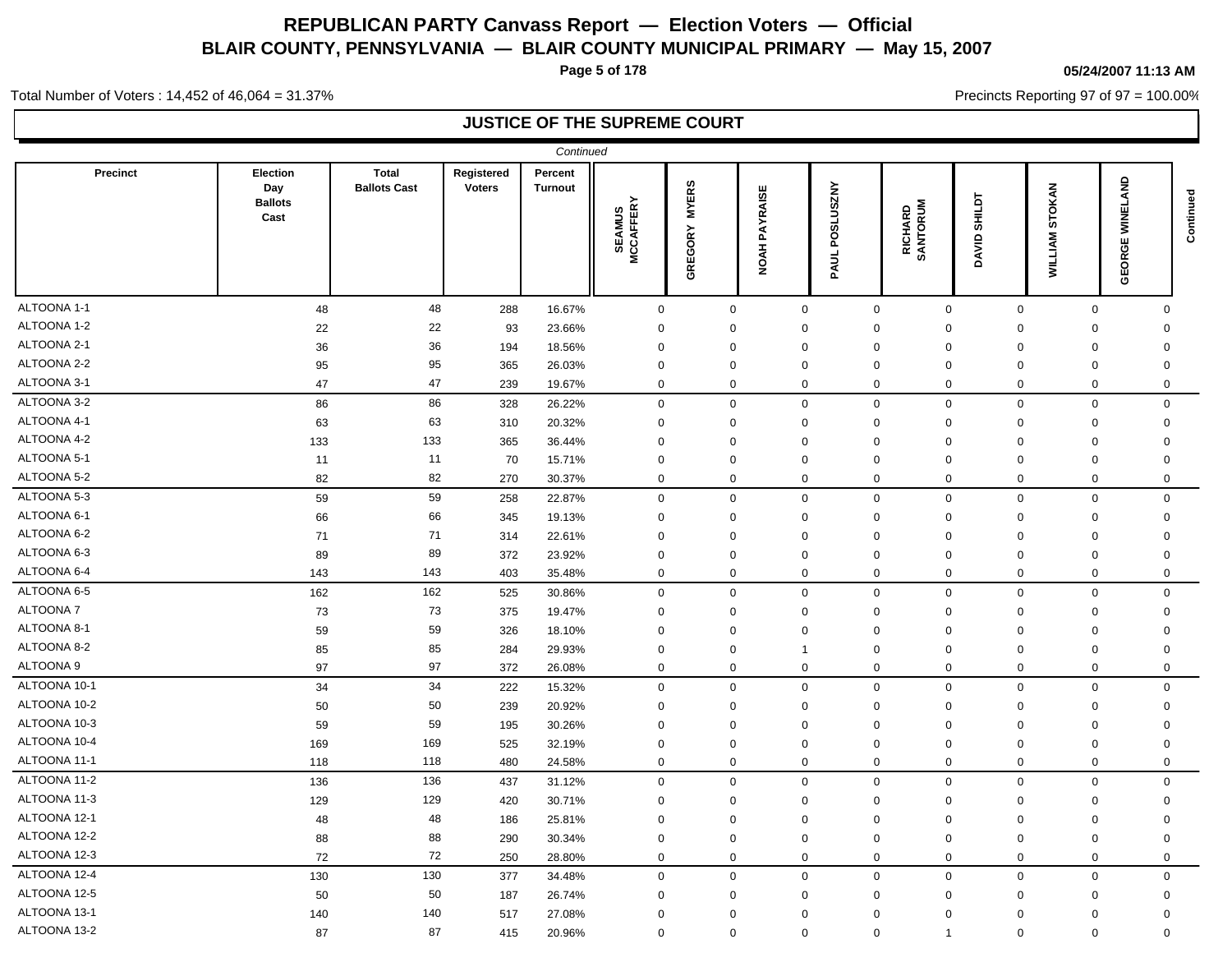**Page 6 of 178**

**05/24/2007 11:13 AM**

Precincts Reporting 97 of 97 = 100.00%

Total Number of Voters : 14,452 of 46,064 = 31.37%

|                        |                                           |                                     |                             | Continued                 |                             |                         |                         |                               |                     |                         |                          |                                               |             |
|------------------------|-------------------------------------------|-------------------------------------|-----------------------------|---------------------------|-----------------------------|-------------------------|-------------------------|-------------------------------|---------------------|-------------------------|--------------------------|-----------------------------------------------|-------------|
| <b>Precinct</b>        | Election<br>Day<br><b>Ballots</b><br>Cast | <b>Total</b><br><b>Ballots Cast</b> | Registered<br><b>Voters</b> | Percent<br><b>Turnout</b> | <b>SEAMUS<br/>MCCAFFERY</b> | <b>MYERS</b><br>GREGORY | PAYRAISE<br><b>NOAH</b> | <b>ANZSU 1SC</b><br>ğ<br>PAUL | RICHARD<br>SANTORUM | <b>SHILDT</b><br>DAVID. | STOKAN<br><b>WILLIAM</b> | <b>SKA</b><br>필<br>Ī<br>ш<br>ပ<br>≃<br>β<br>ט | Continued   |
| ALTOONA 13-3           | 122                                       | 122                                 | 388                         | 31.44%                    | $\mathbf 0$                 | $\mathbf 0$             | $\mathsf{O}\xspace$     | $\mathsf 0$                   | 0                   | $\mathbf 0$             | $\mathsf 0$              |                                               | 0           |
| ALTOONA 13-4           | 97                                        | 97                                  | 272                         | 35.66%                    | $\mathbf 0$                 | $\mathbf 0$             | $\mathbf 0$             | $\mathbf 0$                   | $\mathbf 0$         | $\mathsf 0$             | $\mathbf 0$              |                                               | $\Omega$    |
| ALTOONA 14-1           | 120                                       | 120                                 | 307                         | 39.09%                    | $\mathbf 0$                 | $\Omega$                | $\Omega$                | $\mathbf 0$                   | 0                   | 0                       | $\mathbf 0$              |                                               | $\Omega$    |
| ALTOONA 14-2           | 240                                       | 240                                 | 679                         | 35.35%                    | 0                           | $\Omega$                | $\Omega$                | $\mathbf 0$                   | $\Omega$            | $\mathbf 0$             | $\mathbf 0$              |                                               | $\Omega$    |
| ALTOONA 14-3           | 110                                       | 110                                 | 373                         | 29.49%                    | $\mathbf 0$                 | $\Omega$                | $\Omega$                | $\Omega$                      | $\mathbf 0$         | $\mathbf 0$             | $\mathbf 0$              |                                               | $\Omega$    |
| ALTOONA 14-4           | 193                                       | 193                                 | 608                         | 31.74%                    | $\mathbf 0$                 | $\mathbf 0$             | $\mathbf 0$             | $\mathbf 0$                   | $\mathbf 0$         | $\mathbf 0$             | $\mathbf 0$              |                                               | $\mathbf 0$ |
| ALLEGHENY 1            | 367                                       | 367                                 | 1,056                       | 34.75%                    | $\mathsf 0$                 | $\mathbf 0$             | $\mathbf 0$             | $\mathbf 0$                   | $\mathbf 0$         | $\mathsf 0$             | $\mathsf 0$              |                                               | $\mathbf 0$ |
| ALLEGHENY 2            | 343                                       | 343                                 | 939                         | 36.53%                    | $\mathbf 0$                 | $\mathbf 0$             | $\Omega$                | $\mathbf 0$                   | $\mathbf 0$         | $\mathbf 0$             | $\mathbf 0$              |                                               | $\mathbf 0$ |
| ALLEGHENY 3            | 53                                        | 53                                  | 176                         | 30.11%                    | $\mathbf 0$                 | $\mathbf 0$             | $\Omega$                | $\mathbf 0$                   | $\mathbf 0$         | $\mathbf 0$             | $\mathbf 0$              |                                               | $\Omega$    |
| ANTIS TWP 1            | 330                                       | 330                                 | 1,118                       | 29.52%                    | $\mathbf 0$                 | $\mathbf 0$             | $\Omega$                | $\mathbf 0$                   | $\mathbf 0$         | $\mathbf 0$             | $\mathbf 0$              |                                               | $\mathbf 0$ |
| ANTIS TWP 2            | 199                                       | 199                                 | 664                         | 29.97%                    | $\mathbf 0$                 | $\mathbf 0$             | $\mathbf 0$             | $\mathbf 0$                   | 0                   | $\mathbf 0$             | $\mathbf 0$              |                                               | $\mathbf 0$ |
| ANTIS TWP 3            | 247                                       | 247                                 | 804                         | 30.72%                    | $\mathbf 0$                 | $\mathbf 0$             | $\mathbf 0$             | $\mathbf 0$                   | $\mathbf 0$         | $\overline{1}$          | $\mathbf 0$              |                                               | $\mathbf 0$ |
| <b>BELLWOOD BORO</b>   | 156                                       | 156                                 | 749                         | 20.83%                    | $\mathbf 0$                 | $\mathbf 0$             | $\Omega$                | $\mathbf 0$                   | $\mathbf 0$         | $\mathbf 0$             | $\mathbf 0$              |                                               | $\mathbf 0$ |
| <b>BLAIR - CATFISH</b> | 224                                       | 224                                 | 756                         | 29.63%                    | $\mathbf 0$                 | $\Omega$                | $\Omega$                | $\mathbf 0$                   | $\mathbf 0$         | $\mathbf 0$             | $\mathbf 0$              |                                               | $\mathbf 0$ |
| <b>BLAIR - E HOLBG</b> | 420                                       | 420                                 | 1,352                       | 31.07%                    | 0                           | 0                       | $\mathbf 0$             | $\mathbf 0$                   | 0                   | 0                       | $\mathbf 0$              |                                               | 0           |
| <b>CATHARINE TWP</b>   | 99                                        | 99                                  | 327                         | 30.28%                    | $\mathbf 0$                 | $\mathbf 0$             | 0                       | $\mathbf 0$                   | 0                   | $\mathbf 0$             | $\mathbf 0$              |                                               | 0           |
| <b>DUNCANSVILLE</b>    | 186                                       | 186                                 | 507                         | 36.69%                    | $\mathbf 0$                 | $\mathbf 0$             | $\mathbf 0$             | $\mathbf 0$                   | $\mathbf 0$         | $\mathbf 0$             | $\mathbf 0$              |                                               | $\Omega$    |
| <b>FRANKSTOWN TWP1</b> | 101                                       | 101                                 | 258                         | 39.15%                    | $\mathbf 0$                 | $\mathbf 0$             | $\Omega$                | $\Omega$                      | 0                   | $\mathbf 0$             | $\mathbf 0$              |                                               | $\Omega$    |
| <b>FRANKSTOWN TWP2</b> | 574                                       | 574                                 | 1,708                       | 33.61%                    | $\Omega$                    | $\Omega$                | $\Omega$                | $\Omega$                      | $\Omega$            | $\Omega$                | $\mathbf 0$              |                                               | $\Omega$    |
| <b>FRANKSTOWN TWP3</b> | 614                                       | 614                                 | 1,853                       | 33.14%                    | $\mathbf{0}$                | $\mathbf{0}$            | $\Omega$                | -1                            | $\Omega$            | 0                       | $\mathbf 0$              |                                               | 1           |
| FREEDOM TWP 1          | 137                                       | 137                                 | 424                         | 32.31%                    | $\mathbf 0$                 | $\mathbf 0$             | $\Omega$                | $\mathbf 0$                   | $\mathbf 0$         | $\mathbf 0$             | $\mathbf 0$              |                                               | $\Omega$    |
| FREEDOM TWP 2          | 259                                       | 259                                 | 809                         | 32.01%                    | $\mathbf 0$                 | $\mathbf 0$             | $\mathbf 0$             | $\mathbf 0$                   | $\mathbf 0$         | $\mathbf 0$             | $\mathbf 0$              |                                               | $\Omega$    |
| <b>GREENFIELD TWP1</b> | 134                                       | 134                                 | 544                         | 24.63%                    | $\mathbf 0$                 | $\mathbf 0$             | $\Omega$                | $\Omega$                      | $\mathbf 0$         | $\mathbf 0$             | $\mathbf 0$              |                                               | $\Omega$    |
| <b>GREENFIELD TWP2</b> | 31                                        | 31                                  | 73                          | 42.47%                    | $\mathbf 0$                 | $\mathbf 0$             | $\Omega$                | $\mathbf 0$                   | $\mathbf 0$         | $\mathbf 0$             | $\mathbf 0$              |                                               | $\mathbf 0$ |
| <b>GREENFIELD TWP3</b> | 141                                       | 141                                 | 620                         | 22.74%                    | $\mathbf 0$                 | $\mathbf 0$             | $\Omega$                | $\mathbf 0$                   | $\mathbf 0$         | $\mathbf 0$             | $\mathbf 0$              |                                               | $\mathbf 0$ |
| <b>HOLLIDAYSBURG 1</b> | 70                                        | 70                                  | 250                         | 28.00%                    | $\mathbf 0$                 | $\mathbf 0$             | $\mathbf 0$             | $\mathbf 0$                   | $\mathbf 0$         | $\mathbf 0$             | $\mathbf 0$              |                                               | $\mathbf 0$ |
| <b>HOLLIDAYSBURG 2</b> | 124                                       | 124                                 | 367                         | 33.79%                    | $\mathbf 0$                 | $\mathbf 0$             | $\mathbf 0$             | $\mathbf 0$                   | $\mathbf 0$         | $\mathbf 0$             | $\mathbf 0$              |                                               | $\mathbf 0$ |
| <b>HOLLIDAYSBURG 3</b> | 33                                        | 33                                  | 160                         | 20.63%                    | $\mathbf 0$                 | $\Omega$                | $\Omega$                | $\mathbf 0$                   | $\mathbf 0$         | $\mathbf 0$             | $\mathbf 0$              |                                               | $\Omega$    |
| <b>HOLLIDAYSBURG 4</b> | 131                                       | 131                                 | 367                         | 35.69%                    | $\mathbf 0$                 | $\mathbf 0$             | $\Omega$                | $\mathbf 0$                   | $\Omega$            | 0                       | $\overline{1}$           |                                               | $\Omega$    |
| <b>HOLLIDAYSBURG 5</b> | 128                                       | 128                                 | 357                         | 35.85%                    | $\mathbf 0$                 | $\mathbf 0$             | $\Omega$                | $\mathbf 0$                   | $\mathbf 0$         | $\mathbf 0$             | $\mathbf 0$              |                                               | 0           |
| <b>HOLLIDAYSBURG 6</b> | 154                                       | 154                                 | 448                         | 34.38%                    | $\mathbf 0$                 | 0                       | $\mathbf 0$             | $\mathbf 0$                   | 0                   | 0                       | $\mathbf 0$              |                                               | $\Omega$    |
| <b>HOLLIDAYSBURG 7</b> | 140                                       | 140                                 | 366                         | 38.25%                    | $\mathbf 0$                 | $\mathbf 0$             | $\mathbf 0$             | $\mathbf 0$                   | $\mathbf 0$         | $\mathbf 0$             | $\mathbf 0$              |                                               | $\mathbf 0$ |
| <b>HUSTON TWP</b>      | 203                                       | 203                                 | 566                         | 35.87%                    | $\mathbf 0$                 | 0                       | $\mathbf 0$             | $\mathbf 0$                   | 0                   | 0                       | $\mathbf 0$              |                                               | 0           |
| <b>JUNIATA TWP</b>     | 124                                       | 124                                 | 468                         | 26.50%                    | $\mathbf 0$                 | $\mathbf 0$             | $\mathbf 0$             | $\mathbf 0$                   | $\mathbf 0$         | $\mathbf 0$             | $\mathbf 0$              |                                               | $\Omega$    |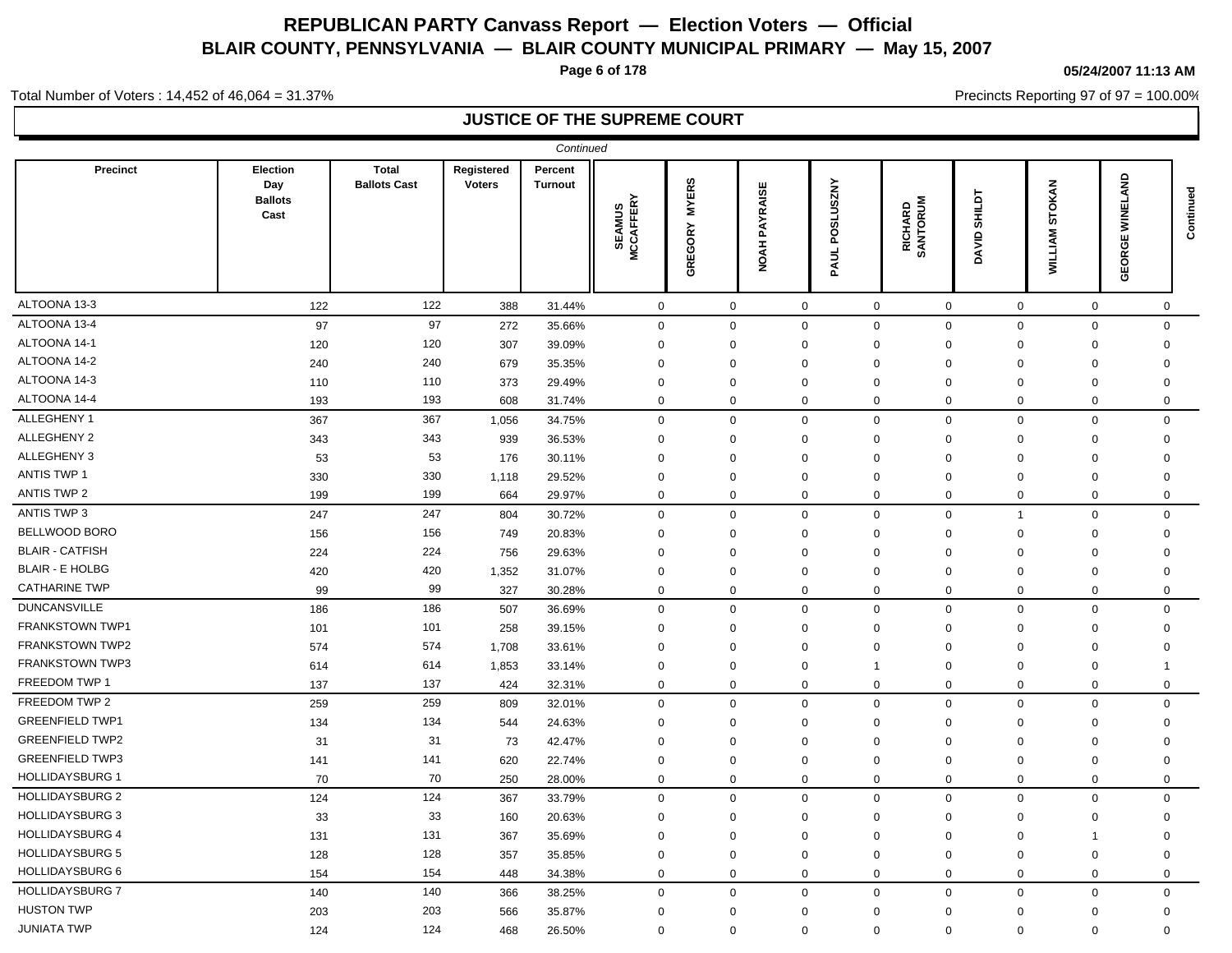**Page 7 of 178**

**05/24/2007 11:13 AM**

Precincts Reporting 97 of 97 = 100.00%

Total Number of Voters : 14,452 of 46,064 = 31.37%

|                      |                                                  |                                     |                      | Continued                 |                                  |                         |                         |                             |                              |                               |                                    |                                            |               |
|----------------------|--------------------------------------------------|-------------------------------------|----------------------|---------------------------|----------------------------------|-------------------------|-------------------------|-----------------------------|------------------------------|-------------------------------|------------------------------------|--------------------------------------------|---------------|
| <b>Precinct</b>      | <b>Election</b><br>Day<br><b>Ballots</b><br>Cast | <b>Total</b><br><b>Ballots Cast</b> | Registered<br>Voters | Percent<br><b>Turnout</b> | <b>SEAMUS<br/>ICCAFFERY</b><br>Σ | <b>MYERS</b><br>GREGORY | PAYRAISE<br><b>NOAH</b> | <b>SLUSZNY</b><br>5<br>PAUL | <b>RICHARD<br/>SANTORUM</b>  | <b>SHILDT</b><br><b>DAVID</b> | <b>OKAN</b><br>৯<br><b>WILLIAM</b> | <b>AND</b><br>ū<br>Ξ<br>ш<br>ত<br>∝<br>GEO | ᅙ<br>Continue |
| <b>LOGAN TWP 1</b>   | 278                                              | 278                                 | 699                  | 39.77%                    | $\mathbf 0$                      | 0                       |                         | $\mathbf 0$                 | $\mathbf 0$                  | $\mathbf 0$<br>$\mathbf 0$    | $\mathbf 0$                        | $\mathbf 0$                                |               |
| <b>LOGAN TWP 2</b>   | 273                                              | 273                                 | 792                  | 34.47%                    | $\mathbf 0$                      | 0                       |                         | $\mathbf 0$                 | $\mathbf 0$                  | $\mathbf 0$<br>0              | $\mathbf 0$                        | $\mathbf 0$                                |               |
| LOGAN TWP 3          | 199                                              | 199                                 | 498                  | 39.96%                    | $\mathbf 0$                      | 0                       |                         | $\mathbf 0$                 | $\mathbf 0$                  | $\mathbf 0$<br>$\mathbf 0$    | $\mathbf 0$                        | $\mathbf 0$                                |               |
| <b>LOGAN TWP 4</b>   | 222                                              | 222                                 | 663                  | 33.48%                    | $\mathbf 0$                      | $\mathbf 0$             |                         | $\mathbf 0$                 | $\mathbf 0$<br>$\mathbf 0$   | 0                             | $\mathbf 0$                        | 0                                          |               |
| LOGAN TWP 5          | 254                                              | 254                                 | 677                  | 37.52%                    | $\Omega$                         | $\Omega$                |                         | $\mathbf 0$                 | $\Omega$<br>$\Omega$         | $\Omega$                      | $\Omega$                           | $\mathbf 0$                                |               |
| LOGAN TWP 6          | 239                                              | 239                                 | 893                  | 26.76%                    | $\Omega$                         | $\Omega$                |                         | $\mathbf 0$                 | $\mathbf 0$<br>$\mathbf 0$   | $\Omega$                      | $\Omega$                           | $\mathbf 0$                                |               |
| <b>LOGAN TWP 7</b>   | 130                                              | 130                                 | 310                  | 41.94%                    | $\mathbf 0$                      | $\Omega$                |                         | $\mathbf 0$                 | $\mathbf 0$                  | $\mathbf{0}$<br>$\mathbf 0$   | $\mathbf 0$                        | $\mathbf 0$                                |               |
| MARTINSBURG 1        | 191                                              | 191                                 | 434                  | 44.01%                    | $\mathbf 0$                      | $\mathbf{0}$            |                         | $\mathbf{0}$                | $\mathbf 0$                  | $\mathbf{0}$<br>$\mathbf 0$   | $\mathbf 0$                        | $\mathbf 0$                                |               |
| <b>MARTINSBURG 2</b> | 199                                              | 199                                 | 510                  | 39.02%                    | $\mathbf 0$                      |                         |                         | $\mathbf 0$                 | $\mathbf 0$<br>$\mathbf 0$   | $\mathbf 0$                   | $\mathbf 0$                        | $\overline{0}$                             |               |
| NEWRY BORO           | 21                                               | 21                                  | 83                   | 25.30%                    | $\mathbf 0$                      | $\Omega$                |                         | $\mathbf 0$                 | $\mathbf 0$<br>$\mathbf 0$   | $\Omega$                      | $\Omega$                           | $\mathbf 0$                                |               |
| NORTH WOODBURY       | 474                                              | 474                                 | 1,251                | 37.89%                    | 2                                | $\Omega$                |                         | $\mathbf 0$                 | $\Omega$<br>$\Omega$         | $\mathbf 0$                   | $\Omega$                           | 0                                          |               |
| <b>ROARING SPG 1</b> | 82                                               | 82                                  | 268                  | 30.60%                    | $\mathbf 0$                      | $\mathbf 0$             |                         | $\mathbf 0$                 | $\mathbf 0$                  | 0<br>0                        | $\mathbf 0$                        | $\mathbf 0$                                |               |
| <b>ROARING SPG 2</b> | 197                                              | 197                                 | 444                  | 44.37%                    | $\mathbf 0$                      | $\Omega$                |                         | $\mathbf 0$                 | $\mathbf 0$                  | $\mathbf{0}$<br>$\mathbf 0$   | $\mathbf 0$                        | $\mathbf 0$                                |               |
| <b>ROARING SPG 3</b> | 153                                              | 153                                 | 358                  | 42.74%                    | $\Omega$                         | 0                       |                         | 0                           | $\Omega$<br>0                | $\mathbf 0$                   | $\mathbf 0$                        | $\mathbf 0$                                |               |
| SNYDER TWP 1         | 146                                              | 146                                 | 539                  | 27.09%                    | $\Omega$                         | $\mathbf 0$             |                         | $\mathbf 0$                 | $\Omega$<br>$\Omega$         | $\mathbf 0$                   | $\Omega$                           | $\mathbf 0$                                |               |
| SNYDER TWP 2         | 213                                              | 213                                 | 714                  | 29.83%                    | $\mathbf 0$                      | $\mathbf 0$             |                         | $\mathbf 0$                 | $\mathbf 0$                  | $\mathbf 0$<br>$\mathbf 0$    | $\mathbf 0$                        | 0                                          |               |
| <b>TAYLOR TWP</b>    | 468                                              | 468                                 | 1,154                | 40.55%                    | $\Omega$                         | $\mathbf 0$             |                         | $\mathbf 0$                 | $\mathbf 0$                  | $\mathbf{0}$<br>$\mathbf 0$   | $\mathbf 0$                        | $\mathbf 0$                                |               |
| <b>TYRONE TWP 1</b>  | 148                                              | 148                                 | 393                  | 37.66%                    | $\mathbf 0$                      | $\mathbf 0$             |                         | $\mathbf 0$                 | $\mathbf 0$                  | $\mathbf 0$<br>$\mathbf 0$    | $\mathbf 0$                        | $\mathbf 0$                                |               |
| TYRONE TWP 2         | 122                                              | 122                                 | 369                  | 33.06%                    | $\Omega$                         | $\Omega$                |                         | $\mathbf 0$                 | $\Omega$<br>$\Omega$         | $\mathbf 0$                   | $\mathbf 0$                        | $\mathbf 0$                                |               |
| <b>TYRONE BORO 1</b> | 120                                              | 120                                 | 336                  | 35.71%                    | $\Omega$                         | $\Omega$                |                         | 0                           | $\Omega$<br>$\Omega$         | $\Omega$                      | $\mathbf 0$                        | 0                                          |               |
| <b>TYRONE BORO 2</b> | 56                                               | 56                                  | 245                  | 22.86%                    | $\mathbf 0$                      | $\mathbf 0$             |                         | $\mathbf 0$                 | $\mathbf 0$<br>$\mathbf 0$   | $\mathbf 0$                   | $\mathbf 0$                        | 0                                          |               |
| <b>TYRONE BORO 3</b> | 49                                               | 49                                  | 240                  | 20.42%                    | $\mathbf 0$                      | $\mathbf 0$             |                         | $\mathbf 0$                 | $\mathbf 0$                  | $\mathbf 0$<br>$\mathbf 0$    | $\mathbf 0$                        | 0                                          |               |
| <b>TYRONE BORO 4</b> | 40                                               | 40                                  | 164                  | 24.39%                    | $\mathbf 0$                      | $\mathbf 0$             |                         | $\mathbf 0$                 | $\mathbf 0$                  | $\mathbf 0$<br>$\mathbf 0$    | $\mathbf 0$                        | $\mathbf 0$                                |               |
| <b>TYRONE BORO 5</b> | 61                                               | 61                                  | 190                  | 32.11%                    | $\Omega$                         | $\Omega$                |                         | $\mathbf 0$                 | $\Omega$<br>$\Omega$         | $\mathbf 0$                   | $\mathbf 0$                        | $\mathbf 0$                                |               |
| <b>TYRONE BORO 6</b> | 131                                              | 131                                 | 400                  | 32.75%                    | $\mathbf 0$                      | $\Omega$                |                         | $\mathbf 0$                 | $\Omega$<br>$\Omega$         | $\Omega$                      | $\Omega$                           | 0                                          |               |
| <b>TYRONE BORO 7</b> | 67                                               | 67                                  | 288                  | 23.26%                    | $\mathbf 0$                      | $\Omega$                |                         | $\mathbf 0$                 | $\mathbf 0$<br>$\Omega$      | $\Omega$                      | $\Omega$                           | 0                                          |               |
| WILLIAMSBURG         | 169                                              | 169                                 | 520                  | 32.50%                    | $\mathbf 0$                      | $\mathbf 0$             |                         | $\mathbf 0$                 | $\mathbf 0$                  | $\mathbf 0$<br>$\mathbf 0$    | $\mathbf 0$                        | $\mathbf 0$                                |               |
| <b>WOODBURY TWP</b>  | 147                                              | 147                                 | 633                  | 23.22%                    | $\mathbf 0$                      | $\mathbf 0$             |                         | $\mathbf 0$                 | $\mathbf 0$                  | $\mathbf 0$<br>$\mathbf 0$    | $\mathbf 0$                        | $\mathbf 0$                                |               |
| ALLEGHENY 4          | 162                                              | 162                                 | 450                  | 36.00%                    | $\mathbf 0$                      | $\mathbf 0$             |                         | $\mathbf 0$                 | $\mathbf 0$<br>$\mathbf 0$   | $\mathbf 0$                   | $\mathbf 0$                        | $\mathbf 0$                                |               |
| Totals:              | 14,452                                           | 14,452                              | 46,064               |                           | $\overline{2}$                   | 1                       |                         | $\mathbf{1}$                | $\mathbf{1}$<br>$\mathbf{1}$ | $\overline{1}$                | $\mathbf{1}$                       | 1                                          |               |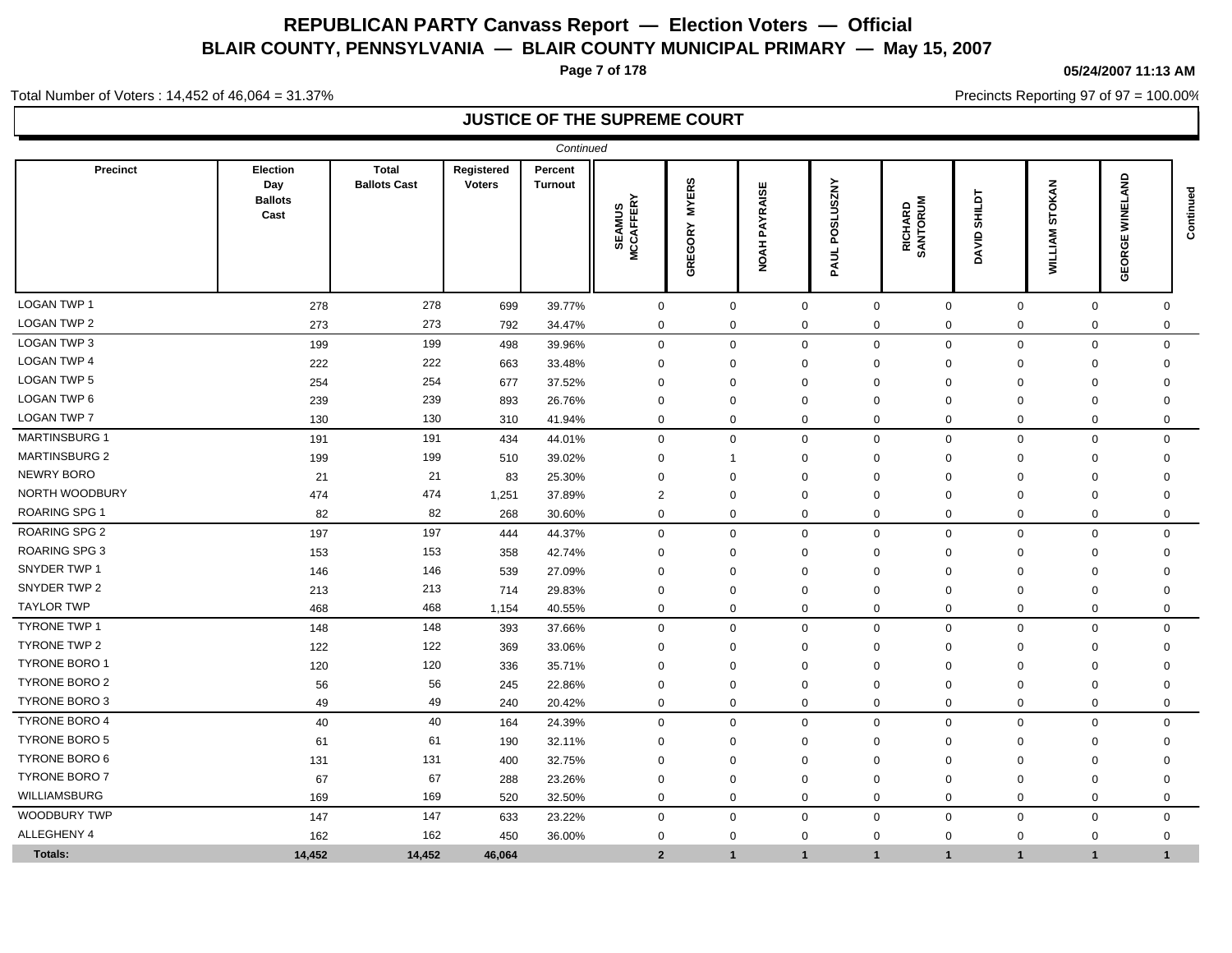**Page 8 of 178**

#### **05/24/2007 11:13 AM**

Precincts Reporting 97 of 97 = 100.00%

Total Number of Voters : 14,452 of 46,064 = 31.37%

|                 |                                           |                                     |                             | Continued                 |                      |        |
|-----------------|-------------------------------------------|-------------------------------------|-----------------------------|---------------------------|----------------------|--------|
| <b>Precinct</b> | Election<br>Day<br><b>Ballots</b><br>Cast | <b>Total</b><br><b>Ballots Cast</b> | Registered<br><b>Voters</b> | Percent<br><b>Turnout</b> | Unresolved Write-Ins | Totals |
|                 |                                           |                                     |                             |                           |                      |        |
| ALTOONA 1-1     | 48                                        | 48                                  | 288                         | 16.67%                    | $\mathbf 0$          | 80     |
| ALTOONA 1-2     | 22                                        | 22                                  | 93                          | 23.66%                    | $\mathbf 0$          | 35     |
| ALTOONA 2-1     | 36                                        | 36                                  | 194                         | 18.56%                    | $\mathbf 0$          | 49     |
| ALTOONA 2-2     | 95                                        | 95                                  | 365                         | 26.03%                    | $\boldsymbol{0}$     | 149    |
| ALTOONA 3-1     | 47                                        | 47                                  | 239                         | 19.67%                    | $\mathbf 0$          | 79     |
| ALTOONA 3-2     | 86                                        | 86                                  | 328                         | 26.22%                    | $\boldsymbol{0}$     | 140    |
| ALTOONA 4-1     | 63                                        | 63                                  | 310                         | 20.32%                    | $\boldsymbol{0}$     | 100    |
| ALTOONA 4-2     | 133                                       | 133                                 | 365                         | 36.44%                    | $\mathbf 0$          | 216    |
| ALTOONA 5-1     | 11                                        | 11                                  | 70                          | 15.71%                    | $\mathbf 0$          | 21     |
| ALTOONA 5-2     | 82                                        | 82                                  | 270                         | 30.37%                    | $\mathbf 0$          | 121    |
| ALTOONA 5-3     | 59                                        | 59                                  | 258                         | 22.87%                    | $\mathbf 0$          | 104    |
| ALTOONA 6-1     | 66                                        | 66                                  | 345                         | 19.13%                    | $\mathbf 0$          | 97     |
| ALTOONA 6-2     | 71                                        | $71$                                | 314                         | 22.61%                    | $\mathbf 0$          | 115    |
| ALTOONA 6-3     | 89                                        | 89                                  | 372                         | 23.92%                    | $\mathbf 0$          | 140    |
| ALTOONA 6-4     | 143                                       | 143                                 | 403                         | 35.48%                    | $\mathbf 0$          | 223    |
| ALTOONA 6-5     | 162                                       | 162                                 | 525                         | 30.86%                    | $\mathbf 0$          | 268    |
| ALTOONA 7       | 73                                        | 73                                  | 375                         | 19.47%                    | $\mathbf 0$          | 128    |
| ALTOONA 8-1     | 59                                        | 59                                  | 326                         | 18.10%                    | $\mathbf 0$          | 100    |
| ALTOONA 8-2     | 85                                        | 85                                  | 284                         | 29.93%                    | $\mathbf 0$          | 137    |
| ALTOONA 9       | 97                                        | 97                                  | 372                         | 26.08%                    | $\mathbf 0$          | 155    |
| ALTOONA 10-1    | 34                                        | 34                                  | 222                         | 15.32%                    | $\mathbf 0$          | 53     |
| ALTOONA 10-2    | 50                                        | $50\,$                              | 239                         | 20.92%                    | $\mathbf 0$          | 81     |
| ALTOONA 10-3    | 59                                        | 59                                  | 195                         | 30.26%                    | $\mathbf 0$          | 105    |
| ALTOONA 10-4    | 169                                       | 169                                 | 525                         | 32.19%                    | $\mathbf 0$          | 273    |
| ALTOONA 11-1    | 118                                       | 118                                 | 480                         | 24.58%                    | $\mathbf 0$          | 197    |
| ALTOONA 11-2    | 136                                       | 136                                 | 437                         | 31.12%                    | $\boldsymbol{0}$     | 229    |
| ALTOONA 11-3    | 129                                       | 129                                 | 420                         | 30.71%                    | $\mathbf 0$          | 201    |
| ALTOONA 12-1    | 48                                        | 48                                  | 186                         | 25.81%                    | $\boldsymbol{0}$     | 85     |
| ALTOONA 12-2    | 88                                        | 88                                  | 290                         | 30.34%                    | $\mathbf 0$          | 145    |
| ALTOONA 12-3    | 72                                        | 72                                  | 250                         | 28.80%                    | $\mathbf 0$          | 118    |
| ALTOONA 12-4    | 130                                       | 130                                 | 377                         | 34.48%                    | $\mathbf 0$          | 215    |
| ALTOONA 12-5    | 50                                        | 50                                  | 187                         | 26.74%                    | $\mathbf 0$          | 84     |
|                 |                                           |                                     |                             |                           |                      |        |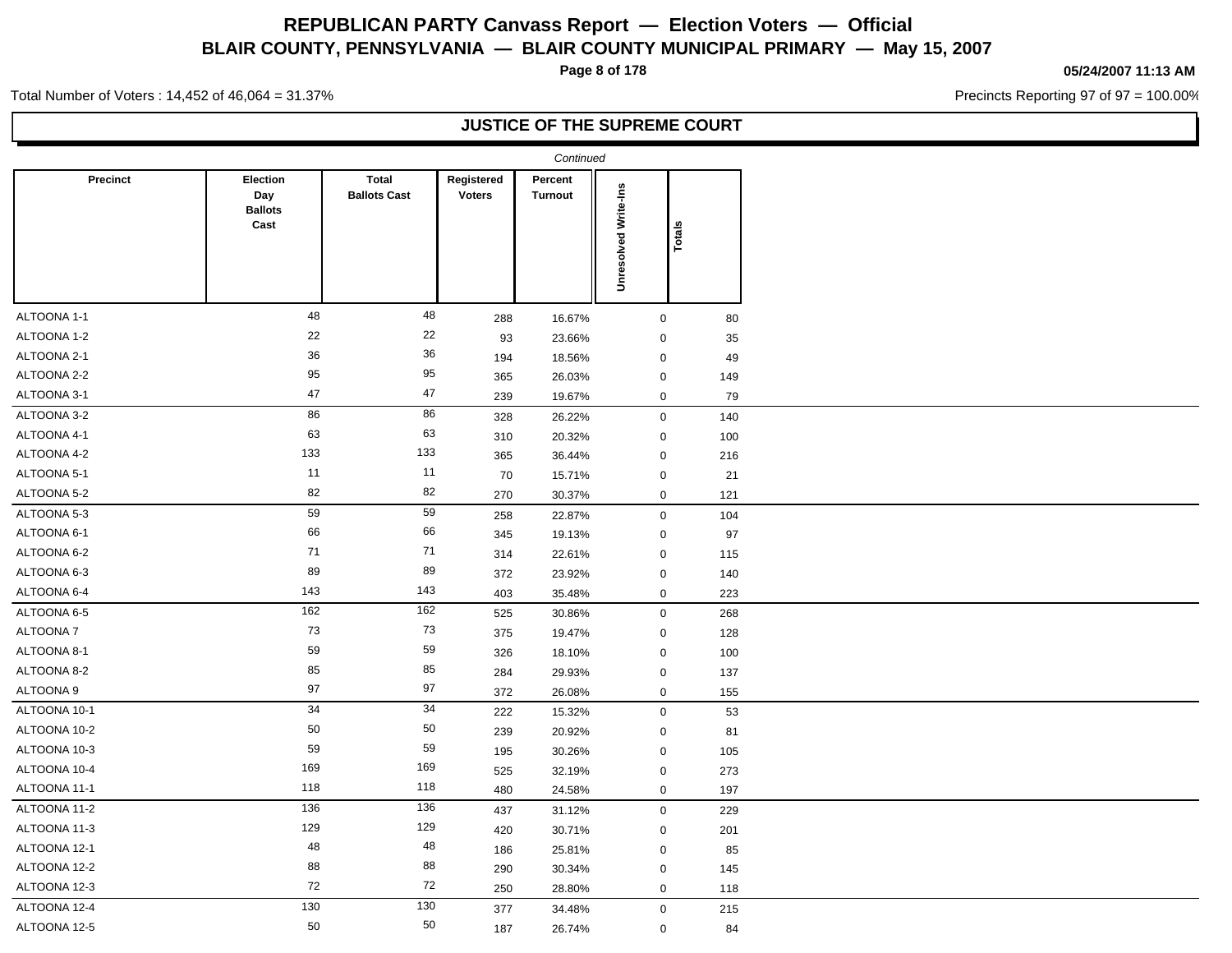**Page 9 of 178**

**05/24/2007 11:13 AM**

Precincts Reporting 97 of 97 = 100.00%

Total Number of Voters : 14,452 of 46,064 = 31.37%

|                        |                                                  |                                     |                             | Continued                 |                             |        |
|------------------------|--------------------------------------------------|-------------------------------------|-----------------------------|---------------------------|-----------------------------|--------|
| <b>Precinct</b>        | <b>Election</b><br>Day<br><b>Ballots</b><br>Cast | <b>Total</b><br><b>Ballots Cast</b> | Registered<br><b>Voters</b> | Percent<br><b>Turnout</b> | <b>Unresolved Write-Ins</b> | Totals |
| ALTOONA 13-1           | 140                                              | 140                                 | 517                         | 27.08%                    | $\mathbf 0$                 | 235    |
| ALTOONA 13-2           | 87                                               | 87                                  | 415                         | 20.96%                    | $\pmb{0}$                   | 141    |
| ALTOONA 13-3           | 122                                              | 122                                 | 388                         | 31.44%                    | $\mathbf 0$                 | 202    |
| ALTOONA 13-4           | 97                                               | 97                                  | 272                         | 35.66%                    | $\mathbf 0$                 | 157    |
| ALTOONA 14-1           | 120                                              | 120                                 | 307                         | 39.09%                    | $\mathbf 0$                 | 188    |
| ALTOONA 14-2           | 240                                              | 240                                 | 679                         | 35.35%                    | $\mathbf 0$                 | 364    |
| ALTOONA 14-3           | 110                                              | 110                                 | 373                         | 29.49%                    | $\mathbf 0$                 | 171    |
| ALTOONA 14-4           | 193                                              | 193                                 | 608                         | 31.74%                    | $\pmb{0}$                   | 304    |
| ALLEGHENY 1            | 367                                              | 367                                 | 1,056                       | 34.75%                    | $\mathbf 0$                 | 595    |
| ALLEGHENY 2            | 343                                              | 343                                 | 939                         | 36.53%                    | $\mathbf 0$                 | 586    |
| ALLEGHENY 3            | 53                                               | 53                                  | 176                         | 30.11%                    | $\mathbf 0$                 | 85     |
| <b>ANTIS TWP 1</b>     | 330                                              | 330                                 | 1,118                       | 29.52%                    | $\mathbf 0$                 | 536    |
| ANTIS TWP 2            | 199                                              | 199                                 | 664                         | 29.97%                    | $\mathbf 0$                 | 317    |
| ANTIS TWP 3            | 247                                              | $\overline{247}$                    | 804                         | 30.72%                    | $\pmb{0}$                   | 399    |
| BELLWOOD BORO          | 156                                              | 156                                 | 749                         | 20.83%                    | $\mathbf 0$                 | 274    |
| <b>BLAIR - CATFISH</b> | 224                                              | 224                                 | 756                         | 29.63%                    | $\mathbf 0$                 | 357    |
| <b>BLAIR - E HOLBG</b> | 420                                              | 420                                 | 1,352                       | 31.07%                    | $\mathbf 0$                 | 698    |
| <b>CATHARINE TWP</b>   | 99                                               | 99                                  | 327                         | 30.28%                    | $\mathbf 0$                 | 164    |
| <b>DUNCANSVILLE</b>    | 186                                              | 186                                 | 507                         | 36.69%                    | $\mathbf 0$                 | 299    |
| FRANKSTOWN TWP1        | 101                                              | 101                                 | 258                         | 39.15%                    | $\mathbf 0$                 | 147    |
| <b>FRANKSTOWN TWP2</b> | 574                                              | 574                                 | 1,708                       | 33.61%                    | $\mathbf 0$                 | 943    |
| FRANKSTOWN TWP3        | 614                                              | 614                                 | 1,853                       | 33.14%                    | $\mathbf 0$                 | 1,032  |
| FREEDOM TWP 1          | 137                                              | 137                                 | 424                         | 32.31%                    | $\pmb{0}$                   | 224    |
| FREEDOM TWP 2          | 259                                              | 259                                 | 809                         | 32.01%                    | $\mathbf 0$                 | 428    |
| <b>GREENFIELD TWP1</b> | 134                                              | 134                                 | 544                         | 24.63%                    | $\mathbf 0$                 | 214    |
| <b>GREENFIELD TWP2</b> | 31                                               | 31                                  | 73                          | 42.47%                    | $\mathbf 0$                 | 51     |
| <b>GREENFIELD TWP3</b> | 141                                              | 141                                 | 620                         | 22.74%                    | $\mathbf 0$                 | 237    |
| <b>HOLLIDAYSBURG 1</b> | 70                                               | 70                                  | 250                         | 28.00%                    | $\mathbf 0$                 | 111    |
| <b>HOLLIDAYSBURG 2</b> | 124                                              | 124                                 | 367                         | 33.79%                    | $\mathsf 0$                 | 198    |
| <b>HOLLIDAYSBURG 3</b> | 33                                               | 33                                  | 160                         | 20.63%                    | $\mathbf 0$                 | 56     |
| <b>HOLLIDAYSBURG 4</b> | 131                                              | 131                                 | 367                         | 35.69%                    | $\mathbf 0$                 | 227    |
| <b>HOLLIDAYSBURG 5</b> | 128                                              | 128                                 | 357                         | 35.85%                    | $\mathbf 0$                 | 203    |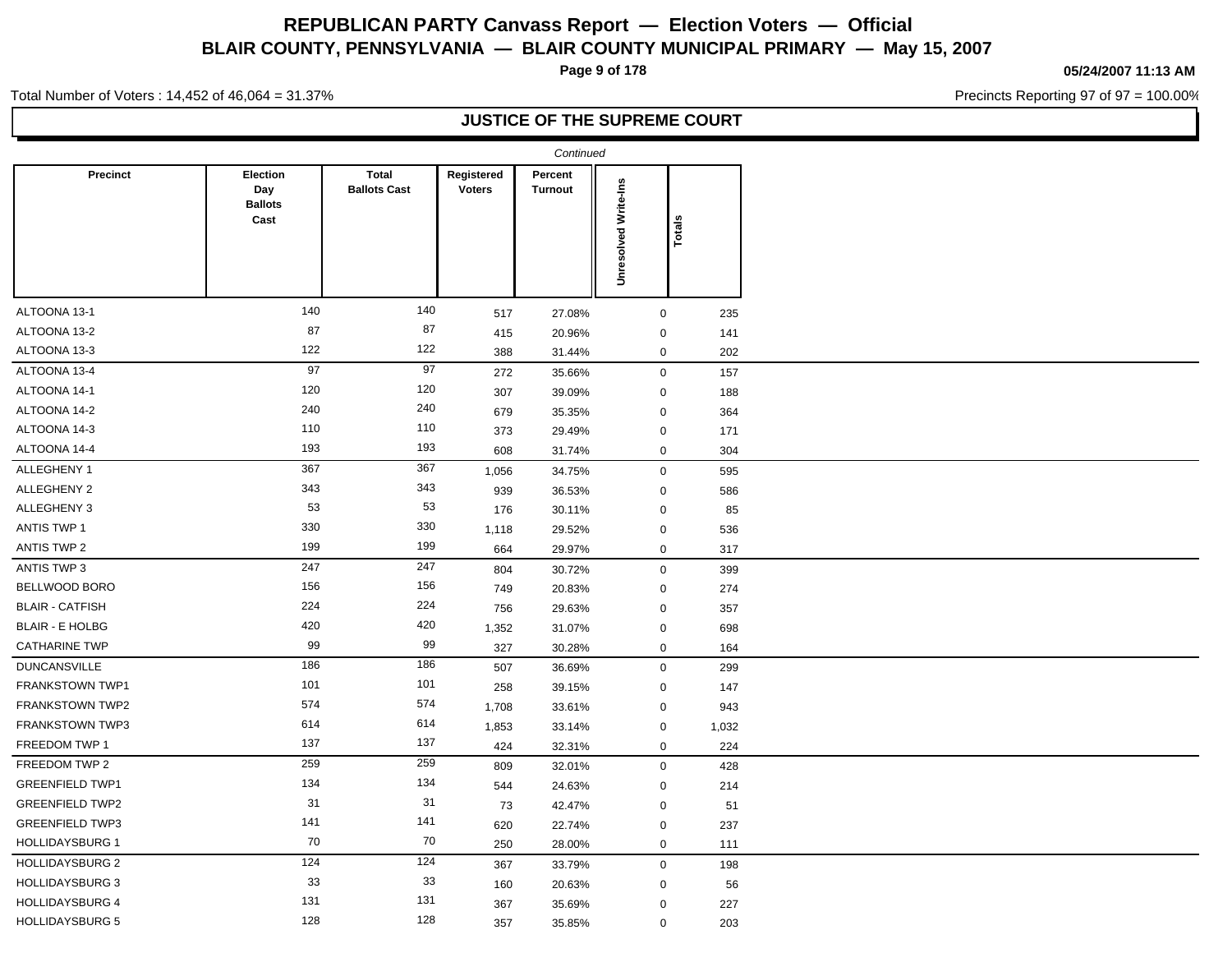**Page 10 of 178**

**05/24/2007 11:13 AM**

Precincts Reporting 97 of 97 = 100.00%

Total Number of Voters : 14,452 of 46,064 = 31.37%

|                        |                                                  |                                     |                             | Continued                 |                             |        |
|------------------------|--------------------------------------------------|-------------------------------------|-----------------------------|---------------------------|-----------------------------|--------|
| Precinct               | <b>Election</b><br>Day<br><b>Ballots</b><br>Cast | <b>Total</b><br><b>Ballots Cast</b> | Registered<br><b>Voters</b> | Percent<br><b>Turnout</b> | <b>Unresolved Write-Ins</b> | Totals |
| HOLLIDAYSBURG 6        | 154                                              | 154                                 | 448                         | 34.38%                    | $\mathbf 0$                 | 245    |
| <b>HOLLIDAYSBURG 7</b> | 140                                              | 140                                 | 366                         | 38.25%                    | $\mathsf 0$                 | 223    |
| <b>HUSTON TWP</b>      | 203                                              | 203                                 | 566                         | 35.87%                    | $\mathbf 0$                 | 341    |
| <b>JUNIATA TWP</b>     | 124                                              | 124                                 | 468                         | 26.50%                    | $\mathbf 0$                 | 199    |
| <b>LOGAN TWP 1</b>     | 278                                              | 278                                 | 699                         | 39.77%                    | $\mathbf 0$                 | 441    |
| LOGAN TWP 2            | 273                                              | 273                                 | 792                         | 34.47%                    | $\mathbf 0$                 | 439    |
| LOGAN TWP 3            | 199                                              | 199                                 | 498                         | 39.96%                    | $\pmb{0}$                   | 316    |
| <b>LOGAN TWP 4</b>     | 222                                              | 222                                 | 663                         | 33.48%                    | $\mathbf 0$                 | 359    |
| <b>LOGAN TWP 5</b>     | 254                                              | 254                                 | 677                         | 37.52%                    | $\mathbf 0$                 | 407    |
| LOGAN TWP 6            | 239                                              | 239                                 | 893                         | 26.76%                    | $\mathbf 0$                 | 417    |
| <b>LOGAN TWP 7</b>     | 130                                              | 130                                 | 310                         | 41.94%                    | $\pmb{0}$                   | 205    |
| <b>MARTINSBURG 1</b>   | 191                                              | 191                                 | 434                         | 44.01%                    | $\pmb{0}$                   | 311    |
| <b>MARTINSBURG 2</b>   | 199                                              | 199                                 | 510                         | 39.02%                    | $\mathbf 0$                 | 294    |
| NEWRY BORO             | 21                                               | 21                                  | 83                          | 25.30%                    | $\mathbf 0$                 | 29     |
| NORTH WOODBURY         | 474                                              | 474                                 | 1,251                       | 37.89%                    | $\mathbf 0$                 | 738    |
| <b>ROARING SPG 1</b>   | 82                                               | 82                                  | 268                         | 30.60%                    | $\mathbf 0$                 | 140    |
| ROARING SPG 2          | 197                                              | 197                                 | 444                         | 44.37%                    | $\pmb{0}$                   | 309    |
| ROARING SPG 3          | 153                                              | 153                                 | 358                         | 42.74%                    | $\mathbf 0$                 | 250    |
| SNYDER TWP 1           | 146                                              | 146                                 | 539                         | 27.09%                    | $\mathbf 0$                 | 249    |
| SNYDER TWP 2           | 213                                              | 213                                 | 714                         | 29.83%                    | $\mathbf 0$                 | 328    |
| <b>TAYLOR TWP</b>      | 468                                              | 468                                 | 1,154                       | 40.55%                    | $\mathbf 0$                 | 782    |
| TYRONE TWP 1           | 148                                              | 148                                 | 393                         | 37.66%                    | $\mathbf 0$                 | 238    |
| TYRONE TWP 2           | 122                                              | 122                                 | 369                         | 33.06%                    | $\mathbf 0$                 | 208    |
| <b>TYRONE BORO 1</b>   | 120                                              | 120                                 | 336                         | 35.71%                    | $\mathbf 0$                 | 190    |
| <b>TYRONE BORO 2</b>   | 56                                               | 56                                  | 245                         | 22.86%                    | $\mathbf 0$                 | 85     |
| <b>TYRONE BORO 3</b>   | 49                                               | 49                                  | 240                         | 20.42%                    | $\mathbf 0$                 | 74     |
| <b>TYRONE BORO 4</b>   | 40                                               | 40                                  | 164                         | 24.39%                    | $\mathbf 0$                 | 59     |
| <b>TYRONE BORO 5</b>   | 61                                               | 61                                  | 190                         | 32.11%                    | $\mathbf 0$                 | 102    |
| TYRONE BORO 6          | 131                                              | 131                                 | 400                         | 32.75%                    | $\mathbf 0$                 | 208    |
| TYRONE BORO 7          | 67                                               | 67                                  | 288                         | 23.26%                    | $\mathbf 0$                 | 88     |
| <b>WILLIAMSBURG</b>    | 169                                              | 169                                 | 520                         | 32.50%                    | $\mathbf 0$                 | 258    |
| WOODBURY TWP           | 147                                              | 147                                 | 633                         | 23.22%                    | $\mathbf 0$                 | 233    |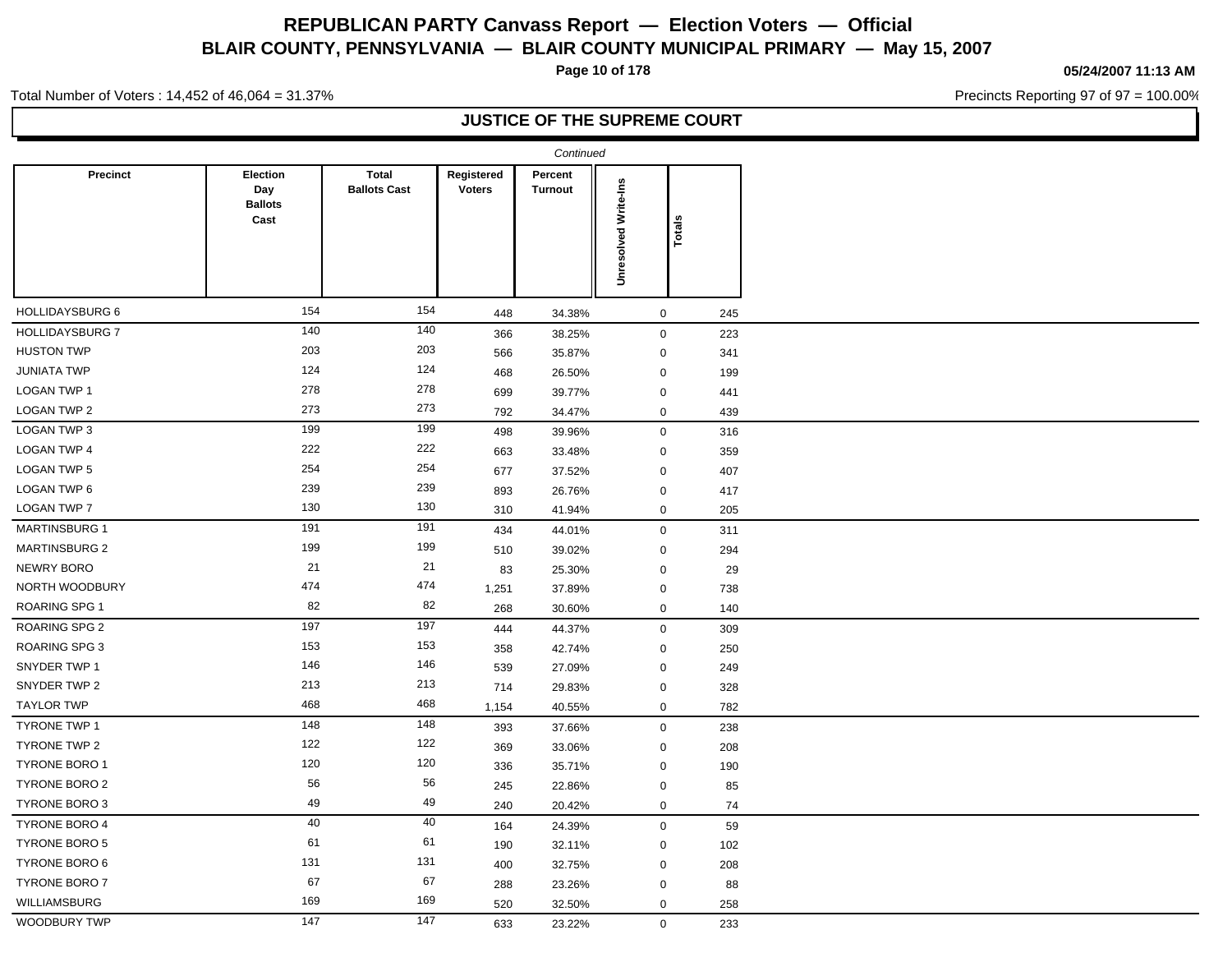**Page 11 of 178**

#### **05/24/2007 11:13 AM**

Precincts Reporting 97 of 97 = 100.00%

Total Number of Voters : 14,452 of 46,064 = 31.37%

|             |                                                  |                                     |                             | Continued                 |                                    |              |        |  |  |  |  |  |  |  |  |  |  |  |  |
|-------------|--------------------------------------------------|-------------------------------------|-----------------------------|---------------------------|------------------------------------|--------------|--------|--|--|--|--|--|--|--|--|--|--|--|--|
| Precinct    | <b>Election</b><br>Day<br><b>Ballots</b><br>Cast | <b>Total</b><br><b>Ballots Cast</b> | Registered<br><b>Voters</b> | Percent<br><b>Turnout</b> | 3<br>$\overline{\phantom{a}}$<br>÷ | ≝            |        |  |  |  |  |  |  |  |  |  |  |  |  |
| ALLEGHENY 4 | 162                                              | 162                                 | 450                         | 36.00%                    |                                    | $\mathbf 0$  | 276    |  |  |  |  |  |  |  |  |  |  |  |  |
| Totals:     | 14,452                                           | 14,452                              | 46,064                      |                           |                                    | $\mathbf{0}$ | 23,427 |  |  |  |  |  |  |  |  |  |  |  |  |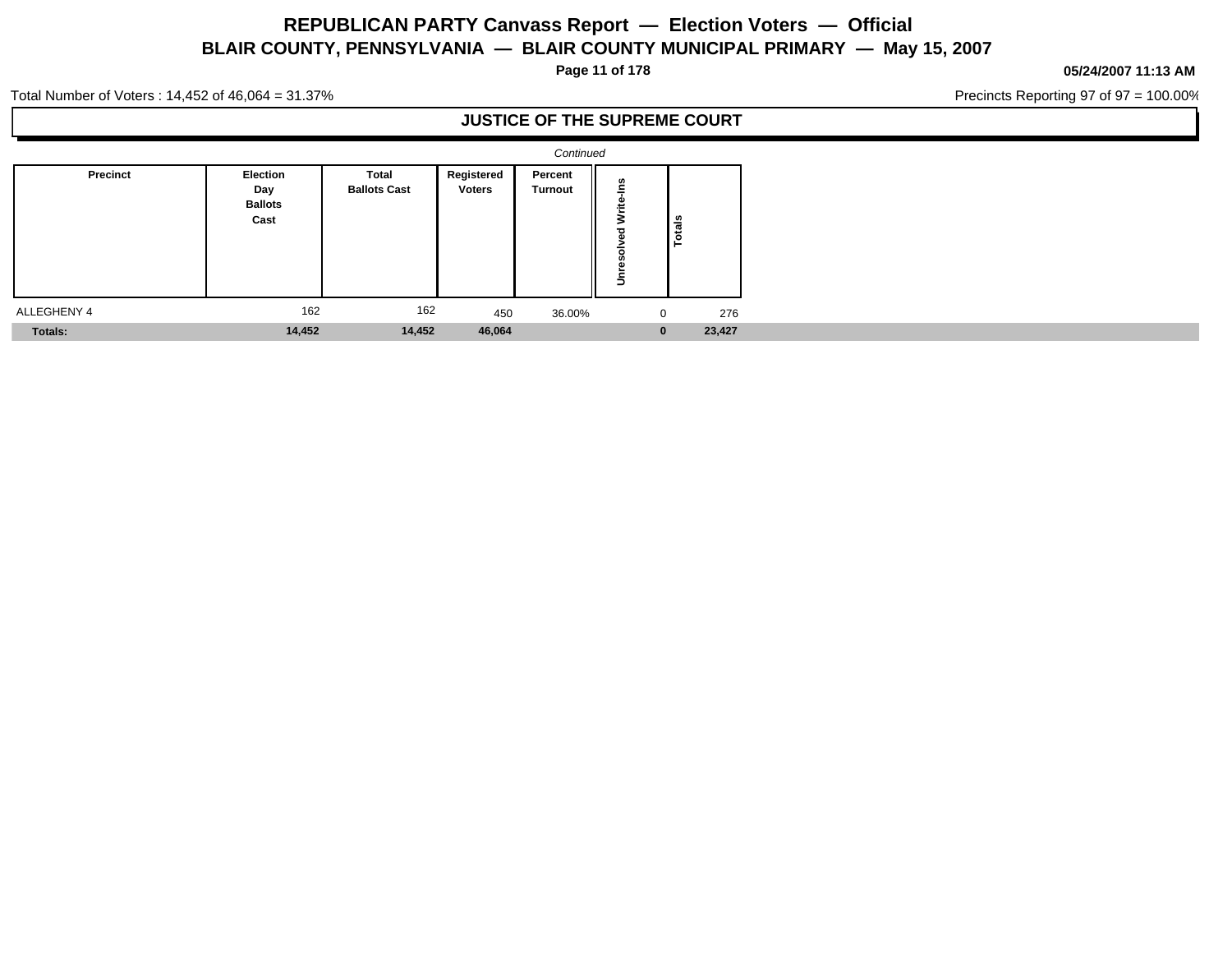**Page 12 of 178**

#### **05/24/2007 11:13 AM**

Total Number of Voters : 14,452 of 46,064 = 31.37%

Precincts Reporting 97 of 97 = 100.00%

| <b>Precinct</b> | Election<br>Day<br><b>Ballots</b><br>Cast | <b>Total</b><br><b>Ballots Cast</b> | Registered<br><b>Voters</b> | Percent<br><b>Turnout</b> | REP<br>F. BRATTON<br><b>BRUCE</b> | CHERYL LYNN<br>CHERYL LYNN<br><b>REP</b> | ö<br><b>REP<br/>JACQUELINE (</b><br>SHOGAN | ٢F<br>₹<br><b>HERYL</b><br>ပ | ERKHIMER<br>m<br>ALLAN | <b>BOHNOR</b><br>ROD | <b>STACEY<br/>BRUMBAUGH</b> | IAN COHN | Continued   |
|-----------------|-------------------------------------------|-------------------------------------|-----------------------------|---------------------------|-----------------------------------|------------------------------------------|--------------------------------------------|------------------------------|------------------------|----------------------|-----------------------------|----------|-------------|
| ALTOONA 1-1     | 48                                        | 48                                  | 288                         | 16.67%                    | 21                                | 29                                       | 17                                         | $\mathsf 0$                  | 0                      | $\mathbf 0$          | $\mathbf 0$                 |          | $\mathbf 0$ |
| ALTOONA 1-2     | 22                                        | 22                                  | 93                          | 23.66%                    | 12                                | 13                                       | $\mathbf{3}$                               | $\mathbf 0$                  | 0                      | $\mathbf 0$          | 0                           |          | $\mathbf 0$ |
| ALTOONA 2-1     | 36                                        | 36                                  | 194                         | 18.56%                    | 16                                | 16                                       | 11                                         | $\mathbf 0$                  | $\mathbf 0$            | $\mathbf 0$          | $\mathbf 0$                 |          | $\mathbf 0$ |
| ALTOONA 2-2     | 95                                        | 95                                  | 365                         | 26.03%                    | 27                                | 57                                       | 35                                         | $\mathbf 0$                  | 0                      | $\mathbf 0$          | $\mathbf 0$                 |          | $\mathsf 0$ |
| ALTOONA 3-1     | 47                                        | 47                                  | 239                         | 19.67%                    | 20                                | 28                                       | 19                                         | $\mathbf 0$                  | 0                      | $\mathbf 0$          | $\mathbf 0$                 |          | $\mathbf 0$ |
| ALTOONA 3-2     | 86                                        | 86                                  | 328                         | 26.22%                    | 36                                | 46                                       | 32                                         | $\mathbf 0$                  | $\mathbf 0$            |                      | $\mathbf 0$<br>$\mathbf 0$  |          | $\mathbf 0$ |
| ALTOONA 4-1     | 63                                        | 63                                  | 310                         | 20.32%                    | 25                                | 34                                       | 23                                         | $\mathbf 0$                  | 0                      | 0                    | $\mathbf 0$                 |          | $\mathbf 0$ |
| ALTOONA 4-2     | 133                                       | 133                                 | 365                         | 36.44%                    | 57                                | 63                                       | 36                                         | $\mathbf 0$                  | $\mathbf 0$            | $\mathbf 0$          | $\mathbf 0$                 |          | $\mathbf 0$ |
| ALTOONA 5-1     | 11                                        | 11                                  | 70                          | 15.71%                    | 5                                 | 6                                        | 5                                          | $\mathbf 0$                  | 0                      | $\mathbf 0$          | $\mathbf 0$                 |          | $\mathbf 0$ |
| ALTOONA 5-2     | 82                                        | 82                                  | 270                         | 30.37%                    | 38                                | 41                                       | 25                                         | $\mathbf 0$                  | 0                      | $\mathbf 0$          | $\mathbf 0$                 |          | $\mathbf 0$ |
| ALTOONA 5-3     | 59                                        | 59                                  | 258                         | 22.87%                    | 28                                | 35                                       | 26                                         | $\mathbf 0$                  | $\mathbf 0$            | $\mathbf 0$          | $\mathbf 0$                 |          | $\mathbf 0$ |
| ALTOONA 6-1     | 66                                        | 66                                  | 345                         | 19.13%                    | 22                                | 36                                       | 22                                         | $\mathbf 0$                  | 0                      | 0                    | 0                           |          | 0           |
| ALTOONA 6-2     | 71                                        | 71                                  | 314                         | 22.61%                    | 34                                | 38                                       | 35                                         | $\overline{0}$               | $\mathbf 0$            | $\mathbf 0$          | $\mathbf 0$                 |          | $\mathbf 0$ |
| ALTOONA 6-3     | 89                                        | 89                                  | 372                         | 23.92%                    | 37                                | 40                                       | 32                                         | $\overline{0}$               | 0                      | $\mathbf 0$          | $\mathbf 0$                 |          | $\mathbf 0$ |
| ALTOONA 6-4     | 143                                       | 143                                 | 403                         | 35.48%                    | 65                                | 78                                       | 42                                         | $\mathbf 0$                  | 0                      | $\mathbf 0$          | 0                           |          | $\mathbf 0$ |
| ALTOONA 6-5     | 162                                       | 162                                 | 525                         | 30.86%                    | 64                                | 86                                       | 65                                         | $\mathbf 0$                  | $\mathbf 0$            | $\mathbf 0$          | $\mathbf 0$                 |          | $\mathbf 0$ |
| ALTOONA 7       | 73                                        | 73                                  | 375                         | 19.47%                    | 39                                | 47                                       | 33                                         | $\mathbf 0$                  | 0                      | $\mathbf 0$          | 0                           |          | $\mathbf 0$ |
| ALTOONA 8-1     | 59                                        | 59                                  | 326                         | 18.10%                    | 18                                | 43                                       | 23                                         | $\mathbf 0$                  | 0                      | $\mathbf 0$          | $\mathbf 0$                 |          | $\mathbf 0$ |
| ALTOONA 8-2     | 85                                        | 85                                  | 284                         | 29.93%                    | 28                                | 53                                       | 24                                         | $\mathbf 0$                  | 0                      | $\mathbf 0$          | 0                           |          | $\mathbf 0$ |
| ALTOONA 9       | 97                                        | 97                                  | 372                         | 26.08%                    | 33                                | 55                                       | 37                                         | $\mathbf 0$                  | 0                      | $\mathbf 0$          | 0                           |          | $\mathbf 0$ |
| ALTOONA 10-1    | 34                                        | 34                                  | 222                         | 15.32%                    | 18                                | 22                                       | 9                                          | $\mathbf 0$                  | 0                      | $\mathbf 0$          | $\mathbf 0$                 |          | $\mathbf 0$ |
| ALTOONA 10-2    | 50                                        | 50                                  | 239                         | 20.92%                    | 21                                | 30                                       | 21                                         | $\mathbf 0$                  | 0                      | $\mathbf 0$          | 0                           |          | $\mathbf 0$ |
| ALTOONA 10-3    | 59                                        | 59                                  | 195                         | 30.26%                    | 30                                | 35                                       | 30                                         | $\mathbf 0$                  | 0                      | $\mathbf 0$          | $\mathbf 0$                 |          | $\mathbf 0$ |
| ALTOONA 10-4    | 169                                       | 169                                 | 525                         | 32.19%                    | 79                                | 86                                       | 63                                         | $\mathbf 0$                  | 0                      | $\mathbf 0$          | 0                           |          | $\mathbf 0$ |
| ALTOONA 11-1    | 118                                       | 118                                 | 480                         | 24.58%                    | 46                                | 69                                       | 47                                         | $\mathbf 0$                  | 0                      | $\mathbf 0$          | 0                           |          | 0           |
| ALTOONA 11-2    | 136                                       | 136                                 | 437                         | 31.12%                    | 52                                | 80                                       | 59                                         | $\mathbf 0$                  | 0                      | $\mathbf 0$          | $\mathbf 0$                 |          | $\mathbf 0$ |
| ALTOONA 11-3    | 129                                       | 129                                 | 420                         | 30.71%                    | 41                                | 66                                       | 51                                         | $\mathbf 0$                  | 0                      | $\mathbf 0$          | 0                           |          | $\mathbf 0$ |
| ALTOONA 12-1    | 48                                        | 48                                  | 186                         | 25.81%                    | 24                                | 25                                       | 20                                         | $\mathbf 0$                  | 0                      | $\mathbf 0$          | $\mathbf 0$                 |          | $\mathbf 0$ |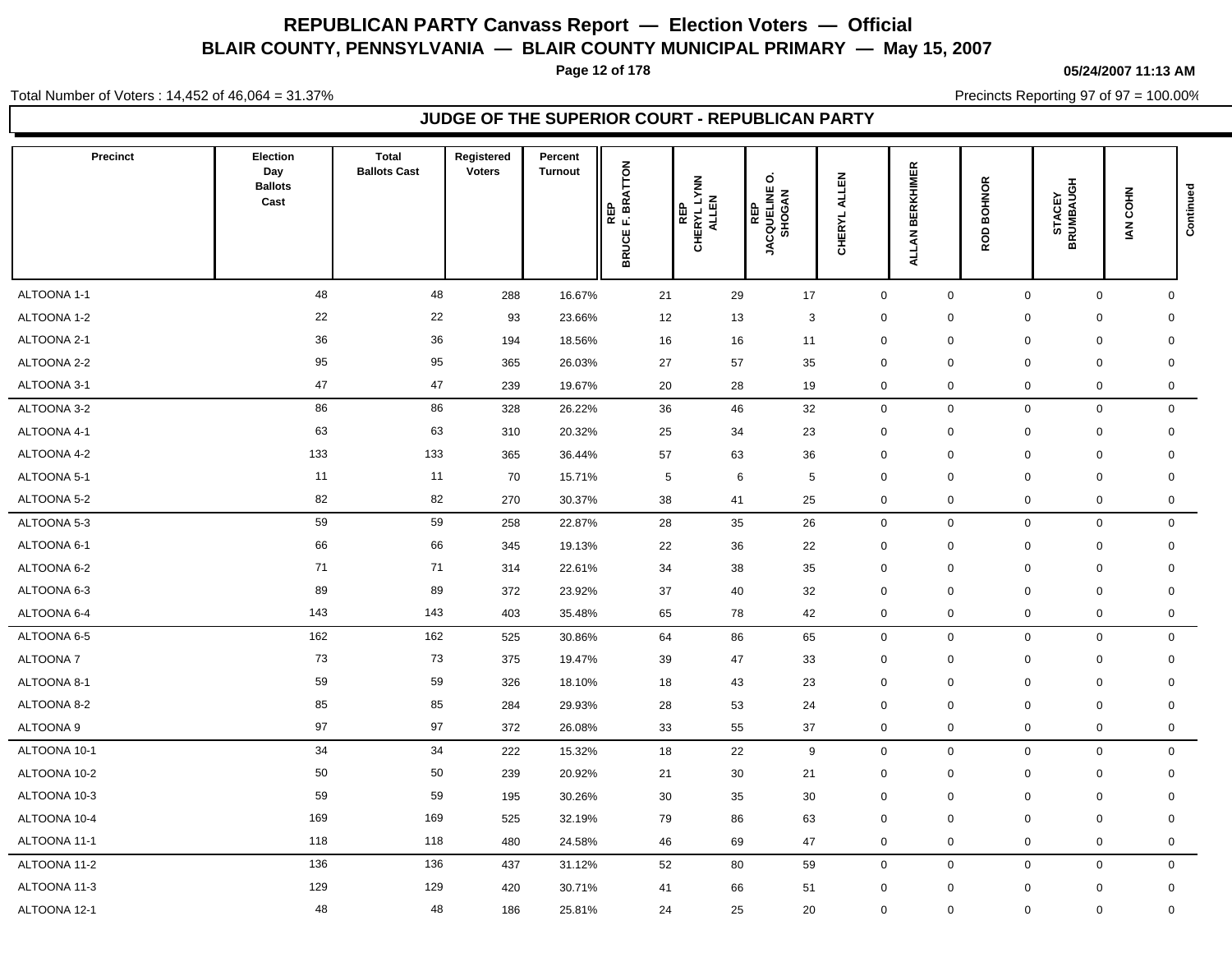**Page 13 of 178**

#### **05/24/2007 11:13 AM**

Precincts Reporting 97 of 97 = 100.00%

Total Number of Voters : 14,452 of 46,064 = 31.37%

| Precinct               | Election<br>Day<br><b>Ballots</b><br>Cast | <b>Total</b><br><b>Ballots Cast</b> | Registered<br><b>Voters</b> | Percent<br><b>Turnout</b> | REP<br>EF. BRATTON<br><b>BRUCE</b> | <b>REP<br/>CHERYL LYNN<br/>CHERYL LYNN</b> | o<br><b>REP<br/>JACQUELINE (</b><br>SHOGAN | EN<br>LEN<br>₹<br>CHERYL | <b>BERKHIMER</b><br>ALLAN | <b>BOHNOR</b><br>ROD | <b>STACEY<br/>BRUMBAUGH</b> | IAN COHN                    | Continued    |
|------------------------|-------------------------------------------|-------------------------------------|-----------------------------|---------------------------|------------------------------------|--------------------------------------------|--------------------------------------------|--------------------------|---------------------------|----------------------|-----------------------------|-----------------------------|--------------|
| ALTOONA 12-2           | 88                                        | 88                                  | 290                         | 30.34%                    | 43                                 | 45                                         | 36                                         | $\overline{0}$           | 0                         | $\mathbf 0$          |                             | $\mathbf 0$<br>$\mathbf 0$  |              |
| ALTOONA 12-3           | 72                                        | 72                                  | 250                         | 28.80%                    | 38                                 | 42                                         | 24                                         | $\mathbf 0$              | $\mathbf 0$               | $\mathbf 0$          |                             | 0<br>$\mathbf 0$            |              |
| ALTOONA 12-4           | 130                                       | 130                                 | 377                         | 34.48%                    | 60                                 | 63                                         | 47                                         | $\mathbf 0$              | 0                         | $\mathbf 0$          |                             | $\mathbf{0}$<br>$\mathbf 0$ |              |
| ALTOONA 12-5           | 50                                        | 50                                  | 187                         | 26.74%                    | 19                                 | 29                                         | 22                                         | $\mathbf 0$              | 0                         | $\mathbf 0$          |                             | $\mathbf 0$<br>$\mathbf 0$  |              |
| ALTOONA 13-1           | 140                                       | 140                                 | 517                         | 27.08%                    | 59                                 | 81                                         | 60                                         | $\mathbf 0$              | $\mathbf 0$               | $\mathbf 0$          |                             | $\mathbf 0$<br>$\mathbf 0$  |              |
| ALTOONA 13-2           | 87                                        | 87                                  | 415                         | 20.96%                    | 44                                 | 48                                         | 43                                         | $\overline{1}$           | $\mathbf 0$               | $\mathbf 0$          | $\mathbf 0$                 | $\mathbf 0$                 |              |
| ALTOONA 13-3           | 122                                       | 122                                 | 388                         | 31.44%                    | 58                                 | 75                                         | 45                                         | $\mathbf 0$              | 0                         | $\mathbf 0$          |                             | $\mathbf 0$<br>$\mathbf 0$  |              |
| ALTOONA 13-4           | 97                                        | 97                                  | 272                         | 35.66%                    | 48                                 | 51                                         | 32                                         | $\mathsf 0$              | 0                         | $\mathbf 0$          |                             | $\mathbf{0}$<br>$\mathbf 0$ |              |
| ALTOONA 14-1           | 120                                       | 120                                 | 307                         | 39.09%                    | 55                                 | 61                                         | 44                                         | $\mathbf 0$              | 0                         | $\mathbf 0$          | $\mathbf 0$                 | $\mathbf 0$                 |              |
| ALTOONA 14-2           | 240                                       | 240                                 | 679                         | 35.35%                    | 91                                 | 120                                        | 103                                        | $\mathbf 0$              | 0                         | $\mathbf 0$          |                             | 0<br>$\mathbf 0$            |              |
| ALTOONA 14-3           | 110                                       | 110                                 | 373                         | 29.49%                    | 43                                 | 57                                         | 35                                         | $\mathbf 0$              | 0                         | $\mathbf 0$          |                             | $\mathbf 0$<br>$\mathbf 0$  |              |
| ALTOONA 14-4           | 193                                       | 193                                 | 608                         | 31.74%                    | 87                                 | 102                                        | 65                                         | $\mathbf 0$              | 0                         | $\mathbf 0$          |                             | $\mathbf 0$<br>$\mathbf 0$  |              |
| ALLEGHENY 1            | 367                                       | 367                                 | 1,056                       | 34.75%                    | 165                                | 188                                        | 147                                        | $\mathbf 0$              | $\mathbf 0$               | $\mathbf 0$          |                             | $\mathbf 0$                 | $\mathbf{1}$ |
| ALLEGHENY 2            | 343                                       | 343                                 | 939                         | 36.53%                    | 156                                | 201                                        | 137                                        | $\mathbf 0$              | 0                         | $\mathbf 0$          |                             | $\mathbf 0$<br>$\mathbf 0$  |              |
| ALLEGHENY 3            | 53                                        | 53                                  | 176                         | 30.11%                    | 26                                 | 30                                         | 24                                         | $\mathbf 0$              | $\Omega$                  | $\mathbf 0$          | $\pmb{0}$                   | $\mathbf 0$                 |              |
| <b>ANTIS TWP 1</b>     | 330                                       | 330                                 | 1,118                       | 29.52%                    | 155                                | 186                                        | 120                                        | $\mathbf 0$              | $\mathbf 0$               | $\mathbf 0$          |                             | 0<br>$\mathbf 0$            |              |
| ANTIS TWP 2            | 199                                       | 199                                 | 664                         | 29.97%                    | 82                                 | 118                                        | 86                                         | $\mathbf 0$              | 0                         | $\mathbf 0$          |                             | $\mathbf 0$<br>0            |              |
| ANTIS TWP 3            | 247                                       | 247                                 | 804                         | 30.72%                    | 102                                | 142                                        | 100                                        | $\mathsf 0$              | 0                         | $\mathbf 0$          |                             | $\mathbf 0$<br>$\mathbf 0$  |              |
| BELLWOOD BORO          | 156                                       | 156                                 | 749                         | 20.83%                    | 78                                 | 96                                         | 60                                         | $\mathbf 0$              | 0                         | 0                    | 0                           | $\mathbf 0$                 |              |
| <b>BLAIR - CATFISH</b> | 224                                       | 224                                 | 756                         | 29.63%                    | 101                                | 114                                        | 95                                         | $\mathbf 0$              | $\mathbf 0$               | $\mathbf 0$          |                             | 0<br>$\mathbf 0$            |              |
| <b>BLAIR - E HOLBG</b> | 420                                       | 420                                 | 1,352                       | 31.07%                    | 178                                | 236                                        | 175                                        | $\mathbf 0$              | 0                         | $\mathbf 0$          |                             | 0<br>$\mathbf 0$            |              |
| <b>CATHARINE TWP</b>   | 99                                        | 99                                  | 327                         | 30.28%                    | 52                                 | 49                                         | 42                                         | $\mathbf 0$              | 0                         | $\mathbf 0$          |                             | $\mathbf 0$<br>$\mathbf 0$  |              |
| <b>DUNCANSVILLE</b>    | 186                                       | 186                                 | 507                         | 36.69%                    | 76                                 | 102                                        | 75                                         | $\mathsf 0$              | 0                         | $\mathbf 0$          |                             | $\mathbf 0$<br>$\mathbf{0}$ |              |
| <b>FRANKSTOWN TWP1</b> | 101                                       | 101                                 | 258                         | 39.15%                    | 48                                 | 48                                         | 39                                         | $\mathbf 0$              | 0                         | 0                    | 0                           | $\mathbf 0$                 |              |
| <b>FRANKSTOWN TWP2</b> | 574                                       | 574                                 | 1,708                       | 33.61%                    | 254                                | 306                                        | 251                                        | $\overline{0}$           | $\mathbf 0$               | $\mathbf 0$          |                             | 0<br>$\mathbf 0$            |              |
| <b>FRANKSTOWN TWP3</b> | 614                                       | 614                                 | 1,853                       | 33.14%                    | 282                                | 321                                        | 288                                        | $\mathbf 0$              | $\mathbf 0$               | $\mathbf 0$          | 1                           | $\mathbf 0$                 |              |
| FREEDOM TWP 1          | 137                                       | 137                                 | 424                         | 32.31%                    | 59                                 | 78                                         | 54                                         | $\mathbf 0$              | 0                         | $\mathbf 0$          |                             | 0<br>0                      |              |
| FREEDOM TWP 2          | 259                                       | 259                                 | 809                         | 32.01%                    | 133                                | 154                                        | 92                                         | $\mathbf 0$              | $\mathbf 0$               |                      | $\mathbf{0}$                | $\mathbf 0$<br>$\mathbf 0$  |              |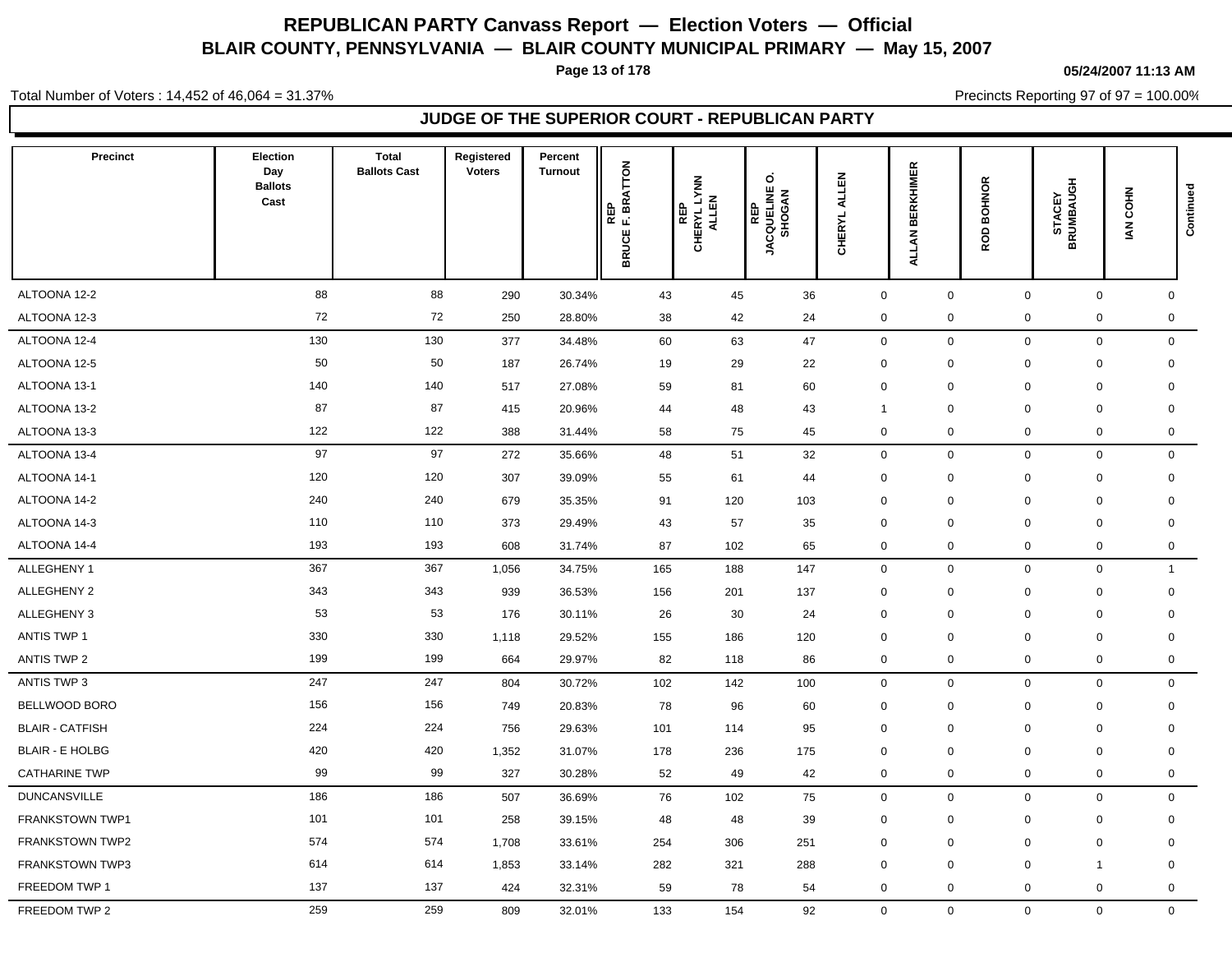**Page 14 of 178**

#### **05/24/2007 11:13 AM**

Precincts Reporting 97 of 97 = 100.00%

Total Number of Voters : 14,452 of 46,064 = 31.37%

| <b>Precinct</b>        | Election<br>Day<br><b>Ballots</b><br>Cast | <b>Total</b><br><b>Ballots Cast</b> | Registered<br><b>Voters</b> | Percent<br><b>Turnout</b> | REP<br>F. BRATTON<br><b>BRUCE</b> | CHERYL LYNN<br>CHERYL LYNN<br><b>REP</b> | o<br><b>REP<br/>JACQUELINE (</b><br>SHOGAN | 릸<br>द<br>CHERYL | <b>BERKHIMER</b><br><b>ALLAN</b> | <b>BOHNOR</b><br>ROD | <b>STACEY<br/>BRUMBAUGH</b> | IAN COHN     | Continued    |
|------------------------|-------------------------------------------|-------------------------------------|-----------------------------|---------------------------|-----------------------------------|------------------------------------------|--------------------------------------------|------------------|----------------------------------|----------------------|-----------------------------|--------------|--------------|
| <b>GREENFIELD TWP1</b> | 134                                       | 134                                 | 544                         | 24.63%                    | 54                                | 80                                       | 50                                         | $\pmb{0}$        | $\mathbf 0$                      | $\mathbf 0$          |                             | $\mathbf 0$  | $\mathbf 0$  |
| <b>GREENFIELD TWP2</b> | 31                                        | 31                                  | 73                          | 42.47%                    | 18                                | 16                                       | 12                                         | $\mathbf 0$      | $\overline{1}$                   | $\mathbf 0$          | $\mathbf 0$                 |              | $\mathbf 0$  |
| <b>GREENFIELD TWP3</b> | 141                                       | 141                                 | 620                         | 22.74%                    | 67                                | 81                                       | 62                                         | $\Omega$         | $\mathbf 0$                      | $\mathbf 0$          | $\Omega$                    |              | $\mathbf 0$  |
| <b>HOLLIDAYSBURG 1</b> | 70                                        | 70                                  | 250                         | 28.00%                    | 28                                | 40                                       | 31                                         | $\mathbf 0$      | 0                                | $\mathbf 0$          |                             | 0            | $\mathbf 0$  |
| <b>HOLLIDAYSBURG 2</b> | 124                                       | 124                                 | 367                         | 33.79%                    | 54                                | 68                                       | 38                                         | $\mathbf 0$      | $\mathbf 0$                      | $\mathbf 0$          |                             | $\mathsf{O}$ | $\mathbf{0}$ |
| <b>HOLLIDAYSBURG 3</b> | 33                                        | 33                                  | 160                         | 20.63%                    | 19                                | 18                                       | 10                                         | $\mathbf 0$      | 0                                | $\mathbf 0$          | $\mathbf 0$                 |              | $\mathbf 0$  |
| <b>HOLLIDAYSBURG 4</b> | 131                                       | 131                                 | 367                         | 35.69%                    | 56                                | 68                                       | 55                                         | $\mathbf 0$      | $\mathbf 0$                      | $\mathbf 0$          | $\mathbf 0$                 |              | $\mathbf 0$  |
| <b>HOLLIDAYSBURG 5</b> | 128                                       | 128                                 | 357                         | 35.85%                    | 55                                | 60                                       | 53                                         | $\mathbf 0$      | $\mathbf 0$                      | $\mathbf 0$          | $\mathbf 0$                 |              | $\mathbf 0$  |
| HOLLIDAYSBURG 6        | 154                                       | 154                                 | 448                         | 34.38%                    | 64                                | 81                                       | 57                                         | $\mathbf 0$      | $\mathbf 0$                      | $\mathbf 0$          |                             | 0            | $\mathbf 0$  |
| <b>HOLLIDAYSBURG 7</b> | 140                                       | 140                                 | 366                         | 38.25%                    | 57                                | 69                                       | 59                                         | $\mathbf 0$      | $\mathbf 0$                      | $\mathbf 0$          |                             | $\mathbf 0$  | $\mathbf 0$  |
| <b>HUSTON TWP</b>      | 203                                       | 203                                 | 566                         | 35.87%                    | 113                               | 129                                      | 73                                         | $\mathbf 0$      | $\mathbf 0$                      | $\mathbf 0$          | 0                           |              | $\mathbf 0$  |
| <b>JUNIATA TWP</b>     | 124                                       | 124                                 | 468                         | 26.50%                    | 65                                | 57                                       | 49                                         | $\mathbf 0$      | $\mathbf 0$                      | $\mathbf 0$          | 0                           |              | $\mathbf 0$  |
| LOGAN TWP 1            | 278                                       | 278                                 | 699                         | 39.77%                    | 113                               | 153                                      | 107                                        | $\mathbf 0$      | $\mathbf 0$                      | $\mathbf 0$          | 0                           |              | $\mathbf 0$  |
| <b>LOGAN TWP 2</b>     | 273                                       | 273                                 | 792                         | 34.47%                    | 111                               | 154                                      | 116                                        | $\mathbf 0$      | $\mathbf 0$                      | $\mathbf 0$          |                             | 0            | $\mathbf 0$  |
| LOGAN TWP 3            | 199                                       | 199                                 | 498                         | 39.96%                    | 88                                | 109                                      | 81                                         | $\mathbf 0$      | $\mathbf 0$                      | $\mathbf 0$          |                             | $\mathbf 0$  | $\mathbf 0$  |
| <b>LOGAN TWP 4</b>     | 222                                       | 222                                 | 663                         | 33.48%                    | 112                               | 140                                      | 82                                         | $\mathbf 0$      | 0                                | $\mathbf 0$          | 0                           |              | $\mathbf 0$  |
| <b>LOGAN TWP 5</b>     | 254                                       | 254                                 | 677                         | 37.52%                    | 112                               | 145                                      | 100                                        | $\mathbf 0$      | $\mathbf 0$                      | $\mathbf 0$          | 0                           |              | $\mathbf 0$  |
| LOGAN TWP 6            | 239                                       | 239                                 | 893                         | 26.76%                    | 111                               | 133                                      | 110                                        | $\mathbf 0$      | 0                                | $\mathbf 0$          | $\mathbf 0$                 |              | $\mathbf 0$  |
| <b>LOGAN TWP 7</b>     | 130                                       | 130                                 | 310                         | 41.94%                    | 62                                | 70                                       | 42                                         | $\mathbf 0$      | $\mathbf 0$                      | $\mathbf{1}$         | $\mathbf 0$                 |              | $\mathbf 0$  |
| <b>MARTINSBURG 1</b>   | 191                                       | 191                                 | 434                         | 44.01%                    | 91                                | 104                                      | 68                                         | $\mathbf 0$      | $\mathbf 0$                      | $\mathbf 0$          |                             | 0            | $\mathbf 0$  |
| <b>MARTINSBURG 2</b>   | 199                                       | 199                                 | 510                         | 39.02%                    | 89                                | 109                                      | 58                                         | $\mathbf 0$      | 0                                | 0                    | 0                           |              | $\mathbf 0$  |
| <b>NEWRY BORO</b>      | 21                                        | 21                                  | 83                          | 25.30%                    | $5\phantom{.0}$                   | 12                                       | 8                                          | $\mathbf 0$      | $\mathbf 0$                      | $\mathbf 0$          | $\mathbf 0$                 |              | $\mathbf 0$  |
| NORTH WOODBURY         | 474                                       | 474                                 | 1,251                       | 37.89%                    | 210                               | 239                                      | 176                                        | $\mathbf 0$      | $\mathbf 0$                      | $\mathbf 0$          | $\mathbf 0$                 |              | $\mathbf 0$  |
| <b>ROARING SPG 1</b>   | 82                                        | 82                                  | 268                         | 30.60%                    | 40                                | 51                                       | 28                                         | $\mathbf 0$      | $\mathbf 0$                      | $\mathbf 0$          |                             | 0            | $\mathbf 0$  |
| ROARING SPG 2          | 197                                       | 197                                 | 444                         | 44.37%                    | 90                                | 120                                      | 59                                         | $\mathbf 0$      | $\mathbf 0$                      | $\mathbf 0$          |                             | $\mathbf 0$  | $\mathbf 0$  |
| <b>ROARING SPG 3</b>   | 153                                       | 153                                 | 358                         | 42.74%                    | 72                                | 90                                       | 66                                         | $\mathbf 0$      | $\mathbf 0$                      | $\mathbf 0$          | 0                           |              | $\mathbf 0$  |
| SNYDER TWP 1           | 146                                       | 146                                 | 539                         | 27.09%                    | 81                                | 91                                       | 47                                         | $\mathbf 0$      | $\mathbf 0$                      | $\mathbf 0$          | $\mathbf 0$                 |              | $\mathbf 0$  |
| SNYDER TWP 2           | 213                                       | 213                                 | 714                         | 29.83%                    | 96                                | 106                                      | 69                                         | $\mathbf 0$      | $\mathbf 0$                      | $\mathbf 0$          |                             | 0            | $\mathbf 0$  |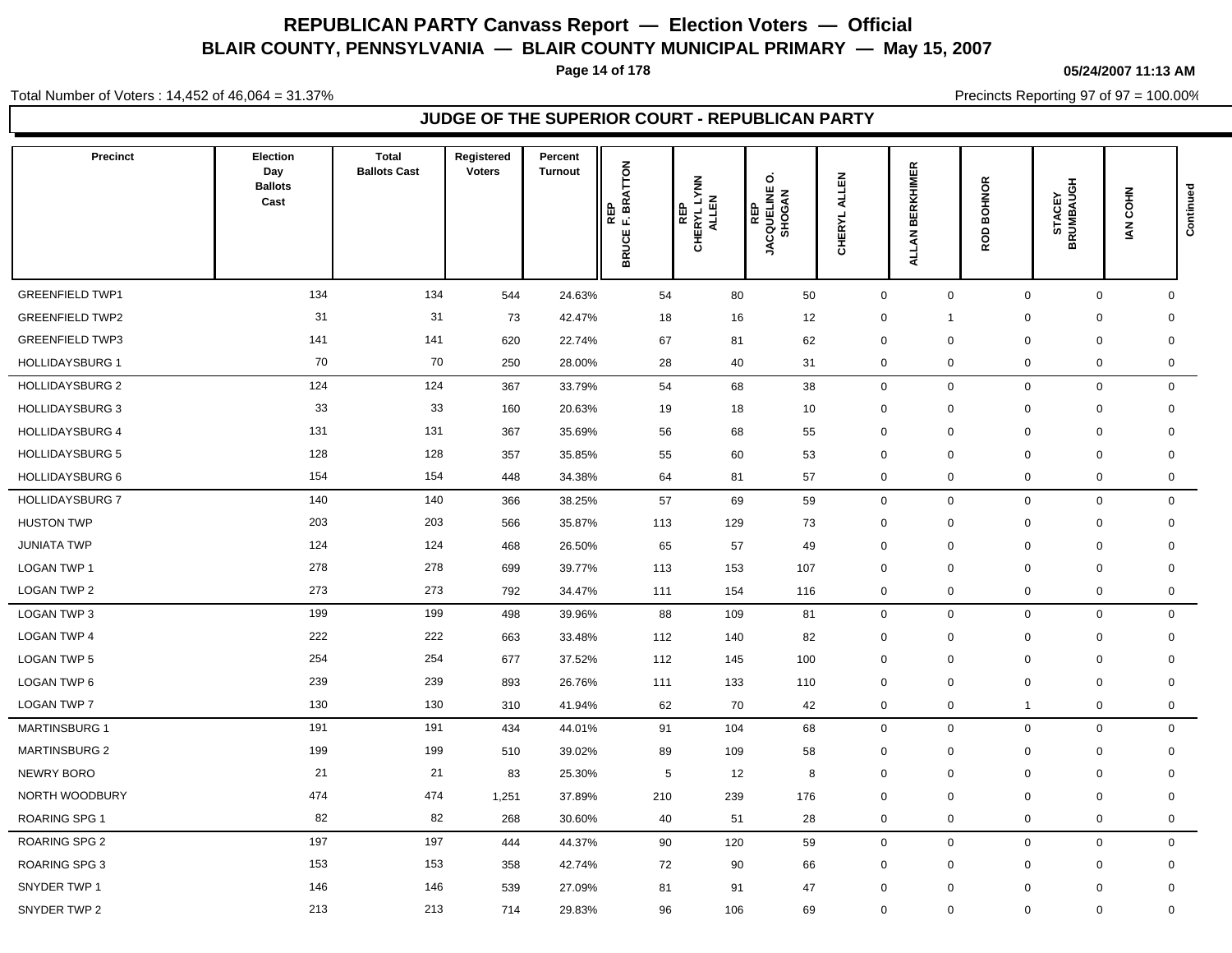**Page 15 of 178**

#### **05/24/2007 11:13 AM**

Total Number of Voters : 14,452 of 46,064 = 31.37%

Precincts Reporting 97 of 97 = 100.00%

| Precinct             | Election<br>Day<br><b>Ballots</b><br>Cast | <b>Total</b><br><b>Ballots Cast</b> | Registered<br><b>Voters</b> | Percent<br><b>Turnout</b> | REP<br>F. BRATTON<br><b>BRUCE</b> | <b>LYNN</b><br><b>ALLEN</b><br>REP<br>CHERYL | $\circ$<br><b>REP<br/>CQUELINE</b><br><b>SHOGAN</b><br>₹ | 몺<br>⋖<br><b>HERYL</b><br>$\circ$ | 띥<br><b>RKHIMI</b><br>面<br>m<br>z<br>⋖ | <b>BOHNOR</b><br><b>ROD</b> | <b>STACEY<br/>BRUMBAUGH</b> | <b>COHN</b><br>$\tilde{\mathbb{E}}$ | Continued    |
|----------------------|-------------------------------------------|-------------------------------------|-----------------------------|---------------------------|-----------------------------------|----------------------------------------------|----------------------------------------------------------|-----------------------------------|----------------------------------------|-----------------------------|-----------------------------|-------------------------------------|--------------|
| <b>TAYLOR TWP</b>    | 468                                       | 468                                 | 1,154                       | 40.55%                    | 251                               | 249                                          | 196                                                      | $\mathbf 0$                       | $\mathbf 0$                            | $\Omega$                    | $\mathbf 0$                 |                                     | 0            |
| <b>TYRONE TWP 1</b>  | 148                                       | 148                                 | 393                         | 37.66%                    | 74                                | 71                                           | 55                                                       | $\mathbf 0$                       | 0                                      | $\Omega$                    | $\mathbf 0$                 |                                     | $\mathbf 0$  |
| TYRONE TWP 2         | 122                                       | 122                                 | 369                         | 33.06%                    | 59                                | 65                                           | 54                                                       | $\mathbf 0$                       | $\mathbf 0$                            | 0                           | 0                           |                                     | $\mathbf 0$  |
| <b>TYRONE BORO 1</b> | 120                                       | 120                                 | 336                         | 35.71%                    | 49                                | 63                                           | 40                                                       | $\mathbf 0$                       | $\mathbf 0$                            | $\mathbf 0$                 | 0                           |                                     | 0            |
| <b>TYRONE BORO 2</b> | 56                                        | 56                                  | 245                         | 22.86%                    | 21                                | 32                                           | 16                                                       | $\mathbf 0$                       | $\mathbf 0$                            | $\mathbf 0$                 | $\mathbf 0$                 |                                     | $\mathbf 0$  |
| <b>TYRONE BORO 3</b> | 49                                        | 49                                  | 240                         | 20.42%                    | 17                                | 27                                           | 17                                                       | $\mathbf 0$                       | $\mathbf 0$                            | $\mathbf 0$                 | 0                           |                                     | 0            |
| <b>TYRONE BORO 4</b> | 40                                        | 40                                  | 164                         | 24.39%                    | 18                                | 19                                           | 16                                                       | $\mathbf 0$                       | 0                                      | $\Omega$                    | $\mathbf 0$                 |                                     | $\mathbf 0$  |
| <b>TYRONE BORO 5</b> | 61                                        | 61                                  | 190                         | 32.11%                    | 31                                | 39                                           | 18                                                       | $\mathbf 0$                       | $\mathbf 0$                            | $\mathbf 0$                 | 0                           |                                     | 0            |
| TYRONE BORO 6        | 131                                       | 131                                 | 400                         | 32.75%                    | 56                                | 72                                           | 51                                                       | $\mathbf 0$                       | $\mathbf 0$                            | $\mathbf 0$                 | $\mathbf 0$                 |                                     | $\mathbf 0$  |
| <b>TYRONE BORO 7</b> | 67                                        | 67                                  | 288                         | 23.26%                    | 18                                | 36                                           | 20                                                       | $\mathbf 0$                       | $\mathbf 0$                            | $\mathbf 0$                 | 0                           |                                     | $\mathbf 0$  |
| WILLIAMSBURG         | 169                                       | 169                                 | 520                         | 32.50%                    | 76                                | 86                                           | 62                                                       | $\mathbf 0$                       | $\mathbf 0$                            | $\mathbf 0$                 |                             | 0                                   | 0            |
| <b>WOODBURY TWP</b>  | 147                                       | 147                                 | 633                         | 23.22%                    | 70                                | 85                                           | 55                                                       | $\mathbf 0$                       | $\mathbf 0$                            | $\mathbf 0$                 | $\mathbf 0$                 |                                     | $\mathbf 0$  |
| ALLEGHENY 4          | 162                                       | 162                                 | 450                         | 36.00%                    | 76                                | 92                                           | 63                                                       | $\mathbf 0$                       | $\mathbf 0$                            | $\mathbf 0$                 | $\mathbf 0$                 |                                     | 0            |
| Totals:              | 14,452                                    | 14,452                              | 46,064                      |                           | 6,477                             | 7,929                                        | 5,615                                                    | $\overline{\mathbf{1}}$           | $\mathbf{1}$                           | -1                          |                             |                                     | $\mathbf{1}$ |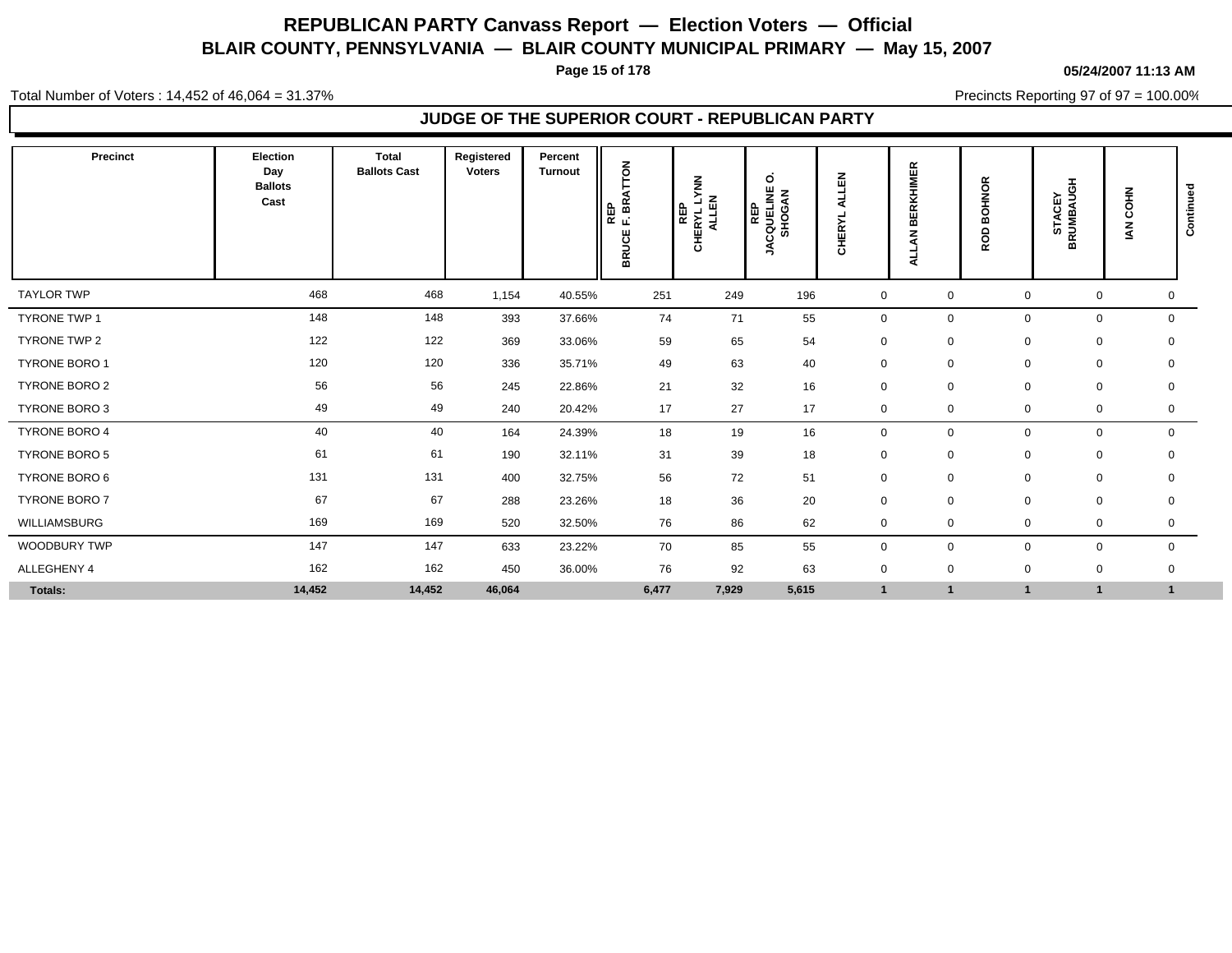**Page 16 of 178**

#### **05/24/2007 11:13 AM**

Precincts Reporting 97 of 97 = 100.00%

Total Number of Voters : 14,452 of 46,064 = 31.37%

|                 |                                                  |                                     |                             | Continued                 |                                                  |                    |                                    |              |                                                |                      |                            |                                                       |  |
|-----------------|--------------------------------------------------|-------------------------------------|-----------------------------|---------------------------|--------------------------------------------------|--------------------|------------------------------------|--------------|------------------------------------------------|----------------------|----------------------------|-------------------------------------------------------|--|
| <b>Precinct</b> | <b>Election</b><br>Day<br><b>Ballots</b><br>Cast | <b>Total</b><br><b>Ballots Cast</b> | Registered<br><b>Voters</b> | Percent<br><b>Turnout</b> | $\approx$ $\overline{6}$<br>CHARLES<br>CULBERTSC | <b>DONNAGORITY</b> | FORR<br><b>THOMAS</b><br>$\propto$ | 出<br>OCINHOL | $\overline{d}$<br>ē<br>℥<br>ш<br><b>JOANNE</b> | <b>SEAN NORTHROP</b> | <b>STECKROTH</b><br>TRAVIS | <b>CHEY</b><br>Continued<br><b>TAW</b><br><b>MHOL</b> |  |
| ALTOONA 1-1     | 48                                               | 48                                  | 288                         | 16.67%                    | $\mathbf 0$                                      | $\mathbf 0$        | $\mathbf 0$                        | $\mathbf 0$  | $\mathbf 0$                                    | $\mathbf 0$          | $\mathbf 0$                | $\Omega$                                              |  |
| ALTOONA 1-2     | 22                                               | 22                                  | 93                          | 23.66%                    | $\mathbf 0$                                      | $\mathbf 0$        | $\Omega$                           | $\mathbf 0$  | $\mathbf 0$                                    | 0                    | $\mathbf 0$                | 0                                                     |  |
| ALTOONA 2-1     | 36                                               | 36                                  | 194                         | 18.56%                    | $\Omega$                                         | $\Omega$           | $\Omega$                           | $\mathbf 0$  | $\Omega$                                       | $\Omega$             | $\mathbf 0$                | $\mathbf 0$                                           |  |
| ALTOONA 2-2     | 95                                               | 95                                  | 365                         | 26.03%                    | 0                                                | 0                  | $\Omega$                           | $\mathbf 0$  | $\Omega$                                       | $\Omega$             | $\mathbf 0$                | $\Omega$                                              |  |
| ALTOONA 3-1     | 47                                               | 47                                  | 239                         | 19.67%                    | $\mathbf 0$                                      | $\mathbf 0$        | $\mathbf 0$                        | $\mathbf 0$  | $\mathbf 0$                                    | $\mathbf 0$          | $\mathbf 0$                | 0                                                     |  |
| ALTOONA 3-2     | 86                                               | 86                                  | 328                         | 26.22%                    | $\pmb{0}$                                        | $\mathbf 0$        | $\mathbf 0$                        | $\mathbf 0$  | $\mathbf 0$                                    | $\mathbf 0$          | $\mathbf 0$                | $\mathbf 0$                                           |  |
| ALTOONA 4-1     | 63                                               | 63                                  | 310                         | 20.32%                    | $\mathbf 0$                                      | $\mathbf 0$        | $\mathbf 0$                        | $\mathbf 0$  | $\mathbf 0$                                    | $\mathbf 0$          | $\mathbf 0$                | $\mathbf 0$                                           |  |
| ALTOONA 4-2     | 133                                              | 133                                 | 365                         | 36.44%                    | $\mathbf 0$                                      | $\mathbf 0$        | $\mathbf 0$                        | $\mathbf 0$  | $\Omega$                                       | $\mathbf 0$          | $\mathbf 0$                | $\mathbf 0$                                           |  |
| ALTOONA 5-1     | 11                                               | 11                                  | 70                          | 15.71%                    | $\mathbf 0$                                      | $\mathbf 0$        | $\mathbf 0$                        | $\Omega$     | $\mathbf 0$                                    | $\mathbf 0$          | $\mathbf 0$                | $\mathbf 0$                                           |  |
| ALTOONA 5-2     | 82                                               | 82                                  | 270                         | 30.37%                    | $\mathbf 0$                                      | $\mathbf 0$        | $\mathbf 0$                        | $\mathbf 0$  | $\mathbf 0$                                    | $\mathbf 0$          | $\mathbf 0$                | 0                                                     |  |
| ALTOONA 5-3     | 59                                               | 59                                  | 258                         | 22.87%                    | $\mathbf 0$                                      | $\mathbf 0$        | $\mathbf 0$                        | $\mathbf 0$  | $\mathbf 0$                                    | $\mathbf 0$          | $\mathbf 0$                | $\mathbf 0$                                           |  |
| ALTOONA 6-1     | 66                                               | 66                                  | 345                         | 19.13%                    | $\mathbf 0$                                      | $\mathbf 0$        | $\Omega$                           | $\mathbf 0$  | $\mathbf 0$                                    | $\mathbf 0$          | $\mathbf 0$                | $\mathbf 0$                                           |  |
| ALTOONA 6-2     | 71                                               | 71                                  | 314                         | 22.61%                    | $\mathbf 0$                                      | $\mathbf 0$        | $\mathbf 0$                        | $\mathbf 0$  | $\mathbf 0$                                    | $\mathbf 0$          | $\mathbf 0$                | $\mathbf 0$                                           |  |
| ALTOONA 6-3     | 89                                               | 89                                  | 372                         | 23.92%                    | $\mathbf 0$                                      | $\mathbf 0$        | $\Omega$                           | $\mathbf 0$  | $\mathbf 0$                                    | $\mathbf 0$          | $\mathbf 0$                | $\mathbf 0$                                           |  |
| ALTOONA 6-4     | 143                                              | 143                                 | 403                         | 35.48%                    | $\mathbf 0$                                      | $\mathbf 0$        | $\mathbf 0$                        | $\mathbf 0$  | $\mathbf 0$                                    | $\mathbf 0$          | $\mathbf 0$                | $\Omega$                                              |  |
| ALTOONA 6-5     | 162                                              | 162                                 | 525                         | 30.86%                    | $\mathsf 0$                                      | $\mathbf 0$        | $\mathbf 0$                        | $\mathbf 0$  | $\mathbf 0$                                    | $\mathbf 0$          | $\mathsf 0$                | $\mathbf 0$                                           |  |
| ALTOONA 7       | 73                                               | 73                                  | 375                         | 19.47%                    | $\mathbf 0$                                      | $\mathbf 0$        | $\mathbf 0$                        | $\mathbf 0$  | $\Omega$                                       | 0                    | $\mathbf 0$                | -1                                                    |  |
| ALTOONA 8-1     | 59                                               | 59                                  | 326                         | 18.10%                    | $\mathbf 0$                                      | $\mathbf 0$        | $\Omega$                           | $\mathbf 0$  | $\Omega$                                       | 0                    | $\mathbf 0$                | 0                                                     |  |
| ALTOONA 8-2     | 85                                               | 85                                  | 284                         | 29.93%                    | $\mathbf 0$                                      | $\mathbf 0$        | $\mathbf 0$                        | $\mathbf 0$  | $\mathbf 0$                                    | 0                    | $\mathbf 0$                | 0                                                     |  |
| ALTOONA 9       | 97                                               | 97                                  | 372                         | 26.08%                    | $\mathbf 0$                                      | $\Omega$           | $\mathbf 0$                        | $\mathbf 0$  | $\mathbf 0$                                    | $\mathbf 0$          | $\mathbf 0$                | $\mathbf 0$                                           |  |
| ALTOONA 10-1    | 34                                               | 34                                  | 222                         | 15.32%                    | $\mathsf 0$                                      | $\mathbf 0$        | $\mathbf 0$                        | $\mathbf 0$  | $\mathbf 0$                                    | $\mathbf 0$          | $\mathbf 0$                | $\mathbf 0$                                           |  |
| ALTOONA 10-2    | 50                                               | 50                                  | 239                         | 20.92%                    | $\mathbf 0$                                      | $\mathbf 0$        | $\Omega$                           | $\Omega$     | 0                                              | $\mathbf 0$          | $\mathbf 0$                | 0                                                     |  |
| ALTOONA 10-3    | 59                                               | 59                                  | 195                         | 30.26%                    | $\mathbf 0$                                      | 0                  | $\mathbf 0$                        | $\mathbf 0$  | 0                                              | $\mathbf 0$          | $\mathbf 0$                | 0                                                     |  |
| ALTOONA 10-4    | 169                                              | 169                                 | 525                         | 32.19%                    | $\mathbf 0$                                      | $\mathbf 0$        | $\Omega$                           | $\mathbf 0$  | $\mathbf 0$                                    | $\mathbf 0$          | $\mathbf 0$                | 0                                                     |  |
| ALTOONA 11-1    | 118                                              | 118                                 | 480                         | 24.58%                    | $\mathbf 0$                                      | $\mathbf 0$        | $\mathbf 0$                        | $\mathbf 0$  | $\mathbf 0$                                    | $\mathbf 0$          | $\mathbf 0$                | $\mathbf 0$                                           |  |
| ALTOONA 11-2    | 136                                              | 136                                 | 437                         | 31.12%                    | $\mathsf 0$                                      | $\mathbf 0$        | $\mathbf 0$                        | $\mathbf 0$  | $\mathbf 0$                                    | $\mathbf 0$          | $\mathsf 0$                | $\mathbf 0$                                           |  |
| ALTOONA 11-3    | 129                                              | 129                                 | 420                         | 30.71%                    | $\mathbf 0$                                      | $\mathbf 0$        | $\mathbf 0$                        | $\mathbf 0$  | $\mathbf 0$                                    | $\mathbf 0$          | $\mathbf 0$                | $\mathbf 0$                                           |  |
| ALTOONA 12-1    | 48                                               | 48                                  | 186                         | 25.81%                    | $\Omega$                                         | $\Omega$           | $\Omega$                           | $\Omega$     | $\Omega$                                       | $\Omega$             | $\mathbf 0$                | $\Omega$                                              |  |
| ALTOONA 12-2    | 88                                               | 88                                  | 290                         | 30.34%                    | $\mathbf 0$                                      | $\mathbf 0$        | $\mathbf 0$                        | $\mathbf 0$  | $\mathbf 0$                                    | $\Omega$             | $\mathsf 0$                | $\Omega$                                              |  |
| ALTOONA 12-3    | 72                                               | 72                                  | 250                         | 28.80%                    | $\mathbf 0$                                      | $\mathbf 0$        | $\mathbf 0$                        | $\mathbf 0$  | $\mathbf 0$                                    | $\mathbf 0$          | $\mathbf 0$                | 0                                                     |  |
| ALTOONA 12-4    | 130                                              | 130                                 | 377                         | 34.48%                    | $\mathbf 0$                                      | $\mathbf 0$        | $\mathbf 0$                        | $\mathbf 0$  | $\mathbf 0$                                    | $\mathbf 0$          | $\mathbf 0$                | $\Omega$                                              |  |
| ALTOONA 12-5    | 50                                               | 50                                  | 187                         | 26.74%                    | $\Omega$                                         | $\Omega$           | $\Omega$                           | $\mathbf 0$  | $\Omega$                                       | $\mathbf 0$          | $\mathbf 0$                | $\mathbf 0$                                           |  |
| ALTOONA 13-1    | 140                                              | 140                                 | 517                         | 27.08%                    | $\Omega$                                         | $\Omega$           | $\Omega$                           | $\Omega$     | $\Omega$                                       | $\Omega$             | $\mathbf 0$                | $\Omega$                                              |  |
| ALTOONA 13-2    | 87                                               | 87                                  | 415                         | 20.96%                    | $\Omega$                                         | $\mathbf 0$        | $\mathbf 0$                        | $\Omega$     | $\mathbf 0$                                    | $\mathbf 0$          | $\mathbf 0$                | $\Omega$                                              |  |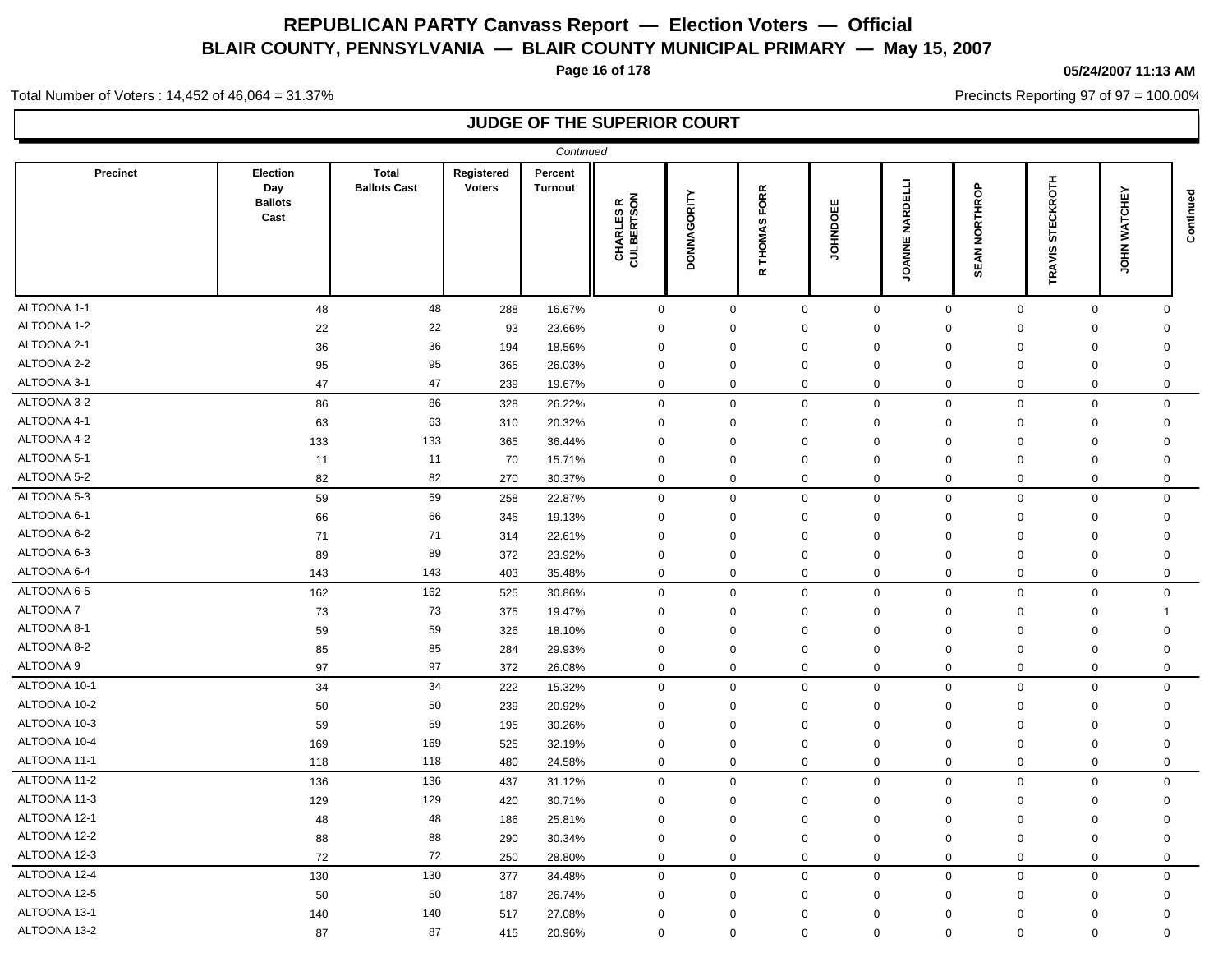**Page 17 of 178**

#### **05/24/2007 11:13 AM**

Precincts Reporting 97 of 97 = 100.00%

Total Number of Voters : 14,452 of 46,064 = 31.37%

|                        |                                           |                                     |                             | Continued                 |                                                    |                    |                                           |                 |                                      |                  |                            |                         |             |
|------------------------|-------------------------------------------|-------------------------------------|-----------------------------|---------------------------|----------------------------------------------------|--------------------|-------------------------------------------|-----------------|--------------------------------------|------------------|----------------------------|-------------------------|-------------|
| <b>Precinct</b>        | Election<br>Day<br><b>Ballots</b><br>Cast | <b>Total</b><br><b>Ballots Cast</b> | Registered<br><b>Voters</b> | Percent<br><b>Turnout</b> | $\approx$ $\overline{6}$<br>CHARLES I<br>CULBERTSC | <b>DONNAGORITY</b> | <b>FORR</b><br><b>THOMAS</b><br>$\propto$ | <b>JOHNDOEE</b> | ET I<br><b>NARD</b><br><b>JOANNE</b> | NORTHROP<br>SEAN | <b>STECKROTH</b><br>TRAVIS | 모<br>풍<br>TAW<br>줖<br>ğ | Continued   |
| ALTOONA 13-3           | 122                                       | 122                                 | 388                         | 31.44%                    | $\mathsf 0$                                        | $\mathbf 0$        | $\mathbf 0$                               |                 | $\mathsf 0$                          | $\mathbf 0$      | $\mathbf 0$                | $\mathbf 0$             | $\mathbf 0$ |
| ALTOONA 13-4           | 97                                        | 97                                  | 272                         | 35.66%                    | $\mathsf 0$                                        | $\mathbf 0$        | $\mathbf 0$                               | $\mathbf 0$     |                                      | $\mathbf 0$      | $\mathsf 0$                | $\mathbf 0$             | $\Omega$    |
| ALTOONA 14-1           | 120                                       | 120                                 | 307                         | 39.09%                    | $\mathbf 0$                                        | $\mathbf 0$        | $\mathbf 0$                               | $\mathbf 0$     |                                      | 0                | $\mathbf 0$                | $\mathbf 0$             | $\mathbf 0$ |
| ALTOONA 14-2           | 240                                       | 240                                 | 679                         | 35.35%                    | $\mathbf 0$                                        | $\mathbf 0$        | $\mathbf 0$                               | $\mathbf 0$     |                                      | $\mathbf 0$      | $\mathbf 0$                | $\mathbf 0$             | $\mathbf 0$ |
| ALTOONA 14-3           | 110                                       | 110                                 | 373                         | 29.49%                    | $\mathbf 0$                                        | $\mathbf 0$        | $\mathbf 0$                               | $\mathbf 0$     |                                      | 0<br>$\mathbf 1$ |                            | $\mathbf 0$             | 0           |
| ALTOONA 14-4           | 193                                       | 193                                 | 608                         | 31.74%                    | $\mathbf 0$                                        | $\mathbf 0$        | $\mathbf 0$                               | $\mathbf 0$     |                                      | 0                | $\mathbf 0$                | $\mathbf 0$             | $\mathbf 0$ |
| ALLEGHENY 1            | 367                                       | 367                                 | 1,056                       | 34.75%                    | $\mathbf 0$                                        | $\mathbf 0$        | $\mathbf 0$                               | $\mathbf 0$     |                                      | $\mathbf 0$      | $\mathbf 0$                | $\mathbf 0$             | $\mathbf 0$ |
| ALLEGHENY 2            | 343                                       | 343                                 | 939                         | 36.53%                    | $\overline{1}$                                     | 0                  | $\Omega$                                  | $\mathbf 0$     |                                      | $\mathbf 0$      | $\mathbf 0$                | $\mathbf 0$             | 0           |
| ALLEGHENY 3            | 53                                        | 53                                  | 176                         | 30.11%                    | $\mathbf 0$                                        | $\mathbf 0$        | $\Omega$                                  | $\mathbf 0$     |                                      | $\mathbf 0$      | $\mathbf 0$                | $\mathbf 0$             | 0           |
| ANTIS TWP 1            | 330                                       | 330                                 | 1,118                       | 29.52%                    | 0                                                  | 0                  | $\mathbf 0$                               | $\mathbf 0$     |                                      | 0                | 0                          | $\mathbf 0$             | 0           |
| <b>ANTIS TWP 2</b>     | 199                                       | 199                                 | 664                         | 29.97%                    | $\mathbf 0$                                        | $\mathbf 0$        | $\mathbf 0$                               | $\mathbf 0$     |                                      | $\mathbf 0$      | $\mathbf 0$                | $\mathbf 0$             | 0           |
| ANTIS TWP 3            | 247                                       | 247                                 | 804                         | 30.72%                    | $\mathbf 0$                                        | $\mathbf 0$        | $\mathbf 0$                               | $\mathbf 0$     |                                      | $\mathbf 0$      | $\mathbf 0$                | $\mathbf 0$             | $\mathbf 0$ |
| <b>BELLWOOD BORO</b>   | 156                                       | 156                                 | 749                         | 20.83%                    | $\mathbf 0$                                        | $\mathbf 0$        | $\Omega$                                  | $\mathbf 0$     |                                      | $\mathbf 0$      | $\mathbf 0$                | $\mathbf 0$             | $\mathbf 0$ |
| <b>BLAIR - CATFISH</b> | 224                                       | 224                                 | 756                         | 29.63%                    | $\mathbf 0$                                        | $\mathbf 0$        | $\Omega$                                  | $\mathbf 0$     |                                      | $\mathbf 0$      | $\mathbf 0$                | $\mathbf 0$             | $\mathbf 0$ |
| <b>BLAIR - E HOLBG</b> | 420                                       | 420                                 | 1,352                       | 31.07%                    | $\mathbf 0$                                        | $\mathbf 0$        | $\Omega$                                  | $\mathbf 0$     |                                      | $\mathbf 0$      | $\mathbf 0$                | $\mathbf 0$             | $\Omega$    |
| <b>CATHARINE TWP</b>   | 99                                        | 99                                  | 327                         | 30.28%                    | $\mathbf 0$                                        | $\mathbf 0$        | $\mathbf 0$                               | $\mathbf 0$     |                                      | $\mathbf 0$      | $\mathbf 0$                | $\mathbf 0$             | $\mathbf 0$ |
| <b>DUNCANSVILLE</b>    | 186                                       | 186                                 | 507                         | 36.69%                    | $\mathbf 0$                                        | $\mathbf 0$        | $\mathbf 0$                               | $\mathbf 0$     |                                      | $\mathbf 0$      | $\mathbf 0$                | $\mathbf 0$             | $\Omega$    |
| FRANKSTOWN TWP1        | 101                                       | 101                                 | 258                         | 39.15%                    | $\mathbf 0$                                        | $\Omega$           | $\Omega$                                  | $\mathbf 0$     |                                      | $\mathbf 0$      | $\mathbf 0$                | $\mathbf 0$             | $\mathbf 0$ |
| <b>FRANKSTOWN TWP2</b> | 574                                       | 574                                 | 1,708                       | 33.61%                    | $\mathbf 0$                                        | $\mathbf 0$        | $\Omega$                                  | $\mathbf 0$     |                                      | $\Omega$         | $\mathbf 0$                | $\mathbf 0$             | $\Omega$    |
| <b>FRANKSTOWN TWP3</b> | 614                                       | 614                                 | 1,853                       | 33.14%                    | $\mathbf 0$                                        | $\Omega$           | $\Omega$                                  | $\mathbf 0$     |                                      | $\mathbf 0$      | $\mathbf 0$                | -1                      | $\Omega$    |
| FREEDOM TWP 1          | 137                                       | 137                                 | 424                         | 32.31%                    | $\mathbf 0$                                        | $\mathbf 0$        | $\mathbf 0$                               | $\mathbf 0$     |                                      | $\mathbf 0$      | $\mathbf 0$                | $\mathbf 0$             | $\mathbf 0$ |
| FREEDOM TWP 2          | 259                                       | 259                                 | 809                         | 32.01%                    | $\mathbf 0$                                        | $\mathbf 0$        | $\mathbf 0$                               | $\mathbf 0$     |                                      | $\mathbf 0$      | $\mathbf 0$                | $\mathsf 0$             | $\Omega$    |
| <b>GREENFIELD TWP1</b> | 134                                       | 134                                 | 544                         | 24.63%                    | $\mathbf 0$                                        | 0                  | $\mathbf 0$                               | $\mathbf 0$     |                                      | $\mathbf 0$      | $\mathbf 0$                | $\mathbf 0$             | 0           |
| <b>GREENFIELD TWP2</b> | 31                                        | 31                                  | 73                          | 42.47%                    | $\Omega$                                           | $\mathbf 0$        | $\Omega$                                  | $\mathbf 0$     |                                      | $\mathbf 0$      | $\mathbf 0$                | $\mathbf 0$             | $\Omega$    |
| <b>GREENFIELD TWP3</b> | 141                                       | 141                                 | 620                         | 22.74%                    | $\mathbf 0$                                        | $\mathbf 0$        | $\mathbf 0$                               | $\mathbf 0$     |                                      | $\mathbf 0$      | $\mathbf 0$                | $\mathbf 0$             | $\Omega$    |
| <b>HOLLIDAYSBURG 1</b> | 70                                        | 70                                  | 250                         | 28.00%                    | $\mathbf 0$                                        | $\mathbf 0$        | $\mathbf 0$                               | $\mathbf 0$     |                                      | $\mathbf 0$      | $\mathbf 0$                | $\mathbf 0$             | 0           |
| <b>HOLLIDAYSBURG 2</b> | 124                                       | 124                                 | 367                         | 33.79%                    | $\mathsf 0$                                        | $\mathbf 0$        | $\mathbf 0$                               | $\mathbf 0$     |                                      | $\mathbf 0$      | $\mathsf 0$                | $\mathsf 0$             | $\Omega$    |
| <b>HOLLIDAYSBURG 3</b> | 33                                        | 33                                  | 160                         | 20.63%                    | $\mathbf 0$                                        | $\mathbf 0$        | $\mathbf 0$                               | $\mathbf 0$     |                                      | 0                | 0                          | 0                       | 0           |
| <b>HOLLIDAYSBURG 4</b> | 131                                       | 131                                 | 367                         | 35.69%                    | $\mathbf 0$                                        | $\mathbf 0$        | -1                                        | $\mathbf 0$     |                                      | $\Omega$         | $\Omega$                   | $\mathbf 0$             | 0           |
| <b>HOLLIDAYSBURG 5</b> | 128                                       | 128                                 | 357                         | 35.85%                    | 0                                                  | $\mathbf 0$        | $\mathbf 0$                               | $\mathbf 0$     |                                      | $\Omega$         | 0                          | $\mathbf 0$             | 0           |
| <b>HOLLIDAYSBURG 6</b> | 154                                       | 154                                 | 448                         | 34.38%                    | $\mathbf 0$                                        | $\mathbf{0}$       | $\mathbf 0$                               |                 | $\mathbf 0$                          | $\mathbf 0$      | $\mathbf 0$                | $\mathbf 0$             | $\mathbf 0$ |
| <b>HOLLIDAYSBURG 7</b> | 140                                       | 140                                 | 366                         | 38.25%                    | $\mathbf 0$                                        | $\mathbf 0$        | $\mathbf 0$                               | $\mathbf 0$     |                                      | $\mathbf 0$      | $\mathbf 0$                | $\mathbf 0$             | $\mathbf 0$ |
| <b>HUSTON TWP</b>      | 203                                       | 203                                 | 566                         | 35.87%                    | $\mathbf 0$                                        | $\mathbf 0$        | $\mathbf 0$                               | $\mathbf 0$     |                                      | $\mathbf 0$      | $\mathbf 0$                | $\mathbf 0$             | $\mathbf 0$ |
| <b>JUNIATA TWP</b>     | 124                                       | 124                                 | 468                         | 26.50%                    | $\mathbf 0$                                        | $\mathbf 0$        | $\mathbf 0$                               | $\mathbf 0$     |                                      | $\mathbf 0$      | $\mathbf 0$                | $\mathbf 0$             | $\mathbf 0$ |
|                        |                                           |                                     |                             |                           |                                                    |                    |                                           |                 |                                      |                  |                            |                         |             |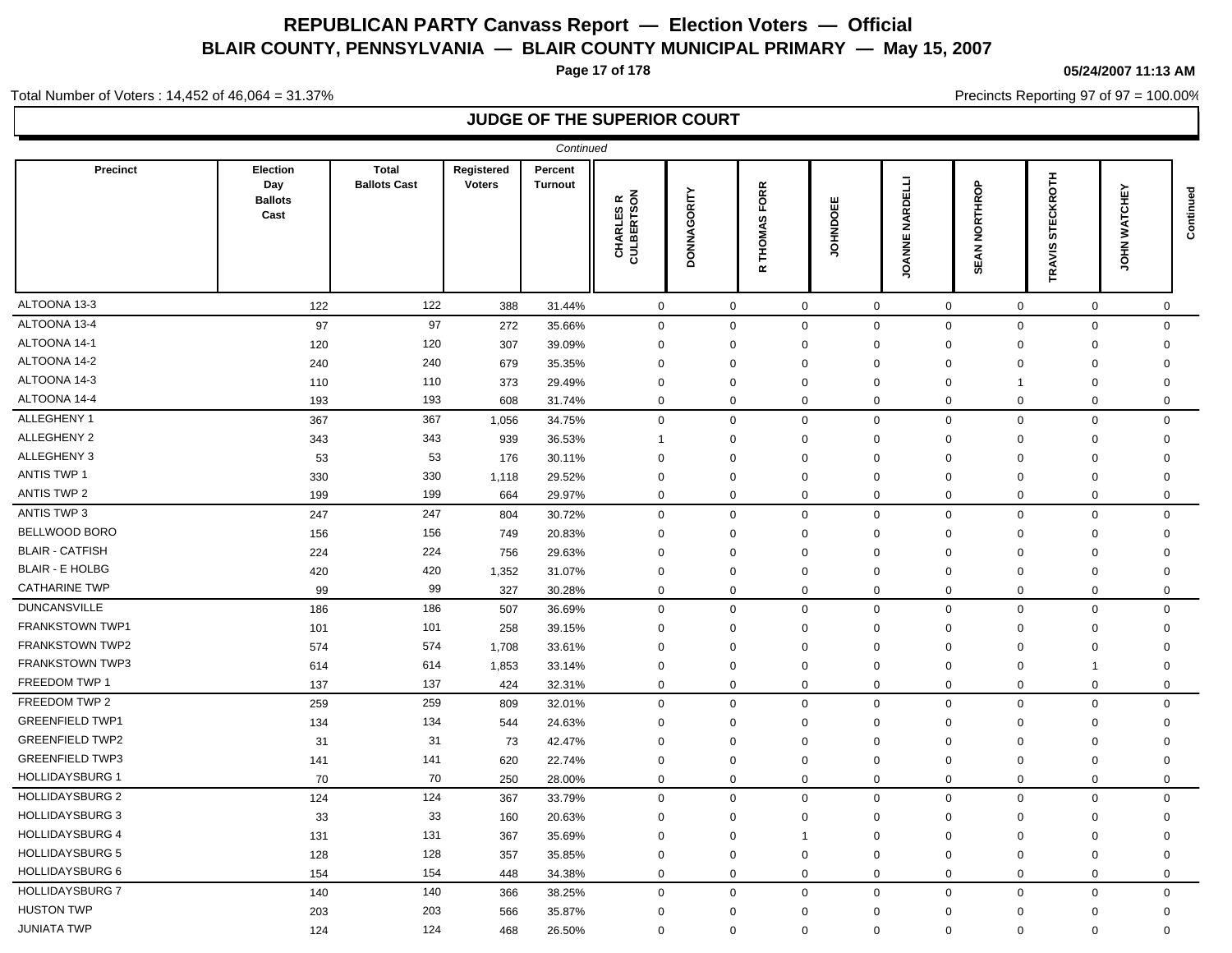**Page 18 of 178**

#### **05/24/2007 11:13 AM**

Precincts Reporting 97 of 97 = 100.00%

Total Number of Voters : 14,452 of 46,064 = 31.37%

|                      |                                           |                                     |                             | Continued                 |                                                       |                    |                                    |                               |                                                |                                    |                                   |                      |           |
|----------------------|-------------------------------------------|-------------------------------------|-----------------------------|---------------------------|-------------------------------------------------------|--------------------|------------------------------------|-------------------------------|------------------------------------------------|------------------------------------|-----------------------------------|----------------------|-----------|
| <b>Precinct</b>      | Election<br>Day<br><b>Ballots</b><br>Cast | <b>Total</b><br><b>Ballots Cast</b> | Registered<br><b>Voters</b> | Percent<br><b>Turnout</b> | $\approx \frac{2}{5}$<br>ဖ ဖွဲ<br>CHARLES<br>CULBERTS | <b>DONNAGORITY</b> | FORR<br><b>THOMAS</b><br>$\propto$ | <b>JOHNDOEE</b>               | $\overline{d}$<br>R<br>≨<br>ш<br><b>JOANNE</b> | <b>NORTHROP</b><br><b>SEAN</b>     | <b>CKROTH</b><br>ш<br>5<br>TRAVIS | 모<br>공<br>TAW<br>HOL | Continued |
| <b>LOGAN TWP 1</b>   | 278                                       | 278                                 | 699                         | 39.77%                    | $\mathbf 0$                                           | $\mathbf 0$        |                                    | $\mathbf 0$<br>$\mathbf 0$    |                                                | $\mathsf{O}\xspace$<br>$\mathbf 0$ | $\mathbf 0$                       | $\mathbf 0$          |           |
| <b>LOGAN TWP 2</b>   | 273                                       | 273                                 | 792                         | 34.47%                    | $\mathbf 0$                                           | $\mathbf 0$        |                                    | $\mathbf 0$<br>$\mathbf 0$    |                                                | $\mathbf 0$<br>$\mathbf 0$         | $\mathbf 0$                       | $\mathbf 0$          |           |
| LOGAN TWP 3          | 199                                       | 199                                 | 498                         | 39.96%                    | $\mathbf 0$                                           | $\mathbf 0$        |                                    | $\mathbf 0$<br>$\mathbf 0$    |                                                | $\mathsf 0$<br>$\mathbf 0$         | $\mathbf 0$                       | $\mathbf 0$          |           |
| <b>LOGAN TWP 4</b>   | 222                                       | 222                                 | 663                         | 33.48%                    | $\mathbf 0$                                           | $\Omega$           |                                    | $\mathbf 0$<br>$\Omega$       | $\Omega$                                       | $\Omega$                           | $\Omega$                          | $\mathbf 0$          |           |
| LOGAN TWP 5          | 254                                       | 254                                 | 677                         | 37.52%                    | $\mathbf 0$                                           | $\Omega$           |                                    | $\mathbf 0$<br>$\Omega$       | $\Omega$                                       | $\Omega$                           | $\Omega$                          | $\mathbf 0$          |           |
| LOGAN TWP 6          | 239                                       | 239                                 | 893                         | 26.76%                    | $\mathbf 0$                                           | $\mathbf 0$        |                                    | $\mathbf 0$<br>$\mathbf 0$    | $\mathbf 0$                                    | $\Omega$                           | $\Omega$                          | $\mathbf 0$          |           |
| <b>LOGAN TWP 7</b>   | 130                                       | 130                                 | 310                         | 41.94%                    | $\mathbf 0$                                           | $\mathbf 0$        |                                    | $\mathbf 0$<br>$\mathbf 0$    |                                                | $\mathbf 0$<br>$\mathbf 0$         | $\mathbf 0$                       | 0                    |           |
| <b>MARTINSBURG 1</b> | 191                                       | 191                                 | 434                         | 44.01%                    | $\mathbf 0$                                           | $\Omega$           |                                    | $\mathbf 0$<br>$\mathbf 0$    |                                                | $\mathbf 0$<br>$\mathbf{0}$        | $\mathbf 0$                       | $\Omega$             |           |
| <b>MARTINSBURG 2</b> | 199                                       | 199                                 | 510                         | 39.02%                    | $\Omega$                                              | $\Omega$           |                                    | $\mathbf 0$<br>$\Omega$       | $\Omega$                                       | $\mathbf 0$                        | $\Omega$                          | $\mathbf 0$          |           |
| <b>NEWRY BORO</b>    | 21                                        | 21                                  | 83                          | 25.30%                    | $\Omega$                                              | $\Omega$           |                                    | 0<br>$\Omega$                 | -1                                             | $\mathbf 0$                        | $\mathbf 0$                       | $\mathbf 0$          |           |
| NORTH WOODBURY       | 474                                       | 474                                 | 1,251                       | 37.89%                    | 0                                                     | 0                  |                                    | 0<br>$\Omega$                 | 0                                              | $\mathbf 0$                        | $\Omega$                          | 0                    |           |
| <b>ROARING SPG 1</b> | 82                                        | 82                                  | 268                         | 30.60%                    | $\mathbf 0$                                           | 0                  |                                    | $\mathbf 0$<br>$\mathbf 0$    |                                                | $\mathbf 0$<br>$\mathbf 0$         | $\mathbf 0$                       | 0                    |           |
| <b>ROARING SPG 2</b> | 197                                       | 197                                 | 444                         | 44.37%                    | $\mathbf 0$                                           | 0                  |                                    | $\mathbf 0$<br>$\mathbf 0$    |                                                | $\mathbf 0$<br>$\mathbf 0$         | $\mathbf 0$                       | $\mathbf 0$          |           |
| <b>ROARING SPG 3</b> | 153                                       | 153                                 | 358                         | 42.74%                    | $\Omega$                                              | $\Omega$           |                                    | $\Omega$<br>$\mathbf 0$       | $\Omega$                                       | $\mathbf 0$                        | $\Omega$                          | $\mathbf 0$          |           |
| SNYDER TWP 1         | 146                                       | 146                                 | 539                         | 27.09%                    | $\Omega$                                              | $\Omega$           |                                    | $\mathbf 0$<br>$\mathbf 0$    | $\Omega$                                       | $\mathbf 0$                        | $\mathbf 0$                       | $\mathbf 0$          |           |
| SNYDER TWP 2         | 213                                       | 213                                 | 714                         | 29.83%                    | 0                                                     | $\Omega$           |                                    | $\mathbf 0$<br>0              | $\mathbf 0$                                    | $\Omega$                           | $\Omega$                          | 0                    |           |
| <b>TAYLOR TWP</b>    | 468                                       | 468                                 | 1,154                       | 40.55%                    | $\mathbf 0$                                           | $\mathbf 0$        |                                    | $\mathbf 0$<br>$\overline{1}$ |                                                | $\mathbf 0$<br>$\mathbf 0$         | $\mathbf 0$                       | 0                    |           |
| <b>TYRONE TWP 1</b>  | 148                                       | 148                                 | 393                         | 37.66%                    | $\mathbf 0$                                           | 0                  |                                    | $\mathbf 0$<br>$\mathbf 0$    |                                                | $\mathbf 0$<br>$\mathbf 0$         | $\mathbf 0$                       | $\mathbf 0$          |           |
| TYRONE TWP 2         | 122                                       | 122                                 | 369                         | 33.06%                    | $\Omega$                                              | $\Omega$           |                                    | $\mathbf 0$<br>$\Omega$       | $\Omega$                                       | $\mathbf 0$                        | $\mathbf 0$                       | 0                    |           |
| <b>TYRONE BORO 1</b> | 120                                       | 120                                 | 336                         | 35.71%                    | $\Omega$                                              | $\Omega$           |                                    | $\mathbf 0$<br>$\Omega$       | $\Omega$                                       | $\mathbf 0$                        | $\mathbf 0$                       | 0                    |           |
| <b>TYRONE BORO 2</b> | 56                                        | 56                                  | 245                         | 22.86%                    | 0                                                     | $\Omega$           |                                    | 0<br>$\Omega$                 | $\Omega$                                       | $\Omega$                           | $\Omega$                          | 0                    |           |
| <b>TYRONE BORO 3</b> | 49                                        | 49                                  | 240                         | 20.42%                    | $\mathbf 0$                                           | $\Omega$           |                                    | $\mathbf 0$<br>$\mathbf 0$    |                                                | $\mathbf 0$<br>$\mathbf 0$         | $\mathbf 0$                       | $\mathbf 0$          |           |
| <b>TYRONE BORO 4</b> | 40                                        | 40                                  | 164                         | 24.39%                    | $\mathbf 0$                                           | 1                  |                                    | $\mathbf 0$<br>$\mathbf 0$    |                                                | $\mathbf 0$<br>$\mathbf 0$         | $\mathbf 0$                       | $\mathbf 0$          |           |
| <b>TYRONE BORO 5</b> | 61                                        | 61                                  | 190                         | 32.11%                    | $\Omega$                                              | $\Omega$           |                                    | $\mathbf 0$<br>$\Omega$       | $\Omega$                                       | 0                                  | $\Omega$                          | 0                    |           |
| <b>TYRONE BORO 6</b> | 131                                       | 131                                 | 400                         | 32.75%                    | $\mathbf 0$                                           | $\Omega$           |                                    | $\mathbf 0$<br>$\Omega$       | $\Omega$                                       | $\Omega$                           | $\Omega$                          | $\Omega$             |           |
| <b>TYRONE BORO 7</b> | 67                                        | 67                                  | 288                         | 23.26%                    | 0                                                     | $\Omega$           |                                    | $\mathbf 0$<br>$\mathbf 0$    | $\Omega$                                       | $\mathbf 0$                        | $\Omega$                          | 0                    |           |
| <b>WILLIAMSBURG</b>  | 169                                       | 169                                 | 520                         | 32.50%                    | 0                                                     | 0                  |                                    | 0<br>0                        |                                                | 0<br>0                             | $\mathbf 0$                       | $\mathbf 0$          |           |
| <b>WOODBURY TWP</b>  | 147                                       | 147                                 | 633                         | 23.22%                    | $\mathbf 0$                                           | $\mathbf 0$        |                                    | $\mathbf 0$<br>$\mathbf 0$    |                                                | $\mathbf 0$<br>$\mathbf 0$         | $\mathbf 0$                       | $\mathbf 0$          |           |
| ALLEGHENY 4          | 162                                       | 162                                 | 450                         | 36.00%                    | 0                                                     | $\mathbf 0$        |                                    | $\mathbf 0$<br>$\mathbf 0$    |                                                | 0<br>0                             | 0                                 | 0                    |           |
| <b>Totals:</b>       | 14,452                                    | 14,452                              | 46,064                      |                           | $\mathbf{1}$                                          | $\mathbf 1$        | $\mathbf{1}$                       | $\mathbf{1}$                  | $\mathbf{1}$                                   | $\overline{1}$                     | $\mathbf{1}$                      | 1                    |           |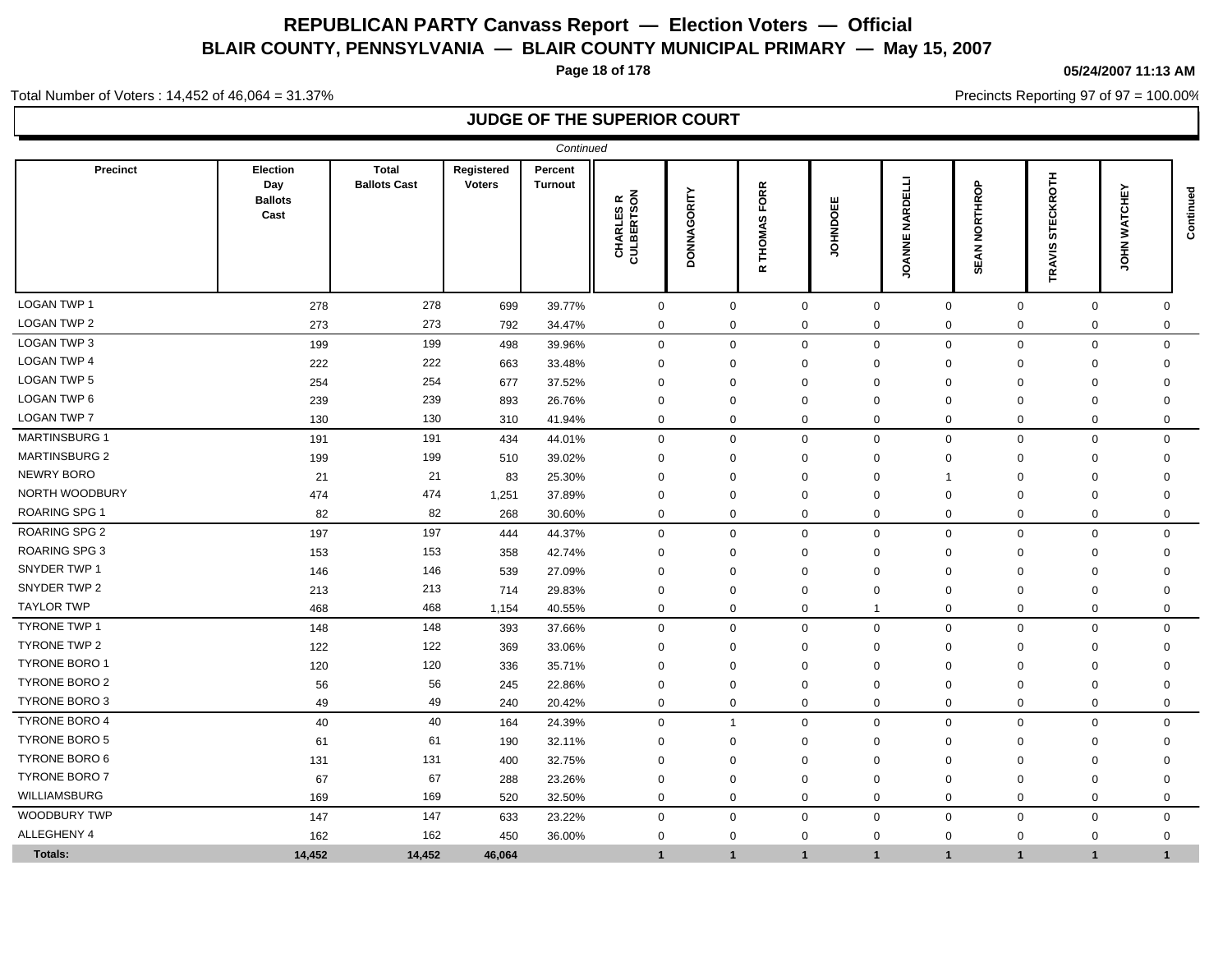**Page 19 of 178**

#### **05/24/2007 11:13 AM**

Precincts Reporting 97 of 97 = 100.00%

Total Number of Voters : 14,452 of 46,064 = 31.37%

|                 |                                           |                                     |                             | Continued                 |                      |                      |              |     |
|-----------------|-------------------------------------------|-------------------------------------|-----------------------------|---------------------------|----------------------|----------------------|--------------|-----|
| <b>Precinct</b> | Election<br>Day<br><b>Ballots</b><br>Cast | <b>Total</b><br><b>Ballots Cast</b> | Registered<br><b>Voters</b> | Percent<br><b>Turnout</b> | <b>SETH WINELAND</b> | Unresolved Write-Ins | Totals       |     |
| ALTOONA 1-1     | 48                                        | 48                                  | 288                         | 16.67%                    | $\mathbf 0$          |                      | $\mathbf 0$  | 67  |
| ALTOONA 1-2     | 22                                        | 22                                  | 93                          | 23.66%                    | $\mathbf 0$          |                      | $\mathbf 0$  | 28  |
| ALTOONA 2-1     | 36                                        | 36                                  | 194                         | 18.56%                    | $\mathbf 0$          |                      | $\mathbf 0$  | 43  |
| ALTOONA 2-2     | 95                                        | 95                                  | 365                         | 26.03%                    | $\mathbf 0$          |                      | $\mathbf 0$  | 119 |
| ALTOONA 3-1     | 47                                        | 47                                  | 239                         | 19.67%                    | $\mathbf 0$          |                      | $\mathbf 0$  | 67  |
| ALTOONA 3-2     | 86                                        | 86                                  | 328                         | 26.22%                    | $\mathsf 0$          |                      | $\mathbf 0$  | 114 |
| ALTOONA 4-1     | 63                                        | 63                                  | 310                         | 20.32%                    | $\mathbf 0$          |                      | $\mathbf 0$  | 82  |
| ALTOONA 4-2     | 133                                       | 133                                 | 365                         | 36.44%                    | $\mathbf 0$          |                      | $\mathbf 0$  | 156 |
| ALTOONA 5-1     | 11                                        | 11                                  | 70                          | 15.71%                    | $\mathbf 0$          |                      | $\mathbf 0$  | 16  |
| ALTOONA 5-2     | 82                                        | 82                                  | 270                         | 30.37%                    | $\mathbf 0$          |                      | $\mathbf 0$  | 104 |
| ALTOONA 5-3     | 59                                        | 59                                  | 258                         | 22.87%                    | $\mathsf 0$          |                      | $\mathbf 0$  | 89  |
| ALTOONA 6-1     | 66                                        | 66                                  | 345                         | 19.13%                    | $\mathbf 0$          |                      | $\mathbf 0$  | 80  |
| ALTOONA 6-2     | 71                                        | $71$                                | 314                         | 22.61%                    | $\mathbf 0$          |                      | $\mathbf 0$  | 107 |
| ALTOONA 6-3     | 89                                        | 89                                  | 372                         | 23.92%                    | $\mathbf 0$          |                      | $\mathbf 0$  | 109 |
| ALTOONA 6-4     | 143                                       | 143                                 | 403                         | 35.48%                    | $\mathbf 0$          |                      | $\mathbf{0}$ | 185 |
| ALTOONA 6-5     | 162                                       | 162                                 | 525                         | 30.86%                    | $\mathbf 0$          |                      | $\mathbf 0$  | 215 |
| ALTOONA 7       | 73                                        | 73                                  | 375                         | 19.47%                    | $\mathbf 0$          |                      | $\mathbf 0$  | 120 |
| ALTOONA 8-1     | 59                                        | 59                                  | 326                         | 18.10%                    | $\mathbf 0$          |                      | $\mathbf 0$  | 84  |
| ALTOONA 8-2     | 85                                        | 85                                  | 284                         | 29.93%                    | $\mathbf 0$          |                      | $\mathbf 0$  | 105 |
| ALTOONA 9       | 97                                        | 97                                  | 372                         | 26.08%                    | $\mathbf 0$          |                      | $\mathbf{0}$ | 125 |
| ALTOONA 10-1    | 34                                        | 34                                  | 222                         | 15.32%                    | $\mathbf 0$          |                      | $\mathbf 0$  | 49  |
| ALTOONA 10-2    | 50                                        | $50\,$                              | 239                         | 20.92%                    | $\mathbf 0$          |                      | $\mathbf 0$  | 72  |
| ALTOONA 10-3    | 59                                        | 59                                  | 195                         | 30.26%                    | $\mathbf 0$          |                      | $\mathbf 0$  | 95  |
| ALTOONA 10-4    | 169                                       | 169                                 | 525                         | 32.19%                    | $\mathbf 0$          |                      | $\mathbf 0$  | 228 |
| ALTOONA 11-1    | 118                                       | 118                                 | 480                         | 24.58%                    | $\pmb{0}$            |                      | $\mathbf 0$  | 162 |
| ALTOONA 11-2    | 136                                       | 136                                 | 437                         | 31.12%                    | $\mathbf 0$          |                      | $\mathbf 0$  | 191 |
| ALTOONA 11-3    | 129                                       | 129                                 | 420                         | 30.71%                    | $\mathbf 0$          |                      | $\mathbf 0$  | 158 |
| ALTOONA 12-1    | 48                                        | 48                                  | 186                         | 25.81%                    | $\mathbf 0$          |                      | $\mathbf 0$  | 69  |
| ALTOONA 12-2    | 88                                        | 88                                  | 290                         | 30.34%                    | $\mathbf 0$          |                      | $\mathbf 0$  | 124 |
| ALTOONA 12-3    | 72                                        | 72                                  | 250                         | 28.80%                    | $\mathbf 0$          |                      | $\mathbf 0$  | 104 |
| ALTOONA 12-4    | 130                                       | 130                                 | 377                         | 34.48%                    | $\mathbf 0$          |                      | $\mathbf 0$  | 170 |
| ALTOONA 12-5    | 50                                        | 50                                  | 187                         | 26.74%                    | $\mathbf 0$          |                      | $\mathbf 0$  | 70  |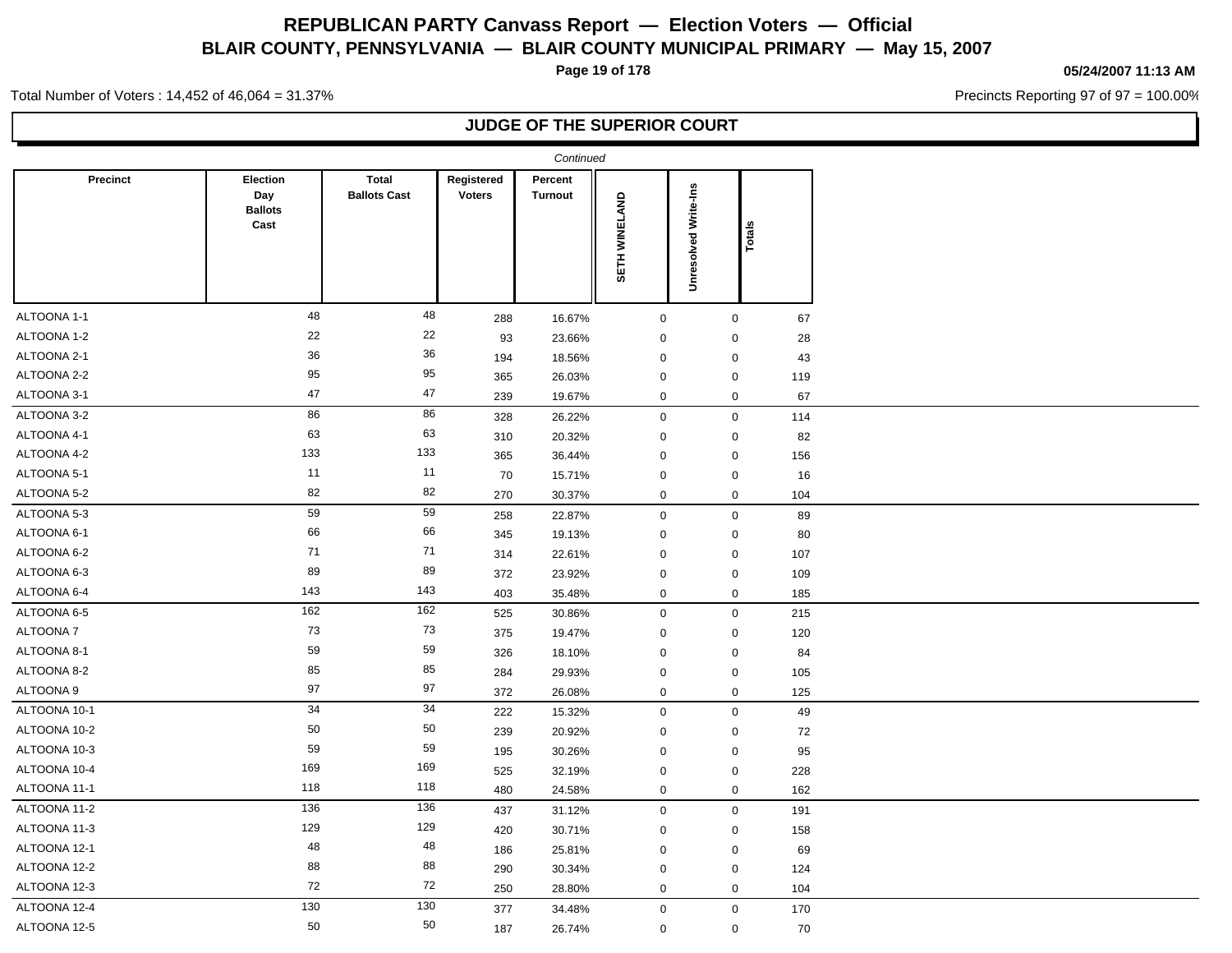**Page 20 of 178**

**05/24/2007 11:13 AM**

Precincts Reporting 97 of 97 = 100.00%

Total Number of Voters : 14,452 of 46,064 = 31.37%

|                        |                                                  |                                     |                             | Continued                 |               |                             |             |     |
|------------------------|--------------------------------------------------|-------------------------------------|-----------------------------|---------------------------|---------------|-----------------------------|-------------|-----|
| <b>Precinct</b>        | <b>Election</b><br>Day<br><b>Ballots</b><br>Cast | <b>Total</b><br><b>Ballots Cast</b> | Registered<br><b>Voters</b> | Percent<br><b>Turnout</b> | SETH WINELAND | <b>Unresolved Write-Ins</b> | Totals      |     |
| ALTOONA 13-1           | 140                                              | 140                                 | 517                         | 27.08%                    | $\mathbf 0$   |                             | $\mathbf 0$ | 200 |
| ALTOONA 13-2           | 87                                               | 87                                  | 415                         | 20.96%                    | $\mathbf 0$   |                             | $\mathbf 0$ | 136 |
| ALTOONA 13-3           | 122                                              | 122                                 | 388                         | 31.44%                    | $\mathbf 0$   |                             | $\mathbf 0$ | 178 |
| ALTOONA 13-4           | 97                                               | 97                                  | 272                         | 35.66%                    | $\mathbf 0$   |                             | $\mathbf 0$ | 131 |
| ALTOONA 14-1           | 120                                              | 120                                 | 307                         | 39.09%                    | $\mathbf 0$   |                             | $\mathbf 0$ | 160 |
| ALTOONA 14-2           | 240                                              | 240                                 | 679                         | 35.35%                    | $\mathbf 0$   |                             | $\mathbf 0$ | 314 |
| ALTOONA 14-3           | 110                                              | 110                                 | 373                         | 29.49%                    | $\mathbf 0$   |                             | $\mathbf 0$ | 136 |
| ALTOONA 14-4           | 193                                              | 193                                 | 608                         | 31.74%                    | $\mathbf 0$   |                             | $\mathbf 0$ | 254 |
| ALLEGHENY 1            | 367                                              | 367                                 | 1,056                       | 34.75%                    | $\mathbf 0$   |                             | $\mathsf 0$ | 501 |
| ALLEGHENY 2            | 343                                              | 343                                 | 939                         | 36.53%                    | $\mathbf 0$   |                             | $\mathbf 0$ | 495 |
| ALLEGHENY 3            | 53                                               | 53                                  | 176                         | 30.11%                    | $\mathbf 0$   |                             | $\mathbf 0$ | 80  |
| ANTIS TWP 1            | 330                                              | 330                                 | 1,118                       | 29.52%                    | $\mathbf 0$   |                             | $\mathbf 0$ | 461 |
| <b>ANTIS TWP 2</b>     | 199                                              | 199                                 | 664                         | 29.97%                    | $\mathbf 0$   |                             | $\mathbf 0$ | 286 |
| ANTIS TWP 3            | 247                                              | 247                                 | 804                         | 30.72%                    | $\mathbf 0$   |                             | $\mathbf 0$ | 344 |
| BELLWOOD BORO          | 156                                              | 156                                 | 749                         | 20.83%                    | $\mathbf 0$   |                             | $\mathbf 0$ | 234 |
| <b>BLAIR - CATFISH</b> | 224                                              | 224                                 | 756                         | 29.63%                    | $\mathbf 0$   |                             | 0           | 310 |
| <b>BLAIR - E HOLBG</b> | 420                                              | 420                                 | 1,352                       | 31.07%                    | $\mathbf 0$   |                             | $\mathbf 0$ | 589 |
| <b>CATHARINE TWP</b>   | 99                                               | 99                                  | 327                         | 30.28%                    | $\mathbf 0$   |                             | $\mathbf 0$ | 143 |
| <b>DUNCANSVILLE</b>    | 186                                              | 186                                 | 507                         | 36.69%                    | $\mathbf 0$   |                             | $\mathsf 0$ | 253 |
| FRANKSTOWN TWP1        | 101                                              | 101                                 | 258                         | 39.15%                    | $\mathbf 0$   |                             | $\mathbf 0$ | 135 |
| FRANKSTOWN TWP2        | 574                                              | 574                                 | 1,708                       | 33.61%                    | $\mathbf 0$   |                             | $\mathbf 0$ | 811 |
| <b>FRANKSTOWN TWP3</b> | 614                                              | 614                                 | 1,853                       | 33.14%                    | $\mathbf{1}$  |                             | $\mathbf 0$ | 894 |
| FREEDOM TWP 1          | 137                                              | 137                                 | 424                         | 32.31%                    | $\mathbf 0$   |                             | $\mathbf 0$ | 191 |
| FREEDOM TWP 2          | 259                                              | 259                                 | 809                         | 32.01%                    | $\mathbf 0$   |                             | $\mathbf 0$ | 379 |
| <b>GREENFIELD TWP1</b> | 134                                              | 134                                 | 544                         | 24.63%                    | $\mathbf 0$   |                             | $\mathbf 0$ | 184 |
| <b>GREENFIELD TWP2</b> | 31                                               | 31                                  | 73                          | 42.47%                    | $\mathbf 0$   |                             | $\mathbf 0$ | 47  |
| <b>GREENFIELD TWP3</b> | 141                                              | 141                                 | 620                         | 22.74%                    | $\mathbf 0$   |                             | $\mathbf 0$ | 210 |
| <b>HOLLIDAYSBURG 1</b> | 70                                               | 70                                  | 250                         | 28.00%                    | $\mathbf 0$   |                             | $\mathbf 0$ | 99  |
| <b>HOLLIDAYSBURG 2</b> | 124                                              | 124                                 | 367                         | 33.79%                    | $\mathbf 0$   |                             | $\mathbf 0$ | 160 |
| <b>HOLLIDAYSBURG 3</b> | 33                                               | 33                                  | 160                         | 20.63%                    | $\mathbf 0$   |                             | $\mathbf 0$ | 47  |
| <b>HOLLIDAYSBURG 4</b> | 131                                              | 131                                 | 367                         | 35.69%                    | $\mathbf 0$   |                             | $\Omega$    | 180 |
| <b>HOLLIDAYSBURG 5</b> | 128                                              | 128                                 | 357                         | 35.85%                    | $\mathbf 0$   |                             | $\mathbf 0$ | 168 |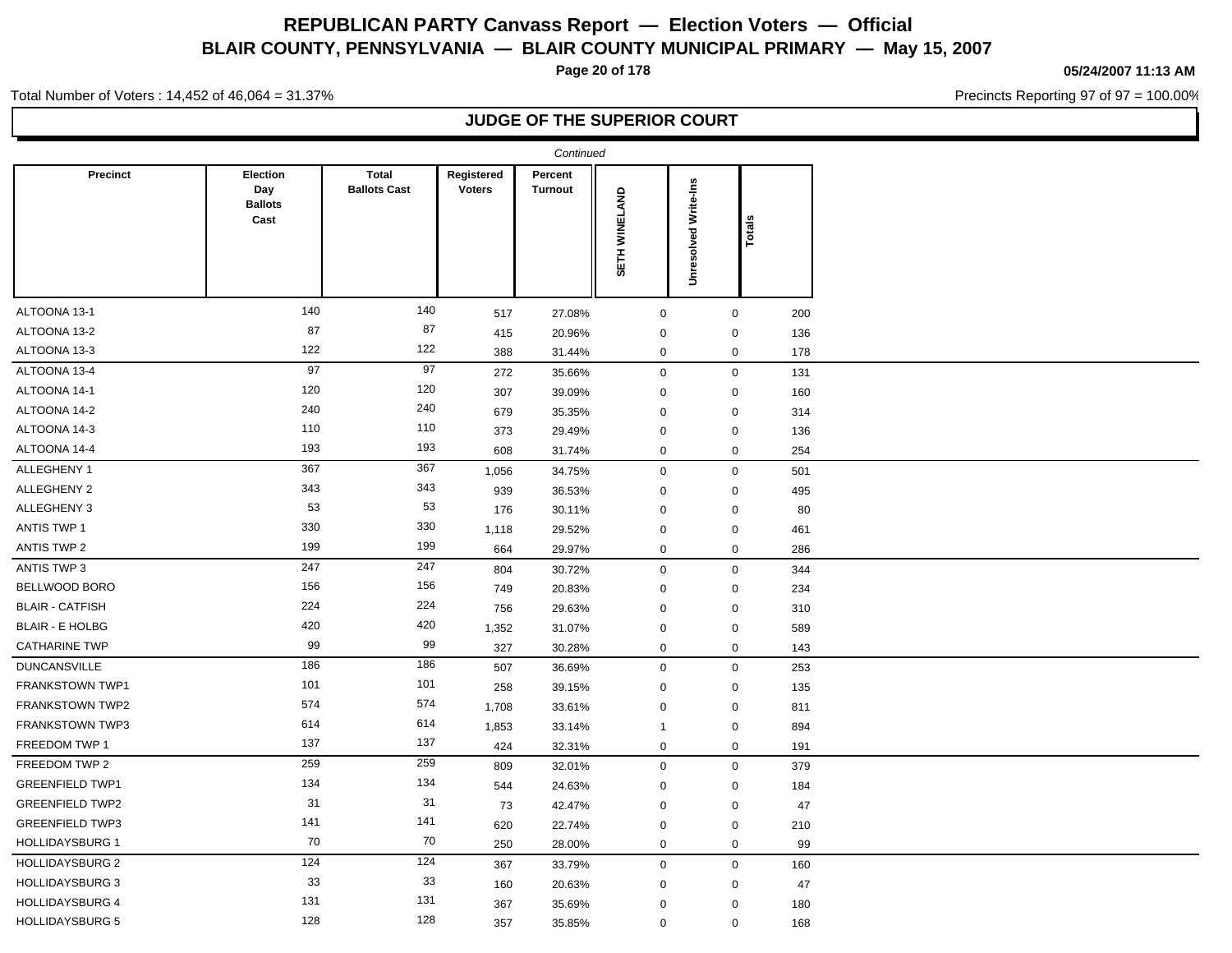**Page 21 of 178**

**05/24/2007 11:13 AM**

Precincts Reporting 97 of 97 = 100.00%

Total Number of Voters : 14,452 of 46,064 = 31.37%

|                        |                                           |                                     |                             | Continued                 |               |                      |                  |     |  |
|------------------------|-------------------------------------------|-------------------------------------|-----------------------------|---------------------------|---------------|----------------------|------------------|-----|--|
| <b>Precinct</b>        | Election<br>Day<br><b>Ballots</b><br>Cast | <b>Total</b><br><b>Ballots Cast</b> | Registered<br><b>Voters</b> | Percent<br><b>Turnout</b> | SETH WINELAND | Unresolved Write-Ins | Totals           |     |  |
| HOLLIDAYSBURG 6        | 154                                       | 154                                 | 448                         | 34.38%                    | $\mathbf 0$   |                      | $\mathbf 0$      | 202 |  |
| <b>HOLLIDAYSBURG 7</b> | 140                                       | 140                                 | 366                         | 38.25%                    | $\mathbf 0$   |                      | $\mathbf 0$      | 185 |  |
| <b>HUSTON TWP</b>      | 203                                       | 203                                 | 566                         | 35.87%                    | $\mathbf 0$   |                      | $\mathbf 0$      | 315 |  |
| <b>JUNIATA TWP</b>     | 124                                       | 124                                 | 468                         | 26.50%                    | $\mathbf 0$   |                      | $\mathbf 0$      | 171 |  |
| <b>LOGAN TWP 1</b>     | 278                                       | 278                                 | 699                         | 39.77%                    | $\mathbf 0$   |                      | $\mathbf 0$      | 373 |  |
| LOGAN TWP 2            | 273                                       | 273                                 | 792                         | 34.47%                    | $\mathbf 0$   |                      | $\mathbf 0$      | 381 |  |
| <b>LOGAN TWP 3</b>     | 199                                       | 199                                 | 498                         | 39.96%                    | $\mathbf 0$   |                      | $\boldsymbol{0}$ | 278 |  |
| <b>LOGAN TWP 4</b>     | 222                                       | 222                                 | 663                         | 33.48%                    | $\mathbf 0$   |                      | $\mathbf 0$      | 334 |  |
| <b>LOGAN TWP 5</b>     | 254                                       | 254                                 | 677                         | 37.52%                    | $\mathbf 0$   |                      | $\mathbf 0$      | 357 |  |
| LOGAN TWP 6            | 239                                       | 239                                 | 893                         | 26.76%                    | $\mathbf 0$   |                      | $\mathbf 0$      | 354 |  |
| <b>LOGAN TWP 7</b>     | 130                                       | 130                                 | 310                         | 41.94%                    | $\mathbf 0$   |                      | $\mathbf 0$      | 175 |  |
| <b>MARTINSBURG 1</b>   | 191                                       | 191                                 | 434                         | 44.01%                    | $\mathbf 0$   |                      | $\mathbf 0$      | 263 |  |
| <b>MARTINSBURG 2</b>   | 199                                       | 199                                 | 510                         | 39.02%                    | $\mathbf 0$   |                      | $\mathbf 0$      | 256 |  |
| NEWRY BORO             | 21                                        | 21                                  | 83                          | 25.30%                    | $\mathbf 0$   |                      | $\mathbf 0$      | 26  |  |
| NORTH WOODBURY         | 474                                       | 474                                 | 1,251                       | 37.89%                    | $\mathbf 0$   |                      | $\mathbf 0$      | 625 |  |
| <b>ROARING SPG 1</b>   | 82                                        | 82                                  | 268                         | 30.60%                    | 0             |                      | $\mathbf 0$      | 119 |  |
| <b>ROARING SPG 2</b>   | 197                                       | 197                                 | 444                         | 44.37%                    | $\mathbf 0$   |                      | $\boldsymbol{0}$ | 269 |  |
| <b>ROARING SPG 3</b>   | 153                                       | 153                                 | 358                         | 42.74%                    | $\mathbf 0$   |                      | $\mathbf 0$      | 228 |  |
| SNYDER TWP 1           | 146                                       | 146                                 | 539                         | 27.09%                    | $\mathbf 0$   |                      | $\mathbf 0$      | 219 |  |
| SNYDER TWP 2           | 213                                       | 213                                 | 714                         | 29.83%                    | $\mathbf 0$   |                      | $\mathbf 0$      | 271 |  |
| <b>TAYLOR TWP</b>      | 468                                       | 468                                 | 1,154                       | 40.55%                    | $\mathbf 0$   |                      | $\mathbf 0$      | 697 |  |
| <b>TYRONE TWP 1</b>    | 148                                       | 148                                 | 393                         | 37.66%                    | $\mathbf 0$   |                      | $\mathbf 0$      | 200 |  |
| <b>TYRONE TWP 2</b>    | 122                                       | 122                                 | 369                         | 33.06%                    | $\mathbf 0$   |                      | $\mathbf 0$      | 178 |  |
| <b>TYRONE BORO 1</b>   | 120                                       | 120                                 | 336                         | 35.71%                    | $\mathbf 0$   |                      | 0                | 152 |  |
| TYRONE BORO 2          | 56                                        | 56                                  | 245                         | 22.86%                    | $\mathbf 0$   |                      | $\mathbf 0$      | 69  |  |
| <b>TYRONE BORO 3</b>   | 49                                        | 49                                  | 240                         | 20.42%                    | $\mathbf 0$   |                      | $\mathbf 0$      | 61  |  |
| <b>TYRONE BORO 4</b>   | 40                                        | 40                                  | 164                         | 24.39%                    | $\mathbf 0$   |                      | $\mathbf 0$      | 54  |  |
| <b>TYRONE BORO 5</b>   | 61                                        | 61                                  | 190                         | 32.11%                    | $\mathbf 0$   |                      | $\mathbf 0$      | 88  |  |
| <b>TYRONE BORO 6</b>   | 131                                       | 131                                 | 400                         | 32.75%                    | $\mathbf 0$   |                      | $\mathbf 0$      | 179 |  |
| <b>TYRONE BORO 7</b>   | 67                                        | 67                                  | 288                         | 23.26%                    | $\mathbf 0$   |                      | $\mathbf 0$      | 74  |  |
| WILLIAMSBURG           | 169                                       | 169                                 | 520                         | 32.50%                    | $\mathbf 0$   |                      | $\mathbf 0$      | 224 |  |
| WOODBURY TWP           | 147                                       | 147                                 | 633                         | 23.22%                    | $\mathbf 0$   |                      | $\mathbf 0$      | 210 |  |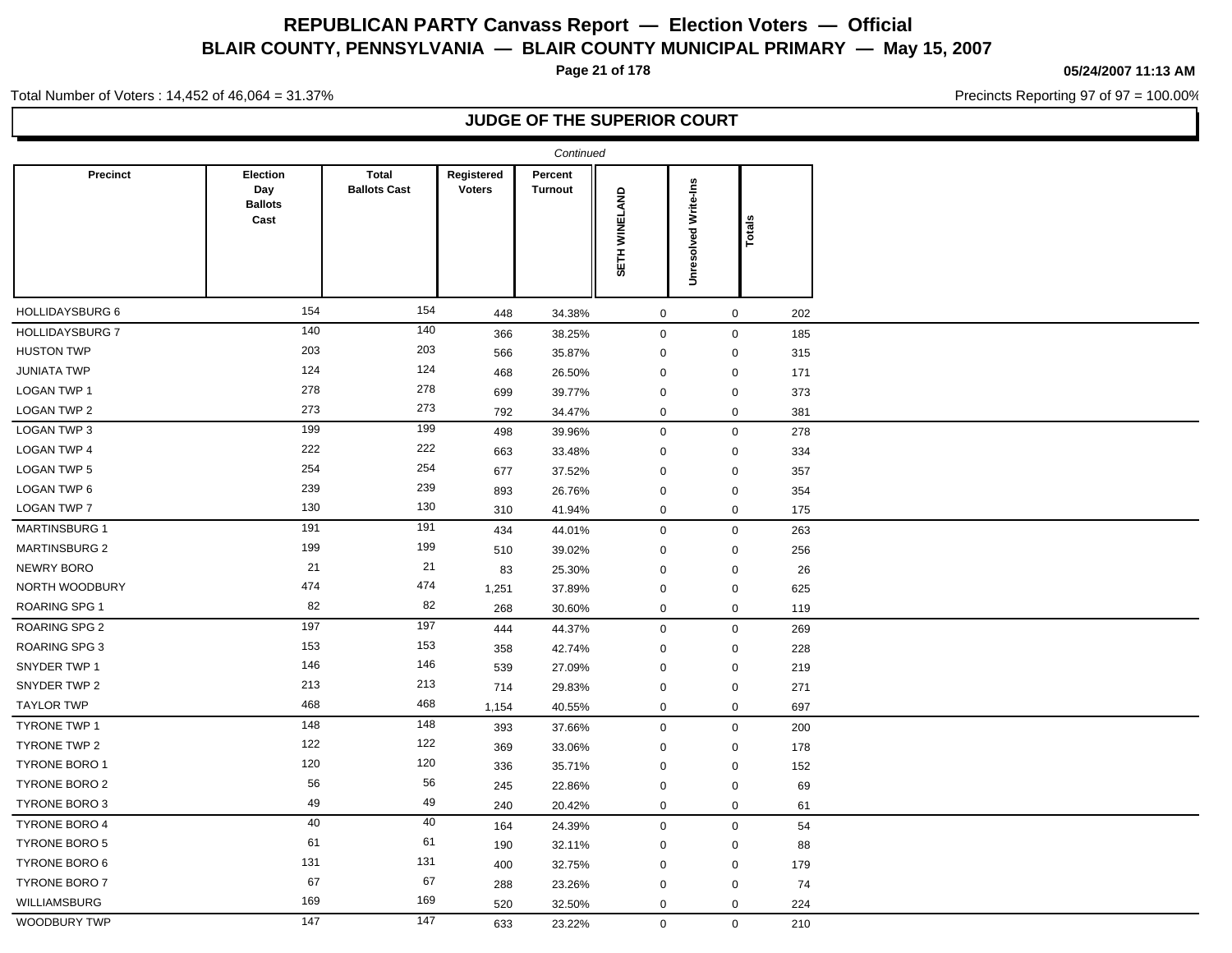**Page 22 of 178**

**05/24/2007 11:13 AM**

Precincts Reporting 97 of 97 = 100.00%

Total Number of Voters : 14,452 of 46,064 = 31.37%

|             |                                           |                              |                      | Continued                 |                             |                  |          |        |  |
|-------------|-------------------------------------------|------------------------------|----------------------|---------------------------|-----------------------------|------------------|----------|--------|--|
| Precinct    | Election<br>Day<br><b>Ballots</b><br>Cast | Total<br><b>Ballots Cast</b> | Registered<br>Voters | Percent<br><b>Turnout</b> | -9<br>삨<br>▵<br>-<br>-<br>₩ | =<br>∸<br>-<br>- | ី<br>--  |        |  |
| ALLEGHENY 4 | 162                                       | 162                          | 450                  | 36.00%                    |                             | $\mathbf{0}$     |          | 231    |  |
| Totals:     | 14,452                                    | 14,452                       | 46,064               |                           |                             |                  | $\bf{0}$ | 20,035 |  |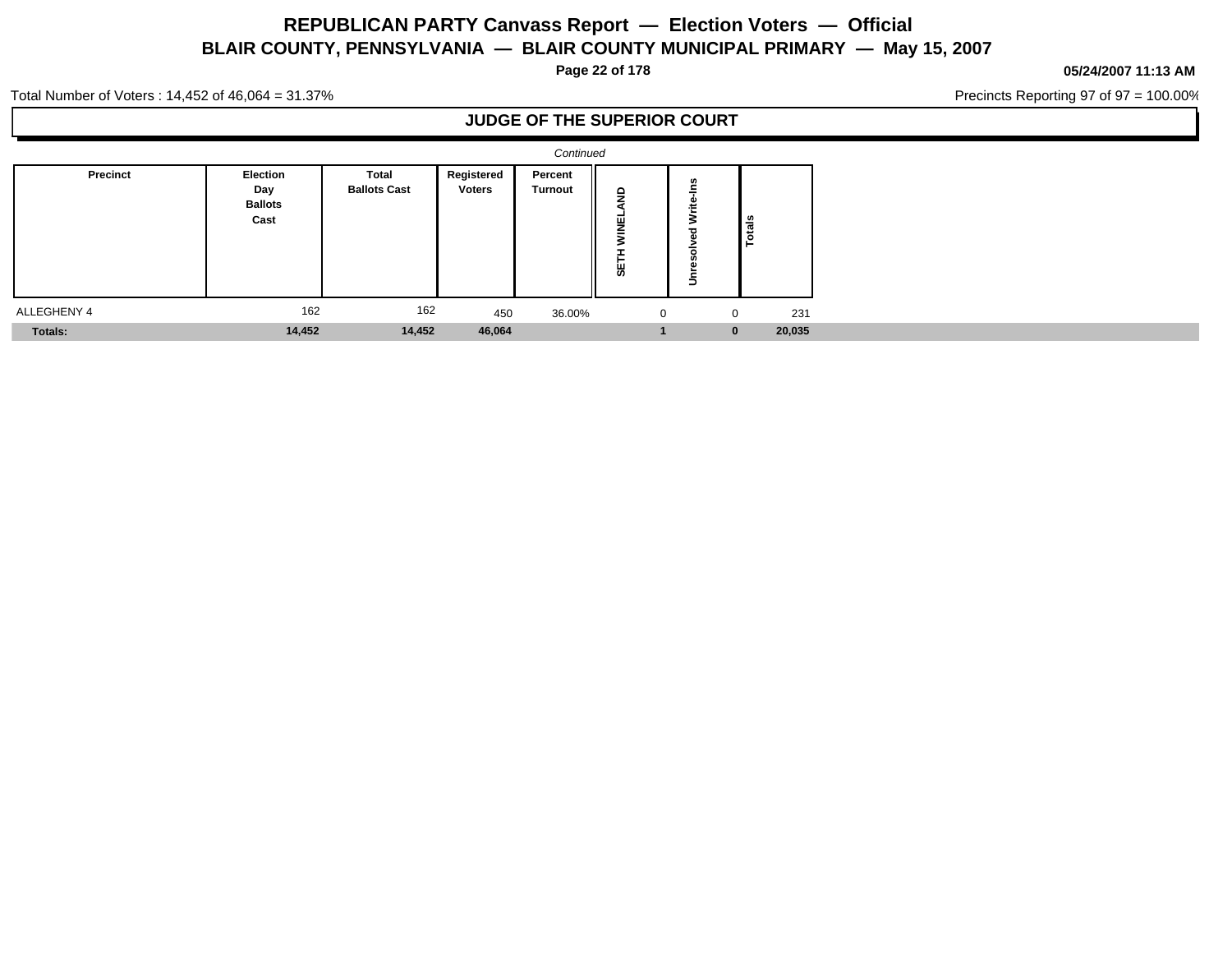**Page 23 of 178**

**05/24/2007 11:13 AM**

Precincts Reporting 97 of 97 = 100.00%

Total Number of Voters : 14,452 of 46,064 = 31.37%

### **COMMISSIONER - REPUBLICAN PARTY**

| <b>Precinct</b> | Election<br>Day<br><b>Ballots</b><br>Cast | Total<br><b>Ballots Cast</b> | Registered<br><b>Voters</b> | Percent<br><b>Turnout</b> | REP<br>K.BALDWIN<br><b>JAMES</b> | DIANE L. MELING | <b>WILLIAM FINK</b> | THOMAS I. MORGAN<br>THOMAS I. MORGAN | <b>SETTI</b><br>REP<br>TOMAS:<br><b>TERRY</b> | REP<br>'W.WRIGHT<br><b>BARRY</b> |    | 띥<br>ပ<br>BOBBI<br>LENBERG<br>YODER<br>REP<br>긊 | ADAM KELLY   | Continued |
|-----------------|-------------------------------------------|------------------------------|-----------------------------|---------------------------|----------------------------------|-----------------|---------------------|--------------------------------------|-----------------------------------------------|----------------------------------|----|-------------------------------------------------|--------------|-----------|
| ALTOONA 1-1     | 48                                        | 48                           | 288                         | 16.67%                    | 10                               | 15              |                     | $\overline{2}$                       | $\overline{7}$                                | 31                               | 12 | 12                                              | $\mathbf 0$  |           |
| ALTOONA 1-2     | 22                                        | 22                           | 93                          | 23.66%                    | 3                                |                 | 6                   | 0                                    | $\overline{1}$                                | 11                               | 6  | 3                                               | 0            |           |
| ALTOONA 2-1     | 36                                        | 36                           | 194                         | 18.56%                    | $\overline{4}$                   |                 | $\overline{4}$      | $\overline{1}$                       | 11                                            | 24                               | 3  | 8                                               | $\mathbf 0$  |           |
| ALTOONA 2-2     | 95                                        | 95                           | 365                         | 26.03%                    | 10                               | 31              |                     | 3                                    | $\overline{7}$                                | 71                               | 21 | 29                                              | $\mathbf 0$  |           |
| ALTOONA 3-1     | 47                                        | 47                           | 239                         | 19.67%                    | $\overline{2}$                   | 14              |                     | 3                                    | $6\phantom{1}6$                               | 31                               | 13 | 18                                              | 0            |           |
| ALTOONA 3-2     | 86                                        | 86                           | 328                         | 26.22%                    | 18                               | 24              |                     | $\sqrt{5}$                           | $\mathbf{3}$                                  | 60                               | 18 | 27                                              | $\mathbf 0$  |           |
| ALTOONA 4-1     | 63                                        | 63                           | 310                         | 20.32%                    | $\overline{4}$                   | 23              |                     | 5                                    | 5                                             | 49                               | 15 | 10                                              | 0            |           |
| ALTOONA 4-2     | 133                                       | 133                          | 365                         | 36.44%                    | 16                               | 37              |                     | $\mathbf{1}$                         | 6                                             | 103                              | 44 | 23                                              | $\mathbf 0$  |           |
| ALTOONA 5-1     | 11                                        | 11                           | 70                          | 15.71%                    | $\overline{2}$                   |                 | 3                   | $\overline{1}$                       | $\overline{1}$                                | 9                                | 3  | $\overline{2}$                                  | $\mathbf 0$  |           |
| ALTOONA 5-2     | 82                                        | 82                           | 270                         | 30.37%                    | 10                               | 26              |                     | 9                                    | 13                                            | 41                               | 27 | 21                                              | 0            |           |
| ALTOONA 5-3     | 59                                        | 59                           | 258                         | 22.87%                    | 3                                | 21              |                     | 3                                    | 5                                             | 46                               | 10 | 17                                              | $\mathbf 0$  |           |
| ALTOONA 6-1     | 66                                        | 66                           | 345                         | 19.13%                    | 8                                | 15              |                     | $\overline{1}$                       | $\overline{4}$                                | 50                               | 17 | 19                                              | $\mathbf 0$  |           |
| ALTOONA 6-2     | 71                                        | 71                           | 314                         | 22.61%                    | 11                               | 26              |                     | $\overline{4}$                       | $\overline{2}$                                | 54                               | 18 | 15                                              | $\mathbf 0$  |           |
| ALTOONA 6-3     | 89                                        | 89                           | 372                         | 23.92%                    | 6                                | 19              |                     | 11                                   | 8                                             | 61                               | 28 | 23                                              | $\mathbf 0$  |           |
| ALTOONA 6-4     | 143                                       | 143                          | 403                         | 35.48%                    | 9                                | 44              |                     | $\overline{2}$                       | $6\phantom{1}6$                               | 99                               | 55 | 34                                              | $\mathsf{O}$ |           |
| ALTOONA 6-5     | 162                                       | 162                          | 525                         | 30.86%                    | 10                               | 38              |                     | $\overline{1}$                       | 9                                             | 130                              | 50 | 33                                              | $\mathsf{O}$ |           |
| <b>ALTOONA7</b> | 73                                        | 73                           | 375                         | 19.47%                    | 13                               | 19              |                     | 3                                    | 8                                             | 51                               | 22 | 16                                              | $\mathbf 0$  |           |
| ALTOONA 8-1     | 59                                        | 59                           | 326                         | 18.10%                    | 3                                | 19              |                     | $\mathbf 0$                          | 8                                             | 42                               | 14 | 26                                              | 0            |           |
| ALTOONA 8-2     | 85                                        | 85                           | 284                         | 29.93%                    | 11                               | 26              |                     | $\overline{4}$                       | $\overline{4}$                                | 54                               | 31 | 18                                              | $\mathbf 0$  |           |
| ALTOONA 9       | 97                                        | 97                           | 372                         | 26.08%                    | 11                               | 37              |                     | $5\phantom{.0}$                      | 5                                             | 70                               | 21 | 24                                              | 0            |           |
| ALTOONA 10-1    | 34                                        | 34                           | 222                         | 15.32%                    | 8                                | 12              |                     | $\mathbf{3}$                         | $\overline{2}$                                | 22                               | 10 | $\overline{4}$                                  | $\mathbf 0$  |           |
| ALTOONA 10-2    | 50                                        | 50                           | 239                         | 20.92%                    | $\overline{7}$                   | 15              |                     | 3                                    | $6\phantom{1}6$                               | 29                               | 17 | 12                                              | $\mathbf 0$  |           |
| ALTOONA 10-3    | 59                                        | 59                           | 195                         | 30.26%                    | 8                                | 28              |                     | 3                                    | $\overline{2}$                                | 38                               | 13 | 15                                              | $\mathbf 0$  |           |
| ALTOONA 10-4    | 169                                       | 169                          | 525                         | 32.19%                    | 15                               | 47              |                     | 6                                    | 11                                            | 114                              | 49 | 61                                              | $\mathbf 0$  |           |
| ALTOONA 11-1    | 118                                       | 118                          | 480                         | 24.58%                    | 16                               | 30              |                     | 3                                    | 8                                             | 86                               | 35 | 31                                              | 0            |           |
| ALTOONA 11-2    | 136                                       | 136                          | 437                         | 31.12%                    | 19                               | 39              |                     | $\overline{2}$                       | 9                                             | 112                              | 34 | 38                                              | $\mathbf{1}$ |           |
| ALTOONA 11-3    | 129                                       | 129                          | 420                         | 30.71%                    | 6                                | 39              |                     | $5\phantom{.0}$                      | 5                                             | 97                               | 36 | 34                                              | $\mathbf 0$  |           |
| ALTOONA 12-1    | 48                                        | 48                           | 186                         | 25.81%                    | 5                                | 11              |                     | 3                                    | $\overline{4}$                                | 30                               | 19 | 14                                              | $\mathbf 0$  |           |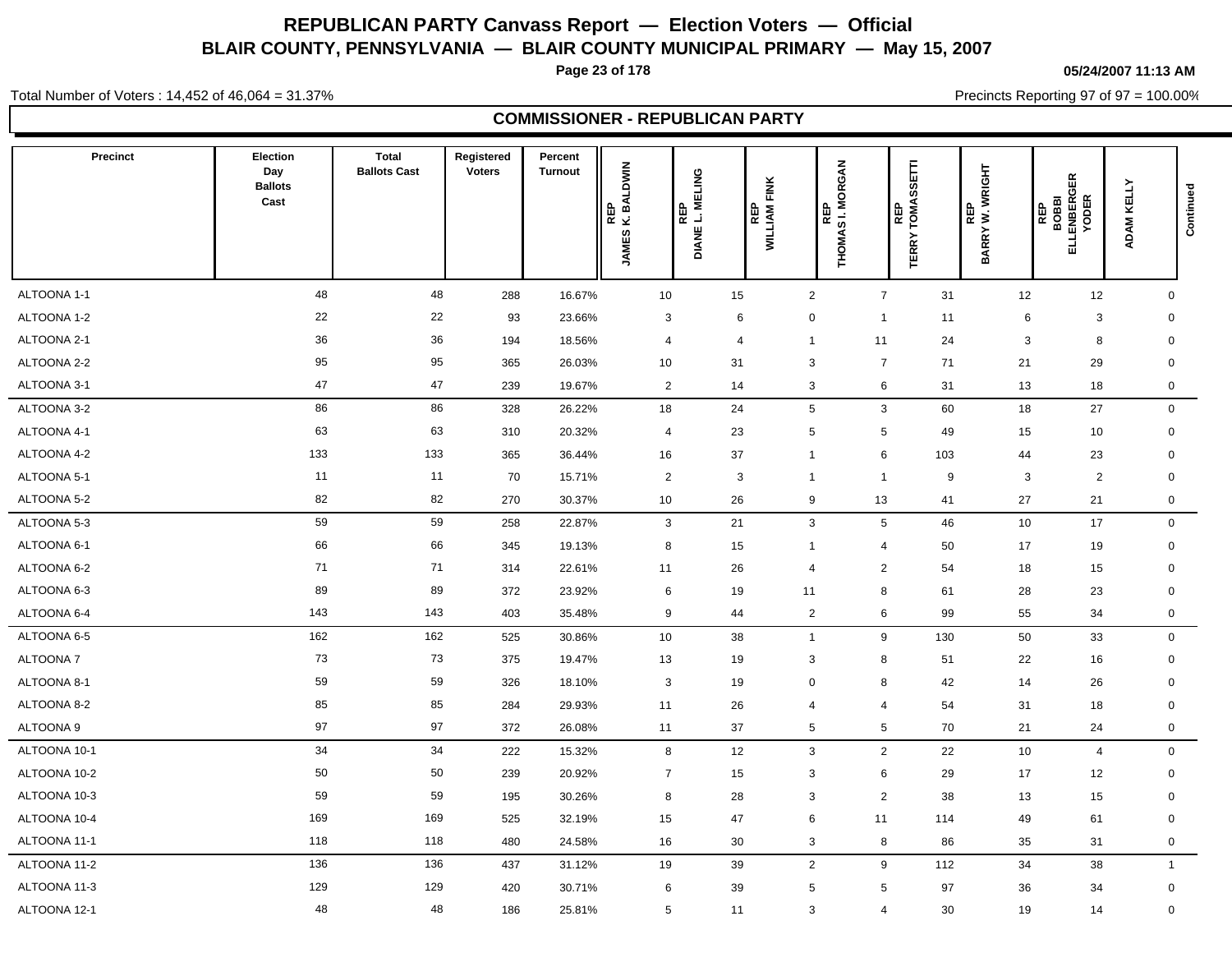**Page 24 of 178**

**05/24/2007 11:13 AM**

Total Number of Voters : 14,452 of 46,064 = 31.37%

Precincts Reporting 97 of 97 = 100.00%

|                        |                                                  |                                     |                             |                           |                                     | <b>COMMISSIONER - REPUBLICAN PARTY</b> |                                   |                  |                                           |                        |                                                      |                         |  |
|------------------------|--------------------------------------------------|-------------------------------------|-----------------------------|---------------------------|-------------------------------------|----------------------------------------|-----------------------------------|------------------|-------------------------------------------|------------------------|------------------------------------------------------|-------------------------|--|
| Precinct               | <b>Election</b><br>Day<br><b>Ballots</b><br>Cast | <b>Total</b><br><b>Ballots Cast</b> | Registered<br><b>Voters</b> | Percent<br><b>Turnout</b> | EP<br>BALDWIN<br>ᄙᆇ<br><b>JAMES</b> | ELING<br>Σ<br>DIANE L. MI              | FINK<br>REP<br>WILLIAM<br>WILLIAM | THOMAS I. MORGAN | <b>REP<br/>TOMASSETTI</b><br><b>TERRY</b> | REP<br>BARRY W. WRIGHT | <b>REP<br/>BOBBI<br/>ELLENBERGER<br/>ELLENBERGER</b> | ADAM KELLY<br>Continued |  |
| ALTOONA 12-2           | 88                                               | 88                                  | 290                         | 30.34%                    | 8                                   | 26                                     | $\overline{4}$                    | 10               | 59                                        | 23                     | 25                                                   | $\mathbf 0$             |  |
| ALTOONA 12-3           | 72                                               | 72                                  | 250                         | 28.80%                    | 9                                   | 26                                     | $\mathbf{3}$                      | 4                | 61                                        | 18                     | 16                                                   | $\mathbf 0$             |  |
| ALTOONA 12-4           | 130                                              | 130                                 | 377                         | 34.48%                    | $\overline{7}$                      | 35                                     | $\overline{7}$                    | 8                | 93                                        | 39                     | 36                                                   | $\mathbf 0$             |  |
| ALTOONA 12-5           | 50                                               | 50                                  | 187                         | 26.74%                    | $\overline{4}$                      | 18                                     | $\overline{2}$                    | 3                | 37                                        | 15                     | 16                                                   | $\mathbf 0$             |  |
| ALTOONA 13-1           | 140                                              | 140                                 | 517                         | 27.08%                    | $\overline{7}$                      | 49                                     | 12                                | 10               | 97                                        | 30                     | 47                                                   | $\mathbf 0$             |  |
| ALTOONA 13-2           | 87                                               | 87                                  | 415                         | 20.96%                    | $5\phantom{.0}$                     | 20                                     | $\overline{1}$                    | 11               | 63                                        | 30                     | 32                                                   | $\mathbf 0$             |  |
| ALTOONA 13-3           | 122                                              | 122                                 | 388                         | 31.44%                    | 10                                  | 42                                     | 5                                 | 17               | 81                                        | 38                     | 29                                                   | $\mathbf 0$             |  |
| ALTOONA 13-4           | 97                                               | 97                                  | 272                         | 35.66%                    | 8                                   | 35                                     | 6                                 | $\overline{4}$   | 66                                        | 31                     | 23                                                   | $\mathbf 0$             |  |
| ALTOONA 14-1           | 120                                              | 120                                 | 307                         | 39.09%                    | 9                                   | 39                                     | 10                                | $\overline{7}$   | 89                                        | 34                     | 26                                                   | $\mathbf 0$             |  |
| ALTOONA 14-2           | 240                                              | 240                                 | 679                         | 35.35%                    | 13                                  | 94                                     | $\overline{7}$                    | 9                | 161                                       | 75                     | 66                                                   | $\mathbf 0$             |  |
| ALTOONA 14-3           | 110                                              | 110                                 | 373                         | 29.49%                    | 16                                  | 29                                     | 3                                 | $\overline{4}$   | 73                                        | 34                     | 22                                                   | $\mathbf 0$             |  |
| ALTOONA 14-4           | 193                                              | 193                                 | 608                         | 31.74%                    | 15                                  | 69                                     | 13                                | 9                | 135                                       | 56                     | 49                                                   | $\mathbf 0$             |  |
| ALLEGHENY 1            | 367                                              | 367                                 | 1,056                       | 34.75%                    | 33                                  | 126                                    | 16                                | 16               | 249                                       | 80                     | 140                                                  | $\mathbf{0}$            |  |
| ALLEGHENY 2            | 343                                              | 343                                 | 939                         | 36.53%                    | 47                                  | 97                                     | 14                                | 25               | 240                                       | 73                     | 114                                                  | $\mathbf 0$             |  |
| ALLEGHENY 3            | 53                                               | 53                                  | 176                         | 30.11%                    | $\overline{2}$                      | 25                                     | $\overline{4}$                    | $\mathbf 0$      | 40                                        | 11                     | 11                                                   | $\mathbf 0$             |  |
| ANTIS TWP 1            | 330                                              | 330                                 | 1,118                       | 29.52%                    | 20                                  | 92                                     | 33                                | 41               | 230                                       | 91                     | 92                                                   | $\mathbf 0$             |  |
| ANTIS TWP 2            | 199                                              | 199                                 | 664                         | 29.97%                    | 11                                  | 65                                     | 51                                | 14               | 129                                       | 49                     | 44                                                   | $\mathbf 0$             |  |
| ANTIS TWP 3            | 247                                              | 247                                 | 804                         | 30.72%                    | 27                                  | 86                                     | 33                                | 13               | 158                                       | 68                     | 67                                                   | $\mathsf{O}\xspace$     |  |
| BELLWOOD BORO          | 156                                              | 156                                 | 749                         | 20.83%                    | 18                                  | 55                                     | 37                                | $\overline{7}$   | 102                                       | 37                     | 34                                                   | $\mathbf 0$             |  |
| <b>BLAIR - CATFISH</b> | 224                                              | 224                                 | 756                         | 29.63%                    | 30                                  | 72                                     | $\overline{7}$                    | 12               | 152                                       | 54                     | 74                                                   | $\mathbf 0$             |  |
| <b>BLAIR - E HOLBG</b> | 420                                              | 420                                 | 1,352                       | 31.07%                    | 18                                  | 197                                    | $\overline{7}$                    | 17               | 273                                       | 136                    | 117                                                  | $\mathbf 0$             |  |
| <b>CATHARINE TWP</b>   | 99                                               | 99                                  | 327                         | 30.28%                    | 10                                  | 28                                     | $\overline{7}$                    | 6                | 63                                        | 34                     | 27                                                   | $\mathbf 0$             |  |
| <b>DUNCANSVILLE</b>    | 186                                              | 186                                 | 507                         | 36.69%                    | 13                                  | 63                                     | 12                                | 6                | 113                                       | 46                     | 69                                                   | $\mathbf 0$             |  |
| <b>FRANKSTOWN TWP1</b> | 101                                              | 101                                 | 258                         | 39.15%                    | 3                                   | 40                                     | 6                                 | 9                | 50                                        | 22                     | 36                                                   | $\mathbf 0$             |  |
| <b>FRANKSTOWN TWP2</b> | 574                                              | 574                                 | 1,708                       | 33.61%                    | 46                                  | 181                                    | 23                                | 23               | 407                                       | 172                    | 185                                                  | $\mathbf 0$             |  |
| <b>FRANKSTOWN TWP3</b> | 614                                              | 614                                 | 1,853                       | 33.14%                    | 38                                  | 254                                    | 23                                | 23               | 392                                       | 220                    | 158                                                  | $\mathbf 0$             |  |
| FREEDOM TWP 1          | 137                                              | 137                                 | 424                         | 32.31%                    | 14                                  | 31                                     | 5                                 | 10               | 89                                        | 36                     | 40                                                   | 0                       |  |
| FREEDOM TWP 2          | 259                                              | 259                                 | 809                         | 32.01%                    | 23                                  | 63                                     | 16                                | 16               | 170                                       | 75                     | 88                                                   | $\mathbf 0$             |  |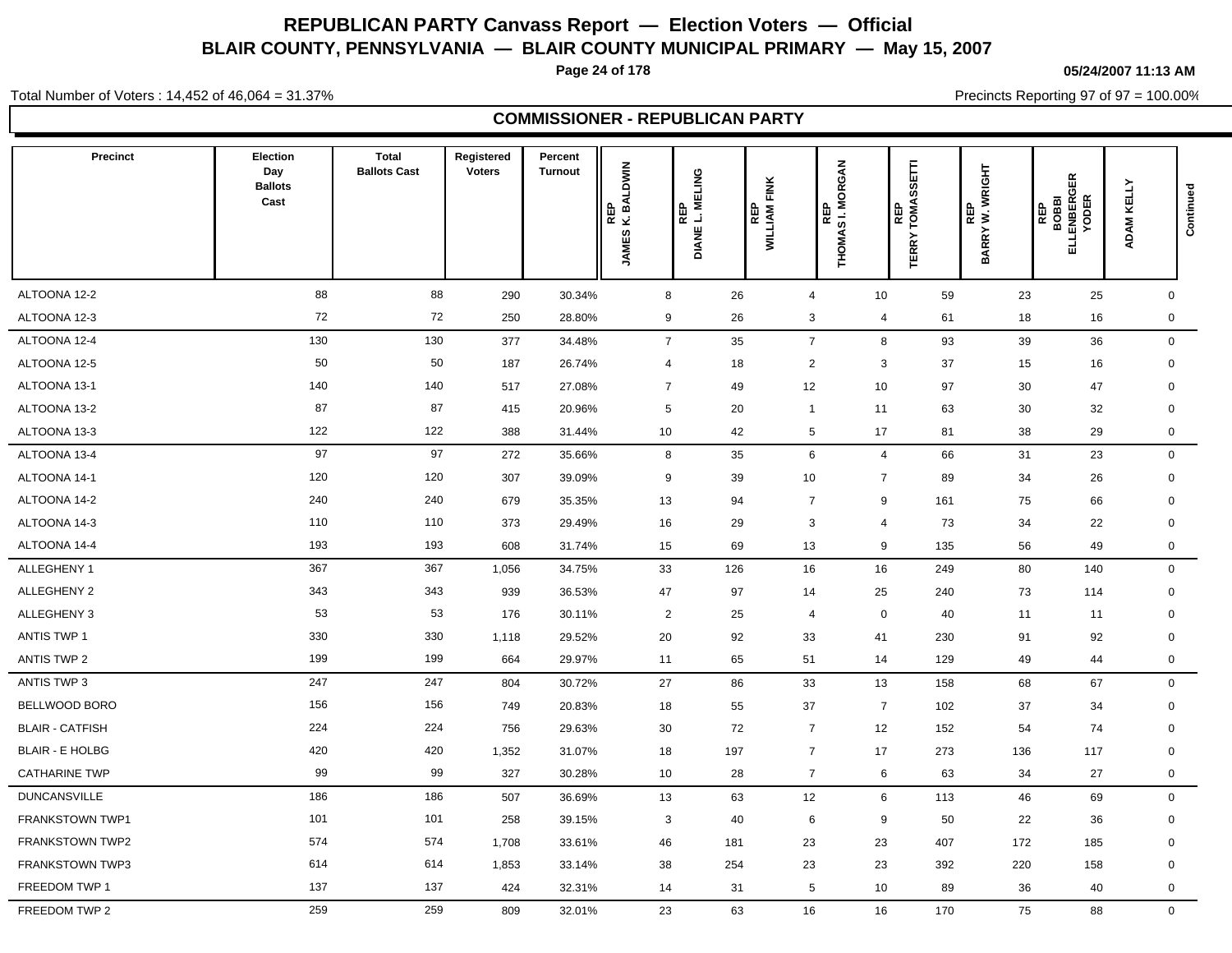**Page 25 of 178**

**05/24/2007 11:13 AM**

Precincts Reporting 97 of 97 = 100.00%

Total Number of Voters : 14,452 of 46,064 = 31.37%

### **COMMISSIONER - REPUBLICAN PARTY**

| Precinct               | Election<br>Day<br><b>Ballots</b><br>Cast | <b>Total</b><br><b>Ballots Cast</b> | Registered<br><b>Voters</b> | Percent<br>Turnout | REP<br>K. BALDWIN<br><b>JAMES</b> | ELING<br>DIANE L. M<br> 읎<br>lα | FINK<br>WILLIAM I | <b>MORGAN</b><br>$\Omega$<br>画<br>ឌី ឆ្ន<br>THOMA: | Ē<br>ັທ<br><b>SC</b><br><b>REP</b><br>TOMA:<br><b>TERRY</b> | REP<br>BARRY W. WRIGHT | 띥<br>ত<br><b>BOBBI<br/>ENBERC<br/>YODER</b><br>REP<br>급 | ADAM KELLY   | Continued |
|------------------------|-------------------------------------------|-------------------------------------|-----------------------------|--------------------|-----------------------------------|---------------------------------|-------------------|----------------------------------------------------|-------------------------------------------------------------|------------------------|---------------------------------------------------------|--------------|-----------|
| <b>GREENFIELD TWP1</b> | 134                                       | 134                                 | 544                         | 24.63%             | $5\phantom{.0}$                   | 23                              | 10                | 11                                                 | 65                                                          | 40                     | 81                                                      | $\mathbf{0}$ |           |
| <b>GREENFIELD TWP2</b> | 31                                        | 31                                  | 73                          | 42.47%             | 3                                 | 6                               | 5                 | 6                                                  | 17                                                          | 9                      | 11                                                      | $\mathbf 0$  |           |
| <b>GREENFIELD TWP3</b> | 141                                       | 141                                 | 620                         | 22.74%             | 12                                | 28                              | 10                | $\overline{7}$                                     | 62                                                          | 34                     | 87                                                      | $\mathbf 0$  |           |
| <b>HOLLIDAYSBURG 1</b> | 70                                        | 70                                  | 250                         | 28.00%             | $\sqrt{5}$                        | 26                              | $\overline{2}$    | 5                                                  | 45                                                          | 29                     | 13                                                      | $\mathbf 0$  |           |
| <b>HOLLIDAYSBURG 2</b> | 124                                       | 124                                 | 367                         | 33.79%             | 8                                 | 55                              | $\overline{2}$    | $\mathbf{3}$                                       | 71                                                          | 48                     | 32                                                      | $\mathbf 0$  |           |
| <b>HOLLIDAYSBURG 3</b> | 33                                        | 33                                  | 160                         | 20.63%             | $\overline{2}$                    | 8                               | $\overline{1}$    | $\mathbf 0$                                        | 20                                                          | 12                     | 13                                                      | $\mathbf 0$  |           |
| <b>HOLLIDAYSBURG 4</b> | 131                                       | 131                                 | 367                         | 35.69%             | $6\phantom{1}6$                   | 67                              | 3                 | $\sqrt{5}$                                         | 75                                                          | 28                     | 47                                                      | $\mathbf 0$  |           |
| <b>HOLLIDAYSBURG 5</b> | 128                                       | 128                                 | 357                         | 35.85%             | 9                                 | 59                              | 4                 | $\mathbf 0$                                        | 82                                                          | 35                     | 43                                                      | $\mathbf 0$  |           |
| <b>HOLLIDAYSBURG 6</b> | 154                                       | 154                                 | 448                         | 34.38%             | $\overline{4}$                    | 52                              | 9                 | $\overline{c}$                                     | 91                                                          | 59                     | 53                                                      | $\mathbf 0$  |           |
| <b>HOLLIDAYSBURG 7</b> | 140                                       | 140                                 | 366                         | 38.25%             | 5                                 | 65                              | $\overline{5}$    | 10                                                 | 96                                                          | 37                     | 43                                                      | $\mathbf{0}$ |           |
| <b>HUSTON TWP</b>      | 203                                       | 203                                 | 566                         | 35.87%             | 27                                | 40                              | 9                 | 12                                                 | 148                                                         | 63                     | 74                                                      | $\mathbf 0$  |           |
| <b>JUNIATA TWP</b>     | 124                                       | 124                                 | 468                         | 26.50%             | 13                                | 28                              | $\overline{7}$    | 14                                                 | 65                                                          | 23                     | 59                                                      | $\mathbf 0$  |           |
| <b>LOGAN TWP 1</b>     | 278                                       | 278                                 | 699                         | 39.77%             | 25                                | 109                             | $5\phantom{.0}$   | 23                                                 | 183                                                         | 91                     | 73                                                      | 0            |           |
| <b>LOGAN TWP 2</b>     | 273                                       | 273                                 | 792                         | 34.47%             | 20                                | 101                             | 10                | 20                                                 | 168                                                         | 84                     | 89                                                      | $\mathbf 0$  |           |
| LOGAN TWP 3            | 199                                       | 199                                 | 498                         | 39.96%             | 23                                | 93                              | 9                 | 20                                                 | 121                                                         | 53                     | 46                                                      | $\mathbf 0$  |           |
| <b>LOGAN TWP 4</b>     | 222                                       | 222                                 | 663                         | 33.48%             | 14                                | 85                              | 12                | 32                                                 | 158                                                         | 60                     | 48                                                      | $\mathbf 0$  |           |
| LOGAN TWP 5            | 254                                       | 254                                 | 677                         | 37.52%             | 24                                | 82                              | 11                | 16                                                 | 166                                                         | 85                     | 69                                                      | $\mathbf 0$  |           |
| LOGAN TWP 6            | 239                                       | 239                                 | 893                         | 26.76%             | 27                                | 78                              | 12                | 52                                                 | 144                                                         | 67                     | 53                                                      | $\mathbf 0$  |           |
| <b>LOGAN TWP 7</b>     | 130                                       | 130                                 | 310                         | 41.94%             | 11                                | 33                              | 9                 | 15                                                 | 91                                                          | 44                     | 30                                                      | $\mathbf 0$  |           |
| <b>MARTINSBURG 1</b>   | 191                                       | 191                                 | 434                         | 44.01%             | 19                                | 43                              | $\overline{4}$    | 9                                                  | 132                                                         | 67                     | 65                                                      | $\mathbf 0$  |           |
| <b>MARTINSBURG 2</b>   | 199                                       | 199                                 | 510                         | 39.02%             | 24                                | 56                              | 10                | 11                                                 | 121                                                         | 52                     | 67                                                      | $\mathbf 0$  |           |
| <b>NEWRY BORO</b>      | 21                                        | 21                                  | 83                          | 25.30%             | $\overline{1}$                    | $\overline{7}$                  | $\overline{2}$    | $\mathbf 0$                                        | 11                                                          | 3                      | 8                                                       | $\mathbf 0$  |           |
| NORTH WOODBURY         | 474                                       | 474                                 | 1,251                       | 37.89%             | 53                                | 128                             | 22                | 23                                                 | 304                                                         | 131                    | 164                                                     | 0            |           |
| <b>ROARING SPG 1</b>   | 82                                        | 82                                  | 268                         | 30.60%             | 9                                 | 18                              | 10                | 10                                                 | 44                                                          | 14                     | 32                                                      | $\mathbf 0$  |           |
| ROARING SPG 2          | 197                                       | 197                                 | 444                         | 44.37%             | 12                                | 57                              | 12                | 13                                                 | 118                                                         | 48                     | 75                                                      | $\mathbf{0}$ |           |
| ROARING SPG 3          | 153                                       | 153                                 | 358                         | 42.74%             | 10                                | 49                              | 8                 | 9                                                  | 96                                                          | 41                     | 58                                                      | $\mathbf 0$  |           |
| SNYDER TWP 1           | 146                                       | 146                                 | 539                         | 27.09%             | 17                                | 37                              | 70                | 6                                                  | 68                                                          | 30                     | 34                                                      | $\mathbf 0$  |           |
| SNYDER TWP 2           | 213                                       | 213                                 | 714                         | 29.83%             | 21                                | 44                              | 110               | 10                                                 | 92                                                          | 40                     | 48                                                      | $\mathbf 0$  |           |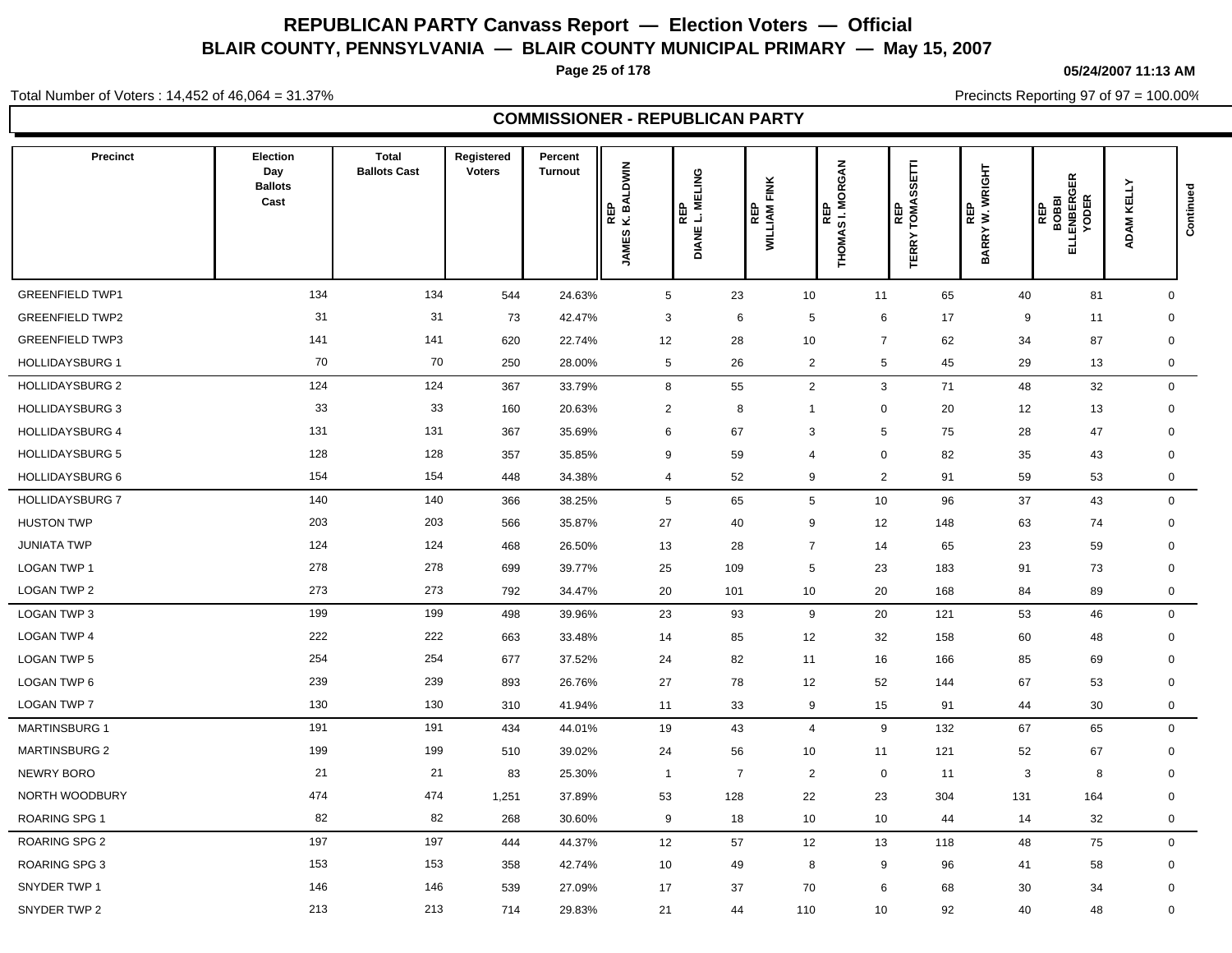**Page 26 of 178**

**05/24/2007 11:13 AM**

Total Number of Voters : 14,452 of 46,064 = 31.37%

Precincts Reporting 97 of 97 = 100.00%

### **COMMISSIONER - REPUBLICAN PARTY**

| Precinct             | Election<br>Day<br><b>Ballots</b><br>Cast | <b>Total</b><br><b>Ballots Cast</b> | Registered<br><b>Voters</b> | Percent<br><b>Turnout</b> | <b>BALDWIN</b><br>REP<br>K.BJ<br><b>JAMES</b> | <b>MELING</b><br><b>REP</b><br>ند.<br><b>DIANE</b> | FINK<br>WILLIAM<br>WILLIAM | ₹<br>O<br>Š<br>Ž<br>REP<br>SI. M<br>∢<br>ᅙ<br>Ě | Е<br>Б<br>m<br>U.<br><b>REP</b><br>COMA<br>≻<br><b>TERR</b> | WRIGHT<br>REP<br>W. V<br><b>BARRY</b> | 띥<br>ក<br>REP<br>BOBBI<br>ENBERC<br>YODER<br>긂 | ≻<br>KELL'<br><b>ADAM</b> | ಾ<br>Continue |
|----------------------|-------------------------------------------|-------------------------------------|-----------------------------|---------------------------|-----------------------------------------------|----------------------------------------------------|----------------------------|-------------------------------------------------|-------------------------------------------------------------|---------------------------------------|------------------------------------------------|---------------------------|---------------|
| <b>TAYLOR TWP</b>    | 468                                       | 468                                 | 1,154                       | 40.55%                    | 42                                            | 118                                                | 24                         | 33                                              | 325                                                         | 131                                   | 183                                            | 0                         |               |
| TYRONE TWP 1         | 148                                       | 148                                 | 393                         | 37.66%                    | $\overline{4}$                                | 40                                                 | 44                         | $\overline{4}$                                  | 90                                                          | 39                                    | 39                                             | $\mathbf 0$               |               |
| TYRONE TWP 2         | 122                                       | 122                                 | 369                         | 33.06%                    | 10                                            | 35                                                 | 14                         | $\overline{7}$                                  | 88                                                          | 30                                    | 35                                             | 0                         |               |
| <b>TYRONE BORO 1</b> | 120                                       | 120                                 | 336                         | 35.71%                    | 6                                             | 23                                                 | 72                         | 8                                               | 42                                                          | 37                                    | 20                                             | 0                         |               |
| <b>TYRONE BORO 2</b> | 56                                        | 56                                  | 245                         | 22.86%                    | 6                                             | 16                                                 | 27                         | $\overline{1}$                                  | 20                                                          | 12                                    | 13                                             | $\mathbf 0$               |               |
| <b>TYRONE BORO 3</b> | 49                                        | 49                                  | 240                         | 20.42%                    | $\overline{2}$                                | 10                                                 | 31                         | $\overline{1}$                                  | 13                                                          | 14                                    | 12                                             | 0                         |               |
| TYRONE BORO 4        | 40                                        | 40                                  | 164                         | 24.39%                    | 6                                             | 3                                                  | 29                         | $\overline{1}$                                  | 14                                                          | 10                                    | $\overline{4}$                                 | $\mathbf 0$               |               |
| <b>TYRONE BORO 5</b> | 61                                        | 61                                  | 190                         | 32.11%                    | $5\phantom{.0}$                               | 21                                                 | 30                         | 5                                               | 28                                                          | 10                                    | 12                                             | 0                         |               |
| TYRONE BORO 6        | 131                                       | 131                                 | 400                         | 32.75%                    | $\overline{4}$                                | 25                                                 | 86                         | $\mathbf 0$                                     | 56                                                          | 32                                    | 24                                             | $\mathbf 0$               |               |
| TYRONE BORO 7        | 67                                        | 67                                  | 288                         | 23.26%                    | $\overline{2}$                                | 10                                                 | 43                         | $\overline{2}$                                  | 30                                                          | 13                                    | 15                                             | 0                         |               |
| WILLIAMSBURG         | 169                                       | 169                                 | 520                         | 32.50%                    | 14                                            | 72                                                 | 14                         | $\overline{7}$                                  | 103                                                         | 52                                    | 41                                             | 0                         |               |
| <b>WOODBURY TWP</b>  | 147                                       | 147                                 | 633                         | 23.22%                    | 14                                            | 63                                                 | 9                          | 8                                               | 101                                                         | 33                                    | 33                                             | 0                         |               |
| ALLEGHENY 4          | 162                                       | 162                                 | 450                         | 36.00%                    | $\overline{7}$                                | 58                                                 | 10                         | 10                                              | 100                                                         | 38                                    | 61                                             | $\mathbf 0$               |               |
| Totals:              | 14,452                                    | 14,452                              | 46,064                      |                           | 1,243                                         | 4,596                                              | 1,275                      | 931                                             | 9,351                                                       | 4,046                                 | 4,277                                          | $\mathbf{1}$              |               |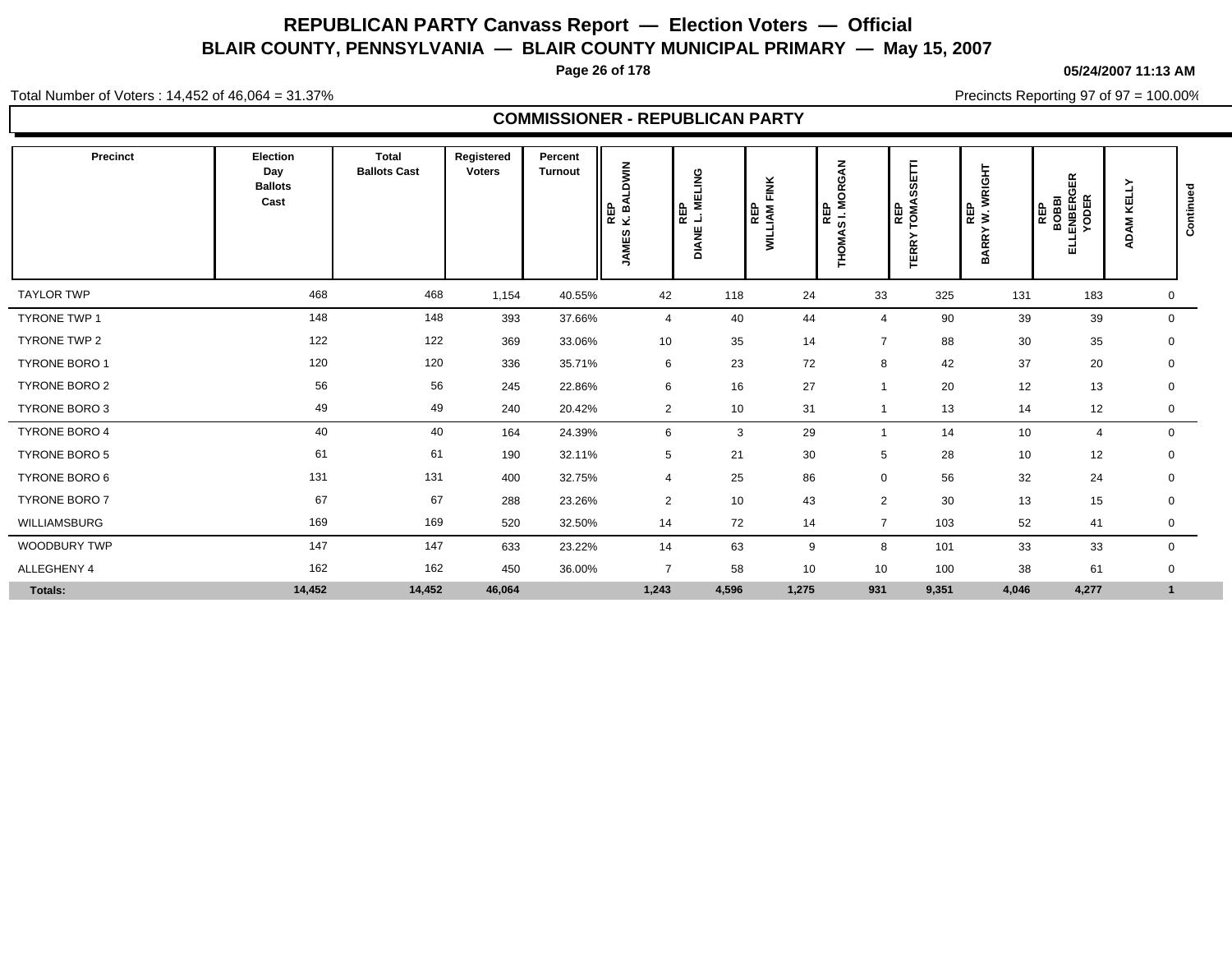**Page 27 of 178**

#### **05/24/2007 11:13 AM**

Precincts Reporting 97 of 97 = 100.00%

#### Total Number of Voters : 14,452 of 46,064 = 31.37%

|                 |                                           |                                     |                             | Continued                 |                 |             |                 |                      |                             |                              |                        |                      |           |
|-----------------|-------------------------------------------|-------------------------------------|-----------------------------|---------------------------|-----------------|-------------|-----------------|----------------------|-----------------------------|------------------------------|------------------------|----------------------|-----------|
| <b>Precinct</b> | Election<br>Day<br><b>Ballots</b><br>Cast | <b>Total</b><br><b>Ballots Cast</b> | Registered<br><b>Voters</b> | Percent<br><b>Turnout</b> | ALLAN BERKHIMER | ARLENE BUSH | GUTSHALL<br>BOB | ROD<br><b>BOHNER</b> | <b>WERTZ</b><br><b>BRAD</b> | <b>DICK<br/>LINGENFELTER</b> | GORITY<br><b>DONNA</b> | ш<br>ಠ<br>రే<br>ERIC | Continued |
| ALTOONA 1-1     | 48                                        | 48                                  | 288                         | 16.67%                    | $\mathbf 0$     | $\mathbf 0$ |                 | $\mathbf 0$          | $\mathbf 0$<br>$\mathbf 0$  | $\mathbf 0$                  | $\mathbf 0$            | $\mathbf 0$          |           |
| ALTOONA 1-2     | 22                                        | 22                                  | 93                          | 23.66%                    | $\mathbf 0$     | $\mathbf 0$ |                 | $\mathbf 0$          | $\mathbf 0$<br>0            | $\mathbf 0$                  | $\mathbf 0$            | $\mathbf 0$          |           |
| ALTOONA 2-1     | 36                                        | 36                                  | 194                         | 18.56%                    | $\mathbf 0$     | $\mathbf 0$ |                 | $\mathbf 0$          | $\mathbf 0$<br>$\mathbf 0$  | $\mathbf 0$                  | $\mathbf 0$            | $\mathbf 0$          |           |
| ALTOONA 2-2     | 95                                        | 95                                  | 365                         | 26.03%                    | $\mathbf 0$     | $\mathbf 0$ |                 | $\mathbf 0$          | $\mathbf 0$<br>$\mathbf 0$  | $\mathbf 0$                  | $\mathbf 0$            | $\mathbf 0$          |           |
| ALTOONA 3-1     | 47                                        | 47                                  | 239                         | 19.67%                    | $\mathbf 0$     | $\mathbf 0$ |                 | $\mathbf 0$          | $\mathbf 0$<br>$\mathbf 0$  | $\mathbf 0$                  | $\mathbf 0$            | $\mathbf 0$          |           |
| ALTOONA 3-2     | 86                                        | 86                                  | 328                         | 26.22%                    | $\mathbf 0$     | $\mathbf 0$ |                 | $\mathbf 0$          | $\mathbf 0$<br>$\mathbf 0$  | $\mathbf 0$                  | $\mathbf 0$            | $\Omega$             |           |
| ALTOONA 4-1     | 63                                        | 63                                  | 310                         | 20.32%                    | $\Omega$        | $\mathbf 0$ |                 | $\mathbf 0$          | $\Omega$<br>$\mathbf 0$     | $\mathbf 0$                  | $\mathbf 0$            | $\Omega$             |           |
| ALTOONA 4-2     | 133                                       | 133                                 | 365                         | 36.44%                    | $\Omega$        | $\mathbf 0$ |                 | $\mathbf 0$          | $\Omega$<br>$\mathbf 0$     | $\Omega$                     | $\mathbf 0$            | $\Omega$             |           |
| ALTOONA 5-1     | 11                                        | 11                                  | 70                          | 15.71%                    | $\mathbf 0$     | $\mathbf 0$ |                 | $\mathbf 0$          | $\Omega$<br>$\mathbf 0$     | $\mathbf 0$                  | $\mathbf 0$            | $\Omega$             |           |
| ALTOONA 5-2     | 82                                        | 82                                  | 270                         | 30.37%                    | 0               | $\Omega$    |                 | $\mathbf 0$          | $\mathbf 0$<br>$\Omega$     | $\Omega$                     | $\mathbf 0$            | $\Omega$             |           |
| ALTOONA 5-3     | 59                                        | 59                                  | 258                         | 22.87%                    | $\mathbf 0$     | $\mathbf 0$ |                 | $\mathbf 0$          | $\mathbf 0$<br>$\mathbf 0$  | $\mathbf 0$                  | $\mathbf 0$            | $\mathbf 0$          |           |
| ALTOONA 6-1     | 66                                        | 66                                  | 345                         | 19.13%                    | $\mathbf 0$     | $\mathbf 0$ |                 | $\mathbf 0$          | 0<br>0                      | $\mathbf 0$                  | $\mathbf 0$            | $\mathbf 0$          |           |
| ALTOONA 6-2     | 71                                        | 71                                  | 314                         | 22.61%                    | $\mathbf 0$     | $\mathbf 0$ |                 | $\mathbf 0$          | $\mathbf 0$<br>$\mathbf 0$  | $\mathbf 0$                  | $\mathbf 0$            | $\mathbf 0$          |           |
| ALTOONA 6-3     | 89                                        | 89                                  | 372                         | 23.92%                    | $\mathbf 0$     | $\mathbf 0$ |                 | $\mathbf 0$          | $\mathbf 0$<br>$\mathbf 0$  | $\mathbf 0$                  | $\mathbf 0$            | $\mathbf 0$          |           |
| ALTOONA 6-4     | 143                                       | 143                                 | 403                         | 35.48%                    | $\mathbf 0$     | $\mathbf 0$ |                 | $\mathbf 0$          | $\mathbf 0$<br>$\mathbf 0$  | $\mathbf 0$                  | $\mathbf 0$            | $\mathbf 0$          |           |
| ALTOONA 6-5     | 162                                       | 162                                 | 525                         | 30.86%                    | $\mathbf 0$     | $\mathbf 0$ |                 | $\mathbf 0$          | $\mathbf{0}$<br>$\mathbf 0$ | $\mathbf 0$                  | $\mathbf 0$            | $\mathbf 0$          |           |
| ALTOONA 7       | 73                                        | 73                                  | 375                         | 19.47%                    | $\mathbf 0$     | $\mathbf 0$ |                 | $\mathbf 0$          | $\Omega$<br>$\mathbf 0$     | $\mathbf 0$                  | $\mathbf 0$            | $\mathbf 0$          |           |
| ALTOONA 8-1     | 59                                        | 59                                  | 326                         | 18.10%                    | $\Omega$        | $\mathbf 0$ |                 | $\mathbf 0$          | $\Omega$<br>$\mathbf 0$     | $\mathbf 0$                  | $\mathbf 0$            | $\Omega$             |           |
| ALTOONA 8-2     | 85                                        | 85                                  | 284                         | 29.93%                    | $\mathbf 0$     | $\mathsf 0$ |                 | $\mathbf 0$          | $\mathbf 0$<br>$\mathbf 0$  | $\mathbf 0$                  | $\mathbf 0$            | $\mathbf 0$          |           |
| ALTOONA 9       | 97                                        | 97                                  | 372                         | 26.08%                    | $\mathbf 0$     | $\mathbf 0$ |                 | $\mathbf 0$          | $\Omega$<br>$\mathbf 0$     | $\Omega$                     | $\mathbf 0$            | $\Omega$             |           |
| ALTOONA 10-1    | 34                                        | 34                                  | 222                         | 15.32%                    | $\mathbf 0$     | $\mathbf 0$ |                 | $\mathbf 0$          | $\Omega$<br>$\mathbf 0$     | $\mathbf 0$                  | $\mathbf 0$            | $\mathbf 0$          |           |
| ALTOONA 10-2    | 50                                        | 50                                  | 239                         | 20.92%                    | $\mathbf 0$     | $\mathbf 0$ |                 | $\mathbf 0$          | $\mathbf 0$<br>$\Omega$     | $\mathbf 0$                  | $\mathbf 0$            | $\mathbf 0$          |           |
| ALTOONA 10-3    | 59                                        | 59                                  | 195                         | 30.26%                    | $\mathbf 0$     | $\mathbf 0$ |                 | $\mathbf 0$          | $\mathbf 0$<br>0            | $\mathbf 0$                  | $\mathbf 0$            | $\mathbf 0$          |           |
| ALTOONA 10-4    | 169                                       | 169                                 | 525                         | 32.19%                    | $\mathbf 0$     | $\mathbf 0$ |                 | $\mathbf 0$          | 0<br>0                      | $\mathbf 0$                  | $\mathbf 0$            | $\Omega$             |           |
| ALTOONA 11-1    | 118                                       | 118                                 | 480                         | 24.58%                    | $\mathbf 0$     | $\mathbf 0$ |                 | $\mathbf 0$          | $\mathbf 0$<br>$\mathbf 0$  | $\mathbf 0$                  | $\mathbf 0$            | -1                   |           |
| ALTOONA 11-2    | 136                                       | 136                                 | 437                         | 31.12%                    | $\mathbf 0$     | $\mathbf 0$ |                 | $\mathbf 0$          | $\Omega$<br>$\mathbf 0$     | $\mathbf 0$                  | $\mathbf 0$            | $\overline{1}$       |           |
| ALTOONA 11-3    | 129                                       | 129                                 | 420                         | 30.71%                    | $\mathbf 0$     | $\mathbf 0$ |                 | $\overline{1}$       | $\Omega$<br>$\mathbf 0$     | $\Omega$                     | $\mathbf 0$            | $\mathbf 0$          |           |
| ALTOONA 12-1    | 48                                        | 48                                  | 186                         | 25.81%                    | $\mathbf 0$     | $\mathsf 0$ |                 | $\mathbf 0$          | 0<br>$\mathbf 0$            | $\mathbf 0$                  | $\overline{1}$         | $\mathbf 0$          |           |
| ALTOONA 12-2    | 88                                        | 88                                  | 290                         | 30.34%                    | $\mathbf 0$     | $\mathbf 0$ |                 | $\mathbf 0$          | $\mathbf 0$<br>$\mathbf 0$  | $\Omega$                     | $\mathbf 0$            | $\Omega$             |           |
| ALTOONA 12-3    | 72                                        | 72                                  | 250                         | 28.80%                    | $\mathbf 0$     | $\mathbf 0$ |                 | $\mathbf 0$          | $\mathbf 0$<br>$\mathbf 0$  | $\mathbf 0$                  | $\mathbf 0$            | $\mathbf 0$          |           |
| ALTOONA 12-4    | 130                                       | 130                                 | 377                         | 34.48%                    | $\mathbf 0$     | $\mathbf 0$ |                 | $\mathbf 0$          | $\mathbf 0$<br>$\mathbf 0$  | $\mathbf 0$                  | $\overline{1}$         | $\mathbf 0$          |           |
| ALTOONA 12-5    | 50                                        | 50                                  | 187                         | 26.74%                    | $\mathbf 0$     | $\mathbf 0$ |                 | $\mathbf 0$          | $\mathbf 0$<br>0            | $\mathbf 0$                  | $\mathbf 0$            | $\mathbf 0$          |           |
| ALTOONA 13-1    | 140                                       | 140                                 | 517                         | 27.08%                    | $\mathbf 0$     | $\mathbf 0$ |                 | $\mathbf 0$          | 0<br>0                      | $\mathbf 0$                  | $\mathbf 0$            | $\mathbf 0$          |           |
| ALTOONA 13-2    | 87                                        | 87                                  | 415                         | 20.96%                    | $\mathbf 0$     | $\mathbf 0$ |                 | $\mathbf 0$          | $\mathbf 0$<br>$\mathbf 0$  | $\mathbf 0$                  | $\mathbf 0$            | $\mathbf 0$          |           |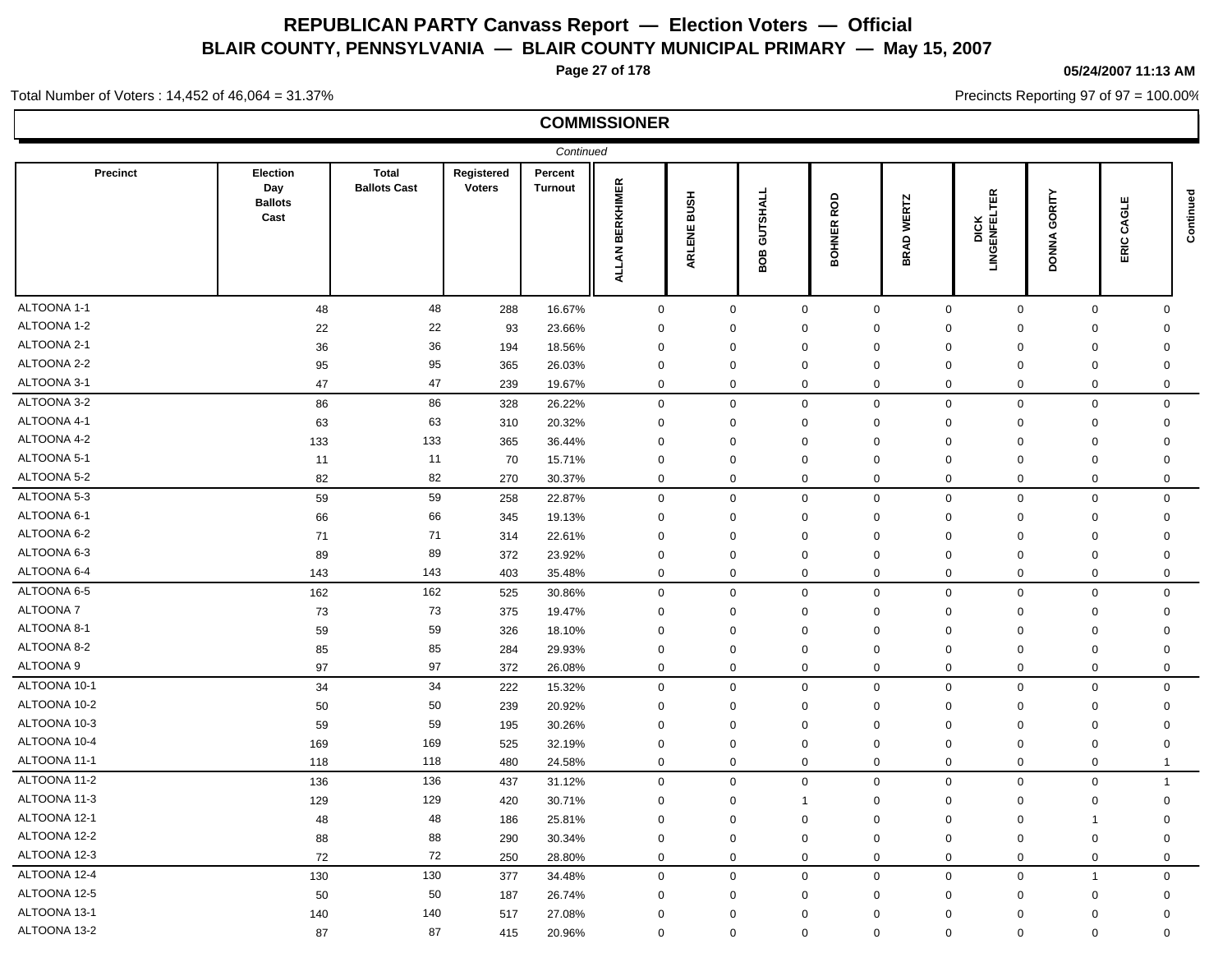**Page 28 of 178**

**05/24/2007 11:13 AM**

Precincts Reporting 97 of 97 = 100.00%

#### Total Number of Voters : 14,452 of 46,064 = 31.37%

|                        |                                           |                                     |                             | Continued          |                             |                       |                 |                      |                                 |                         |                        |                              |              |
|------------------------|-------------------------------------------|-------------------------------------|-----------------------------|--------------------|-----------------------------|-----------------------|-----------------|----------------------|---------------------------------|-------------------------|------------------------|------------------------------|--------------|
| Precinct               | Election<br>Day<br><b>Ballots</b><br>Cast | <b>Total</b><br><b>Ballots Cast</b> | Registered<br><b>Voters</b> | Percent<br>Turnout | <b>BERKHIMER</b><br>ALLAN I | <b>HSNB</b><br>ARLENE | GUTSHALL<br>BOB | ROD<br><b>BOHNER</b> | <b>WERTZ</b><br><b>GAR</b><br>≃ | 띥<br><b>LINGENFELTE</b> | GORITY<br><b>DONNA</b> | ш<br>ō<br>ే<br>$\Omega$<br>띥 | Continued    |
| ALTOONA 13-3           | 122                                       | 122                                 | 388                         | 31.44%             | $\mathbf 0$                 | $\mathbf 0$           |                 | $\mathsf{O}\xspace$  | $\mathbf 0$                     | $\mathsf 0$             | $\mathsf 0$            | $\mathbf 0$                  | $\mathbf{0}$ |
| ALTOONA 13-4           | 97                                        | 97                                  | 272                         | 35.66%             | $\mathbf 0$                 | $\mathbf 0$           |                 | $\mathbf 0$          | $\mathbf 0$                     | $\mathbf 0$             | $\mathbf 0$            | $\mathbf 0$                  | $\mathbf 0$  |
| ALTOONA 14-1           | 120                                       | 120                                 | 307                         | 39.09%             | 0                           | $\mathbf 0$           |                 | $\mathbf 0$          | $\mathbf 0$                     | 0                       | 0                      | $\mathbf 0$                  | -1           |
| ALTOONA 14-2           | 240                                       | 240                                 | 679                         | 35.35%             | $\mathbf 0$                 | $\mathbf 0$           |                 | $\mathbf 0$          | $\mathbf 0$                     | $\mathbf 0$             | $\mathbf 0$            | $\mathbf 0$                  | $\mathbf 0$  |
| ALTOONA 14-3           | 110                                       | 110                                 | 373                         | 29.49%             | 0                           | $\mathbf 0$           |                 | $\mathbf 0$          | $\mathbf 0$                     | 0                       | 0                      | $\mathbf 0$                  | $\mathbf 0$  |
| ALTOONA 14-4           | 193                                       | 193                                 | 608                         | 31.74%             | 0                           | $\mathbf 0$           |                 | $\mathbf 0$          | $\mathbf 0$                     | $\mathbf 0$             | $\mathbf 0$            | $\overline{1}$               | $\mathbf 0$  |
| ALLEGHENY 1            | 367                                       | 367                                 | 1,056                       | 34.75%             | 0                           | $\mathbf 0$           |                 | $\mathbf 0$          | $\mathbf 0$                     | $\mathbf 0$             | $\pmb{0}$              | $\mathbf 0$                  | $\mathbf 0$  |
| ALLEGHENY 2            | 343                                       | 343                                 | 939                         | 36.53%             | $\mathbf 0$                 | $\mathbf 0$           |                 | $\mathbf 0$          | $\mathbf 0$                     | 0                       | $\mathbf 0$            | $\mathbf 0$                  | $\mathbf 0$  |
| ALLEGHENY 3            | 53                                        | 53                                  | 176                         | 30.11%             | $\mathbf 0$                 | $\mathbf 0$           |                 | $\mathbf 0$          | $\mathbf 0$                     | 0                       | 0                      | $\mathbf 0$                  | $\mathbf 0$  |
| <b>ANTIS TWP 1</b>     | 330                                       | 330                                 | 1,118                       | 29.52%             | $\mathbf 0$                 | $\mathbf 0$           |                 | $\mathbf 0$          | $\Omega$                        | $\mathbf 0$             | $\mathbf 0$            | $\overline{1}$               | $\mathbf 0$  |
| <b>ANTIS TWP 2</b>     | 199                                       | 199                                 | 664                         | 29.97%             | 0                           | $\mathbf 0$           |                 | $\mathbf 0$          | 0                               | $\mathbf 0$             | $\mathbf 0$            | $\mathbf 0$                  | $\mathbf 0$  |
| ANTIS TWP 3            | 247                                       | 247                                 | 804                         | 30.72%             | $\mathbf 0$                 | $\mathbf 0$           |                 | $\mathbf 0$          | $\mathbf 0$                     | $\mathbf 0$             | $\mathsf 0$            | $\mathbf 0$                  | $\mathbf 0$  |
| BELLWOOD BORO          | 156                                       | 156                                 | 749                         | 20.83%             | $\mathbf 0$                 | $\mathbf 0$           |                 | $\mathbf 0$          | $\mathbf 0$                     | $\mathbf 0$             | $\mathbf 0$            | $\mathbf 0$                  | $\mathbf 0$  |
| <b>BLAIR - CATFISH</b> | 224                                       | 224                                 | 756                         | 29.63%             | $\mathbf 0$                 | $\mathbf 0$           |                 | $\mathbf 0$          | $\Omega$                        | $\Omega$                | $\mathbf 0$            | $\mathbf 0$                  | $\mathbf 0$  |
| <b>BLAIR - E HOLBG</b> | 420                                       | 420                                 | 1,352                       | 31.07%             | $\mathbf 0$                 | $\mathbf 0$           |                 | $\mathbf 0$          | $\mathbf 0$                     | $\mathbf 0$             | $\mathbf 0$            | $\mathbf 0$                  | $\mathbf 0$  |
| <b>CATHARINE TWP</b>   | 99                                        | 99                                  | 327                         | 30.28%             | 0                           | $\mathbf 0$           |                 | $\mathbf 0$          | $\mathbf 0$                     | $\mathbf 0$             | $\mathbf 0$            | $\mathbf 0$                  | $\mathbf 0$  |
| <b>DUNCANSVILLE</b>    | 186                                       | 186                                 | 507                         | 36.69%             | 0                           | $\mathbf 0$           |                 | $\mathbf 0$          | $\mathbf 0$                     | $\mathbf 0$             | $\mathbf 0$            | $\mathbf 0$                  | $\mathbf 0$  |
| <b>FRANKSTOWN TWP1</b> | 101                                       | 101                                 | 258                         | 39.15%             | $\Omega$                    | $\mathbf 0$           |                 | $\mathbf 0$          | $\Omega$                        | $\mathbf 0$             | $\Omega$               | $\overline{\mathbf{1}}$      | $\Omega$     |
| <b>FRANKSTOWN TWP2</b> | 574                                       | 574                                 | 1,708                       | 33.61%             | $\Omega$                    | $\mathbf 0$           |                 | $\mathbf 0$          | $\Omega$                        | $\mathbf 0$             | $\Omega$               | $\mathbf 0$                  | $\Omega$     |
| <b>FRANKSTOWN TWP3</b> | 614                                       | 614                                 | 1,853                       | 33.14%             | $\Omega$                    | $\mathbf 0$           |                 | $\mathbf 0$          | $\Omega$                        | $\mathbf 0$             | $\mathbf 0$            | $\mathbf 0$                  | $\Omega$     |
| FREEDOM TWP 1          | 137                                       | 137                                 | 424                         | 32.31%             | $\mathbf{0}$                | $\mathbf 0$           |                 | $\mathbf 0$          | $\Omega$                        | $\mathbf 0$             | $\Omega$               | $\mathbf 0$                  | $\Omega$     |
| FREEDOM TWP 2          | 259                                       | 259                                 | 809                         | 32.01%             | $\mathbf{0}$                | $\mathbf 0$           |                 | $\mathbf 0$          | $\mathbf 0$                     | $\mathbf 0$             | $\mathbf 0$            | $\mathbf 0$                  | $\mathbf 0$  |
| <b>GREENFIELD TWP1</b> | 134                                       | 134                                 | 544                         | 24.63%             | 0                           | $\mathbf 0$           |                 | $\mathbf 0$          | $\Omega$                        | $\mathbf 0$             | $\mathbf{1}$           | $\mathbf 0$                  | $\Omega$     |
| <b>GREENFIELD TWP2</b> | 31                                        | 31                                  | 73                          | 42.47%             | 1                           | $\mathbf 0$           |                 | $\mathbf 0$          | $\Omega$                        | $\mathbf 0$             | $\Omega$               | $\mathbf 0$                  | $\Omega$     |
| <b>GREENFIELD TWP3</b> | 141                                       | 141                                 | 620                         | 22.74%             | 0                           | $\mathbf 0$           |                 | $\mathbf 0$          | $\Omega$                        | $\mathbf 0$             | $\mathbf 0$            | $\mathbf 0$                  | $\Omega$     |
| <b>HOLLIDAYSBURG 1</b> | 70                                        | 70                                  | 250                         | 28.00%             | 0                           | $\mathbf 0$           |                 | $\mathbf 0$          | $\mathbf{0}$                    | $\mathbf 0$             | $\Omega$               | $\mathbf 0$                  | $\mathbf 0$  |
| <b>HOLLIDAYSBURG 2</b> | 124                                       | 124                                 | 367                         | 33.79%             | $\mathbf 0$                 | $\mathbf 0$           |                 | $\mathbf 0$          | $\Omega$                        | $\mathbf 0$             | $\mathbf 0$            | $\mathbf 0$                  | $\Omega$     |
| <b>HOLLIDAYSBURG 3</b> | 33                                        | 33                                  | 160                         | 20.63%             | $\mathbf 0$                 | $\mathbf 0$           |                 | $\mathbf 0$          | $\mathbf 0$                     | 0                       | $\mathbf 0$            | $\mathbf 0$                  | $\mathbf 0$  |
| <b>HOLLIDAYSBURG 4</b> | 131                                       | 131                                 | 367                         | 35.69%             | $\mathbf 0$                 | $\mathbf 0$           |                 | $\mathbf 0$          | $\mathbf 0$                     | 0                       | $\mathbf 0$            | $\mathbf 0$                  | $\mathbf 0$  |
| <b>HOLLIDAYSBURG 5</b> | 128                                       | 128                                 | 357                         | 35.85%             | $\mathbf 0$                 | $\mathbf 0$           |                 | $\mathbf 0$          | $\mathbf 0$                     | 0                       | $\mathbf 0$            | $\mathbf 0$                  | $\mathbf 0$  |
| <b>HOLLIDAYSBURG 6</b> | 154                                       | 154                                 | 448                         | 34.38%             | 0                           | $\mathbf 0$           |                 | $\mathbf 0$          | $\mathbf 0$                     | $\mathbf 0$             | $\mathbf 0$            | $\mathbf 0$                  | $\mathbf 0$  |
| <b>HOLLIDAYSBURG 7</b> | 140                                       | 140                                 | 366                         | 38.25%             | 0                           | $\mathbf 0$           |                 | $\mathbf 0$          | $\mathbf 0$                     | $\mathbf 0$             | $\mathbf 0$            | $\mathbf 0$                  | $\mathbf 0$  |
| <b>HUSTON TWP</b>      | 203                                       | 203                                 | 566                         | 35.87%             | $\mathbf 0$                 | $\mathbf 0$           |                 | $\mathbf 0$          | $\Omega$                        | $\mathbf 0$             | $\Omega$               | $\mathbf 0$                  | $\mathbf 0$  |
| <b>JUNIATA TWP</b>     | 124                                       | 124                                 | 468                         | 26.50%             | $\Omega$                    | $\mathbf 0$           |                 | $\mathbf 0$          | $\Omega$                        | $\mathbf 0$             | $\Omega$               | $\mathbf{0}$                 | $\Omega$     |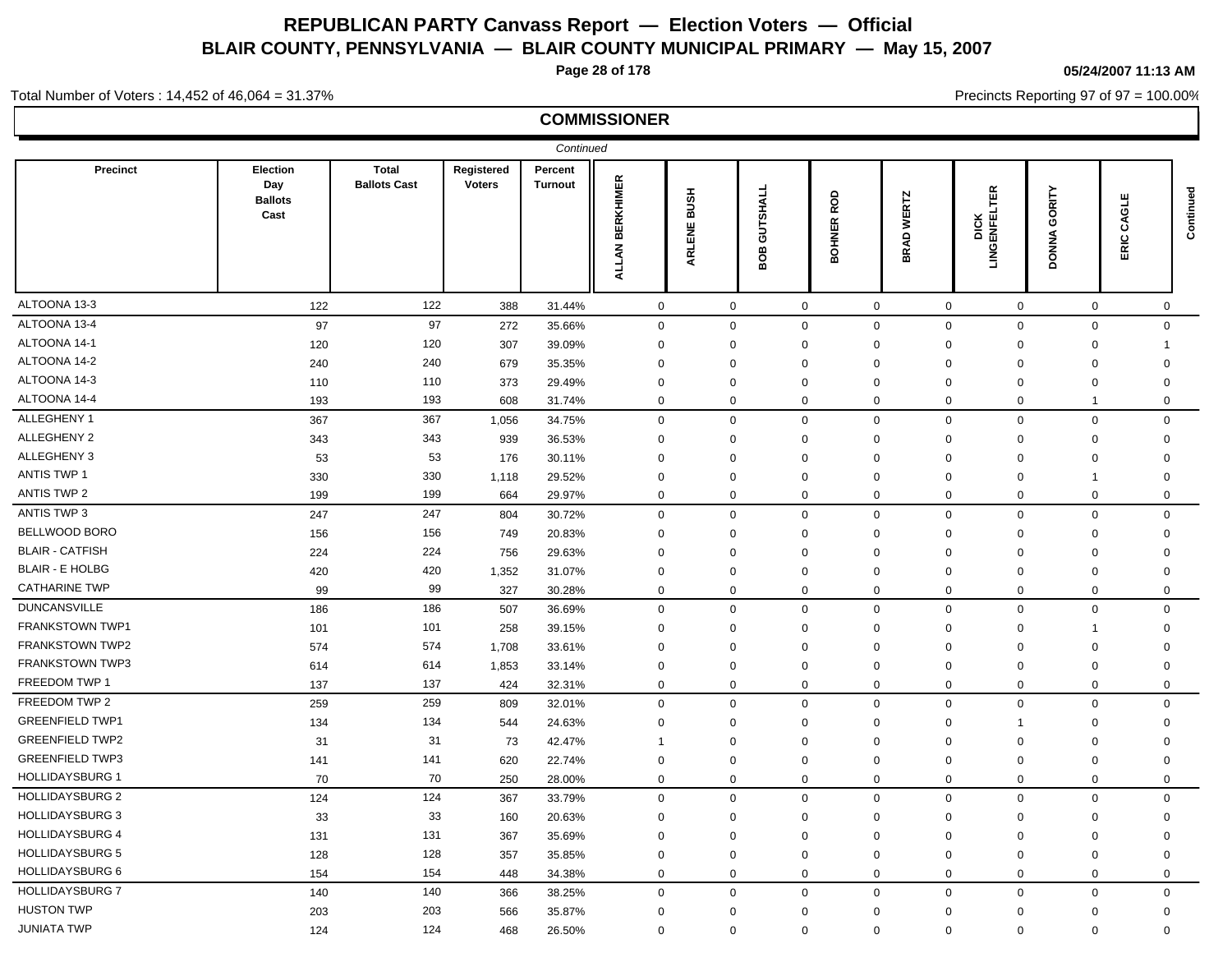**Page 29 of 178**

**05/24/2007 11:13 AM**

Precincts Reporting 97 of 97 = 100.00%

#### Total Number of Voters : 14,452 of 46,064 = 31.37%

|                      |                                           |                                     |                             | Continued                 |                                  |                       |                 |                              |                             |                             |                                   |                       |              |
|----------------------|-------------------------------------------|-------------------------------------|-----------------------------|---------------------------|----------------------------------|-----------------------|-----------------|------------------------------|-----------------------------|-----------------------------|-----------------------------------|-----------------------|--------------|
| Precinct             | Election<br>Day<br><b>Ballots</b><br>Cast | <b>Total</b><br><b>Ballots Cast</b> | Registered<br><b>Voters</b> | Percent<br><b>Turnout</b> | <b>BERKHIMER</b><br><b>ALLAN</b> | <b>BUSH</b><br>ARLENE | GUTSHALL<br>BOB | 8<br>œ.<br><b>OHNER</b><br>⋒ | <b>WERTZ</b><br><b>BRAD</b> | 띥<br>5<br>DICK<br>LINGENFEL | GORITY<br><b>ONNA</b><br>$\Omega$ | ш<br>ω<br>ت<br>ပ<br>띲 | Continued    |
| <b>LOGAN TWP 1</b>   | 278                                       | 278                                 | 699                         | 39.77%                    | $\mathbf 0$                      | $\mathbf 0$           |                 | $\mathbf 0$                  | $\mathbf 0$                 | $\mathbf 0$                 | $\mathbf 0$                       | $\mathbf 0$           | 0            |
| <b>LOGAN TWP 2</b>   | 273                                       | 273                                 | 792                         | 34.47%                    | 0                                | 0                     |                 | 0                            | 0                           | 0                           | 0                                 | 0                     | 0            |
| <b>LOGAN TWP 3</b>   | 199                                       | 199                                 | 498                         | 39.96%                    | $\mathbf 0$                      | $\mathbf 0$           |                 | $\mathbf 0$                  | $\mathbf 0$                 | $\mathbf 0$                 | $\mathbf 0$                       | $\mathbf 0$           | 0            |
| <b>LOGAN TWP 4</b>   | 222                                       | 222                                 | 663                         | 33.48%                    | $\mathbf 0$                      | $\Omega$              |                 | $\Omega$                     | $\mathbf 0$                 | $\Omega$                    | 0                                 | 0                     | 0            |
| <b>LOGAN TWP 5</b>   | 254                                       | 254                                 | 677                         | 37.52%                    | $\mathbf 0$                      | $\Omega$              |                 | $\Omega$                     | $\mathbf 0$                 | $\Omega$                    | $\mathbf 0$                       | $\mathbf 0$           | $\mathbf 0$  |
| LOGAN TWP 6          | 239                                       | 239                                 | 893                         | 26.76%                    | $\mathbf 0$                      | $\mathbf 0$           |                 | $\Omega$                     | -1                          | $\mathbf 1$                 | $\mathbf 0$                       | $\mathbf 0$           | $\mathbf 0$  |
| <b>LOGAN TWP 7</b>   | 130                                       | 130                                 | 310                         | 41.94%                    | $\mathbf 0$                      | $\mathbf 0$           |                 | $\mathbf 0$                  | $\mathbf 0$                 | $\mathbf 0$                 | $\mathbf 0$                       | $\mathbf 0$           | $\mathbf 0$  |
| <b>MARTINSBURG 1</b> | 191                                       | 191                                 | 434                         | 44.01%                    | $\mathbf 0$                      | $\mathbf 0$           |                 | $\mathbf 0$                  | $\mathbf 0$                 | $\mathsf{O}$                | $\mathbf 0$                       | $\mathbf 0$           | $\mathsf{O}$ |
| <b>MARTINSBURG 2</b> | 199                                       | 199                                 | 510                         | 39.02%                    | $\mathbf 0$                      | $\mathbf 0$           |                 | $\Omega$                     | $\mathbf 0$                 | $\mathbf 0$                 | $\mathbf 0$                       | $\mathbf 0$           | 0            |
| <b>NEWRY BORO</b>    | 21                                        | 21                                  | 83                          | 25.30%                    | $\Omega$                         | $\mathbf 0$           |                 | $\Omega$                     | $\mathbf 0$                 | $\mathbf 0$                 | $\mathbf 0$                       | $\mathbf 0$           | 0            |
| NORTH WOODBURY       | 474                                       | 474                                 | 1,251                       | 37.89%                    | $\Omega$                         | $\Omega$              |                 | $\Omega$                     | $\mathbf 0$                 | $\mathbf 0$                 | $\Omega$                          | $\mathbf 0$           | $\Omega$     |
| <b>ROARING SPG 1</b> | 82                                        | 82                                  | 268                         | 30.60%                    | $\mathbf 0$                      | $\mathbf 0$           |                 | $\Omega$                     | $\mathbf{0}$                | $\mathbf 0$                 | $\mathbf 0$                       | $\mathbf 0$           | $\Omega$     |
| <b>ROARING SPG 2</b> | 197                                       | 197                                 | 444                         | 44.37%                    | $\mathbf 0$                      | $\mathbf 0$           |                 | $\Omega$                     | $\mathbf 0$                 | $\Omega$                    | $\mathbf 0$                       | $\mathbf 0$           | $\mathbf 0$  |
| <b>ROARING SPG 3</b> | 153                                       | 153                                 | 358                         | 42.74%                    | $\Omega$                         | $\mathbf 0$           |                 | $\Omega$                     | $\Omega$                    | $\mathbf 0$                 | $\Omega$                          | $\mathbf 0$           | $\Omega$     |
| SNYDER TWP 1         | 146                                       | 146                                 | 539                         | 27.09%                    | $\Omega$                         | $\mathbf 0$           |                 | $\Omega$                     | $\Omega$                    | $\mathbf 0$                 | $\Omega$                          | $\mathbf 0$           | $\Omega$     |
| SNYDER TWP 2         | 213                                       | 213                                 | 714                         | 29.83%                    | $\mathbf 0$                      | 0                     |                 | $\Omega$                     | $\mathbf 0$                 | $\mathbf 0$                 | 0                                 | $\mathbf 0$           | 0            |
| <b>TAYLOR TWP</b>    | 468                                       | 468                                 | 1,154                       | 40.55%                    | $\mathbf 0$                      | -1                    |                 | $\mathbf 0$                  | $\mathbf 0$                 | $\mathbf 0$                 | $\mathbf 0$                       | $\mathbf 0$           | 0            |
| <b>TYRONE TWP 1</b>  | 148                                       | 148                                 | 393                         | 37.66%                    | $\mathbf 0$                      | $\mathbf 0$           |                 | $\Omega$                     | $\Omega$                    | $\mathbf 0$                 | $\mathbf 0$                       | $\mathbf 0$           | $\mathbf 0$  |
| <b>TYRONE TWP 2</b>  | 122                                       | 122                                 | 369                         | 33.06%                    | $\Omega$                         | $\mathbf 0$           |                 | $\Omega$                     | $\mathbf 0$                 | $\mathbf 0$                 | $\mathbf 0$                       | $\mathbf 0$           | $\Omega$     |
| <b>TYRONE BORO 1</b> | 120                                       | 120                                 | 336                         | 35.71%                    | $\Omega$                         | $\mathbf{0}$          |                 | $\Omega$                     | $\mathbf{0}$                | $\mathbf 0$                 | $\mathbf 0$                       | $\mathbf 0$           | $\Omega$     |
| TYRONE BORO 2        | 56                                        | 56                                  | 245                         | 22.86%                    | $\mathbf 0$                      | $\mathbf 0$           |                 | $\Omega$                     | $\mathbf 0$                 | $\mathbf 0$                 | $\mathbf 0$                       | $\mathbf 0$           | $\mathbf 0$  |
| TYRONE BORO 3        | 49                                        | 49                                  | 240                         | 20.42%                    | $\mathbf 0$                      | $\mathbf 0$           |                 | $\mathbf 0$                  | $\mathbf 0$                 | $\mathbf 0$                 | $\mathbf 0$                       | $\mathbf 0$           | $\mathbf 0$  |
| <b>TYRONE BORO 4</b> | 40                                        | 40                                  | 164                         | 24.39%                    | $\mathbf 0$                      | $\mathbf 0$           |                 | $\mathbf 0$                  | $\mathbf 0$                 | $\mathbf 0$                 | $\mathbf 0$                       | $\overline{1}$        | $\mathbf 0$  |
| <b>TYRONE BORO 5</b> | 61                                        | 61                                  | 190                         | 32.11%                    | $\Omega$                         | $\mathbf 0$           |                 | $\Omega$                     | $\mathbf 0$                 | $\mathbf 0$                 | $\mathbf 0$                       | $\mathbf 0$           | $\mathbf 0$  |
| TYRONE BORO 6        | 131                                       | 131                                 | 400                         | 32.75%                    | $\Omega$                         | $\Omega$              |                 | $\Omega$                     | $\mathbf 0$                 | $\mathbf 0$                 | $\mathbf 0$                       | $\mathbf 0$           | 0            |
| <b>TYRONE BORO 7</b> | 67                                        | 67                                  | 288                         | 23.26%                    | $\mathbf 0$                      | $\mathbf 0$           |                 | $\Omega$                     | $\mathbf 0$                 | $\mathbf 0$                 | $\mathbf 0$                       | $\mathbf 0$           | 0            |
| WILLIAMSBURG         | 169                                       | 169                                 | 520                         | 32.50%                    | $\mathbf 0$                      | $\mathbf 0$           |                 | $\mathbf 0$                  | $\mathbf 0$                 | $\mathbf 0$                 | $\mathbf 0$                       | $\mathbf 0$           | $\mathbf 0$  |
| <b>WOODBURY TWP</b>  | 147                                       | 147                                 | 633                         | 23.22%                    | $\mathbf 0$                      | $\mathbf 0$           |                 | $\mathbf 0$                  | $\mathbf 0$                 | $\mathbf 0$                 | $\boldsymbol{0}$                  | $\mathbf 0$           | $\mathbf 0$  |
| ALLEGHENY 4          | 162                                       | 162                                 | 450                         | 36.00%                    | $\Omega$                         | $\mathbf 0$           |                 | $\Omega$                     | $\mathbf{0}$                | $\mathbf 0$                 | $\mathbf 0$                       | $\mathbf 0$           | $\Omega$     |
| Totals:              | 14,452                                    | 14,452                              | 46,064                      |                           | 1                                | $\mathbf{1}$          |                 | $\mathbf{1}$                 | $\mathbf{1}$                | $\mathbf 1$                 | $\overline{1}$                    | 6                     | 3            |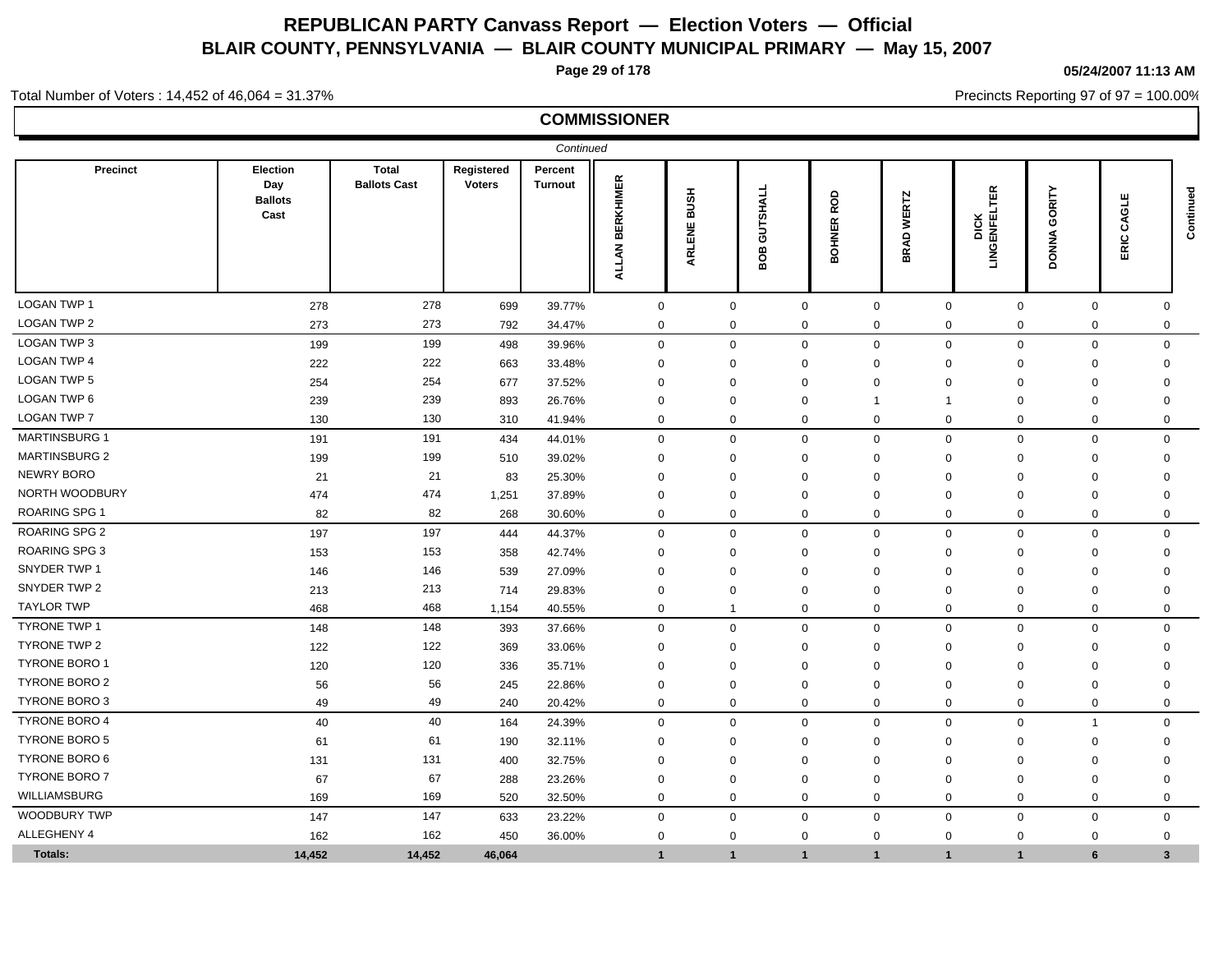**Page 30 of 178**

#### **05/24/2007 11:13 AM**

Precincts Reporting 97 of 97 = 100.00%

Total Number of Voters : 14,452 of 46,064 = 31.37%

|              |                                           |                              |                             | Continued                 |                             |                                    |                      |                             |                                    |                         |                    |  |
|--------------|-------------------------------------------|------------------------------|-----------------------------|---------------------------|-----------------------------|------------------------------------|----------------------|-----------------------------|------------------------------------|-------------------------|--------------------|--|
| Precinct     | Election<br>Day<br><b>Ballots</b><br>Cast | Total<br><b>Ballots Cast</b> | Registered<br><b>Voters</b> | Percent<br><b>Turnout</b> | ANN NARDELLI<br>$\mathsf S$ | <b>THOMAS</b><br>RICH <sup>-</sup> | <b>Barner</b><br>Rob | ROBBOHNER                   | <b>BOHNER</b><br>ROD               | Write-Ins<br>Unresolved | Totals             |  |
| ALTOONA 1-1  | 48                                        | 48                           | 288                         | 16.67%                    | $\mathbf 0$                 | 0                                  |                      | $\mathbf 0$                 | $\mathbf 0$<br>$\mathbf 0$         |                         | 89<br>$\mathbf 0$  |  |
| ALTOONA 1-2  | 22                                        | 22                           | 93                          | 23.66%                    | $\overline{1}$              | $\mathbf 0$                        |                      | 0<br>$\mathbf 0$            | $\mathbf 0$                        |                         | 31<br>$\mathbf 0$  |  |
| ALTOONA 2-1  | 36                                        | 36                           | 194                         | 18.56%                    | $\mathbf 0$                 | 0                                  |                      | $\mathbf 0$<br>$\mathbf 0$  | $\mathbf 0$                        |                         | 55<br>$\mathbf 0$  |  |
| ALTOONA 2-2  | 95                                        | 95                           | 365                         | 26.03%                    | $\mathbf 0$                 | 0                                  |                      | $\mathbf 0$                 | $\mathbf 0$<br>$\mathbf 0$         |                         | 172<br>$\mathbf 0$ |  |
| ALTOONA 3-1  | 47                                        | 47                           | 239                         | 19.67%                    | $\mathbf 0$                 | 0                                  |                      | 0                           | 0<br>0                             |                         | 87<br>$\mathbf 0$  |  |
| ALTOONA 3-2  | 86                                        | 86                           | 328                         | 26.22%                    | $\mathbf 0$                 | $\mathbf 0$                        |                      | $\mathbf 0$                 | $\mathsf{O}\xspace$<br>$\mathbf 0$ |                         | 155<br>$\mathbf 0$ |  |
| ALTOONA 4-1  | 63                                        | 63                           | 310                         | 20.32%                    | $\mathbf 0$                 | 0                                  |                      | $\mathbf 0$                 | $\mathbf 0$<br>$\mathbf 0$         |                         | 111<br>$\mathbf 0$ |  |
| ALTOONA 4-2  | 133                                       | 133                          | 365                         | 36.44%                    | $\mathbf 0$                 | 0                                  |                      | 0<br>$\mathbf 0$            | $\mathbf{1}$                       |                         | 231<br>$\mathbf 0$ |  |
| ALTOONA 5-1  | 11                                        | 11                           | $70\,$                      | 15.71%                    | $\mathbf 0$                 | 0                                  |                      | 0<br>$\mathbf 0$            | $\mathbf 0$                        |                         | 21<br>$\mathbf 0$  |  |
| ALTOONA 5-2  | 82                                        | 82                           | 270                         | 30.37%                    | $\mathbf 0$                 | 0                                  |                      | $\mathbf 0$<br>$\Omega$     | $\mathbf 0$                        |                         | 147<br>$\mathbf 0$ |  |
| ALTOONA 5-3  | 59                                        | 59                           | 258                         | 22.87%                    | $\mathbf 0$                 | $\mathbf 0$                        |                      | $\mathsf 0$                 | $\mathsf{O}\xspace$<br>$\mathbf 0$ |                         | 105<br>$\mathbf 0$ |  |
| ALTOONA 6-1  | 66                                        | 66                           | 345                         | 19.13%                    | $\mathbf 0$                 | 0                                  |                      | $\mathbf 0$<br>$\mathbf 0$  | $\mathbf 0$                        |                         | 114<br>$\mathbf 0$ |  |
| ALTOONA 6-2  | 71                                        | 71                           | 314                         | 22.61%                    | $\mathbf 0$                 | $\mathbf 0$                        |                      | $\mathbf 0$<br>$\mathbf 0$  | $\mathbf 0$                        |                         | 130<br>$\mathbf 0$ |  |
| ALTOONA 6-3  | 89                                        | 89                           | 372                         | 23.92%                    | $\mathbf 0$                 | 0                                  |                      | $\mathbf 0$<br>$\mathbf 0$  | $\mathbf 0$                        |                         | 156<br>$\mathbf 0$ |  |
| ALTOONA 6-4  | 143                                       | 143                          | 403                         | 35.48%                    | $\mathbf 0$                 | $\mathbf 0$                        |                      | $\mathbf 0$                 | $\mathbf 0$<br>$\mathbf 0$         |                         | 249<br>$\mathbf 0$ |  |
| ALTOONA 6-5  | 162                                       | $\overline{162}$             | 525                         | 30.86%                    | $\mathbf 0$                 | 0                                  |                      | $\mathbf 0$                 | $\mathbf{1}$<br>$\mathbf 0$        |                         | 272<br>$\mathbf 0$ |  |
| ALTOONA 7    | 73                                        | 73                           | 375                         | 19.47%                    | $\mathbf 0$                 | 0                                  |                      | 0                           | $\overline{1}$<br>$\mathbf 0$      |                         | 133<br>$\mathbf 0$ |  |
| ALTOONA 8-1  | 59                                        | 59                           | 326                         | 18.10%                    | $\mathbf 0$                 | $\mathbf 0$                        |                      | $\mathbf 0$<br>$\mathbf 0$  | $\mathbf 0$                        |                         | 112<br>$\mathbf 0$ |  |
| ALTOONA 8-2  | 85                                        | 85                           | 284                         | 29.93%                    | $\mathbf 0$                 | $\mathbf 0$                        |                      | $\mathbf 0$<br>$\mathbf 0$  | $\mathbf 0$                        |                         | 148<br>$\mathbf 0$ |  |
| ALTOONA 9    | 97                                        | 97                           | 372                         | 26.08%                    | $\mathbf 0$                 | $\mathbf 0$                        |                      | $\mathbf 0$                 | $\mathbf{1}$<br>$\mathbf 0$        |                         | 174<br>$\mathbf 0$ |  |
| ALTOONA 10-1 | 34                                        | 34                           | 222                         | 15.32%                    | $\mathbf 0$                 | $\mathbf 0$                        |                      | $\mathbf 0$                 | $\mathbf 0$<br>$\mathbf 0$         |                         | 61<br>$\mathbf 0$  |  |
| ALTOONA 10-2 | 50                                        | 50                           | 239                         | 20.92%                    | $\mathbf 0$                 | 0                                  |                      | $\mathbf 0$                 | $\mathbf 0$<br>0                   |                         | 89<br>$\mathbf 0$  |  |
| ALTOONA 10-3 | 59                                        | 59                           | 195                         | 30.26%                    | $\mathbf 0$                 | $\mathbf{0}$                       |                      | $\mathbf 0$<br>$\mathbf 0$  | $\mathbf 0$                        |                         | 107<br>$\mathbf 0$ |  |
| ALTOONA 10-4 | 169                                       | 169                          | 525                         | 32.19%                    | $\mathbf 0$                 | $\mathbf 0$                        |                      | $\mathbf 0$                 | $\mathbf 0$<br>0                   |                         | 303<br>$\mathbf 0$ |  |
| ALTOONA 11-1 | 118                                       | 118                          | 480                         | 24.58%                    | $\mathbf 0$                 | $\mathbf 0$                        |                      | $\mathbf 0$<br>$\mathbf 0$  | $\mathbf 0$                        |                         | 210<br>$\mathbf 0$ |  |
| ALTOONA 11-2 | 136                                       | $\overline{136}$             | 437                         | 31.12%                    | $\mathbf 0$                 | $\mathbf 0$                        |                      | $\mathbf 0$<br>$\mathbf{1}$ | $\mathbf 0$                        |                         | 256<br>$\mathbf 0$ |  |
| ALTOONA 11-3 | 129                                       | 129                          | 420                         | 30.71%                    | $\mathbf 0$                 | $\mathbf 0$                        |                      | $\mathbf 0$<br>$\mathbf 0$  | $\mathbf 0$                        |                         | 223<br>$\mathbf 0$ |  |
| ALTOONA 12-1 | 48                                        | 48                           | 186                         | 25.81%                    | $\mathbf 0$                 | $\mathbf 0$                        |                      | $\mathbf 0$<br>$\mathbf 0$  | $\mathbf 0$                        |                         | 87<br>$\mathbf 0$  |  |
| ALTOONA 12-2 | 88                                        | 88                           | 290                         | 30.34%                    | $\mathbf 0$                 | $\mathbf 0$                        |                      | $\mathbf 0$                 | $\mathbf 0$<br>$\mathbf 0$         |                         | 155<br>$\mathbf 0$ |  |
| ALTOONA 12-3 | 72                                        | 72                           | 250                         | 28.80%                    | $\mathbf 0$                 | $\mathbf 0$                        |                      | $\mathbf 0$<br>$\mathbf 0$  | $\mathbf 0$                        |                         | 137<br>$\mathbf 0$ |  |
| ALTOONA 12-4 | 130                                       | 130                          | 377                         | 34.48%                    | $\mathbf 0$                 | $\mathbf 0$                        |                      | $\mathbf 0$                 | $\mathbf 0$<br>$\mathbf 0$         |                         | 226<br>$\mathbf 0$ |  |
| ALTOONA 12-5 | 50                                        | 50                           | 187                         | 26.74%                    | $\mathbf 0$                 | $\mathbf 0$                        |                      | $\mathbf 0$                 | $\mathbf 0$<br>$\mathbf 0$         |                         | 95<br>$\mathbf 0$  |  |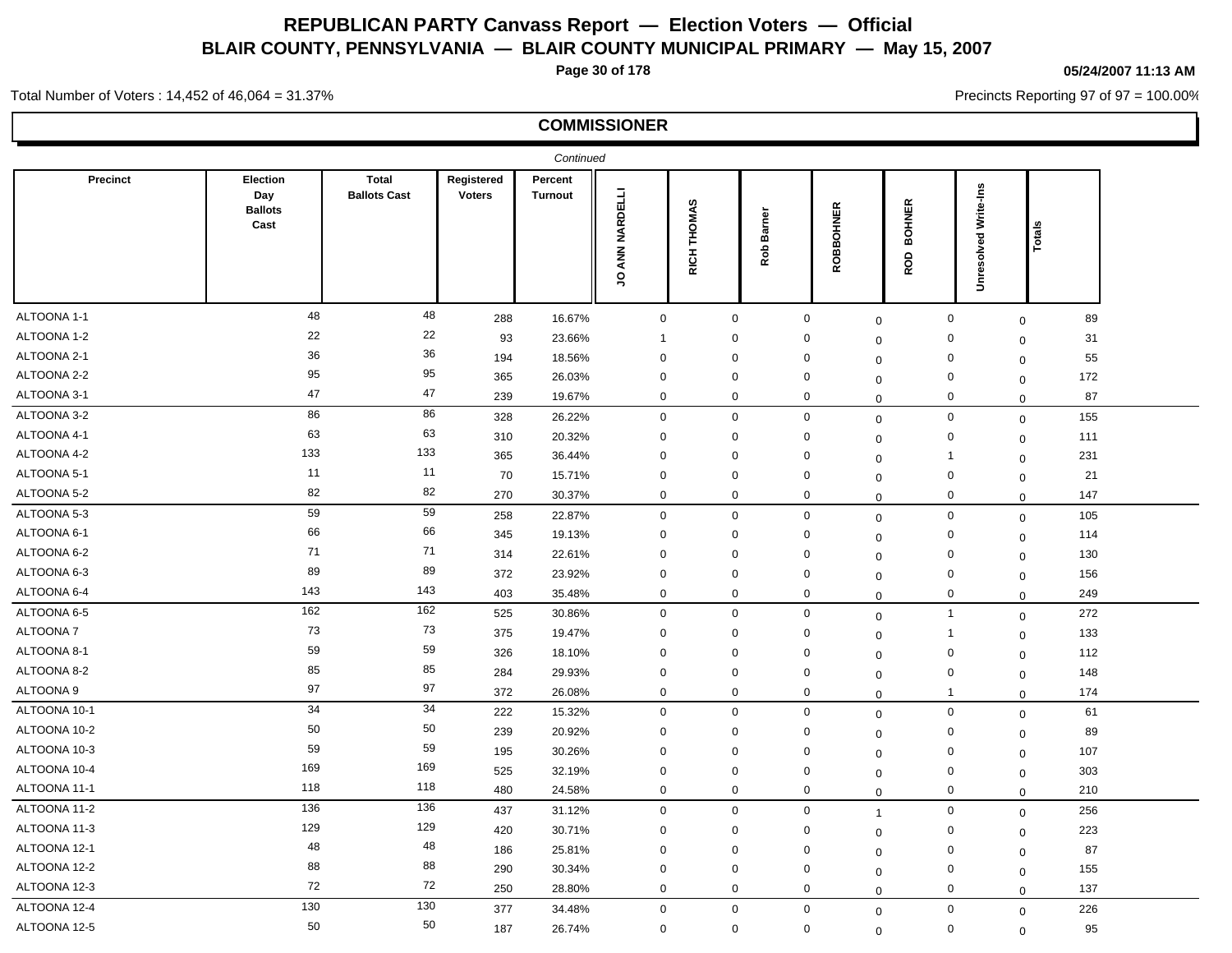**Page 31 of 178**

Total Number of Voters : 14,452 of 46,064 = 31.37%

**05/24/2007 11:13 AM**

Precincts Reporting 97 of 97 = 100.00%

|                        |                                           |                                     |                             | Continued                 |                   |                       |               |             |                      |                         |              |       |
|------------------------|-------------------------------------------|-------------------------------------|-----------------------------|---------------------------|-------------------|-----------------------|---------------|-------------|----------------------|-------------------------|--------------|-------|
| Precinct               | Election<br>Day<br><b>Ballots</b><br>Cast | <b>Total</b><br><b>Ballots Cast</b> | Registered<br><b>Voters</b> | Percent<br><b>Turnout</b> | ANN NARDELLI<br>S | THOMAS<br><b>RICH</b> | Barner<br>Rob | ROBBOHNER   | <b>BOHNER</b><br>ROD | Write-Ins<br>Unresolved | Total        |       |
| ALTOONA 13-1           | 140                                       | 140                                 | 517                         | 27.08%                    | $\mathbf 0$       | $\overline{1}$        |               | $\mathbf 0$ | $\mathbf 0$          | 0                       | $\mathbf{0}$ | 253   |
| ALTOONA 13-2           | 87                                        | 87                                  | 415                         | 20.96%                    | $\mathbf 0$       | 0                     |               | 0           | $\mathbf 0$          | $\mathbf{1}$            | $\mathbf 0$  | 163   |
| ALTOONA 13-3           | 122                                       | 122                                 | 388                         | 31.44%                    | $\mathbf 0$       | $\mathbf{0}$          |               | 0           | 0                    | $\mathbf 0$             | $\mathbf 0$  | 222   |
| ALTOONA 13-4           | 97                                        | 97                                  | 272                         | 35.66%                    | $\mathbf 0$       | $\mathbf{0}$          |               | $\mathbf 0$ | $\mathbf 0$          | $\mathbf 0$             | $\mathbf 0$  | 173   |
| ALTOONA 14-1           | 120                                       | 120                                 | 307                         | 39.09%                    | $\mathbf 0$       | $\Omega$              |               | $\mathbf 0$ | $\mathbf 0$          | $\mathbf{1}$            | $\mathbf 0$  | 216   |
| ALTOONA 14-2           | 240                                       | 240                                 | 679                         | 35.35%                    | $\mathbf 0$       | $\mathbf 0$           |               | $\mathbf 0$ | $\mathbf 0$          | $\mathbf 0$             | $\mathbf 0$  | 425   |
| ALTOONA 14-3           | 110                                       | 110                                 | 373                         | 29.49%                    | $\mathbf{1}$      | 0                     |               | $\mathbf 0$ | $\mathbf 0$          | $\mathbf{1}$            | $\mathbf 0$  | 183   |
| ALTOONA 14-4           | 193                                       | 193                                 | 608                         | 31.74%                    | $\mathbf 0$       | 0                     |               | $\mathbf 0$ | $\mathbf 0$          | $\mathbf 0$             | $\mathbf 0$  | 347   |
| ALLEGHENY 1            | 367                                       | 367                                 | 1,056                       | 34.75%                    | $\mathbf 0$       | $\mathbf 0$           |               | $\mathbf 0$ | $\mathbf 0$          | $\sqrt{2}$              | $\mathbf 0$  | 662   |
| ALLEGHENY 2            | 343                                       | 343                                 | 939                         | 36.53%                    | $\overline{1}$    | -1                    |               | 0           | $\mathbf 0$          | $\mathbf{1}$            | $\mathbf 0$  | 613   |
| ALLEGHENY 3            | 53                                        | 53                                  | 176                         | 30.11%                    | $\mathbf 0$       | $\mathbf 0$           |               | $\mathbf 0$ | $\mathbf 0$          | $\mathbf 0$             | $\mathbf 0$  | 93    |
| ANTIS TWP 1            | 330                                       | 330                                 | 1,118                       | 29.52%                    | $\mathbf 0$       | $\mathbf 0$           |               | $\mathbf 0$ | $\mathbf 0$          | $\mathbf 0$             | $\mathbf 0$  | 600   |
| ANTIS TWP 2            | 199                                       | 199                                 | 664                         | 29.97%                    | $\mathbf 0$       | $\mathbf 0$           |               | $\mathbf 0$ | $\mathbf 0$          | $\mathbf 0$             | $\mathbf 0$  | 363   |
| ANTIS TWP 3            | 247                                       | 247                                 | 804                         | 30.72%                    | $\mathbf 0$       | $\mathbf 0$           |               | $\mathbf 0$ | $\mathbf 0$          | $\mathbf 0$             | $\mathbf 0$  | 452   |
| BELLWOOD BORO          | 156                                       | 156                                 | 749                         | 20.83%                    | $\mathbf 0$       | 0                     |               | 0           | $\mathbf 0$          | $\mathbf 0$             | $\mathbf 0$  | 290   |
| <b>BLAIR - CATFISH</b> | 224                                       | 224                                 | 756                         | 29.63%                    | 0                 | $\mathbf 0$           |               | 0           | $\mathbf 0$          | 1                       | $\mathbf 0$  | 402   |
| <b>BLAIR - E HOLBG</b> | 420                                       | 420                                 | 1,352                       | 31.07%                    | $\mathbf 0$       | $\mathbf 0$           |               | $\mathbf 0$ | $\Omega$             | $\mathbf 0$             | $\mathbf 0$  | 765   |
| <b>CATHARINE TWP</b>   | 99                                        | 99                                  | 327                         | 30.28%                    | $\mathbf 0$       | 0                     |               | $\mathbf 0$ | $\mathbf 0$          | $\mathbf 0$             | $\mathbf{0}$ | 175   |
| <b>DUNCANSVILLE</b>    | 186                                       | 186                                 | 507                         | 36.69%                    | 2                 | $\mathbf 0$           |               | $\mathbf 0$ | $\mathbf 0$          | $\mathbf{1}$            | $\mathbf 0$  | 325   |
| FRANKSTOWN TWP1        | 101                                       | 101                                 | 258                         | 39.15%                    | $\mathbf 0$       | $\mathbf 0$           |               | 0           | $\mathbf 0$          | $\mathbf 0$             | $\mathbf 0$  | 167   |
| FRANKSTOWN TWP2        | 574                                       | 574                                 | 1,708                       | 33.61%                    | $\mathbf{1}$      | $\overline{1}$        |               | $\mathbf 0$ | $\mathbf 0$          | $\mathbf 0$             | $\mathbf 0$  | 1,039 |
| <b>FRANKSTOWN TWP3</b> | 614                                       | 614                                 | 1,853                       | 33.14%                    | $\mathbf 0$       | $\mathbf 0$           |               | 0           | $\mathbf 0$          | 1                       | $\mathbf 0$  | 1,109 |
| FREEDOM TWP 1          | 137                                       | 137                                 | 424                         | 32.31%                    | $\mathbf{1}$      | $\mathbf{1}$          |               | $\mathbf 0$ | $\mathbf 0$          | $\mathbf 0$             | $\mathbf 0$  | 227   |
| FREEDOM TWP 2          | 259                                       | 259                                 | 809                         | 32.01%                    | $\mathbf 0$       | $5\phantom{.0}$       |               | $\mathbf 0$ | $\mathbf 0$          | $\mathbf 0$             | $\mathbf 0$  | 456   |
| <b>GREENFIELD TWP1</b> | 134                                       | 134                                 | 544                         | 24.63%                    | $\mathbf 0$       | $\mathbf 0$           |               | $\mathbf 0$ | 0                    | $\mathbf 0$             | $\mathbf 0$  | 236   |
| <b>GREENFIELD TWP2</b> | 31                                        | 31                                  | 73                          | 42.47%                    | $\mathbf 0$       | $\mathbf 0$           |               | $\mathbf 0$ | $\mathbf 0$          | $\mathbf 0$             | $\mathbf 0$  | 58    |
| <b>GREENFIELD TWP3</b> | 141                                       | 141                                 | 620                         | 22.74%                    | $\mathbf 0$       | $\mathbf{0}$          |               | 0           | $\mathbf 0$          | $\mathbf 0$             | $\mathbf 0$  | 240   |
| <b>HOLLIDAYSBURG 1</b> | 70                                        | 70                                  | 250                         | 28.00%                    | $\mathbf 0$       | $\mathbf 0$           |               | $\mathbf 0$ | $\mathbf 0$          | $\mathbf 0$             | $\mathbf 0$  | 125   |
| <b>HOLLIDAYSBURG 2</b> | 124                                       | 124                                 | 367                         | 33.79%                    | $\mathbf 0$       | $\mathbf 0$           |               | $\mathbf 0$ | $\mathbf 0$          | $\mathbf 0$             | $\mathbf 0$  | 219   |
| <b>HOLLIDAYSBURG 3</b> | 33                                        | 33                                  | 160                         | 20.63%                    | $\mathbf 0$       | $\Omega$              |               | 0           | 0                    | $\mathbf 0$             | $\mathbf 0$  | 56    |
| <b>HOLLIDAYSBURG 4</b> | 131                                       | 131                                 | 367                         | 35.69%                    | $\mathbf 0$       | $\mathbf 0$           |               | 0           | $\Omega$             | -1                      | $\mathbf 0$  | 232   |
| <b>HOLLIDAYSBURG 5</b> | 128                                       | 128                                 | 357                         | 35.85%                    | $\mathbf 0$       | $\mathbf 0$           |               | $\mathbf 0$ | $\Omega$             | $\mathbf 0$             | $\mathbf 0$  | 232   |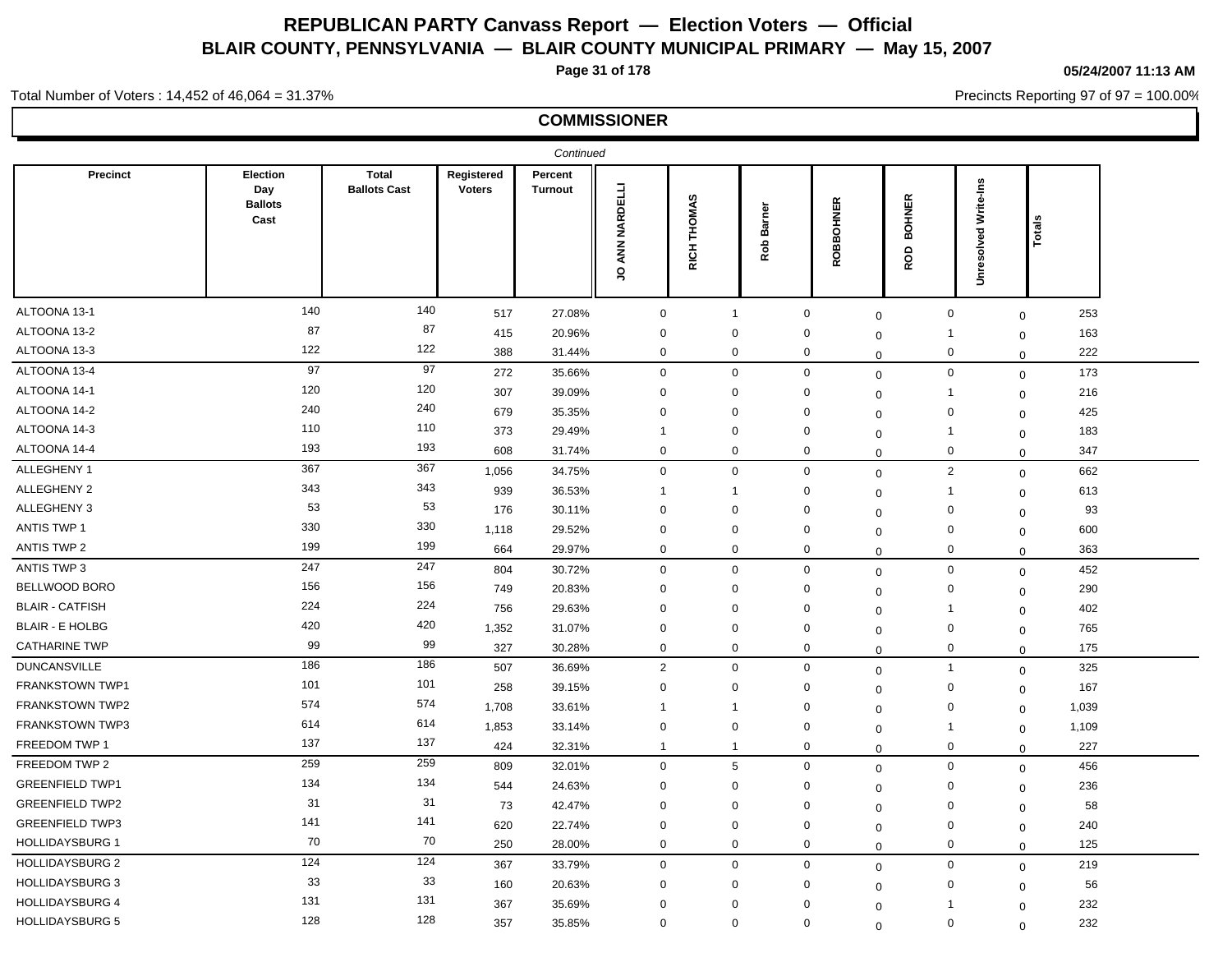**Page 32 of 178**

**05/24/2007 11:13 AM**

Precincts Reporting 97 of 97 = 100.00%

### **COMMISSIONER**

Total Number of Voters : 14,452 of 46,064 = 31.37%

|                        |                                           |                                     |                             | Continued          |                   |                       |                      |             |                      |                         |                |     |
|------------------------|-------------------------------------------|-------------------------------------|-----------------------------|--------------------|-------------------|-----------------------|----------------------|-------------|----------------------|-------------------------|----------------|-----|
| Precinct               | Election<br>Day<br><b>Ballots</b><br>Cast | <b>Total</b><br><b>Ballots Cast</b> | Registered<br><b>Voters</b> | Percent<br>Turnout | ANN NARDELLI<br>ς | THOMAS<br><b>RICH</b> | <b>Barner</b><br>Rob | ROBBOHNER   | <b>BOHNER</b><br>ROD | Write-Ins<br>Unresolved | Totals         |     |
| <b>HOLLIDAYSBURG 6</b> | 154                                       | 154                                 | 448                         | 34.38%             | $\mathbf 0$       | $\mathbf 0$           |                      | $\mathbf 0$ | $\mathbf 0$          | $\mathbf 0$             | $\overline{0}$ | 270 |
| HOLLIDAYSBURG 7        | 140                                       | 140                                 | 366                         | 38.25%             | $\mathbf 0$       | $\mathbf 0$           |                      | $\mathbf 0$ | $\mathsf 0$          | $\mathbf 0$             | $\mathbf 0$    | 261 |
| <b>HUSTON TWP</b>      | 203                                       | 203                                 | 566                         | 35.87%             | $\mathbf 0$       | $\mathbf{1}$          |                      | 0           | 0                    | $\mathbf 0$             | $\mathbf 0$    | 374 |
| <b>JUNIATA TWP</b>     | 124                                       | 124                                 | 468                         | 26.50%             | $\mathbf 0$       | $\Omega$              |                      | 0           | $\mathbf 0$          | $\mathbf 0$             | $\mathbf 0$    | 209 |
| LOGAN TWP 1            | 278                                       | 278                                 | 699                         | 39.77%             | $\mathbf 0$       | $\overline{1}$        |                      | $\Omega$    | $\mathbf 0$          | $\mathbf 0$             | $\mathbf 0$    | 510 |
| <b>LOGAN TWP 2</b>     | 273                                       | 273                                 | 792                         | 34.47%             | $\mathbf 0$       | 0                     |                      | 0           | $\mathbf 0$          | $\mathbf 0$             | $\mathbf 0$    | 492 |
| <b>LOGAN TWP 3</b>     | 199                                       | 199                                 | 498                         | 39.96%             | $\mathbf 0$       | $\mathbf 0$           |                      | $\mathbf 0$ | $\mathbf 0$          | $\mathbf{1}$            | $\mathbf 0$    | 366 |
| <b>LOGAN TWP 4</b>     | 222                                       | 222                                 | 663                         | 33.48%             | $\mathbf{1}$      | $\mathbf 0$           |                      | 0           | $\Omega$             | $\overline{1}$          | $\mathbf 0$    | 411 |
| LOGAN TWP 5            | 254                                       | 254                                 | 677                         | 37.52%             | $\mathbf{1}$      | $\mathbf{1}$          |                      | $\mathbf 0$ | $\Omega$             | $\mathsf 0$             | $\mathbf 0$    | 455 |
| <b>LOGAN TWP 6</b>     | 239                                       | 239                                 | 893                         | 26.76%             | $\mathbf{1}$      | $\mathbf 0$           |                      | 0           | $\mathbf 0$          | $\mathbf 0$             | $\mathbf 0$    | 436 |
| LOGAN TWP 7            | 130                                       | 130                                 | 310                         | 41.94%             | $\mathbf 0$       | 0                     |                      | $\mathbf 0$ | $\Omega$             | $\mathbf 0$             | $\mathbf 0$    | 233 |
| <b>MARTINSBURG 1</b>   | 191                                       | 191                                 | 434                         | 44.01%             | $\mathbf 0$       | $\mathbf{1}$          |                      | $\mathbf 0$ | $\Omega$             | $\mathbf 0$             | $\mathbf 0$    | 340 |
| <b>MARTINSBURG 2</b>   | 199                                       | 199                                 | 510                         | 39.02%             | $\mathbf 0$       | $\mathbf{1}$          |                      | $\Omega$    | $\mathbf 0$          | $\mathbf 0$             | $\mathbf 0$    | 342 |
| NEWRY BORO             | 21                                        | 21                                  | 83                          | 25.30%             | $\overline{1}$    | $\mathbf 0$           |                      | $\mathbf 0$ | $\Omega$             | $\mathbf 0$             | $\mathbf 0$    | 33  |
| NORTH WOODBURY         | 474                                       | 474                                 | 1,251                       | 37.89%             | $\mathbf 0$       | 3                     |                      | 0           | $\mathbf 0$          | $\mathbf 0$             | $\mathbf 0$    | 828 |
| <b>ROARING SPG1</b>    | 82                                        | 82                                  | 268                         | 30.60%             | $\mathbf 0$       | 5                     |                      | $\mathbf 0$ | $\mathbf 0$          | $\mathbf 0$             | $\mathbf 0$    | 142 |
| ROARING SPG 2          | 197                                       | 197                                 | 444                         | 44.37%             | $\mathbf 0$       | $\overline{2}$        |                      | $\mathbf 0$ | $\mathbf 0$          | $\mathsf 0$             | $\mathbf 0$    | 337 |
| ROARING SPG 3          | 153                                       | 153                                 | 358                         | 42.74%             | $\mathbf 0$       | $\mathbf{1}$          |                      | 0           | $\mathbf 0$          | $\mathbf 0$             | $\mathbf 0$    | 272 |
| SNYDER TWP 1           | 146                                       | 146                                 | 539                         | 27.09%             | $\mathbf 0$       | $\Omega$              |                      | 0           | $\mathbf 0$          | $\mathbf 0$             | $\mathbf 0$    | 262 |
| SNYDER TWP 2           | 213                                       | 213                                 | 714                         | 29.83%             | $\mathbf 0$       | $\Omega$              |                      | $\Omega$    | $\mathbf 0$          | $\mathbf 0$             | $\mathbf 0$    | 365 |
| <b>TAYLOR TWP</b>      | 468                                       | 468                                 | 1,154                       | 40.55%             | $\mathbf 0$       | 3                     |                      | $\mathbf 0$ | $\Omega$             | $\mathbf 0$             | $\mathbf 0$    | 860 |
| <b>TYRONE TWP 1</b>    | 148                                       | 148                                 | 393                         | 37.66%             | $\mathbf 0$       | $\mathbf 0$           |                      | $\mathbf 0$ | $\Omega$             | $\mathbf 0$             | $\mathbf 0$    | 260 |
| TYRONE TWP 2           | 122                                       | 122                                 | 369                         | 33.06%             | $\mathbf 0$       | $\mathbf 0$           |                      | 0           | $\Omega$             | $\mathbf 0$             | $\mathbf 0$    | 219 |
| <b>TYRONE BORO 1</b>   | 120                                       | 120                                 | 336                         | 35.71%             | $\mathbf 0$       | $\mathbf 0$           |                      | $\mathbf 0$ | $\Omega$             | $\mathbf 0$             | $\mathbf 0$    | 208 |
| <b>TYRONE BORO 2</b>   | 56                                        | 56                                  | 245                         | 22.86%             | $\mathbf 0$       | $\mathbf 0$           |                      | 0           | $\mathbf 0$          | $\mathbf 0$             | $\mathbf 0$    | 95  |
| <b>TYRONE BORO 3</b>   | 49                                        | 49                                  | 240                         | 20.42%             | $\mathbf 0$       | $\mathbf{0}$          |                      | $\mathbf 0$ | $\Omega$             | $\mathbf 0$             | $\mathbf 0$    | 83  |
| <b>TYRONE BORO 4</b>   | 40                                        | 40                                  | 164                         | 24.39%             | $\mathbf 0$       | $\mathbf{0}$          |                      | $\mathbf 0$ | $\mathbf 0$          | $\mathbf 0$             | $\mathbf 0$    | 68  |
| <b>TYRONE BORO 5</b>   | 61                                        | 61                                  | 190                         | 32.11%             | $\mathbf 0$       | $\Omega$              |                      | 0           | $\mathbf 0$          | $\mathbf 0$             | $\mathbf 0$    | 111 |
| <b>TYRONE BORO 6</b>   | 131                                       | 131                                 | 400                         | 32.75%             | $\mathbf 0$       | $\mathbf 0$           |                      | $\mathbf 0$ | $\Omega$             | $\mathbf 0$             | $\mathbf 0$    | 227 |
| <b>TYRONE BORO 7</b>   | 67                                        | 67                                  | 288                         | 23.26%             | $\mathbf 0$       | $\mathbf 0$           |                      | 0           | $\mathbf 0$          | $\mathbf 0$             | $\mathbf 0$    | 115 |
| <b>WILLIAMSBURG</b>    | 169                                       | 169                                 | 520                         | 32.50%             | $\mathbf 0$       | $\mathbf{1}$          |                      | 0           | $\mathbf 0$          | 0                       | $\mathbf 0$    | 304 |
| <b>WOODBURY TWP</b>    | 147                                       | 147                                 | 633                         | 23.22%             | $\mathbf 0$       | $\mathbf{0}$          |                      | $\mathbf 0$ | $\Omega$             | $\mathbf 0$             | $\mathbf 0$    | 261 |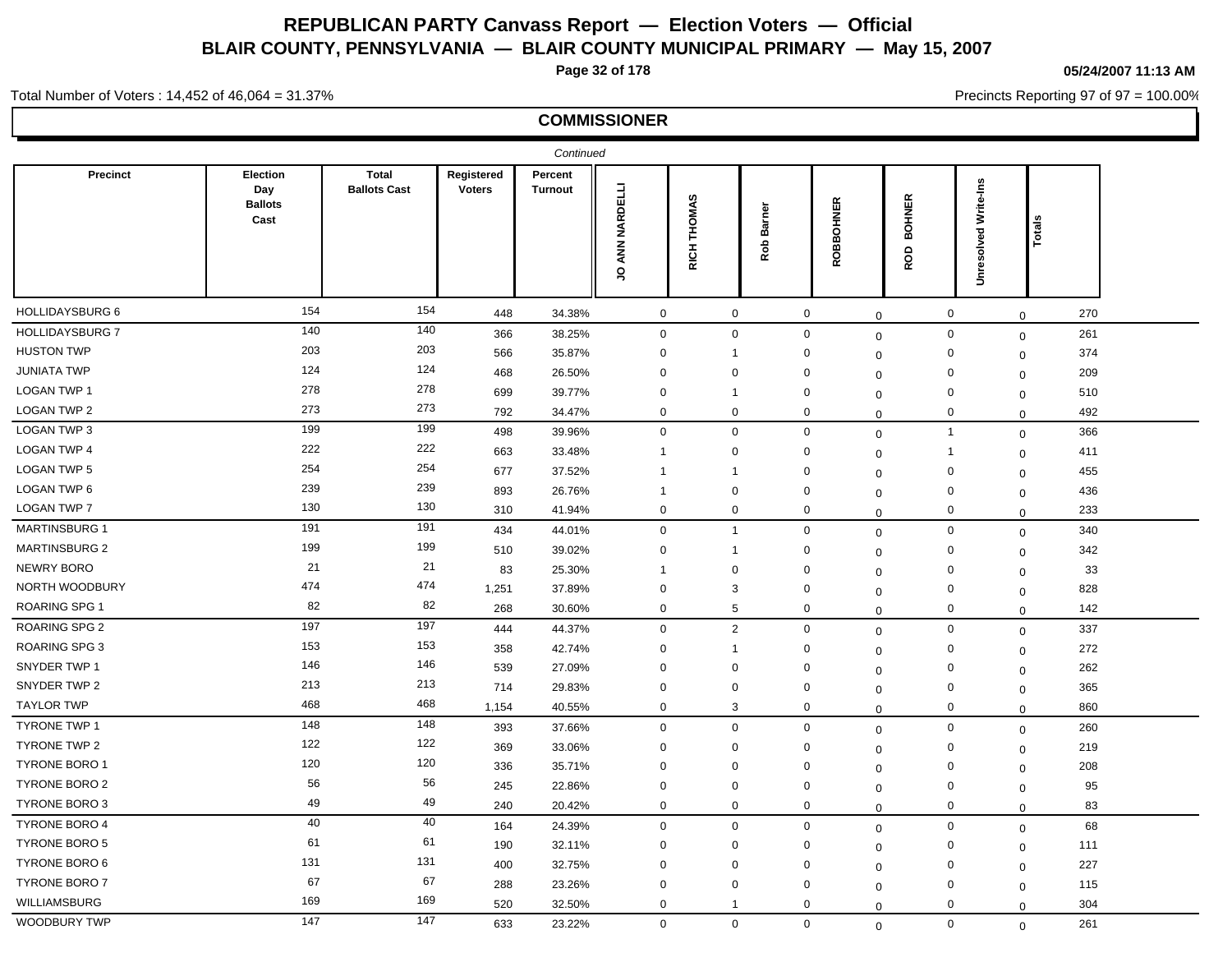**Page 33 of 178**

#### **05/24/2007 11:13 AM**

Precincts Reporting 97 of 97 = 100.00%

Total Number of Voters : 14,452 of 46,064 = 31.37%

|             |                                           |                                     |                             | Continued                 |                |          |                                  |                              |                      |  |
|-------------|-------------------------------------------|-------------------------------------|-----------------------------|---------------------------|----------------|----------|----------------------------------|------------------------------|----------------------|--|
| Precinct    | Election<br>Day<br><b>Ballots</b><br>Cast | <b>Total</b><br><b>Ballots Cast</b> | Registered<br><b>Voters</b> | Percent<br><b>Turnout</b> | $\sim$         | c<br>岸   | $\alpha$<br>$\cdots$<br>$\alpha$ | ш<br>⋒<br>c<br>о<br>$\alpha$ | $\frac{16}{3}$<br>۱ö |  |
| ALLEGHENY 4 | 162                                       | 162                                 | 450                         | 36.00%                    | $\overline{0}$ | $\Omega$ | C                                |                              | 285                  |  |
| Totals:     | 14,452                                    | 14,452                              | 46,064                      |                           | 11             | 29       |                                  | 17                           | 25,793               |  |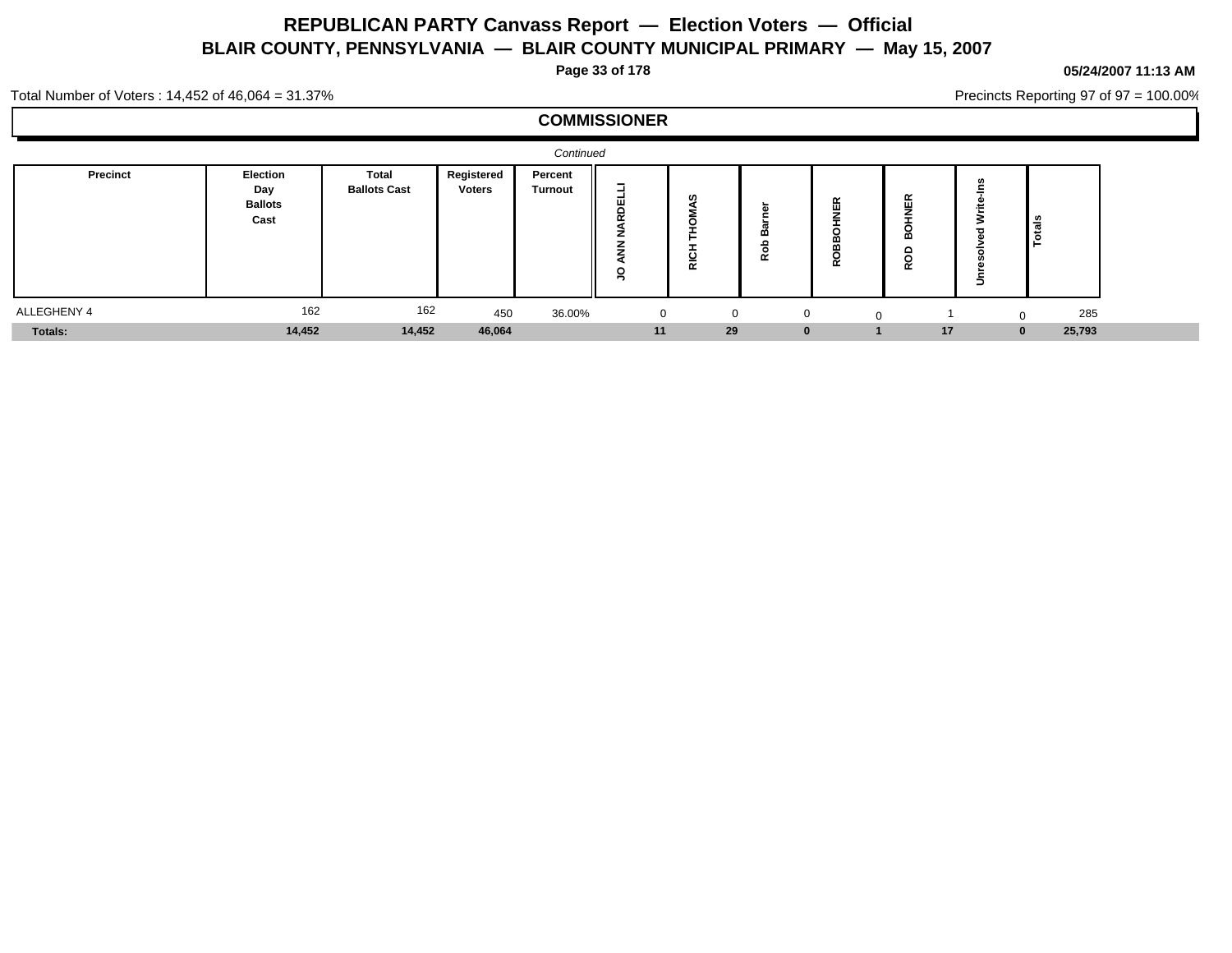**Page 34 of 178**

**05/24/2007 11:13 AM**

Precincts Reporting 97 of 97 = 100.00%

Total Number of Voters : 14,452 of 46,064 = 31.37%

**CONTROLLER - REPUBLICAN PARTY**

| <b>Precinct</b> | Election<br>Day<br><b>Ballots</b><br>Cast | <b>Total</b><br><b>Ballots Cast</b> | Registered<br><b>Voters</b> | Percent<br><b>Turnout</b> | PEO<br>⇒<br>RICHARDJ | <b>BRADLEY</b><br>ŠΜ | THOMAS LOUCKS | <b>DUNCANN</b><br>STU | 뿝<br><b>ATFIOR</b><br>௳ | <b>DUKAKIS</b><br><b>MICHAEL</b> | 띥<br><b>MARK</b><br>SOLLENBERGE | $\circ$<br><b>JOE MURG</b> | Continued |
|-----------------|-------------------------------------------|-------------------------------------|-----------------------------|---------------------------|----------------------|----------------------|---------------|-----------------------|-------------------------|----------------------------------|---------------------------------|----------------------------|-----------|
| ALTOONA 1-1     | 48                                        | 48                                  | 288                         | 16.67%                    | 39                   | $\mathbf 0$          | $\mathsf 0$   | $\boldsymbol{0}$      | $\mathbf 0$             | $\mathbf 0$                      | $\mathbf 0$                     | 0                          |           |
| ALTOONA 1-2     | 22                                        | 22                                  | 93                          | 23.66%                    | 16                   | $\mathbf 0$          | $\mathbf 0$   | $\mathbf 0$           | $\mathbf 0$             | 0                                | $\mathbf 0$                     | $\mathbf 0$                |           |
| ALTOONA 2-1     | 36                                        | 36                                  | 194                         | 18.56%                    | 25                   | 0                    | $\mathbf 0$   | $\boldsymbol{0}$      | $\pmb{0}$               | $\mathbf 0$                      | $\mathbf 0$                     | $\mathbf 0$                |           |
| ALTOONA 2-2     | 95                                        | 95                                  | 365                         | 26.03%                    | 69                   | $\mathbf 0$          | $\mathbf 0$   | $\overline{1}$        | $\mathbf 0$             | $\mathbf 0$                      | $\mathbf 0$                     | $\mathbf 0$                |           |
| ALTOONA 3-1     | 47                                        | 47                                  | 239                         | 19.67%                    | 39                   | $\mathbf 0$          | $\mathbf 0$   | $\boldsymbol{0}$      | $\mathbf 0$             | $\mathbf 0$                      | $\mathbf 0$                     | $\mathbf 0$                |           |
| ALTOONA 3-2     | 86                                        | 86                                  | 328                         | 26.22%                    | 67                   | $\mathbf 0$          | $\mathbf 0$   | $\pmb{0}$             | $\mathbf 0$             | $\mathbf 0$                      | $\mathbf 0$                     | $\mathbf 0$                |           |
| ALTOONA 4-1     | 63                                        | 63                                  | 310                         | 20.32%                    | 54                   | 0                    | $\mathbf 0$   | $\mathbf 0$           | $\mathbf 0$             | $\mathbf 0$                      | $\mathbf 0$                     | $\mathbf 0$                |           |
| ALTOONA 4-2     | 133                                       | 133                                 | 365                         | 36.44%                    | 107                  | $\mathbf 0$          | $\mathbf 0$   | $\mathbf 0$           | $\mathbf 0$             | $\mathbf 0$                      | $\mathbf 0$                     | $\mathbf 0$                |           |
| ALTOONA 5-1     | 11                                        | 11                                  | 70                          | 15.71%                    | 11                   | $\mathbf 0$          | $\mathbf 0$   | $\boldsymbol{0}$      | $\mathbf 0$             | 0                                | $\mathbf 0$                     | $\mathbf 0$                |           |
| ALTOONA 5-2     | 82                                        | 82                                  | 270                         | 30.37%                    | 61                   | 0                    | $\mathbf{1}$  | $\boldsymbol{0}$      | $\pmb{0}$               | $\mathbf 0$                      | $\mathbf 0$                     | 0                          |           |
| ALTOONA 5-3     | 59                                        | 59                                  | 258                         | 22.87%                    | 51                   | $\mathbf 0$          | $\mathbf 0$   | $\mathbf 0$           | $\mathbf 0$             | $\mathbf 0$                      | $\mathbf 0$                     | $\mathbf 0$                |           |
| ALTOONA 6-1     | 66                                        | 66                                  | 345                         | 19.13%                    | 46                   | 0                    | $\mathbf 0$   | $\mathbf 0$           | $\mathbf 0$             | 0                                | 0                               | 0                          |           |
| ALTOONA 6-2     | 71                                        | 71                                  | 314                         | 22.61%                    | 60                   | $\mathbf 0$          | $\mathbf 0$   | $\mathbf 0$           | $\mathbf 0$             | $\mathbf 0$                      | $\mathbf 0$                     | $\mathbf 0$                |           |
| ALTOONA 6-3     | 89                                        | 89                                  | 372                         | 23.92%                    | 75                   | 0                    | $\mathbf 0$   | $\boldsymbol{0}$      | $\mathbf 0$             | $\mathbf 0$                      | $\mathbf 0$                     | $\mathbf 0$                |           |
| ALTOONA 6-4     | 143                                       | 143                                 | 403                         | 35.48%                    | 108                  | 0                    | $\mathbf 0$   | $\mathbf{1}$          | $\mathbf 0$             | $\mathbf 0$                      | $\mathbf 0$                     | 0                          |           |
| ALTOONA 6-5     | 162                                       | 162                                 | 525                         | 30.86%                    | 122                  | 0                    | $\mathsf 0$   | $\boldsymbol{0}$      | $\mathbf 0$             | $\mathbf 0$                      | $\mathbf 0$                     | $\mathbf 0$                |           |
| <b>ALTOONA7</b> | 73                                        | 73                                  | 375                         | 19.47%                    | 62                   | $\pmb{0}$            | $\mathbf 0$   | $\boldsymbol{0}$      | $\mathbf 0$             | $\mathbf 0$                      | $\mathbf 0$                     | $\mathbf 0$                |           |
| ALTOONA 8-1     | 59                                        | 59                                  | 326                         | 18.10%                    | 46                   | 0                    | $\mathbf 0$   | $\mathbf 0$           | $\pmb{0}$               | 0                                | $\mathbf 0$                     | 0                          |           |
| ALTOONA 8-2     | 85                                        | 85                                  | 284                         | 29.93%                    | 67                   | $\mathbf 0$          | $\mathbf 0$   | $\mathbf 0$           | $\mathbf 0$             | 0                                | 0                               | 0                          |           |
| ALTOONA 9       | 97                                        | 97                                  | 372                         | 26.08%                    | 71                   | 0                    | $\mathbf 0$   | $\mathbf 0$           | 0                       | $\mathbf 0$                      | $\mathbf 0$                     | $\mathbf 0$                |           |
| ALTOONA 10-1    | 34                                        | 34                                  | 222                         | 15.32%                    | 24                   | $\mathbf 0$          | $\mathbf 0$   | $\mathbf{1}$          | $\mathbf 0$             | $\mathbf 0$                      | $\mathsf 0$                     | $\mathbf 0$                |           |
| ALTOONA 10-2    | 50                                        | 50                                  | 239                         | 20.92%                    | 37                   | 0                    | $\mathsf 0$   | $\boldsymbol{0}$      | $\pmb{0}$               | $\mathbf 0$                      | $\mathbf 0$                     | $\mathbf 0$                |           |
| ALTOONA 10-3    | 59                                        | 59                                  | 195                         | 30.26%                    | 51                   | $\mathbf 0$          | $\mathbf 0$   | $\mathbf 0$           | $\mathbf 0$             | $\mathbf 0$                      | $\mathbf 0$                     | $\mathbf 0$                |           |
| ALTOONA 10-4    | 169                                       | 169                                 | 525                         | 32.19%                    | 130                  | $\mathbf 0$          | $\mathbf 0$   | $\mathbf 0$           | $\mathbf 0$             | $\mathbf 0$                      | $\mathbf 0$                     | $\mathbf 0$                |           |
| ALTOONA 11-1    | 118                                       | 118                                 | 480                         | 24.58%                    | 93                   | 0                    | $\mathbf 0$   | $\overline{1}$        | 0                       | $\mathbf 0$                      | $\mathbf 0$                     | $\mathbf 0$                |           |
| ALTOONA 11-2    | 136                                       | 136                                 | 437                         | 31.12%                    | 121                  | 0                    | $\mathsf 0$   | $\boldsymbol{0}$      | $\mathbf 0$             | $\mathbf 0$                      | $\mathbf 0$                     | $\mathbf 0$                |           |
| ALTOONA 11-3    | 129                                       | 129                                 | 420                         | 30.71%                    | 108                  | $\mathbf 0$          | $\mathbf 0$   | $\mathbf 0$           | $\mathbf 0$             | 0                                | $\mathbf 0$                     | $\mathbf 0$                |           |
| ALTOONA 12-1    | 48                                        | 48                                  | 186                         | 25.81%                    | 38                   | 0                    | $\mathbf 0$   | $\mathbf 0$           | 0                       | $\mathbf 0$                      | $\mathbf 0$                     | $\mathbf 0$                |           |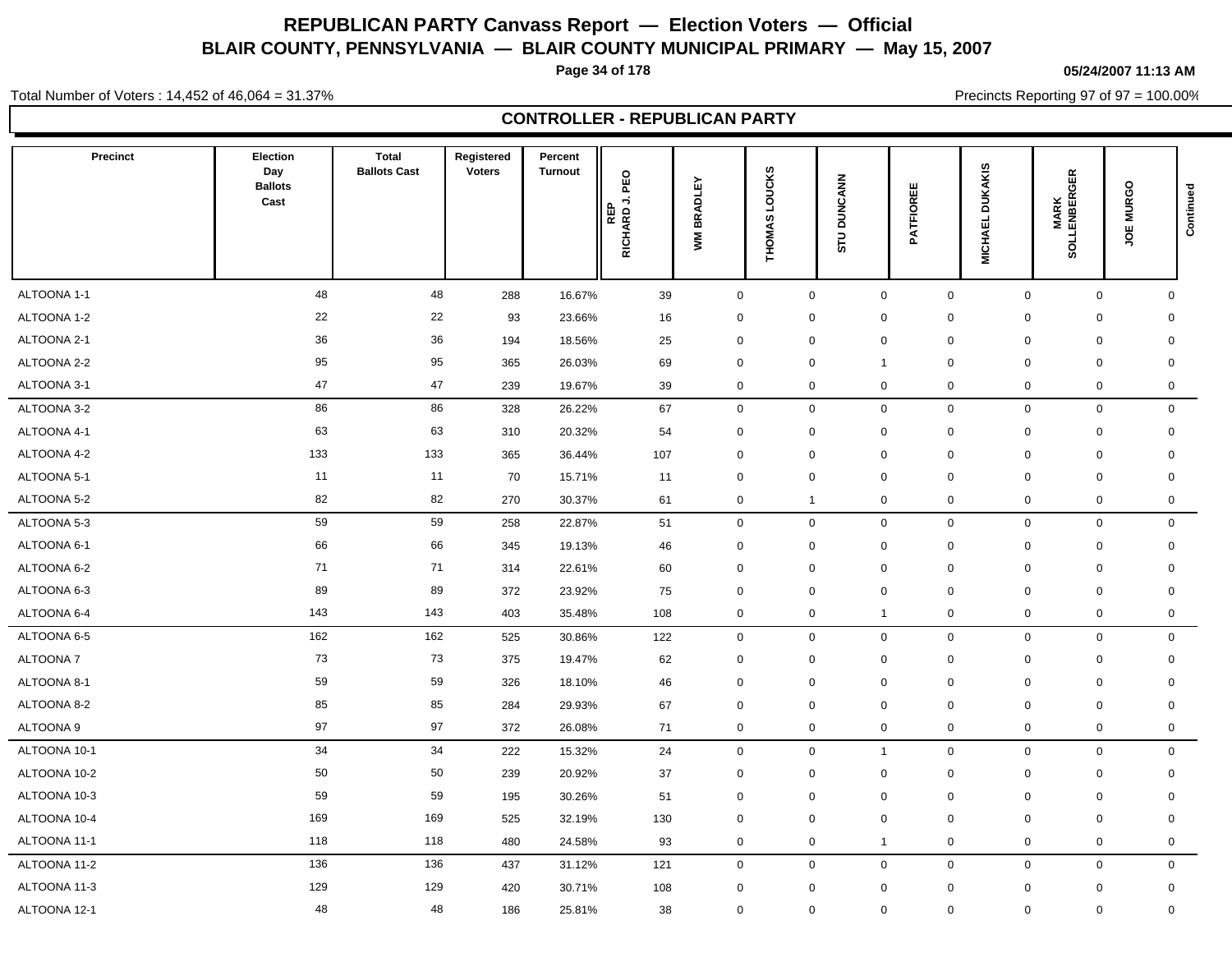**Page 35 of 178**

**05/24/2007 11:13 AM**

Precincts Reporting 97 of 97 = 100.00%

Total Number of Voters : 14,452 of 46,064 = 31.37%

**CONTROLLER - REPUBLICAN PARTY**

| <b>Precinct</b>        | Election<br>Day<br><b>Ballots</b><br>Cast | <b>Total</b><br><b>Ballots Cast</b> | Registered<br><b>Voters</b> | Percent<br><b>Turnout</b> | PEO<br>REP<br>RICHARD J. I | BRADLEY<br>ŠΜ | <b>LOUCKS</b><br><b>THOMAS</b> | <b>DUNCANN</b><br>∍<br>5 | 出<br><b>ATFIORI</b><br>n, | <b>DUKAKIS</b><br><b>MICHAEL</b> | <b>MARK<br/>SOLLENBERGER</b> | <b>JOE MURGO</b> | Continued |
|------------------------|-------------------------------------------|-------------------------------------|-----------------------------|---------------------------|----------------------------|---------------|--------------------------------|--------------------------|---------------------------|----------------------------------|------------------------------|------------------|-----------|
| ALTOONA 12-2           | 88                                        | 88                                  | 290                         | 30.34%                    | 66                         | $\mathsf 0$   | $\mathsf 0$                    | $\mathbf 0$              | $\mathbf 0$               | $\mathbf 0$                      | $\mathbf 0$                  | $\mathbf 0$      |           |
| ALTOONA 12-3           | 72                                        | 72                                  | 250                         | 28.80%                    | 63                         | $\mathbf 0$   | $\mathbf 0$                    | $\mathbf 0$              | 0                         | $\mathbf 0$                      | $\mathbf 0$                  | $\mathbf 0$      |           |
| ALTOONA 12-4           | 130                                       | 130                                 | 377                         | 34.48%                    | 98                         | $\mathbf 0$   | $\mathbf 0$                    | $\mathbf 0$              | $\mathbf 0$               | $\mathbf{0}$                     | $\mathbf 0$                  | $\mathbf 0$      |           |
| ALTOONA 12-5           | 50                                        | 50                                  | 187                         | 26.74%                    | 38                         | $\mathbf 0$   | $\mathbf 0$                    | $\mathbf 0$              | 0                         | $\mathbf 0$                      | $\mathbf 0$                  | $\mathbf 0$      |           |
| ALTOONA 13-1           | 140                                       | 140                                 | 517                         | 27.08%                    | 113                        | $\mathbf 0$   | $\mathbf{0}$                   | $\mathbf 0$              | $\Omega$                  | $\mathbf 0$                      | $\mathbf 0$                  | $\mathbf 0$      |           |
| ALTOONA 13-2           | 87                                        | 87                                  | 415                         | 20.96%                    | 82                         | 0             | $\mathbf 0$                    | $\mathbf 0$              | 0                         | $\mathbf 0$                      | $\mathbf 0$                  | $\mathbf 0$      |           |
| ALTOONA 13-3           | 122                                       | 122                                 | 388                         | 31.44%                    | 101                        | 0             | $\mathbf 0$                    | $\mathbf 0$              | 0                         | $\mathbf 0$                      | 0                            | 0                |           |
| ALTOONA 13-4           | 97                                        | 97                                  | 272                         | 35.66%                    | 71                         | $\mathbf 0$   | $\mathbf 0$                    | $\mathbf 0$              | 0                         | $\mathbf 0$                      | $\mathbf 0$                  | $\mathbf 0$      |           |
| ALTOONA 14-1           | 120                                       | 120                                 | 307                         | 39.09%                    | 92                         | $\mathbf 0$   | $\mathbf 0$                    | $\mathbf 0$              | $\mathbf 0$               | $\mathbf 0$                      | $\mathbf 0$                  | $\mathbf 0$      |           |
| ALTOONA 14-2           | 240                                       | 240                                 | 679                         | 35.35%                    | 193                        | $\mathbf 0$   | $\mathbf 0$                    | $\mathbf 0$              | 0                         | $\mathbf 0$                      | $\mathbf 0$                  | $\mathbf 0$      |           |
| ALTOONA 14-3           | 110                                       | 110                                 | 373                         | 29.49%                    | 75                         | 0             | $\mathbf 0$                    | $\mathbf 0$              | $\mathbf 0$               | $\mathbf 0$                      | $\mathbf 0$                  | $\mathbf 0$      |           |
| ALTOONA 14-4           | 193                                       | 193                                 | 608                         | 31.74%                    | 155                        | $\mathbf 0$   | $\mathbf 0$                    | $\mathbf 0$              | $\mathbf{1}$              | $\mathbf 0$                      | $\mathbf 0$                  | $\mathbf 0$      |           |
| ALLEGHENY 1            | 367                                       | 367                                 | 1,056                       | 34.75%                    | 285                        | $\mathbf 0$   | $\mathsf 0$                    | $\mathbf 0$              | $\mathbf 0$               | $\mathbf{0}$                     | $\mathbf 0$                  | $\mathbf 0$      |           |
| ALLEGHENY 2            | 343                                       | 343                                 | 939                         | 36.53%                    | 278                        | $\mathbf 0$   | $\mathbf 0$                    | $\mathbf 0$              | 0                         | $\mathbf 0$                      | $\mathbf 0$                  | $\mathbf 0$      |           |
| ALLEGHENY 3            | 53                                        | 53                                  | 176                         | 30.11%                    | 44                         | 0             | $\mathbf 0$                    | $\mathbf 0$              | $\mathbf 0$               | $\mathbf 0$                      | $\mathbf 0$                  | $\mathbf 0$      |           |
| <b>ANTIS TWP 1</b>     | 330                                       | 330                                 | 1,118                       | 29.52%                    | 262                        | 0             | $\Omega$                       | $\mathbf 0$              | $\Omega$                  | $\mathbf 0$                      | $\mathbf 0$                  | $\mathbf 0$      |           |
| ANTIS TWP 2            | 199                                       | 199                                 | 664                         | 29.97%                    | 160                        | $\mathbf 0$   | $\mathbf 0$                    | $\mathbf 0$              | 0                         | $\mathbf 0$                      | $\mathbf 0$                  | $\mathbf 0$      |           |
| ANTIS TWP 3            | 247                                       | 247                                 | 804                         | 30.72%                    | 194                        | $\mathbf 0$   | $\mathbf 0$                    | $\mathbf 0$              | 0                         | $\mathbf 0$                      | $\mathbf 0$                  | $\mathbf 0$      |           |
| BELLWOOD BORO          | 156                                       | 156                                 | 749                         | 20.83%                    | 120                        | $\mathbf 0$   | $\mathbf 0$                    | $\mathbf 0$              | 0                         | $\mathbf 0$                      | $\mathbf 0$                  | $\mathbf 0$      |           |
| <b>BLAIR - CATFISH</b> | 224                                       | 224                                 | 756                         | 29.63%                    | 172                        | $\mathbf 0$   | $\mathbf 0$                    | $\mathbf 0$              | 0                         | $\mathbf 0$                      | $\mathbf 0$                  | $\mathbf 0$      |           |
| <b>BLAIR - E HOLBG</b> | 420                                       | 420                                 | 1,352                       | 31.07%                    | 337                        | $\mathbf 0$   | $\mathbf 0$                    | $\mathbf 0$              | 0                         | $\mathbf 0$                      | $\mathbf 0$                  | $\mathbf 0$      |           |
| <b>CATHARINE TWP</b>   | 99                                        | 99                                  | 327                         | 30.28%                    | 81                         | $\mathbf 0$   | $\mathbf 0$                    | $\mathbf 0$              | 0                         | $\mathbf 0$                      | $\mathbf 0$                  | $\mathbf 0$      |           |
| <b>DUNCANSVILLE</b>    | 186                                       | 186                                 | 507                         | 36.69%                    | 144                        | $\mathbf 0$   | $\mathbf 0$                    | $\mathbf 0$              | $\mathbf 0$               | $\mathbf 0$                      | $\mathbf 0$                  | $\mathbf 0$      |           |
| FRANKSTOWN TWP1        | 101                                       | 101                                 | 258                         | 39.15%                    | 79                         | 0             | $\mathbf 0$                    | $\mathbf 0$              | $\Omega$                  | $\mathbf 0$                      | $\mathbf 0$                  | $\mathbf 0$      |           |
| <b>FRANKSTOWN TWP2</b> | 574                                       | 574                                 | 1,708                       | 33.61%                    | 455                        | $\mathbf 0$   | $\mathbf 0$                    | $\mathbf 0$              | 0                         | $\mathbf 0$                      | $\mathbf 0$                  | $\overline{2}$   |           |
| <b>FRANKSTOWN TWP3</b> | 614                                       | 614                                 | 1,853                       | 33.14%                    | 485                        | 0             | $\mathbf 0$                    | $\mathbf 0$              | $\mathbf 0$               | $\mathbf 0$                      | $\mathbf 0$                  | $\mathbf 0$      |           |
| FREEDOM TWP 1          | 137                                       | 137                                 | 424                         | 32.31%                    | 104                        | $\mathbf 0$   | $\mathbf 0$                    | $\mathbf 0$              | $\mathbf 0$               | $\mathbf 0$                      | 0                            | $\mathbf 0$      |           |
| FREEDOM TWP 2          | 259                                       | 259                                 | 809                         | 32.01%                    | 211                        | $\mathbf{0}$  | $\mathbf 0$                    | $\mathbf 0$              | $\mathbf{0}$              | $\mathbf{0}$                     | $\overline{0}$               | $\mathbf 0$      |           |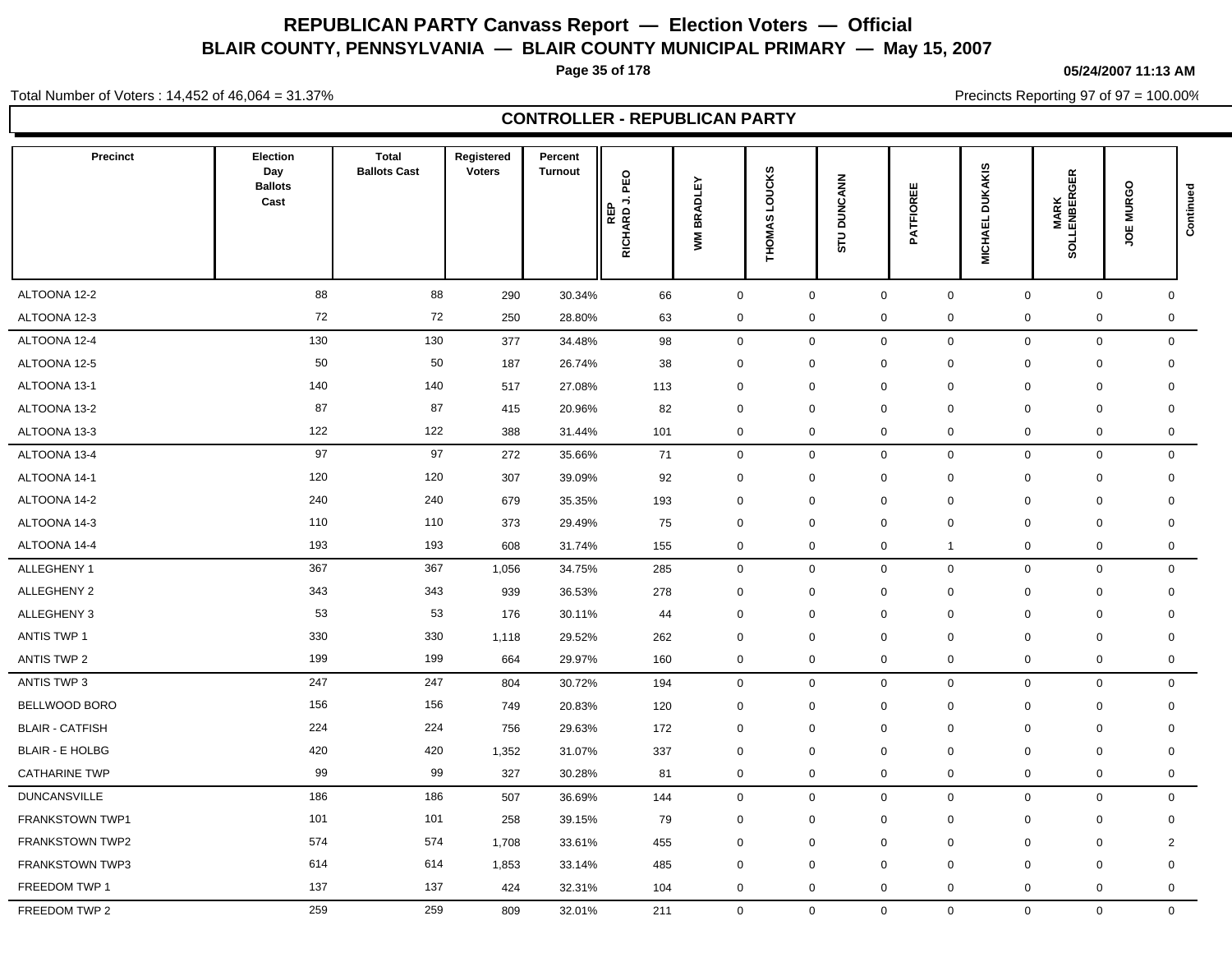**Page 36 of 178**

**05/24/2007 11:13 AM**

Precincts Reporting 97 of 97 = 100.00%

Total Number of Voters : 14,452 of 46,064 = 31.37%

**CONTROLLER - REPUBLICAN PARTY**

| <b>Precinct</b>        | Election<br>Day<br><b>Ballots</b><br>Cast | <b>Total</b><br><b>Ballots Cast</b> | Registered<br><b>Voters</b> | Percent<br><b>Turnout</b> | PEO<br>⇒<br>RICHARDJ | <b>BRADLEY</b><br>ŠΜ | <b>THOMAS LOUCKS</b> | <b>DUNCANN</b><br>STU | Ш<br><b>ATFIOR</b><br>௳ | <b>DUKAKIS</b><br><b>MICHAEL</b> | <b>MARK<br/>SOLLENBERGER</b> | <b>JOE MURGO</b> | Continued   |
|------------------------|-------------------------------------------|-------------------------------------|-----------------------------|---------------------------|----------------------|----------------------|----------------------|-----------------------|-------------------------|----------------------------------|------------------------------|------------------|-------------|
| <b>GREENFIELD TWP1</b> | 134                                       | 134                                 | 544                         | 24.63%                    | 103                  | $\mathbf 0$          | $\mathbf 0$          | $\mathbf 0$           | $\mathbf 0$             | $\mathbf 0$                      | $\mathbf 0$                  |                  | $\mathbf 0$ |
| <b>GREENFIELD TWP2</b> | 31                                        | 31                                  | 73                          | 42.47%                    | 27                   | 0                    | $\mathbf 0$          | $\mathbf 0$           | $\mathbf 0$             | $\mathbf 0$                      | $\mathbf 0$                  | 0                |             |
| <b>GREENFIELD TWP3</b> | 141                                       | 141                                 | 620                         | 22.74%                    | 111                  | $\mathbf 0$          | $\mathbf 0$          | $\mathbf 0$           | $\mathbf 0$             | $\mathbf 0$                      | $\mathbf 0$                  | $\mathbf 0$      |             |
| <b>HOLLIDAYSBURG 1</b> | 70                                        | 70                                  | 250                         | 28.00%                    | 56                   | 0                    | $\mathsf 0$          | $\boldsymbol{0}$      | 0                       | $\mathbf 0$                      | $\mathbf 0$                  |                  | $\mathbf 0$ |
| <b>HOLLIDAYSBURG 2</b> | 124                                       | 124                                 | 367                         | 33.79%                    | 95                   | $\mathbf 0$          | $\mathbf 0$          | $\mathbf 0$           | $\mathbf 0$             | $\mathbf 0$                      | $\mathbf 0$                  |                  | $\mathbf 0$ |
| <b>HOLLIDAYSBURG 3</b> | 33                                        | 33                                  | 160                         | 20.63%                    | 31                   | $\pmb{0}$            | $\mathbf 0$          | $\mathbf 0$           | $\pmb{0}$               | $\mathbf 0$                      | $\mathbf 0$                  | $\mathbf 0$      |             |
| <b>HOLLIDAYSBURG 4</b> | 131                                       | 131                                 | 367                         | 35.69%                    | 101                  | $\mathbf 0$          | $\mathbf 0$          | $\mathbf 0$           | $\mathbf 0$             | $\mathbf 0$                      | $\mathbf 0$                  | $\mathbf 0$      |             |
| <b>HOLLIDAYSBURG 5</b> | 128                                       | 128                                 | 357                         | 35.85%                    | 93                   | $\mathbf 0$          | $\mathbf 0$          | $\overline{1}$        | $\mathbf 0$             | 0                                | $\mathbf 0$                  | $\mathbf 0$      |             |
| <b>HOLLIDAYSBURG 6</b> | 154                                       | 154                                 | 448                         | 34.38%                    | 122                  | 0                    | $\mathsf 0$          | $\boldsymbol{0}$      | 0                       | $\mathbf 0$                      | $\mathbf 0$                  |                  | $\mathbf 0$ |
| <b>HOLLIDAYSBURG 7</b> | 140                                       | 140                                 | 366                         | 38.25%                    | 106                  | $\mathbf 0$          | $\mathbf 0$          | $\mathbf 0$           | $\mathbf 0$             | $\mathbf 0$                      | $\mathbf 0$                  |                  | $\mathbf 0$ |
| <b>HUSTON TWP</b>      | 203                                       | 203                                 | 566                         | 35.87%                    | 178                  | $\mathbf 0$          | $\mathbf 0$          | $\mathbf 0$           | $\mathbf 0$             | $\mathbf 0$                      | $\mathbf 0$                  | $\mathbf 0$      |             |
| <b>JUNIATA TWP</b>     | 124                                       | 124                                 | 468                         | 26.50%                    | 92                   | $\mathbf 0$          | $\mathbf 0$          | $\mathbf 0$           | $\mathbf 0$             | $\Omega$                         | $\mathbf 0$                  | $\mathbf 0$      |             |
| <b>LOGAN TWP 1</b>     | 278                                       | 278                                 | 699                         | 39.77%                    | 224                  | $\Omega$             | $\mathbf 0$          | $\mathbf 0$           | $\mathbf 0$             |                                  | $\mathbf 0$                  | $\mathbf 0$      |             |
| LOGAN TWP 2            | 273                                       | 273                                 | 792                         | 34.47%                    | 218                  | 0                    | $\mathbf 0$          | $\mathbf 0$           | $\mathbf 0$             | $\mathbf 0$                      | $\mathbf 0$                  |                  | $\mathbf 0$ |
| LOGAN TWP 3            | 199                                       | 199                                 | 498                         | 39.96%                    | 159                  | $\mathbf 0$          | $\mathbf 0$          | $\overline{1}$        | $\mathbf 0$             | $\mathbf 0$                      | $\mathbf 0$                  |                  | $\mathbf 0$ |
| <b>LOGAN TWP 4</b>     | 222                                       | 222                                 | 663                         | 33.48%                    | 181                  | $\mathbf 0$          | $\mathbf 0$          | $\mathbf 0$           | $\mathbf 0$             | $\mathbf 0$                      | $\mathbf 0$                  | $\mathbf 0$      |             |
| <b>LOGAN TWP 5</b>     | 254                                       | 254                                 | 677                         | 37.52%                    | 205                  | 0                    | $\mathbf 0$          | 0                     | 0                       | $\mathbf 0$                      | 0                            | 0                |             |
| LOGAN TWP 6            | 239                                       | 239                                 | 893                         | 26.76%                    | 204                  | $\mathbf 0$          | $\mathbf 0$          | $\overline{2}$        | $\mathbf 0$             | $\mathbf 0$                      | $\mathbf 0$                  | $\mathbf 0$      |             |
| <b>LOGAN TWP 7</b>     | 130                                       | 130                                 | 310                         | 41.94%                    | 104                  | 0                    | $\mathsf 0$          | $\mathbf 0$           | 0                       | $\mathbf 0$                      | $\mathbf 0$                  |                  | $\mathbf 0$ |
| <b>MARTINSBURG 1</b>   | 191                                       | 191                                 | 434                         | 44.01%                    | 159                  | $\mathbf 0$          | $\mathbf 0$          | $\mathbf 0$           | $\mathbf 0$             | $\mathbf 0$                      | $\mathbf 0$                  |                  | $\mathbf 0$ |
| <b>MARTINSBURG 2</b>   | 199                                       | 199                                 | 510                         | 39.02%                    | 154                  | $\pmb{0}$            | $\mathsf 0$          | $\mathbf 0$           | $\mathbf 0$             | $\mathbf 0$                      | $\mathbf{1}$                 | $\mathbf 0$      |             |
| NEWRY BORO             | 21                                        | 21                                  | 83                          | 25.30%                    | 18                   | $\mathbf 0$          | $\mathbf 0$          | $\mathbf 0$           | $\mathbf 0$             | $\Omega$                         | $\mathbf 0$                  | $\mathbf 0$      |             |
| NORTH WOODBURY         | 474                                       | 474                                 | 1,251                       | 37.89%                    | 360                  | $\mathbf 0$          | $\mathbf 0$          | $\mathbf 0$           | $\mathbf 0$             | $\mathbf 0$                      | $\mathbf 0$                  | $\mathbf 0$      |             |
| <b>ROARING SPG 1</b>   | 82                                        | 82                                  | 268                         | 30.60%                    | 70                   | 0                    | $\mathbf 0$          | $\mathbf 0$           | 0                       | $\mathbf 0$                      | $\mathbf 0$                  |                  | $\mathbf 0$ |
| <b>ROARING SPG 2</b>   | 197                                       | 197                                 | 444                         | 44.37%                    | 148                  | 0                    | $\mathbf 0$          | $\mathbf 0$           | $\mathbf 0$             | $\mathbf 0$                      | $\mathbf 0$                  |                  | $\mathbf 0$ |
| <b>ROARING SPG 3</b>   | 153                                       | 153                                 | 358                         | 42.74%                    | 129                  | $\mathbf 0$          | $\mathbf 0$          | $\mathbf 0$           | $\mathbf 0$             | $\mathbf 0$                      | $\mathbf 0$                  | $\mathbf 0$      |             |
| SNYDER TWP 1           | 146                                       | 146                                 | 539                         | 27.09%                    | 116                  | $\mathbf 0$          | $\mathbf 0$          | $\mathbf 0$           | $\mathbf 0$             | $\Omega$                         | $\mathbf 0$                  | $\mathbf 0$      |             |
| SNYDER TWP 2           | 213                                       | 213                                 | 714                         | 29.83%                    | 160                  | $\mathbf{0}$         | $\mathbf 0$          | $\mathbf 0$           | $\mathbf{0}$            | $\mathbf 0$                      | $\mathbf 0$                  | $\mathbf 0$      |             |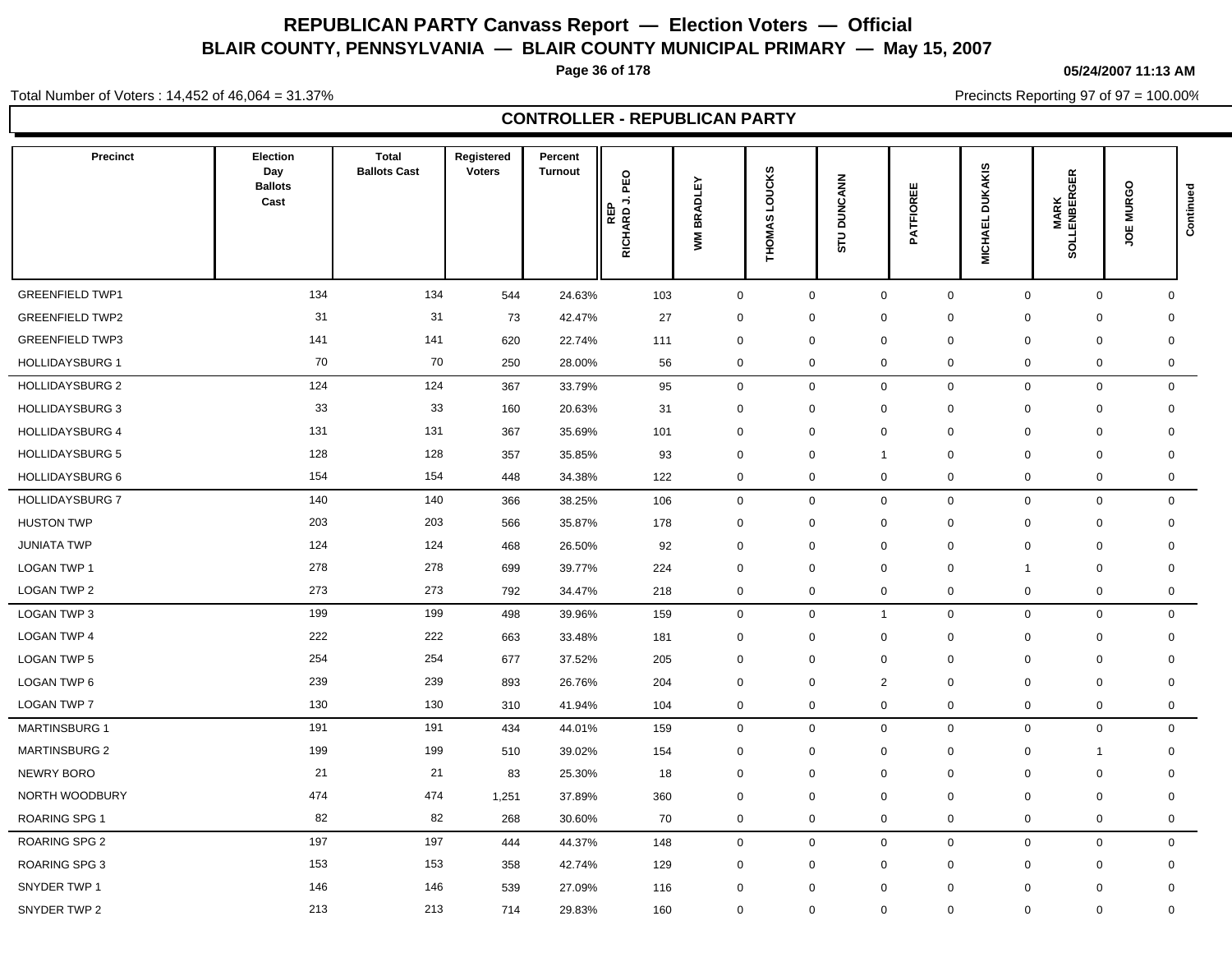**Page 37 of 178**

**05/24/2007 11:13 AM**

Precincts Reporting 97 of 97 = 100.00%

Total Number of Voters : 14,452 of 46,064 = 31.37%

**CONTROLLER - REPUBLICAN PARTY**

| Precinct             | Election<br>Day<br><b>Ballots</b><br>Cast | <b>Total</b><br><b>Ballots Cast</b> | Registered<br><b>Voters</b> | Percent<br><b>Turnout</b> | PEO<br>$\overline{ }$<br>REP<br>RICHARD | ш<br>ᅙ<br>∢<br>œ<br>$\bf{m}$<br>Š | OUCKS<br>S.<br><b>THOMA:</b> | $\frac{z}{z}$<br>₫<br>$\epsilon$<br>ž<br>∍<br>$\circ$<br>∍<br>5 | ш<br>ш<br>$\sim$<br><b>ATFIO</b><br><b>n</b> | <b>DUKAKIS</b><br>┙<br><b>MICHAEI</b> | <b>GER</b><br><b>MARK</b><br>Lenber<br>š | $\circ$<br><b>MURG</b><br>ğ | ರ<br>ontinue<br>ن |
|----------------------|-------------------------------------------|-------------------------------------|-----------------------------|---------------------------|-----------------------------------------|-----------------------------------|------------------------------|-----------------------------------------------------------------|----------------------------------------------|---------------------------------------|------------------------------------------|-----------------------------|-------------------|
| <b>TAYLOR TWP</b>    | 468                                       | 468                                 | 1,154                       | 40.55%                    | 404                                     |                                   | $\mathbf 0$                  | $\mathbf 0$                                                     | 0                                            | $\mathbf 0$                           | $\mathbf 0$                              | 0                           |                   |
| <b>TYRONE TWP 1</b>  | 148                                       | 148                                 | 393                         | 37.66%                    | 126                                     | $\mathbf 0$                       | $\mathbf 0$                  | $\mathbf 0$                                                     | 0                                            | $\mathbf 0$                           | 0                                        | $\mathbf 0$                 |                   |
| TYRONE TWP 2         | 122                                       | 122                                 | 369                         | 33.06%                    | 104                                     | $\mathbf 0$                       | $\mathbf 0$                  | $\mathbf 0$                                                     | 0                                            | 0                                     | 0                                        | 0                           |                   |
| TYRONE BORO 1        | 120                                       | 120                                 | 336                         | 35.71%                    | 88                                      | 0                                 | $\mathbf 0$                  | $\mathbf 0$                                                     | 0                                            | $\mathbf 0$                           | 0                                        | $\mathbf 0$                 |                   |
| <b>TYRONE BORO 2</b> | 56                                        | 56                                  | 245                         | 22.86%                    | 40                                      | 0                                 | $\mathbf 0$                  | $\mathbf 0$                                                     | 0                                            | $\mathbf 0$                           | 0                                        | 0                           |                   |
| TYRONE BORO 3        | 49                                        | 49                                  | 240                         | 20.42%                    | 37                                      | 0                                 | $\mathbf 0$                  | $\mathbf 0$                                                     | 0                                            | 0                                     | 0                                        | 0                           |                   |
| TYRONE BORO 4        | 40                                        | 40                                  | 164                         | 24.39%                    | 29                                      | 0                                 | $\mathbf 0$                  | $\mathbf 0$                                                     | 0                                            | $\mathbf 0$                           | 0                                        | $\mathbf 0$                 |                   |
| <b>TYRONE BORO 5</b> | 61                                        | 61                                  | 190                         | 32.11%                    | 52                                      | 0                                 | $\mathbf 0$                  | $\mathbf 0$                                                     | 0                                            | $\mathbf 0$                           | 0                                        | $\mathbf 0$                 |                   |
| TYRONE BORO 6        | 131                                       | 131                                 | 400                         | 32.75%                    | 98                                      | 0                                 | $\mathbf 0$                  | 0                                                               | 0                                            | $\mathbf 0$                           | 0                                        | 0                           |                   |
| TYRONE BORO 7        | 67                                        | 67                                  | 288                         | 23.26%                    | 50                                      | 0                                 | $\mathbf 0$                  | $\mathbf 0$                                                     | 0                                            | $\mathbf 0$                           | 0                                        | 0                           |                   |
| WILLIAMSBURG         | 169                                       | 169                                 | 520                         | 32.50%                    | 136                                     | $\mathbf 0$                       | $\mathbf 0$                  | $\mathbf 0$                                                     | 0                                            | 0                                     | 0                                        | $\mathbf 0$                 |                   |
| <b>WOODBURY TWP</b>  | 147                                       | 147                                 | 633                         | 23.22%                    | 121                                     | $\mathbf 0$                       | $\mathbf 0$                  | $\mathbf 0$                                                     | 0                                            | $\mathbf 0$                           | 0                                        | $\mathbf 0$                 |                   |
| ALLEGHENY 4          | 162                                       | 162                                 | 450                         | 36.00%                    | 134                                     | 0                                 | $\mathbf 0$                  | $\mathbf 0$                                                     | 0                                            | $\mathbf 0$                           | 0                                        | 0                           |                   |
| Totals:              | 14,452                                    | 14,452                              | 46,064                      |                           | 11,499                                  | $\mathbf{1}$                      | $\overline{\mathbf{1}}$      | 8                                                               | $\mathbf{1}$                                 | $\mathbf 1$                           |                                          | $\overline{2}$              |                   |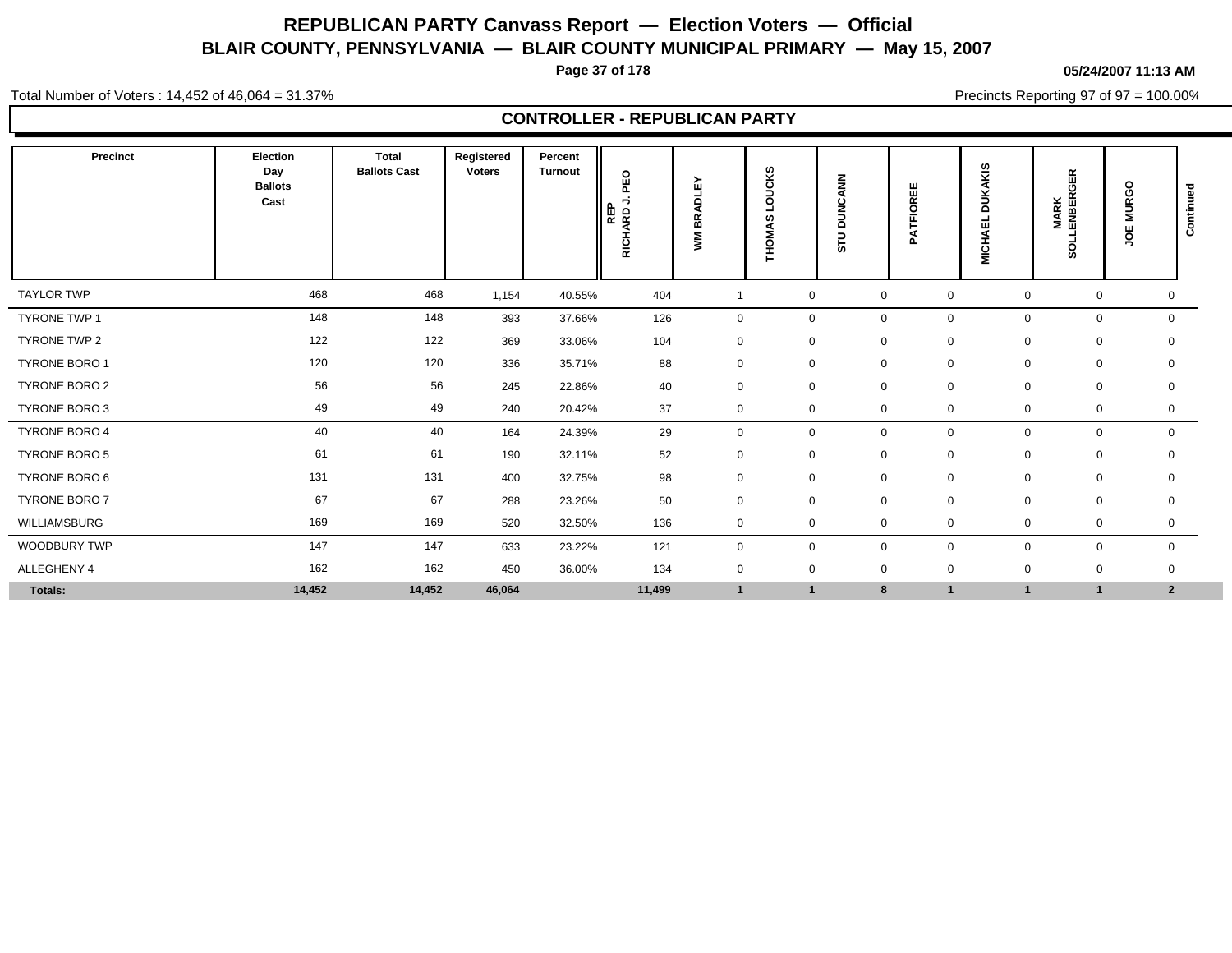**Page 38 of 178**

**05/24/2007 11:13 AM**

Precincts Reporting 97 of 97 = 100.00%

#### Total Number of Voters : 14,452 of 46,064 = 31.37%

## **CONTROLLER**

|              |                                           |                                     |                             | Continued                 |              |                |                      |                                |                           |                  |                             |       |  |
|--------------|-------------------------------------------|-------------------------------------|-----------------------------|---------------------------|--------------|----------------|----------------------|--------------------------------|---------------------------|------------------|-----------------------------|-------|--|
| Precinct     | Election<br>Day<br><b>Ballots</b><br>Cast | <b>Total</b><br><b>Ballots Cast</b> | Registered<br><b>Voters</b> | Percent<br><b>Turnout</b> | BARRY WRIGHT | EUGENE DUNCAN  | FLETCHER<br>NORTHROP | <b>BALDWIN</b><br><b>JAMES</b> | EULIE<br>$\sum_{i=1}^{n}$ | <b>JIM HUFF</b>  | <b>Unresolved Write-Ins</b> | Total |  |
| ALTOONA 1-1  | 48                                        | 48                                  | 288                         | 16.67%                    | $\mathbf 0$  | $\mathbf 0$    | $\mathbf 0$          | $\mathbf 0$                    | $\mathbf 0$               | $\mathbf 0$      | $\mathbf 0$                 | 39    |  |
| ALTOONA 1-2  | 22                                        | 22                                  | 93                          | 23.66%                    | $\mathbf 0$  | $\mathbf 0$    | 0                    | $\mathbf 0$                    | $\mathbf 0$               | $\mathbf 0$      | $\mathbf 0$                 | 16    |  |
| ALTOONA 2-1  | 36                                        | 36                                  | 194                         | 18.56%                    | $\mathbf 0$  | $\mathbf 0$    | 0                    | $\mathbf 0$                    | $\mathbf 0$               | $\mathbf 0$      | $\mathbf 0$                 | 25    |  |
| ALTOONA 2-2  | 95                                        | 95                                  | 365                         | 26.03%                    | $\mathbf 0$  | $\mathbf 0$    | 0                    | $\mathbf 0$                    | $\mathbf 0$               | $\mathbf 0$      | $\mathbf 0$                 | 70    |  |
| ALTOONA 3-1  | 47                                        | 47                                  | 239                         | 19.67%                    | $\mathbf 0$  | $\mathbf 0$    | $\mathbf{0}$         | $\mathbf 0$                    | $\mathbf 0$               | $\pmb{0}$        | $\mathbf 0$                 | 39    |  |
| ALTOONA 3-2  | 86                                        | 86                                  | 328                         | 26.22%                    | $\mathbf 0$  | $\mathbf 0$    | 0                    | $\mathbf 0$                    | $\mathbf 0$               | $\mathbf 0$      | $\mathbf 0$                 | 67    |  |
| ALTOONA 4-1  | 63                                        | 63                                  | 310                         | 20.32%                    | $\mathbf 0$  | 0              | 0                    | $\mathbf 0$                    | $\mathbf 0$               | $\mathbf 0$      | $\mathbf 0$                 | 54    |  |
| ALTOONA 4-2  | 133                                       | 133                                 | 365                         | 36.44%                    | $\mathbf 0$  | $\mathbf 0$    | $\mathbf 0$          | $\mathbf 0$                    | $\mathbf 0$               | $\mathbf 0$      | $\mathbf 0$                 | 107   |  |
| ALTOONA 5-1  | 11                                        | 11                                  | 70                          | 15.71%                    | $\mathbf 0$  | $\mathbf 0$    | 0                    | $\mathbf 0$                    | $\mathbf 0$               | $\mathbf 0$      | $\mathbf 0$                 | 11    |  |
| ALTOONA 5-2  | 82                                        | 82                                  | 270                         | 30.37%                    | $\mathbf 0$  | $\overline{2}$ | 0                    | $\mathbf 0$                    | $\mathbf 0$               | $\mathbf 0$      | $\mathbf 0$                 | 64    |  |
| ALTOONA 5-3  | 59                                        | 59                                  | 258                         | 22.87%                    | $\mathbf 0$  | $\mathbf 0$    | $\mathbf 0$          | $\mathbf 0$                    | $\mathsf 0$               | $\mathbf 0$      | $\mathbf 0$                 | 51    |  |
| ALTOONA 6-1  | 66                                        | 66                                  | 345                         | 19.13%                    | $\mathbf 0$  | $\mathbf 0$    | 0                    | $\mathbf 0$                    | $\Omega$                  | $\mathbf 0$      | $\mathbf 0$                 | 46    |  |
| ALTOONA 6-2  | 71                                        | 71                                  | 314                         | 22.61%                    | $\mathbf 0$  | $\mathbf 0$    | 0                    | $\mathbf 0$                    | $\mathbf 0$               | $\boldsymbol{0}$ | $\mathbf 0$                 | 60    |  |
| ALTOONA 6-3  | 89                                        | 89                                  | 372                         | 23.92%                    | $\mathbf 0$  | $\mathbf 0$    | 0                    | $\mathbf 0$                    | $\Omega$                  | $\mathbf 0$      | $\mathbf 0$                 | 75    |  |
| ALTOONA 6-4  | 143                                       | 143                                 | 403                         | 35.48%                    | $\mathbf 0$  | $\mathbf 0$    | 0                    | $\mathbf 0$                    | $\mathbf 0$               | $\mathbf 0$      | $\mathbf 0$                 | 109   |  |
| ALTOONA 6-5  | 162                                       | 162                                 | 525                         | 30.86%                    | $\mathbf 0$  | $\mathbf 0$    | $\mathbf 0$          | $\mathsf 0$                    | $\mathsf 0$               | $\mathbf 0$      | $\mathbf 0$                 | 122   |  |
| ALTOONA 7    | 73                                        | 73                                  | 375                         | 19.47%                    | $\mathbf 0$  | $\mathbf 0$    | 0                    | $\mathbf 0$                    | $\mathbf 0$               | $\mathbf 0$      | $\mathbf 0$                 | 62    |  |
| ALTOONA 8-1  | 59                                        | 59                                  | 326                         | 18.10%                    | $\mathbf 0$  | $\mathbf 0$    | 0                    | $\mathbf 0$                    | $\mathbf 0$               | $\mathbf 0$      | $\mathbf 0$                 | 46    |  |
| ALTOONA 8-2  | 85                                        | 85                                  | 284                         | 29.93%                    | $\mathbf 0$  | $\mathbf 0$    | 0                    | $\mathbf 0$                    | $\mathbf 0$               | $\mathbf 0$      | $\mathbf 0$                 | 67    |  |
| ALTOONA 9    | 97                                        | 97                                  | 372                         | 26.08%                    | $\mathbf 0$  | $\mathbf 0$    | $\mathbf 0$          | $\Omega$                       | $\mathbf 0$               | $\mathbf 0$      | $\mathbf 0$                 | 71    |  |
| ALTOONA 10-1 | 34                                        | 34                                  | 222                         | 15.32%                    | $\mathbf 0$  | $\mathbf 0$    | $\mathbf 0$          | $\mathbf 0$                    | $\mathbf 0$               | $\mathbf 0$      | $\mathsf{O}\xspace$         | 25    |  |
| ALTOONA 10-2 | 50                                        | 50                                  | 239                         | 20.92%                    | $\mathbf 0$  | 0              | 0                    | $\overline{0}$                 | $\Omega$                  | $\mathbf 0$      | $\mathbf 0$                 | 37    |  |
| ALTOONA 10-3 | 59                                        | 59                                  | 195                         | 30.26%                    | $\mathbf 0$  | 0              | 0                    | $\overline{0}$                 | $\mathbf 0$               | $\mathbf 0$      | $\mathbf 0$                 | 51    |  |
| ALTOONA 10-4 | 169                                       | 169                                 | 525                         | 32.19%                    | $\mathbf 0$  | 0              | 0                    | $\mathbf 0$                    | 0                         | $\mathbf 0$      | $\mathbf 0$                 | 130   |  |
| ALTOONA 11-1 | 118                                       | 118                                 | 480                         | 24.58%                    | $\mathbf 0$  | $\mathbf 0$    | 0                    | 1                              | $\mathbf 0$               | $\mathbf 0$      | $\mathbf 0$                 | 95    |  |
| ALTOONA 11-2 | 136                                       | 136                                 | 437                         | 31.12%                    | $\mathbf 0$  | $\mathbf 0$    | 0                    | $\mathbf 0$                    | $\mathbf 0$               | $\mathbf 0$      | $\mathbf 0$                 | 121   |  |
| ALTOONA 11-3 | 129                                       | 129                                 | 420                         | 30.71%                    | $\mathbf 0$  | $\mathbf 0$    | 0                    | $\mathbf 0$                    | $\Omega$                  | $\mathbf 0$      | $\mathbf 0$                 | 108   |  |
| ALTOONA 12-1 | 48                                        | 48                                  | 186                         | 25.81%                    | $\mathbf 0$  | $\mathbf 0$    | 0                    | $\overline{0}$                 | $\mathbf 0$               | $\mathbf 0$      | $\mathbf 0$                 | 38    |  |
| ALTOONA 12-2 | 88                                        | 88                                  | 290                         | 30.34%                    | $\mathbf 0$  | $\mathbf 0$    | 0                    | $\mathbf 0$                    | $\Omega$                  | $\mathbf 0$      | $\mathbf 0$                 | 66    |  |
| ALTOONA 12-3 | 72                                        | 72                                  | 250                         | 28.80%                    | $\mathbf 0$  | $\mathbf 0$    | 0                    | $\mathbf 0$                    | $\mathbf 0$               | $\mathbf 0$      | $\mathbf 0$                 | 63    |  |
| ALTOONA 12-4 | 130                                       | 130                                 | 377                         | 34.48%                    | $\mathbf 0$  | $\mathbf 0$    | 0                    | $\mathbf 0$                    | $\mathbf 0$               | $\mathbf 0$      | $\mathbf 0$                 | 98    |  |
| ALTOONA 12-5 | 50                                        | 50                                  | 187                         | 26.74%                    | $\mathbf 0$  | $\mathbf 0$    | 0                    | $\mathbf 0$                    | $\mathbf 0$               | $\mathbf 0$      | $\mathbf 0$                 | 38    |  |
| ALTOONA 13-1 | 140                                       | 140                                 | 517                         | 27.08%                    | $\mathbf 0$  | $\mathbf 0$    | 0                    | $\mathbf 0$                    | $\mathbf 0$               | $\mathbf 0$      | $\mathbf 0$                 | 113   |  |
| ALTOONA 13-2 | 87                                        | 87                                  | 415                         | 20.96%                    | $\mathbf 0$  | $\mathbf 0$    | 0                    | $\mathbf 0$                    | $\mathbf 0$               | $\mathbf 0$      | $\mathbf 0$                 | 82    |  |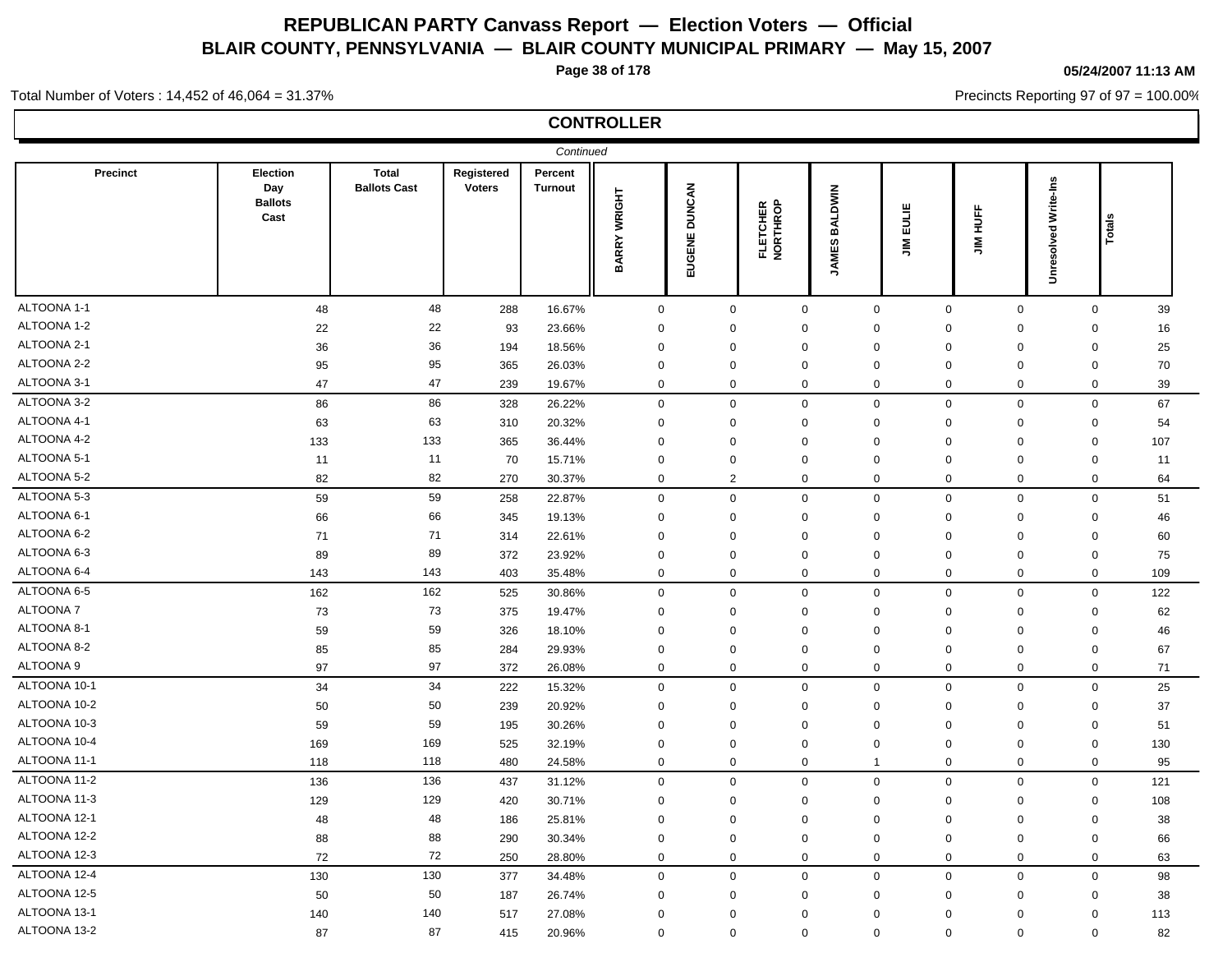**Page 39 of 178**

**05/24/2007 11:13 AM**

Precincts Reporting 97 of 97 = 100.00%

#### Total Number of Voters : 14,452 of 46,064 = 31.37%

## **CONTROLLER**

| Precinct<br>Election<br><b>Total</b><br>Registered<br>Percent<br><b>Unresolved Write-Ins</b><br><b>DUNCAN</b><br>Day<br><b>Ballots Cast</b><br><b>Voters</b><br><b>BALDWIN</b><br><b>Turnout</b><br><b>BARRY WRIGHT</b><br><b>Ballots</b><br>FLETCHER<br>NORTHROP<br><b>JIM EULIE</b><br><b>JIM HUFF</b><br>Cast<br>Total<br>EUGENE<br><b>JAMES</b><br>122<br>122<br>$\mathsf 0$<br>$\mathsf 0$<br>388<br>31.44%<br>$\mathbf 0$<br>$\mathbf 0$<br>$\mathbf 0$<br>$\mathbf 0$<br>$\mathbf 0$<br>101<br>97<br>97<br>$\mathbf 0$<br>$\mathbf 0$<br>$\mathbf 0$<br>$\boldsymbol{0}$<br>$\mathbf 0$<br>71<br>272<br>35.66%<br>$\mathbf 0$<br>$\mathbf 0$<br>120<br>120<br>307<br>39.09%<br>92<br>$\mathbf 0$<br>$\mathbf 0$<br>$\mathbf 0$<br>$\mathbf 0$<br>$\mathbf 0$<br>$\mathbf 0$<br>0<br>240<br>240<br>679<br>35.35%<br>$\mathbf 0$<br>$\mathbf 0$<br>$\mathbf 0$<br>193<br>$\mathbf 0$<br>$\mathbf 0$<br>$\mathbf 0$<br>$\mathbf 0$<br>110<br>$\mathbf 0$<br>$\mathbf 0$<br>76<br>110<br>373<br>29.49%<br>$\mathbf 0$<br>$\mathbf 0$<br>$\mathbf 0$<br>$\Omega$<br>$\overline{1}$<br>193<br>193<br>$\mathsf 0$<br>$\mathbf 0$<br>$\mathbf 0$<br>$\mathbf 0$<br>$\mathbf 0$<br>156<br>608<br>31.74%<br>$\mathbf 0$<br>0<br>367<br>$\mathbf 0$<br>367<br>$\mathbf 0$<br>$\mathbf 0$<br>$\mathbf 0$<br>$\mathbf 0$<br>$\mathbf 0$<br>286<br>1,056<br>34.75%<br>$\overline{1}$<br>343<br>343<br>939<br>36.53%<br>$\mathbf 0$<br>$\mathbf 0$<br>$\mathbf 0$<br>$\mathbf 0$<br>$\mathbf 0$<br>$\mathbf 0$<br>$\mathbf 0$<br>278<br>53<br>53<br>176<br>30.11%<br>$\mathbf 0$<br>$\mathbf 0$<br>$\mathbf 0$<br>$\mathbf 0$<br>$\mathbf 0$<br>$\mathbf 0$<br>$\mathbf 0$<br>44<br>330<br>330<br>29.52%<br>$\Omega$<br>$\mathbf 0$<br>$\mathbf 0$<br>$\mathbf 0$<br>$\Omega$<br>$\mathbf 0$<br>$\mathbf 0$<br>262<br>1,118<br>199<br>199<br>664<br>29.97%<br>0<br>$\mathbf 0$<br>$\mathbf 0$<br>$\Omega$<br>0<br>$\mathbf 0$<br>$\mathbf 0$<br>160<br>$\mathbf 0$<br>247<br>247<br>$\mathbf 0$<br>$\mathbf 0$<br>$\mathbf 0$<br>$\mathbf 0$<br>$\mathbf 0$<br>$\mathbf 0$<br>194<br>804<br>30.72%<br>156<br>156<br>20.83%<br>$\mathbf 0$<br>$\mathbf 0$<br>$\mathbf 0$<br>120<br>749<br>$\mathbf 0$<br>$\mathbf 0$<br>$\mathbf 0$<br>$\mathbf 0$<br>224<br>224<br>756<br>29.63%<br>$\mathbf 0$<br>$\mathbf 0$<br>$\mathbf 0$<br>172<br>$\mathbf 0$<br>$\mathbf 0$<br>$\mathbf 0$<br>0<br>420<br>420<br>$\mathbf 0$<br>$\mathbf 0$<br>337<br>1,352<br>31.07%<br>$\mathbf 0$<br>$\mathbf 0$<br>$\Omega$<br>$\mathbf 0$<br>0<br>99<br>99<br>327<br>$\mathbf 0$<br>$\mathbf 0$<br>$\mathbf 0$<br>$\mathbf 0$<br>81<br>30.28%<br>$\mathbf 0$<br>$\mathbf 0$<br>$\mathbf 0$<br>$\mathsf 0$<br>144<br>186<br>186<br>$\Omega$<br>$\mathbf 0$<br>$\mathbf 0$<br>$\mathbf 0$<br>$\mathbf 0$<br>$\mathbf 0$<br>507<br>36.69%<br>101<br>101<br>258<br>39.15%<br>$\mathbf 0$<br>$\mathbf 0$<br>$\mathbf 0$<br>$\mathbf 0$<br>$\mathbf 0$<br>$\mathbf 0$<br>$\mathbf 0$<br>79<br>574<br>574<br>1,708<br>33.61%<br>$\mathbf 0$<br>$\mathbf 0$<br>$\mathbf 0$<br>$\mathbf 0$<br>$\mathbf 0$<br>$\mathbf 0$<br>$\mathbf 0$<br>457<br>614<br>614<br>1,853<br>33.14%<br>$\mathbf 0$<br>$\mathbf 0$<br>$\mathbf 0$<br>$\mathbf 0$<br>$\mathbf 0$<br>$\mathbf 0$<br>$\mathbf 0$<br>485<br>137<br>137<br>424<br>32.31%<br>0<br>$\mathbf 0$<br>$\mathbf 0$<br>$\Omega$<br>0<br>$\mathbf 0$<br>$\mathbf 0$<br>104<br>259<br>259<br>$\mathbf 0$<br>$\mathbf 0$<br>$\mathbf 0$<br>$\mathbf 0$<br>$\mathbf 0$<br>$\mathbf 0$<br>$\mathbf 0$<br>211<br>809<br>32.01%<br>134<br>134<br>24.63%<br>$\mathbf 0$<br>$\mathbf 0$<br>$\mathbf 0$<br>$\mathbf 0$<br>103<br>544<br>$\mathbf 0$<br>$\mathbf 0$<br>0<br>31<br>31<br>73<br>$\mathbf 0$<br>$\mathbf 0$<br>$\mathbf 0$<br>27<br>42.47%<br>$\mathbf 0$<br>$\mathbf 0$<br>$\mathbf 0$<br>$\mathbf 0$<br>141<br>$\mathbf 0$<br>$\mathbf 0$<br>$\mathbf 0$<br>141<br>620<br>22.74%<br>$\mathbf 0$<br>$\mathbf 0$<br>$\Omega$<br>$\Omega$<br>111<br>70<br>70<br>$\mathbf 0$<br>$\mathbf 0$<br>$\mathbf 0$<br>56<br>250<br>28.00%<br>$\mathbf 0$<br>$\mathbf 0$<br>$\mathbf 0$<br>$\mathbf 0$<br>124<br>124<br>$\mathbf 0$<br>95<br>367<br>0<br>$\mathbf 0$<br>$\mathbf 0$<br>$\mathbf 0$<br>$\mathbf 0$<br>$\mathbf 0$<br>33.79%<br>33<br>33<br>160<br>20.63%<br>$\mathbf 0$<br>$\mathbf 0$<br>$\mathbf 0$<br>$\mathbf 0$<br>$\mathbf 0$<br>$\mathbf 0$<br>$\mathbf 0$<br>31<br>131<br>131<br>367<br>35.69%<br>$\mathbf 0$<br>$\mathbf 0$<br>$\mathbf 0$<br>$\mathbf 0$<br>$\mathbf 0$<br>103<br>$\mathbf{1}$<br>$\overline{1}$<br>128<br>128<br>357<br>35.85%<br>$\mathbf 0$<br>$\mathbf 0$<br>$\Omega$<br>$\Omega$<br>$\mathbf 0$<br>$\mathbf 0$<br>95<br>-1<br>154<br>$\mathbf 0$<br>154<br>448<br>34.38%<br>$\mathbf 0$<br>$\mathbf 0$<br>$\mathbf 0$<br>$\Omega$<br>0<br>$\mathbf 0$<br>122<br>140<br>140<br>$\mathbf 0$<br>$\mathbf 0$<br>$\mathbf 0$<br>$\mathbf 0$<br>$\mathbf 0$<br>$\mathbf 0$<br>106<br>366<br>38.25%<br>$\mathbf 0$<br>203<br>203<br>$\mathbf 0$<br>566<br>35.87%<br>$\mathbf 0$<br>$\mathbf 0$<br>$\mathbf 0$<br>$\mathbf 0$<br>$\mathbf 0$<br>178<br>$\mathbf 0$<br>124<br>124<br>468<br>26.50%<br>$\mathbf 0$<br>$\mathbf 0$<br>$\mathbf 0$<br>$\mathbf 0$<br>$\mathbf 0$<br>92<br>$\mathbf 0$<br>$\mathbf{0}$ |                        |  | Continued |  |  |  |  |
|---------------------------------------------------------------------------------------------------------------------------------------------------------------------------------------------------------------------------------------------------------------------------------------------------------------------------------------------------------------------------------------------------------------------------------------------------------------------------------------------------------------------------------------------------------------------------------------------------------------------------------------------------------------------------------------------------------------------------------------------------------------------------------------------------------------------------------------------------------------------------------------------------------------------------------------------------------------------------------------------------------------------------------------------------------------------------------------------------------------------------------------------------------------------------------------------------------------------------------------------------------------------------------------------------------------------------------------------------------------------------------------------------------------------------------------------------------------------------------------------------------------------------------------------------------------------------------------------------------------------------------------------------------------------------------------------------------------------------------------------------------------------------------------------------------------------------------------------------------------------------------------------------------------------------------------------------------------------------------------------------------------------------------------------------------------------------------------------------------------------------------------------------------------------------------------------------------------------------------------------------------------------------------------------------------------------------------------------------------------------------------------------------------------------------------------------------------------------------------------------------------------------------------------------------------------------------------------------------------------------------------------------------------------------------------------------------------------------------------------------------------------------------------------------------------------------------------------------------------------------------------------------------------------------------------------------------------------------------------------------------------------------------------------------------------------------------------------------------------------------------------------------------------------------------------------------------------------------------------------------------------------------------------------------------------------------------------------------------------------------------------------------------------------------------------------------------------------------------------------------------------------------------------------------------------------------------------------------------------------------------------------------------------------------------------------------------------------------------------------------------------------------------------------------------------------------------------------------------------------------------------------------------------------------------------------------------------------------------------------------------------------------------------------------------------------------------------------------------------------------------------------------------------------------------------------------------------------------------------------------------------------------------------------------------------------------------------------------------------------------------------------------------------------------------------------------------------------------------------------------------------------------------------------------------------------------------------------------------------------------------------------------------------------------------------------------------------------------------------------------------------------------------------------------------------------------------------------------------------------------------------------------------------------------------------------------------------------------------------------------------------------------------------------------------------------------------------------------------------------------------------------------------------------------------------------------------------------------------------------------------------|------------------------|--|-----------|--|--|--|--|
|                                                                                                                                                                                                                                                                                                                                                                                                                                                                                                                                                                                                                                                                                                                                                                                                                                                                                                                                                                                                                                                                                                                                                                                                                                                                                                                                                                                                                                                                                                                                                                                                                                                                                                                                                                                                                                                                                                                                                                                                                                                                                                                                                                                                                                                                                                                                                                                                                                                                                                                                                                                                                                                                                                                                                                                                                                                                                                                                                                                                                                                                                                                                                                                                                                                                                                                                                                                                                                                                                                                                                                                                                                                                                                                                                                                                                                                                                                                                                                                                                                                                                                                                                                                                                                                                                                                                                                                                                                                                                                                                                                                                                                                                                                                                                                                                                                                                                                                                                                                                                                                                                                                                                                                                                                                         |                        |  |           |  |  |  |  |
|                                                                                                                                                                                                                                                                                                                                                                                                                                                                                                                                                                                                                                                                                                                                                                                                                                                                                                                                                                                                                                                                                                                                                                                                                                                                                                                                                                                                                                                                                                                                                                                                                                                                                                                                                                                                                                                                                                                                                                                                                                                                                                                                                                                                                                                                                                                                                                                                                                                                                                                                                                                                                                                                                                                                                                                                                                                                                                                                                                                                                                                                                                                                                                                                                                                                                                                                                                                                                                                                                                                                                                                                                                                                                                                                                                                                                                                                                                                                                                                                                                                                                                                                                                                                                                                                                                                                                                                                                                                                                                                                                                                                                                                                                                                                                                                                                                                                                                                                                                                                                                                                                                                                                                                                                                                         | ALTOONA 13-3           |  |           |  |  |  |  |
|                                                                                                                                                                                                                                                                                                                                                                                                                                                                                                                                                                                                                                                                                                                                                                                                                                                                                                                                                                                                                                                                                                                                                                                                                                                                                                                                                                                                                                                                                                                                                                                                                                                                                                                                                                                                                                                                                                                                                                                                                                                                                                                                                                                                                                                                                                                                                                                                                                                                                                                                                                                                                                                                                                                                                                                                                                                                                                                                                                                                                                                                                                                                                                                                                                                                                                                                                                                                                                                                                                                                                                                                                                                                                                                                                                                                                                                                                                                                                                                                                                                                                                                                                                                                                                                                                                                                                                                                                                                                                                                                                                                                                                                                                                                                                                                                                                                                                                                                                                                                                                                                                                                                                                                                                                                         | ALTOONA 13-4           |  |           |  |  |  |  |
|                                                                                                                                                                                                                                                                                                                                                                                                                                                                                                                                                                                                                                                                                                                                                                                                                                                                                                                                                                                                                                                                                                                                                                                                                                                                                                                                                                                                                                                                                                                                                                                                                                                                                                                                                                                                                                                                                                                                                                                                                                                                                                                                                                                                                                                                                                                                                                                                                                                                                                                                                                                                                                                                                                                                                                                                                                                                                                                                                                                                                                                                                                                                                                                                                                                                                                                                                                                                                                                                                                                                                                                                                                                                                                                                                                                                                                                                                                                                                                                                                                                                                                                                                                                                                                                                                                                                                                                                                                                                                                                                                                                                                                                                                                                                                                                                                                                                                                                                                                                                                                                                                                                                                                                                                                                         | ALTOONA 14-1           |  |           |  |  |  |  |
|                                                                                                                                                                                                                                                                                                                                                                                                                                                                                                                                                                                                                                                                                                                                                                                                                                                                                                                                                                                                                                                                                                                                                                                                                                                                                                                                                                                                                                                                                                                                                                                                                                                                                                                                                                                                                                                                                                                                                                                                                                                                                                                                                                                                                                                                                                                                                                                                                                                                                                                                                                                                                                                                                                                                                                                                                                                                                                                                                                                                                                                                                                                                                                                                                                                                                                                                                                                                                                                                                                                                                                                                                                                                                                                                                                                                                                                                                                                                                                                                                                                                                                                                                                                                                                                                                                                                                                                                                                                                                                                                                                                                                                                                                                                                                                                                                                                                                                                                                                                                                                                                                                                                                                                                                                                         | ALTOONA 14-2           |  |           |  |  |  |  |
|                                                                                                                                                                                                                                                                                                                                                                                                                                                                                                                                                                                                                                                                                                                                                                                                                                                                                                                                                                                                                                                                                                                                                                                                                                                                                                                                                                                                                                                                                                                                                                                                                                                                                                                                                                                                                                                                                                                                                                                                                                                                                                                                                                                                                                                                                                                                                                                                                                                                                                                                                                                                                                                                                                                                                                                                                                                                                                                                                                                                                                                                                                                                                                                                                                                                                                                                                                                                                                                                                                                                                                                                                                                                                                                                                                                                                                                                                                                                                                                                                                                                                                                                                                                                                                                                                                                                                                                                                                                                                                                                                                                                                                                                                                                                                                                                                                                                                                                                                                                                                                                                                                                                                                                                                                                         | ALTOONA 14-3           |  |           |  |  |  |  |
|                                                                                                                                                                                                                                                                                                                                                                                                                                                                                                                                                                                                                                                                                                                                                                                                                                                                                                                                                                                                                                                                                                                                                                                                                                                                                                                                                                                                                                                                                                                                                                                                                                                                                                                                                                                                                                                                                                                                                                                                                                                                                                                                                                                                                                                                                                                                                                                                                                                                                                                                                                                                                                                                                                                                                                                                                                                                                                                                                                                                                                                                                                                                                                                                                                                                                                                                                                                                                                                                                                                                                                                                                                                                                                                                                                                                                                                                                                                                                                                                                                                                                                                                                                                                                                                                                                                                                                                                                                                                                                                                                                                                                                                                                                                                                                                                                                                                                                                                                                                                                                                                                                                                                                                                                                                         | ALTOONA 14-4           |  |           |  |  |  |  |
|                                                                                                                                                                                                                                                                                                                                                                                                                                                                                                                                                                                                                                                                                                                                                                                                                                                                                                                                                                                                                                                                                                                                                                                                                                                                                                                                                                                                                                                                                                                                                                                                                                                                                                                                                                                                                                                                                                                                                                                                                                                                                                                                                                                                                                                                                                                                                                                                                                                                                                                                                                                                                                                                                                                                                                                                                                                                                                                                                                                                                                                                                                                                                                                                                                                                                                                                                                                                                                                                                                                                                                                                                                                                                                                                                                                                                                                                                                                                                                                                                                                                                                                                                                                                                                                                                                                                                                                                                                                                                                                                                                                                                                                                                                                                                                                                                                                                                                                                                                                                                                                                                                                                                                                                                                                         | ALLEGHENY 1            |  |           |  |  |  |  |
|                                                                                                                                                                                                                                                                                                                                                                                                                                                                                                                                                                                                                                                                                                                                                                                                                                                                                                                                                                                                                                                                                                                                                                                                                                                                                                                                                                                                                                                                                                                                                                                                                                                                                                                                                                                                                                                                                                                                                                                                                                                                                                                                                                                                                                                                                                                                                                                                                                                                                                                                                                                                                                                                                                                                                                                                                                                                                                                                                                                                                                                                                                                                                                                                                                                                                                                                                                                                                                                                                                                                                                                                                                                                                                                                                                                                                                                                                                                                                                                                                                                                                                                                                                                                                                                                                                                                                                                                                                                                                                                                                                                                                                                                                                                                                                                                                                                                                                                                                                                                                                                                                                                                                                                                                                                         | ALLEGHENY 2            |  |           |  |  |  |  |
|                                                                                                                                                                                                                                                                                                                                                                                                                                                                                                                                                                                                                                                                                                                                                                                                                                                                                                                                                                                                                                                                                                                                                                                                                                                                                                                                                                                                                                                                                                                                                                                                                                                                                                                                                                                                                                                                                                                                                                                                                                                                                                                                                                                                                                                                                                                                                                                                                                                                                                                                                                                                                                                                                                                                                                                                                                                                                                                                                                                                                                                                                                                                                                                                                                                                                                                                                                                                                                                                                                                                                                                                                                                                                                                                                                                                                                                                                                                                                                                                                                                                                                                                                                                                                                                                                                                                                                                                                                                                                                                                                                                                                                                                                                                                                                                                                                                                                                                                                                                                                                                                                                                                                                                                                                                         | ALLEGHENY 3            |  |           |  |  |  |  |
|                                                                                                                                                                                                                                                                                                                                                                                                                                                                                                                                                                                                                                                                                                                                                                                                                                                                                                                                                                                                                                                                                                                                                                                                                                                                                                                                                                                                                                                                                                                                                                                                                                                                                                                                                                                                                                                                                                                                                                                                                                                                                                                                                                                                                                                                                                                                                                                                                                                                                                                                                                                                                                                                                                                                                                                                                                                                                                                                                                                                                                                                                                                                                                                                                                                                                                                                                                                                                                                                                                                                                                                                                                                                                                                                                                                                                                                                                                                                                                                                                                                                                                                                                                                                                                                                                                                                                                                                                                                                                                                                                                                                                                                                                                                                                                                                                                                                                                                                                                                                                                                                                                                                                                                                                                                         | <b>ANTIS TWP 1</b>     |  |           |  |  |  |  |
|                                                                                                                                                                                                                                                                                                                                                                                                                                                                                                                                                                                                                                                                                                                                                                                                                                                                                                                                                                                                                                                                                                                                                                                                                                                                                                                                                                                                                                                                                                                                                                                                                                                                                                                                                                                                                                                                                                                                                                                                                                                                                                                                                                                                                                                                                                                                                                                                                                                                                                                                                                                                                                                                                                                                                                                                                                                                                                                                                                                                                                                                                                                                                                                                                                                                                                                                                                                                                                                                                                                                                                                                                                                                                                                                                                                                                                                                                                                                                                                                                                                                                                                                                                                                                                                                                                                                                                                                                                                                                                                                                                                                                                                                                                                                                                                                                                                                                                                                                                                                                                                                                                                                                                                                                                                         | <b>ANTIS TWP 2</b>     |  |           |  |  |  |  |
|                                                                                                                                                                                                                                                                                                                                                                                                                                                                                                                                                                                                                                                                                                                                                                                                                                                                                                                                                                                                                                                                                                                                                                                                                                                                                                                                                                                                                                                                                                                                                                                                                                                                                                                                                                                                                                                                                                                                                                                                                                                                                                                                                                                                                                                                                                                                                                                                                                                                                                                                                                                                                                                                                                                                                                                                                                                                                                                                                                                                                                                                                                                                                                                                                                                                                                                                                                                                                                                                                                                                                                                                                                                                                                                                                                                                                                                                                                                                                                                                                                                                                                                                                                                                                                                                                                                                                                                                                                                                                                                                                                                                                                                                                                                                                                                                                                                                                                                                                                                                                                                                                                                                                                                                                                                         | <b>ANTIS TWP 3</b>     |  |           |  |  |  |  |
|                                                                                                                                                                                                                                                                                                                                                                                                                                                                                                                                                                                                                                                                                                                                                                                                                                                                                                                                                                                                                                                                                                                                                                                                                                                                                                                                                                                                                                                                                                                                                                                                                                                                                                                                                                                                                                                                                                                                                                                                                                                                                                                                                                                                                                                                                                                                                                                                                                                                                                                                                                                                                                                                                                                                                                                                                                                                                                                                                                                                                                                                                                                                                                                                                                                                                                                                                                                                                                                                                                                                                                                                                                                                                                                                                                                                                                                                                                                                                                                                                                                                                                                                                                                                                                                                                                                                                                                                                                                                                                                                                                                                                                                                                                                                                                                                                                                                                                                                                                                                                                                                                                                                                                                                                                                         | BELLWOOD BORO          |  |           |  |  |  |  |
|                                                                                                                                                                                                                                                                                                                                                                                                                                                                                                                                                                                                                                                                                                                                                                                                                                                                                                                                                                                                                                                                                                                                                                                                                                                                                                                                                                                                                                                                                                                                                                                                                                                                                                                                                                                                                                                                                                                                                                                                                                                                                                                                                                                                                                                                                                                                                                                                                                                                                                                                                                                                                                                                                                                                                                                                                                                                                                                                                                                                                                                                                                                                                                                                                                                                                                                                                                                                                                                                                                                                                                                                                                                                                                                                                                                                                                                                                                                                                                                                                                                                                                                                                                                                                                                                                                                                                                                                                                                                                                                                                                                                                                                                                                                                                                                                                                                                                                                                                                                                                                                                                                                                                                                                                                                         | <b>BLAIR - CATFISH</b> |  |           |  |  |  |  |
|                                                                                                                                                                                                                                                                                                                                                                                                                                                                                                                                                                                                                                                                                                                                                                                                                                                                                                                                                                                                                                                                                                                                                                                                                                                                                                                                                                                                                                                                                                                                                                                                                                                                                                                                                                                                                                                                                                                                                                                                                                                                                                                                                                                                                                                                                                                                                                                                                                                                                                                                                                                                                                                                                                                                                                                                                                                                                                                                                                                                                                                                                                                                                                                                                                                                                                                                                                                                                                                                                                                                                                                                                                                                                                                                                                                                                                                                                                                                                                                                                                                                                                                                                                                                                                                                                                                                                                                                                                                                                                                                                                                                                                                                                                                                                                                                                                                                                                                                                                                                                                                                                                                                                                                                                                                         | <b>BLAIR - E HOLBG</b> |  |           |  |  |  |  |
|                                                                                                                                                                                                                                                                                                                                                                                                                                                                                                                                                                                                                                                                                                                                                                                                                                                                                                                                                                                                                                                                                                                                                                                                                                                                                                                                                                                                                                                                                                                                                                                                                                                                                                                                                                                                                                                                                                                                                                                                                                                                                                                                                                                                                                                                                                                                                                                                                                                                                                                                                                                                                                                                                                                                                                                                                                                                                                                                                                                                                                                                                                                                                                                                                                                                                                                                                                                                                                                                                                                                                                                                                                                                                                                                                                                                                                                                                                                                                                                                                                                                                                                                                                                                                                                                                                                                                                                                                                                                                                                                                                                                                                                                                                                                                                                                                                                                                                                                                                                                                                                                                                                                                                                                                                                         | <b>CATHARINE TWP</b>   |  |           |  |  |  |  |
|                                                                                                                                                                                                                                                                                                                                                                                                                                                                                                                                                                                                                                                                                                                                                                                                                                                                                                                                                                                                                                                                                                                                                                                                                                                                                                                                                                                                                                                                                                                                                                                                                                                                                                                                                                                                                                                                                                                                                                                                                                                                                                                                                                                                                                                                                                                                                                                                                                                                                                                                                                                                                                                                                                                                                                                                                                                                                                                                                                                                                                                                                                                                                                                                                                                                                                                                                                                                                                                                                                                                                                                                                                                                                                                                                                                                                                                                                                                                                                                                                                                                                                                                                                                                                                                                                                                                                                                                                                                                                                                                                                                                                                                                                                                                                                                                                                                                                                                                                                                                                                                                                                                                                                                                                                                         | <b>DUNCANSVILLE</b>    |  |           |  |  |  |  |
|                                                                                                                                                                                                                                                                                                                                                                                                                                                                                                                                                                                                                                                                                                                                                                                                                                                                                                                                                                                                                                                                                                                                                                                                                                                                                                                                                                                                                                                                                                                                                                                                                                                                                                                                                                                                                                                                                                                                                                                                                                                                                                                                                                                                                                                                                                                                                                                                                                                                                                                                                                                                                                                                                                                                                                                                                                                                                                                                                                                                                                                                                                                                                                                                                                                                                                                                                                                                                                                                                                                                                                                                                                                                                                                                                                                                                                                                                                                                                                                                                                                                                                                                                                                                                                                                                                                                                                                                                                                                                                                                                                                                                                                                                                                                                                                                                                                                                                                                                                                                                                                                                                                                                                                                                                                         | <b>FRANKSTOWN TWP1</b> |  |           |  |  |  |  |
|                                                                                                                                                                                                                                                                                                                                                                                                                                                                                                                                                                                                                                                                                                                                                                                                                                                                                                                                                                                                                                                                                                                                                                                                                                                                                                                                                                                                                                                                                                                                                                                                                                                                                                                                                                                                                                                                                                                                                                                                                                                                                                                                                                                                                                                                                                                                                                                                                                                                                                                                                                                                                                                                                                                                                                                                                                                                                                                                                                                                                                                                                                                                                                                                                                                                                                                                                                                                                                                                                                                                                                                                                                                                                                                                                                                                                                                                                                                                                                                                                                                                                                                                                                                                                                                                                                                                                                                                                                                                                                                                                                                                                                                                                                                                                                                                                                                                                                                                                                                                                                                                                                                                                                                                                                                         | FRANKSTOWN TWP2        |  |           |  |  |  |  |
|                                                                                                                                                                                                                                                                                                                                                                                                                                                                                                                                                                                                                                                                                                                                                                                                                                                                                                                                                                                                                                                                                                                                                                                                                                                                                                                                                                                                                                                                                                                                                                                                                                                                                                                                                                                                                                                                                                                                                                                                                                                                                                                                                                                                                                                                                                                                                                                                                                                                                                                                                                                                                                                                                                                                                                                                                                                                                                                                                                                                                                                                                                                                                                                                                                                                                                                                                                                                                                                                                                                                                                                                                                                                                                                                                                                                                                                                                                                                                                                                                                                                                                                                                                                                                                                                                                                                                                                                                                                                                                                                                                                                                                                                                                                                                                                                                                                                                                                                                                                                                                                                                                                                                                                                                                                         | <b>FRANKSTOWN TWP3</b> |  |           |  |  |  |  |
|                                                                                                                                                                                                                                                                                                                                                                                                                                                                                                                                                                                                                                                                                                                                                                                                                                                                                                                                                                                                                                                                                                                                                                                                                                                                                                                                                                                                                                                                                                                                                                                                                                                                                                                                                                                                                                                                                                                                                                                                                                                                                                                                                                                                                                                                                                                                                                                                                                                                                                                                                                                                                                                                                                                                                                                                                                                                                                                                                                                                                                                                                                                                                                                                                                                                                                                                                                                                                                                                                                                                                                                                                                                                                                                                                                                                                                                                                                                                                                                                                                                                                                                                                                                                                                                                                                                                                                                                                                                                                                                                                                                                                                                                                                                                                                                                                                                                                                                                                                                                                                                                                                                                                                                                                                                         | FREEDOM TWP 1          |  |           |  |  |  |  |
|                                                                                                                                                                                                                                                                                                                                                                                                                                                                                                                                                                                                                                                                                                                                                                                                                                                                                                                                                                                                                                                                                                                                                                                                                                                                                                                                                                                                                                                                                                                                                                                                                                                                                                                                                                                                                                                                                                                                                                                                                                                                                                                                                                                                                                                                                                                                                                                                                                                                                                                                                                                                                                                                                                                                                                                                                                                                                                                                                                                                                                                                                                                                                                                                                                                                                                                                                                                                                                                                                                                                                                                                                                                                                                                                                                                                                                                                                                                                                                                                                                                                                                                                                                                                                                                                                                                                                                                                                                                                                                                                                                                                                                                                                                                                                                                                                                                                                                                                                                                                                                                                                                                                                                                                                                                         | FREEDOM TWP 2          |  |           |  |  |  |  |
|                                                                                                                                                                                                                                                                                                                                                                                                                                                                                                                                                                                                                                                                                                                                                                                                                                                                                                                                                                                                                                                                                                                                                                                                                                                                                                                                                                                                                                                                                                                                                                                                                                                                                                                                                                                                                                                                                                                                                                                                                                                                                                                                                                                                                                                                                                                                                                                                                                                                                                                                                                                                                                                                                                                                                                                                                                                                                                                                                                                                                                                                                                                                                                                                                                                                                                                                                                                                                                                                                                                                                                                                                                                                                                                                                                                                                                                                                                                                                                                                                                                                                                                                                                                                                                                                                                                                                                                                                                                                                                                                                                                                                                                                                                                                                                                                                                                                                                                                                                                                                                                                                                                                                                                                                                                         | <b>GREENFIELD TWP1</b> |  |           |  |  |  |  |
|                                                                                                                                                                                                                                                                                                                                                                                                                                                                                                                                                                                                                                                                                                                                                                                                                                                                                                                                                                                                                                                                                                                                                                                                                                                                                                                                                                                                                                                                                                                                                                                                                                                                                                                                                                                                                                                                                                                                                                                                                                                                                                                                                                                                                                                                                                                                                                                                                                                                                                                                                                                                                                                                                                                                                                                                                                                                                                                                                                                                                                                                                                                                                                                                                                                                                                                                                                                                                                                                                                                                                                                                                                                                                                                                                                                                                                                                                                                                                                                                                                                                                                                                                                                                                                                                                                                                                                                                                                                                                                                                                                                                                                                                                                                                                                                                                                                                                                                                                                                                                                                                                                                                                                                                                                                         | <b>GREENFIELD TWP2</b> |  |           |  |  |  |  |
|                                                                                                                                                                                                                                                                                                                                                                                                                                                                                                                                                                                                                                                                                                                                                                                                                                                                                                                                                                                                                                                                                                                                                                                                                                                                                                                                                                                                                                                                                                                                                                                                                                                                                                                                                                                                                                                                                                                                                                                                                                                                                                                                                                                                                                                                                                                                                                                                                                                                                                                                                                                                                                                                                                                                                                                                                                                                                                                                                                                                                                                                                                                                                                                                                                                                                                                                                                                                                                                                                                                                                                                                                                                                                                                                                                                                                                                                                                                                                                                                                                                                                                                                                                                                                                                                                                                                                                                                                                                                                                                                                                                                                                                                                                                                                                                                                                                                                                                                                                                                                                                                                                                                                                                                                                                         | <b>GREENFIELD TWP3</b> |  |           |  |  |  |  |
|                                                                                                                                                                                                                                                                                                                                                                                                                                                                                                                                                                                                                                                                                                                                                                                                                                                                                                                                                                                                                                                                                                                                                                                                                                                                                                                                                                                                                                                                                                                                                                                                                                                                                                                                                                                                                                                                                                                                                                                                                                                                                                                                                                                                                                                                                                                                                                                                                                                                                                                                                                                                                                                                                                                                                                                                                                                                                                                                                                                                                                                                                                                                                                                                                                                                                                                                                                                                                                                                                                                                                                                                                                                                                                                                                                                                                                                                                                                                                                                                                                                                                                                                                                                                                                                                                                                                                                                                                                                                                                                                                                                                                                                                                                                                                                                                                                                                                                                                                                                                                                                                                                                                                                                                                                                         | <b>HOLLIDAYSBURG 1</b> |  |           |  |  |  |  |
|                                                                                                                                                                                                                                                                                                                                                                                                                                                                                                                                                                                                                                                                                                                                                                                                                                                                                                                                                                                                                                                                                                                                                                                                                                                                                                                                                                                                                                                                                                                                                                                                                                                                                                                                                                                                                                                                                                                                                                                                                                                                                                                                                                                                                                                                                                                                                                                                                                                                                                                                                                                                                                                                                                                                                                                                                                                                                                                                                                                                                                                                                                                                                                                                                                                                                                                                                                                                                                                                                                                                                                                                                                                                                                                                                                                                                                                                                                                                                                                                                                                                                                                                                                                                                                                                                                                                                                                                                                                                                                                                                                                                                                                                                                                                                                                                                                                                                                                                                                                                                                                                                                                                                                                                                                                         | <b>HOLLIDAYSBURG 2</b> |  |           |  |  |  |  |
|                                                                                                                                                                                                                                                                                                                                                                                                                                                                                                                                                                                                                                                                                                                                                                                                                                                                                                                                                                                                                                                                                                                                                                                                                                                                                                                                                                                                                                                                                                                                                                                                                                                                                                                                                                                                                                                                                                                                                                                                                                                                                                                                                                                                                                                                                                                                                                                                                                                                                                                                                                                                                                                                                                                                                                                                                                                                                                                                                                                                                                                                                                                                                                                                                                                                                                                                                                                                                                                                                                                                                                                                                                                                                                                                                                                                                                                                                                                                                                                                                                                                                                                                                                                                                                                                                                                                                                                                                                                                                                                                                                                                                                                                                                                                                                                                                                                                                                                                                                                                                                                                                                                                                                                                                                                         | <b>HOLLIDAYSBURG 3</b> |  |           |  |  |  |  |
|                                                                                                                                                                                                                                                                                                                                                                                                                                                                                                                                                                                                                                                                                                                                                                                                                                                                                                                                                                                                                                                                                                                                                                                                                                                                                                                                                                                                                                                                                                                                                                                                                                                                                                                                                                                                                                                                                                                                                                                                                                                                                                                                                                                                                                                                                                                                                                                                                                                                                                                                                                                                                                                                                                                                                                                                                                                                                                                                                                                                                                                                                                                                                                                                                                                                                                                                                                                                                                                                                                                                                                                                                                                                                                                                                                                                                                                                                                                                                                                                                                                                                                                                                                                                                                                                                                                                                                                                                                                                                                                                                                                                                                                                                                                                                                                                                                                                                                                                                                                                                                                                                                                                                                                                                                                         | <b>HOLLIDAYSBURG 4</b> |  |           |  |  |  |  |
|                                                                                                                                                                                                                                                                                                                                                                                                                                                                                                                                                                                                                                                                                                                                                                                                                                                                                                                                                                                                                                                                                                                                                                                                                                                                                                                                                                                                                                                                                                                                                                                                                                                                                                                                                                                                                                                                                                                                                                                                                                                                                                                                                                                                                                                                                                                                                                                                                                                                                                                                                                                                                                                                                                                                                                                                                                                                                                                                                                                                                                                                                                                                                                                                                                                                                                                                                                                                                                                                                                                                                                                                                                                                                                                                                                                                                                                                                                                                                                                                                                                                                                                                                                                                                                                                                                                                                                                                                                                                                                                                                                                                                                                                                                                                                                                                                                                                                                                                                                                                                                                                                                                                                                                                                                                         | <b>HOLLIDAYSBURG 5</b> |  |           |  |  |  |  |
|                                                                                                                                                                                                                                                                                                                                                                                                                                                                                                                                                                                                                                                                                                                                                                                                                                                                                                                                                                                                                                                                                                                                                                                                                                                                                                                                                                                                                                                                                                                                                                                                                                                                                                                                                                                                                                                                                                                                                                                                                                                                                                                                                                                                                                                                                                                                                                                                                                                                                                                                                                                                                                                                                                                                                                                                                                                                                                                                                                                                                                                                                                                                                                                                                                                                                                                                                                                                                                                                                                                                                                                                                                                                                                                                                                                                                                                                                                                                                                                                                                                                                                                                                                                                                                                                                                                                                                                                                                                                                                                                                                                                                                                                                                                                                                                                                                                                                                                                                                                                                                                                                                                                                                                                                                                         | <b>HOLLIDAYSBURG 6</b> |  |           |  |  |  |  |
|                                                                                                                                                                                                                                                                                                                                                                                                                                                                                                                                                                                                                                                                                                                                                                                                                                                                                                                                                                                                                                                                                                                                                                                                                                                                                                                                                                                                                                                                                                                                                                                                                                                                                                                                                                                                                                                                                                                                                                                                                                                                                                                                                                                                                                                                                                                                                                                                                                                                                                                                                                                                                                                                                                                                                                                                                                                                                                                                                                                                                                                                                                                                                                                                                                                                                                                                                                                                                                                                                                                                                                                                                                                                                                                                                                                                                                                                                                                                                                                                                                                                                                                                                                                                                                                                                                                                                                                                                                                                                                                                                                                                                                                                                                                                                                                                                                                                                                                                                                                                                                                                                                                                                                                                                                                         | <b>HOLLIDAYSBURG 7</b> |  |           |  |  |  |  |
|                                                                                                                                                                                                                                                                                                                                                                                                                                                                                                                                                                                                                                                                                                                                                                                                                                                                                                                                                                                                                                                                                                                                                                                                                                                                                                                                                                                                                                                                                                                                                                                                                                                                                                                                                                                                                                                                                                                                                                                                                                                                                                                                                                                                                                                                                                                                                                                                                                                                                                                                                                                                                                                                                                                                                                                                                                                                                                                                                                                                                                                                                                                                                                                                                                                                                                                                                                                                                                                                                                                                                                                                                                                                                                                                                                                                                                                                                                                                                                                                                                                                                                                                                                                                                                                                                                                                                                                                                                                                                                                                                                                                                                                                                                                                                                                                                                                                                                                                                                                                                                                                                                                                                                                                                                                         | <b>HUSTON TWP</b>      |  |           |  |  |  |  |
|                                                                                                                                                                                                                                                                                                                                                                                                                                                                                                                                                                                                                                                                                                                                                                                                                                                                                                                                                                                                                                                                                                                                                                                                                                                                                                                                                                                                                                                                                                                                                                                                                                                                                                                                                                                                                                                                                                                                                                                                                                                                                                                                                                                                                                                                                                                                                                                                                                                                                                                                                                                                                                                                                                                                                                                                                                                                                                                                                                                                                                                                                                                                                                                                                                                                                                                                                                                                                                                                                                                                                                                                                                                                                                                                                                                                                                                                                                                                                                                                                                                                                                                                                                                                                                                                                                                                                                                                                                                                                                                                                                                                                                                                                                                                                                                                                                                                                                                                                                                                                                                                                                                                                                                                                                                         | <b>JUNIATA TWP</b>     |  |           |  |  |  |  |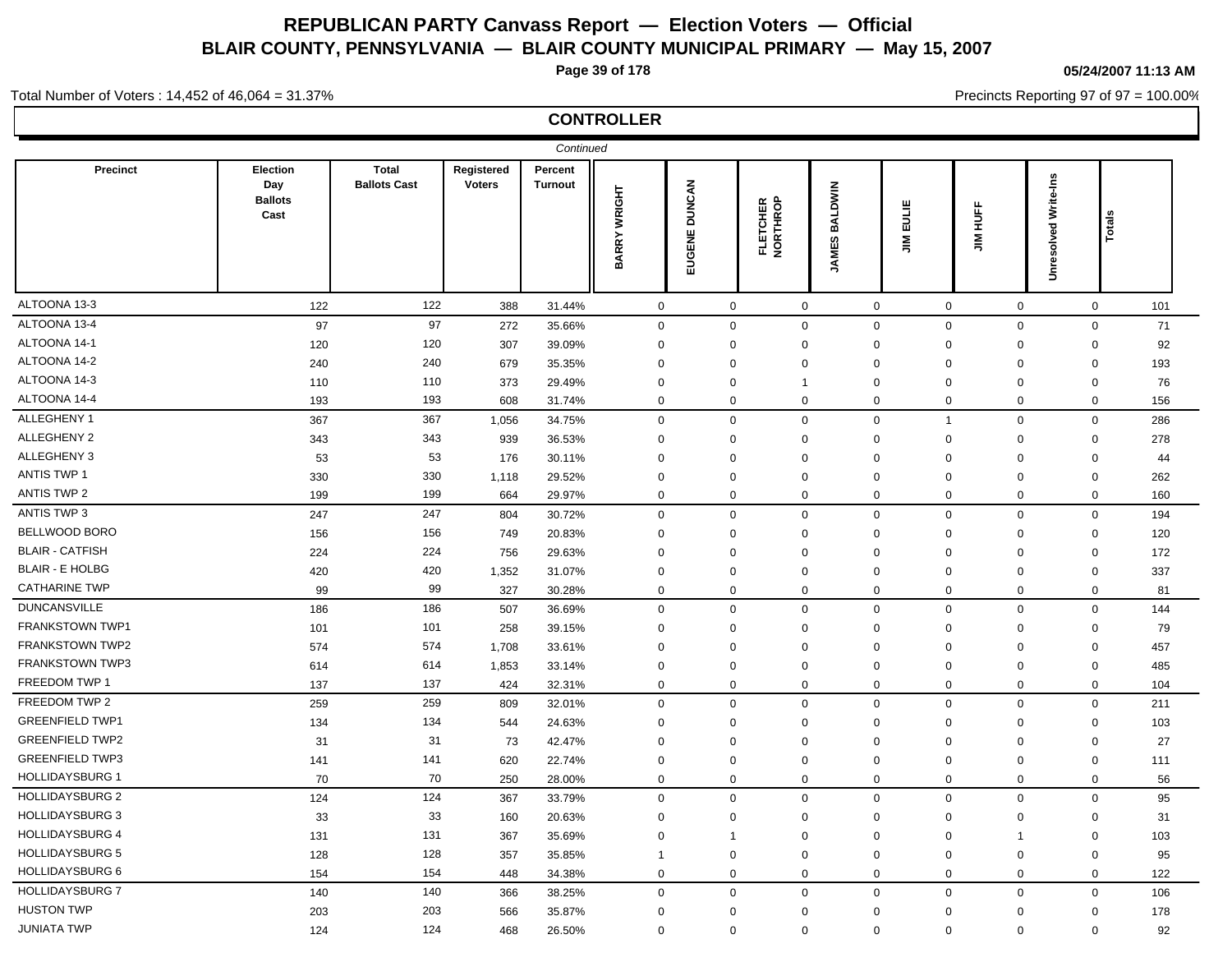**Page 40 of 178**

**05/24/2007 11:13 AM**

Precincts Reporting 97 of 97 = 100.00%

Total Number of Voters : 14,452 of 46,064 = 31.37%

## **CONTROLLER**

|                      |                                           |                                     |                             | Continued                 |                |                         |                      |                                |                                         |                              |                      |              |        |
|----------------------|-------------------------------------------|-------------------------------------|-----------------------------|---------------------------|----------------|-------------------------|----------------------|--------------------------------|-----------------------------------------|------------------------------|----------------------|--------------|--------|
| Precinct             | Election<br>Day<br><b>Ballots</b><br>Cast | <b>Total</b><br><b>Ballots Cast</b> | Registered<br><b>Voters</b> | Percent<br><b>Turnout</b> | BARRY WRIGHT   | <b>DUNCAN</b><br>EUGENE | FLETCHER<br>NORTHROP | <b>BALDWIN</b><br><b>JAMES</b> | EULIE<br>$\mathop{\mathsf{m}}\nolimits$ | JIM HUFF                     | Unresolved Write-Ins | 흅<br>흐       |        |
| <b>LOGAN TWP 1</b>   | 278                                       | 278                                 | 699                         | 39.77%                    | $\mathbf 0$    | $\mathbf 0$             | $\mathbf 0$          | $\mathbf 0$                    |                                         | $\mathbf 0$<br>$\mathbf 0$   |                      | $\mathbf 0$  | 225    |
| <b>LOGAN TWP 2</b>   | 273                                       | 273                                 | 792                         | 34.47%                    | $\mathbf 0$    | $\mathbf 0$             | $\mathbf 0$          | $\mathbf 0$                    |                                         | $\mathbf 0$<br>$\mathbf 0$   |                      | $\mathbf 0$  | 218    |
| LOGAN TWP 3          | 199                                       | 199                                 | 498                         | 39.96%                    | $\mathbf 0$    | $\overline{1}$          | $\mathbf 0$          | $\mathbf 0$                    |                                         | $\mathbf 0$<br>$\mathbf 0$   |                      | $\mathbf 0$  | 161    |
| <b>LOGAN TWP 4</b>   | 222                                       | 222                                 | 663                         | 33.48%                    | $\mathbf 0$    | $\mathbf 0$             | $\mathbf 0$          | $\mathbf 0$                    |                                         | $\Omega$<br>$\mathbf 0$      |                      | $\mathbf 0$  | 181    |
| LOGAN TWP 5          | 254                                       | 254                                 | 677                         | 37.52%                    | $\mathbf 0$    | $\mathbf 0$             | $\mathbf 0$          | $\overline{0}$                 |                                         | $\mathbf 0$<br>$\Omega$      |                      | $\mathbf 0$  | 205    |
| LOGAN TWP 6          | 239                                       | 239                                 | 893                         | 26.76%                    | 0              | 0                       | $\mathbf 0$          | $\mathbf 0$                    |                                         | $\Omega$<br>0                |                      | $\mathbf 0$  | 206    |
| <b>LOGAN TWP 7</b>   | 130                                       | 130                                 | 310                         | 41.94%                    | $\mathbf 0$    | $\mathbf 0$             | $\mathbf 0$          | $\mathbf 0$                    |                                         | $\Omega$<br>$\mathbf 0$      |                      | $\mathbf 0$  | 104    |
| <b>MARTINSBURG 1</b> | 191                                       | 191                                 | 434                         | 44.01%                    | $\mathbf 0$    | $\mathbf 0$             | $\mathbf 0$          | $\mathbf 0$                    |                                         | $\mathbf 0$<br>$\mathbf 0$   |                      | $\mathbf 0$  | 159    |
| <b>MARTINSBURG 2</b> | 199                                       | 199                                 | 510                         | 39.02%                    | $\mathbf 0$    | $\overline{1}$          | $\mathbf 0$          | $\overline{0}$                 |                                         | $\Omega$<br>$\mathbf 0$      |                      | $\mathbf 0$  | 156    |
| NEWRY BORO           | 21                                        | 21                                  | 83                          | 25.30%                    | $\mathbf 0$    | $\mathbf 0$             | $\mathbf 0$          | $\mathbf 0$                    |                                         | $\mathbf 0$<br>$\Omega$      |                      | $\mathbf 0$  | 18     |
| NORTH WOODBURY       | 474                                       | 474                                 | 1,251                       | 37.89%                    | $\mathbf 0$    | $\Omega$                | $\Omega$             | $\Omega$                       |                                         | $\Omega$<br>$\mathbf 0$      |                      | $\mathbf 0$  | 360    |
| <b>ROARING SPG 1</b> | 82                                        | 82                                  | 268                         | 30.60%                    | $\mathbf 0$    | $\mathbf 0$             | 0                    | $\mathbf 0$                    |                                         | $\mathbf 0$<br>$\mathbf 0$   |                      | $\mathbf 0$  | 70     |
| <b>ROARING SPG 2</b> | 197                                       | 197                                 | 444                         | 44.37%                    | $\mathbf 0$    | $\mathbf 0$             | $\mathbf 0$          | $\mathbf 0$                    |                                         | $\mathbf 0$<br>$\mathbf 0$   |                      | $\mathbf 0$  | 148    |
| <b>ROARING SPG 3</b> | 153                                       | 153                                 | 358                         | 42.74%                    | $\mathbf 0$    | 0                       | $\mathbf 0$          | $\mathbf 0$                    |                                         | $\mathbf 0$<br>0             |                      | $\mathbf 0$  | 129    |
| SNYDER TWP 1         | 146                                       | 146                                 | 539                         | 27.09%                    | 0              | 0                       | $\mathbf 0$          | $\mathbf 0$                    |                                         | $\Omega$<br>$\mathbf{0}$     |                      | $\mathbf 0$  | 116    |
| SNYDER TWP 2         | 213                                       | 213                                 | 714                         | 29.83%                    | $\mathbf 0$    | $\mathbf 0$             | $\mathbf 0$          | $\overline{0}$                 |                                         | $\mathbf 0$<br>$\mathbf 0$   |                      | $\mathbf 0$  | 160    |
| <b>TAYLOR TWP</b>    | 468                                       | 468                                 | 1,154                       | 40.55%                    | $\mathbf 0$    | $\mathbf 0$             | 0                    | $\mathbf 0$                    |                                         | $\mathbf 0$<br>$\mathbf 0$   |                      | $\mathbf 0$  | 405    |
| <b>TYRONE TWP 1</b>  | 148                                       | 148                                 | 393                         | 37.66%                    | $\mathbf 0$    | $\mathbf 0$             | 0                    | $\mathsf 0$                    |                                         | $\mathbf 0$<br>$\mathbf 0$   |                      | $\mathbf 0$  | 126    |
| TYRONE TWP 2         | 122                                       | 122                                 | 369                         | 33.06%                    | $\mathbf 0$    | $\mathbf 0$             | 0                    | $\mathbf 0$                    |                                         | $\mathbf 0$<br>$\mathbf 0$   |                      | $\mathbf 0$  | 104    |
| <b>TYRONE BORO 1</b> | 120                                       | 120                                 | 336                         | 35.71%                    | $\mathbf 0$    | $\mathbf 0$             | $\mathbf 0$          | $\mathbf 0$                    |                                         | $\Omega$<br>$\mathbf 0$      |                      | $\mathbf 0$  | 88     |
| <b>TYRONE BORO 2</b> | 56                                        | 56                                  | 245                         | 22.86%                    | $\mathbf 0$    | $\mathbf 0$             | $\Omega$             | $\mathbf 0$                    |                                         | $\Omega$<br>$\mathbf 0$      |                      | $\mathbf 0$  | 40     |
| <b>TYRONE BORO 3</b> | 49                                        | 49                                  | 240                         | 20.42%                    | $\mathbf 0$    | $\mathbf 0$             | 0                    | $\mathbf 0$                    |                                         | $\mathbf 0$<br>$\mathbf 0$   |                      | $\mathbf 0$  | 37     |
| <b>TYRONE BORO 4</b> | 40                                        | 40                                  | 164                         | 24.39%                    | $\mathbf 0$    | $\mathbf 0$             | $\mathbf 0$          | $\mathbf 0$                    |                                         | $\mathbf 0$<br>$\mathbf 0$   |                      | $\mathbf 0$  | 29     |
| <b>TYRONE BORO 5</b> | 61                                        | 61                                  | 190                         | 32.11%                    | 0              | 0                       | $\mathbf 0$          | $\mathbf 0$                    |                                         | $\Omega$<br>$\mathbf 0$      |                      | 0            | 52     |
| <b>TYRONE BORO 6</b> | 131                                       | 131                                 | 400                         | 32.75%                    | $\mathbf 0$    | $\mathbf 0$             | $\mathbf 0$          | $\overline{0}$                 |                                         | $\mathbf{0}$<br>$\Omega$     |                      | $\mathbf 0$  | 98     |
| <b>TYRONE BORO 7</b> | 67                                        | 67                                  | 288                         | 23.26%                    | $\mathbf 0$    | $\mathbf 0$             | $\mathbf 0$          | $\mathbf 0$                    |                                         | $\mathbf 0$<br>$\mathbf 0$   |                      | $\mathbf 0$  | 50     |
| WILLIAMSBURG         | 169                                       | 169                                 | 520                         | 32.50%                    | $\mathbf 0$    | $\overline{1}$          | 0                    | $\mathbf 0$                    |                                         | $\mathbf 0$<br>$\mathbf 0$   |                      | $\mathbf 0$  | 137    |
| WOODBURY TWP         | 147                                       | 147                                 | 633                         | 23.22%                    | $\mathbf 0$    | $\mathbf 0$             | $\mathbf 0$          | $\mathbf 0$                    |                                         | $\mathbf 0$<br>$\mathbf 0$   |                      | $\mathbf 0$  | 121    |
| ALLEGHENY 4          | 162                                       | 162                                 | 450                         | 36.00%                    | $\mathbf 0$    | $\mathbf 0$             | $\mathbf 0$          | $\mathbf 0$                    |                                         | $\mathbf 0$<br>$\mathbf 0$   |                      | $\mathbf 0$  | 134    |
| Totals:              | 14,452                                    | 14,452                              | 46,064                      |                           | $\overline{1}$ | 6                       | $\mathbf{1}$         | $\overline{1}$                 |                                         | $\mathbf{1}$<br>$\mathbf{1}$ |                      | $\mathbf{0}$ | 11,525 |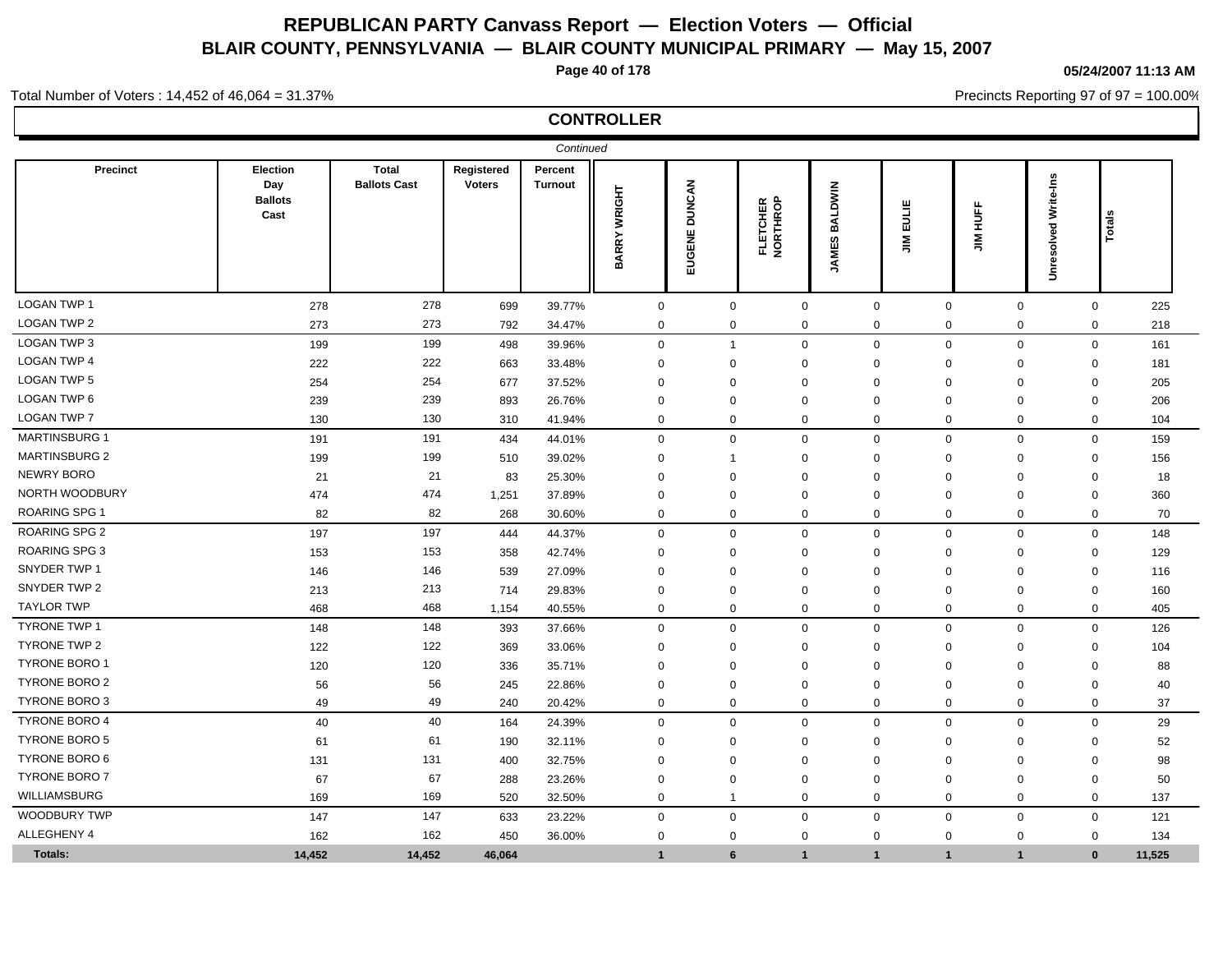**Page 41 of 178**

**05/24/2007 11:13 AM**

Total Number of Voters : 14,452 of 46,064 = 31.37%

Precincts Reporting 97 of 97 = 100.00%

#### **CORONER - REPUBLICAN PARTY**

| <b>Precinct</b> | <b>Election</b><br>Day<br><b>Ballots</b><br>Cast | <b>Total</b><br><b>Ballots Cast</b> | Registered<br><b>Voters</b> | Percent<br><b>Turnout</b> | <b>ROSS</b><br>PATRICIA M.<br><b>REP</b> | <b>Burkett</b><br>Ramon<br>έ | <b>FAITH</b><br>JAMES | <b>GUYER</b><br><b>JEFFREY</b> | $\tilde{\vec{r}}$<br>흡<br>EHR<br><b>DUANE</b> | <b>MURGO</b><br>ă | SANGIORGO<br><b>FRANK</b> | <b>Unresolved Write-Ins</b> | Continued   |
|-----------------|--------------------------------------------------|-------------------------------------|-----------------------------|---------------------------|------------------------------------------|------------------------------|-----------------------|--------------------------------|-----------------------------------------------|-------------------|---------------------------|-----------------------------|-------------|
| ALTOONA 1-1     | 48                                               | 48                                  | 288                         | 16.67%                    | 43                                       | $\mathbf 0$                  | $\mathbf 0$           | $\mathsf 0$                    | $\mathbf 0$                                   | $\mathbf 0$       | $\mathbf 0$               |                             | $\mathbf 0$ |
| ALTOONA 1-2     | 22                                               | 22                                  | 93                          | 23.66%                    | 18                                       | 0                            | $\mathbf 0$           | $\mathbf 0$                    | 0                                             | 0                 | $\mathbf 0$               | $\mathbf 0$                 |             |
| ALTOONA 2-1     | 36                                               | 36                                  | 194                         | 18.56%                    | 32                                       | $\mathbf 0$                  | $\mathbf 0$           | $\mathbf 0$                    | 0                                             | $\mathbf 0$       | $\mathbf 0$               | $\mathbf 0$                 |             |
| ALTOONA 2-2     | 95                                               | 95                                  | 365                         | 26.03%                    | 79                                       | $\mathbf 0$                  | $\mathbf 0$           | $\mathbf 0$                    | 0                                             | $\mathbf 0$       | $\mathbf 0$               | $\mathbf 0$                 |             |
| ALTOONA 3-1     | 47                                               | 47                                  | 239                         | 19.67%                    | 41                                       | 0                            | $\mathbf 0$           | $\mathbf 0$                    | 0                                             | $\mathbf 0$       | $\mathbf 0$               |                             | 0           |
| ALTOONA 3-2     | 86                                               | 86                                  | 328                         | 26.22%                    | 75                                       | $\mathbf 0$                  | $\mathsf 0$           | $\mathbf 0$                    | 0                                             | $\mathbf 0$       | $\mathbf 0$               |                             | $\mathbf 0$ |
| ALTOONA 4-1     | 63                                               | 63                                  | 310                         | 20.32%                    | 57                                       | $\mathbf 0$                  | $\mathbf 0$           | $\mathbf 0$                    | $\pmb{0}$                                     | $\mathbf 0$       | $\mathbf 0$               | $\mathbf 0$                 |             |
| ALTOONA 4-2     | 133                                              | 133                                 | 365                         | 36.44%                    | 112                                      | $\mathbf 0$                  | $\mathbf 0$           | $\mathbf 0$                    | 0                                             | $\mathbf 0$       | $\mathbf 0$               | $\mathbf 0$                 |             |
| ALTOONA 5-1     | 11                                               | 11                                  | 70                          | 15.71%                    | 11                                       | $\mathbf 0$                  | $\mathbf 0$           | $\mathbf 0$                    | 0                                             | $\mathbf 0$       | $\mathbf 0$               | $\mathbf 0$                 |             |
| ALTOONA 5-2     | 82                                               | 82                                  | 270                         | 30.37%                    | 70                                       | $\mathbf 0$                  | $\mathsf 0$           | $\mathbf 0$                    | $\overline{2}$                                | $\mathbf 0$       | $\mathsf{O}\xspace$       |                             | $\mathbf 0$ |
| ALTOONA 5-3     | 59                                               | 59                                  | 258                         | 22.87%                    | 53                                       | $\mathbf 0$                  | $\mathbf 0$           | $\mathbf 0$                    | 0                                             | $\mathbf 0$       | $\mathbf 0$               |                             | $\mathbf 0$ |
| ALTOONA 6-1     | 66                                               | 66                                  | 345                         | 19.13%                    | 58                                       | $\mathbf 0$                  | $\mathbf 0$           | $\mathbf 0$                    | 0                                             | $\mathbf 0$       | $\mathbf 0$               |                             | $\mathbf 0$ |
| ALTOONA 6-2     | 71                                               | 71                                  | 314                         | 22.61%                    | 63                                       | 0                            | $\mathbf 0$           | $\mathbf 0$                    | 0                                             | $\mathbf 0$       | $\mathbf 0$               | $\mathbf 0$                 |             |
| ALTOONA 6-3     | 89                                               | 89                                  | 372                         | 23.92%                    | 77                                       | 0                            | $\mathbf 0$           | $\mathbf 0$                    | $\Omega$                                      | 0                 | $\mathbf 0$               | $\mathbf 0$                 |             |
| ALTOONA 6-4     | 143                                              | 143                                 | 403                         | 35.48%                    | 117                                      | $\mathbf 0$                  | $\mathbf 0$           | $\overline{1}$                 | 0                                             | $\mathsf 0$       | $\mathbf 0$               |                             | $\mathbf 0$ |
| ALTOONA 6-5     | 162                                              | 162                                 | 525                         | 30.86%                    | 134                                      | $\mathbf 0$                  | $\mathsf 0$           | $\mathbf 0$                    | $\mathbf 0$                                   | $\mathbf 0$       | $\mathbf 0$               |                             | $\mathbf 0$ |
| ALTOONA 7       | 73                                               | 73                                  | 375                         | 19.47%                    | 70                                       | 0                            | $\mathbf 0$           | $\mathbf 0$                    | 0                                             | $\mathbf 0$       | $\mathbf 0$               | $\mathbf 0$                 |             |
| ALTOONA 8-1     | 59                                               | 59                                  | 326                         | 18.10%                    | 56                                       | 0                            | $\mathbf 0$           | $\mathbf 0$                    | $\mathbf 0$                                   | $\mathbf 0$       | $\mathbf 0$               | $\mathbf 0$                 |             |
| ALTOONA 8-2     | 85                                               | 85                                  | 284                         | 29.93%                    | 71                                       | $\mathbf 0$                  | $\mathbf{1}$          | $\mathbf 0$                    | 0                                             | $\mathbf 0$       | $\mathbf 0$               | $\mathbf 0$                 |             |
| ALTOONA 9       | 97                                               | 97                                  | 372                         | 26.08%                    | 86                                       | $\mathbf 0$                  | $\mathbf 0$           | $\mathbf 0$                    | 0                                             | $\mathbf 0$       | $\mathbf 0$               |                             | $\mathbf 0$ |
| ALTOONA 10-1    | 34                                               | 34                                  | 222                         | 15.32%                    | 30                                       | $\mathbf 0$                  | $\mathsf 0$           | $\mathbf 0$                    | 0                                             | $\mathbf 0$       | $\mathbf 0$               |                             | $\mathbf 0$ |
| ALTOONA 10-2    | 50                                               | 50                                  | 239                         | 20.92%                    | 41                                       | 0                            | $\mathbf 0$           | $\mathbf 0$                    | $\mathbf 0$                                   | $\mathbf 0$       | $\mathbf 0$               | $\mathbf 0$                 |             |
| ALTOONA 10-3    | 59                                               | 59                                  | 195                         | 30.26%                    | 55                                       | $\mathbf 0$                  | $\mathbf{0}$          | $\mathbf 0$                    | 0                                             | $\mathbf 0$       | $\mathbf 0$               | $\mathbf 0$                 |             |
| ALTOONA 10-4    | 169                                              | 169                                 | 525                         | 32.19%                    | 146                                      | $\mathbf 0$                  | $\mathbf 0$           | $\mathbf 0$                    | 0                                             | $\mathbf 0$       | 1                         | $\mathbf 0$                 |             |
| ALTOONA 11-1    | 118                                              | 118                                 | 480                         | 24.58%                    | 107                                      | $\mathbf 0$                  | $\mathbf 0$           | $\mathbf 0$                    | $\mathbf 0$                                   | $\mathbf 0$       | $\mathbf 0$               |                             | 0           |
| ALTOONA 11-2    | 136                                              | 136                                 | 437                         | 31.12%                    | 128                                      | $\mathbf 0$                  | $\mathbf 0$           | $\mathbf 0$                    | 0                                             | $\mathbf 0$       | $\mathbf 0$               |                             | $\mathbf 0$ |
| ALTOONA 11-3    | 129                                              | 129                                 | 420                         | 30.71%                    | 111                                      | $\mathbf 0$                  | $\mathbf 0$           | $\mathbf 0$                    | $\Omega$                                      | $\mathbf 0$       | $\mathbf 0$               | $\mathbf 0$                 |             |
| ALTOONA 12-1    | 48                                               | 48                                  | 186                         | 25.81%                    | 42                                       | $\mathbf 0$                  | $\mathbf 0$           | $\mathbf 0$                    | 0                                             | $\mathbf 0$       | $\mathbf 0$               |                             | $\mathbf 0$ |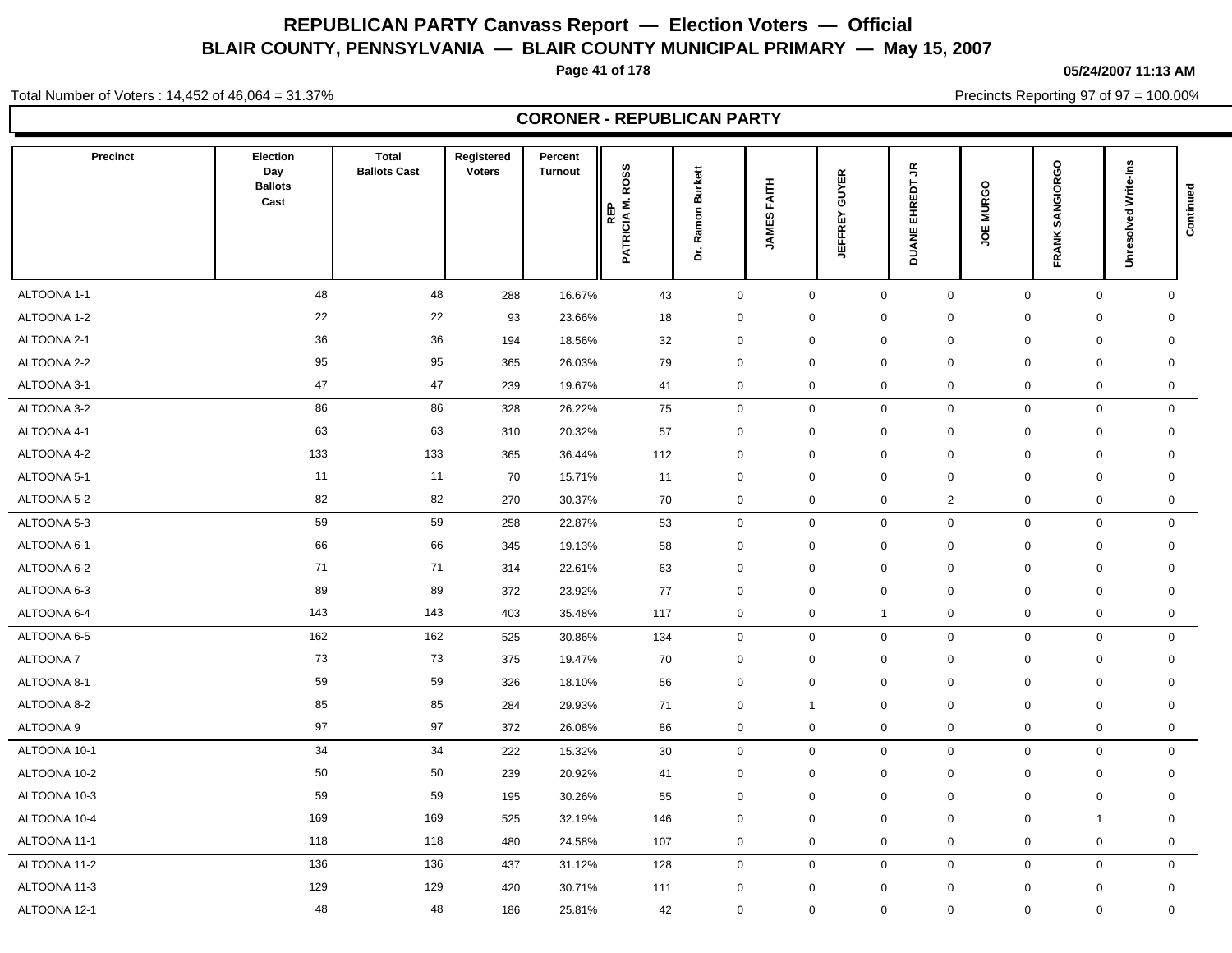**Page 42 of 178**

**05/24/2007 11:13 AM**

Precincts Reporting 97 of 97 = 100.00%

Total Number of Voters : 14,452 of 46,064 = 31.37%

**CORONER - REPUBLICAN PARTY**

| <b>Precinct</b>        | Election<br>Day<br><b>Ballots</b><br>Cast | <b>Total</b><br><b>Ballots Cast</b> | Registered<br><b>Voters</b> | Percent<br><b>Turnout</b> | <b>ROSS</b><br><b>REP<br/>PATRICIA M.</b> | <b>Burkett</b><br>Ramon<br>έ | <b>FAITH</b><br><b>JAMES</b> | <b>GUYER</b><br><b>JEFFREY</b> | ҕ<br>흡<br>뎦<br>또<br><b>DUANE</b> | <b>MURGO</b><br>ш<br>ş | SANGIORGO<br>FRANK         | <b>Unresolved Write-Ins</b> | Continued   |
|------------------------|-------------------------------------------|-------------------------------------|-----------------------------|---------------------------|-------------------------------------------|------------------------------|------------------------------|--------------------------------|----------------------------------|------------------------|----------------------------|-----------------------------|-------------|
| ALTOONA 12-2           | 88                                        | 88                                  | 290                         | 30.34%                    | 70                                        | $\mathbf 0$                  | $\mathbf 0$                  |                                | $\mathbf 0$<br>$\mathbf 0$       |                        | $\mathbf 0$                | $\mathbf 0$                 | $\mathbf 0$ |
| ALTOONA 12-3           | 72                                        | 72                                  | 250                         | 28.80%                    | 70                                        | 0                            | $\mathbf 0$                  | $\mathbf 0$                    | 0                                |                        | $\mathbf 0$                | $\mathbf 0$                 | 0           |
| ALTOONA 12-4           | 130                                       | 130                                 | 377                         | 34.48%                    | 110                                       | $\mathbf 0$                  | $\mathbf 0$                  | $\mathbf 0$                    | 0                                |                        | $\mathbf 0$                | $\mathbf 0$                 | $\mathbf 0$ |
| ALTOONA 12-5           | 50                                        | 50                                  | 187                         | 26.74%                    | 42                                        | 0                            | $\mathbf 0$                  | $\mathbf 0$                    | $\mathbf 0$                      |                        | $\mathbf 0$<br>$\mathbf 0$ | $\mathbf 0$                 |             |
| ALTOONA 13-1           | 140                                       | 140                                 | 517                         | 27.08%                    | 124                                       | $\mathbf 0$                  | $\mathbf 0$                  | $\mathbf 0$                    | 0                                |                        | $\mathbf 0$                | $\mathbf 0$<br>$\mathbf 0$  |             |
| ALTOONA 13-2           | 87                                        | 87                                  | 415                         | 20.96%                    | 85                                        | $\mathbf 0$                  | 0                            | $\mathbf 0$                    | 0                                |                        | $\mathbf 0$<br>$\mathbf 0$ | 0                           |             |
| ALTOONA 13-3           | 122                                       | 122                                 | 388                         | 31.44%                    | 111                                       | 0                            | $\mathbf 0$                  | $\mathbf 0$                    | $\mathbf 0$                      |                        | $\mathbf 0$                | $\mathbf 0$                 | 0           |
| ALTOONA 13-4           | 97                                        | 97                                  | 272                         | 35.66%                    | 80                                        | $\mathbf 0$                  | $\mathbf 0$                  | $\mathbf 0$                    | 0                                |                        | $\mathbf 0$                | $\mathbf 0$                 | $\mathbf 0$ |
| ALTOONA 14-1           | 120                                       | 120                                 | 307                         | 39.09%                    | 105                                       | $\mathbf 0$                  | $\mathbf 0$                  | $\mathbf 0$                    | $\mathbf 0$                      |                        | $\mathbf 0$<br>$\mathbf 0$ | $\mathbf 0$                 |             |
| ALTOONA 14-2           | 240                                       | 240                                 | 679                         | 35.35%                    | 212                                       | $\mathbf 0$                  | $\mathbf 0$                  | $\mathbf 0$                    | $\mathbf 0$                      |                        | $\mathbf 0$                | $\mathbf 0$<br>$\mathbf 0$  |             |
| ALTOONA 14-3           | 110                                       | 110                                 | 373                         | 29.49%                    | 84                                        | 0                            | $\mathbf 0$                  | $\mathbf 0$                    | $\mathbf 0$                      |                        | $\mathbf 0$<br>$\mathbf 0$ | $\mathbf 0$                 |             |
| ALTOONA 14-4           | 193                                       | 193                                 | 608                         | 31.74%                    | 166                                       | $\mathbf 0$                  | $\mathbf 0$                  | $\mathbf 0$                    | 0                                |                        | $\mathsf 0$                | $\mathbf 0$                 | $\mathbf 0$ |
| ALLEGHENY 1            | 367                                       | 367                                 | 1,056                       | 34.75%                    | 315                                       | $\mathbf 0$                  | $\mathsf 0$                  | $\mathbf 0$                    | $\mathbf 0$                      |                        | $\mathbf{0}$               | $\mathbf 0$                 | $\mathbf 0$ |
| ALLEGHENY 2            | 343                                       | 343                                 | 939                         | 36.53%                    | 305                                       | $\mathbf 0$                  | $\mathbf 0$                  | $\mathbf 0$                    | 0                                |                        | $\mathbf 0$                | $\mathbf 0$                 | $\mathbf 0$ |
| ALLEGHENY 3            | 53                                        | 53                                  | 176                         | 30.11%                    | 45                                        | 0                            | $\mathbf 0$                  | $\mathbf 0$                    | $\mathbf 0$                      |                        | $\mathbf 0$<br>$\mathbf 0$ | $\mathbf 0$                 |             |
| <b>ANTIS TWP 1</b>     | 330                                       | 330                                 | 1,118                       | 29.52%                    | 285                                       | 0                            | $\mathbf 0$                  | $\mathbf 0$                    | 0                                |                        | $\mathbf 0$                | $\mathbf 0$<br>$\mathbf 0$  |             |
| ANTIS TWP 2            | 199                                       | 199                                 | 664                         | 29.97%                    | 179                                       | $\mathbf 0$                  | $\mathbf 0$                  | $\mathbf 0$                    | 0                                |                        | $\mathbf 0$                | $\mathbf 0$                 | 0           |
| ANTIS TWP 3            | 247                                       | 247                                 | 804                         | 30.72%                    | 215                                       | $\mathsf{O}\xspace$          | $\mathbf 0$                  | $\mathbf 0$                    | 0                                |                        | $\mathbf 0$                | $\mathbf 0$                 | $\mathbf 0$ |
| BELLWOOD BORO          | 156                                       | 156                                 | 749                         | 20.83%                    | 141                                       | 0                            | $\mathbf 0$                  | $\mathbf 0$                    | $\mathbf 0$                      |                        | $\mathbf 0$<br>$\mathbf 0$ |                             | 0           |
| <b>BLAIR - CATFISH</b> | 224                                       | 224                                 | 756                         | 29.63%                    | 196                                       | $\mathbf 0$                  | $\mathbf 0$                  | $\mathbf 0$                    | 0                                |                        | $\mathbf 0$<br>$\mathbf 0$ | $\mathbf 0$                 |             |
| <b>BLAIR - E HOLBG</b> | 420                                       | 420                                 | 1,352                       | 31.07%                    | 368                                       | $\mathbf 0$                  | $\mathbf 0$                  | $\mathbf 0$                    | $\mathbf 0$                      |                        | $\mathbf 0$                | $\mathbf 0$<br>$\mathbf 0$  |             |
| <b>CATHARINE TWP</b>   | 99                                        | 99                                  | 327                         | 30.28%                    | 87                                        | 0                            | 0                            | $\mathbf 0$                    | 0                                |                        | 0                          | $\mathbf 0$                 | 0           |
| <b>DUNCANSVILLE</b>    | 186                                       | 186                                 | 507                         | 36.69%                    | 168                                       | $\mathbf 0$                  | $\mathbf 0$                  | $\mathbf 0$                    | 0                                |                        | $\mathbf 0$                | $\mathbf 0$                 | $\mathbf 0$ |
| FRANKSTOWN TWP1        | 101                                       | 101                                 | 258                         | 39.15%                    | 85                                        | $\mathbf 0$                  | $\mathbf 0$                  | $\mathbf 0$                    | 0                                |                        | $\mathbf 0$                | $\mathbf 0$                 | $\mathbf 0$ |
| <b>FRANKSTOWN TWP2</b> | 574                                       | 574                                 | 1,708                       | 33.61%                    | 492                                       | $\mathbf 0$                  | $\mathbf 0$                  | $\mathbf 0$                    | 0                                | $\mathbf{1}$           |                            | $\mathbf 0$<br>$\mathbf 0$  |             |
| <b>FRANKSTOWN TWP3</b> | 614                                       | 614                                 | 1,853                       | 33.14%                    | 538                                       | 0                            | $\mathbf 0$                  | $\mathbf 0$                    | $\mathbf 0$                      |                        | $\mathbf 0$<br>$\mathbf 0$ | $\mathbf 0$                 |             |
| FREEDOM TWP 1          | 137                                       | 137                                 | 424                         | 32.31%                    | 115                                       | $\mathbf 0$                  | $\mathbf 0$                  | $\mathbf 0$                    | 0                                |                        | $\mathbf 0$                | $\mathbf 0$                 | $\mathbf 0$ |
| FREEDOM TWP 2          | 259                                       | 259                                 | 809                         | 32.01%                    | 232                                       | $\mathbf{0}$                 | $\mathbf 0$                  |                                | $\mathbf 0$<br>$\mathbf 0$       |                        | $\mathbf{0}$               | $\overline{0}$              | $\mathbf 0$ |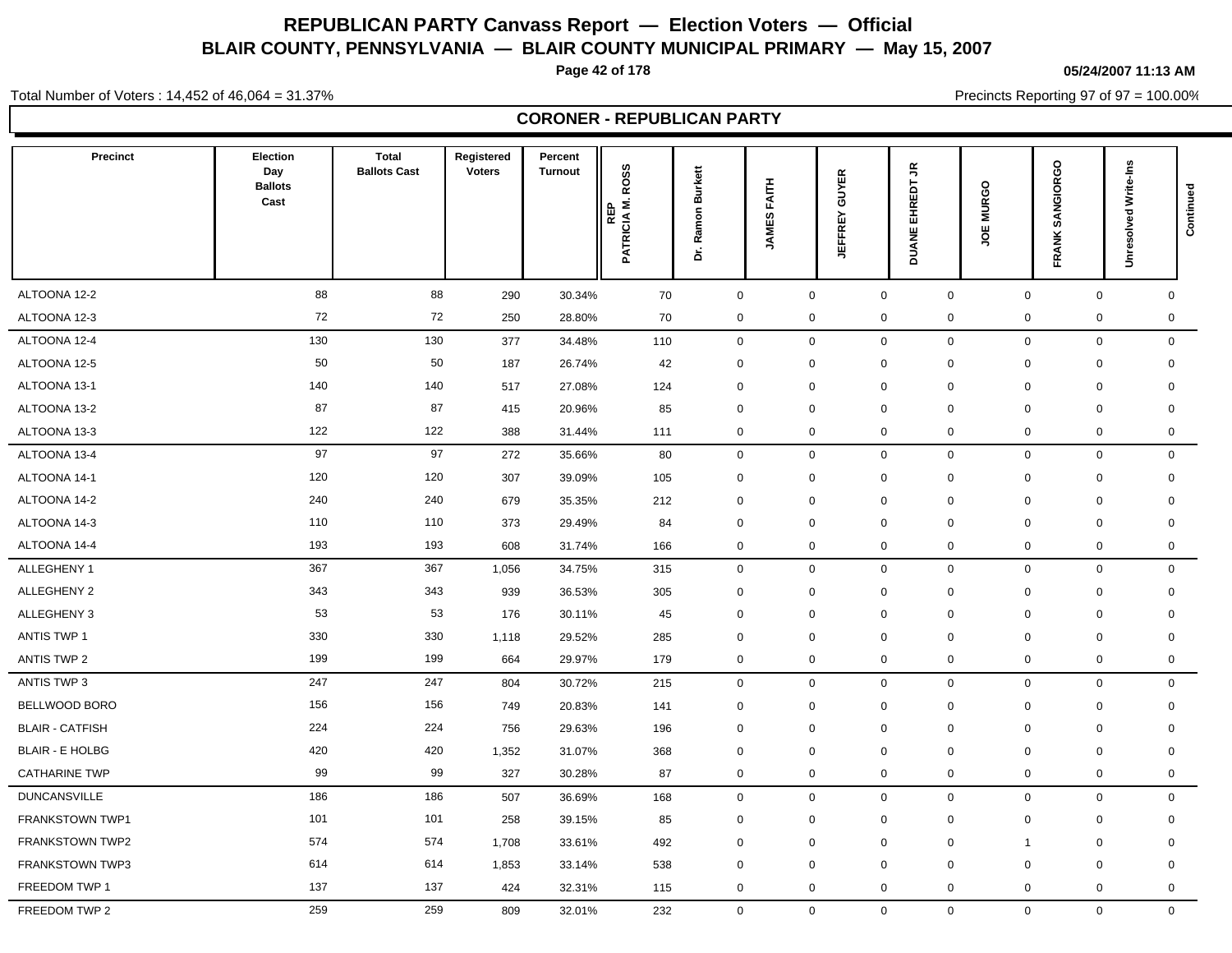**Page 43 of 178**

**05/24/2007 11:13 AM**

Precincts Reporting 97 of 97 = 100.00%

Total Number of Voters : 14,452 of 46,064 = 31.37%

**CORONER - REPUBLICAN PARTY**

| Precinct               | Election<br>Day<br><b>Ballots</b><br>Cast | <b>Total</b><br><b>Ballots Cast</b> | Registered<br><b>Voters</b> | Percent<br><b>Turnout</b> | <b>ROSS</b><br>PATRICIA M.<br>REP | <b>Burkett</b><br>Ramon<br>έ | <b>FAITH</b><br><b>JAMES</b> | <b>GUYER</b><br><b>JEFFREY</b> | $\tilde{\vec{r}}$<br>旨<br>뎦<br>또<br><b>DUANE</b> | <b>MURGO</b><br>ğ | SANGIORGO<br><b>FRANK</b> | Unresolved Write-Ins        | Continued |
|------------------------|-------------------------------------------|-------------------------------------|-----------------------------|---------------------------|-----------------------------------|------------------------------|------------------------------|--------------------------------|--------------------------------------------------|-------------------|---------------------------|-----------------------------|-----------|
| <b>GREENFIELD TWP1</b> | 134                                       | 134                                 | 544                         | 24.63%                    | 113                               | $\mathbf 0$                  | $\mathbf 0$                  | $\mathbf 0$                    | $\mathbf 0$                                      | $\mathbf 0$       |                           | $\mathbf 0$<br>$\mathbf 0$  |           |
| <b>GREENFIELD TWP2</b> | 31                                        | 31                                  | 73                          | 42.47%                    | 28                                | 0                            | $\mathbf 0$                  | $\mathbf 0$                    | $\Omega$                                         | $\mathbf 0$       | $\mathbf 0$               | $\mathbf 0$                 |           |
| <b>GREENFIELD TWP3</b> | 141                                       | 141                                 | 620                         | 22.74%                    | 117                               | 0                            | 0                            | $\mathbf 0$                    | $\mathbf 0$                                      | $\Omega$          | $\mathbf 0$               | $\mathbf 0$                 |           |
| <b>HOLLIDAYSBURG 1</b> | 70                                        | 70                                  | 250                         | 28.00%                    | 57                                | 0                            | 0                            | $\mathbf 0$                    | $\mathbf 0$                                      | 0                 | $\mathbf 0$               | $\mathbf 0$                 |           |
| <b>HOLLIDAYSBURG 2</b> | 124                                       | 124                                 | 367                         | 33.79%                    | 107                               | 0                            | $\mathbf 0$                  | $\mathbf 0$                    | 0                                                | $\mathbf 0$       |                           | $\mathbf 0$<br>$\mathbf 0$  |           |
| <b>HOLLIDAYSBURG 3</b> | 33                                        | 33                                  | 160                         | 20.63%                    | 31                                | 0                            | 0                            | $\mathbf 0$                    | $\mathbf 0$                                      | $\mathbf 0$       | $\mathbf 0$               | $\mathbf 0$                 |           |
| <b>HOLLIDAYSBURG 4</b> | 131                                       | 131                                 | 367                         | 35.69%                    | 114                               | 0                            | $\mathbf 0$                  | $\mathbf 0$                    | $\mathbf 0$                                      | $\mathbf 0$       | $\mathbf 0$               | $\mathbf 0$                 |           |
| <b>HOLLIDAYSBURG 5</b> | 128                                       | 128                                 | 357                         | 35.85%                    | 108                               | 0                            | 0                            | $\mathbf 0$                    | $\mathbf 0$                                      | $\mathbf 0$       | $\mathbf 0$               | 0                           |           |
| <b>HOLLIDAYSBURG 6</b> | 154                                       | 154                                 | 448                         | 34.38%                    | 138                               | 0                            | $\mathbf 0$                  | $\mathbf 0$                    | $\mathbf 0$                                      | $\mathbf 0$       | $\mathbf 0$               | 0                           |           |
| <b>HOLLIDAYSBURG 7</b> | 140                                       | 140                                 | 366                         | 38.25%                    | 126                               | 0                            | $\mathbf 0$                  | $\mathbf 0$                    | 0                                                | $\mathbf 0$       |                           | $\mathbf 0$<br>$\mathbf 0$  |           |
| <b>HUSTON TWP</b>      | 203                                       | 203                                 | 566                         | 35.87%                    | 190                               | 0                            | $\mathbf 0$                  | $\mathbf 0$                    | 0                                                | $\mathbf 0$       | $\mathbf 0$               | $\mathbf 0$                 |           |
| <b>JUNIATA TWP</b>     | 124                                       | 124                                 | 468                         | 26.50%                    | 105                               | 0                            | 0                            | $\mathbf 0$                    | $\mathbf 0$                                      | $\mathbf 0$       | 0                         | $\mathbf 0$                 |           |
| <b>LOGAN TWP 1</b>     | 278                                       | 278                                 | 699                         | 39.77%                    | 248                               | $\Omega$                     | $\mathbf 0$                  | $\mathbf 0$                    | $\Omega$                                         | $\mathbf 0$       | 0                         | $\mathbf 0$                 |           |
| LOGAN TWP 2            | 273                                       | 273                                 | 792                         | 34.47%                    | 246                               | 0                            | $\mathbf 0$                  | $\mathbf 0$                    | 0                                                | $\mathbf 0$       |                           | $\mathsf{O}\xspace$<br>0    |           |
| LOGAN TWP 3            | 199                                       | 199                                 | 498                         | 39.96%                    | 178                               | $\mathbf 0$                  | $\mathbf 0$                  | $\mathbf 0$                    | $\mathbf 0$                                      | $\mathbf 0$       |                           | $\mathbf 0$<br>$\mathbf 0$  |           |
| <b>LOGAN TWP 4</b>     | 222                                       | 222                                 | 663                         | 33.48%                    | 202                               | 0                            | $\mathbf 0$                  | $\mathbf 0$                    | $\mathbf 0$                                      | $\mathbf 0$       | $\mathbf 0$               | $\mathbf 0$                 |           |
| LOGAN TWP 5            | 254                                       | 254                                 | 677                         | 37.52%                    | 221                               | 0                            | 0                            | $\mathbf 0$                    | $\mathbf 0$                                      | $\mathbf 0$       | 0                         | 0                           |           |
| LOGAN TWP 6            | 239                                       | 239                                 | 893                         | 26.76%                    | 223                               | $\mathbf 0$                  | $\mathbf 0$                  | $\mathbf 0$                    | $\Omega$                                         | $\mathbf 0$       | 0                         | $\mathbf 0$                 |           |
| <b>LOGAN TWP 7</b>     | 130                                       | 130                                 | 310                         | 41.94%                    | 116                               | 0                            | $\mathbf 0$                  | $\mathbf 0$                    | 0                                                | $\mathbf 0$       |                           | $\mathbf 0$<br>$\mathbf 0$  |           |
| <b>MARTINSBURG 1</b>   | 191                                       | 191                                 | 434                         | 44.01%                    | 172                               | $\mathbf 0$                  | $\mathbf 0$                  | $\mathbf 0$                    | $\mathbf 0$                                      | $\mathbf 0$       |                           | $\mathbf 0$<br>$\mathbf 0$  |           |
| <b>MARTINSBURG 2</b>   | 199                                       | 199                                 | 510                         | 39.02%                    | 170                               | 0                            | $\mathbf 0$                  | $\mathbf 0$                    | $\mathbf 0$                                      | $\mathbf 0$       | $\mathbf 0$               | $\mathbf 0$                 |           |
| NEWRY BORO             | 21                                        | 21                                  | 83                          | 25.30%                    | 18                                | $\mathbf 0$                  | 0                            | $\mathbf 0$                    | $\mathbf 0$                                      | $\mathbf 0$       | 0                         | 0                           |           |
| NORTH WOODBURY         | 474                                       | 474                                 | 1,251                       | 37.89%                    | 395                               | $\mathbf 0$                  | $\mathbf{0}$                 | $\mathbf 0$                    | $\Omega$                                         | $\mathbf 0$       | $\mathbf 0$               | $\mathbf 0$                 |           |
| <b>ROARING SPG 1</b>   | 82                                        | 82                                  | 268                         | 30.60%                    | 74                                | 0                            | $\mathbf 0$                  | $\mathbf 0$                    | 0                                                | $\mathbf 0$       |                           | $\mathbf{0}$<br>$\mathbf 0$ |           |
| <b>ROARING SPG 2</b>   | 197                                       | 197                                 | 444                         | 44.37%                    | 169                               | 0                            | $\mathbf 0$                  | $\mathbf 0$                    | 0                                                | $\mathbf 0$       |                           | $\mathbf 0$<br>$\mathbf 0$  |           |
| <b>ROARING SPG 3</b>   | 153                                       | 153                                 | 358                         | 42.74%                    | 142                               | $\mathbf 0$                  | $\mathbf 0$                  | $\mathbf 0$                    | $\mathbf 0$                                      | $\mathbf 0$       | 0                         | $\mathbf 0$                 |           |
| SNYDER TWP 1           | 146                                       | 146                                 | 539                         | 27.09%                    | 131                               | 0                            | 0                            | $\mathbf 0$                    | $\mathbf 0$                                      | $\mathbf 0$       | $\mathbf 0$               | $\mathbf 0$                 |           |
| SNYDER TWP 2           | 213                                       | 213                                 | 714                         | 29.83%                    | 171                               | $\mathbf 0$                  | $\mathbf 0$                  | $\Omega$                       | $\mathbf 0$                                      | $\Omega$          | $\mathbf 0$               | $\mathbf 0$                 |           |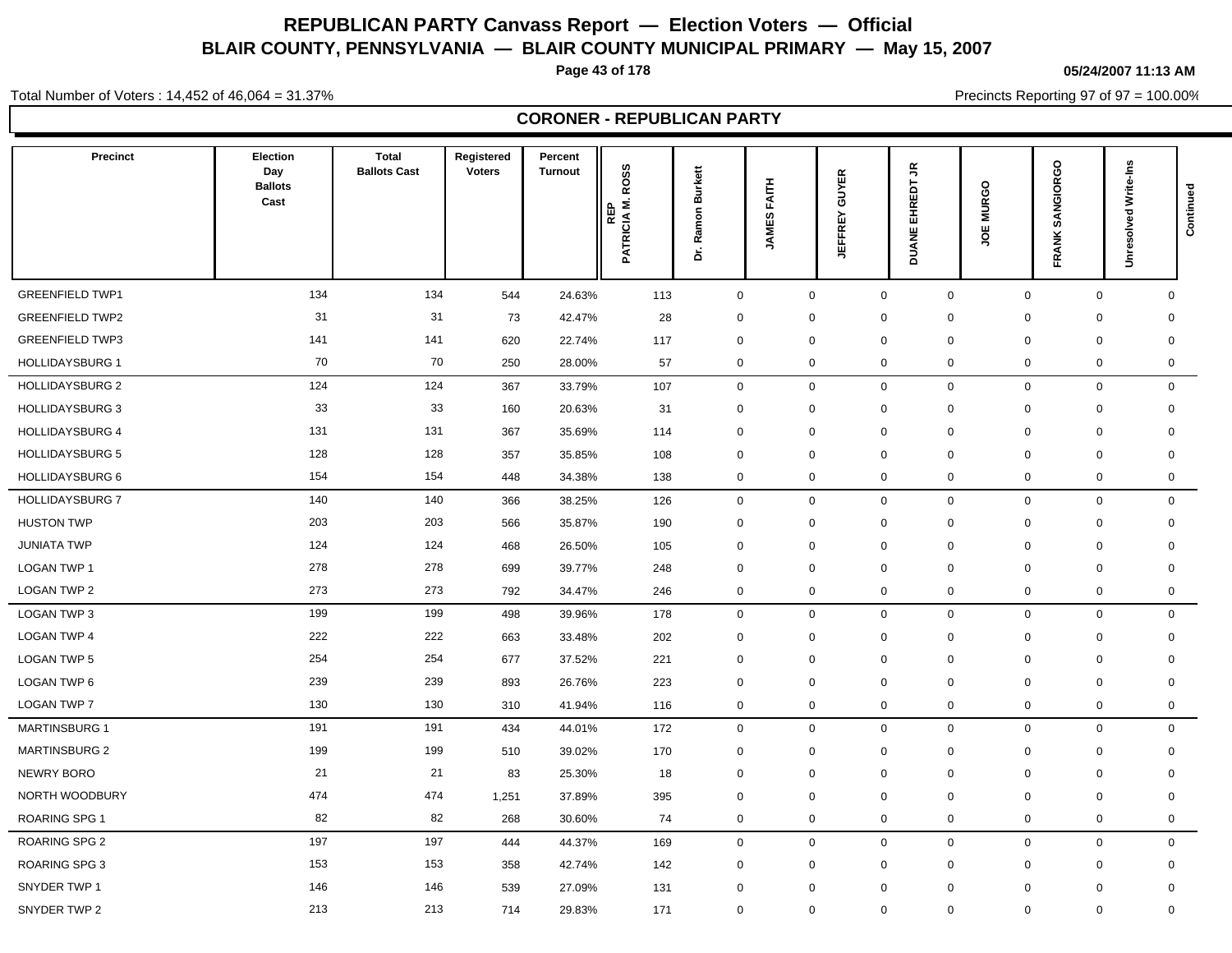**Page 44 of 178**

**05/24/2007 11:13 AM**

Total Number of Voters : 14,452 of 46,064 = 31.37%

Precincts Reporting 97 of 97 = 100.00%

|                      |                                           |                                     |                             |                           | <b>CORONER - REPUBLICAN PARTY</b>                                   |             |                                           |                                    |                                             |                   |                           |                                                      |                |
|----------------------|-------------------------------------------|-------------------------------------|-----------------------------|---------------------------|---------------------------------------------------------------------|-------------|-------------------------------------------|------------------------------------|---------------------------------------------|-------------------|---------------------------|------------------------------------------------------|----------------|
| Precinct             | Election<br>Day<br><b>Ballots</b><br>Cast | <b>Total</b><br><b>Ballots Cast</b> | Registered<br><b>Voters</b> | Percent<br><b>Turnout</b> | SS<br>$\circ$<br>œ<br>Σ<br>$\Omega$<br>핉<br>TRICIA<br>ব<br>$\Omega$ | œ<br>ă      | <b>AITH</b><br>п.<br>$\epsilon$<br>ш<br>∍ | 띥<br>⋝<br>∍<br>ō<br>FRE<br>⊞<br>5. | $\tilde{\vec{r}}$<br>EHREDT<br><b>DUANE</b> | <b>MURGO</b><br>ă | SANGIORGO<br><b>FRANK</b> | Write-Ins<br>$\overline{a}$<br>흥<br>نة<br>$\ddot{5}$ | Continued      |
| <b>TAYLOR TWP</b>    | 468                                       | 468                                 | 1,154                       | 40.55%                    | 425                                                                 | $\mathbf 0$ | 0                                         | $\mathbf 0$                        | $\mathbf 0$                                 |                   | 0                         | 0                                                    | 0              |
| <b>TYRONE TWP 1</b>  | 148                                       | 148                                 | 393                         | 37.66%                    | 130                                                                 | $\mathbf 0$ | 0                                         | $\mathbf 0$                        | $\mathbf 0$                                 |                   | 0                         | 0                                                    | $\overline{0}$ |
| TYRONE TWP 2         | 122                                       | 122                                 | 369                         | 33.06%                    | 107                                                                 | $\mathbf 0$ | 0                                         | 0                                  | $\mathbf 0$                                 |                   | 0                         | 0<br>$\mathbf 0$                                     |                |
| TYRONE BORO 1        | 120                                       | 120                                 | 336                         | 35.71%                    | 92                                                                  | $\mathbf 0$ | 0                                         | $\mathbf 0$                        | $\mathbf 0$                                 |                   | 0                         | 0                                                    | 0              |
| <b>TYRONE BORO 2</b> | 56                                        | 56                                  | 245                         | 22.86%                    | 42                                                                  | $\mathbf 0$ | 0                                         | $\mathbf 0$                        | $\mathbf 0$                                 |                   | 0                         | 0<br>$\mathbf 0$                                     |                |
| TYRONE BORO 3        | 49                                        | 49                                  | 240                         | 20.42%                    | 41                                                                  | $\mathbf 0$ | 0                                         | $\mathbf 0$                        | $\mathbf 0$                                 |                   | $\mathbf 0$               | $\mathbf 0$                                          | $\mathbf 0$    |
| TYRONE BORO 4        | 40                                        | 40                                  | 164                         | 24.39%                    | 33                                                                  | $\mathbf 0$ | 0                                         | $\mathbf 0$                        | $\mathbf 0$                                 |                   | $\mathbf 0$               | $\mathbf 0$                                          | $\mathbf{0}$   |
| <b>TYRONE BORO 5</b> | 61                                        | 61                                  | 190                         | 32.11%                    | 55                                                                  | $\mathbf 0$ | 0                                         | $\mathbf 0$                        | $\mathbf 0$                                 |                   | 0                         | $\mathbf 0$                                          | $\mathbf{0}$   |
| TYRONE BORO 6        | 131                                       | 131                                 | 400                         | 32.75%                    | 112                                                                 | $\mathbf 0$ | 0                                         | $\mathbf 0$                        | $\mathbf 0$                                 |                   | 0                         | 0                                                    | 0              |
| <b>TYRONE BORO 7</b> | 67                                        | 67                                  | 288                         | 23.26%                    | 56                                                                  | $\mathbf 0$ | 0                                         | $\mathbf{0}$                       | $\mathbf 0$                                 |                   | $\mathbf 0$               | $\mathbf 0$                                          | 0              |
| WILLIAMSBURG         | 169                                       | 169                                 | 520                         | 32.50%                    | 146                                                                 | $\mathbf 0$ | 0                                         | 0                                  | 0                                           |                   | 0                         | 0                                                    | 0              |
| WOODBURY TWP         | 147                                       | 147                                 | 633                         | 23.22%                    | 129                                                                 | $\mathbf 0$ | 0                                         | $\mathbf 0$                        | $\mathbf 0$                                 |                   | $\mathbf 0$               | $\mathbf 0$                                          | $\mathbf{0}$   |
| ALLEGHENY 4          | 162                                       | 162                                 | 450                         | 36.00%                    | 146                                                                 | $\mathbf 0$ | $\mathbf 0$                               | $\mathbf 0$                        | $\mathbf 0$                                 |                   | $\mathbf 0$               | $\mathbf 0$<br>$\mathbf 0$                           |                |
| Totals:              | 14,452                                    | 14,452                              | 46,064                      |                           | 12,632                                                              | $\mathbf 0$ | $\overline{1}$                            |                                    | $\overline{2}$                              |                   | 1                         | $\mathbf{1}$                                         | $\bf{0}$       |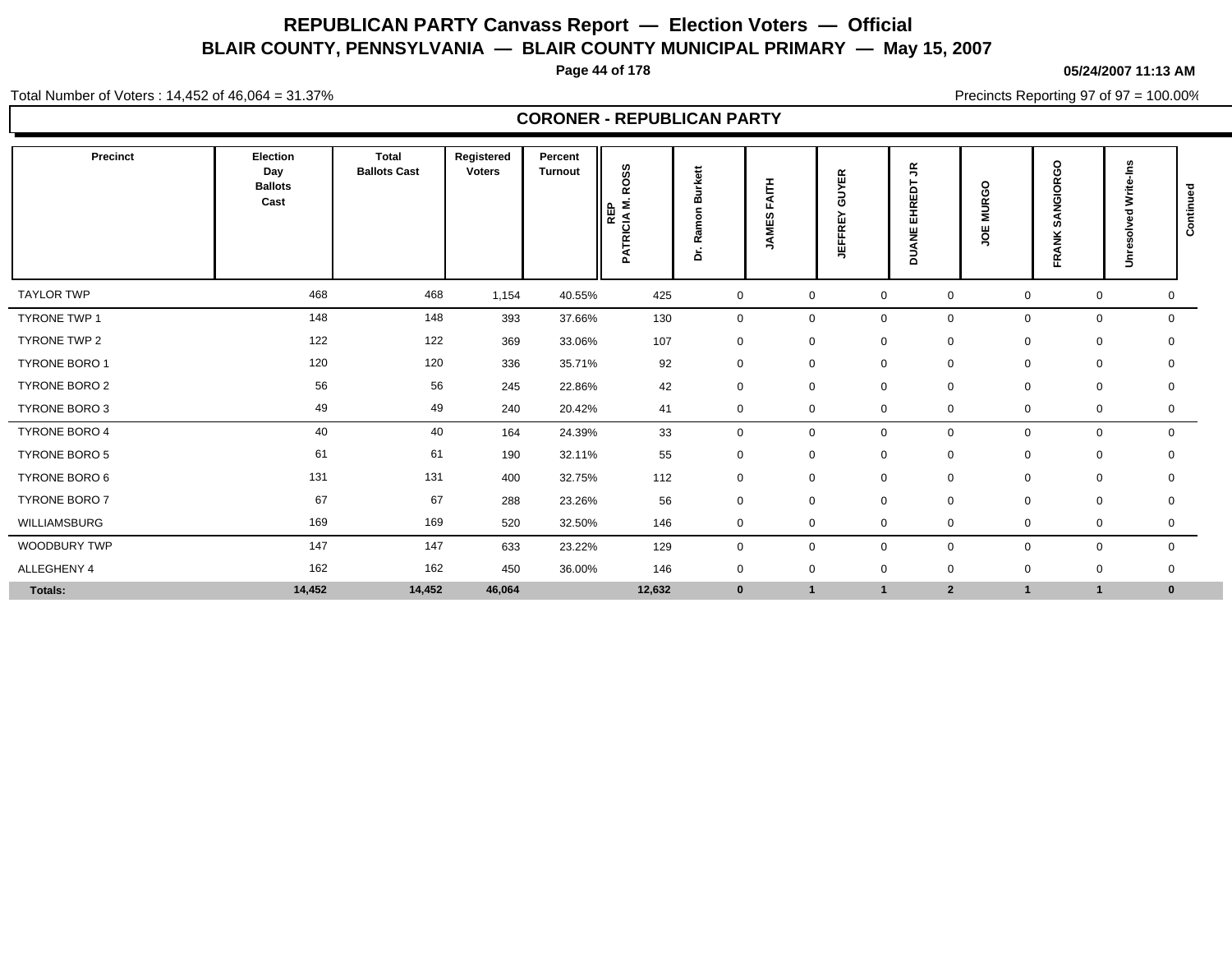**Page 45 of 178**

**CORONER**

#### **05/24/2007 11:13 AM**

Precincts Reporting 97 of 97 = 100.00%

Total Number of Voters : 14,452 of 46,064 = 31.37%

|                 |                                           |                                     |                      | Continued                 |        |
|-----------------|-------------------------------------------|-------------------------------------|----------------------|---------------------------|--------|
| <b>Precinct</b> | Election<br>Day<br><b>Ballots</b><br>Cast | <b>Total</b><br><b>Ballots Cast</b> | Registered<br>Voters | Percent<br><b>Turnout</b> |        |
|                 |                                           |                                     |                      |                           | Totals |
|                 |                                           |                                     |                      |                           |        |
| ALTOONA 1-1     | 48                                        | 48                                  | 288                  | 16.67%                    | 43     |
| ALTOONA 1-2     | 22                                        | 22                                  | 93                   | 23.66%                    | 18     |
| ALTOONA 2-1     | 36                                        | 36                                  | 194                  | 18.56%                    | 32     |
| ALTOONA 2-2     | 95                                        | 95                                  | 365                  | 26.03%                    | 79     |
| ALTOONA 3-1     | 47                                        | 47                                  | 239                  | 19.67%                    | 41     |
| ALTOONA 3-2     | 86                                        | 86                                  | 328                  | 26.22%                    | 75     |
| ALTOONA 4-1     | 63                                        | 63                                  | 310                  | 20.32%                    | 57     |
| ALTOONA 4-2     | 133                                       | 133                                 | 365                  | 36.44%                    | 112    |
| ALTOONA 5-1     | 11                                        | 11                                  | 70                   | 15.71%                    | 11     |
| ALTOONA 5-2     | 82                                        | 82                                  | 270                  | 30.37%                    | 72     |
| ALTOONA 5-3     | 59                                        | 59                                  | 258                  | 22.87%                    | 53     |
| ALTOONA 6-1     | 66                                        | 66                                  | 345                  | 19.13%                    | 58     |
| ALTOONA 6-2     | $71$                                      | 71                                  | 314                  | 22.61%                    | 63     |
| ALTOONA 6-3     | 89                                        | 89                                  | 372                  | 23.92%                    | 77     |
| ALTOONA 6-4     | 143                                       | 143                                 | 403                  | 35.48%                    | 118    |
| ALTOONA 6-5     | 162                                       | 162                                 | 525                  | 30.86%                    | 134    |
| <b>ALTOONA7</b> | 73                                        | 73                                  | 375                  | 19.47%                    | 70     |
| ALTOONA 8-1     | 59                                        | 59                                  | 326                  | 18.10%                    | 56     |
| ALTOONA 8-2     | 85                                        | 85                                  | 284                  | 29.93%                    | 72     |
| ALTOONA 9       | 97                                        | 97                                  | 372                  | 26.08%                    | 86     |
| ALTOONA 10-1    | 34                                        | 34                                  | 222                  | 15.32%                    | 30     |
| ALTOONA 10-2    | 50                                        | 50                                  | 239                  | 20.92%                    | 41     |
| ALTOONA 10-3    | 59                                        | 59                                  | 195                  | 30.26%                    | 55     |
| ALTOONA 10-4    | 169                                       | 169                                 | 525                  | 32.19%                    | 147    |
| ALTOONA 11-1    | 118                                       | 118                                 | 480                  | 24.58%                    | 107    |
| ALTOONA 11-2    | 136                                       | 136                                 | 437                  | 31.12%                    | 128    |
| ALTOONA 11-3    | 129                                       | 129                                 | 420                  | 30.71%                    | 111    |
| ALTOONA 12-1    | 48                                        | 48                                  | 186                  | 25.81%                    | 42     |
| ALTOONA 12-2    | 88                                        | 88                                  | 290                  | 30.34%                    | 70     |
| ALTOONA 12-3    | 72                                        | 72                                  | 250                  | 28.80%                    | 70     |
| ALTOONA 12-4    | 130                                       | 130                                 | 377                  | 34.48%                    | 110    |
| ALTOONA 12-5    | 50                                        | 50                                  | 187                  | 26.74%                    | 42     |
| ALTOONA 13-1    |                                           |                                     |                      |                           |        |
| ALTOONA 13-2    | 140                                       | 140                                 | 517                  | 27.08%                    | 124    |
|                 | 87                                        | 87                                  | 415                  | 20.96%                    | 85     |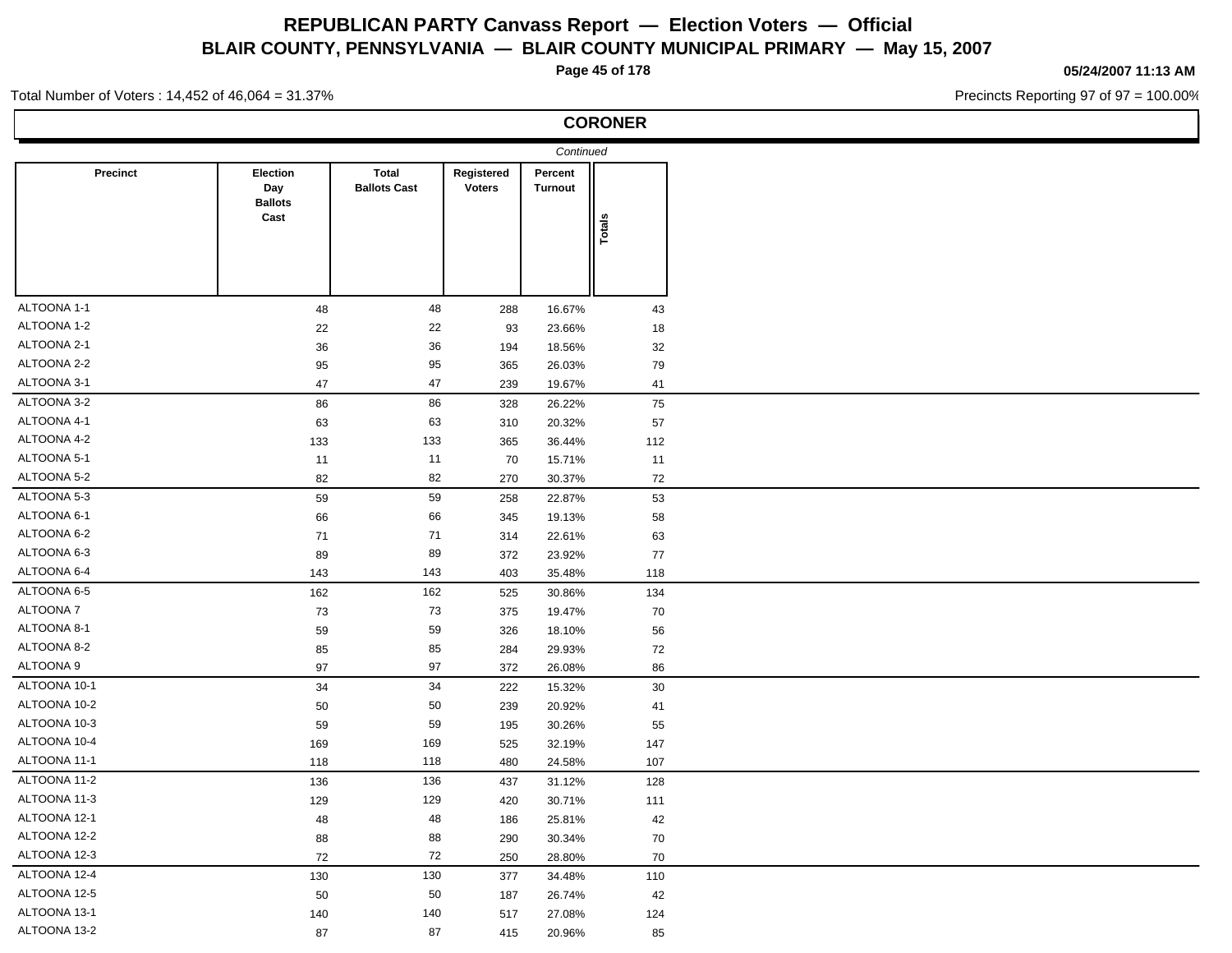**Page 46 of 178**

**05/24/2007 11:13 AM**

Precincts Reporting 97 of 97 = 100.00%

#### Total Number of Voters : 14,452 of 46,064 = 31.37%

|                        |                                                  |                                     |                             | Continued                 |        |  |
|------------------------|--------------------------------------------------|-------------------------------------|-----------------------------|---------------------------|--------|--|
| Precinct               | <b>Election</b><br>Day<br><b>Ballots</b><br>Cast | <b>Total</b><br><b>Ballots Cast</b> | Registered<br><b>Voters</b> | Percent<br><b>Turnout</b> |        |  |
|                        |                                                  |                                     |                             |                           | Totals |  |
|                        |                                                  |                                     |                             |                           |        |  |
| ALTOONA 13-3           | 122                                              | 122                                 | 388                         | 31.44%                    | 111    |  |
| ALTOONA 13-4           | 97                                               | 97                                  | 272                         | 35.66%                    | 80     |  |
| ALTOONA 14-1           | 120                                              | 120                                 | 307                         | 39.09%                    | 105    |  |
| ALTOONA 14-2           | 240                                              | 240                                 | 679                         | 35.35%                    | 212    |  |
| ALTOONA 14-3           | 110                                              | 110                                 | 373                         | 29.49%                    | 84     |  |
| ALTOONA 14-4           | 193                                              | 193                                 | 608                         | 31.74%                    | 166    |  |
| ALLEGHENY 1            | 367                                              | 367                                 | 1,056                       | 34.75%                    | 315    |  |
| ALLEGHENY 2            | 343                                              | 343                                 | 939                         | 36.53%                    | 305    |  |
| ALLEGHENY 3            | 53                                               | 53                                  | 176                         | 30.11%                    | 45     |  |
| <b>ANTIS TWP 1</b>     | 330                                              | 330                                 | 1,118                       | 29.52%                    | 285    |  |
| ANTIS TWP 2            | 199                                              | 199                                 | 664                         | 29.97%                    | 179    |  |
| ANTIS TWP 3            | 247                                              | 247                                 | 804                         | 30.72%                    | 215    |  |
| BELLWOOD BORO          | 156                                              | 156                                 | 749                         | 20.83%                    | 141    |  |
| <b>BLAIR - CATFISH</b> | 224                                              | 224                                 | 756                         | 29.63%                    | 196    |  |
| <b>BLAIR - E HOLBG</b> | 420                                              | 420                                 | 1,352                       | 31.07%                    | 368    |  |
| <b>CATHARINE TWP</b>   | 99                                               | 99                                  | 327                         | 30.28%                    | 87     |  |
| <b>DUNCANSVILLE</b>    | 186                                              | 186                                 | 507                         | 36.69%                    | 168    |  |
| FRANKSTOWN TWP1        | 101                                              | 101                                 | 258                         | 39.15%                    | 85     |  |
| <b>FRANKSTOWN TWP2</b> | 574                                              | 574                                 | 1,708                       | 33.61%                    | 493    |  |
| <b>FRANKSTOWN TWP3</b> | 614                                              | 614                                 | 1,853                       | 33.14%                    | 538    |  |
| FREEDOM TWP 1          | 137                                              | 137                                 | 424                         | 32.31%                    | 115    |  |
| FREEDOM TWP 2          | 259                                              | 259                                 | 809                         | 32.01%                    | 232    |  |
| <b>GREENFIELD TWP1</b> | 134                                              | 134                                 | 544                         | 24.63%                    | 113    |  |
| <b>GREENFIELD TWP2</b> | 31                                               | 31                                  | 73                          | 42.47%                    | 28     |  |
| <b>GREENFIELD TWP3</b> | 141                                              | 141                                 | 620                         | 22.74%                    | 117    |  |
| <b>HOLLIDAYSBURG 1</b> | 70                                               | 70                                  | 250                         | 28.00%                    | 57     |  |
| <b>HOLLIDAYSBURG 2</b> | 124                                              | 124                                 | 367                         | 33.79%                    | 107    |  |
| <b>HOLLIDAYSBURG 3</b> | 33                                               | 33                                  | 160                         | 20.63%                    | 31     |  |
| <b>HOLLIDAYSBURG 4</b> | 131                                              | 131                                 | 367                         | 35.69%                    | 114    |  |
| <b>HOLLIDAYSBURG 5</b> | 128                                              | 128                                 | 357                         | 35.85%                    | 108    |  |
| <b>HOLLIDAYSBURG 6</b> | 154                                              | 154                                 | 448                         | 34.38%                    | 138    |  |
| <b>HOLLIDAYSBURG 7</b> | 140                                              | 140                                 | 366                         | 38.25%                    | 126    |  |
| <b>HUSTON TWP</b>      | 203                                              | 203                                 | 566                         | 35.87%                    | 190    |  |
| <b>JUNIATA TWP</b>     | 124                                              | 124                                 | 468                         | 26.50%                    | 105    |  |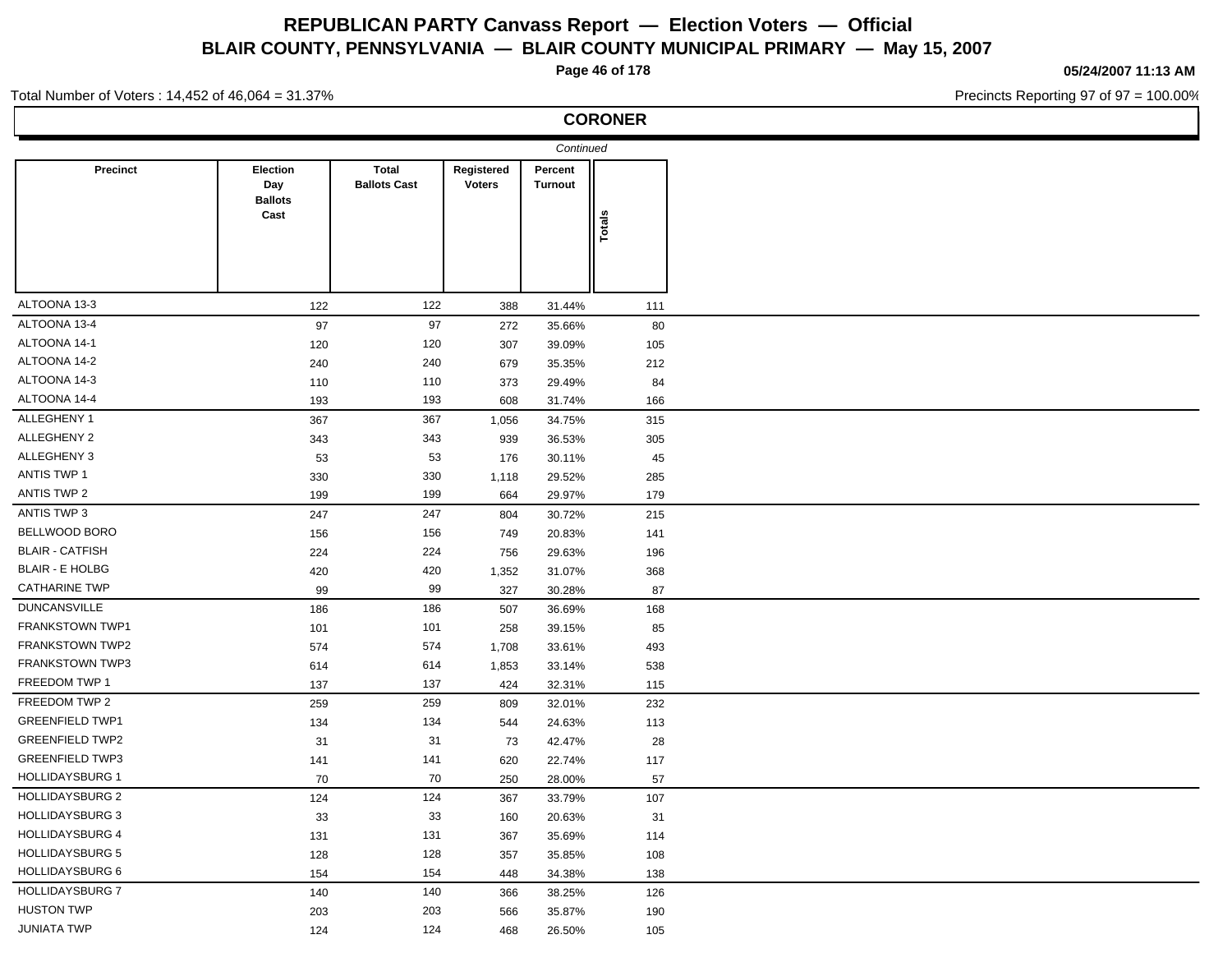**Page 47 of 178**

**CORONER**

**05/24/2007 11:13 AM**

Precincts Reporting 97 of 97 = 100.00%

#### Total Number of Voters : 14,452 of 46,064 = 31.37%

 $\overline{\phantom{a}}$ 

 $\sim$ 

 $\blacksquare$ 

 $\overline{\phantom{a}}$ 

|                      |                                          |                              |                             | Continued          |        |
|----------------------|------------------------------------------|------------------------------|-----------------------------|--------------------|--------|
| <b>Precinct</b>      | <b>Election</b><br>Day<br><b>Ballots</b> | Total<br><b>Ballots Cast</b> | Registered<br><b>Voters</b> | Percent<br>Turnout |        |
|                      | Cast                                     |                              |                             |                    | Totals |
|                      |                                          |                              |                             |                    |        |
| LOGAN TWP 1          | 278                                      | 278                          | 699                         | 39.77%             | 248    |
| LOGAN TWP 2          | 273                                      | 273                          | 792                         | 34.47%             | 246    |
| LOGAN TWP 3          | 199                                      | 199                          | 498                         | 39.96%             | 178    |
| LOGAN TWP 4          | 222                                      | 222                          | 663                         | 33.48%             | 202    |
| LOGAN TWP 5          | 254                                      | 254                          | 677                         | 37.52%             | 221    |
| LOGAN TWP 6          | 239                                      | 239                          | 893                         | 26.76%             | 223    |
| LOGAN TWP 7          | 130                                      | 130                          | 310                         | 41.94%             | 116    |
| MARTINSBURG 1        | 191                                      | 191                          | 434                         | 44.01%             | 172    |
| <b>MARTINSBURG 2</b> | 199                                      | 199                          | 510                         | 39.02%             | 170    |
| NEWRY BORO           | 21                                       | 21                           | 83                          | 25.30%             | 18     |
| NORTH WOODBURY       | 474                                      | 474                          | 1,251                       | 37.89%             | 395    |
| ROARING SPG 1        | 82                                       | 82                           | 268                         | 30.60%             | 74     |
| ROARING SPG 2        | 197                                      | 197                          | 444                         | 44.37%             | 169    |
| ROARING SPG 3        | 153                                      | 153                          | 358                         | 42.74%             | 142    |
| SNYDER TWP 1         | 146                                      | 146                          | 539                         | 27.09%             | 131    |
| SNYDER TWP 2         | 213                                      | 213                          | 714                         | 29.83%             | 171    |
| <b>TAYLOR TWP</b>    | 468                                      | 468                          | 1,154                       | 40.55%             | 425    |
| TYRONE TWP 1         | 148                                      | 148                          | 393                         | 37.66%             | 130    |
| TYRONE TWP 2         | 122                                      | 122                          | 369                         | 33.06%             | 107    |
| TYRONE BORO 1        | 120                                      | 120                          | 336                         | 35.71%             | 92     |
| <b>TYRONE BORO 2</b> | 56                                       | 56                           | 245                         | 22.86%             | 42     |
| TYRONE BORO 3        | 49                                       | 49                           | 240                         | 20.42%             | 41     |
| TYRONE BORO 4        | 40                                       | 40                           | 164                         | 24.39%             | 33     |
| TYRONE BORO 5        | 61                                       | 61                           | 190                         | 32.11%             | 55     |
| <b>TYRONE BORO 6</b> | 131                                      | 131                          | 400                         | 32.75%             | 112    |
| TYRONE BORO 7        | 67                                       | 67                           | 288                         | 23.26%             | 56     |
| WILLIAMSBURG         | 169                                      | 169                          | 520                         | 32.50%             | 146    |
| WOODBURY TWP         | 147                                      | 147                          | 633                         | 23.22%             | 129    |
| ALLEGHENY 4          | 162                                      | 162                          | 450                         | 36.00%             | 146    |
| Totals:              | 14,452                                   | 14,452                       | 46,064                      |                    | 12,638 |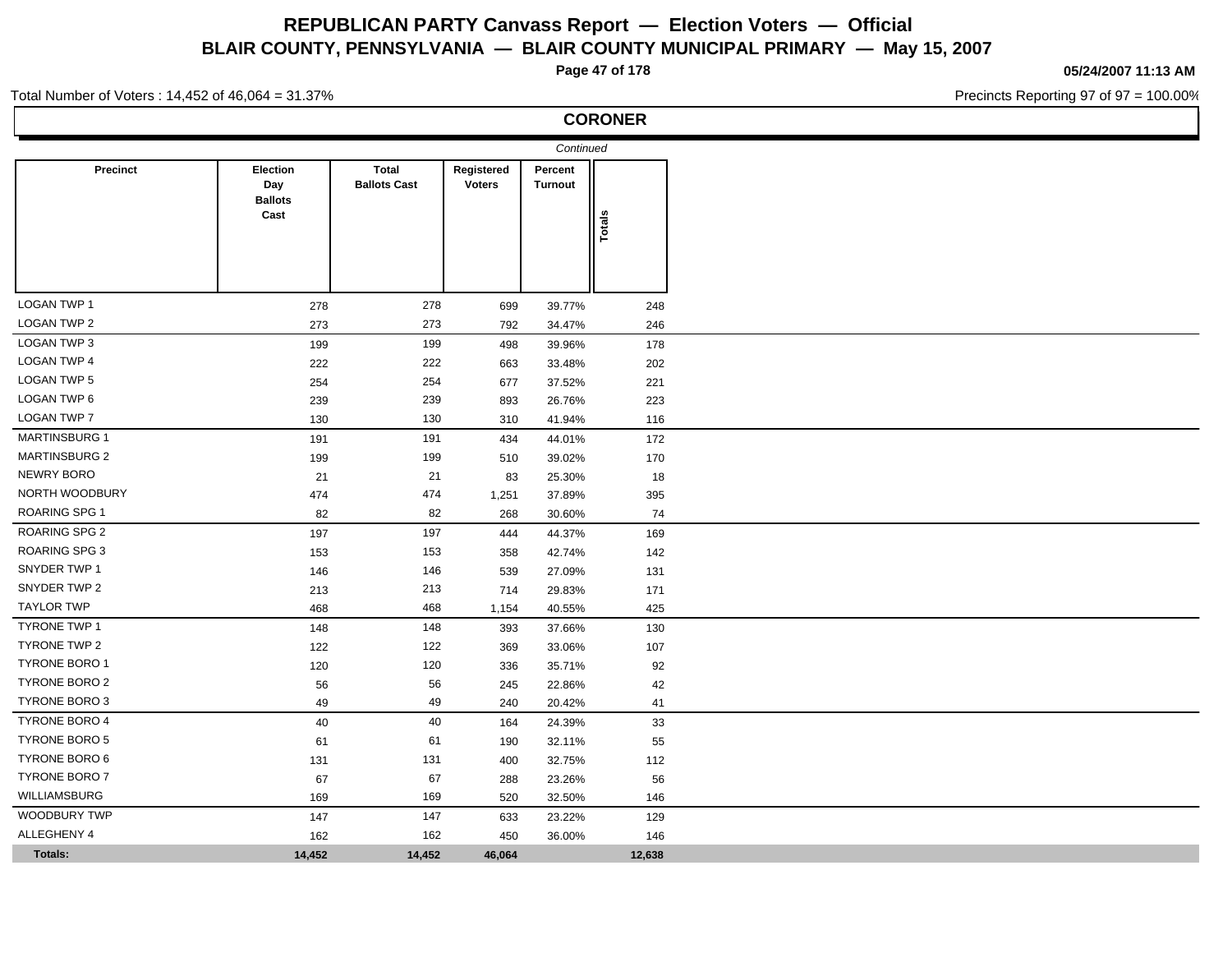**Page 48 of 178**

#### **05/24/2007 11:13 AM**

Precincts Reporting 97 of 97 = 100.00%

Total Number of Voters : 14,452 of 46,064 = 31.37%

| Precinct     | Election<br>Day<br><b>Ballots</b><br>Cast | <b>Total</b><br><b>Ballots Cast</b> | Registered<br><b>Voters</b> | Percent<br><b>Turnout</b> | REP<br>' ANN BENNIS<br><b>MARY</b> | CAROL J DECKER | <b>GEORGE HAMPTON</b> | <b>MURGO</b><br>ğ | WEBER<br><b>DICK</b> | <b>Unresolved Write-Ins</b> | Totals             |  |
|--------------|-------------------------------------------|-------------------------------------|-----------------------------|---------------------------|------------------------------------|----------------|-----------------------|-------------------|----------------------|-----------------------------|--------------------|--|
| ALTOONA 1-1  | 48                                        | 48                                  | 288                         | 16.67%                    | 41                                 | $\mathbf 0$    | $\mathbf 0$           | $\overline{0}$    | $\mathbf 0$          |                             | $\mathbf 0$<br>41  |  |
| ALTOONA 1-2  | 22                                        | 22                                  | 93                          | 23.66%                    | 17                                 | 0              | 0                     | $\mathbf 0$       | 0                    |                             | 17<br>0            |  |
| ALTOONA 2-1  | 36                                        | 36                                  | 194                         | 18.56%                    | 29                                 | 0              | $\mathbf 0$           | $\mathbf 0$       | $\mathbf 0$          |                             | 29<br>$\mathbf 0$  |  |
| ALTOONA 2-2  | 95                                        | 95                                  | 365                         | 26.03%                    | 77                                 | 0              | $\mathbf 0$           | $\mathbf 0$       | 0                    |                             | $\mathbf 0$<br>77  |  |
| ALTOONA 3-1  | 47                                        | 47                                  | 239                         | 19.67%                    | 40                                 | 0              | $\mathbf 0$           | $\mathbf 0$       | 0                    |                             | $\mathbf 0$<br>40  |  |
| ALTOONA 3-2  | 86                                        | 86                                  | 328                         | 26.22%                    | 69                                 | 0              | $\mathsf 0$           | $\mathbf 0$       | $\mathbf 0$          |                             | 69<br>$\mathbf 0$  |  |
| ALTOONA 4-1  | 63                                        | 63                                  | 310                         | 20.32%                    | 53                                 | 0              | $\mathbf 0$           | $\mathbf 0$       | $\mathbf 0$          |                             | 53<br>$\mathbf 0$  |  |
| ALTOONA 4-2  | 133                                       | 133                                 | 365                         | 36.44%                    | 111                                | 0              | $\mathbf 0$           | $\mathbf 0$       | 0                    |                             | $\mathbf 0$<br>111 |  |
| ALTOONA 5-1  | 11                                        | 11                                  | 70                          | 15.71%                    | 10                                 | 0              | $\mathbf 0$           | $\mathbf 0$       | 0                    |                             | $\mathbf 0$<br>10  |  |
| ALTOONA 5-2  | 82                                        | 82                                  | 270                         | 30.37%                    | 71                                 | 0              | $\mathbf 0$           | $\pmb{0}$         | 0                    |                             | $\mathsf 0$<br>71  |  |
| ALTOONA 5-3  | 59                                        | 59                                  | 258                         | 22.87%                    | 52                                 | $\mathbf 0$    | $\mathbf 0$           | $\mathbf 0$       | $\mathbf 0$          |                             | $\mathbf 0$<br>52  |  |
| ALTOONA 6-1  | 66                                        | 66                                  | 345                         | 19.13%                    | 55                                 | 0              | $\mathbf 0$           | $\mathbf 0$       | 0                    |                             | 55<br>$\mathbf 0$  |  |
| ALTOONA 6-2  | 71                                        | 71                                  | 314                         | 22.61%                    | 62                                 | 0              | $\mathbf 0$           | $\mathbf 0$       | $\mathbf 0$          |                             | $\mathbf 0$<br>62  |  |
| ALTOONA 6-3  | 89                                        | 89                                  | 372                         | 23.92%                    | 74                                 | $\mathbf 0$    | $\mathbf 0$           | $\mathbf 0$       | $\mathbf 0$          |                             | $\mathbf 0$<br>74  |  |
| ALTOONA 6-4  | 143                                       | 143                                 | 403                         | 35.48%                    | 113                                | 0              | $\mathbf 0$           | $\mathbf 0$       | 0                    |                             | $\mathbf 0$<br>113 |  |
| ALTOONA 6-5  | 162                                       | 162                                 | 525                         | 30.86%                    | 132                                | $\mathbf 0$    | $\mathbf 0$           | $\mathbf 0$       | $\mathbf 0$          |                             | $\mathbf 0$<br>132 |  |
| ALTOONA 7    | 73                                        | 73                                  | 375                         | 19.47%                    | 64                                 | 0              | $\mathbf 0$           | $\mathbf 0$       | 0                    |                             | $\mathbf 0$<br>64  |  |
| ALTOONA 8-1  | 59                                        | 59                                  | 326                         | 18.10%                    | 52                                 | 0              | $\mathbf 0$           | $\mathbf 0$       | 0                    |                             | $\mathbf 0$<br>52  |  |
| ALTOONA 8-2  | 85                                        | 85                                  | 284                         | 29.93%                    | 70                                 | 0              | $\mathbf 0$           | $\mathbf 0$       | 0                    |                             | $\mathbf 0$<br>70  |  |
| ALTOONA 9    | 97                                        | 97                                  | 372                         | 26.08%                    | 80                                 | 0              | $\mathbf 0$           | $\mathbf 0$       | 0                    |                             | $\mathbf 0$<br>80  |  |
| ALTOONA 10-1 | 34                                        | 34                                  | 222                         | 15.32%                    | 27                                 | 0              | $\mathbf 0$           | $\pmb{0}$         | 0                    |                             | $\mathbf 0$<br>27  |  |
| ALTOONA 10-2 | 50                                        | 50                                  | 239                         | 20.92%                    | 40                                 | 0              | $\mathbf 0$           | $\mathbf 0$       | $\pmb{0}$            |                             | 40<br>$\mathbf 0$  |  |
| ALTOONA 10-3 | 59                                        | 59                                  | 195                         | 30.26%                    | 51                                 | 0              | $\mathbf 0$           | $\mathbf 0$       | 0                    |                             | $\mathbf 0$<br>51  |  |
| ALTOONA 10-4 | 169                                       | 169                                 | 525                         | 32.19%                    | 141                                | 0              | $\mathbf 0$           | $\mathbf 0$       | 0                    |                             | $\mathbf 0$<br>141 |  |
| ALTOONA 11-1 | 118                                       | 118                                 | 480                         | 24.58%                    | 100                                | 0              | $\mathbf 0$           | $\mathbf 0$       | 0                    |                             | $\mathbf 0$<br>100 |  |
| ALTOONA 11-2 | 136                                       | 136                                 | 437                         | 31.12%                    | 119                                | $\mathbf 0$    | $\mathbf 0$           | $\mathbf 0$       | $\mathbf 0$          |                             | $\mathbf 0$<br>119 |  |
| ALTOONA 11-3 | 129                                       | 129                                 | 420                         | 30.71%                    | 105                                | 0              | $\mathbf 0$           | $\mathbf 0$       | 0                    |                             | $\mathbf 0$<br>105 |  |
| ALTOONA 12-1 | 48                                        | 48                                  | 186                         | 25.81%                    | 42                                 | 0              | $\mathbf 0$           | $\Omega$          | $\Omega$             |                             | $\mathbf 0$<br>42  |  |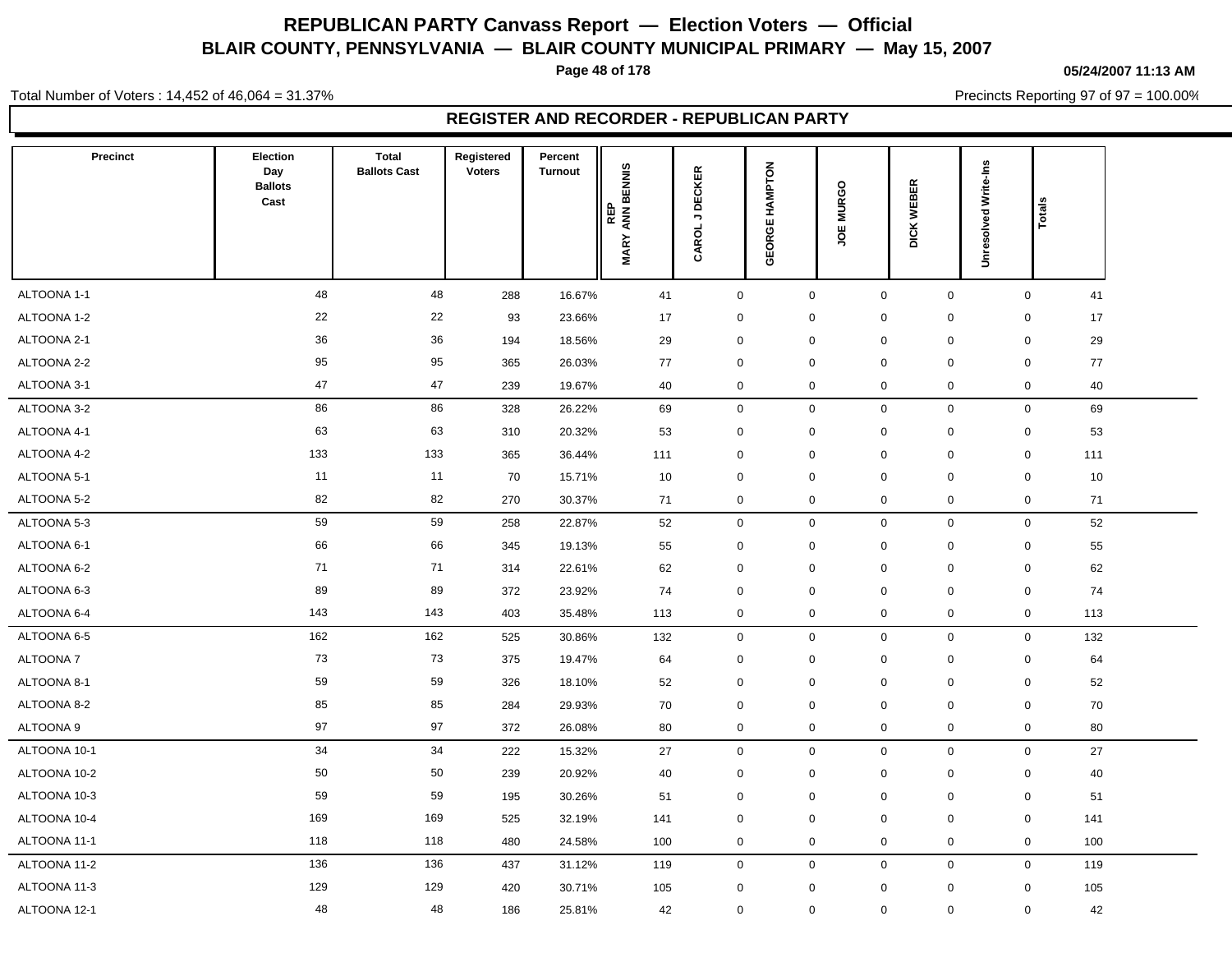**Page 49 of 178**

#### **05/24/2007 11:13 AM**

Precincts Reporting 97 of 97 = 100.00%

Total Number of Voters : 14,452 of 46,064 = 31.37%

| <b>Precinct</b>        | Election<br>Day<br><b>Ballots</b> | <b>Total</b><br><b>Ballots Cast</b> | Registered<br><b>Voters</b> | Percent<br><b>Turnout</b> |                                  |                          |                   |                         | ≃                 |                      |                    |  |
|------------------------|-----------------------------------|-------------------------------------|-----------------------------|---------------------------|----------------------------------|--------------------------|-------------------|-------------------------|-------------------|----------------------|--------------------|--|
|                        | Cast                              |                                     |                             |                           | ANN BENNIS<br>REP<br><b>MARY</b> | <b>DECKER</b><br>CAROL J | HAMPTON<br>GEORGE | <b>MURGO</b><br>٣       | ш<br>WEBI<br>DICK | Unresolved Write-Ins | Totals             |  |
|                        |                                   |                                     |                             |                           |                                  |                          |                   |                         |                   |                      |                    |  |
| ALTOONA 12-2           | 88                                | 88                                  | 290                         | 30.34%                    | 70                               | $\mathsf{O}\xspace$      | $\mathsf 0$       | $\mathsf 0$             | $\mathbf 0$       |                      | $\mathbf 0$<br>70  |  |
| ALTOONA 12-3           | 72                                | 72                                  | 250                         | 28.80%                    | 67                               | 0                        | $\mathbf 0$       | $\mathbf 0$             | 0                 |                      | 67<br>$\mathbf 0$  |  |
| ALTOONA 12-4           | 130                               | 130                                 | 377                         | 34.48%                    | 99                               | $\mathsf{O}\xspace$      | $\mathsf 0$       | $\mathbf 0$             | $\mathbf 0$       |                      | $\mathbf 0$<br>99  |  |
| ALTOONA 12-5           | 50                                | 50                                  | 187                         | 26.74%                    | 41                               | $\mathbf 0$              | $\mathbf 0$       | $\mathbf 0$             | 0                 |                      | $\mathbf 0$<br>41  |  |
| ALTOONA 13-1           | 140                               | 140                                 | 517                         | 27.08%                    | 123                              | 0                        | $\mathbf 0$       | $\mathbf 0$             | $\mathbf 0$       |                      | 123<br>$\mathbf 0$ |  |
| ALTOONA 13-2           | 87                                | 87                                  | 415                         | 20.96%                    | 77                               | $\mathbf 0$              | $\mathbf 0$       | $\mathbf 0$             | $\mathbf 0$       |                      | $\mathbf 0$<br>77  |  |
| ALTOONA 13-3           | 122                               | 122                                 | 388                         | 31.44%                    | 104                              | $\mathbf 0$              | $\mathbf 0$       | $\mathbf 0$             | 0                 |                      | $\mathbf 0$<br>104 |  |
| ALTOONA 13-4           | 97                                | 97                                  | 272                         | 35.66%                    | 81                               | $\mathbf 0$              | $\boldsymbol{0}$  | $\mathbf 0$             | $\mathbf 0$       |                      | $\mathbf 0$<br>81  |  |
| ALTOONA 14-1           | 120                               | 120                                 | 307                         | 39.09%                    | 97                               | 0                        | $\mathbf 0$       | $\mathbf 0$             | 0                 |                      | 97<br>$\mathbf 0$  |  |
| ALTOONA 14-2           | 240                               | 240                                 | 679                         | 35.35%                    | 201                              | 0                        | $\mathbf 0$       | $\mathbf 0$             | 0                 |                      | $\mathbf 0$<br>201 |  |
| ALTOONA 14-3           | 110                               | 110                                 | 373                         | 29.49%                    | 83                               | $\mathbf 0$              | $\mathbf 0$       | $\mathbf 0$             | 0                 |                      | 83<br>$\mathbf 0$  |  |
| ALTOONA 14-4           | 193                               | 193                                 | 608                         | 31.74%                    | 163                              | 0                        | $\mathbf 0$       | $\mathbf 0$             | 0                 |                      | $\mathbf 0$<br>163 |  |
| ALLEGHENY 1            | 367                               | 367                                 | 1,056                       | 34.75%                    | 304                              | $\mathsf{O}\xspace$      | $\mathbf 0$       | $\mathbf 0$             | $\mathbf 0$       |                      | $\mathbf 0$<br>304 |  |
| ALLEGHENY 2            | 343                               | 343                                 | 939                         | 36.53%                    | 298                              | $\overline{1}$           | $\mathbf 0$       | $\mathbf 0$             | 0                 |                      | 299<br>$\mathbf 0$ |  |
| ALLEGHENY 3            | 53                                | 53                                  | 176                         | 30.11%                    | 45                               | $\mathbf 0$              | $\mathbf 0$       | $\mathbf 0$             | 0                 |                      | $\mathbf 0$<br>45  |  |
| <b>ANTIS TWP 1</b>     | 330                               | 330                                 | 1,118                       | 29.52%                    | 271                              | $\mathbf 0$              | $\mathbf 0$       | $\mathbf 0$             | 0                 |                      | $\mathbf 0$<br>271 |  |
| <b>ANTIS TWP 2</b>     | 199                               | 199                                 | 664                         | 29.97%                    | 169                              | $\mathbf 0$              | $\mathbf 0$       | $\mathbf 0$             | $\mathbf 0$       |                      | $\mathbf 0$<br>169 |  |
| ANTIS TWP 3            | 247                               | 247                                 | 804                         | 30.72%                    | 205                              | $\mathbf 0$              | $\mathbf 0$       | $\mathbf 0$             | $\mathbf 0$       |                      | 205<br>$\mathbf 0$ |  |
| BELLWOOD BORO          | 156                               | 156                                 | 749                         | 20.83%                    | 134                              | 0                        | $\mathbf 0$       | $\mathbf 0$             | 0                 |                      | 134<br>$\mathbf 0$ |  |
| <b>BLAIR - CATFISH</b> | 224                               | 224                                 | 756                         | 29.63%                    | 194                              | 0                        | $\mathbf 0$       | $\mathbf 0$             | $\mathbf{1}$      |                      | $\mathbf 0$<br>195 |  |
| <b>BLAIR - E HOLBG</b> | 420                               | 420                                 | 1,352                       | 31.07%                    | 351                              | 0                        | $\mathbf 0$       | $\mathbf 0$             | 0                 |                      | $\mathbf 0$<br>351 |  |
| <b>CATHARINE TWP</b>   | 99                                | 99                                  | 327                         | 30.28%                    | 83                               | $\mathbf 0$              | $\mathbf 0$       | $\mathbf 0$             | 0                 |                      | $\mathbf 0$<br>83  |  |
| <b>DUNCANSVILLE</b>    | 186                               | 186                                 | 507                         | 36.69%                    | 158                              | $\mathbf 0$              | $\mathsf 0$       | $\mathsf 0$             | $\mathbf 0$       |                      | $\mathbf 0$<br>158 |  |
| FRANKSTOWN TWP1        | 101                               | 101                                 | 258                         | 39.15%                    | 89                               | $\mathbf 0$              | 0                 | $\mathbf 0$             | 0                 |                      | 0<br>89            |  |
| FRANKSTOWN TWP2        | 574                               | 574                                 | 1,708                       | 33.61%                    | 487                              | $\mathbf 0$              | $\mathbf 0$       | $\overline{\mathbf{1}}$ | $\Omega$          |                      | $\mathbf 0$<br>488 |  |
| <b>FRANKSTOWN TWP3</b> | 614                               | 614                                 | 1,853                       | 33.14%                    | 537                              | $\mathbf 0$              | $\mathbf 0$       | $\mathbf 0$             | 0                 |                      | $\mathbf 0$<br>537 |  |
| FREEDOM TWP 1          | 137                               | 137                                 | 424                         | 32.31%                    | 113                              | $\mathbf 0$              | $\mathbf 0$       | $\mathbf 0$             | 0                 |                      | $\mathbf 0$<br>113 |  |
| FREEDOM TWP 2          | 259                               | 259                                 | 809                         | 32.01%                    | 228                              | $\mathbf 0$              | $\mathsf 0$       | $\mathbf 0$             | $\mathbf 0$       |                      | $\mathbf 0$<br>228 |  |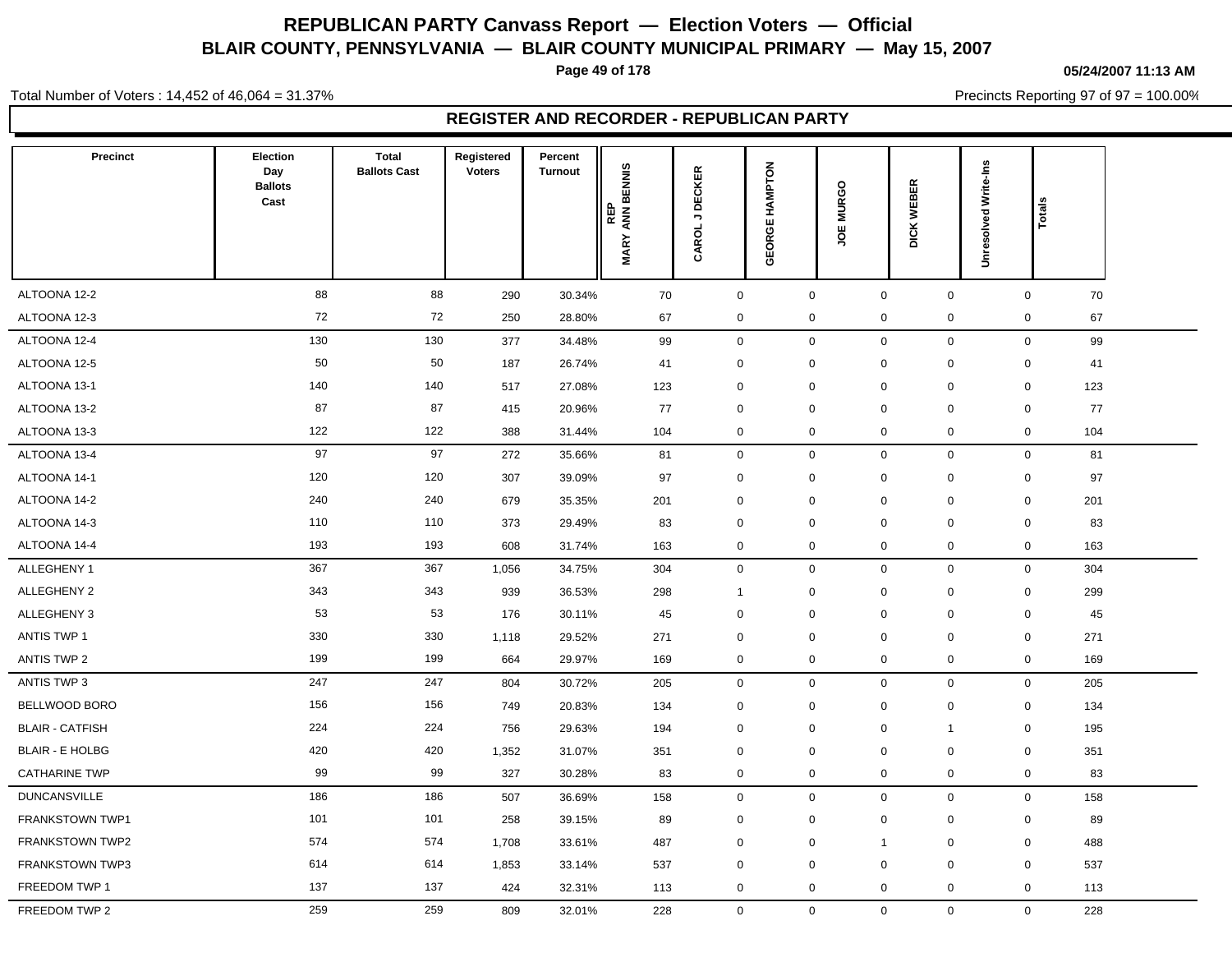**Page 50 of 178**

#### **05/24/2007 11:13 AM**

Precincts Reporting 97 of 97 = 100.00%

Total Number of Voters : 14,452 of 46,064 = 31.37%

| <b>Precinct</b>        | Election<br>Day        | <b>Total</b><br><b>Ballots Cast</b> | Registered<br><b>Voters</b> | Percent<br><b>Turnout</b> |                                         |                         |                   |                             |                                       |             |                      |                     |
|------------------------|------------------------|-------------------------------------|-----------------------------|---------------------------|-----------------------------------------|-------------------------|-------------------|-----------------------------|---------------------------------------|-------------|----------------------|---------------------|
|                        | <b>Ballots</b><br>Cast |                                     |                             |                           | <b>ANN BENNIS</b><br>REP<br><b>MARY</b> | <b>DECKER</b><br>CAROLJ | HAMPTON<br>GEORGE | $\circ$<br><b>MURG</b><br>෪ | $\propto$<br>画<br>WEBI<br><b>DICK</b> |             | Unresolved Write-Ins | Totals              |
| <b>GREENFIELD TWP1</b> | 134                    | 134                                 | 544                         | 24.63%                    | 108                                     | $\mathsf{O}\xspace$     | $\mathsf 0$       |                             | $\mathbf 0$                           | $\mathbf 0$ |                      | $\mathbf{0}$<br>108 |
| <b>GREENFIELD TWP2</b> | 31                     | 31                                  | 73                          | 42.47%                    | 27                                      | 0                       | 0                 |                             | $\mathbf 0$                           | 0           |                      | 27<br>0             |
| <b>GREENFIELD TWP3</b> | 141                    | 141                                 | 620                         | 22.74%                    | 115                                     | $\mathbf 0$             | $\mathbf 0$       |                             | $\mathbf 0$                           | 0           |                      | $\mathbf 0$<br>115  |
| <b>HOLLIDAYSBURG 1</b> | 70                     | 70                                  | 250                         | 28.00%                    | 57                                      | $\mathbf 0$             | $\mathbf 0$       |                             | $\mathbf 0$                           | 0           |                      | $\mathbf 0$<br>57   |
| <b>HOLLIDAYSBURG 2</b> | 124                    | 124                                 | 367                         | 33.79%                    | 105                                     | $\mathbf 0$             | $\mathsf 0$       |                             | $\mathbf 0$                           | 0           |                      | $\mathbf 0$<br>105  |
| <b>HOLLIDAYSBURG 3</b> | 33                     | 33                                  | 160                         | 20.63%                    | 32                                      | 0                       | $\mathbf 0$       |                             | $\mathbf 0$                           | $\mathbf 0$ |                      | $\mathbf 0$<br>32   |
| <b>HOLLIDAYSBURG 4</b> | 131                    | 131                                 | 367                         | 35.69%                    | 117                                     | $\mathbf 0$             | $\mathbf 0$       |                             | $\mathbf 0$                           | 0           |                      | $\mathbf 0$<br>117  |
| <b>HOLLIDAYSBURG 5</b> | 128                    | 128                                 | 357                         | 35.85%                    | 103                                     | $\mathbf 0$             | $\mathbf 0$       |                             | $\mathbf 0$                           | 0           |                      | $\mathbf 0$<br>103  |
| HOLLIDAYSBURG 6        | 154                    | 154                                 | 448                         | 34.38%                    | 135                                     | $\mathbf 0$             | $\mathbf 0$       |                             | $\mathbf 0$                           | 0           |                      | $\mathbf 0$<br>135  |
| <b>HOLLIDAYSBURG 7</b> | 140                    | 140                                 | 366                         | 38.25%                    | 118                                     | $\mathbf 0$             | $\mathbf 0$       |                             | $\mathbf 0$                           | 0           |                      | $\mathbf 0$<br>118  |
| <b>HUSTON TWP</b>      | 203                    | 203                                 | 566                         | 35.87%                    | 191                                     | $\mathbf 0$             | $\Omega$          |                             | $\mathbf 0$                           | $\mathbf 0$ |                      | $\mathbf 0$<br>191  |
| <b>JUNIATA TWP</b>     | 124                    | 124                                 | 468                         | 26.50%                    | 98                                      | $\mathbf 0$             | $\mathbf 0$       |                             | $\mathbf 0$                           | 0           |                      | $\mathbf 0$<br>98   |
| LOGAN TWP 1            | 278                    | 278                                 | 699                         | 39.77%                    | 234                                     | $\mathbf 0$             | $\mathbf 0$       |                             | $\mathbf 0$                           | 0           |                      | $\mathbf 0$<br>234  |
| LOGAN TWP 2            | 273                    | 273                                 | 792                         | 34.47%                    | 231                                     | $\mathbf 0$             | $\overline{1}$    |                             | $\mathbf 0$                           | $\mathbf 0$ |                      | $\mathbf 0$<br>232  |
| LOGAN TWP 3            | 199                    | 199                                 | 498                         | 39.96%                    | 167                                     | $\mathbf 0$             | $\mathbf 0$       |                             | $\mathbf 0$                           | $\mathbf 0$ |                      | $\mathbf 0$<br>167  |
| LOGAN TWP 4            | 222                    | 222                                 | 663                         | 33.48%                    | 192                                     | $\mathbf 0$             | $\mathbf 0$       |                             | $\mathbf 0$                           | 0           |                      | $\mathbf 0$<br>192  |
| LOGAN TWP 5            | 254                    | 254                                 | 677                         | 37.52%                    | 210                                     | 0                       | $\mathbf 0$       |                             | $\mathbf 0$                           | 0           |                      | $\mathbf 0$<br>210  |
| LOGAN TWP 6            | 239                    | 239                                 | 893                         | 26.76%                    | 211                                     | 0                       | $\mathbf 0$       |                             | $\mathbf 0$                           | $\mathbf 0$ |                      | 211<br>0            |
| LOGAN TWP 7            | 130                    | 130                                 | 310                         | 41.94%                    | 111                                     | $\mathbf 0$             | $\mathbf 0$       |                             | $\mathbf 0$                           | 0           |                      | $\mathbf 0$<br>111  |
| <b>MARTINSBURG 1</b>   | 191                    | 191                                 | 434                         | 44.01%                    | 166                                     | $\mathbf 0$             | $\mathbf 0$       |                             | $\mathbf 0$                           | 0           |                      | $\mathbf 0$<br>166  |
| <b>MARTINSBURG 2</b>   | 199                    | 199                                 | 510                         | 39.02%                    | 162                                     | $\mathbf 0$             | $\mathbf 0$       |                             | $\mathbf 0$                           | 0           |                      | $\mathbf 0$<br>162  |
| NEWRY BORO             | 21                     | 21                                  | 83                          | 25.30%                    | 18                                      | 0                       | $\mathbf 0$       |                             | $\mathbf 0$                           | $\mathbf 0$ |                      | $\mathbf 0$<br>18   |
| NORTH WOODBURY         | 474                    | 474                                 | 1,251                       | 37.89%                    | 385                                     | 0                       | $\mathbf 0$       |                             | $\mathbf 0$                           | $\mathbf 0$ |                      | 385<br>$\mathbf 0$  |
| <b>ROARING SPG 1</b>   | 82                     | 82                                  | 268                         | 30.60%                    | 76                                      | $\mathbf 0$             | $\mathbf 0$       |                             | $\mathbf 0$                           | 0           |                      | $\mathbf 0$<br>76   |
| ROARING SPG 2          | 197                    | 197                                 | 444                         | 44.37%                    | 161                                     | $\mathbf 0$             | $\mathbf 0$       |                             | $\mathbf 0$                           | 0           |                      | $\mathbf 0$<br>161  |
| <b>ROARING SPG 3</b>   | 153                    | 153                                 | 358                         | 42.74%                    | 131                                     | 0                       | $\mathbf 0$       |                             | $\mathbf 0$                           | 0           |                      | $\mathbf 0$<br>131  |
| SNYDER TWP 1           | 146                    | 146                                 | 539                         | 27.09%                    | 124                                     | $\mathbf 0$             | $\Omega$          |                             | $\mathbf 0$                           | $\mathbf 0$ |                      | $\mathbf 0$<br>124  |
| SNYDER TWP 2           | 213                    | 213                                 | 714                         | 29.83%                    | 164                                     | $\mathbf 0$             | $\mathbf 0$       |                             | $\mathbf 0$                           | $\mathbf 0$ |                      | $\mathbf 0$<br>164  |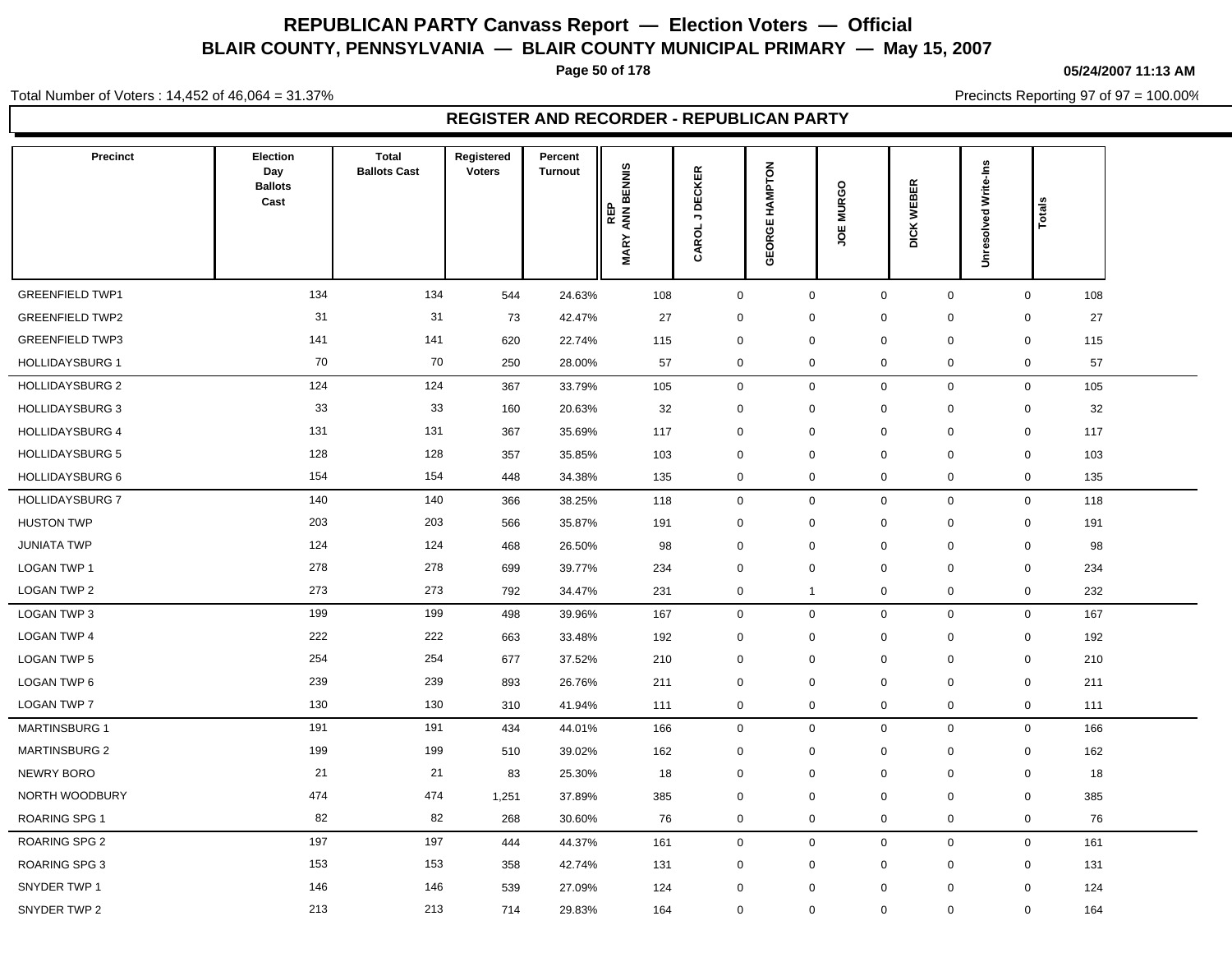**Page 51 of 178**

**05/24/2007 11:13 AM**

Precincts Reporting 97 of 97 = 100.00%

Total Number of Voters : 14,452 of 46,064 = 31.37%

| Precinct             | <b>Election</b><br>Day<br><b>Ballots</b><br>Cast | <b>Total</b><br><b>Ballots Cast</b> | Registered<br><b>Voters</b> | Percent<br><b>Turnout</b> | BENNIS<br>REP<br>ANN E<br>ARY<br>Σ | <b>CKER</b><br>ш<br>ō<br>,<br>ō<br>ě<br>σ | <b>MPTON</b><br>$\overline{\mathbf{z}}$<br>GEORGE | $\circ$<br>Ō<br>œ<br>∍<br>≅<br>ш<br>ō | BER<br>而<br>3<br><b>DICK</b> | ے<br>=<br>Write-<br>Unresolved | Totals             |  |
|----------------------|--------------------------------------------------|-------------------------------------|-----------------------------|---------------------------|------------------------------------|-------------------------------------------|---------------------------------------------------|---------------------------------------|------------------------------|--------------------------------|--------------------|--|
| <b>TAYLOR TWP</b>    | 468                                              | 468                                 | 1,154                       | 40.55%                    | 413                                | $\mathbf 0$                               | $\mathbf 0$                                       | $\mathbf 0$                           | $\mathbf 0$                  |                                | 413<br>$\mathbf 0$ |  |
| <b>TYRONE TWP 1</b>  | 148                                              | 148                                 | 393                         | 37.66%                    | 127                                | $\mathbf 0$                               | $\mathbf 0$                                       | $\mathbf 0$                           | $\mathbf 0$                  |                                | 127<br>$\mathbf 0$ |  |
| TYRONE TWP 2         | 122                                              | 122                                 | 369                         | 33.06%                    | 104                                | $\mathbf 0$                               | $\mathbf 0$                                       | $\mathbf 0$                           | $\mathbf 0$                  |                                | 104<br>$\mathbf 0$ |  |
| <b>TYRONE BORO 1</b> | 120                                              | 120                                 | 336                         | 35.71%                    | 92                                 | $\mathbf 0$                               | $\mathbf 0$                                       | $\mathbf 0$                           | 0                            | $\mathbf 0$                    | 92                 |  |
| TYRONE BORO 2        | 56                                               | 56                                  | 245                         | 22.86%                    | 40                                 | $\mathbf 0$                               | $\mathbf 0$                                       | $\mathbf 0$                           | 0                            | $\mathbf 0$                    | 40                 |  |
| TYRONE BORO 3        | 49                                               | 49                                  | 240                         | 20.42%                    | 40                                 | $\mathbf 0$                               | $\mathbf 0$                                       | $\mathbf 0$                           | 0                            |                                | $\mathbf 0$<br>40  |  |
| <b>TYRONE BORO 4</b> | 40                                               | 40                                  | 164                         | 24.39%                    | 32                                 | $\mathbf 0$                               | $\mathbf 0$                                       | $\mathbf 0$                           | 0                            |                                | 32<br>$\mathbf 0$  |  |
| TYRONE BORO 5        | 61                                               | 61                                  | 190                         | 32.11%                    | 57                                 | $\mathbf 0$                               | $\mathbf 0$                                       | $\mathbf 0$                           | $\mathbf 0$                  | $\mathbf 0$                    | 57                 |  |
| TYRONE BORO 6        | 131                                              | 131                                 | 400                         | 32.75%                    | 105                                | $\mathbf 0$                               | $\mathbf 0$                                       | $\mathbf 0$                           | 0                            |                                | 105<br>$\mathbf 0$ |  |
| <b>TYRONE BORO 7</b> | 67                                               | 67                                  | 288                         | 23.26%                    | 50                                 | $\mathbf 0$                               | $\mathbf 0$                                       | $\mathbf 0$                           | 0                            | $\mathbf 0$                    | 50                 |  |
| WILLIAMSBURG         | 169                                              | 169                                 | 520                         | 32.50%                    | 141                                | $\mathbf 0$                               | $\mathbf 0$                                       | 0                                     | 0                            |                                | 141<br>0           |  |
| <b>WOODBURY TWP</b>  | 147                                              | 147                                 | 633                         | 23.22%                    | 124                                | $\mathbf 0$                               | $\mathbf 0$                                       | $\mathbf 0$                           | 0                            |                                | 124<br>$\mathbf 0$ |  |
| ALLEGHENY 4          | 162                                              | 162                                 | 450                         | 36.00%                    | 137                                | $\mathbf 0$                               | $\mathbf 0$                                       | $\mathbf 0$                           | 0                            |                                | 137<br>$\mathbf 0$ |  |
| Totals:              | 14,452                                           | 14,452                              | 46,064                      |                           | 12,180                             | $\mathbf{1}$                              | $\mathbf{1}$                                      | $\overline{\mathbf{1}}$               | $\overline{1}$               |                                | 12,184<br>$\bf{0}$ |  |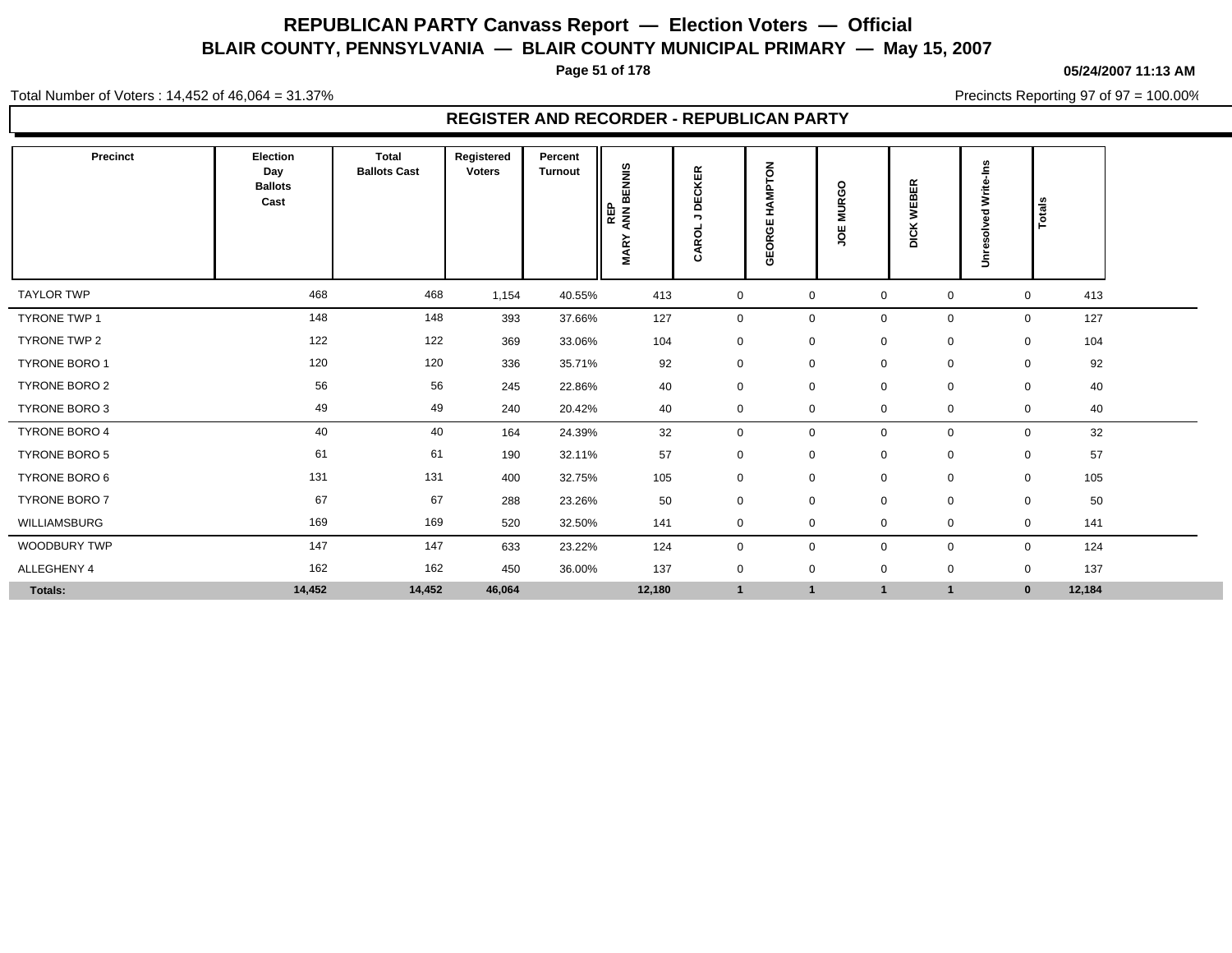**Page 52 of 178**

**05/24/2007 11:13 AM**

Total Number of Voters : 14,452 of 46,064 = 31.37%

Precincts Reporting 97 of 97 = 100.00%

| Precinct        | Election<br>Day<br><b>Ballots</b><br>Cast | <b>Total</b><br><b>Ballots Cast</b> | Registered<br><b>Voters</b> | Percent<br><b>Turnout</b> | ဖာ<br><b>CAROTHERS</b><br>JAMES R.<br>CAROTHERS | <b>BALDWIN</b><br><b>JAMES</b> | CHARLES R<br>CULBERTSON | EHREDT<br>TRAVIS | GIVLER<br>KARIN | <b>MURGO</b><br>ğ | <b>KEANU REEVES</b> | <b>Unresolved Write-Ins</b> | Continued   |
|-----------------|-------------------------------------------|-------------------------------------|-----------------------------|---------------------------|-------------------------------------------------|--------------------------------|-------------------------|------------------|-----------------|-------------------|---------------------|-----------------------------|-------------|
| ALTOONA 1-1     | 48                                        | 48                                  | 288                         | 16.67%                    | 43                                              | $\mathbf 0$                    | $\mathbf 0$             | $\mathbf 0$      | $\mathbf 0$     | $\mathbf 0$       | $\mathbf 0$         | $\mathbf 0$                 |             |
| ALTOONA 1-2     | 22                                        | 22                                  | 93                          | 23.66%                    | 17                                              | 0                              | 0                       | $\mathbf 0$      | 0               | 0                 | 0                   | 0                           |             |
| ALTOONA 2-1     | 36                                        | 36                                  | 194                         | 18.56%                    | 30                                              | 0                              | $\mathbf 0$             | $\mathbf 0$      | $\mathbf 0$     | $\mathbf 0$       | $\mathbf 0$         | $\mathbf 0$                 |             |
| ALTOONA 2-2     | 95                                        | 95                                  | 365                         | 26.03%                    | 76                                              | 0                              | $\mathbf 0$             | $\mathbf 0$      | $\mathbf 0$     | $\mathbf 0$       | $\mathbf 0$         | $\mathbf 0$                 |             |
| ALTOONA 3-1     | 47                                        | 47                                  | 239                         | 19.67%                    | 40                                              | 0                              | 0                       | $\mathbf 0$      | 0               | 0                 | $\mathbf 0$         |                             | $\mathbf 0$ |
| ALTOONA 3-2     | 86                                        | 86                                  | 328                         | 26.22%                    | 67                                              | $\mathsf{O}\xspace$            | $\mathbf 0$             | $\pmb{0}$        | $\mathsf{O}$    | $\mathbf 0$       | $\mathsf 0$         |                             | $\mathbf 0$ |
| ALTOONA 4-1     | 63                                        | 63                                  | 310                         | 20.32%                    | 55                                              | 0                              | 0                       | $\mathbf 0$      | $\mathbf 0$     | $\mathbf 0$       | $\mathbf 0$         | $\mathbf 0$                 |             |
| ALTOONA 4-2     | 133                                       | 133                                 | 365                         | 36.44%                    | 112                                             | 0                              | $\mathbf 0$             | $\mathbf 0$      | 0               | $\mathbf 0$       | $\mathbf 0$         | $\mathbf 0$                 |             |
| ALTOONA 5-1     | 11                                        | 11                                  | 70                          | 15.71%                    | 11                                              | 0                              | $\mathbf 0$             | $\mathbf 0$      | $\mathbf 0$     | $\mathbf 0$       | $\mathbf 0$         | $\mathbf 0$                 |             |
| ALTOONA 5-2     | 82                                        | 82                                  | 270                         | 30.37%                    | 67                                              | $\mathbf 0$                    | $\mathbf 0$             | $\overline{1}$   | $\mathbf 0$     | $\mathbf 0$       | $\mathsf{O}\xspace$ |                             | 0           |
| ALTOONA 5-3     | 59                                        | 59                                  | 258                         | 22.87%                    | 52                                              | 0                              | $\mathbf 0$             | $\mathbf 0$      | 0               | $\mathbf 0$       | $\mathbf 0$         |                             | $\mathbf 0$ |
| ALTOONA 6-1     | 66                                        | 66                                  | 345                         | 19.13%                    | 55                                              | 0                              | $\mathbf 0$             | $\mathbf 0$      | $\mathbf 0$     | $\mathbf 0$       | $\mathbf 0$         |                             | $\mathbf 0$ |
| ALTOONA 6-2     | 71                                        | 71                                  | 314                         | 22.61%                    | 62                                              | 0                              | $\mathbf 0$             | $\mathbf 0$      | $\mathbf 0$     | $\mathbf 0$       | $\mathbf 0$         | $\mathbf 0$                 |             |
| ALTOONA 6-3     | 89                                        | 89                                  | 372                         | 23.92%                    | 77                                              | $\Omega$                       | $\mathbf 0$             | $\mathbf 0$      | $\Omega$        | $\mathbf 0$       | $\mathbf 0$         | $\mathbf 0$                 |             |
| ALTOONA 6-4     | 143                                       | 143                                 | 403                         | 35.48%                    | 114                                             | 0                              | $\mathbf 0$             | $\pmb{0}$        | 0               | $\mathbf 0$       | $\mathbf 0$         |                             | $\mathbf 0$ |
| ALTOONA 6-5     | 162                                       | 162                                 | 525                         | 30.86%                    | 134                                             | 0                              | $\mathbf 0$             | $\mathbf 0$      | 0               | $\mathbf 0$       | $\mathbf 0$         |                             | $\mathbf 0$ |
| <b>ALTOONA7</b> | 73                                        | 73                                  | 375                         | 19.47%                    | 65                                              | 0                              | $\mathbf 0$             | $\mathbf 0$      | $\mathbf 0$     | $\Omega$          | $\mathbf 0$         | $\mathbf 0$                 |             |
| ALTOONA 8-1     | 59                                        | 59                                  | 326                         | 18.10%                    | 51                                              | $\mathbf 0$                    | $\mathbf 0$             | $\mathbf 0$      | $\mathbf 0$     | $\mathbf 0$       | $\mathbf 0$         | 0                           |             |
| ALTOONA 8-2     | 85                                        | 85                                  | 284                         | 29.93%                    | 72                                              | $\mathbf 0$                    | $\mathbf 0$             | $\mathbf 0$      | $\Omega$        | $\mathbf 0$       | $\mathbf 0$         | $\mathbf 0$                 |             |
| ALTOONA 9       | 97                                        | 97                                  | 372                         | 26.08%                    | 80                                              | 0                              | $\mathbf 0$             | $\mathbf 0$      | 0               | $\mathbf 0$       | $\mathbf 0$         |                             | 0           |
| ALTOONA 10-1    | 34                                        | 34                                  | 222                         | 15.32%                    | 27                                              | 0                              | $\mathbf 0$             | $\mathbf 0$      | 0               | $\mathbf 0$       | $\mathbf 0$         |                             | $\mathbf 0$ |
| ALTOONA 10-2    | 50                                        | 50                                  | 239                         | 20.92%                    | 40                                              | 0                              | $\mathbf 0$             | $\mathbf 0$      | $\pmb{0}$       | $\mathbf 0$       | $\mathbf 0$         | $\mathbf 0$                 |             |
| ALTOONA 10-3    | 59                                        | 59                                  | 195                         | 30.26%                    | 51                                              | $\mathbf 0$                    | $\mathbf 0$             | $\mathbf 0$      | $\mathbf 0$     | 0                 | $\mathbf 0$         | $\mathbf 0$                 |             |
| ALTOONA 10-4    | 169                                       | 169                                 | 525                         | 32.19%                    | 139                                             | 0                              | $\mathbf 0$             | $\mathbf 0$      | $\mathbf 0$     | $\mathbf 0$       | $\mathbf 0$         | $\mathbf 0$                 |             |
| ALTOONA 11-1    | 118                                       | 118                                 | 480                         | 24.58%                    | 103                                             | $\mathbf{1}$                   | $\mathbf 0$             | $\mathbf 0$      | 0               | $\mathbf 0$       | $\overline{1}$      |                             | 0           |
| ALTOONA 11-2    | 136                                       | 136                                 | 437                         | 31.12%                    | 120                                             | 0                              | $\mathbf 0$             | $\pmb{0}$        | 0               | $\mathbf 0$       | $\mathsf 0$         |                             | $\mathbf 0$ |
| ALTOONA 11-3    | 129                                       | 129                                 | 420                         | 30.71%                    | 111                                             | $\mathbf 0$                    | $\mathbf 0$             | $\mathbf 0$      | $\mathbf 0$     | $\mathbf 0$       | $\mathbf 0$         | $\mathbf 0$                 |             |
| ALTOONA 12-1    | 48                                        | 48                                  | 186                         | 25.81%                    | 40                                              | 0                              | $\mathbf 0$             | $\mathbf 0$      | 0               | $\mathbf 0$       | $\mathbf 0$         | $\mathbf 0$                 |             |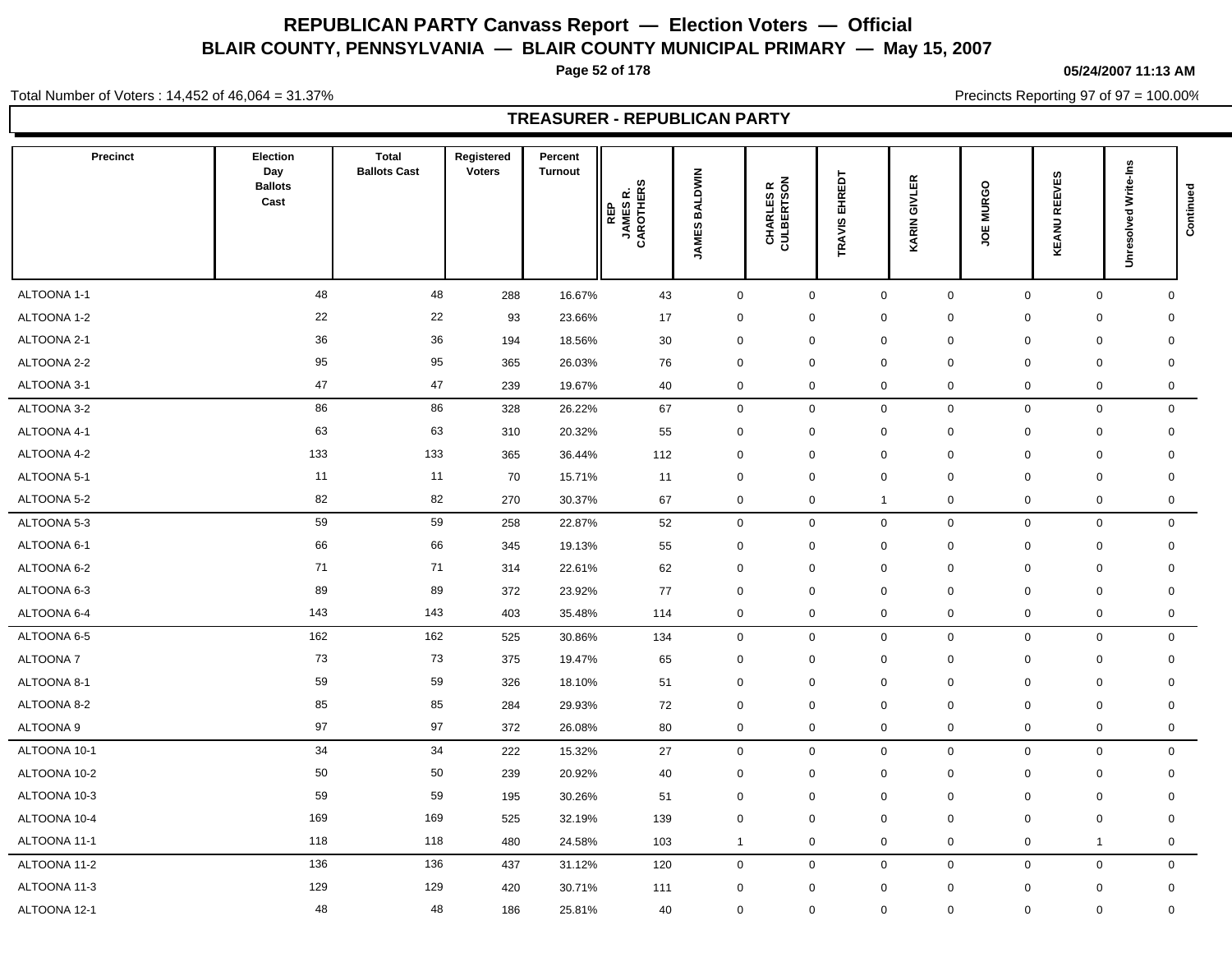**Page 53 of 178**

**05/24/2007 11:13 AM**

Total Number of Voters : 14,452 of 46,064 = 31.37%

Precincts Reporting 97 of 97 = 100.00%

| <b>Precinct</b>        | Election<br>Day<br><b>Ballots</b><br>Cast | <b>Total</b><br><b>Ballots Cast</b> | Registered<br><b>Voters</b> | Percent<br><b>Turnout</b> | ဖာ<br><b>CAROTHERS</b><br>JAMES R.<br>CAROTHERS | <b>BALDWIN</b><br><b>JAMES</b> | CHARLES R<br>CULBERTSON | EHREDT<br><b>RAVIS</b> | 띥<br><b>TIMB</b><br><b>KARIN</b> | <b>MURGO</b><br>ă | <b>KEANU REEVES</b>         | <b>Unresolved Write-Ins</b> | Continued |
|------------------------|-------------------------------------------|-------------------------------------|-----------------------------|---------------------------|-------------------------------------------------|--------------------------------|-------------------------|------------------------|----------------------------------|-------------------|-----------------------------|-----------------------------|-----------|
| ALTOONA 12-2           | 88                                        | 88                                  | 290                         | 30.34%                    | 71                                              | $\mathsf{O}\xspace$            | $\mathsf 0$             | $\mathbf 0$            | $\mathsf{O}$                     | $\mathbf 0$       | $\mathbf 0$                 | $\mathbf 0$                 |           |
| ALTOONA 12-3           | 72                                        | 72                                  | 250                         | 28.80%                    | 68                                              | $\mathbf 0$                    | $\mathbf 0$             | $\mathbf 0$            | 0                                | $\mathsf 0$       |                             | $\mathbf 0$<br>0            |           |
| ALTOONA 12-4           | 130                                       | 130                                 | 377                         | 34.48%                    | 109                                             | $\mathbf 0$                    | $\mathsf 0$             | $\mathbf 0$            | $\mathbf 0$                      | $\mathbf 0$       | $\mathbf 0$                 | $\mathbf 0$                 |           |
| ALTOONA 12-5           | 50                                        | 50                                  | 187                         | 26.74%                    | 42                                              | $\mathbf 0$                    | $\mathbf 0$             | $\mathbf 0$            | 0                                | $\mathbf 0$       | $\mathbf 0$                 | $\mathbf 0$                 |           |
| ALTOONA 13-1           | 140                                       | 140                                 | 517                         | 27.08%                    | 124                                             | 0                              | $\mathbf 0$             | $\mathbf 0$            | $\mathbf 0$                      | 0                 | 0                           | 0                           |           |
| ALTOONA 13-2           | 87                                        | 87                                  | 415                         | 20.96%                    | 83                                              | $\mathbf 0$                    | $\mathbf 0$             | $\mathbf 0$            | $\mathbf 0$                      | $\mathbf 0$       | $\mathbf 0$                 | $\mathbf 0$                 |           |
| ALTOONA 13-3           | 122                                       | 122                                 | 388                         | 31.44%                    | 107                                             | $\mathbf 0$                    | $\mathbf 0$             | $\mathbf 0$            | 0                                | $\mathbf 0$       |                             | $\mathbf 0$<br>$\mathbf 0$  |           |
| ALTOONA 13-4           | 97                                        | 97                                  | 272                         | 35.66%                    | 85                                              | $\mathbf 0$                    | $\mathbf 0$             | $\mathbf 0$            | $\mathbf 0$                      | $\mathbf 0$       | $\mathbf 0$                 | $\mathbf 0$                 |           |
| ALTOONA 14-1           | 120                                       | 120                                 | 307                         | 39.09%                    | 98                                              | $\mathbf 0$                    | $\mathbf 0$             | $\mathbf 0$            | 0                                | $\mathbf 0$       |                             | $\mathbf 0$<br>$\mathbf 0$  |           |
| ALTOONA 14-2           | 240                                       | 240                                 | 679                         | 35.35%                    | 207                                             | 0                              | $\mathbf 0$             | $\mathbf 0$            | $\mathbf 0$                      | 0                 | $\mathbf 0$                 | 0                           |           |
| ALTOONA 14-3           | 110                                       | 110                                 | 373                         | 29.49%                    | 84                                              | $\mathbf 0$                    | $\mathbf 0$             | $\mathbf 0$            | 0                                | $\mathbf 0$       | $\mathbf 0$                 | $\mathbf 0$                 |           |
| ALTOONA 14-4           | 193                                       | 193                                 | 608                         | 31.74%                    | 170                                             | $\mathbf 0$                    | $\mathbf 0$             | $\mathbf 0$            | 0                                | $\mathbf 0$       |                             | $\mathbf 0$<br>$\mathbf 0$  |           |
| ALLEGHENY 1            | 367                                       | 367                                 | 1,056                       | 34.75%                    | 308                                             | $\mathbf 0$                    | $\mathbf 0$             | $\mathbf 0$            | $\mathbf 0$                      | $\mathbf 0$       | $\mathbf 0$                 | $\mathbf 0$                 |           |
| <b>ALLEGHENY 2</b>     | 343                                       | 343                                 | 939                         | 36.53%                    | 301                                             | $\mathbf 0$                    | -1                      | $\mathbf 0$            | $\mathbf 0$                      | $\mathbf 0$       | $\mathbf 0$                 | $\mathbf 0$                 |           |
| ALLEGHENY 3            | 53                                        | 53                                  | 176                         | 30.11%                    | 45                                              | $\mathbf 0$                    | $\mathbf 0$             | $\mathbf 0$            | 0                                | $\mathbf 0$       | $\mathbf 0$                 | $\mathbf 0$                 |           |
| <b>ANTIS TWP 1</b>     | 330                                       | 330                                 | 1,118                       | 29.52%                    | 280                                             | 0                              | $\mathbf 0$             | $\mathbf 0$            | 0                                | $\mathbf 0$       | $\mathbf 0$                 | $\mathbf 0$                 |           |
| <b>ANTIS TWP 2</b>     | 199                                       | 199                                 | 664                         | 29.97%                    | 170                                             | 0                              | $\mathbf 0$             | $\mathbf 0$            | $\mathbf 0$                      | $\mathbf 0$       |                             | 0<br>0                      |           |
| ANTIS TWP 3            | 247                                       | 247                                 | 804                         | 30.72%                    | 215                                             | $\mathbf 0$                    | $\mathbf 0$             | $\mathbf 0$            | 0                                | $\mathbf 0$       | $\mathbf 0$                 | $\mathbf 0$                 |           |
| BELLWOOD BORO          | 156                                       | 156                                 | 749                         | 20.83%                    | 138                                             | 0                              | $\mathbf 0$             | $\mathbf 0$            | $\Omega$                         | 0                 | $\mathbf 0$                 | $\mathbf 0$                 |           |
| <b>BLAIR - CATFISH</b> | 224                                       | 224                                 | 756                         | 29.63%                    | 188                                             | $\mathbf 0$                    | $\mathbf 0$             | $\mathbf 0$            | $\mathbf 0$                      | $\mathbf 0$       | $\mathbf 0$                 | $\mathbf 0$                 |           |
| <b>BLAIR - E HOLBG</b> | 420                                       | 420                                 | 1,352                       | 31.07%                    | 352                                             | 0                              | $\mathbf 0$             | $\mathbf 0$            | $\mathbf 0$                      | $\mathbf 0$       | $\mathbf 0$                 | $\mathbf 0$                 |           |
| <b>CATHARINE TWP</b>   | 99                                        | 99                                  | 327                         | 30.28%                    | 86                                              | 0                              | $\mathbf 0$             | $\mathbf 0$            | $\Omega$                         | $\mathbf 0$       | $\mathbf 0$                 | 0                           |           |
| <b>DUNCANSVILLE</b>    | 186                                       | 186                                 | 507                         | 36.69%                    | 160                                             | $\mathbf 0$                    | $\mathbf 0$             | $\mathbf 0$            | $\mathbf 0$                      | $\mathbf 0$       | $\mathbf 0$                 | $\mathbf 0$                 |           |
| FRANKSTOWN TWP1        | 101                                       | 101                                 | 258                         | 39.15%                    | 88                                              | $\mathbf 0$                    | $\mathbf 0$             | $\mathbf 0$            | 0                                | $\mathbf 0$       | $\mathbf 0$                 | $\mathbf 0$                 |           |
| <b>FRANKSTOWN TWP2</b> | 574                                       | 574                                 | 1,708                       | 33.61%                    | 475                                             | $\mathbf 0$                    | $\mathbf 0$             | $\mathbf 0$            | $\mathbf{1}$                     | $\mathbf{1}$      | $\mathbf 0$                 | $\mathbf 0$                 |           |
| <b>FRANKSTOWN TWP3</b> | 614                                       | 614                                 | 1,853                       | 33.14%                    | 534                                             | 0                              | $\mathbf 0$             | $\mathbf 0$            | $\mathbf 0$                      | 0                 | $\mathbf 0$                 | $\mathbf 0$                 |           |
| FREEDOM TWP 1          | 137                                       | 137                                 | 424                         | 32.31%                    | 114                                             | $\mathbf 0$                    | $\mathbf 0$             | $\mathbf 0$            | 0                                | $\mathbf 0$       |                             | $\mathbf 0$<br>$\mathbf 0$  |           |
| FREEDOM TWP 2          | 259                                       | 259                                 | 809                         | 32.01%                    | 224                                             | $\mathbf 0$                    | $\mathbf 0$             | $\mathbf 0$            | $\mathbf{0}$                     |                   | $\mathbf 0$<br>$\mathbf{0}$ | $\mathbf 0$                 |           |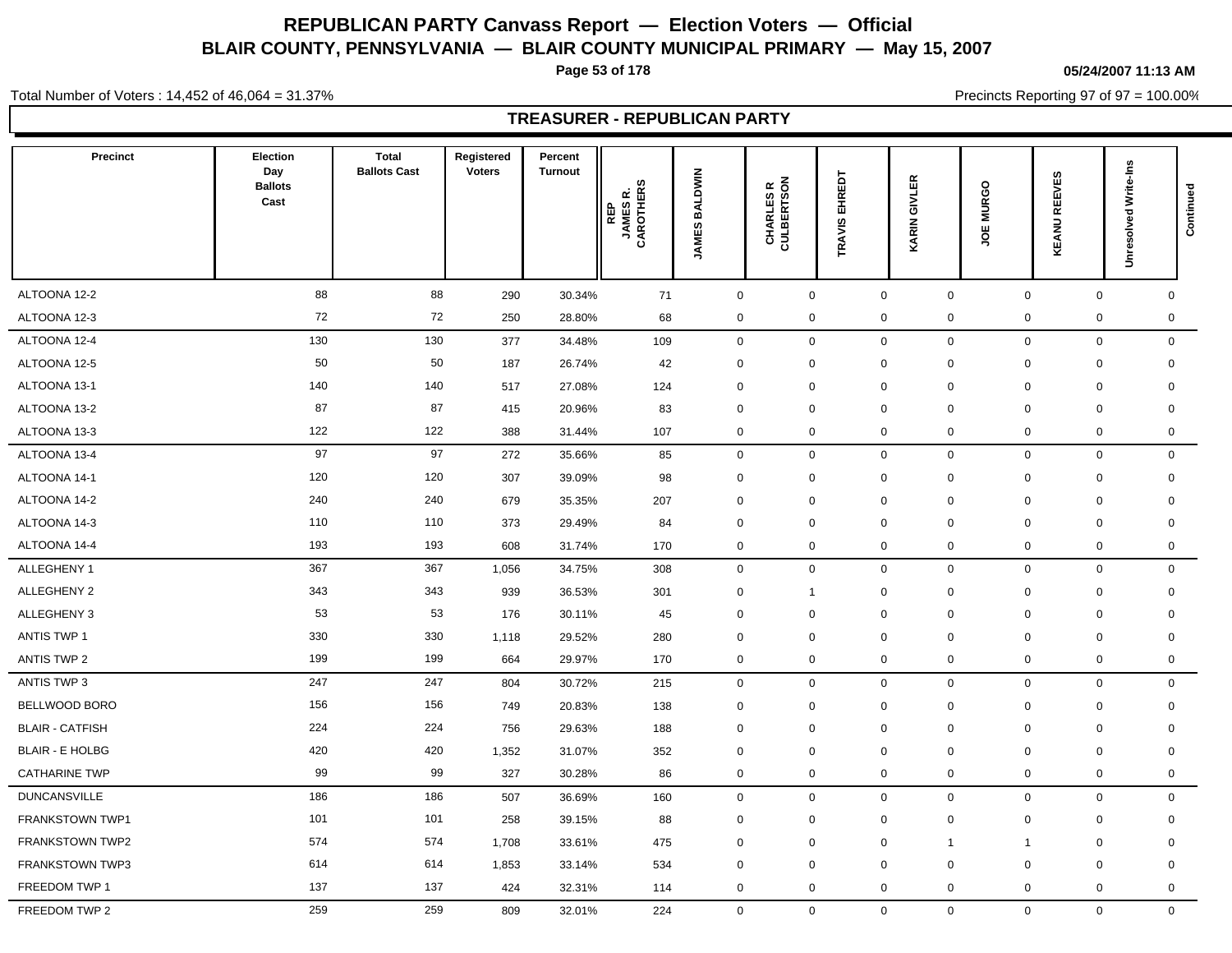**Page 54 of 178**

**05/24/2007 11:13 AM**

Precincts Reporting 97 of 97 = 100.00%

Total Number of Voters : 14,452 of 46,064 = 31.37%

| Precinct               | <b>Election</b><br>Day<br><b>Ballots</b><br>Cast | <b>Total</b><br><b>Ballots Cast</b> | Registered<br><b>Voters</b> | Percent<br><b>Turnout</b> | ဖာ<br>REP<br>JAMES R.<br>CAROTHERS | <b>BALDWIN</b><br>JAMES | CHARLES R<br>CULBERTSON | EHREDT<br>RAVIS  | GIVLER<br>KARIN | <b>MURGO</b><br>ă | <b>REEVES</b><br>KEANU     | Unresolved Write-Ins | Continued   |
|------------------------|--------------------------------------------------|-------------------------------------|-----------------------------|---------------------------|------------------------------------|-------------------------|-------------------------|------------------|-----------------|-------------------|----------------------------|----------------------|-------------|
| <b>GREENFIELD TWP1</b> | 134                                              | 134                                 | 544                         | 24.63%                    | 109                                | $\mathbf 0$             | $\mathbf 0$             | $\mathbf 0$      | 0               | $\mathbf 0$       | $\mathbf 0$                |                      | $\mathbf 0$ |
| <b>GREENFIELD TWP2</b> | 31                                               | 31                                  | 73                          | 42.47%                    | 27                                 | $\mathbf 0$             | $\mathbf 0$             | $\mathbf 0$      | 0               | $\mathbf 0$       | $\mathbf 0$                |                      | 0           |
| <b>GREENFIELD TWP3</b> | 141                                              | 141                                 | 620                         | 22.74%                    | 117                                | $\mathbf 0$             | $\mathbf 0$             | $\overline{0}$   | 0               | $\mathbf 0$       | $\mathbf 0$                |                      | $\mathbf 0$ |
| <b>HOLLIDAYSBURG 1</b> | 70                                               | 70                                  | 250                         | 28.00%                    | 58                                 | $\mathbf 0$             | $\mathbf 0$             | $\mathbf 0$      | 0               | $\mathbf 0$       |                            | $\mathbf 0$          | $\mathbf 0$ |
| <b>HOLLIDAYSBURG 2</b> | 124                                              | 124                                 | 367                         | 33.79%                    | 104                                | $\mathbf 0$             | $\mathbf 0$             | $\overline{0}$   | $\mathbf 0$     | $\mathbf 0$       | $\mathbf 0$                |                      | $\mathbf 0$ |
| <b>HOLLIDAYSBURG 3</b> | 33                                               | 33                                  | 160                         | 20.63%                    | 32                                 | $\mathbf 0$             | $\mathbf 0$             | $\overline{0}$   | 0               | $\mathbf 0$       | $\mathbf 0$                |                      | $\mathbf 0$ |
| <b>HOLLIDAYSBURG 4</b> | 131                                              | 131                                 | 367                         | 35.69%                    | 112                                | 0                       | $\mathbf 0$             | $\mathbf 0$      | 0               | $\mathbf 0$       | 0                          |                      | $\mathbf 0$ |
| <b>HOLLIDAYSBURG 5</b> | 128                                              | 128                                 | 357                         | 35.85%                    | 104                                | $\mathbf 0$             | $\mathbf 0$             | $\mathbf 0$      | $\mathbf 0$     | $\mathbf 0$       | 0                          |                      | $\mathbf 0$ |
| <b>HOLLIDAYSBURG 6</b> | 154                                              | 154                                 | 448                         | 34.38%                    | 130                                | $\mathbf 0$             | $\boldsymbol{0}$        | $\mathbf 0$      | 0               | $\mathbf 0$       |                            | $\mathbf 0$          | $\mathbf 0$ |
| <b>HOLLIDAYSBURG 7</b> | 140                                              | 140                                 | 366                         | 38.25%                    | 116                                | $\mathbf 0$             | $\mathbf 0$             | $\overline{0}$   | 0               |                   | $\mathbf 0$<br>$\mathbf 0$ |                      | $\mathbf 0$ |
| <b>HUSTON TWP</b>      | 203                                              | 203                                 | 566                         | 35.87%                    | 188                                | 0                       | $\mathbf 0$             | $\mathbf 0$      | 0               | $\mathbf 0$       | 0                          |                      | $\mathbf 0$ |
| <b>JUNIATA TWP</b>     | 124                                              | 124                                 | 468                         | 26.50%                    | 101                                | 0                       | $\Omega$                | $\mathbf 0$      | $\mathbf 0$     | $\mathbf 0$       | $\mathbf 0$                |                      | $\mathbf 0$ |
| LOGAN TWP 1            | 278                                              | 278                                 | 699                         | 39.77%                    | 236                                | $\mathbf 0$             | $\mathbf 0$             | $\Omega$         | $\mathbf 0$     | $\mathbf 0$       | $\Omega$                   |                      | $\mathbf 0$ |
| LOGAN TWP 2            | 273                                              | 273                                 | 792                         | 34.47%                    | 239                                | $\mathbf 0$             | $\mathbf 0$             | $\mathbf 0$      | 0               | $\mathbf 0$       |                            | $\mathbf 0$          | $\mathbf 0$ |
| LOGAN TWP 3            | 199                                              | 199                                 | 498                         | 39.96%                    | 172                                | $\mathbf 0$             | $\mathbf 0$             | $\overline{0}$   | 0               | $\mathbf 0$       | $\mathbf 0$                |                      | $\mathbf 0$ |
| <b>LOGAN TWP 4</b>     | 222                                              | 222                                 | 663                         | 33.48%                    | 201                                | $\mathbf 0$             | $\mathbf 0$             | $\mathbf 0$      | 0               | $\mathbf 0$       | $\mathbf 0$                |                      | $\mathbf 0$ |
| <b>LOGAN TWP 5</b>     | 254                                              | 254                                 | 677                         | 37.52%                    | 218                                | 0                       | 0                       | $\mathbf 0$      | 0               | 0                 | 0                          |                      | 0           |
| LOGAN TWP 6            | 239                                              | 239                                 | 893                         | 26.76%                    | 215                                | $\mathbf 0$             | $\mathbf 0$             | $\overline{0}$   | 0               | $\mathbf 0$       | $\mathbf 0$                |                      | $\mathbf 0$ |
| <b>LOGAN TWP 7</b>     | 130                                              | 130                                 | 310                         | 41.94%                    | 114                                | $\mathbf 0$             | $\mathbf 0$             | $\boldsymbol{0}$ | 0               | $\mathbf 0$       |                            | $\mathbf 0$          | $\mathbf 0$ |
| <b>MARTINSBURG 1</b>   | 191                                              | 191                                 | 434                         | 44.01%                    | 165                                | $\mathbf 0$             | $\mathbf 0$             | $\overline{0}$   | 0               |                   | $\mathbf 0$<br>$\mathbf 0$ |                      | $\mathbf 0$ |
| <b>MARTINSBURG 2</b>   | 199                                              | 199                                 | 510                         | 39.02%                    | 163                                | $\mathbf 0$             | $\mathbf 0$             | $\mathbf 0$      | 0               | $\mathbf 0$       | 0                          |                      | $\mathbf 0$ |
| <b>NEWRY BORO</b>      | 21                                               | 21                                  | 83                          | 25.30%                    | 18                                 | 0                       | $\mathbf 0$             | $\mathbf 0$      | $\mathbf 0$     | 0                 | 0                          |                      | $\mathbf 0$ |
| NORTH WOODBURY         | 474                                              | 474                                 | 1,251                       | 37.89%                    | 382                                | $\mathbf 0$             | $\mathbf 0$             | $\overline{0}$   | 0               | $\mathbf 0$       | $\mathbf 0$                |                      | $\mathbf 0$ |
| <b>ROARING SPG1</b>    | 82                                               | 82                                  | 268                         | 30.60%                    | 75                                 | 0                       | $\mathbf 0$             | $\mathbf 0$      | 0               | $\mathbf 0$       | $\mathbf 0$                |                      | $\mathbf 0$ |
| ROARING SPG 2          | 197                                              | 197                                 | 444                         | 44.37%                    | 162                                | $\mathbf 0$             | $\mathbf 0$             | $\mathbf 0$      | 0               | $\mathbf 0$       | $\mathbf 0$                |                      | $\mathbf 0$ |
| ROARING SPG 3          | 153                                              | 153                                 | 358                         | 42.74%                    | 133                                | $\mathbf 0$             | $\mathbf 0$             | $\mathbf 0$      | $\mathbf 0$     | $\mathbf 0$       | $\mathbf 0$                |                      | $\mathbf 0$ |
| SNYDER TWP 1           | 146                                              | 146                                 | 539                         | 27.09%                    | 126                                | $\mathbf 0$             | $\mathbf 0$             | $\mathbf 0$      | 0               | $\mathbf 0$       | $\mathbf 0$                |                      | $\mathbf 0$ |
| SNYDER TWP 2           | 213                                              | 213                                 | 714                         | 29.83%                    | 165                                | $\mathbf 0$             | $\Omega$                | $\mathbf 0$      | $\mathbf 0$     | $\mathbf 0$       |                            | $\mathbf{0}$         | $\mathbf 0$ |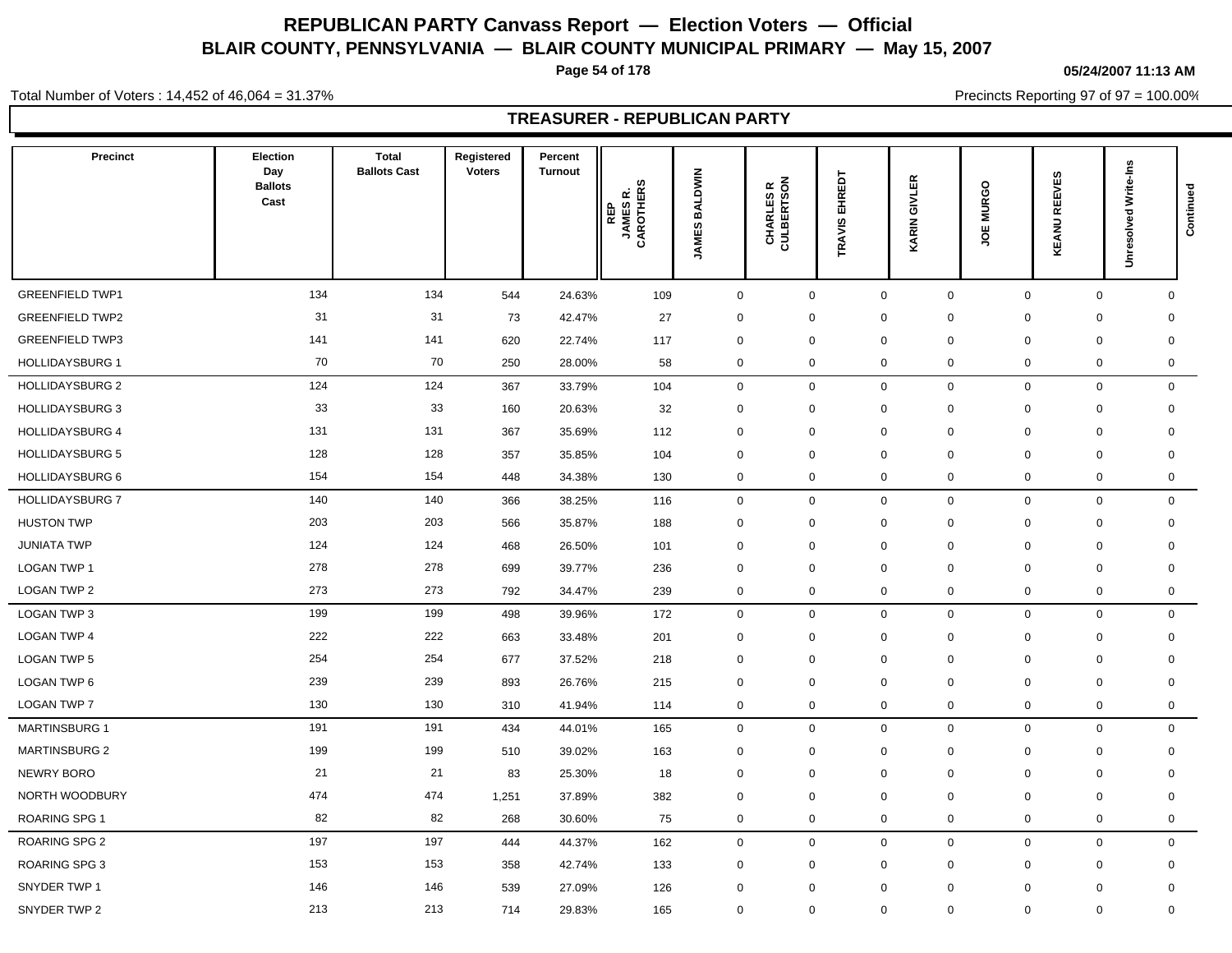**Page 55 of 178**

**05/24/2007 11:13 AM**

Total Number of Voters : 14,452 of 46,064 = 31.37%

Precincts Reporting 97 of 97 = 100.00%

| Precinct            | Election<br>Day<br><b>Ballots</b><br>Cast | <b>Total</b><br><b>Ballots Cast</b> | Registered<br><b>Voters</b> | Percent<br>Turnout | ഗ<br>띥<br>œ<br>REP<br>JAMES<br>AROTHE<br>75 | NIMUT<br>◀<br>m<br>ဖ<br>Ŵ<br><b>INAL</b> | CHARLES R<br>CULBERTSON | 'n<br>靣<br>$\propto$<br>ᆂ<br>面<br>AVIS<br>œ | $\alpha$<br>ய<br>∍<br>ā<br><b>ARIN</b> | <b>MURGO</b><br>ğ | ဖာ<br>REEVE<br>WA<br>Æ | Write-Ins<br>Unresolved | ᇃ<br>Continue |
|---------------------|-------------------------------------------|-------------------------------------|-----------------------------|--------------------|---------------------------------------------|------------------------------------------|-------------------------|---------------------------------------------|----------------------------------------|-------------------|------------------------|-------------------------|---------------|
| <b>TAYLOR TWP</b>   | 468                                       | 468                                 | 1,154                       | 40.55%             | 417                                         | 0                                        | $\mathbf 0$             | $\mathbf 0$                                 | 0                                      | $\mathbf 0$       | 0                      | 0                       |               |
| <b>TYRONE TWP 1</b> | 148                                       | 148                                 | 393                         | 37.66%             | 130                                         | $\mathbf 0$                              | $\mathbf 0$             | $\mathbf 0$                                 | 0                                      | $\mathbf 0$       | $\mathbf 0$            | $\mathbf 0$             |               |
| TYRONE TWP 2        | 122                                       | 122                                 | 369                         | 33.06%             | 107                                         | $\mathbf 0$                              | $\mathbf 0$             | $\mathbf 0$                                 | $\mathbf 0$                            | 0                 | 0                      | $\mathbf 0$             |               |
| TYRONE BORO 1       | 120                                       | 120                                 | 336                         | 35.71%             | 95                                          | $\mathbf 0$                              | $\mathbf 0$             | $\mathbf 0$                                 | 0                                      | $\mathbf 0$       |                        | 0<br>0                  |               |
| TYRONE BORO 2       | 56                                        | 56                                  | 245                         | 22.86%             | 40                                          | $\mathbf 0$                              | $\mathbf 0$             | $\mathbf 0$                                 | 0                                      | $\mathbf 0$       | 0                      | 0                       |               |
| TYRONE BORO 3       | 49                                        | 49                                  | 240                         | 20.42%             | 42                                          | $\mathbf 0$                              | 0                       | $\mathbf 0$                                 | 0                                      | 0                 |                        | 0<br>$\mathbf 0$        |               |
| TYRONE BORO 4       | 40                                        | 40                                  | 164                         | 24.39%             | 30                                          | 0                                        | $\mathbf 0$             | $\mathbf 0$                                 | 0                                      | $\mathbf 0$       |                        | 0<br>$\mathbf 0$        |               |
| TYRONE BORO 5       | 61                                        | 61                                  | 190                         | 32.11%             | 57                                          | 0                                        | $\mathbf 0$             | $\mathbf 0$                                 | $\mathbf 0$                            | 0                 | 0                      | 0                       |               |
| TYRONE BORO 6       | 131                                       | 131                                 | 400                         | 32.75%             | 105                                         | 0                                        | $\mathbf 0$             | 0                                           | 0                                      | $\mathbf 0$       |                        | 0<br>$\mathbf 0$        |               |
| TYRONE BORO 7       | 67                                        | 67                                  | 288                         | 23.26%             | 53                                          | $\mathbf 0$                              | $\mathbf 0$             | $\mathbf 0$                                 | $\mathbf 0$                            | $\mathbf 0$       | 0                      | $\mathbf 0$             |               |
| WILLIAMSBURG        | 169                                       | 169                                 | 520                         | 32.50%             | 144                                         | 0                                        | 0                       | $\mathbf 0$                                 | 0                                      | $\mathbf 0$       |                        | 0<br>0                  |               |
| <b>WOODBURY TWP</b> | 147                                       | 147                                 | 633                         | 23.22%             | 128                                         | $\mathbf 0$                              | $\mathbf 0$             | $\mathbf 0$                                 | 0                                      | $\mathbf 0$       |                        | 0<br>$\mathbf 0$        |               |
| ALLEGHENY 4         | 162                                       | 162                                 | 450                         | 36.00%             | 139                                         | $\mathbf 0$                              | 0                       | $\mathbf 0$                                 | 0                                      | 0                 |                        | 0<br>0                  |               |
| Totals:             | 14,452                                    | 14,452                              | 46,064                      |                    | 12,306                                      | $\mathbf{1}$                             | $\mathbf 1$             | $\mathbf 1$                                 | $\overline{1}$                         |                   |                        | $\bf{0}$                |               |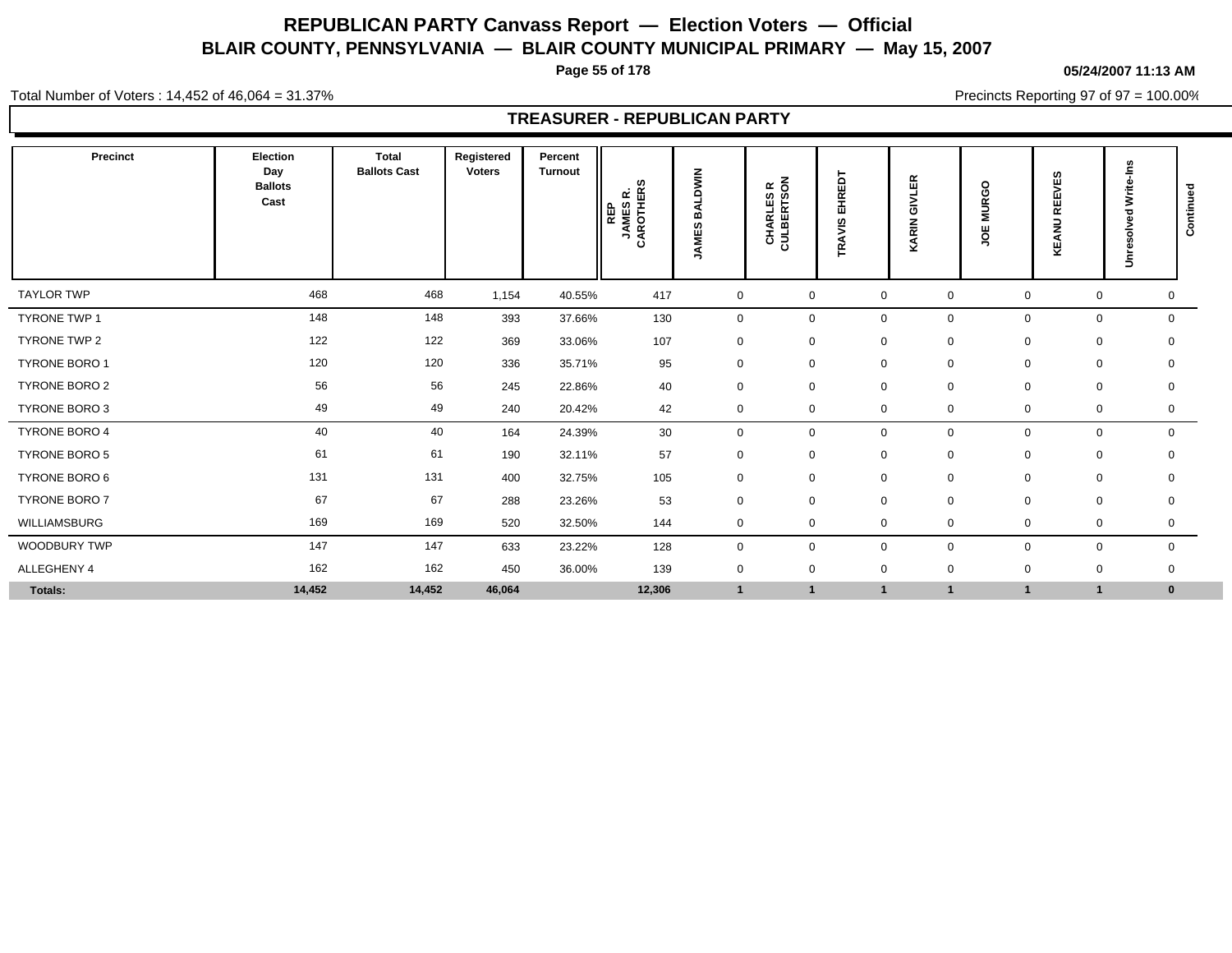**Page 56 of 178**

#### **05/24/2007 11:13 AM**

Precincts Reporting 97 of 97 = 100.00%

Total Number of Voters : 14,452 of 46,064 = 31.37%

|              |                                           |                                     |                             |                           | <b>TREASURER</b> |
|--------------|-------------------------------------------|-------------------------------------|-----------------------------|---------------------------|------------------|
|              |                                           |                                     |                             | Continued                 |                  |
| Precinct     | Election<br>Day<br><b>Ballots</b><br>Cast | <b>Total</b><br><b>Ballots Cast</b> | Registered<br><b>Voters</b> | Percent<br><b>Turnout</b> | Totals           |
|              |                                           |                                     |                             |                           |                  |
| ALTOONA 1-1  | 48                                        | 48                                  | 288                         | 16.67%                    | 43               |
| ALTOONA 1-2  | 22                                        | 22                                  | 93                          | 23.66%                    | 17               |
| ALTOONA 2-1  | 36                                        | 36                                  | 194                         | 18.56%                    | 30               |
| ALTOONA 2-2  | 95                                        | 95                                  | 365                         | 26.03%                    | 76               |
| ALTOONA 3-1  | 47                                        | 47                                  | 239                         | 19.67%                    | 40               |
| ALTOONA 3-2  | 86                                        | 86                                  | 328                         | 26.22%                    | 67               |
| ALTOONA 4-1  | 63                                        | 63                                  | 310                         | 20.32%                    | 55               |
| ALTOONA 4-2  | 133                                       | 133                                 | 365                         | 36.44%                    | 112              |
| ALTOONA 5-1  | 11                                        | 11                                  | 70                          | 15.71%                    | 11               |
| ALTOONA 5-2  | 82                                        | 82                                  | 270                         | 30.37%                    | 68               |
| ALTOONA 5-3  | 59                                        | 59                                  | 258                         | 22.87%                    | $52\,$           |
| ALTOONA 6-1  | 66                                        | 66                                  | 345                         | 19.13%                    | 55               |
| ALTOONA 6-2  | 71                                        | 71                                  | 314                         | 22.61%                    | 62               |
| ALTOONA 6-3  | 89                                        | 89                                  | 372                         | 23.92%                    | 77               |
| ALTOONA 6-4  | 143                                       | 143                                 | 403                         | 35.48%                    | 114              |
| ALTOONA 6-5  | 162                                       | 162                                 | 525                         | 30.86%                    | 134              |
| ALTOONA 7    | 73                                        | 73                                  | 375                         | 19.47%                    | 65               |
| ALTOONA 8-1  | 59                                        | 59                                  | 326                         | 18.10%                    | 51               |
| ALTOONA 8-2  | 85                                        | 85                                  | 284                         | 29.93%                    | 72               |
| ALTOONA 9    | 97                                        | 97                                  | 372                         | 26.08%                    | 80               |
| ALTOONA 10-1 | 34                                        | 34                                  | 222                         | 15.32%                    | 27               |
| ALTOONA 10-2 | 50                                        | 50                                  | 239                         | 20.92%                    | 40               |
| ALTOONA 10-3 | 59                                        | 59                                  | 195                         | 30.26%                    | 51               |
| ALTOONA 10-4 | 169                                       | 169                                 | 525                         | 32.19%                    | 139              |
| ALTOONA 11-1 | 118                                       | 118                                 | 480                         | 24.58%                    | 105              |
| ALTOONA 11-2 | 136                                       | 136                                 | 437                         | 31.12%                    | 120              |
| ALTOONA 11-3 | 129                                       | 129                                 | 420                         | 30.71%                    | 111              |
| ALTOONA 12-1 | 48                                        | 48                                  | 186                         | 25.81%                    | 40               |
| ALTOONA 12-2 | 88                                        | 88                                  | 290                         | 30.34%                    | 71               |
| ALTOONA 12-3 | 72                                        | 72                                  | 250                         | 28.80%                    | 68               |
| ALTOONA 12-4 | 130                                       | 130                                 | 377                         | 34.48%                    | 109              |
| ALTOONA 12-5 | 50                                        | 50                                  | 187                         | 26.74%                    | 42               |
| ALTOONA 13-1 | 140                                       | 140                                 | 517                         | 27.08%                    | 124              |
| ALTOONA 13-2 | 87                                        | 87                                  | 415                         | 20.96%                    | 83               |
|              |                                           |                                     |                             |                           |                  |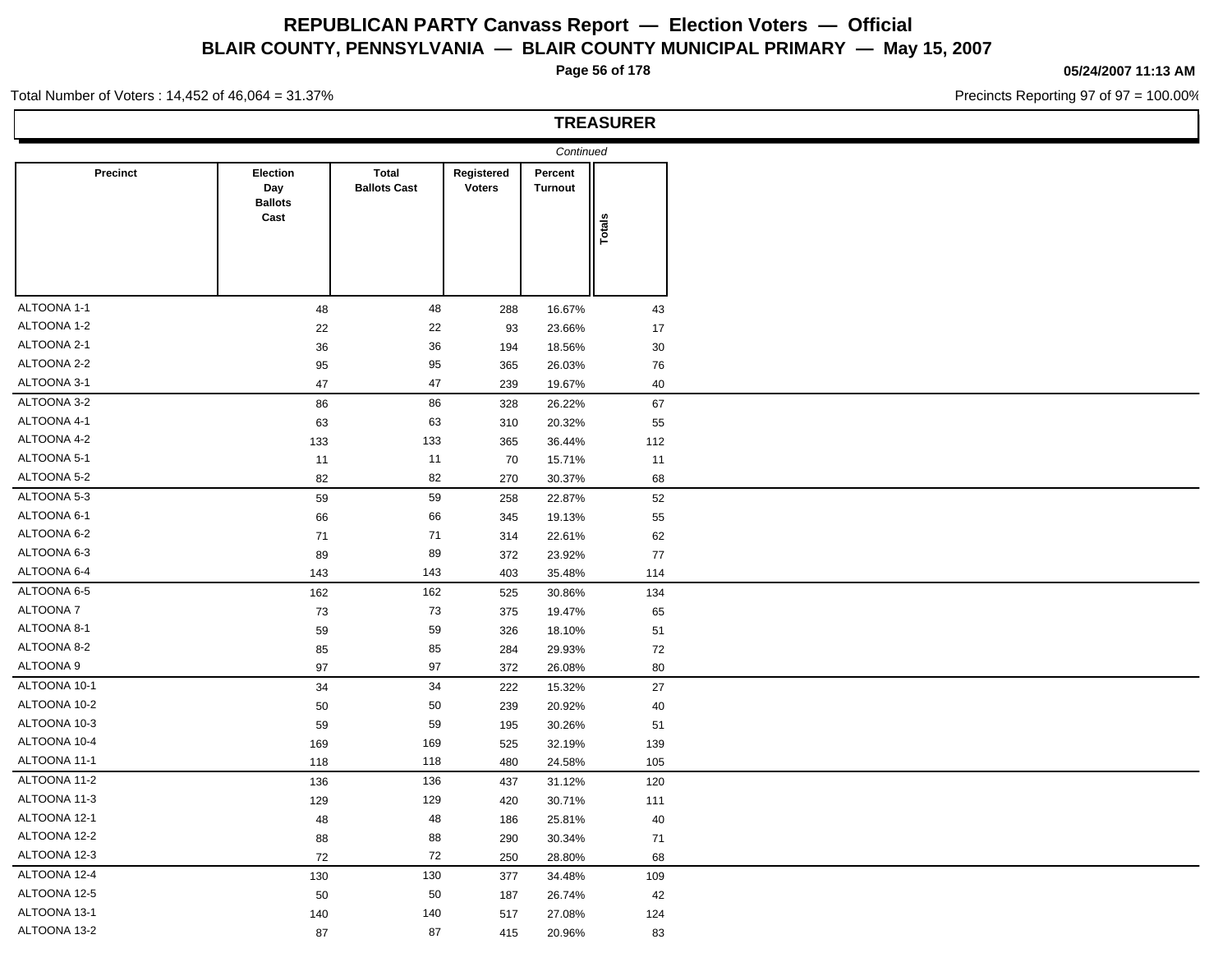**Page 57 of 178**

#### **05/24/2007 11:13 AM**

Precincts Reporting 97 of 97 = 100.00%

#### Total Number of Voters : 14,452 of 46,064 = 31.37%

## **TREASURER**

|                        |                                           |                                     |                             | Continued          |        |  |
|------------------------|-------------------------------------------|-------------------------------------|-----------------------------|--------------------|--------|--|
| <b>Precinct</b>        | Election<br>Day<br><b>Ballots</b><br>Cast | <b>Total</b><br><b>Ballots Cast</b> | Registered<br><b>Voters</b> | Percent<br>Turnout | Totals |  |
|                        |                                           |                                     |                             |                    |        |  |
| ALTOONA 13-3           | 122                                       | 122                                 | 388                         | 31.44%             | 107    |  |
| ALTOONA 13-4           | 97                                        | 97                                  | 272                         | 35.66%             | 85     |  |
| ALTOONA 14-1           | 120                                       | 120                                 | 307                         | 39.09%             | 98     |  |
| ALTOONA 14-2           | 240                                       | 240                                 | 679                         | 35.35%             | 207    |  |
| ALTOONA 14-3           | 110                                       | 110                                 | 373                         | 29.49%             | 84     |  |
| ALTOONA 14-4           | 193                                       | 193                                 | 608                         | 31.74%             | 170    |  |
| ALLEGHENY 1            | 367                                       | 367                                 | 1,056                       | 34.75%             | 308    |  |
| ALLEGHENY 2            | 343                                       | 343                                 | 939                         | 36.53%             | 302    |  |
| ALLEGHENY 3            | 53                                        | 53                                  | 176                         | 30.11%             | 45     |  |
| <b>ANTIS TWP 1</b>     | 330                                       | 330                                 | 1,118                       | 29.52%             | 280    |  |
| ANTIS TWP 2            | 199                                       | 199                                 | 664                         | 29.97%             | 170    |  |
| ANTIS TWP 3            | 247                                       | 247                                 | 804                         | 30.72%             | 215    |  |
| BELLWOOD BORO          | 156                                       | 156                                 | 749                         | 20.83%             | 138    |  |
| <b>BLAIR - CATFISH</b> | 224                                       | 224                                 | 756                         | 29.63%             | 188    |  |
| <b>BLAIR - E HOLBG</b> | 420                                       | 420                                 | 1,352                       | 31.07%             | 352    |  |
| <b>CATHARINE TWP</b>   | 99                                        | 99                                  | 327                         | 30.28%             | 86     |  |
| <b>DUNCANSVILLE</b>    | 186                                       | 186                                 | 507                         | 36.69%             | 160    |  |
| FRANKSTOWN TWP1        | 101                                       | 101                                 | 258                         | 39.15%             | 88     |  |
| <b>FRANKSTOWN TWP2</b> | 574                                       | 574                                 | 1,708                       | 33.61%             | 477    |  |
| FRANKSTOWN TWP3        | 614                                       | 614                                 | 1,853                       | 33.14%             | 534    |  |
| FREEDOM TWP 1          | 137                                       | 137                                 | 424                         | 32.31%             | 114    |  |
| FREEDOM TWP 2          | 259                                       | 259                                 | 809                         | 32.01%             | 224    |  |
| <b>GREENFIELD TWP1</b> | 134                                       | 134                                 | 544                         | 24.63%             | 109    |  |
| <b>GREENFIELD TWP2</b> | 31                                        | 31                                  | 73                          | 42.47%             | 27     |  |
| <b>GREENFIELD TWP3</b> | 141                                       | 141                                 | 620                         | 22.74%             | 117    |  |
| <b>HOLLIDAYSBURG 1</b> | 70                                        | 70                                  | 250                         | 28.00%             | 58     |  |
| <b>HOLLIDAYSBURG 2</b> | 124                                       | 124                                 | 367                         | 33.79%             | 104    |  |
| <b>HOLLIDAYSBURG 3</b> | 33                                        | 33                                  | 160                         | 20.63%             | 32     |  |
| <b>HOLLIDAYSBURG 4</b> | 131                                       | 131                                 | 367                         | 35.69%             | 112    |  |
| <b>HOLLIDAYSBURG 5</b> | 128                                       | 128                                 | 357                         | 35.85%             | 104    |  |
| <b>HOLLIDAYSBURG 6</b> | 154                                       | 154                                 | 448                         | 34.38%             | 130    |  |
| <b>HOLLIDAYSBURG 7</b> | 140                                       | 140                                 | 366                         | 38.25%             | 116    |  |
| <b>HUSTON TWP</b>      | 203                                       | 203                                 | 566                         | 35.87%             | 188    |  |
| <b>JUNIATA TWP</b>     | 124                                       | 124                                 | 468                         | 26.50%             | 101    |  |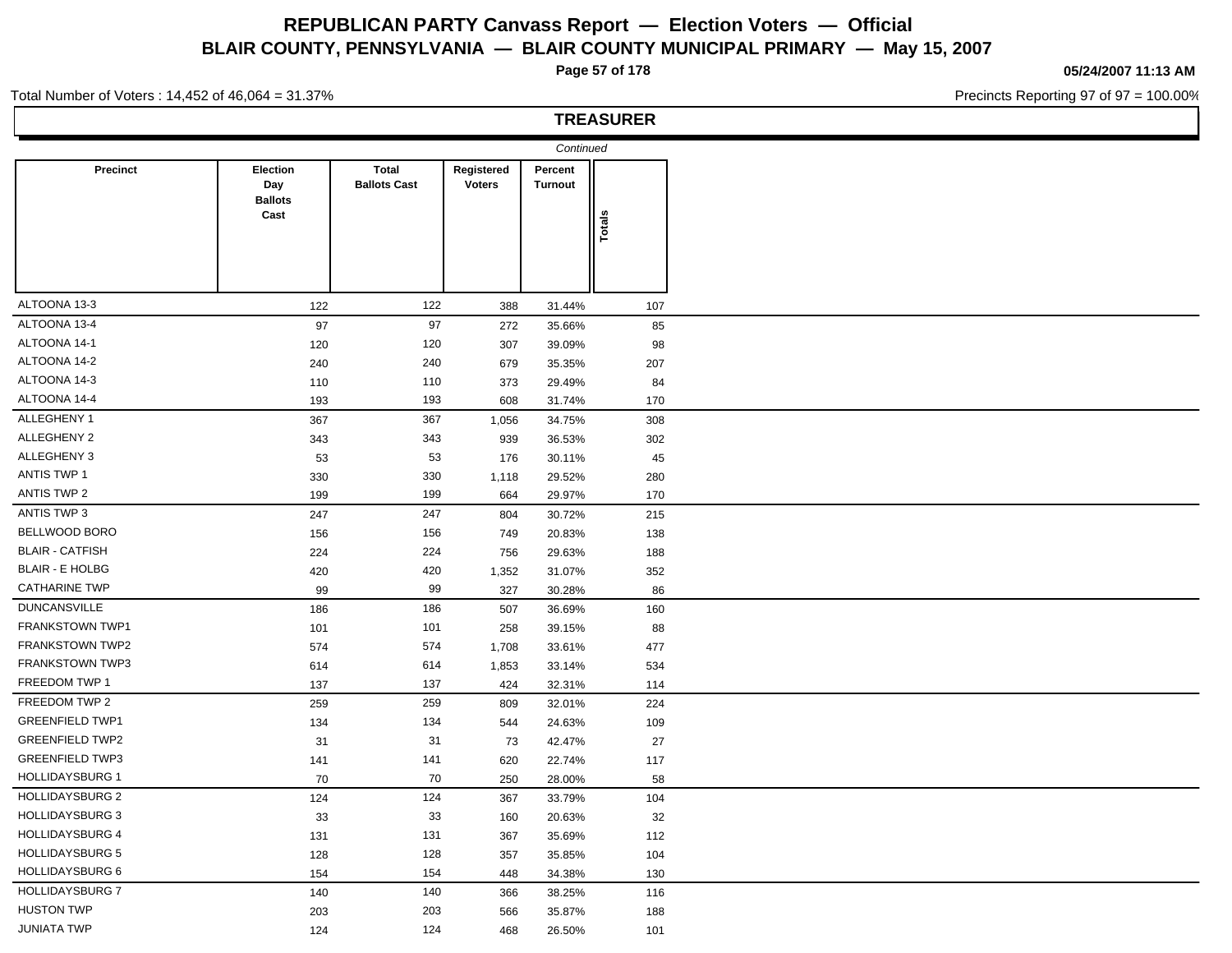**Page 58 of 178**

**05/24/2007 11:13 AM**

Precincts Reporting 97 of 97 = 100.00%

#### Total Number of Voters : 14,452 of 46,064 = 31.37%

## **TREASURER**

|                      |                                   |                                     |                             | Continued                 |        |
|----------------------|-----------------------------------|-------------------------------------|-----------------------------|---------------------------|--------|
| <b>Precinct</b>      | Election<br>Day<br><b>Ballots</b> | <b>Total</b><br><b>Ballots Cast</b> | Registered<br><b>Voters</b> | Percent<br><b>Turnout</b> |        |
|                      | Cast                              |                                     |                             |                           | Totals |
|                      |                                   |                                     |                             |                           |        |
| <b>LOGAN TWP 1</b>   | 278                               | 278                                 | 699                         | 39.77%                    | 236    |
| LOGAN TWP 2          | 273                               | 273                                 | 792                         | 34.47%                    | 239    |
| LOGAN TWP 3          | 199                               | 199                                 | 498                         | 39.96%                    | 172    |
| <b>LOGAN TWP 4</b>   | 222                               | 222                                 | 663                         | 33.48%                    | 201    |
| <b>LOGAN TWP 5</b>   | 254                               | 254                                 | 677                         | 37.52%                    | 218    |
| LOGAN TWP 6          | 239                               | 239                                 | 893                         | 26.76%                    | 215    |
| LOGAN TWP 7          | 130                               | 130                                 | 310                         | 41.94%                    | 114    |
| <b>MARTINSBURG 1</b> | 191                               | 191                                 | 434                         | 44.01%                    | 165    |
| <b>MARTINSBURG 2</b> | 199                               | 199                                 | 510                         | 39.02%                    | 163    |
| <b>NEWRY BORO</b>    | 21                                | 21                                  | 83                          | 25.30%                    | 18     |
| NORTH WOODBURY       | 474                               | 474                                 | 1,251                       | 37.89%                    | 382    |
| <b>ROARING SPG 1</b> | 82                                | 82                                  | 268                         | 30.60%                    | 75     |
| <b>ROARING SPG 2</b> | 197                               | 197                                 | 444                         | 44.37%                    | 162    |
| <b>ROARING SPG 3</b> | 153                               | 153                                 | 358                         | 42.74%                    | 133    |
| SNYDER TWP 1         | 146                               | 146                                 | 539                         | 27.09%                    | 126    |
| SNYDER TWP 2         | 213                               | 213                                 | 714                         | 29.83%                    | 165    |
| <b>TAYLOR TWP</b>    | 468                               | 468                                 | 1,154                       | 40.55%                    | 417    |
| <b>TYRONE TWP 1</b>  | 148                               | 148                                 | 393                         | 37.66%                    | 130    |
| TYRONE TWP 2         | 122                               | 122                                 | 369                         | 33.06%                    | 107    |
| <b>TYRONE BORO 1</b> | 120                               | 120                                 | 336                         | 35.71%                    | 95     |
| TYRONE BORO 2        | 56                                | 56                                  | 245                         | 22.86%                    | 40     |
| TYRONE BORO 3        | 49                                | 49                                  | 240                         | 20.42%                    | 42     |
| <b>TYRONE BORO 4</b> | 40                                | 40                                  | 164                         | 24.39%                    | 30     |
| <b>TYRONE BORO 5</b> | 61                                | 61                                  | 190                         | 32.11%                    | 57     |
| TYRONE BORO 6        | 131                               | 131                                 | 400                         | 32.75%                    | 105    |
| TYRONE BORO 7        | 67                                | 67                                  | 288                         | 23.26%                    | 53     |
| <b>WILLIAMSBURG</b>  | 169                               | 169                                 | 520                         | 32.50%                    | 144    |
| WOODBURY TWP         | 147                               | 147                                 | 633                         | 23.22%                    | 128    |
| ALLEGHENY 4          | 162                               | 162                                 | 450                         | 36.00%                    | 139    |
| <b>Totals:</b>       | 14,452                            | 14,452                              | 46,064                      |                           | 12,312 |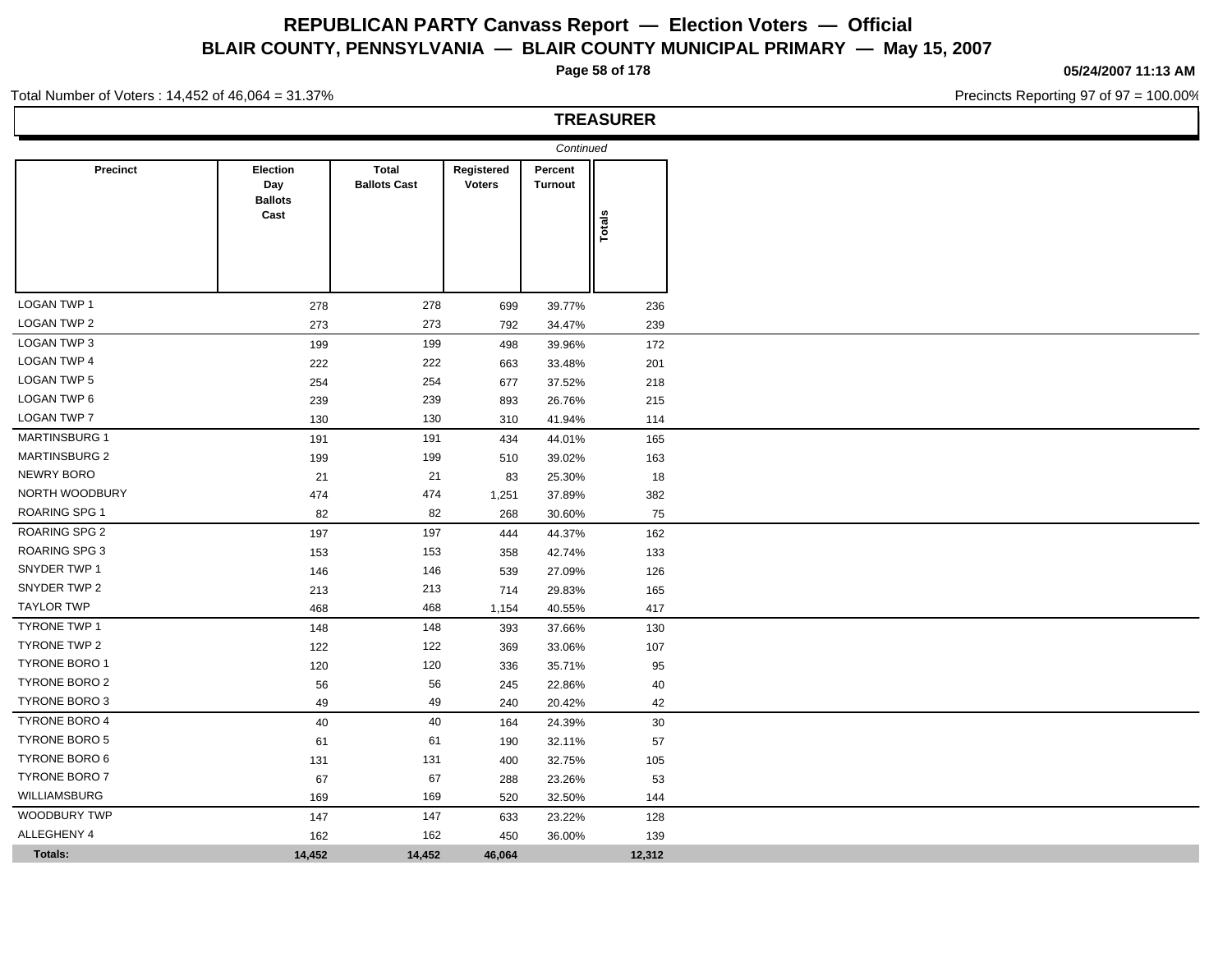**Page 59 of 178**

**05/24/2007 11:13 AM**

Total Number of Voters : 14,452 of 46,064 = 31.37%

Precincts Reporting 97 of 97 = 100.00%

#### **MAGISTERIAL DISTRICT JUDGE DISTRICT 24-3-02 - REPUBLICAN PARTY**

| Precinct            | Election<br>Day<br><b>Ballots</b><br>Cast | <b>Total</b><br><b>Ballots Cast</b> | Registered<br><b>Voters</b> | Percent<br><b>Turnout</b> | £,<br>ய் நி<br>REP<br>DAVID<br>RCHFIEL<br>ᆱ | STEVEN D.<br>JACKSON<br>REP | AWN B. COHEN,<br>ATTORNEY<br>REP<br>SHAWN B. | REP<br>CHRISTOPHER<br>COHN, POLICE<br>OFFICER | ဥ<br><u>ë</u><br>≳<br>ಾ<br>Φ<br>흥<br>nres<br>$\Rightarrow$ | Totals       |       |
|---------------------|-------------------------------------------|-------------------------------------|-----------------------------|---------------------------|---------------------------------------------|-----------------------------|----------------------------------------------|-----------------------------------------------|------------------------------------------------------------|--------------|-------|
| ALLEGHENY 1         | 367                                       | 367                                 | 1,056                       | 34.75%                    | 50                                          | 80                          | 75                                           | 153                                           |                                                            | $\mathbf 0$  | 358   |
| ALLEGHENY 2         | 343                                       | 343                                 | 939                         | 36.53%                    | 72                                          | 66                          | 72                                           | 118                                           |                                                            | 0            | 328   |
| ALLEGHENY 3         | 53                                        | 53                                  | 176                         | 30.11%                    | 9                                           | 19                          | 9                                            | 14                                            |                                                            | 0            | 51    |
| <b>DUNCANSVILLE</b> | 186                                       | 186                                 | 507                         | 36.69%                    | 29                                          | 47                          | 57                                           | 43                                            |                                                            | 0            | 176   |
| LOGAN TWP 1         | 278                                       | 278                                 | 699                         | 39.77%                    | 10                                          | 160                         | 43                                           | 57                                            |                                                            | 0            | 270   |
| LOGAN TWP 2         | 273                                       | 273                                 | 792                         | 34.47%                    | 20                                          | 127                         | 55                                           | 59                                            |                                                            | 0            | 261   |
| LOGAN TWP 3         | 199                                       | 199                                 | 498                         | 39.96%                    | 17                                          | 105                         | 21                                           | 45                                            |                                                            | $\mathbf 0$  | 188   |
| <b>LOGAN TWP 4</b>  | 222                                       | 222                                 | 663                         | 33.48%                    | 17                                          | 109                         | 35                                           | 51                                            |                                                            | $\mathbf 0$  | 212   |
| <b>LOGAN TWP 5</b>  | 254                                       | 254                                 | 677                         | 37.52%                    | 28                                          | 86                          | 67                                           | 60                                            |                                                            | 0            | 241   |
| LOGAN TWP 6         | 239                                       | 239                                 | 893                         | 26.76%                    | 15                                          | 99                          | 28                                           | 89                                            |                                                            | 0            | 231   |
| LOGAN TWP 7         | 130                                       | 130                                 | 310                         | 41.94%                    | 15                                          | 70                          | 13                                           | 30                                            |                                                            | 0            | 128   |
| TYRONE TWP 2        | 122                                       | 122                                 | 369                         | 33.06%                    | 12                                          | 39                          | 26                                           | 41                                            |                                                            | 0            | 118   |
| ALLEGHENY 4         | 162                                       | 162                                 | 450                         | 36.00%                    | 36                                          | 27                          | 30                                           | 57                                            |                                                            | 0            | 150   |
| Totals:             | 2,828                                     | 2,828                               | 8,029                       |                           | 330                                         | 1,034                       | 531                                          | 817                                           |                                                            | $\mathbf{0}$ | 2,712 |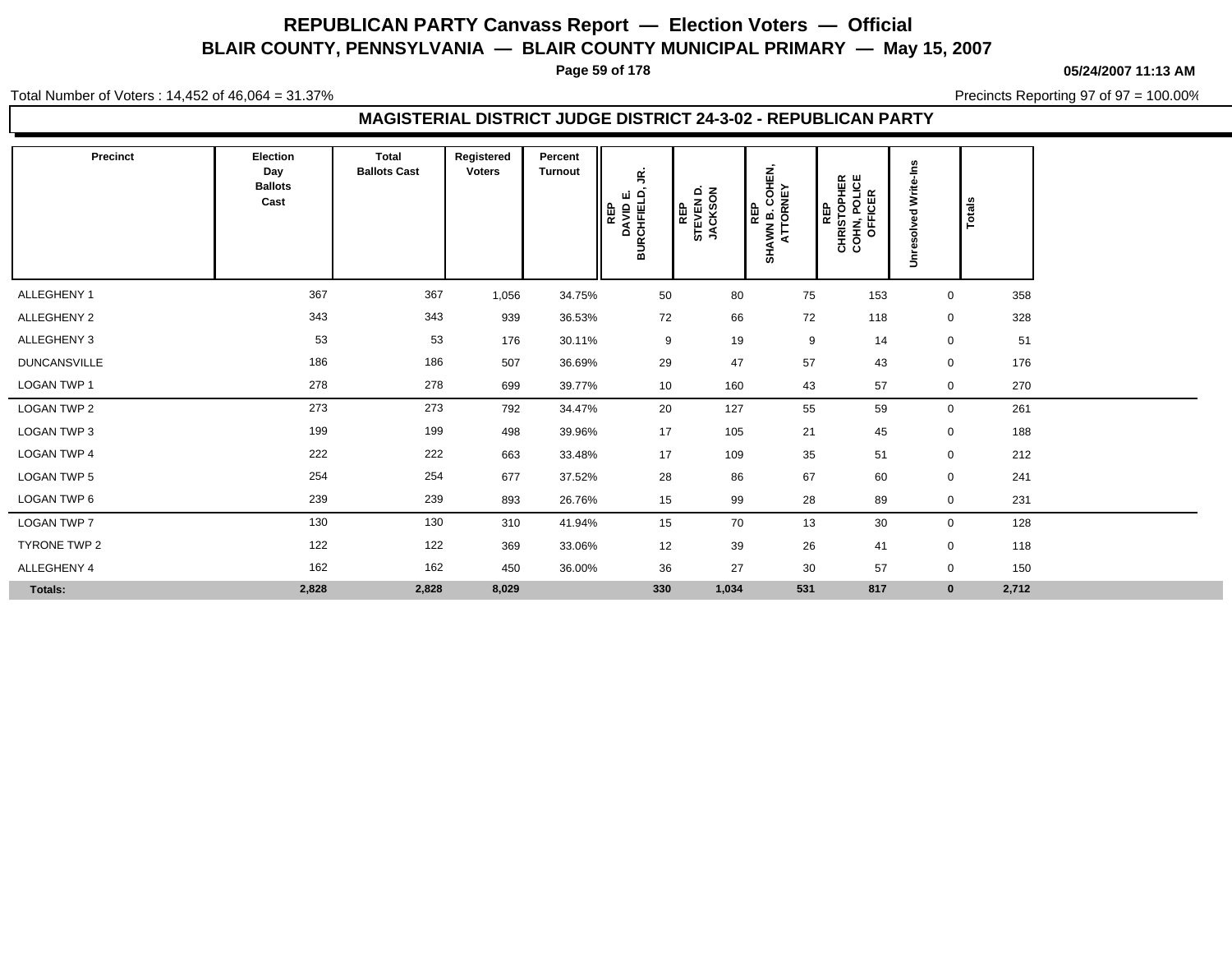**Page 60 of 178**

#### **05/24/2007 11:13 AM**

Total Number of Voters : 14,452 of 46,064 = 31.37%

Precincts Reporting 97 of 97 = 100.00%

#### **ALTOONA CITY COUNCIL FOUR YEAR TERM - REPUBLICAN PARTY**

| <b>Precinct</b> | Election<br>Day<br><b>Ballots</b><br>Cast | <b>Total</b><br><b>Ballots Cast</b> | Registered<br><b>Voters</b> | Percent<br><b>Turnout</b> | KELLEY<br>REP<br>BRUCE KE | <b>RIEKER</b><br>REP<br>JOSEPH L. | <b>ALBRIGHT</b><br><b>SCOTT</b> | <b>BALDWIN</b><br><b>JAMES</b> | <b>BARANIK</b><br>පී<br>≃ | <b>BAUER</b><br>$\bf{m}$<br><b>DANIEL</b> | <b>MARVIN BERGMAN</b> | <b>MARYANN JOYCE</b><br>BISTLINEE | Continued |
|-----------------|-------------------------------------------|-------------------------------------|-----------------------------|---------------------------|---------------------------|-----------------------------------|---------------------------------|--------------------------------|---------------------------|-------------------------------------------|-----------------------|-----------------------------------|-----------|
| ALTOONA 1-1     | 48                                        | 48                                  | 288                         | 16.67%                    | 38                        | 34                                | $\mathbf 0$                     | $\mathbf 0$                    | $\mathbf 0$               | $\mathbf 0$                               | $\mathbf 0$           | $\mathsf{O}$                      |           |
| ALTOONA 1-2     | 22                                        | 22                                  | 93                          | 23.66%                    | 14                        | 13                                | $\mathbf 0$                     | $\boldsymbol{0}$               | $\mathbf 0$               | $\mathbf 0$                               | $\mathbf 0$           | $\mathbf 0$                       |           |
| ALTOONA 2-1     | 36                                        | 36                                  | 194                         | 18.56%                    | 22                        | 24                                | $\mathsf 0$                     | $\boldsymbol{0}$               | $\pmb{0}$                 | $\mathbf 0$                               | $\mathbf 0$           | $\mathbf 0$                       |           |
| ALTOONA 2-2     | 95                                        | 95                                  | 365                         | 26.03%                    | 62                        | 61                                | $\overline{1}$                  | $\mathbf 0$                    | $\mathbf 0$               | $\mathbf 0$                               | $\mathbf 0$           | $\mathbf 0$                       |           |
| ALTOONA 3-1     | 47                                        | 47                                  | 239                         | 19.67%                    | 37                        | 38                                | $\mathbf 0$                     | $\mathbf 0$                    | $\mathbf 0$               | $\mathbf 0$                               | $\mathbf 0$           | $\mathbf 0$                       |           |
| ALTOONA 3-2     | 86                                        | 86                                  | 328                         | 26.22%                    | 63                        | 54                                | $\mathbf 0$                     | $\mathbf 0$                    | $\mathbf 0$               | $\mathbf 0$                               | $\mathbf 0$           | $\mathsf{O}$                      |           |
| ALTOONA 4-1     | 63                                        | 63                                  | 310                         | 20.32%                    | 44                        | 46                                | $\mathbf 0$                     | $\mathbf 0$                    | $\mathbf 0$               | 0                                         | $\mathbf 0$           | 0                                 |           |
| ALTOONA 4-2     | 133                                       | 133                                 | 365                         | 36.44%                    | 107                       | 89                                | $\mathbf 0$                     | $\mathbf 0$                    | $\mathbf 0$               | 0                                         | $\mathbf 0$           | $\mathbf 0$                       |           |
| ALTOONA 5-1     | 11                                        | 11                                  | 70                          | 15.71%                    | 9                         | 10                                | $\mathsf 0$                     | $\boldsymbol{0}$               | $\pmb{0}$                 | $\mathbf 0$                               | $\mathbf 0$           | $\mathbf 0$                       |           |
| ALTOONA 5-2     | 82                                        | 82                                  | 270                         | 30.37%                    | 66                        | 51                                | $\mathbf 0$                     | $\mathbf 0$                    | $\mathbf 0$               | $\mathbf 0$                               | $\mathbf 0$           | 0                                 |           |
| ALTOONA 5-3     | 59                                        | 59                                  | 258                         | 22.87%                    | 47                        | 43                                | $\mathsf 0$                     | $\boldsymbol{0}$               | $\mathbf 0$               | $\mathbf 0$                               | $\mathbf 0$           | $\mathsf{O}$                      |           |
| ALTOONA 6-1     | 66                                        | 66                                  | 345                         | 19.13%                    | 50                        | 49                                | 0                               | $\boldsymbol{0}$               | 0                         | $\mathbf 0$                               | $\pmb{0}$             | 0                                 |           |
| ALTOONA 6-2     | 71                                        | 71                                  | 314                         | 22.61%                    | 52                        | 44                                | $\mathbf 0$                     | $\mathbf 0$                    | $\mathbf 0$               | $\mathbf 0$                               | $\mathbf 0$           | $\mathbf 0$                       |           |
| ALTOONA 6-3     | 89                                        | 89                                  | 372                         | 23.92%                    | 73                        | 63                                | $\mathbf 0$                     | $\mathbf 0$                    | $\mathbf 0$               | $\mathbf 0$                               | $\mathbf 0$           | $\mathbf 0$                       |           |
| ALTOONA 6-4     | 143                                       | 143                                 | 403                         | 35.48%                    | 113                       | 86                                | $\mathbf 0$                     | $\boldsymbol{0}$               | $\pmb{0}$                 | $\mathbf 0$                               | $\mathbf 0$           | $\mathbf 0$                       |           |
| ALTOONA 6-5     | 162                                       | 162                                 | 525                         | 30.86%                    | 120                       | 110                               | $\mathbf 0$                     | $\mathbf 0$                    | $\mathbf{1}$              | $\mathbf 0$                               | $\mathbf 0$           | $\mathbf 0$                       |           |
| ALTOONA 7       | 73                                        | 73                                  | 375                         | 19.47%                    | 57                        | 52                                | $\mathsf 0$                     | $\boldsymbol{0}$               | $\mathbf 0$               | $\mathbf 0$                               | $\mathbf 0$           | 0                                 |           |
| ALTOONA 8-1     | 59                                        | 59                                  | 326                         | 18.10%                    | 51                        | 43                                | $\mathsf 0$                     | $\boldsymbol{0}$               | $\mathbf 0$               | $\mathbf 0$                               | $\mathbf 0$           | $\mathbf 0$                       |           |
| ALTOONA 8-2     | 85                                        | 85                                  | 284                         | 29.93%                    | 64                        | 58                                | $\mathbf 0$                     | $\boldsymbol{0}$               | $\mathbf 0$               | $\mathbf 0$                               | $\mathbf 0$           | $\mathbf 0$                       |           |
| ALTOONA 9       | 97                                        | 97                                  | 372                         | 26.08%                    | 71                        | 69                                | $\mathbf 0$                     | $\mathbf 0$                    | 0                         | $\mathbf 0$                               | $\mathbf 0$           | $\mathbf 0$                       |           |
| ALTOONA 10-1    | 34                                        | 34                                  | 222                         | 15.32%                    | 20                        | 23                                | $\mathbf 0$                     | $\mathbf 0$                    | $\mathbf 0$               | $\mathbf 0$                               | $\mathbf 0$           | $\mathbf 0$                       |           |
| ALTOONA 10-2    | 50                                        | 50                                  | 239                         | 20.92%                    | 37                        | 33                                | $\mathbf 0$                     | $\mathbf 0$                    | $\mathbf 0$               | 0                                         | $\mathbf 0$           | 0                                 |           |
| ALTOONA 10-3    | 59                                        | 59                                  | 195                         | 30.26%                    | 45                        | 44                                | $\mathbf 0$                     | $\mathbf 0$                    | $\mathbf 0$               | $\mathbf 0$                               | $\mathbf 0$           | $\mathbf 0$                       |           |
| ALTOONA 10-4    | 169                                       | 169                                 | 525                         | 32.19%                    | 135                       | 114                               | $\mathbf 0$                     | $\boldsymbol{0}$               | $\mathbf 0$               | -1                                        | $\mathbf 0$           | $\mathbf 0$                       |           |
| ALTOONA 11-1    | 118                                       | 118                                 | 480                         | 24.58%                    | 87                        | 79                                | $\mathbf 0$                     | $\overline{1}$                 | $\mathbf 0$               | $\mathbf 0$                               | $\mathbf 0$           | 0                                 |           |
| ALTOONA 11-2    | 136                                       | 136                                 | 437                         | 31.12%                    | 106                       | 103                               | $\mathsf 0$                     | $\mathbf 0$                    | $\mathbf 0$               | $\mathbf 0$                               | $\mathbf 0$           | $\mathbf 0$                       |           |
| ALTOONA 11-3    | 129                                       | 129                                 | 420                         | 30.71%                    | 95                        | 91                                | $\mathbf 0$                     | $\mathbf 0$                    | $\mathbf 0$               | 0                                         | $\mathbf 0$           | 0                                 |           |
| ALTOONA 12-1    | 48                                        | 48                                  | 186                         | 25.81%                    | 33                        | 34                                | $\mathsf 0$                     | $\mathbf 0$                    | $\Omega$                  | $\mathbf 0$                               | $\mathbf 0$           | $\mathbf 0$                       |           |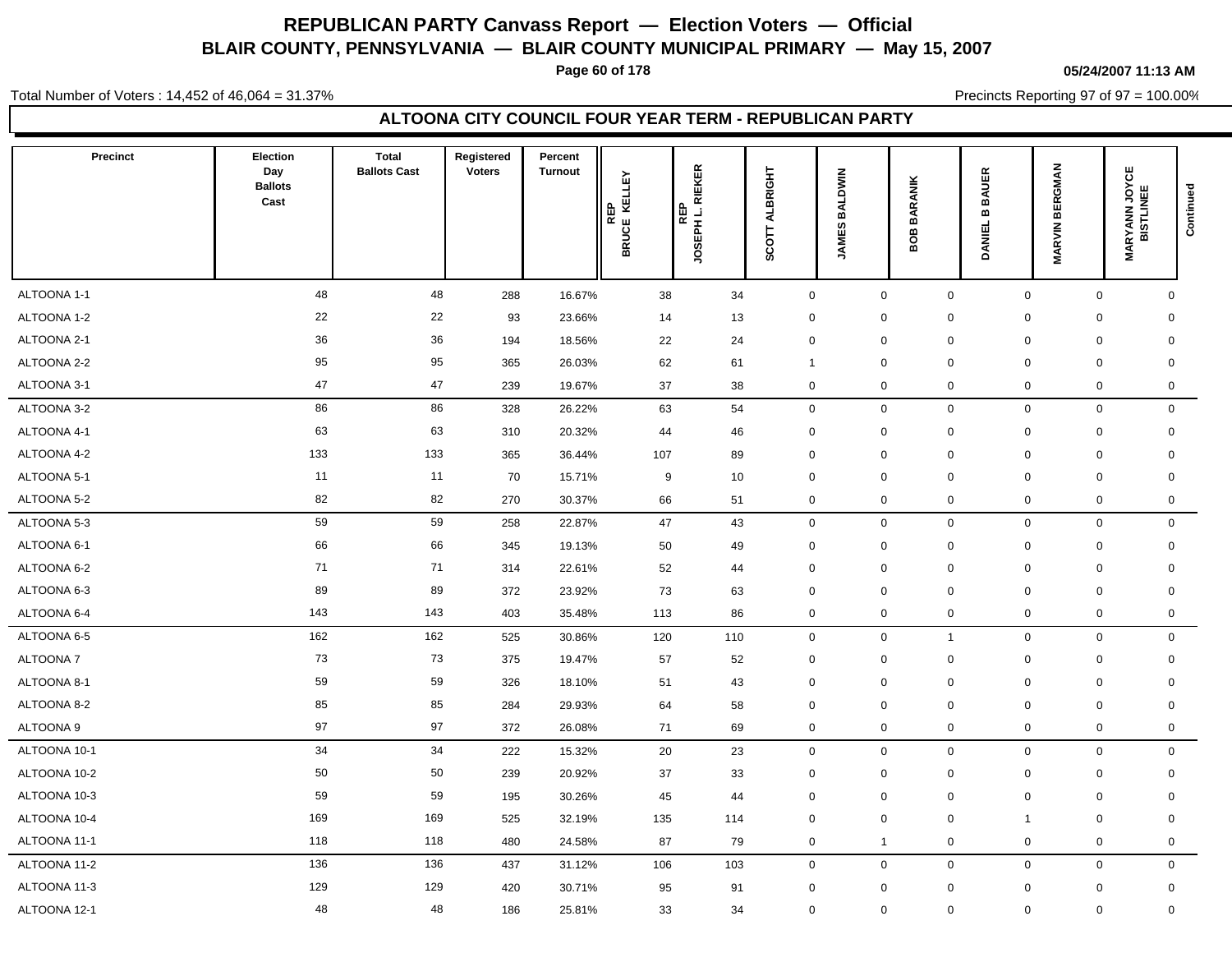**Page 61 of 178**

#### **05/24/2007 11:13 AM**

Total Number of Voters : 14,452 of 46,064 = 31.37%

Precincts Reporting 97 of 97 = 100.00%

#### **ALTOONA CITY COUNCIL FOUR YEAR TERM - REPUBLICAN PARTY**

| Precinct     | Election<br>Day<br><b>Ballots</b><br>Cast | Total<br><b>Ballots Cast</b> | Registered<br><b>Voters</b> | Percent<br><b>Turnout</b> | KELLEY<br>REP<br><b>BRUCE</b> | <b>RIEKER</b><br><b>REP</b><br><b>Hd3SDr</b> | ALBRIGHT<br>ㅎ<br>ပ္တိ | $\frac{z}{\overline{z}}$<br>ō<br>m<br>ES<br>Ξ<br>- | <b>ANIK</b><br>œ<br>⋖<br>m<br>පී<br>m | <b>AUER</b><br>≃<br>m<br>DANIEL | <b>BERGMAN</b><br><b>MARVIN</b> | <b>IARYANN JOYCE</b><br>BISTLINEE<br>Σ | Continued |
|--------------|-------------------------------------------|------------------------------|-----------------------------|---------------------------|-------------------------------|----------------------------------------------|-----------------------|----------------------------------------------------|---------------------------------------|---------------------------------|---------------------------------|----------------------------------------|-----------|
| ALTOONA 12-2 | 88                                        | 88                           | 290                         | 30.34%                    | 64                            | 64                                           | $\mathbf 0$           | $\mathbf 0$                                        | $\pmb{0}$                             | $\Omega$                        | $\mathbf 0$                     | 0                                      |           |
| ALTOONA 12-3 | 72                                        | 72                           | 250                         | 28.80%                    | 67                            | 56                                           | $\mathbf 0$           | $\mathbf 0$                                        | 0                                     | 0                               | 0                               | 0                                      |           |
| ALTOONA 12-4 | 130                                       | 130                          | 377                         | 34.48%                    | 95                            | 90                                           | $\mathbf 0$           | $\mathbf 0$                                        | 0                                     | $\mathbf 0$                     | $\mathbf 0$                     | $\mathsf{O}$                           |           |
| ALTOONA 12-5 | 50                                        | 50                           | 187                         | 26.74%                    | 40                            | 34                                           | $\mathbf 0$           | $\mathbf 0$                                        | 0                                     | 0                               | $\mathbf 0$                     | 0                                      |           |
| ALTOONA 13-1 | 140                                       | 140                          | 517                         | 27.08%                    | 106                           | 110                                          | $\mathbf 0$           | $\mathbf 0$                                        | $\pmb{0}$                             | $\mathbf 0$                     |                                 | 0                                      |           |
| ALTOONA 13-2 | 87                                        | 87                           | 415                         | 20.96%                    | 71                            | 64                                           | $\mathsf 0$           | $\mathbf 0$                                        | 0                                     | 0                               | $\mathbf 0$                     |                                        |           |
| ALTOONA 13-3 | 122                                       | 122                          | 388                         | 31.44%                    | 97                            | 92                                           | $\mathbf 0$           | $\mathbf 0$                                        | $\mathbf 0$                           | $\mathbf 0$                     | 0                               | 0                                      |           |
| ALTOONA 13-4 | 97                                        | 97                           | 272                         | 35.66%                    | 75                            | 66                                           | $\mathbf 0$           | $\mathbf 0$                                        | 0                                     | 0                               | 0                               | $\mathbf 0$                            |           |
| ALTOONA 14-1 | 120                                       | 120                          | 307                         | 39.09%                    | 81                            | 82                                           | $\mathbf 0$           | $\mathbf 0$                                        | $\mathbf 0$                           | 0                               | $\mathbf 0$                     | 0                                      |           |
| ALTOONA 14-2 | 240                                       | 240                          | 679                         | 35.35%                    | 173                           | 167                                          | $\mathbf 0$           | $\mathbf 0$                                        | $\mathbf 0$                           | $\mathbf 0$                     | 0                               | 0                                      |           |
| ALTOONA 14-3 | 110                                       | 110                          | 373                         | 29.49%                    | 76                            | 70                                           | $\mathbf 0$           | $\mathbf 0$                                        | $\mathbf 0$                           | $\mathbf 0$                     | $\mathbf 0$                     | $\mathbf 0$                            |           |
| ALTOONA 14-4 | 193                                       | 193                          | 608                         | 31.74%                    | 145                           | 131                                          | $\mathbf 0$           | $\mathbf{0}$                                       | $\mathbf 0$                           | $\mathbf 0$                     | $\mathbf 0$                     | 0                                      |           |
| Totals:      | 3,719                                     | 3,719                        | 13,463                      |                           | 2,808                         | 2,584                                        | $\mathbf 1$           |                                                    |                                       |                                 |                                 | $\blacktriangleleft$                   |           |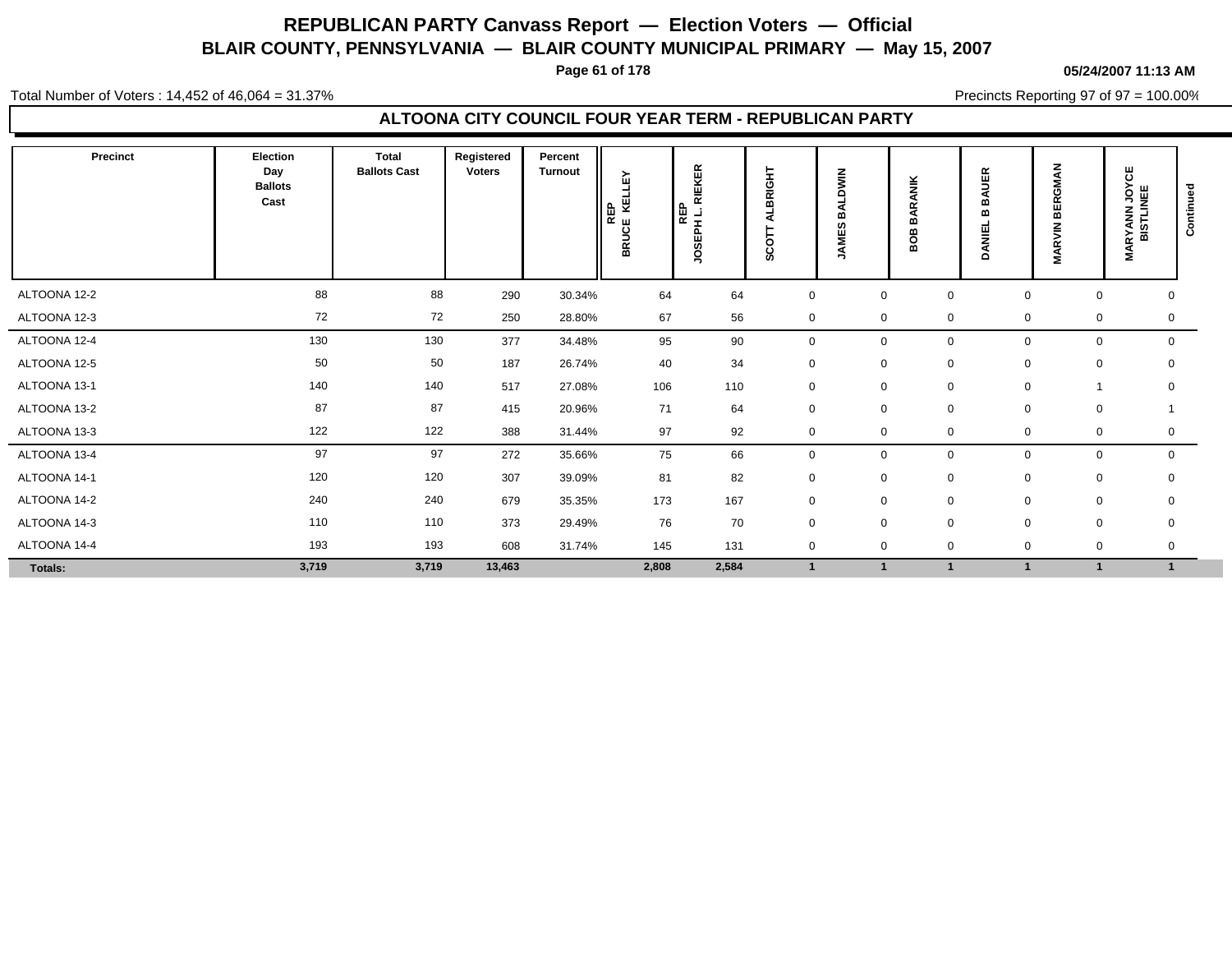**Page 62 of 178**

#### **05/24/2007 11:13 AM**

Precincts Reporting 97 of 97 = 100.00%

Total Number of Voters : 14,452 of 46,064 = 31.37%

| <b>Total</b><br>Percent<br><b>Precinct</b><br>Election<br>Registered<br><b>BUSINESS</b><br>Day<br><b>Ballots Cast</b><br><b>Voters</b><br><b>Turnout</b><br><b>BUNJA</b><br>CARDINE<br><b>BUNJA</b><br><b>BRUCE</b><br>NUMBAUGH<br><b>CALVERT</b><br><b>Ballots</b><br>CAGEL<br>DONALD T<br>BURGESS<br>Cast<br><b>JENNIFER</b><br><b>DERRICK</b><br>ERIC<br>ALPH<br>AUNTIE<br>$\tilde{\mathbf{z}}$<br>BŔ<br>œ<br>48<br>48<br>$\mathbf 0$<br>288<br>16.67%<br>$\mathbf 0$<br>$\mathbf 0$<br>$\mathbf 0$<br>$\mathbf 0$<br>$\mathbf 0$<br>$\mathbf 0$<br>$\mathbf 0$<br>22<br>22<br>93<br>23.66%<br>$\mathbf 0$<br>$\Omega$<br>$\mathbf 0$<br>$\mathbf 0$<br>$\mathbf{0}$<br>$\mathbf 0$<br>$\mathbf 0$<br>$\mathbf 0$<br>36<br>36<br>194<br>18.56%<br>$\mathbf 0$<br>$\Omega$<br>$\mathbf 0$<br>$\Omega$<br>$\mathbf 0$<br>$\Omega$<br>0<br>0<br>95<br>95<br>365<br>26.03%<br>$\mathbf 0$<br>$\mathbf 0$<br>0<br>$\mathbf 0$<br>$\overline{1}$<br>0<br>0<br>$\mathbf{1}$<br>47<br>47<br>$\mathbf 0$<br>239<br>19.67%<br>$\mathbf 0$<br>0<br>$\mathbf 0$<br>$\mathbf 0$<br>3<br>$\mathbf 0$<br>$\mathbf 0$<br>86<br>86<br>328<br>26.22%<br>$\mathbf 0$<br>0<br>$\mathbf 0$<br>$\mathbf 0$<br>$\mathbf 0$<br>5<br>$\mathbf 0$<br>$\mathbf 0$<br>63<br>63<br>310<br>20.32%<br>$\mathbf 0$<br>$\mathbf 0$<br>$\mathbf 0$<br>$\Omega$<br>$\mathbf 0$<br>$\mathbf 0$<br>$\mathbf 0$<br>-1<br>133<br>133<br>365<br>36.44%<br>$\mathbf 0$<br>$\Omega$<br>$\mathbf 0$<br>$\mathbf 0$<br>$\Omega$<br>$\mathbf 0$<br>$\overline{0}$<br>$\Omega$<br>11<br>11<br>70<br>15.71%<br>$\mathbf 0$<br>$\Omega$<br>$\mathbf 0$<br>$\mathbf 0$<br>$\mathbf 0$<br>$\mathbf 0$<br>$\mathbf 0$<br>$\overline{0}$<br>82<br>82<br>$\mathbf 0$<br>270<br>30.37%<br>$\mathbf 0$<br>0<br>$\mathbf 0$<br>$\mathbf 0$<br>5<br>$\mathbf 0$<br>$\mathbf 0$<br>59<br>59<br>258<br>$\mathbf 0$<br>$\mathbf 0$<br>6<br>$\mathbf 0$<br>22.87%<br>$\mathbf 0$<br>$\mathbf 0$<br>$\mathbf 0$<br>$\mathbf 0$<br>66<br>66<br>345<br>19.13%<br>$\mathbf 0$<br>$\mathbf 0$<br>$\Omega$<br>$\mathbf 0$<br>$\mathbf 0$<br>$\mathbf 0$<br>$\Omega$<br>$\mathbf 1$<br>71<br>71<br>$\mathbf 0$<br>3<br>$\mathbf 0$<br>314<br>22.61%<br>$\mathbf 0$<br>$\Omega$<br>$\mathbf 0$<br>$\Omega$<br>$\mathbf 0$<br>89<br>89<br>372<br>23.92%<br>$\Omega$<br>$\mathbf 0$<br>$\mathbf 0$<br>$\Omega$<br>$\mathbf{0}$<br>$\Omega$<br>$\Omega$<br>$\Omega$<br>143<br>143<br>403<br>35.48%<br>$\mathbf 0$<br>$\overline{2}$<br>0<br>0<br>0<br>0<br>0<br>0<br>162<br>162<br>$\mathbf 0$<br>$\mathsf 0$<br>525<br>30.86%<br>$\mathbf 0$<br>$\Omega$<br>$\mathbf 0$<br>$\mathbf 0$<br>$\mathbf 0$<br>$\mathbf 0$<br>73<br>73<br>375<br>19.47%<br>$\mathbf 0$<br>$\mathbf 0$<br>$\mathbf 0$<br>$\mathbf 0$<br>$\mathbf 0$<br>$\mathbf 0$<br>$\mathbf 0$<br>$\overline{4}$<br>59<br>59<br>326<br>18.10%<br>$\mathbf 0$<br>$\Omega$<br>$\mathbf 0$<br>$\Omega$<br>$\mathbf 0$<br>$\mathbf 0$<br>$\mathbf 0$<br>-1<br>85<br>85<br>284<br>29.93%<br>$\mathbf 0$<br>$\mathbf 0$<br>$\mathbf 0$<br>$\mathbf 0$<br>$\mathbf 0$<br>$\mathbf 0$<br>0<br>$\mathbf{1}$<br>97<br>97<br>372<br>26.08%<br>$\mathbf 0$<br>$\Omega$<br>$\mathbf 0$<br>$\mathbf 0$<br>$\mathbf 0$<br>15<br>$\mathbf 0$<br>$\mathbf 0$<br>34<br>34<br>222<br>15.32%<br>$\mathbf 0$<br>$\Omega$<br>$\mathbf 0$<br>$\mathsf 0$<br>0<br>$\mathbf 0$<br>$\mathbf 0$<br>$\mathbf 0$<br>50<br>50<br>20.92%<br>239<br>$\mathbf 0$<br>$\mathbf 0$<br>$\mathbf 0$<br>$\mathbf 0$<br>3<br>$\mathbf 0$<br>$\mathbf 0$<br>0<br>59<br>59<br>195<br>30.26%<br>$\mathbf 0$<br>$\mathbf 0$<br>$\mathbf 0$<br>$\mathbf 0$<br>2<br>$\mathbf 0$<br>$\mathbf 0$<br>$\mathbf 0$<br>169<br>169<br>$\overline{2}$<br>525<br>32.19%<br>$\mathbf 0$<br>$\mathbf 0$<br>$\mathbf 0$<br>$\mathbf 0$<br>$\mathbf 0$<br>$\mathbf 0$<br>$\mathbf 0$<br>118<br>118<br>480<br>24.58%<br>$\mathbf 0$<br>0<br>$\mathbf 0$<br>$\mathbf 0$<br>25<br>$\mathbf 0$<br>$\mathbf 0$<br>$\mathbf 0$<br>136<br>136<br>$\mathbf 0$<br>38<br>437<br>31.12%<br>$\mathbf 0$<br>$\mathbf 0$<br>$\mathbf 0$<br>$\mathbf 0$<br>$\mathbf 0$<br>$\Omega$<br>129<br>129<br>420<br>30.71%<br>$\Omega$<br>$\mathbf 0$<br>$\Omega$<br>0<br>0<br>6<br>0<br>-1<br>48<br>48<br>186<br>25.81%<br>$\mathbf 0$<br>$\mathbf 0$<br>$\mathbf 0$<br>0<br>$\mathbf 0$<br>$\mathbf 0$<br>0<br>-1<br>88<br>88<br>290<br>$\mathbf 0$<br>$\mathbf 0$<br>30.34%<br>$\mathbf 0$<br>$\mathbf 0$<br>$\mathbf 0$<br>$\mathbf 0$<br>$\mathbf 0$<br>$\mathbf 0$<br>72<br>72<br>$\mathbf 0$<br>2<br>250<br>28.80%<br>$\mathbf 0$<br>$\mathbf{0}$<br>$\mathbf 0$<br>$\mathbf{0}$<br>$\mathbf 0$<br>$\mathbf 0$ |              |  | Continued |  |  |  |  |           |
|----------------------------------------------------------------------------------------------------------------------------------------------------------------------------------------------------------------------------------------------------------------------------------------------------------------------------------------------------------------------------------------------------------------------------------------------------------------------------------------------------------------------------------------------------------------------------------------------------------------------------------------------------------------------------------------------------------------------------------------------------------------------------------------------------------------------------------------------------------------------------------------------------------------------------------------------------------------------------------------------------------------------------------------------------------------------------------------------------------------------------------------------------------------------------------------------------------------------------------------------------------------------------------------------------------------------------------------------------------------------------------------------------------------------------------------------------------------------------------------------------------------------------------------------------------------------------------------------------------------------------------------------------------------------------------------------------------------------------------------------------------------------------------------------------------------------------------------------------------------------------------------------------------------------------------------------------------------------------------------------------------------------------------------------------------------------------------------------------------------------------------------------------------------------------------------------------------------------------------------------------------------------------------------------------------------------------------------------------------------------------------------------------------------------------------------------------------------------------------------------------------------------------------------------------------------------------------------------------------------------------------------------------------------------------------------------------------------------------------------------------------------------------------------------------------------------------------------------------------------------------------------------------------------------------------------------------------------------------------------------------------------------------------------------------------------------------------------------------------------------------------------------------------------------------------------------------------------------------------------------------------------------------------------------------------------------------------------------------------------------------------------------------------------------------------------------------------------------------------------------------------------------------------------------------------------------------------------------------------------------------------------------------------------------------------------------------------------------------------------------------------------------------------------------------------------------------------------------------------------------------------------------------------------------------------------------------------------------------------------------------------------------------------------------------------------------------------------------------------------------------------------------------------------------------------------------------------------------------------------------------------------------------------------------------------------------------------------------------------------------------------------------------------------------------------------------------------------------------------------------------------------------------------------------------------------------------------------------------------------------------|--------------|--|-----------|--|--|--|--|-----------|
|                                                                                                                                                                                                                                                                                                                                                                                                                                                                                                                                                                                                                                                                                                                                                                                                                                                                                                                                                                                                                                                                                                                                                                                                                                                                                                                                                                                                                                                                                                                                                                                                                                                                                                                                                                                                                                                                                                                                                                                                                                                                                                                                                                                                                                                                                                                                                                                                                                                                                                                                                                                                                                                                                                                                                                                                                                                                                                                                                                                                                                                                                                                                                                                                                                                                                                                                                                                                                                                                                                                                                                                                                                                                                                                                                                                                                                                                                                                                                                                                                                                                                                                                                                                                                                                                                                                                                                                                                                                                                                                                                                                                                            |              |  |           |  |  |  |  | Continued |
|                                                                                                                                                                                                                                                                                                                                                                                                                                                                                                                                                                                                                                                                                                                                                                                                                                                                                                                                                                                                                                                                                                                                                                                                                                                                                                                                                                                                                                                                                                                                                                                                                                                                                                                                                                                                                                                                                                                                                                                                                                                                                                                                                                                                                                                                                                                                                                                                                                                                                                                                                                                                                                                                                                                                                                                                                                                                                                                                                                                                                                                                                                                                                                                                                                                                                                                                                                                                                                                                                                                                                                                                                                                                                                                                                                                                                                                                                                                                                                                                                                                                                                                                                                                                                                                                                                                                                                                                                                                                                                                                                                                                                            | ALTOONA 1-1  |  |           |  |  |  |  |           |
|                                                                                                                                                                                                                                                                                                                                                                                                                                                                                                                                                                                                                                                                                                                                                                                                                                                                                                                                                                                                                                                                                                                                                                                                                                                                                                                                                                                                                                                                                                                                                                                                                                                                                                                                                                                                                                                                                                                                                                                                                                                                                                                                                                                                                                                                                                                                                                                                                                                                                                                                                                                                                                                                                                                                                                                                                                                                                                                                                                                                                                                                                                                                                                                                                                                                                                                                                                                                                                                                                                                                                                                                                                                                                                                                                                                                                                                                                                                                                                                                                                                                                                                                                                                                                                                                                                                                                                                                                                                                                                                                                                                                                            | ALTOONA 1-2  |  |           |  |  |  |  |           |
|                                                                                                                                                                                                                                                                                                                                                                                                                                                                                                                                                                                                                                                                                                                                                                                                                                                                                                                                                                                                                                                                                                                                                                                                                                                                                                                                                                                                                                                                                                                                                                                                                                                                                                                                                                                                                                                                                                                                                                                                                                                                                                                                                                                                                                                                                                                                                                                                                                                                                                                                                                                                                                                                                                                                                                                                                                                                                                                                                                                                                                                                                                                                                                                                                                                                                                                                                                                                                                                                                                                                                                                                                                                                                                                                                                                                                                                                                                                                                                                                                                                                                                                                                                                                                                                                                                                                                                                                                                                                                                                                                                                                                            | ALTOONA 2-1  |  |           |  |  |  |  |           |
|                                                                                                                                                                                                                                                                                                                                                                                                                                                                                                                                                                                                                                                                                                                                                                                                                                                                                                                                                                                                                                                                                                                                                                                                                                                                                                                                                                                                                                                                                                                                                                                                                                                                                                                                                                                                                                                                                                                                                                                                                                                                                                                                                                                                                                                                                                                                                                                                                                                                                                                                                                                                                                                                                                                                                                                                                                                                                                                                                                                                                                                                                                                                                                                                                                                                                                                                                                                                                                                                                                                                                                                                                                                                                                                                                                                                                                                                                                                                                                                                                                                                                                                                                                                                                                                                                                                                                                                                                                                                                                                                                                                                                            | ALTOONA 2-2  |  |           |  |  |  |  |           |
|                                                                                                                                                                                                                                                                                                                                                                                                                                                                                                                                                                                                                                                                                                                                                                                                                                                                                                                                                                                                                                                                                                                                                                                                                                                                                                                                                                                                                                                                                                                                                                                                                                                                                                                                                                                                                                                                                                                                                                                                                                                                                                                                                                                                                                                                                                                                                                                                                                                                                                                                                                                                                                                                                                                                                                                                                                                                                                                                                                                                                                                                                                                                                                                                                                                                                                                                                                                                                                                                                                                                                                                                                                                                                                                                                                                                                                                                                                                                                                                                                                                                                                                                                                                                                                                                                                                                                                                                                                                                                                                                                                                                                            | ALTOONA 3-1  |  |           |  |  |  |  |           |
|                                                                                                                                                                                                                                                                                                                                                                                                                                                                                                                                                                                                                                                                                                                                                                                                                                                                                                                                                                                                                                                                                                                                                                                                                                                                                                                                                                                                                                                                                                                                                                                                                                                                                                                                                                                                                                                                                                                                                                                                                                                                                                                                                                                                                                                                                                                                                                                                                                                                                                                                                                                                                                                                                                                                                                                                                                                                                                                                                                                                                                                                                                                                                                                                                                                                                                                                                                                                                                                                                                                                                                                                                                                                                                                                                                                                                                                                                                                                                                                                                                                                                                                                                                                                                                                                                                                                                                                                                                                                                                                                                                                                                            | ALTOONA 3-2  |  |           |  |  |  |  |           |
|                                                                                                                                                                                                                                                                                                                                                                                                                                                                                                                                                                                                                                                                                                                                                                                                                                                                                                                                                                                                                                                                                                                                                                                                                                                                                                                                                                                                                                                                                                                                                                                                                                                                                                                                                                                                                                                                                                                                                                                                                                                                                                                                                                                                                                                                                                                                                                                                                                                                                                                                                                                                                                                                                                                                                                                                                                                                                                                                                                                                                                                                                                                                                                                                                                                                                                                                                                                                                                                                                                                                                                                                                                                                                                                                                                                                                                                                                                                                                                                                                                                                                                                                                                                                                                                                                                                                                                                                                                                                                                                                                                                                                            | ALTOONA 4-1  |  |           |  |  |  |  |           |
|                                                                                                                                                                                                                                                                                                                                                                                                                                                                                                                                                                                                                                                                                                                                                                                                                                                                                                                                                                                                                                                                                                                                                                                                                                                                                                                                                                                                                                                                                                                                                                                                                                                                                                                                                                                                                                                                                                                                                                                                                                                                                                                                                                                                                                                                                                                                                                                                                                                                                                                                                                                                                                                                                                                                                                                                                                                                                                                                                                                                                                                                                                                                                                                                                                                                                                                                                                                                                                                                                                                                                                                                                                                                                                                                                                                                                                                                                                                                                                                                                                                                                                                                                                                                                                                                                                                                                                                                                                                                                                                                                                                                                            | ALTOONA 4-2  |  |           |  |  |  |  |           |
|                                                                                                                                                                                                                                                                                                                                                                                                                                                                                                                                                                                                                                                                                                                                                                                                                                                                                                                                                                                                                                                                                                                                                                                                                                                                                                                                                                                                                                                                                                                                                                                                                                                                                                                                                                                                                                                                                                                                                                                                                                                                                                                                                                                                                                                                                                                                                                                                                                                                                                                                                                                                                                                                                                                                                                                                                                                                                                                                                                                                                                                                                                                                                                                                                                                                                                                                                                                                                                                                                                                                                                                                                                                                                                                                                                                                                                                                                                                                                                                                                                                                                                                                                                                                                                                                                                                                                                                                                                                                                                                                                                                                                            | ALTOONA 5-1  |  |           |  |  |  |  |           |
|                                                                                                                                                                                                                                                                                                                                                                                                                                                                                                                                                                                                                                                                                                                                                                                                                                                                                                                                                                                                                                                                                                                                                                                                                                                                                                                                                                                                                                                                                                                                                                                                                                                                                                                                                                                                                                                                                                                                                                                                                                                                                                                                                                                                                                                                                                                                                                                                                                                                                                                                                                                                                                                                                                                                                                                                                                                                                                                                                                                                                                                                                                                                                                                                                                                                                                                                                                                                                                                                                                                                                                                                                                                                                                                                                                                                                                                                                                                                                                                                                                                                                                                                                                                                                                                                                                                                                                                                                                                                                                                                                                                                                            | ALTOONA 5-2  |  |           |  |  |  |  |           |
|                                                                                                                                                                                                                                                                                                                                                                                                                                                                                                                                                                                                                                                                                                                                                                                                                                                                                                                                                                                                                                                                                                                                                                                                                                                                                                                                                                                                                                                                                                                                                                                                                                                                                                                                                                                                                                                                                                                                                                                                                                                                                                                                                                                                                                                                                                                                                                                                                                                                                                                                                                                                                                                                                                                                                                                                                                                                                                                                                                                                                                                                                                                                                                                                                                                                                                                                                                                                                                                                                                                                                                                                                                                                                                                                                                                                                                                                                                                                                                                                                                                                                                                                                                                                                                                                                                                                                                                                                                                                                                                                                                                                                            | ALTOONA 5-3  |  |           |  |  |  |  |           |
|                                                                                                                                                                                                                                                                                                                                                                                                                                                                                                                                                                                                                                                                                                                                                                                                                                                                                                                                                                                                                                                                                                                                                                                                                                                                                                                                                                                                                                                                                                                                                                                                                                                                                                                                                                                                                                                                                                                                                                                                                                                                                                                                                                                                                                                                                                                                                                                                                                                                                                                                                                                                                                                                                                                                                                                                                                                                                                                                                                                                                                                                                                                                                                                                                                                                                                                                                                                                                                                                                                                                                                                                                                                                                                                                                                                                                                                                                                                                                                                                                                                                                                                                                                                                                                                                                                                                                                                                                                                                                                                                                                                                                            | ALTOONA 6-1  |  |           |  |  |  |  |           |
|                                                                                                                                                                                                                                                                                                                                                                                                                                                                                                                                                                                                                                                                                                                                                                                                                                                                                                                                                                                                                                                                                                                                                                                                                                                                                                                                                                                                                                                                                                                                                                                                                                                                                                                                                                                                                                                                                                                                                                                                                                                                                                                                                                                                                                                                                                                                                                                                                                                                                                                                                                                                                                                                                                                                                                                                                                                                                                                                                                                                                                                                                                                                                                                                                                                                                                                                                                                                                                                                                                                                                                                                                                                                                                                                                                                                                                                                                                                                                                                                                                                                                                                                                                                                                                                                                                                                                                                                                                                                                                                                                                                                                            | ALTOONA 6-2  |  |           |  |  |  |  |           |
|                                                                                                                                                                                                                                                                                                                                                                                                                                                                                                                                                                                                                                                                                                                                                                                                                                                                                                                                                                                                                                                                                                                                                                                                                                                                                                                                                                                                                                                                                                                                                                                                                                                                                                                                                                                                                                                                                                                                                                                                                                                                                                                                                                                                                                                                                                                                                                                                                                                                                                                                                                                                                                                                                                                                                                                                                                                                                                                                                                                                                                                                                                                                                                                                                                                                                                                                                                                                                                                                                                                                                                                                                                                                                                                                                                                                                                                                                                                                                                                                                                                                                                                                                                                                                                                                                                                                                                                                                                                                                                                                                                                                                            | ALTOONA 6-3  |  |           |  |  |  |  |           |
|                                                                                                                                                                                                                                                                                                                                                                                                                                                                                                                                                                                                                                                                                                                                                                                                                                                                                                                                                                                                                                                                                                                                                                                                                                                                                                                                                                                                                                                                                                                                                                                                                                                                                                                                                                                                                                                                                                                                                                                                                                                                                                                                                                                                                                                                                                                                                                                                                                                                                                                                                                                                                                                                                                                                                                                                                                                                                                                                                                                                                                                                                                                                                                                                                                                                                                                                                                                                                                                                                                                                                                                                                                                                                                                                                                                                                                                                                                                                                                                                                                                                                                                                                                                                                                                                                                                                                                                                                                                                                                                                                                                                                            | ALTOONA 6-4  |  |           |  |  |  |  |           |
|                                                                                                                                                                                                                                                                                                                                                                                                                                                                                                                                                                                                                                                                                                                                                                                                                                                                                                                                                                                                                                                                                                                                                                                                                                                                                                                                                                                                                                                                                                                                                                                                                                                                                                                                                                                                                                                                                                                                                                                                                                                                                                                                                                                                                                                                                                                                                                                                                                                                                                                                                                                                                                                                                                                                                                                                                                                                                                                                                                                                                                                                                                                                                                                                                                                                                                                                                                                                                                                                                                                                                                                                                                                                                                                                                                                                                                                                                                                                                                                                                                                                                                                                                                                                                                                                                                                                                                                                                                                                                                                                                                                                                            | ALTOONA 6-5  |  |           |  |  |  |  |           |
|                                                                                                                                                                                                                                                                                                                                                                                                                                                                                                                                                                                                                                                                                                                                                                                                                                                                                                                                                                                                                                                                                                                                                                                                                                                                                                                                                                                                                                                                                                                                                                                                                                                                                                                                                                                                                                                                                                                                                                                                                                                                                                                                                                                                                                                                                                                                                                                                                                                                                                                                                                                                                                                                                                                                                                                                                                                                                                                                                                                                                                                                                                                                                                                                                                                                                                                                                                                                                                                                                                                                                                                                                                                                                                                                                                                                                                                                                                                                                                                                                                                                                                                                                                                                                                                                                                                                                                                                                                                                                                                                                                                                                            | ALTOONA 7    |  |           |  |  |  |  |           |
|                                                                                                                                                                                                                                                                                                                                                                                                                                                                                                                                                                                                                                                                                                                                                                                                                                                                                                                                                                                                                                                                                                                                                                                                                                                                                                                                                                                                                                                                                                                                                                                                                                                                                                                                                                                                                                                                                                                                                                                                                                                                                                                                                                                                                                                                                                                                                                                                                                                                                                                                                                                                                                                                                                                                                                                                                                                                                                                                                                                                                                                                                                                                                                                                                                                                                                                                                                                                                                                                                                                                                                                                                                                                                                                                                                                                                                                                                                                                                                                                                                                                                                                                                                                                                                                                                                                                                                                                                                                                                                                                                                                                                            | ALTOONA 8-1  |  |           |  |  |  |  |           |
|                                                                                                                                                                                                                                                                                                                                                                                                                                                                                                                                                                                                                                                                                                                                                                                                                                                                                                                                                                                                                                                                                                                                                                                                                                                                                                                                                                                                                                                                                                                                                                                                                                                                                                                                                                                                                                                                                                                                                                                                                                                                                                                                                                                                                                                                                                                                                                                                                                                                                                                                                                                                                                                                                                                                                                                                                                                                                                                                                                                                                                                                                                                                                                                                                                                                                                                                                                                                                                                                                                                                                                                                                                                                                                                                                                                                                                                                                                                                                                                                                                                                                                                                                                                                                                                                                                                                                                                                                                                                                                                                                                                                                            | ALTOONA 8-2  |  |           |  |  |  |  |           |
|                                                                                                                                                                                                                                                                                                                                                                                                                                                                                                                                                                                                                                                                                                                                                                                                                                                                                                                                                                                                                                                                                                                                                                                                                                                                                                                                                                                                                                                                                                                                                                                                                                                                                                                                                                                                                                                                                                                                                                                                                                                                                                                                                                                                                                                                                                                                                                                                                                                                                                                                                                                                                                                                                                                                                                                                                                                                                                                                                                                                                                                                                                                                                                                                                                                                                                                                                                                                                                                                                                                                                                                                                                                                                                                                                                                                                                                                                                                                                                                                                                                                                                                                                                                                                                                                                                                                                                                                                                                                                                                                                                                                                            | ALTOONA 9    |  |           |  |  |  |  |           |
|                                                                                                                                                                                                                                                                                                                                                                                                                                                                                                                                                                                                                                                                                                                                                                                                                                                                                                                                                                                                                                                                                                                                                                                                                                                                                                                                                                                                                                                                                                                                                                                                                                                                                                                                                                                                                                                                                                                                                                                                                                                                                                                                                                                                                                                                                                                                                                                                                                                                                                                                                                                                                                                                                                                                                                                                                                                                                                                                                                                                                                                                                                                                                                                                                                                                                                                                                                                                                                                                                                                                                                                                                                                                                                                                                                                                                                                                                                                                                                                                                                                                                                                                                                                                                                                                                                                                                                                                                                                                                                                                                                                                                            | ALTOONA 10-1 |  |           |  |  |  |  |           |
|                                                                                                                                                                                                                                                                                                                                                                                                                                                                                                                                                                                                                                                                                                                                                                                                                                                                                                                                                                                                                                                                                                                                                                                                                                                                                                                                                                                                                                                                                                                                                                                                                                                                                                                                                                                                                                                                                                                                                                                                                                                                                                                                                                                                                                                                                                                                                                                                                                                                                                                                                                                                                                                                                                                                                                                                                                                                                                                                                                                                                                                                                                                                                                                                                                                                                                                                                                                                                                                                                                                                                                                                                                                                                                                                                                                                                                                                                                                                                                                                                                                                                                                                                                                                                                                                                                                                                                                                                                                                                                                                                                                                                            | ALTOONA 10-2 |  |           |  |  |  |  |           |
|                                                                                                                                                                                                                                                                                                                                                                                                                                                                                                                                                                                                                                                                                                                                                                                                                                                                                                                                                                                                                                                                                                                                                                                                                                                                                                                                                                                                                                                                                                                                                                                                                                                                                                                                                                                                                                                                                                                                                                                                                                                                                                                                                                                                                                                                                                                                                                                                                                                                                                                                                                                                                                                                                                                                                                                                                                                                                                                                                                                                                                                                                                                                                                                                                                                                                                                                                                                                                                                                                                                                                                                                                                                                                                                                                                                                                                                                                                                                                                                                                                                                                                                                                                                                                                                                                                                                                                                                                                                                                                                                                                                                                            | ALTOONA 10-3 |  |           |  |  |  |  |           |
|                                                                                                                                                                                                                                                                                                                                                                                                                                                                                                                                                                                                                                                                                                                                                                                                                                                                                                                                                                                                                                                                                                                                                                                                                                                                                                                                                                                                                                                                                                                                                                                                                                                                                                                                                                                                                                                                                                                                                                                                                                                                                                                                                                                                                                                                                                                                                                                                                                                                                                                                                                                                                                                                                                                                                                                                                                                                                                                                                                                                                                                                                                                                                                                                                                                                                                                                                                                                                                                                                                                                                                                                                                                                                                                                                                                                                                                                                                                                                                                                                                                                                                                                                                                                                                                                                                                                                                                                                                                                                                                                                                                                                            | ALTOONA 10-4 |  |           |  |  |  |  |           |
|                                                                                                                                                                                                                                                                                                                                                                                                                                                                                                                                                                                                                                                                                                                                                                                                                                                                                                                                                                                                                                                                                                                                                                                                                                                                                                                                                                                                                                                                                                                                                                                                                                                                                                                                                                                                                                                                                                                                                                                                                                                                                                                                                                                                                                                                                                                                                                                                                                                                                                                                                                                                                                                                                                                                                                                                                                                                                                                                                                                                                                                                                                                                                                                                                                                                                                                                                                                                                                                                                                                                                                                                                                                                                                                                                                                                                                                                                                                                                                                                                                                                                                                                                                                                                                                                                                                                                                                                                                                                                                                                                                                                                            | ALTOONA 11-1 |  |           |  |  |  |  |           |
|                                                                                                                                                                                                                                                                                                                                                                                                                                                                                                                                                                                                                                                                                                                                                                                                                                                                                                                                                                                                                                                                                                                                                                                                                                                                                                                                                                                                                                                                                                                                                                                                                                                                                                                                                                                                                                                                                                                                                                                                                                                                                                                                                                                                                                                                                                                                                                                                                                                                                                                                                                                                                                                                                                                                                                                                                                                                                                                                                                                                                                                                                                                                                                                                                                                                                                                                                                                                                                                                                                                                                                                                                                                                                                                                                                                                                                                                                                                                                                                                                                                                                                                                                                                                                                                                                                                                                                                                                                                                                                                                                                                                                            | ALTOONA 11-2 |  |           |  |  |  |  |           |
|                                                                                                                                                                                                                                                                                                                                                                                                                                                                                                                                                                                                                                                                                                                                                                                                                                                                                                                                                                                                                                                                                                                                                                                                                                                                                                                                                                                                                                                                                                                                                                                                                                                                                                                                                                                                                                                                                                                                                                                                                                                                                                                                                                                                                                                                                                                                                                                                                                                                                                                                                                                                                                                                                                                                                                                                                                                                                                                                                                                                                                                                                                                                                                                                                                                                                                                                                                                                                                                                                                                                                                                                                                                                                                                                                                                                                                                                                                                                                                                                                                                                                                                                                                                                                                                                                                                                                                                                                                                                                                                                                                                                                            | ALTOONA 11-3 |  |           |  |  |  |  |           |
|                                                                                                                                                                                                                                                                                                                                                                                                                                                                                                                                                                                                                                                                                                                                                                                                                                                                                                                                                                                                                                                                                                                                                                                                                                                                                                                                                                                                                                                                                                                                                                                                                                                                                                                                                                                                                                                                                                                                                                                                                                                                                                                                                                                                                                                                                                                                                                                                                                                                                                                                                                                                                                                                                                                                                                                                                                                                                                                                                                                                                                                                                                                                                                                                                                                                                                                                                                                                                                                                                                                                                                                                                                                                                                                                                                                                                                                                                                                                                                                                                                                                                                                                                                                                                                                                                                                                                                                                                                                                                                                                                                                                                            | ALTOONA 12-1 |  |           |  |  |  |  |           |
|                                                                                                                                                                                                                                                                                                                                                                                                                                                                                                                                                                                                                                                                                                                                                                                                                                                                                                                                                                                                                                                                                                                                                                                                                                                                                                                                                                                                                                                                                                                                                                                                                                                                                                                                                                                                                                                                                                                                                                                                                                                                                                                                                                                                                                                                                                                                                                                                                                                                                                                                                                                                                                                                                                                                                                                                                                                                                                                                                                                                                                                                                                                                                                                                                                                                                                                                                                                                                                                                                                                                                                                                                                                                                                                                                                                                                                                                                                                                                                                                                                                                                                                                                                                                                                                                                                                                                                                                                                                                                                                                                                                                                            | ALTOONA 12-2 |  |           |  |  |  |  |           |
|                                                                                                                                                                                                                                                                                                                                                                                                                                                                                                                                                                                                                                                                                                                                                                                                                                                                                                                                                                                                                                                                                                                                                                                                                                                                                                                                                                                                                                                                                                                                                                                                                                                                                                                                                                                                                                                                                                                                                                                                                                                                                                                                                                                                                                                                                                                                                                                                                                                                                                                                                                                                                                                                                                                                                                                                                                                                                                                                                                                                                                                                                                                                                                                                                                                                                                                                                                                                                                                                                                                                                                                                                                                                                                                                                                                                                                                                                                                                                                                                                                                                                                                                                                                                                                                                                                                                                                                                                                                                                                                                                                                                                            | ALTOONA 12-3 |  |           |  |  |  |  |           |
| 130<br>130<br>377<br>34.48%<br>$\mathbf 0$<br>$\mathbf 0$<br>$\mathbf 0$<br>$\mathbf 0$<br>$\mathbf 0$<br>$\Omega$<br>$\mathbf{0}$<br>$\mathbf 0$                                                                                                                                                                                                                                                                                                                                                                                                                                                                                                                                                                                                                                                                                                                                                                                                                                                                                                                                                                                                                                                                                                                                                                                                                                                                                                                                                                                                                                                                                                                                                                                                                                                                                                                                                                                                                                                                                                                                                                                                                                                                                                                                                                                                                                                                                                                                                                                                                                                                                                                                                                                                                                                                                                                                                                                                                                                                                                                                                                                                                                                                                                                                                                                                                                                                                                                                                                                                                                                                                                                                                                                                                                                                                                                                                                                                                                                                                                                                                                                                                                                                                                                                                                                                                                                                                                                                                                                                                                                                          | ALTOONA 12-4 |  |           |  |  |  |  |           |
| 50<br>50<br>187<br>26.74%<br>$\Omega$<br>$\mathbf 0$<br>$\mathbf 0$<br>$\mathbf 0$<br>$\mathbf 0$<br>$\Omega$<br>-1<br>-1                                                                                                                                                                                                                                                                                                                                                                                                                                                                                                                                                                                                                                                                                                                                                                                                                                                                                                                                                                                                                                                                                                                                                                                                                                                                                                                                                                                                                                                                                                                                                                                                                                                                                                                                                                                                                                                                                                                                                                                                                                                                                                                                                                                                                                                                                                                                                                                                                                                                                                                                                                                                                                                                                                                                                                                                                                                                                                                                                                                                                                                                                                                                                                                                                                                                                                                                                                                                                                                                                                                                                                                                                                                                                                                                                                                                                                                                                                                                                                                                                                                                                                                                                                                                                                                                                                                                                                                                                                                                                                  | ALTOONA 12-5 |  |           |  |  |  |  |           |
| 140<br>140<br>517<br>27.08%<br>$\mathbf 0$<br>$\Omega$<br>$\mathbf 0$<br>$\Omega$<br>$\Omega$<br>$\Omega$<br>$\mathbf 0$<br>1                                                                                                                                                                                                                                                                                                                                                                                                                                                                                                                                                                                                                                                                                                                                                                                                                                                                                                                                                                                                                                                                                                                                                                                                                                                                                                                                                                                                                                                                                                                                                                                                                                                                                                                                                                                                                                                                                                                                                                                                                                                                                                                                                                                                                                                                                                                                                                                                                                                                                                                                                                                                                                                                                                                                                                                                                                                                                                                                                                                                                                                                                                                                                                                                                                                                                                                                                                                                                                                                                                                                                                                                                                                                                                                                                                                                                                                                                                                                                                                                                                                                                                                                                                                                                                                                                                                                                                                                                                                                                              | ALTOONA 13-1 |  |           |  |  |  |  |           |
| 87<br>87<br>415<br>20.96%<br>$\Omega$<br>5<br>$\mathbf 0$<br>0<br>0<br>$\overline{1}$<br>$\Omega$<br>1                                                                                                                                                                                                                                                                                                                                                                                                                                                                                                                                                                                                                                                                                                                                                                                                                                                                                                                                                                                                                                                                                                                                                                                                                                                                                                                                                                                                                                                                                                                                                                                                                                                                                                                                                                                                                                                                                                                                                                                                                                                                                                                                                                                                                                                                                                                                                                                                                                                                                                                                                                                                                                                                                                                                                                                                                                                                                                                                                                                                                                                                                                                                                                                                                                                                                                                                                                                                                                                                                                                                                                                                                                                                                                                                                                                                                                                                                                                                                                                                                                                                                                                                                                                                                                                                                                                                                                                                                                                                                                                     | ALTOONA 13-2 |  |           |  |  |  |  |           |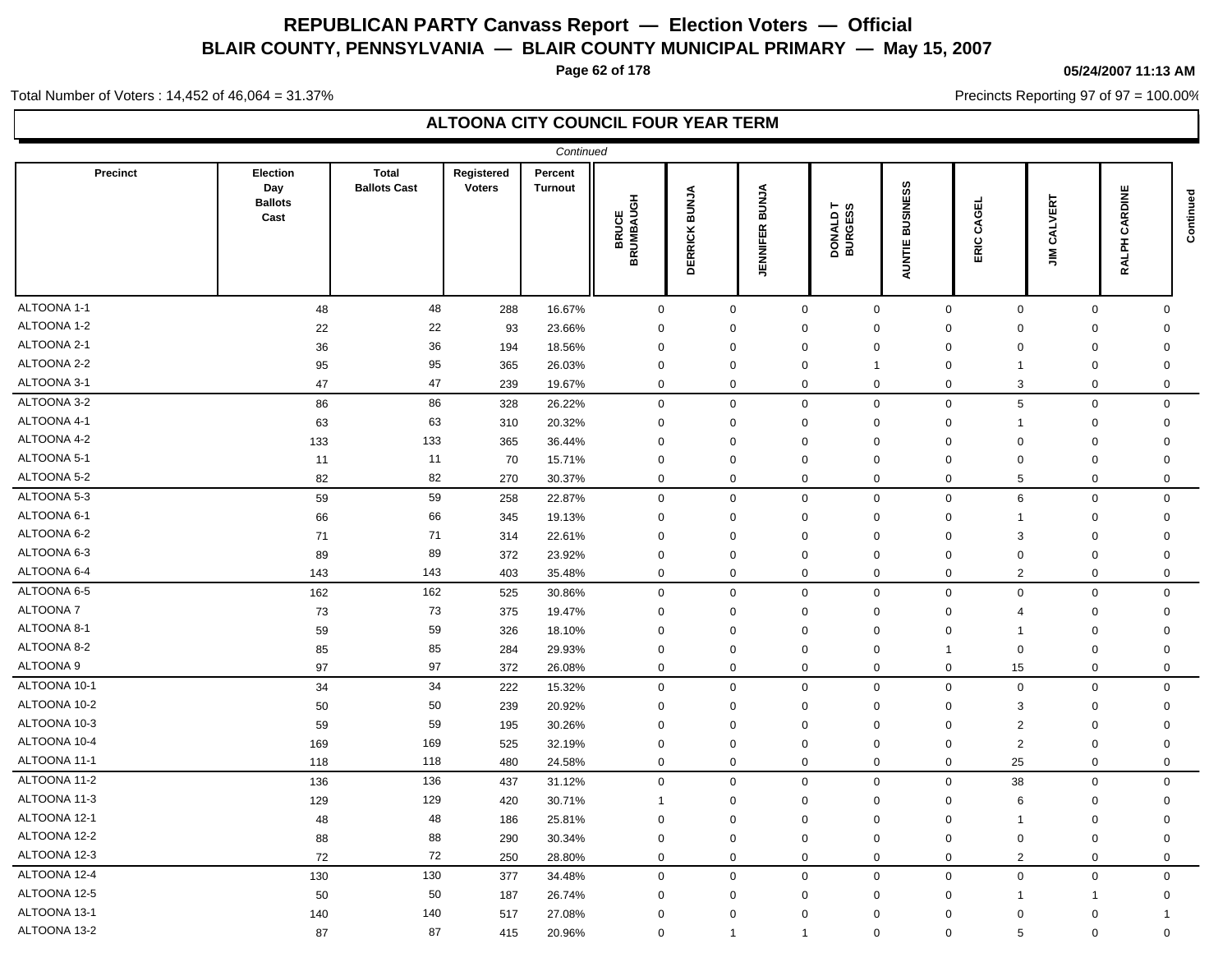**Page 63 of 178**

#### **05/24/2007 11:13 AM**

Precincts Reporting 97 of 97 = 100.00%

Total Number of Voters : 14,452 of 46,064 = 31.37%

|                |                                           |                                     |                      | Continued                 |                                      |                                |                                     |                                       |                             |                    |               |               |   |
|----------------|-------------------------------------------|-------------------------------------|----------------------|---------------------------|--------------------------------------|--------------------------------|-------------------------------------|---------------------------------------|-----------------------------|--------------------|---------------|---------------|---|
| Precinct       | Election<br>Day<br><b>Ballots</b><br>Cast | <b>Total</b><br><b>Ballots Cast</b> | Registered<br>Voters | Percent<br><b>Turnout</b> | I<br>O<br><b>BRUCE</b><br>UMBAU<br>0 | <b>BUNJA</b><br><b>DERRICK</b> | ∍<br>ВÚ,<br>띥<br>₩<br>$\frac{2}{3}$ | ⊢ ഗ<br>ھ ∟<br><b>DONALI</b><br>BURGES | SS<br>ш<br>Ξ<br>S<br>m<br>- | 핑<br>ပ<br>RIC<br>ш | $\alpha$<br>ш | щ<br>$\alpha$ | ပ |
| ALTOONA 13-3   | 122                                       | 122                                 | 388                  | 31.44%                    |                                      | $\Omega$                       |                                     |                                       | $\Omega$                    |                    |               |               |   |
| ALTOONA 13-4   | 97                                        | 97                                  | 272                  | 35.66%                    |                                      | $\Omega$                       |                                     | $\Omega$                              | $\mathbf{0}$                | C                  | -0            | $\Omega$      |   |
| ALTOONA 14-1   | 120                                       | 120                                 | 307                  | 39.09%                    |                                      | $\Omega$                       |                                     |                                       | $\Omega$                    | $\Omega$           | $\Omega$      | 0             |   |
| ALTOONA 14-2   | 240                                       | 240                                 | 679                  | 35.35%                    |                                      | $\Omega$                       | $\Omega$                            | $\Omega$                              | $\mathbf 0$                 | 22                 | $\mathbf{0}$  | $\Omega$      |   |
| ALTOONA 14-3   | 110                                       | 110                                 | 373                  | 29.49%                    |                                      | $\Omega$                       | $\Omega$                            | $\Omega$                              | $\Omega$                    | 14                 | $\Omega$      | $\Omega$      |   |
| ALTOONA 14-4   | 193                                       | 193                                 | 608                  | 31.74%                    |                                      | $\Omega$                       |                                     | $\Omega$                              | $\Omega$                    | -0                 |               |               |   |
| <b>Totals:</b> | 3,719                                     | 3,719                               | 13,463               |                           |                                      |                                |                                     |                                       |                             | 173                |               |               |   |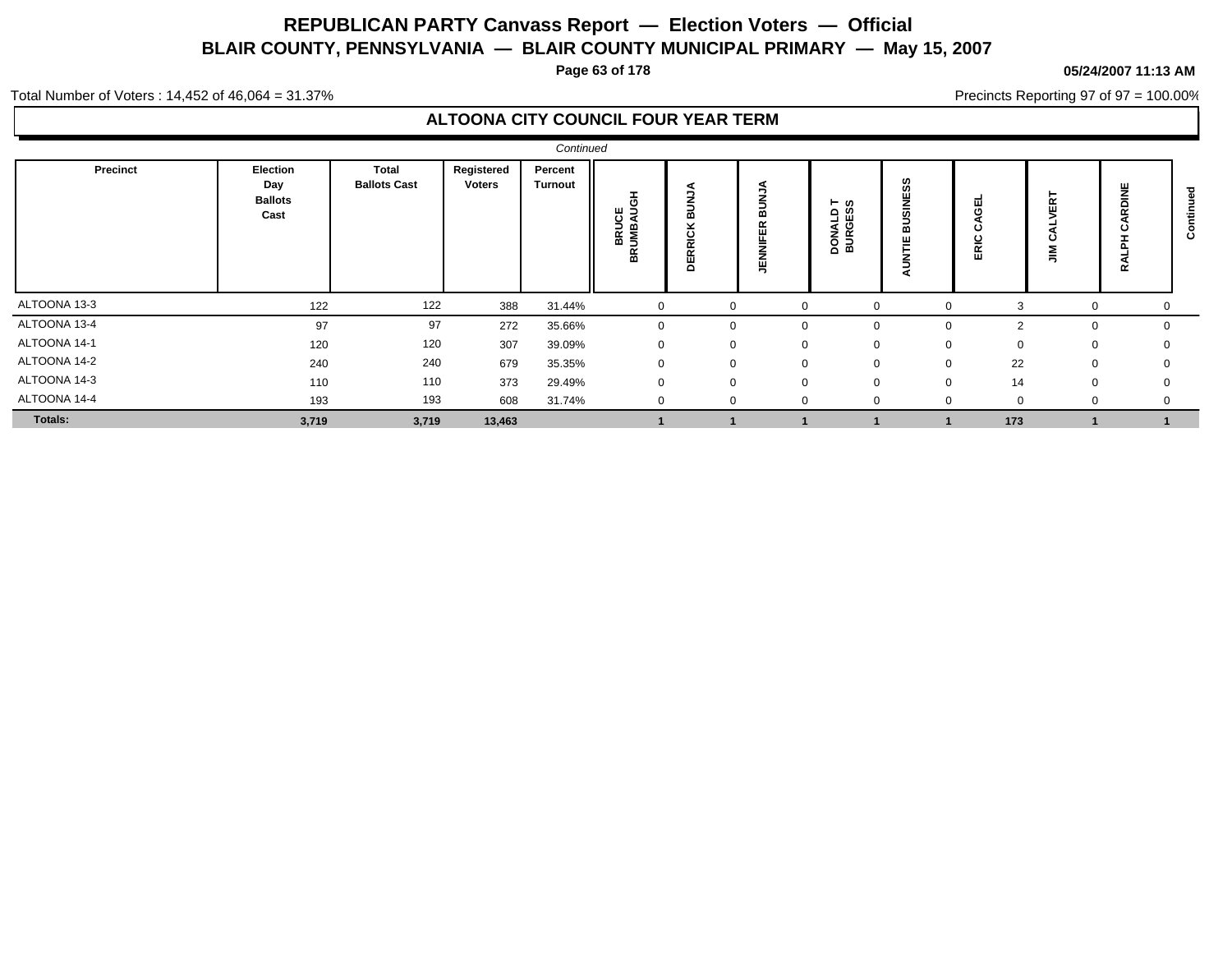**Page 64 of 178**

#### **05/24/2007 11:13 AM**

Precincts Reporting 97 of 97 = 100.00%

Total Number of Voters : 14,452 of 46,064 = 31.37%

|                 |                                           |                                     |                             | Continued                 |                |                        |                                |                     |                          |                            |                |                           |           |
|-----------------|-------------------------------------------|-------------------------------------|-----------------------------|---------------------------|----------------|------------------------|--------------------------------|---------------------|--------------------------|----------------------------|----------------|---------------------------|-----------|
| Precinct        | Election<br>Day<br><b>Ballots</b><br>Cast | <b>Total</b><br><b>Ballots Cast</b> | Registered<br><b>Voters</b> | Percent<br><b>Turnout</b> | CRAGLE<br>ERIC | CRAIG<br><b>DONALD</b> | CRILLEY<br>ē<br>$\overline{S}$ | Culp<br>karen<br>ய் | DEBBIE<br><b>FOCHLER</b> | <b>DEHAVENNB</b><br>TOM    | ш<br>g<br>MHOL | z<br>ā<br><b>BEICHLER</b> | Continued |
| ALTOONA 1-1     | 48                                        | 48                                  | 288                         | 16.67%                    | $\mathbf 0$    | $\boldsymbol{0}$       |                                | $\mathbf 0$         | $\mathbf 0$              | $\mathbf 0$<br>$\mathbf 0$ | $\mathbf 0$    | $\Omega$                  |           |
| ALTOONA 1-2     | 22                                        | 22                                  | 93                          | 23.66%                    | $\mathbf 0$    | $\mathbf 0$            |                                | 0                   | $\Omega$                 | $\mathbf 0$<br>$\Omega$    | $\mathbf 0$    | $\mathbf 0$               |           |
| ALTOONA 2-1     | 36                                        | 36                                  | 194                         | 18.56%                    | $\mathbf 0$    | $\mathbf 0$            |                                | 0                   | $\Omega$                 | 0<br>$\Omega$              | $\mathbf 0$    | $\mathbf 0$               |           |
| ALTOONA 2-2     | 95                                        | 95                                  | 365                         | 26.03%                    | $\mathbf 0$    | $\mathbf 0$            |                                | 0                   | $\mathbf 0$              | 0<br>$\Omega$              | $\Omega$       | $\Omega$                  |           |
| ALTOONA 3-1     | 47                                        | 47                                  | 239                         | 19.67%                    | $\mathbf 0$    | $\mathbf 0$            |                                | 0                   | $\mathbf 0$              | 0<br>$\mathbf 0$           | 0              | 0                         |           |
| ALTOONA 3-2     | 86                                        | 86                                  | 328                         | 26.22%                    | $\mathbf{1}$   | $\boldsymbol{0}$       |                                | 0                   | $\mathbf 0$              | 0<br>$\overline{1}$        | $\mathbf 0$    | $\mathbf 0$               |           |
| ALTOONA 4-1     | 63                                        | 63                                  | 310                         | 20.32%                    | 0              | $\mathbf 0$            |                                | 0                   | $\mathbf 0$              | 0<br>$\Omega$              | 0              | $\Omega$                  |           |
| ALTOONA 4-2     | 133                                       | 133                                 | 365                         | 36.44%                    | $\mathbf 0$    | $\mathbf 0$            |                                | $\mathbf 0$         | $\mathbf 0$              | 0<br>$\mathbf 0$           | $\mathbf 0$    | $\mathbf 0$               |           |
| ALTOONA 5-1     | 11                                        | 11                                  | 70                          | 15.71%                    | $\mathbf 0$    | $\mathbf 0$            |                                | $\mathbf 0$         | $\mathbf 0$              | 0<br>$\mathbf 0$           | $\mathbf 0$    | $\Omega$                  |           |
| ALTOONA 5-2     | 82                                        | 82                                  | 270                         | 30.37%                    | $\mathbf 0$    | $\mathbf 0$            |                                | 0                   | $\mathbf 0$              | 0<br>$\mathbf 0$           | $\mathbf 0$    | 0                         |           |
| ALTOONA 5-3     | 59                                        | 59                                  | 258                         | 22.87%                    | $\mathbf 0$    | $\mathbf{0}$           |                                | $\mathbf 0$         | $\mathbf 0$              | 0<br>$\mathbf 0$           | $\Omega$       | $\Omega$                  |           |
| ALTOONA 6-1     | 66                                        | 66                                  | 345                         | 19.13%                    | $\mathbf 0$    | $\mathbf 0$            |                                | $\mathbf 0$         | $\mathbf 0$              | 0<br>$\mathbf 0$           | $\mathbf 0$    | $\Omega$                  |           |
| ALTOONA 6-2     | 71                                        | 71                                  | 314                         | 22.61%                    | $\mathbf 0$    | $\mathbf 0$            |                                | $\mathbf 0$         | $\mathbf 0$              | $\mathbf 0$<br>$\mathbf 0$ | $\mathbf 0$    | 0                         |           |
| ALTOONA 6-3     | 89                                        | 89                                  | 372                         | 23.92%                    | $\mathbf 0$    | $\mathbf 0$            |                                | 0                   | $\mathbf 0$              | 0<br>$\Omega$              | $\mathbf 0$    | $\Omega$                  |           |
| ALTOONA 6-4     | 143                                       | 143                                 | 403                         | 35.48%                    | $\mathbf 0$    | $\mathbf 0$            |                                | $\mathbf 0$         | $\mathbf 0$              | $\mathbf 0$<br>$\mathbf 0$ | $\mathbf 0$    | $\mathbf 0$               |           |
| ALTOONA 6-5     | 162                                       | 162                                 | 525                         | 30.86%                    | $\mathbf 0$    | $\mathbf 0$            |                                | $\mathbf 0$         | $\mathbf 0$              | $\mathbf 0$<br>$\mathbf 0$ | $\mathbf 0$    | $\mathbf 0$               |           |
| <b>ALTOONA7</b> | 73                                        | 73                                  | 375                         | 19.47%                    | $\mathbf 0$    | -1                     |                                | $\mathbf 0$         | $\mathbf 0$              | 0<br>$\mathbf 0$           | $\mathbf 0$    | $\mathbf 0$               |           |
| ALTOONA 8-1     | 59                                        | 59                                  | 326                         | 18.10%                    | $\mathbf 0$    | $\mathbf 0$            |                                | $\mathbf 0$         | $\mathbf 0$              | $\mathbf 0$<br>$\Omega$    | $\mathbf 0$    | $\Omega$                  |           |
| ALTOONA 8-2     | 85                                        | 85                                  | 284                         | 29.93%                    | $\mathbf 0$    | $\mathbf 0$            |                                | $\mathbf 0$         | $\mathbf 0$              | $\mathbf 0$<br>$\mathbf 0$ | $\mathbf 0$    | $\Omega$                  |           |
| ALTOONA 9       | 97                                        | 97                                  | 372                         | 26.08%                    | $\mathbf 0$    | $\mathbf 0$            |                                | $\mathbf 0$         | $\mathbf 0$              | $\mathbf 0$<br>$\mathbf 0$ | $\mathbf 0$    | $\mathbf 0$               |           |
| ALTOONA 10-1    | 34                                        | $\overline{34}$                     | 222                         | 15.32%                    | $\mathbf 0$    | $\boldsymbol{0}$       |                                | $\mathbf 0$         | $\mathbf 0$              | $\mathbf 0$<br>$\mathbf 0$ | $\mathbf 0$    | $\mathbf 0$               |           |
| ALTOONA 10-2    | 50                                        | 50                                  | 239                         | 20.92%                    | $\mathbf 0$    | $\mathbf 0$            |                                | 0                   | $\mathbf 0$              | $\mathbf 0$<br>$\mathbf 0$ | $\mathbf 0$    | $\Omega$                  |           |
| ALTOONA 10-3    | 59                                        | 59                                  | 195                         | 30.26%                    | $\mathbf 0$    | $\mathbf 0$            |                                | $\Omega$            | $\Omega$                 | $\mathbf 0$<br>$\Omega$    | $\mathbf 0$    | $\Omega$                  |           |
| ALTOONA 10-4    | 169                                       | 169                                 | 525                         | 32.19%                    | $\mathbf 0$    | $\mathbf 0$            |                                | $\mathbf 0$         | $\mathbf 0$              | 0<br>$\Omega$              | $\mathbf 0$    | $\mathbf 0$               |           |
| ALTOONA 11-1    | 118                                       | 118                                 | 480                         | 24.58%                    | $\mathbf 0$    | $\mathbf 0$            |                                | $\mathbf 0$         | $\mathbf 0$              | $\mathbf 0$<br>$\mathbf 0$ | $\mathbf 0$    | $\mathbf 0$               |           |
| ALTOONA 11-2    | 136                                       | 136                                 | 437                         | 31.12%                    | $\mathbf 0$    | $\mathbf 0$            |                                | $\mathbf 0$         | $\mathbf 0$              | $\mathbf 0$<br>$\Omega$    | $\mathbf 0$    | $\mathbf 0$               |           |
| ALTOONA 11-3    | 129                                       | 129                                 | 420                         | 30.71%                    | $\mathbf 0$    | $\mathbf 0$            |                                | 0                   | $\mathbf 0$              | $\mathbf 0$<br>$\mathbf 0$ | $\mathbf 0$    | 0                         |           |
| ALTOONA 12-1    | 48                                        | 48                                  | 186                         | 25.81%                    | $\mathbf 0$    | $\mathbf 0$            |                                | 0                   | $\Omega$                 | 0<br>$\mathbf 0$           | $\mathbf 0$    | 0                         |           |
| ALTOONA 12-2    | 88                                        | 88                                  | 290                         | 30.34%                    | $\mathbf 0$    | $\mathbf 0$            |                                | 0                   | -1<br>$\mathbf 0$        | $\mathbf 0$                | $\mathbf 0$    | $\Omega$                  |           |
| ALTOONA 12-3    | 72                                        | 72                                  | 250                         | 28.80%                    | $\mathbf 0$    | $\mathbf 0$            |                                | $\mathbf 0$         | $\mathbf 0$              | $\mathbf 0$<br>$\mathbf 0$ | $\mathbf 0$    | $\mathbf 0$               |           |
| ALTOONA 12-4    | 130                                       | 130                                 | 377                         | 34.48%                    | $\mathbf 0$    | $\mathbf 0$            |                                | $\mathbf 0$         | $\mathbf 0$              | $\mathbf 0$<br>$\mathbf 0$ | $\mathbf 0$    | $\mathbf 0$               |           |
| ALTOONA 12-5    | 50                                        | 50                                  | 187                         | 26.74%                    | $\mathbf 0$    | $\mathbf 0$            |                                | $\mathbf 0$         | $\Omega$                 | 0<br>$\mathbf 0$           | $\mathbf 0$    | $\mathbf 0$               |           |
|                 |                                           |                                     |                             |                           |                |                        |                                |                     |                          |                            |                |                           |           |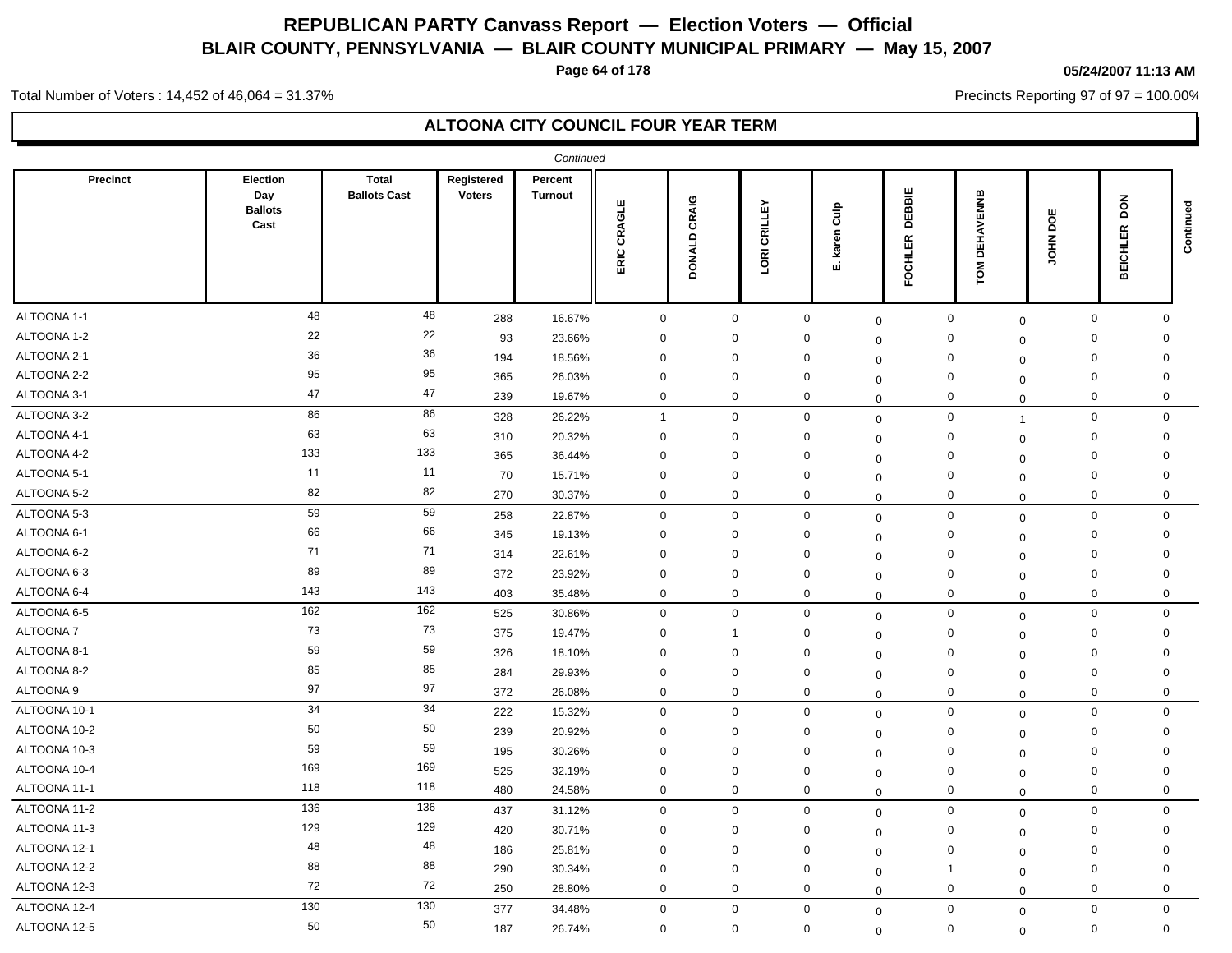**Page 65 of 178**

#### **05/24/2007 11:13 AM**

Precincts Reporting 97 of 97 = 100.00%

Total Number of Voters : 14,452 of 46,064 = 31.37%

|              |                                           |                              |                      | Continued                 |                          |              |                                     |                   |                                   |             |                         |             |   |
|--------------|-------------------------------------------|------------------------------|----------------------|---------------------------|--------------------------|--------------|-------------------------------------|-------------------|-----------------------------------|-------------|-------------------------|-------------|---|
| Precinct     | Election<br>Day<br><b>Ballots</b><br>Cast | Total<br><b>Ballots Cast</b> | Registered<br>Voters | Percent<br><b>Turnout</b> | ш<br>ಸ<br>≃<br>ပ<br>ERIC | ୍ର<br>◠      | ᇟ<br>晨<br>$\circ$<br>-<br><b>BO</b> | 을<br>$\circ$<br>ш | 빌<br>B.<br>ш<br>C<br>ш<br>$\cdot$ | 띞<br>r<br>ջ | ц                       | 8<br>ш<br>ᇜ | ပ |
| ALTOONA 13-1 | 140                                       | 140                          | 517                  | 27.08%                    | $\mathbf 0$              | $\mathbf{0}$ | $\mathbf 0$                         | 0                 | 0                                 | $\mathbf 0$ | 0                       | 0           |   |
| ALTOONA 13-2 | 87                                        | 87                           | 415                  | 20.96%                    | $\mathbf 0$              | 0            | $\mathbf 0$                         | $\Omega$          | 0                                 | $\Omega$    | 0                       | 0           |   |
| ALTOONA 13-3 | 122                                       | 122                          | 388                  | 31.44%                    | $\mathbf{0}$             | 0            | $\mathbf 0$                         |                   | $\mathbf 0$                       | $\Omega$    | 0                       | 0           |   |
| ALTOONA 13-4 | 97                                        | 97                           | 272                  | 35.66%                    | $\Omega$                 | $\Omega$     | $\Omega$                            |                   | $\mathbf 0$                       | $\mathbf 0$ |                         |             |   |
| ALTOONA 14-1 | 120                                       | 120                          | 307                  | 39.09%                    | $\mathbf 0$              | $\mathbf 0$  | 0                                   |                   | 0                                 | $\mathbf 0$ | 0                       |             |   |
| ALTOONA 14-2 | 240                                       | 240                          | 679                  | 35.35%                    | $\mathbf 0$              | 0            |                                     | $\Omega$          | 0                                 | $\Omega$    | $\mathbf 0$             | 0           |   |
| ALTOONA 14-3 | 110                                       | 110                          | 373                  | 29.49%                    | $\mathbf 0$              | $\mathbf 0$  | $\Omega$                            | $\sim$            | $\mathbf{0}$                      | $\Omega$    | $\mathbf 0$             | $\Omega$    |   |
| ALTOONA 14-4 | 193                                       | 193                          | 608                  | 31.74%                    | $\mathbf 0$              | $\mathbf 0$  | $\mathbf 0$                         |                   | $\mathbf 0$                       | $\Omega$    |                         |             |   |
| Totals:      | 3,719                                     | 3,719                        | 13,463               |                           |                          |              |                                     |                   |                                   |             | $\overline{\mathbf{2}}$ |             |   |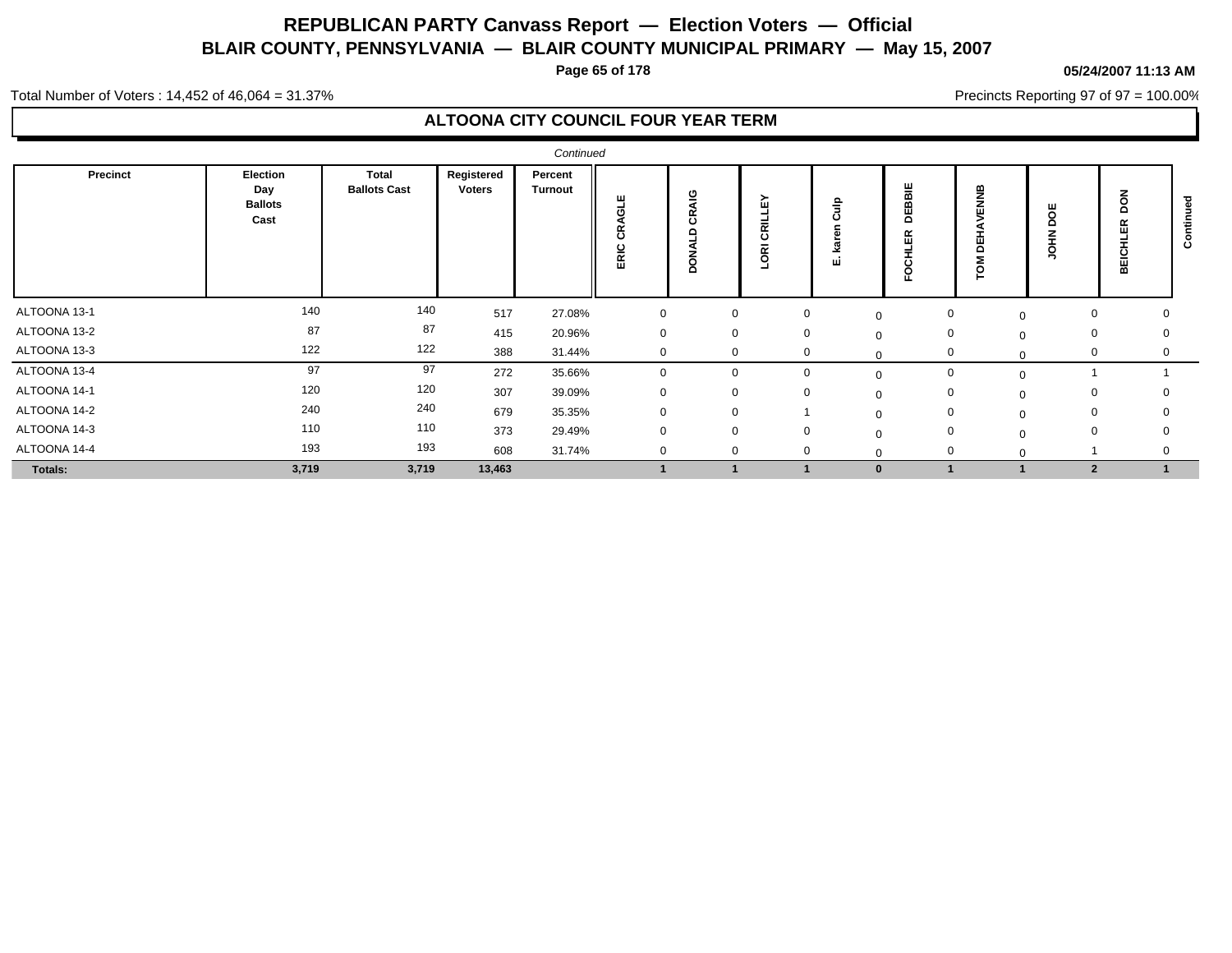**Page 66 of 178**

#### **05/24/2007 11:13 AM**

Precincts Reporting 97 of 97 = 100.00%

Total Number of Voters : 14,452 of 46,064 = 31.37%

|              |                                           |                              |                             |                           | Continued                |                        |                               |                            |               |                |                    |              |  |
|--------------|-------------------------------------------|------------------------------|-----------------------------|---------------------------|--------------------------|------------------------|-------------------------------|----------------------------|---------------|----------------|--------------------|--------------|--|
| Precinct     | Election<br>Day<br><b>Ballots</b><br>Cast | Total<br><b>Ballots Cast</b> | Registered<br><b>Voters</b> | Percent<br><b>Turnout</b> | <b>FECKENROD</b><br>PAUL | ELLIS<br><b>MELVIN</b> | <b>FRANCIS</b><br><b>DAVE</b> | GARBER<br>MATT <sup></sup> | GARMAN<br>KEN | GOOD<br>PAUL   | HALLERAN<br>EDWARD | HIMES<br>PAT |  |
| ALTOONA 1-1  | 48                                        | 48                           | 288                         | 16.67%                    | $\mathbf 0$              | $\mathbf 0$            | $\mathbf 0$                   | $\mathbf 0$                | $\mathbf 0$   | $\mathbf 0$    | $\mathbf 0$        | $\mathbf 0$  |  |
| ALTOONA 1-2  | 22                                        | 22                           | 93                          | 23.66%                    | $\overline{1}$           | $\Omega$               | $\mathbf 0$                   | $\Omega$                   | $\Omega$      | $\Omega$       | $\mathbf 0$        | $\Omega$     |  |
| ALTOONA 2-1  | 36                                        | 36                           | 194                         | 18.56%                    | $\mathbf 0$              | $\mathbf 0$            | $\mathbf 0$                   | $\mathbf 0$                | $\Omega$      | $\Omega$       | $\mathbf 0$        | 0            |  |
| ALTOONA 2-2  | 95                                        | 95                           | 365                         | 26.03%                    | $\Omega$                 | $\Omega$               | $\mathbf 0$                   | $\Omega$                   | $\Omega$      | $\Omega$       | $\mathbf 0$        | $\Omega$     |  |
| ALTOONA 3-1  | 47                                        | 47                           | 239                         | 19.67%                    | $\mathbf 0$              | $\mathbf 0$            | $\mathbf 0$                   | 0                          | 0             | $\mathbf 0$    | $\mathbf 0$        | 0            |  |
| ALTOONA 3-2  | 86                                        | 86                           | 328                         | 26.22%                    | $\mathbf 0$              | $\mathbf 0$            | $\pmb{0}$                     | $\mathbf 0$                | 0             | $\Omega$       | $\mathbf 0$        | 0            |  |
| ALTOONA 4-1  | 63                                        | 63                           | 310                         | 20.32%                    | $\mathbf 0$              | $\mathbf 0$            | $\mathbf 0$                   | 0                          | 0             | $\mathbf 0$    | $\mathbf 0$        | 0            |  |
| ALTOONA 4-2  | 133                                       | 133                          | 365                         | 36.44%                    | $\mathbf 0$              | $\mathbf 0$            | $\mathbf 0$                   | $\overline{1}$             | $\Omega$      | $\Omega$       | $\mathbf 0$        | 1            |  |
| ALTOONA 5-1  | 11                                        | 11                           | 70                          | 15.71%                    | $\mathbf 0$              | $\mathbf 0$            | $\mathbf 0$                   | $\mathbf 0$                | $\mathbf 0$   | $\mathbf 0$    | $\mathbf 0$        | $\mathbf 0$  |  |
| ALTOONA 5-2  | 82                                        | 82                           | 270                         | 30.37%                    | $\mathsf 0$              | $\mathbf 0$            | $\mathsf 0$                   | 0                          | $\mathbf{0}$  | $\mathbf 0$    | $\mathbf 0$        | 0            |  |
| ALTOONA 5-3  | 59                                        | 59                           | 258                         | 22.87%                    | $\mathbf 0$              | $\mathbf 0$            | $\mathbf 0$                   | $\mathbf 0$                | 0             | $\mathbf 0$    | $\mathbf 0$        | 0            |  |
| ALTOONA 6-1  | 66                                        | 66                           | 345                         | 19.13%                    | $\mathbf 0$              | $\mathbf 0$            | 0                             | 0                          | 0             | $\Omega$       | $\mathbf 0$        | 0            |  |
| ALTOONA 6-2  | 71                                        | 71                           | 314                         | 22.61%                    | $\Omega$                 | $\Omega$               | $\mathbf 0$                   | $\mathbf 0$                | $\Omega$      | $\mathbf 0$    | $\mathbf 1$        | $\mathbf 0$  |  |
| ALTOONA 6-3  | 89                                        | 89                           | 372                         | 23.92%                    | $\mathbf 0$              | $\mathbf 0$            | $\mathbf 0$                   | 0                          | $\Omega$      | $\Omega$       | $\mathbf 0$        | 0            |  |
| ALTOONA 6-4  | 143                                       | 143                          | 403                         | 35.48%                    | $\mathbf 0$              | $\mathbf 0$            | $\mathbf 0$                   | 0                          | $\Omega$      | $\mathbf 0$    | $\mathbf 0$        | 0            |  |
| ALTOONA 6-5  | 162                                       | 162                          | 525                         | 30.86%                    | $\mathbf 0$              | $\mathbf 0$            | $\mathbf 0$                   | $\mathbf 0$                | $\mathbf 0$   | $\mathbf 0$    | $\mathbf 0$        | 0            |  |
| ALTOONA 7    | 73                                        | 73                           | 375                         | 19.47%                    | $\mathbf 0$              | $\mathbf 0$            | $\mathbf 0$                   | 0                          | $\mathbf 0$   | $\mathbf 0$    | $\mathbf 0$        | 0            |  |
| ALTOONA 8-1  | 59                                        | 59                           | 326                         | 18.10%                    | $\Omega$                 | $\Omega$               | $\mathbf 0$                   | $\Omega$                   | $\Omega$      | $\Omega$       | $\mathbf 0$        | $\Omega$     |  |
| ALTOONA 8-2  | 85                                        | 85                           | 284                         | 29.93%                    | $\mathbf 0$              | $\Omega$               | $\mathbf 0$                   | $\mathbf 0$                | $\mathbf 0$   | $\overline{1}$ | $\mathbf 0$        | $\mathbf 0$  |  |
| ALTOONA 9    | 97                                        | 97                           | 372                         | 26.08%                    | $\mathsf 0$              | $\mathbf 0$            | $\mathsf 0$                   | 0                          | 0             | $\mathbf 0$    | $\mathsf 0$        | 0            |  |
| ALTOONA 10-1 | 34                                        | $\overline{34}$              | 222                         | 15.32%                    | $\mathbf 0$              | $\mathsf 0$            | $\mathbf 0$                   | $\mathbf 0$                | 0             | $\mathbf 0$    | $\mathbf 0$        | 0            |  |
| ALTOONA 10-2 | 50                                        | 50                           | 239                         | 20.92%                    | $\mathbf 0$              | 0                      | $\mathbf 0$                   | $\Omega$                   | $\Omega$      | $\Omega$       | $\mathbf 0$        | 0            |  |
| ALTOONA 10-3 | 59                                        | 59                           | 195                         | 30.26%                    | $\mathbf 0$              | $\mathbf 0$            | $\mathbf 0$                   | $\mathbf 0$                | $\mathbf 0$   | $\mathbf 0$    | $\mathbf 0$        | $\mathbf 0$  |  |
| ALTOONA 10-4 | 169                                       | 169                          | 525                         | 32.19%                    | $\Omega$                 | $\Omega$               | $\mathbf 0$                   | $\Omega$                   | $\Omega$      | $\Omega$       | $\mathbf 0$        | $\Omega$     |  |
| ALTOONA 11-1 | 118                                       | 118                          | 480                         | 24.58%                    | $\mathbf 0$              | $\mathbf 0$            | $\mathbf 0$                   | 0                          | 0             | $\mathbf 0$    | $\mathbf 0$        | 0            |  |
| ALTOONA 11-2 | 136                                       | $\overline{136}$             | 437                         | 31.12%                    | $\mathbf 0$              | $\mathbf 0$            | 0                             | 0                          | 0             | $\mathbf 0$    | $\mathbf 0$        | 0            |  |
| ALTOONA 11-3 | 129                                       | 129                          | 420                         | 30.71%                    | $\mathbf 0$              | $\mathbf 0$            | $\mathbf 0$                   | $\mathbf 0$                | 0             | $\mathbf 0$    | $\mathbf 0$        | 0            |  |
| ALTOONA 12-1 | 48                                        | 48                           | 186                         | 25.81%                    | $\mathbf 0$              | 0                      | $\mathbf 0$                   | 0                          | $\Omega$      | $\Omega$       | $\mathbf 0$        | 0            |  |
| ALTOONA 12-2 | 88                                        | 88                           | 290                         | 30.34%                    | $\mathbf 0$              | $\mathbf 0$            | $\mathbf 0$                   | 0                          | 0             | $\mathbf 0$    | $\mathbf 0$        | $\mathbf 0$  |  |
| ALTOONA 12-3 | 72                                        | 72                           | 250                         | 28.80%                    | $\mathsf{O}\xspace$      | $\mathbf 0$            | $\mathsf 0$                   | 0                          | 0             | $\mathbf 0$    | $\mathsf 0$        | 0            |  |
| ALTOONA 12-4 | $\overline{130}$                          | 130                          | 377                         | 34.48%                    | $\mathbf 0$              | $\mathsf 0$            | $\mathbf 0$                   | $\mathbf 0$                | $\mathbf{0}$  | $\mathbf 0$    | $\mathbf 0$        | $\mathbf 0$  |  |
| ALTOONA 12-5 | 50                                        | 50                           | 187                         | 26.74%                    | $\mathbf 0$              | $\mathbf 0$            | $\mathbf 0$                   | 0                          | $\Omega$      | $\mathbf 0$    | $\mathbf 0$        | 0            |  |
| ALTOONA 13-1 | 140                                       | 140                          | 517                         | 27.08%                    | $\mathbf 0$              | $\mathbf 0$            | $\mathbf 0$                   | $\mathbf 0$                | $\mathbf 0$   | $\mathbf 0$    | $\mathbf 0$        | $\mathbf 0$  |  |
| ALTOONA 13-2 | 87                                        | 87                           | 415                         | 20.96%                    | $\mathbf 0$              | -1                     | $\overline{1}$                | $\mathbf 0$                | 1             | $\mathbf 0$    | $\mathbf 0$        | 0            |  |
| ALTOONA 13-3 | 122                                       | 122                          | 388                         | 31.44%                    | $\mathbf 0$              | $\mathbf 0$            | $\mathbf 0$                   | $\mathbf 1$                | $\Omega$      | $\mathbf 0$    | $\mathbf 0$        | 0            |  |
| ALTOONA 13-4 | 97                                        | 97                           | 272                         | 35.66%                    | $\mathbf 0$              | $\mathbf 0$            | $\mathbf 0$                   | $\mathbf 0$                | 0             | $\mathbf 0$    | $\mathbf 0$        | 0            |  |
| ALTOONA 14-1 | 120                                       | 120                          | 307                         | 39.09%                    | $\mathbf 0$              | $\mathbf 0$            | $\mathbf 0$                   | $\mathbf 0$                | 0             | $\mathbf 0$    | $\mathbf 0$        | $\mathbf 0$  |  |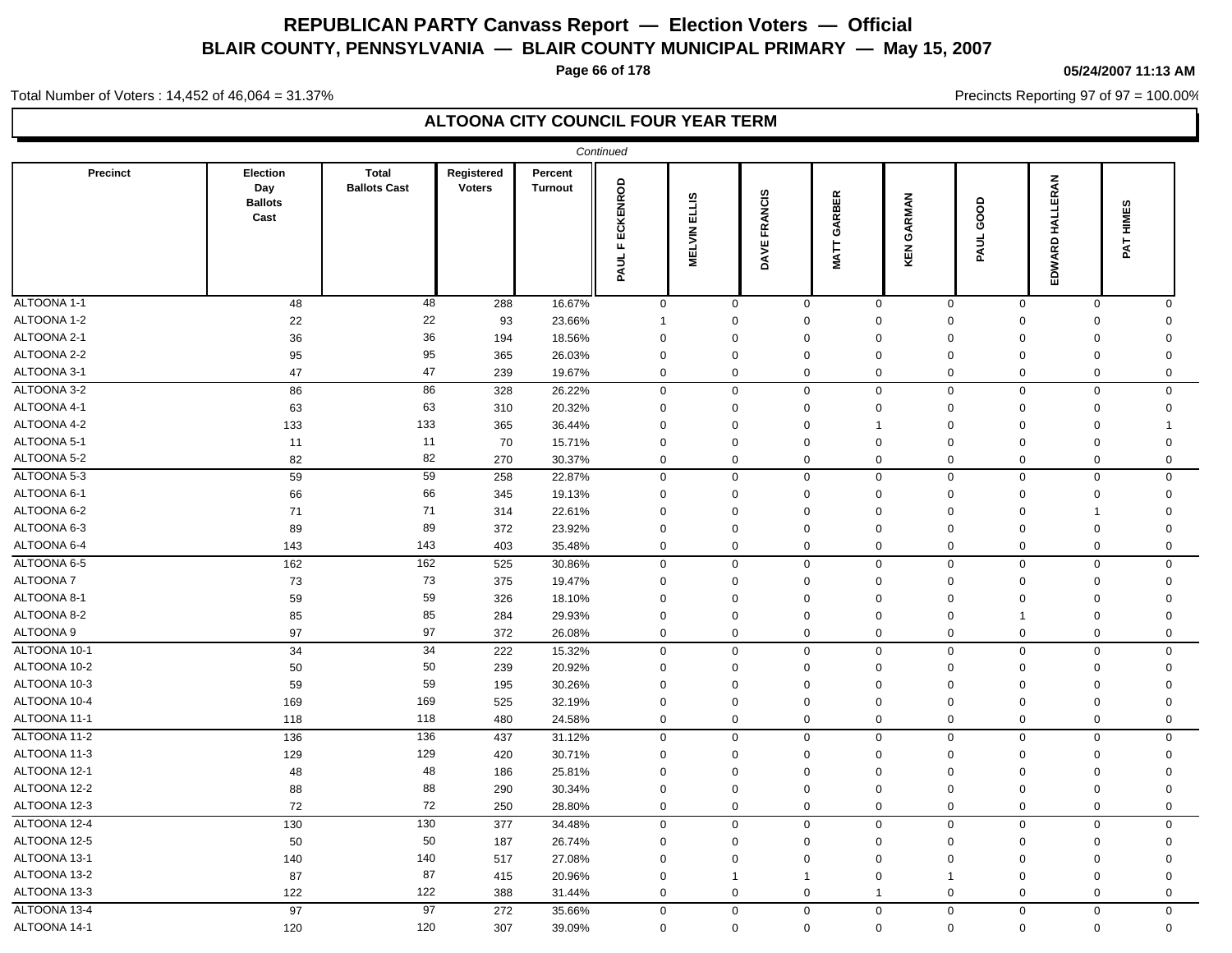**Page 67 of 178**

**05/24/2007 11:13 AM**

Total Number of Voters : 14,452 of 46,064 = 31.37%

## **ALTOONA CITY COUNCIL FOUR YEAR TERM**

|              |                                           |                                     |                             |                           | Continued                            |              |                             |                    |                    |                                               |          |              |  |
|--------------|-------------------------------------------|-------------------------------------|-----------------------------|---------------------------|--------------------------------------|--------------|-----------------------------|--------------------|--------------------|-----------------------------------------------|----------|--------------|--|
| Precinct     | Election<br>Day<br><b>Ballots</b><br>Cast | <b>Total</b><br><b>Ballots Cast</b> | Registered<br><b>Voters</b> | Percent<br><b>Turnout</b> | 8<br>$\tilde{\phantom{a}}$<br>ш<br>ш | ഇ<br>≐<br>Σ  | ഇ<br>$\epsilon$<br>$\Omega$ | $\simeq$<br>핆<br>2 | ◢<br>œ<br>O<br>КĘИ | $\circ$<br>$\Omega$<br>C<br>O<br>$\mathbf{a}$ | ய        | ဖာ           |  |
| ALTOONA 14-2 | 240                                       | 240                                 | 679                         | 35.35%                    |                                      |              |                             | - 0                |                    |                                               | $\Omega$ | v            |  |
| ALTOONA 14-3 | 110                                       | 110                                 | 373                         | 29.49%                    | $\Omega$                             | $\mathbf{0}$ | $\Omega$                    | $\Omega$           |                    | $\mathbf{0}$                                  | 0        | $\mathbf{0}$ |  |
| ALTOONA 14-4 | 193                                       | 193                                 | 608                         | 31.74%                    |                                      |              |                             | - 0                |                    |                                               | $\Omega$ |              |  |
| Totals:      | 3,719                                     | 3,719                               | 13,463                      |                           |                                      |              |                             |                    |                    |                                               |          |              |  |

Precincts Reporting 97 of 97 = 100.00%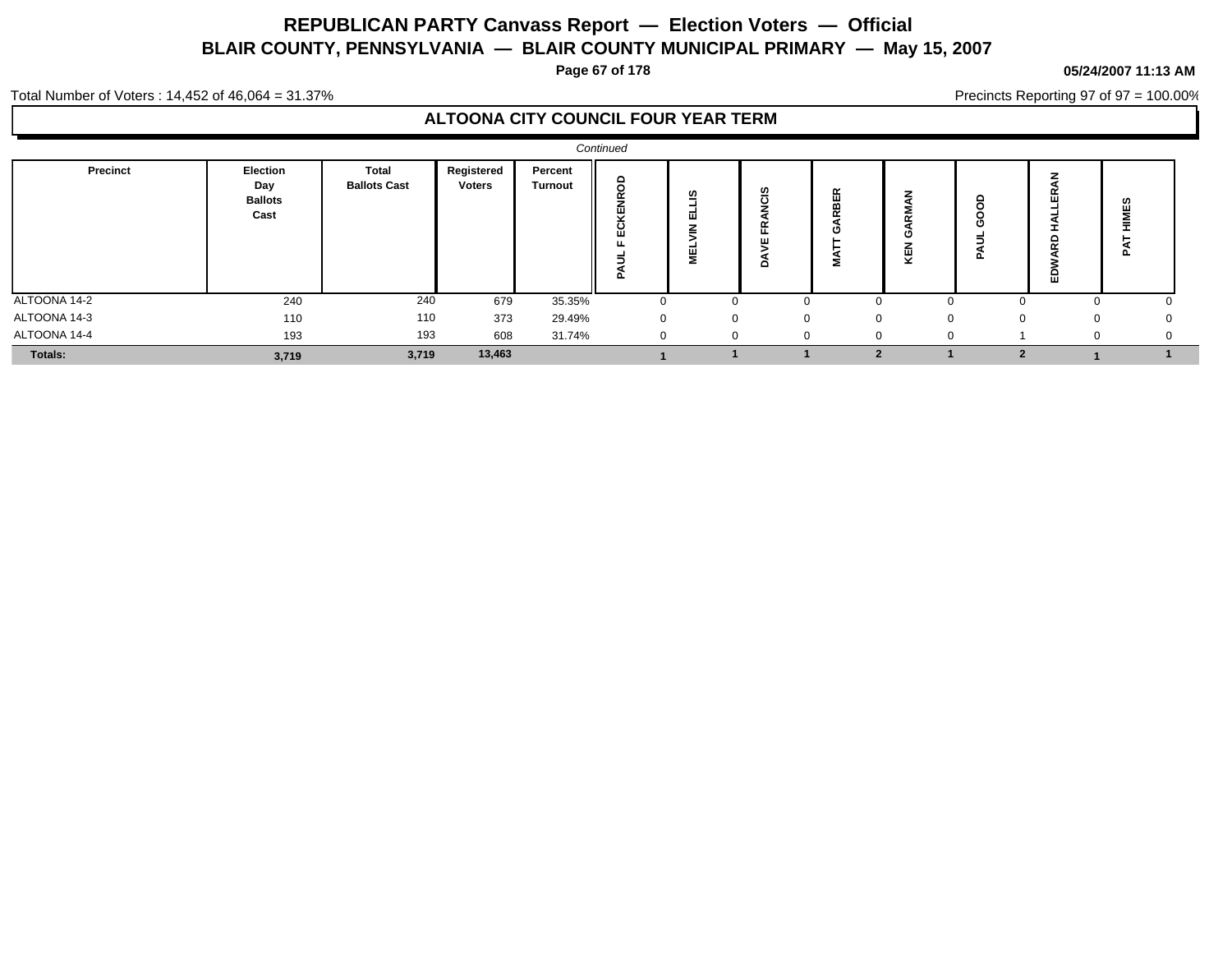**Page 68 of 178**

**05/24/2007 11:13 AM**

Total Number of Voters : 14,452 of 46,064 = 31.37%

Precincts Reporting 97 of 97 = 100.00%

#### **ALLEGHENY TOWNSHIP SUPERVISOR SIX YEAR TERM - REPUBLICAN PARTY**

| Precinct       | <b>Election</b><br>Day<br><b>Ballots</b><br>Cast | Total<br><b>Ballots Cast</b> | Registered<br><b>Voters</b> | Percent<br><b>Turnout</b> | $=$<br>≃<br>ш<br>REP<br>N. ML<br>RED<br>正 | u<br>ြို့ မြို့ | 교 ۳<br>∢<br><b>MARTHA</b><br>EVERHAI | Totals       |     |
|----------------|--------------------------------------------------|------------------------------|-----------------------------|---------------------------|-------------------------------------------|-----------------|--------------------------------------|--------------|-----|
| ALLEGHENY 1    | 367                                              | 367                          | 1,056                       | 34.75%                    | 184                                       | 150             | $\mathbf 0$                          | $\mathbf{0}$ | 334 |
| ALLEGHENY 2    | 343                                              | 343                          | 939                         | 36.53%                    | 191                                       | 126             |                                      | $\mathbf 0$  | 318 |
| ALLEGHENY 3    | 53                                               | 53                           | 176                         | 30.11%                    | 30                                        | 20              | $\Omega$                             | $\mathbf 0$  | 50  |
| ALLEGHENY 4    | 155                                              | 155                          | 450                         | 34.44%                    | 91                                        | 51              | $\Omega$                             | $\mathbf{0}$ | 142 |
| <b>Totals:</b> | 918                                              | 918                          | 2,621                       |                           | 496                                       | 347             |                                      | $\mathbf{0}$ | 844 |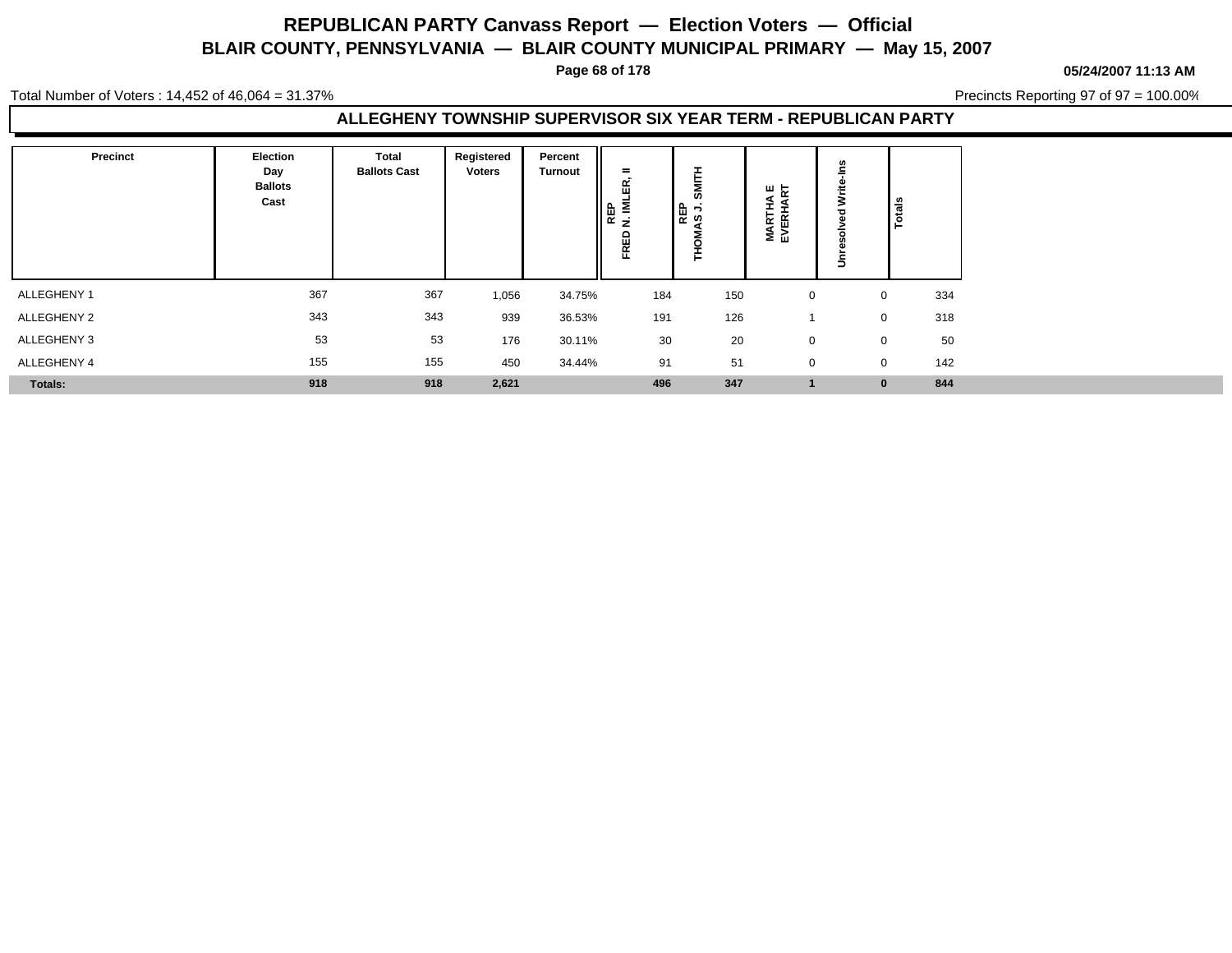**Page 69 of 178**

**05/24/2007 11:13 AM**

Total Number of Voters : 14,452 of 46,064 = 31.37%

Precincts Reporting 97 of 97 = 100.00%

#### **ALLEGHENY TOWNSHIP AUDITOR SIX YEAR TERM - REPUBLICAN PARTY**

| <b>Precinct</b> | Election<br>Day<br><b>Ballots</b><br>Cast | <b>Total</b><br><b>Ballots Cast</b> | Registered<br><b>Voters</b> | Percent<br><b>Turnout</b> | 핆<br>펖<br>운 도<br>도<br>즚<br>O | $\propto$<br>ш<br>-<br>$\Omega$<br>ш<br>$\alpha$<br>п | <b>MARTHA E</b><br>EVERHART | Totals       |     |
|-----------------|-------------------------------------------|-------------------------------------|-----------------------------|---------------------------|------------------------------|-------------------------------------------------------|-----------------------------|--------------|-----|
| ALLEGHENY 1     | 367                                       | 367                                 | 1,056                       | 34.75%                    | 316                          | $\mathbf 0$                                           | $\mathbf 0$                 | $\mathbf{0}$ | 316 |
| ALLEGHENY 2     | 343                                       | 343                                 | 939                         | 36.53%                    | 306                          |                                                       |                             | $\mathbf 0$  | 308 |
| ALLEGHENY 3     | 53                                        | 53                                  | 176                         | 30.11%                    | 43                           | $\mathbf 0$                                           | $\Omega$                    | $\mathbf 0$  | 43  |
| ALLEGHENY 4     | 155                                       | 155                                 | 450                         | 34.44%                    | 138                          | $\mathbf 0$                                           | $\Omega$                    | $\mathbf 0$  | 138 |
| <b>Totals:</b>  | 918                                       | 918                                 | 2,621                       |                           | 803                          |                                                       |                             | $\mathbf{0}$ | 805 |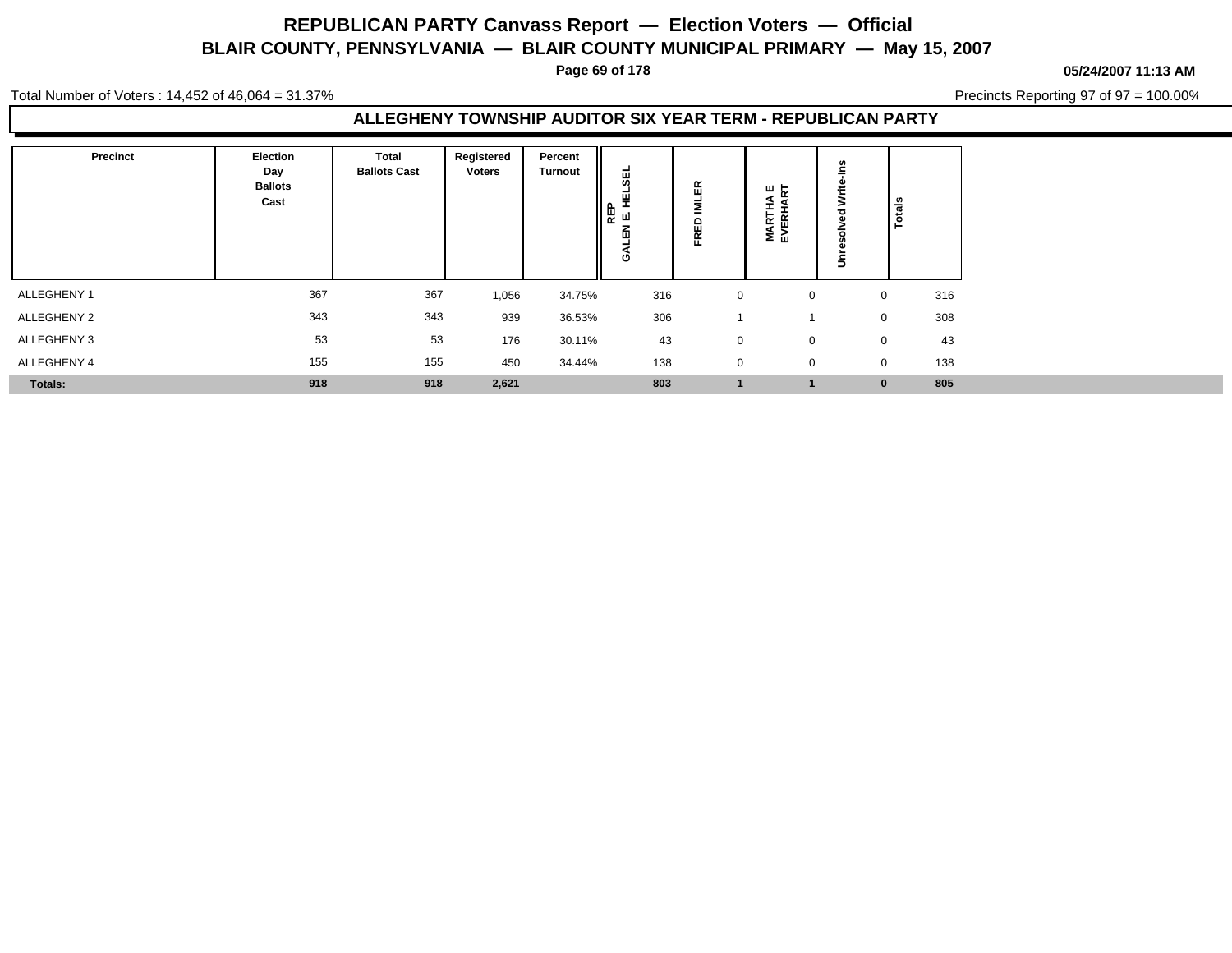**Page 70 of 178**

#### **05/24/2007 11:13 AM**

Total Number of Voters : 14,452 of 46,064 = 31.37%

Precincts Reporting 97 of 97 = 100.00%

#### **ANTIS TOWNSHIP SUPERVISOR SIX YEAR TERM - REPUBLICAN PARTY**

| Precinct       | Election<br>Day<br><b>Ballots</b><br>Cast | <b>Total</b><br><b>Ballots Cast</b> | Registered<br><b>Voters</b> | Percent<br><b>Turnout</b> | ><br>모르<br>지도<br>지도 | န္တ<br>௳<br>  또 운전<br>  모든 모든<br>  모든 모든<br>$rac{6}{5}$ | п<br><b>PENS</b><br>$\alpha$ | $\circ$<br>≃ | w<br>ш<br>-<br>$\alpha$ | œ<br>≂       | <u>୦</u><br>쁘<br>≃<br>ш<br>۵ | 윤<br>$\cdots$  |  |
|----------------|-------------------------------------------|-------------------------------------|-----------------------------|---------------------------|---------------------|---------------------------------------------------------|------------------------------|--------------|-------------------------|--------------|------------------------------|----------------|--|
| ANTIS TWP 1    | 330                                       | 330                                 | 1,118                       | 29.52%                    | 216                 | 181                                                     | 158                          |              | $\sqrt{2}$              |              |                              | ົ<br>∼         |  |
| ANTIS TWP 2    | 199                                       | 199                                 | 664                         | 29.97%                    | 126                 | 114                                                     | 90                           | $\Omega$     | $\Omega$                | $\Omega$     | $\mathbf 0$                  | 0              |  |
| ANTIS TWP 3    | 247                                       | 247                                 | 804                         | 30.72%                    | 155                 | 98                                                      | 142                          | $\mathbf 0$  | $\mathbf 0$             | $\mathbf{0}$ | 0                            | 0              |  |
| <b>Totals:</b> | 776                                       | 776                                 | 2,586                       |                           | 497                 | 393                                                     | 390                          |              |                         |              |                              | $\overline{2}$ |  |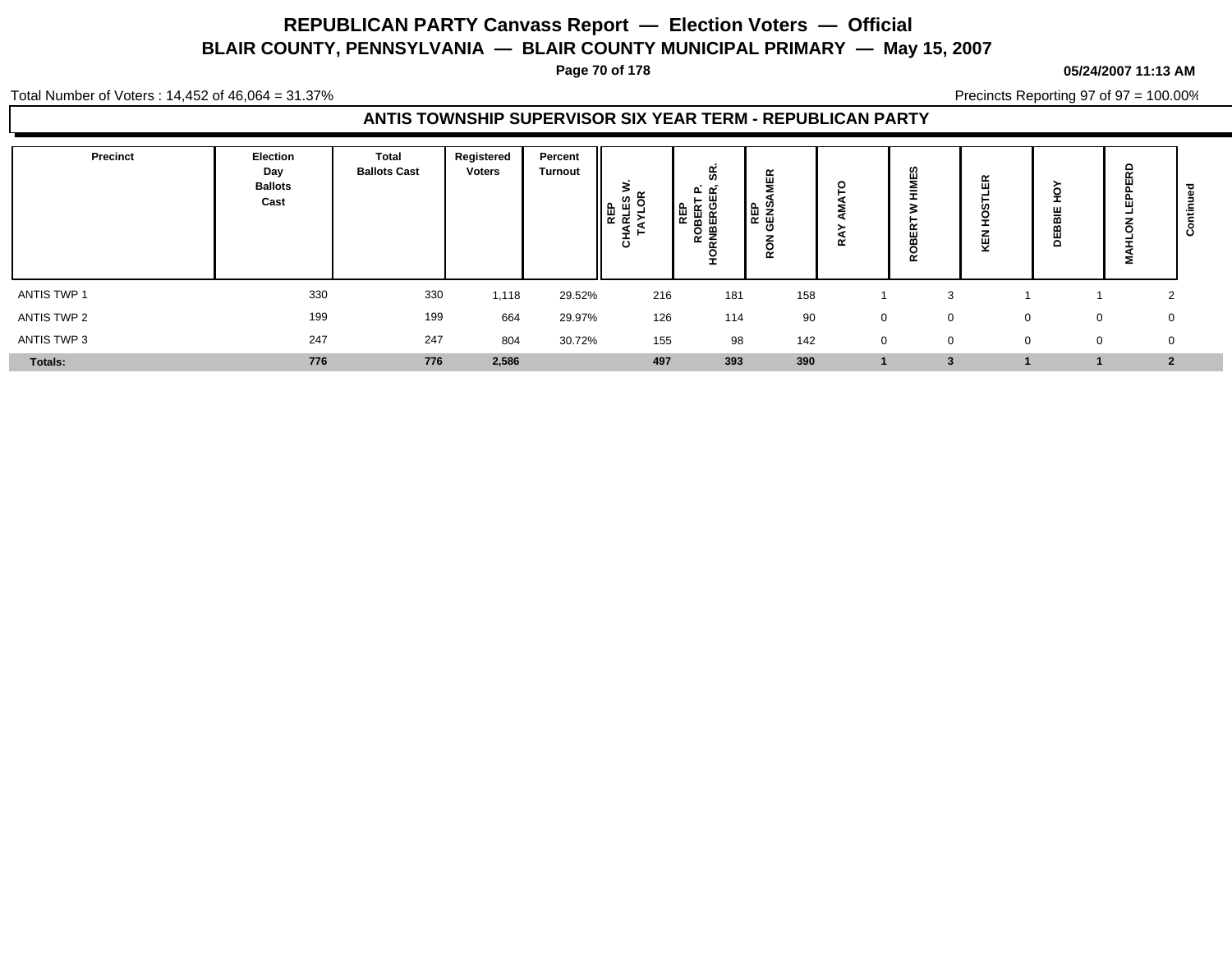**Page 71 of 178**

#### **05/24/2007 11:13 AM**

Precincts Reporting 97 of 97 = 100.00%

Total Number of Voters : 14,452 of 46,064 = 31.37%

#### **ANTIS TOWNSHIP SUPERVISOR SIX YEAR TERM**

|             |                                                  |                              |                             | Continued                 |                                   |                                |                    |  |
|-------------|--------------------------------------------------|------------------------------|-----------------------------|---------------------------|-----------------------------------|--------------------------------|--------------------|--|
| Precinct    | <b>Election</b><br>Day<br><b>Ballots</b><br>Cast | Total<br><b>Ballots Cast</b> | Registered<br><b>Voters</b> | Percent<br><b>Turnout</b> | Б<br>로<br>동<br>$\frac{1}{2}$<br>Ś | ے<br>=<br>Nrite<br>><br>ħ<br>š | Totals             |  |
| ANTIS TWP 1 | 330                                              | 330                          | 1,118                       | 29.52%                    | $\mathbf 0$                       |                                | 563<br>$\mathbf 0$ |  |
| ANTIS TWP 2 | 199                                              | 199                          | 664                         | 29.97%                    | $\mathbf 0$                       |                                | 330<br>0           |  |
| ANTIS TWP 3 | 247                                              | 247                          | 804                         | 30.72%                    |                                   |                                | 396<br>0           |  |
| Totals:     | 776                                              | 776                          | 2,586                       |                           |                                   |                                | 1,289<br>$\bf{0}$  |  |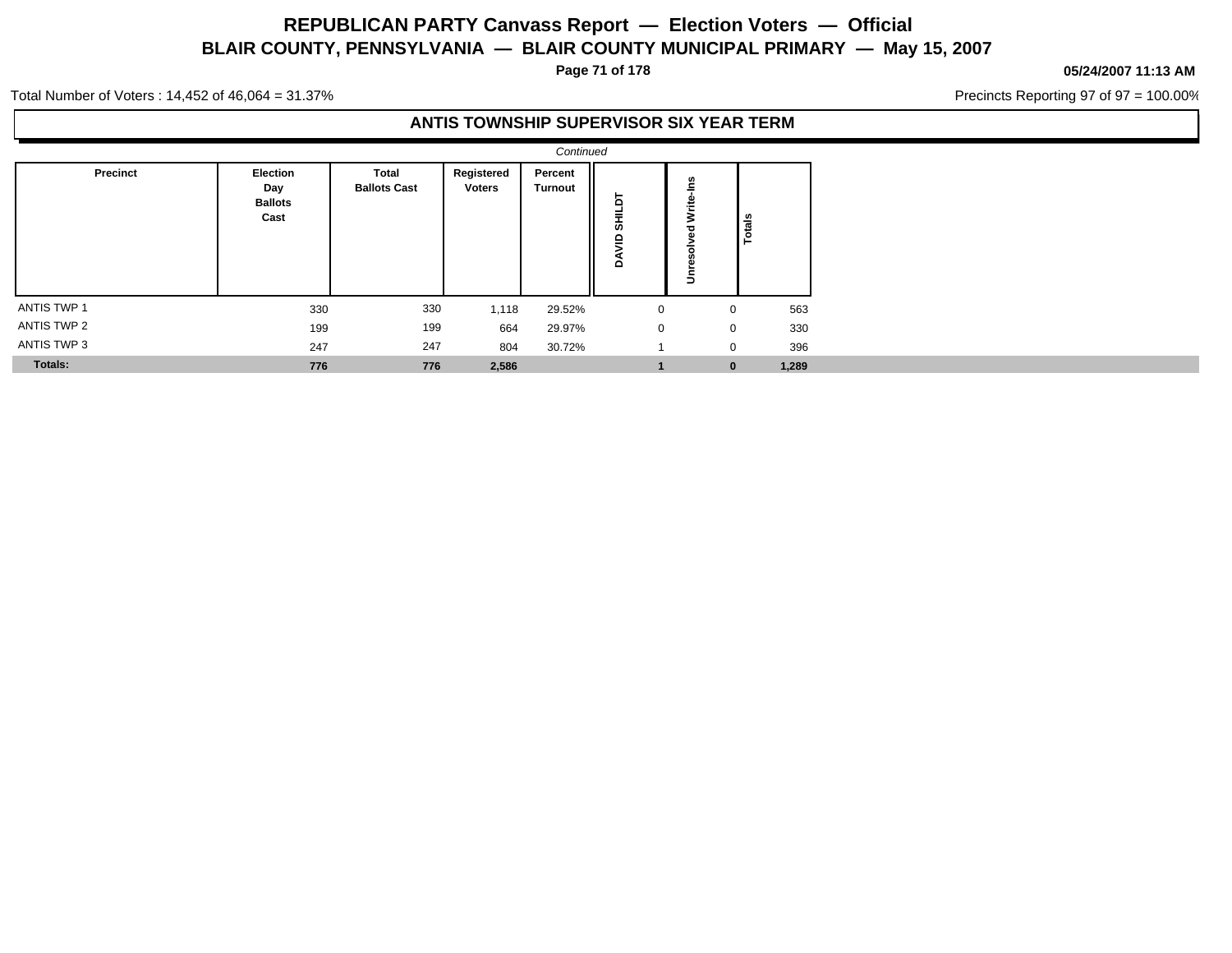**Page 72 of 178**

#### **05/24/2007 11:13 AM**

Total Number of Voters : 14,452 of 46,064 = 31.37%

Precincts Reporting 97 of 97 = 100.00%

#### **ANTIS TOWNSHIP SUPERVISOR TWO YEAR TERM - REPUBLICAN PARTY**

| Precinct    | Election<br>Day<br><b>Ballots</b><br>Cast | Total<br><b>Ballots Cast</b> | Registered<br><b>Voters</b> | Percent<br>Turnout | 띥<br><b>REP</b><br>폰<br>ш<br>Æ | m<br><br>$\overline{\phantom{a}}$ | ¥<br>∸<br>z<br>=<br>ш | ш<br>-<br>m<br>⊞<br>≏ | S<br>=<br>$\Omega$ | ∍        | $\frac{2}{3}$   |
|-------------|-------------------------------------------|------------------------------|-----------------------------|--------------------|--------------------------------|-----------------------------------|-----------------------|-----------------------|--------------------|----------|-----------------|
| ANTIS TWP 1 | 330                                       | 330                          | 1,118                       | 29.52%             | 271                            |                                   | $\Omega$              |                       |                    | $\Omega$ | 272             |
| ANTIS TWP 2 | 199                                       | 199                          | 664                         | 29.97%             | 168                            | $\Omega$                          | $\Omega$              | $\Omega$              | $\Omega$           |          | 168<br>0        |
| ANTIS TWP 3 | 247                                       | 247                          | 804                         | 30.72%             | 201                            | $\overline{2}$                    |                       | $\Omega$              |                    | $\Omega$ | 206             |
| Totals:     | 776                                       | 776                          | 2,586                       |                    | 640                            | $\overline{2}$                    |                       |                       |                    |          | 646<br>$\bf{0}$ |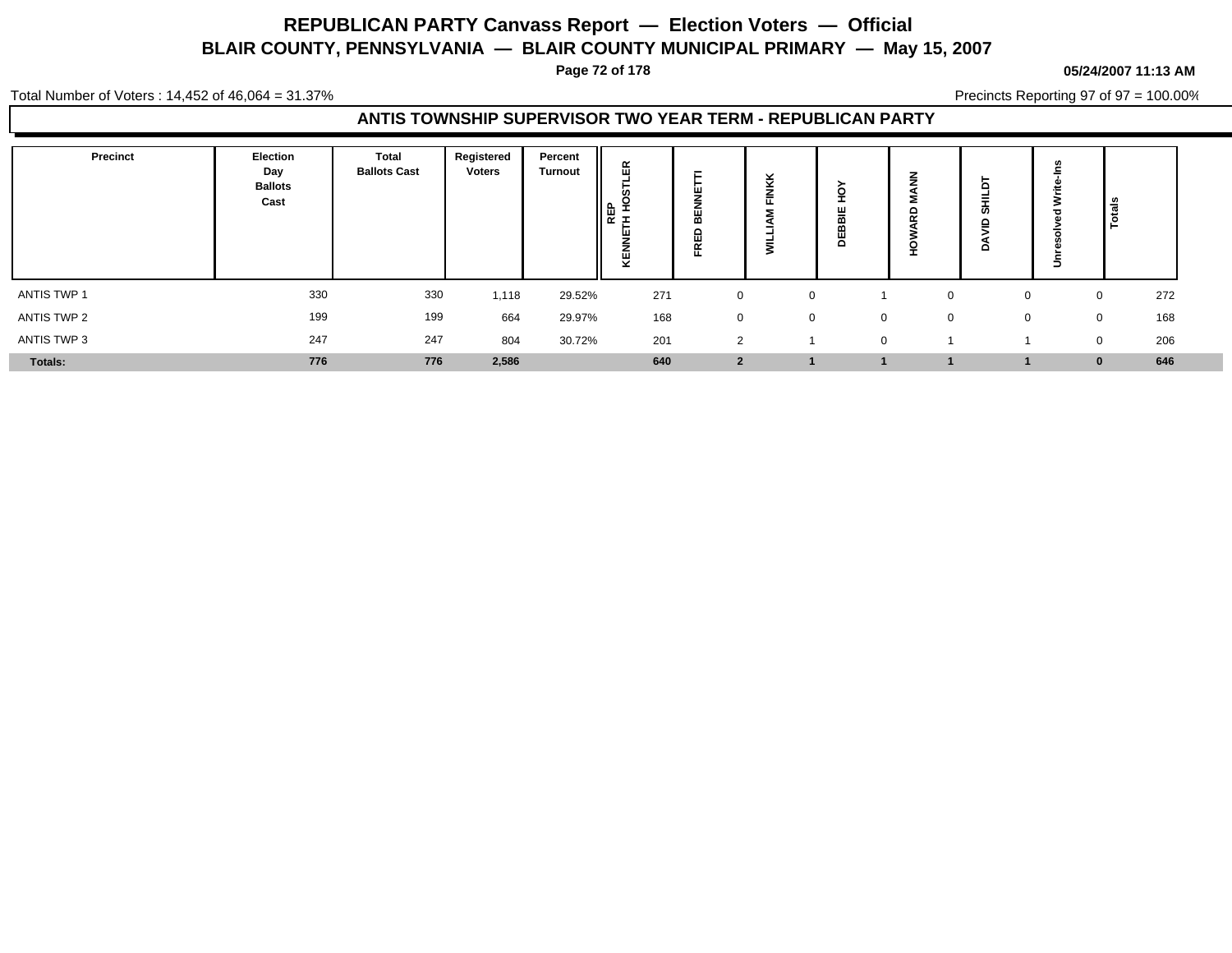**Page 73 of 178**

#### **05/24/2007 11:13 AM**

Total Number of Voters : 14,452 of 46,064 = 31.37%

Precincts Reporting 97 of 97 = 100.00%

### **ANTIS TOWNSHIP AUDITOR SIX YEAR TERM - REPUBLICAN PARTY**

| <b>Precinct</b> | Election<br>Day<br><b>Ballots</b><br>Cast | <b>Total</b><br><b>Ballots Cast</b> | Registered<br>Voters | Percent<br><b>Turnout</b> | ਠ<br>$\Phi$<br>=<br>ட<br>ಕ<br>--<br>ပ<br>£ | U.<br>₩<br>ပ<br>-<br>$\propto$<br>ш | ပ<br><b>in</b><br>⊵<br>$\overline{\phantom{0}}$ |             | Totals       |                |
|-----------------|-------------------------------------------|-------------------------------------|----------------------|---------------------------|--------------------------------------------|-------------------------------------|-------------------------------------------------|-------------|--------------|----------------|
| ANTIS TWP 1     | 330                                       | 330                                 | 1,118                | 29.52%                    | $\mathbf 0$                                | 0                                   |                                                 | $\Omega$    | $\mathbf 0$  | $\mathbf 0$    |
| ANTIS TWP 2     | 199                                       | 199                                 | 664                  | 29.97%                    | $\mathbf 0$                                |                                     |                                                 | $\mathbf 0$ | $\mathbf{0}$ |                |
| ANTIS TWP 3     | 247                                       | 247                                 | 804                  | 30.72%                    | $\mathbf 0$                                | $\mathbf 0$                         |                                                 |             | $\mathbf{0}$ |                |
| Totals:         | 776                                       | 776                                 | 2,586                |                           | $\mathbf{0}$                               |                                     |                                                 |             | $\bf{0}$     | $\overline{2}$ |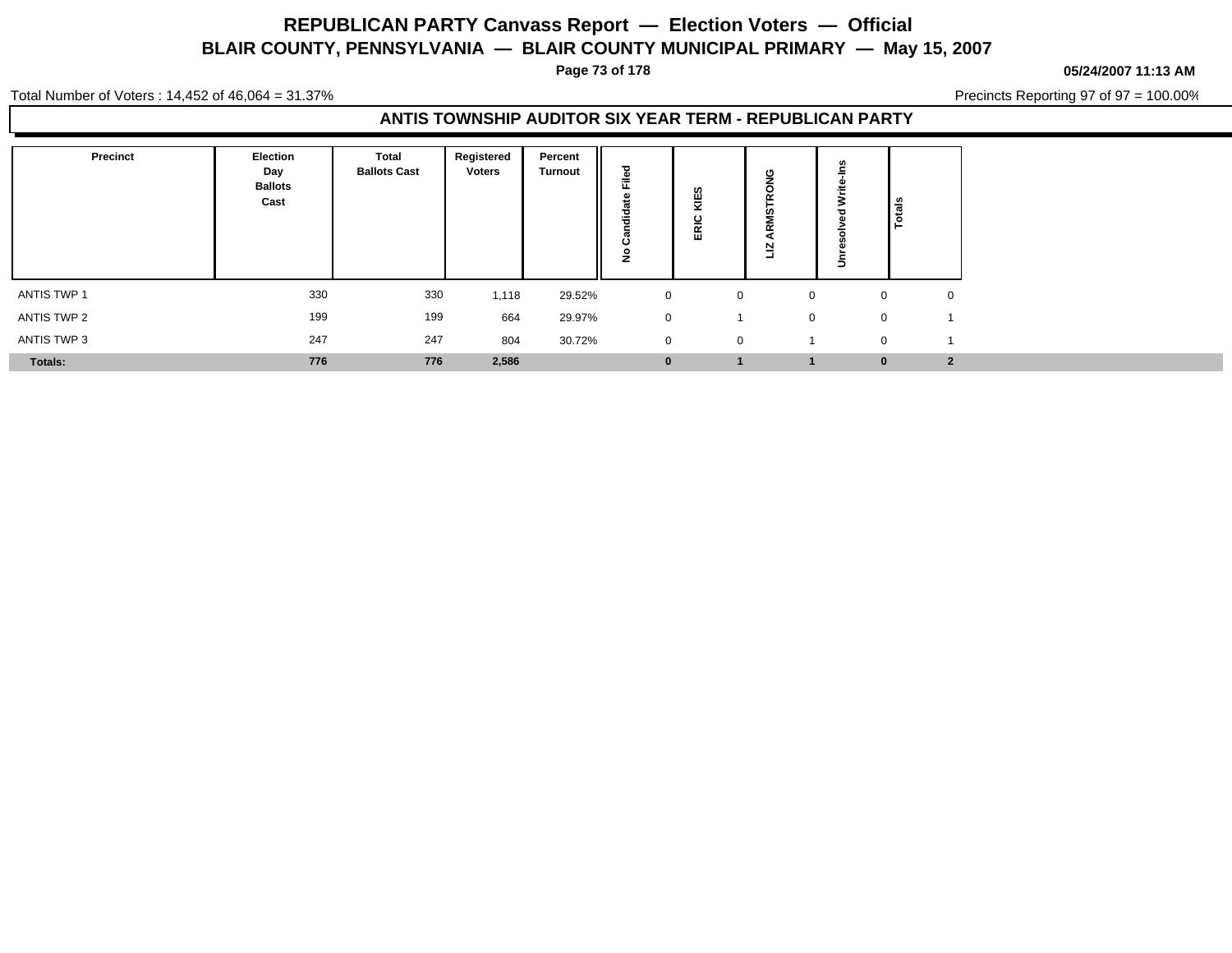**Page 74 of 178**

#### **05/24/2007 11:13 AM**

Total Number of Voters : 14,452 of 46,064 = 31.37%

Precincts Reporting 97 of 97 = 100.00%

### **ANTIS TOWNSHIP AUDITOR FOUR YEAR TERM - REPUBLICAN PARTY**

| Precinct    | Election<br>Day<br><b>Ballots</b><br>Cast | Total<br><b>Ballots Cast</b> | Registered<br><b>Voters</b> | Percent<br><b>Turnout</b> | ᅙ<br>Φ<br>≂<br>∽<br>₫<br>–<br>c<br>o | ×<br>ပ<br>-<br>$\cdot$<br>-<br>띪 | ۰<br>-<br>-<br>∠<br>ш<br>-<br>ರ | 8<br>⊻<br>$\Omega$ | <b>ISRU</b><br>п. | 3<br>≛ |               |  |
|-------------|-------------------------------------------|------------------------------|-----------------------------|---------------------------|--------------------------------------|----------------------------------|---------------------------------|--------------------|-------------------|--------|---------------|--|
| ANTIS TWP 1 | 330                                       | 330                          | 1,118                       | 29.52%                    | $\mathbf 0$                          | 0                                | $\mathbf 0$                     | $\Omega$           |                   |        |               |  |
| ANTIS TWP 2 | 199                                       | 199                          | 664                         | 29.97%                    | $\mathbf 0$                          |                                  | $\Omega$                        |                    |                   |        | 2<br>$\Omega$ |  |
| ANTIS TWP 3 | 247                                       | 247                          | 804                         | 30.72%                    | $\mathbf 0$                          | $\mathbf{0}$                     |                                 | $\mathbf 0$        | $\mathbf 0$       |        | $\Omega$      |  |
| Totals:     | 776                                       | 776                          | 2,586                       |                           | $\bf{0}$                             |                                  |                                 |                    |                   |        | $\mathbf{0}$  |  |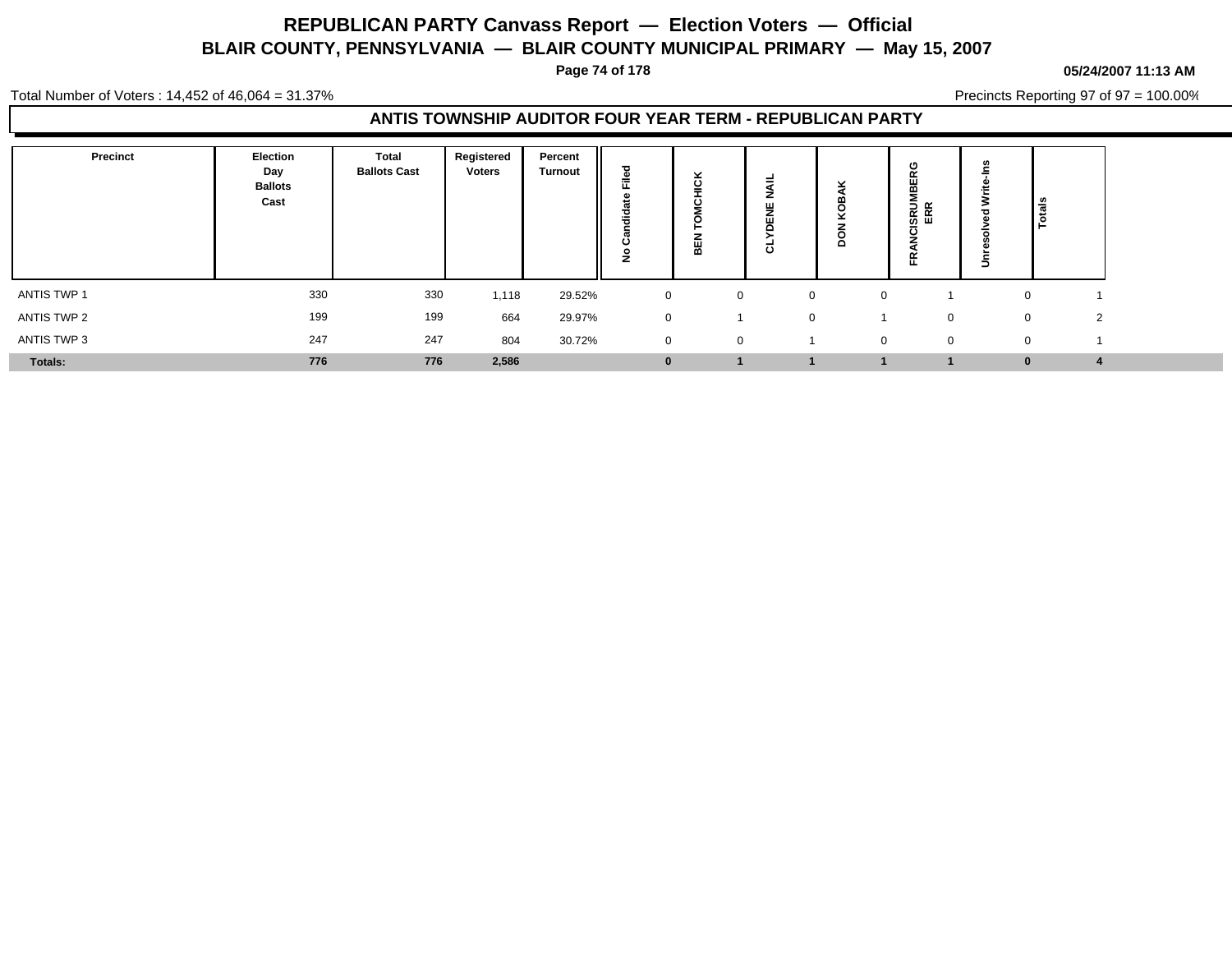**Page 75 of 178**

#### **05/24/2007 11:13 AM**

Total Number of Voters : 14,452 of 46,064 = 31.37%

Precincts Reporting 97 of 97 = 100.00%

### **BELLWOOD BOROUGH COUNCIL FOUR YEAR TERM - REPUBLICAN PARTY**

| Precinct      | Election<br>Day<br><b>Ballots</b><br>Cast | <b>Total</b><br><b>Ballots Cast</b> | Registered<br><b>Voters</b> | Percent<br><b>Turnout</b> | ъ<br>C.<br>=<br>ட<br>о.<br>-<br>ಕ<br>÷<br>ပ<br>$\circ$<br>-<br>- | 은 한<br><b>111</b> | $\alpha$<br>ш<br>ISTOP<br>CEEK<br>$\sim$<br>-<br>ō | $\alpha$<br>ັ<br><b>CREEK</b><br>RISTOPI | п<br>-54<br>효 ㅁ<br>호 회<br><u>່ຜ</u> ບ | ш<br>≂<br>$\propto$<br>▭<br>o<br>ᄒ | 로 호<br>ш<br>–<br>c<br>₩.<br>-<br>ဖိ ဦ | œ<br>$\sim$<br>œ<br>쁰<br>画 | $\sim$<br>. .<br>ບ |
|---------------|-------------------------------------------|-------------------------------------|-----------------------------|---------------------------|------------------------------------------------------------------|-------------------|----------------------------------------------------|------------------------------------------|---------------------------------------|------------------------------------|---------------------------------------|----------------------------|--------------------|
| BELLWOOD BORO | 156                                       | 156                                 | 749                         | 20.83%                    | $\cap$                                                           |                   |                                                    | 45                                       |                                       |                                    |                                       | 35                         |                    |
| Totals:       | 156                                       | 156                                 | 749                         |                           | $\Omega$                                                         |                   |                                                    | 45                                       |                                       |                                    |                                       | 35                         |                    |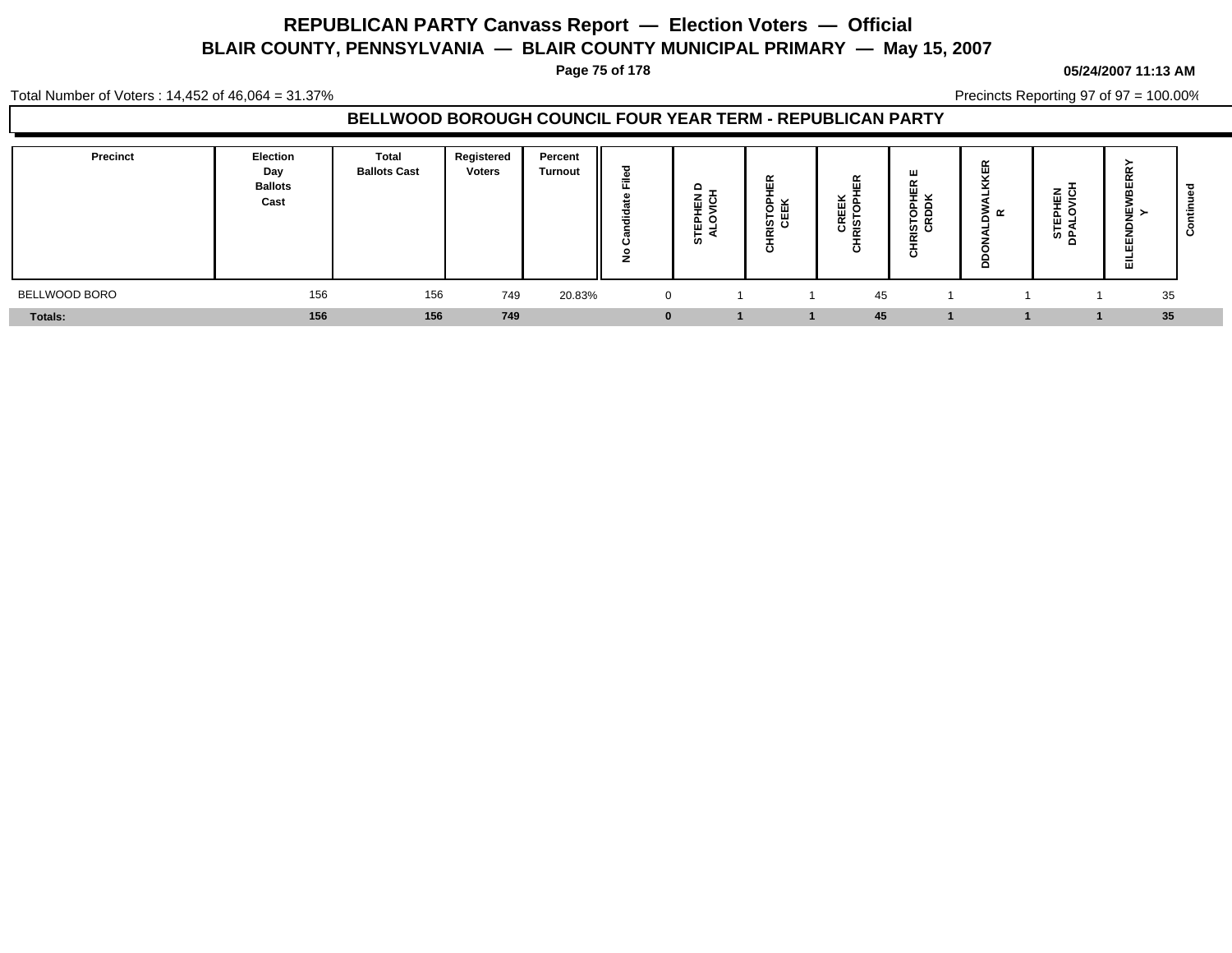**Page 76 of 178**

#### **05/24/2007 11:13 AM**

Precincts Reporting 97 of 97 = 100.00%

Total Number of Voters : 14,452 of 46,064 = 31.37%

### **BELLWOOD BOROUGH COUNCIL FOUR YEAR TERM**

|                |                                                  |                              |                      | Continued                 |                   |                       |                  |                         |                     |   |     |  |
|----------------|--------------------------------------------------|------------------------------|----------------------|---------------------------|-------------------|-----------------------|------------------|-------------------------|---------------------|---|-----|--|
| Precinct       | <b>Election</b><br>Day<br><b>Ballots</b><br>Cast | Total<br><b>Ballots Cast</b> | Registered<br>Voters | Percent<br><b>Turnout</b> | 로 호<br>빠의<br>စ် ≨ | 팔<br>ഗ<br>m<br>王<br>天 | 띥<br>≏<br>c<br>≏ | $\alpha$<br>画<br>$\sim$ | $\propto$<br>ū<br>e | Ξ | -   |  |
| BELLWOOD BORO  | 156                                              | 156                          | 749                  | 20.83%                    | 20                |                       |                  | 23                      |                     |   | 131 |  |
| <b>Totals:</b> | 156                                              | 156                          | 749                  |                           | 20                |                       |                  | 23                      |                     | 0 | 131 |  |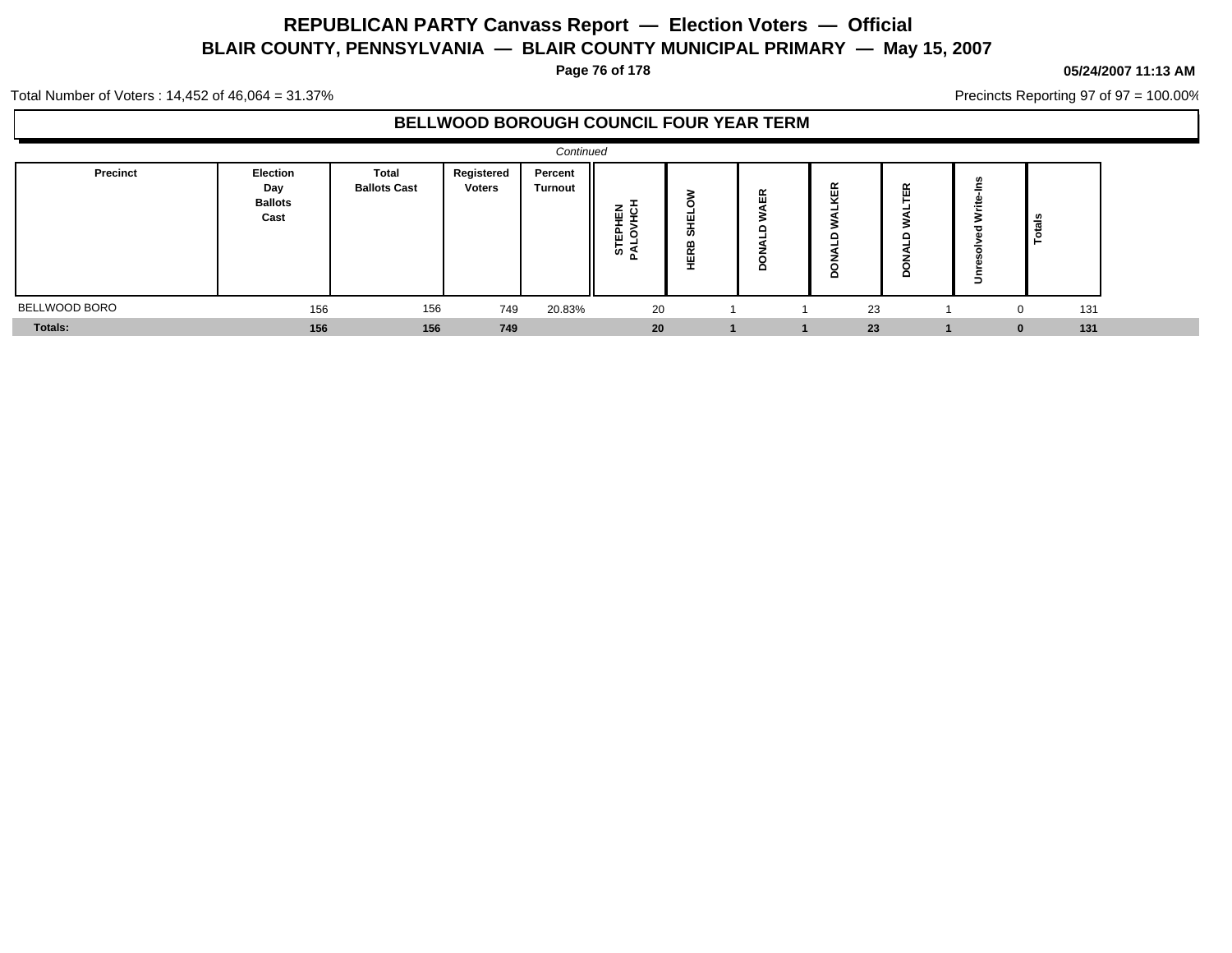**Page 77 of 178**

#### **05/24/2007 11:13 AM**

Total Number of Voters : 14,452 of 46,064 = 31.37%

Precincts Reporting 97 of 97 = 100.00%

### **BELLWOOD BOROUGH COUNCIL TWO YEAR TERM - REPUBLICAN PARTY**

| Precinct      | Election<br>Day<br><b>Ballots</b><br>Cast | Total<br><b>Ballots Cast</b> | Registered<br><b>Voters</b> | Percent<br><b>Turnout</b> | ਠ<br>C.<br>=<br>щ.<br>-<br>ಕ<br><br>ပ<br>$\circ$<br>-<br>- | $\overline{\phantom{a}}$<br>ш<br><br>- -<br><br>O<br>ш<br>$\overline{\phantom{a}}$<br>$\mathbf c$ | L<br>$\tilde{\phantom{a}}$<br>ш<br>$\overline{ }$<br>- | $\tilde{\phantom{a}}$ | $\alpha$<br>ш<br>m<br>ш<br>ш<br>ш<br>司 | $\epsilon$<br>ш.<br><br>ഗ | 岊<br>$\sim$<br>≏ | --<br>ບ |
|---------------|-------------------------------------------|------------------------------|-----------------------------|---------------------------|------------------------------------------------------------|---------------------------------------------------------------------------------------------------|--------------------------------------------------------|-----------------------|----------------------------------------|---------------------------|------------------|---------|
| BELLWOOD BORO | 156                                       | 156                          | 749                         | 20.83%                    | $\Omega$                                                   |                                                                                                   |                                                        |                       | $\mathbf{A}$                           | 3                         | 27               |         |
| Totals:       | 156                                       | 156                          | 749                         |                           | $\bf{0}$                                                   |                                                                                                   |                                                        |                       |                                        |                           | 27<br>э.         |         |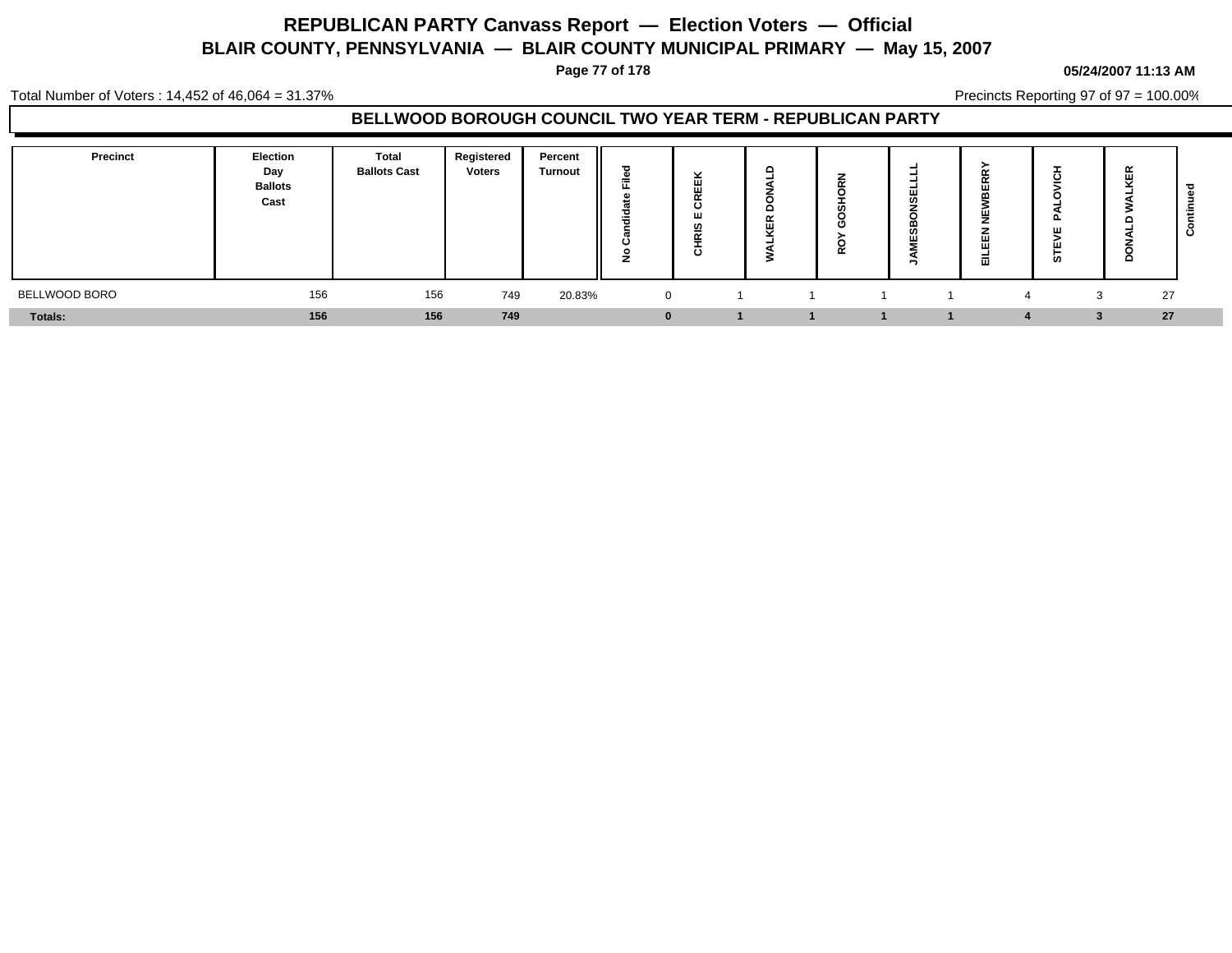**Page 78 of 178**

#### **05/24/2007 11:13 AM**

Precincts Reporting 97 of 97 = 100.00%

Total Number of Voters : 14,452 of 46,064 = 31.37%

### **BELLWOOD BOROUGH COUNCIL TWO YEAR TERM**

|                |                                           |                              |                             | Continued          |                         |                                          |        |  |
|----------------|-------------------------------------------|------------------------------|-----------------------------|--------------------|-------------------------|------------------------------------------|--------|--|
| Precinct       | Election<br>Day<br><b>Ballots</b><br>Cast | Total<br><b>Ballots Cast</b> | Registered<br><b>Voters</b> | Percent<br>Turnout | 뿐<br>$\circ$<br>⋖<br>قا | ٠i<br>Write <sub>:</sub><br>ъ<br>Unresol | Totals |  |
| BELLWOOD BORO  | 156                                       | 156                          | 749                         | 20.83%             |                         | 0                                        | 39     |  |
| <b>Totals:</b> | 156                                       | 156                          | 749                         |                    |                         | $\bf{0}$                                 | 39     |  |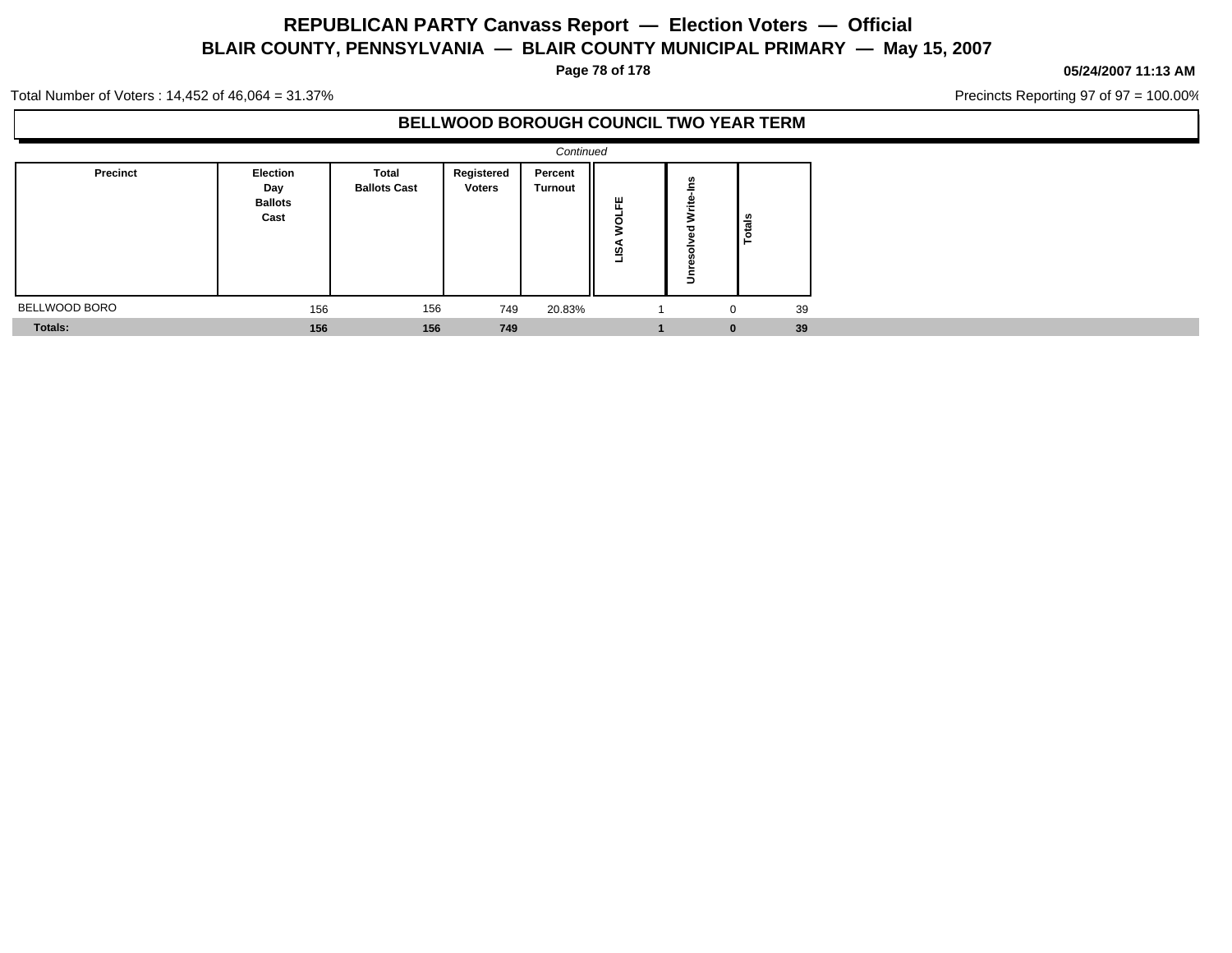**Page 79 of 178**

#### **05/24/2007 11:13 AM**

Total Number of Voters : 14,452 of 46,064 = 31.37%

Precincts Reporting 97 of 97 = 100.00%

### **BELLWOOD ANTIS SCHOOL DIRECTOR FOUR YEAR TERM - REPUBLICAN PARTY**

| Precinct           | Election<br>Day<br><b>Ballots</b><br>Cast | <b>Total</b><br><b>Ballots Cast</b> | Registered<br><b>Voters</b> | Percent<br><b>Turnout</b> | ∥฿ูรู้<br>٩<br>۰<br>–<br>ᄒ | : ທ<br>이 도시<br>서울<br>이 도시<br>이 도시<br>시간 이 | ।<br>ਵਿਸ਼ਾਸ<br>ਪ੍ਰਬੰਧ<br>◠ | O<br> ⊞ ≥୍<br>≏ | c<br>ֱ אֱ ∰ | ≃<br>ш<br>립<br>ᇍ<br>щ | Б<br>=<br>ഗ<br>ш<br>=<br>ш<br>Ξ | 둠<br><b>SC</b><br>$\circ$ |  |
|--------------------|-------------------------------------------|-------------------------------------|-----------------------------|---------------------------|----------------------------|-------------------------------------------|----------------------------|-----------------|-------------|-----------------------|---------------------------------|---------------------------|--|
| <b>ANTIS TWP 1</b> | 330                                       | 330                                 | 1,118                       | 29.52%                    | 175                        | 218                                       | 193                        | 210             | 175         | 185                   | $\mathbf 0$                     | 0                         |  |
| ANTIS TWP 2        | 199                                       | 199                                 | 664                         | 29.97%                    | 110                        | 129                                       | 145                        | 137             | 110         | 125                   | 0                               | 0                         |  |
| ANTIS TWP 3        | 247                                       | 247                                 | 804                         | 30.72%                    | 135                        | 157                                       | 151                        | 156             | 137         | 138                   | 2                               |                           |  |
| BELLWOOD BORO      | 156                                       | 156                                 | 749                         | 20.83%                    | 98                         | 107                                       | 99                         | 107             | 85          | 85                    | 0                               | $\mathbf 0$               |  |
| <b>Totals:</b>     | 932                                       | 932                                 | 3,335                       |                           | 518                        | 611                                       | 588                        | 610             | 507         | 533                   | $\overline{2}$                  |                           |  |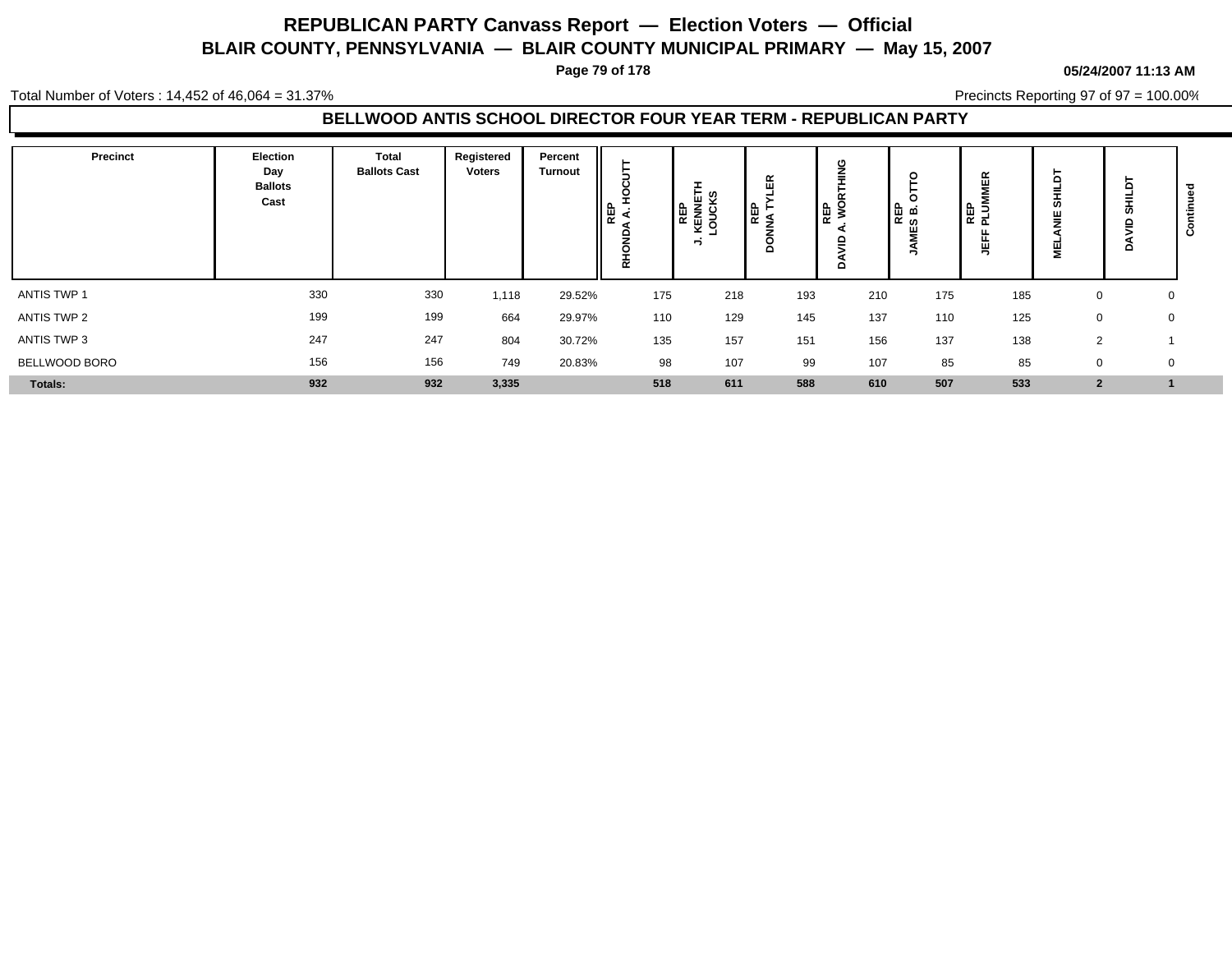**Page 80 of 178**

#### **05/24/2007 11:13 AM**

Precincts Reporting 97 of 97 = 100.00%

Total Number of Voters : 14,452 of 46,064 = 31.37%

### **BELLWOOD ANTIS SCHOOL DIRECTOR FOUR YEAR TERM**

|                |                                                  |                              |                      | Continued                 |                         |                         |                                     |               |
|----------------|--------------------------------------------------|------------------------------|----------------------|---------------------------|-------------------------|-------------------------|-------------------------------------|---------------|
| Precinct       | <b>Election</b><br>Day<br><b>Ballots</b><br>Cast | Total<br><b>Ballots Cast</b> | Registered<br>Voters | Percent<br><b>Turnout</b> | CHUCK<br>ICCLOSKEY<br>Ξ | <b>RUSSIN</b><br>š      | n<br>흑<br>Write<br>ত<br>۰<br>u<br>š | <b>Totals</b> |
| ANTIS TWP 1    | 330                                              | 330                          | 1,118                | 29.52%                    | 0                       | 0                       | 0                                   | 1,156         |
| ANTIS TWP 2    | 199                                              | 199                          | 664                  | 29.97%                    | $\mathbf 0$             | 0                       | $\mathbf 0$                         | 756           |
| ANTIS TWP 3    | 247                                              | 247                          | 804                  | 30.72%                    | $\overline{2}$          | 0                       | 0                                   | 879           |
| BELLWOOD BORO  | 156                                              | 156                          | 749                  | 20.83%                    | $\mathbf 0$             | $\overline{\mathbf{A}}$ | $\mathbf 0$                         | 582           |
| <b>Totals:</b> | 932                                              | 932                          | 3,335                |                           | $\overline{2}$          |                         | $\bf{0}$                            | 3,373         |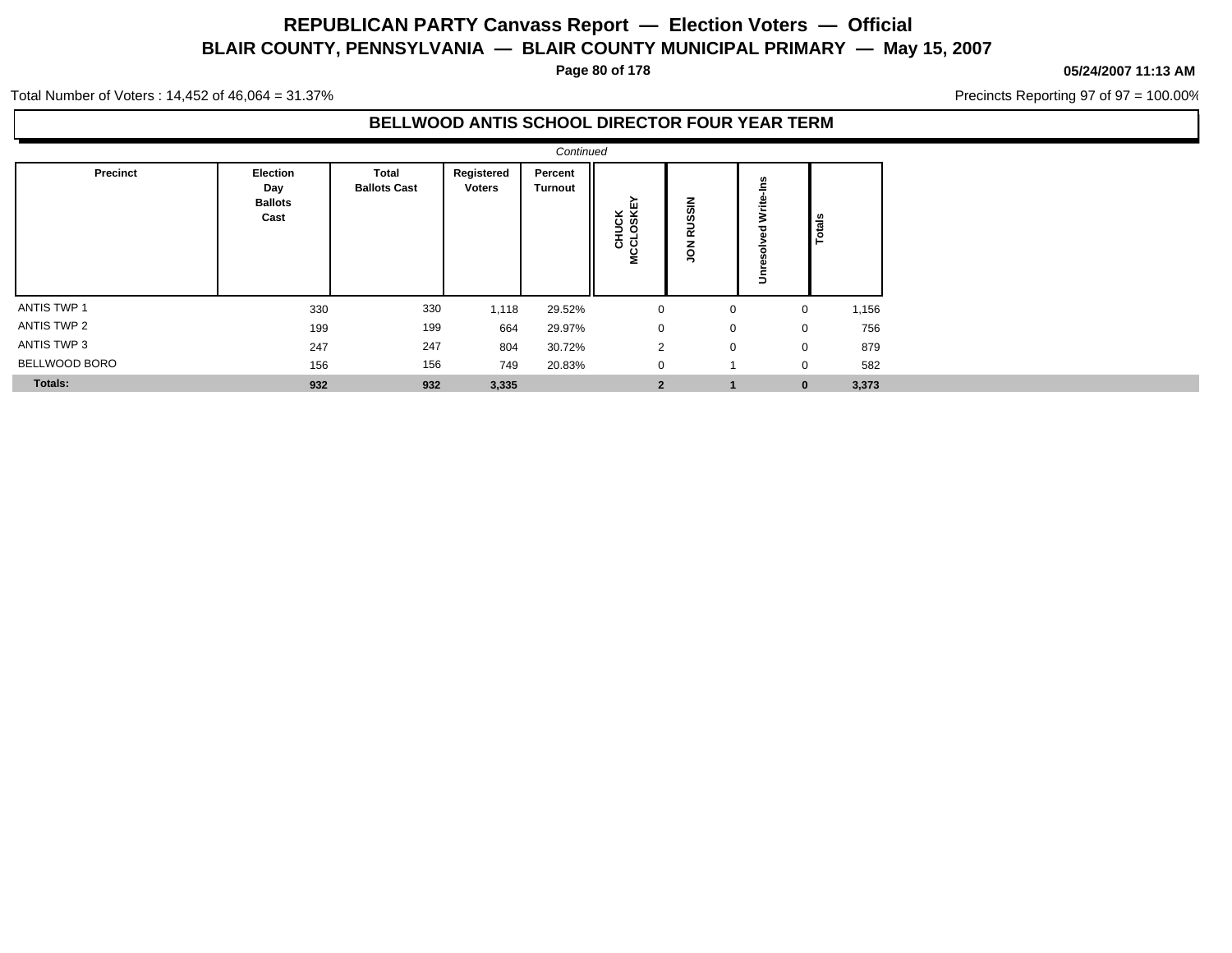**Page 81 of 178**

#### **05/24/2007 11:13 AM**

Total Number of Voters : 14,452 of 46,064 = 31.37%

Precincts Reporting 97 of 97 = 100.00%

### **BLAIR TOWNSHIP SUPERVISOR SIX YEAR TERM - REPUBLICAN PARTY**

| <b>Precinct</b>        | Election<br>Day<br><b>Ballots</b><br>Cast | Total<br><b>Ballots Cast</b> | Registered<br><b>Voters</b> | Percent<br>Turnout | Î0<br>≃<br>ωz<br>- | n<br>또 없<br><b>n</b> | $\alpha$<br>ш<br>≏<br>ш<br>쁘<br>$\tilde{\phantom{a}}$<br>ပ | œ<br>щ<br>ш<br>≏ | u.           | $\frac{1}{2}$      |
|------------------------|-------------------------------------------|------------------------------|-----------------------------|--------------------|--------------------|----------------------|------------------------------------------------------------|------------------|--------------|--------------------|
| <b>BLAIR - CATFISH</b> | 224                                       | 224                          | 756                         | 29.63%             | 84                 | 129                  | $\Omega$                                                   |                  | $\mathbf{0}$ | 213<br>$\mathbf 0$ |
| <b>BLAIR - E HOLBG</b> | 420                                       | 420                          | 1,352                       | 31.07%             | 234                | 156                  |                                                            |                  |              | 392<br>$\mathbf 0$ |
| <b>Totals:</b>         | 644                                       | 644                          | 2,108                       |                    | 318                | 285                  |                                                            |                  |              | 605<br>$\bf{0}$    |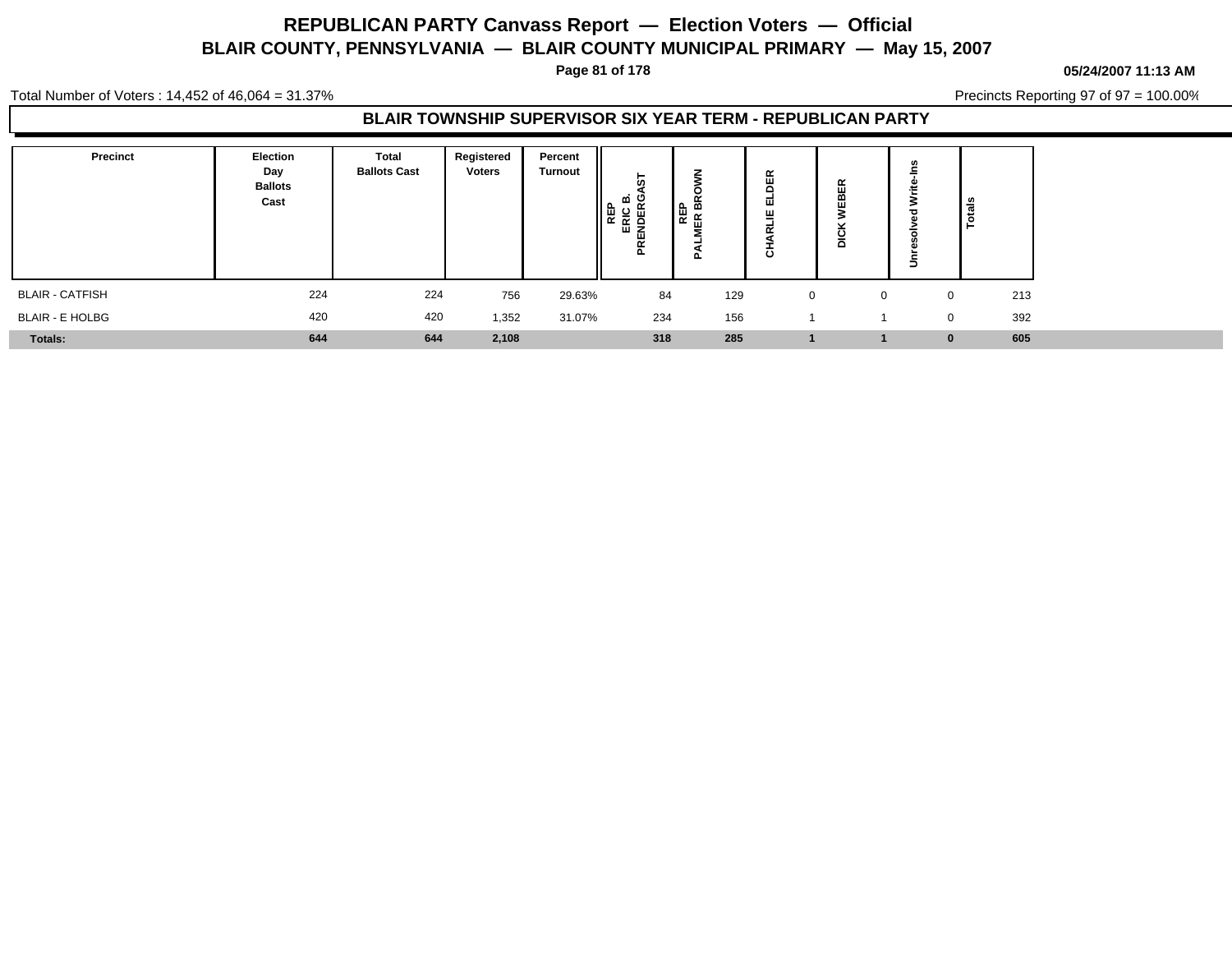**Page 82 of 178**

#### **05/24/2007 11:13 AM**

Total Number of Voters : 14,452 of 46,064 = 31.37%

Precincts Reporting 97 of 97 = 100.00%

### **BLAIR TOWNSHIP AUDITOR SIX YEAR TERM - REPUBLICAN PARTY**

| Precinct               | Election<br>Day<br><b>Ballots</b><br>Cast | <b>Total</b><br><b>Ballots Cast</b> | Registered<br><b>Voters</b> | Percent<br><b>Turnout</b> | ਠ<br>ω<br>÷<br>щ.<br>ಕ<br>÷<br>ပ<br>o | ىپ<br>ō<br>ن | <u>iv</u><br>$\tilde{\phantom{a}}$<br>ō | 띥<br>需<br>Δ | யம<br>O<br><b>MICHEL</b><br>JENNING | ≘<br>$\overline{\phantom{a}}$<br>ပ<br>≃<br>≃ | 啙<br>∍ | 岛<br>m<br>흕       | ల |
|------------------------|-------------------------------------------|-------------------------------------|-----------------------------|---------------------------|---------------------------------------|--------------|-----------------------------------------|-------------|-------------------------------------|----------------------------------------------|--------|-------------------|---|
| <b>BLAIR - CATFISH</b> | 224                                       | 224                                 | 756                         | 29.63%                    | $\overline{0}$                        | $\mathbf{0}$ | $\Omega$                                | 29          | U                                   |                                              |        | $\mathbf{0}$<br>0 |   |
| <b>BLAIR - E HOLBG</b> | 420                                       | 420                                 | 1,352                       | 31.07%                    | $\mathbf 0$                           | 0            |                                         | 29          |                                     |                                              |        |                   |   |
| Totals:                | 644                                       | 644                                 | 2,108                       |                           | $\mathbf{0}$                          | $\bf{0}$     |                                         | 58          |                                     |                                              |        |                   |   |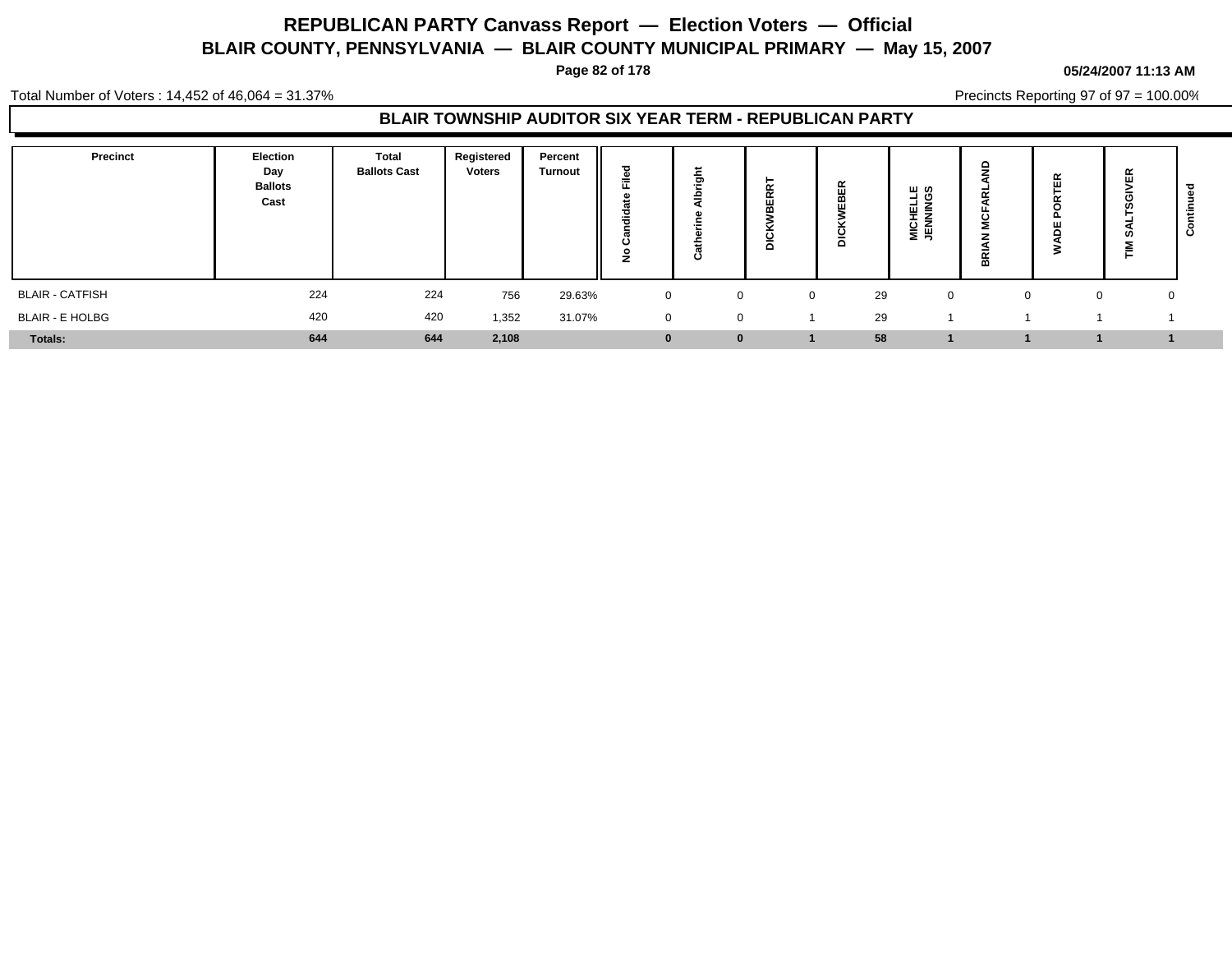**Page 83 of 178**

#### **05/24/2007 11:13 AM**

Precincts Reporting 97 of 97 = 100.00%

Total Number of Voters : 14,452 of 46,064 = 31.37%

### **BLAIR TOWNSHIP AUDITOR SIX YEAR TERM**

|                        |                                                  |                              |                             | Continued                 |             |                        |        |  |
|------------------------|--------------------------------------------------|------------------------------|-----------------------------|---------------------------|-------------|------------------------|--------|--|
| Precinct               | <b>Election</b><br>Day<br><b>Ballots</b><br>Cast | Total<br><b>Ballots Cast</b> | Registered<br><b>Voters</b> | Percent<br><b>Turnout</b> | 딞<br>삠      | ۴Ë<br>Ĕ<br>S<br>ā<br>š | Totals |  |
| <b>BLAIR - CATFISH</b> | 224                                              | 224                          | 756                         | 29.63%                    | $\mathbf 0$ | 0                      | 29     |  |
| <b>BLAIR - E HOLBG</b> | 420                                              | 420                          | 1,352                       | 31.07%                    |             | 0                      | 35     |  |
| Totals:                | 644                                              | 644                          | 2,108                       |                           |             | $\bf{0}$               | 64     |  |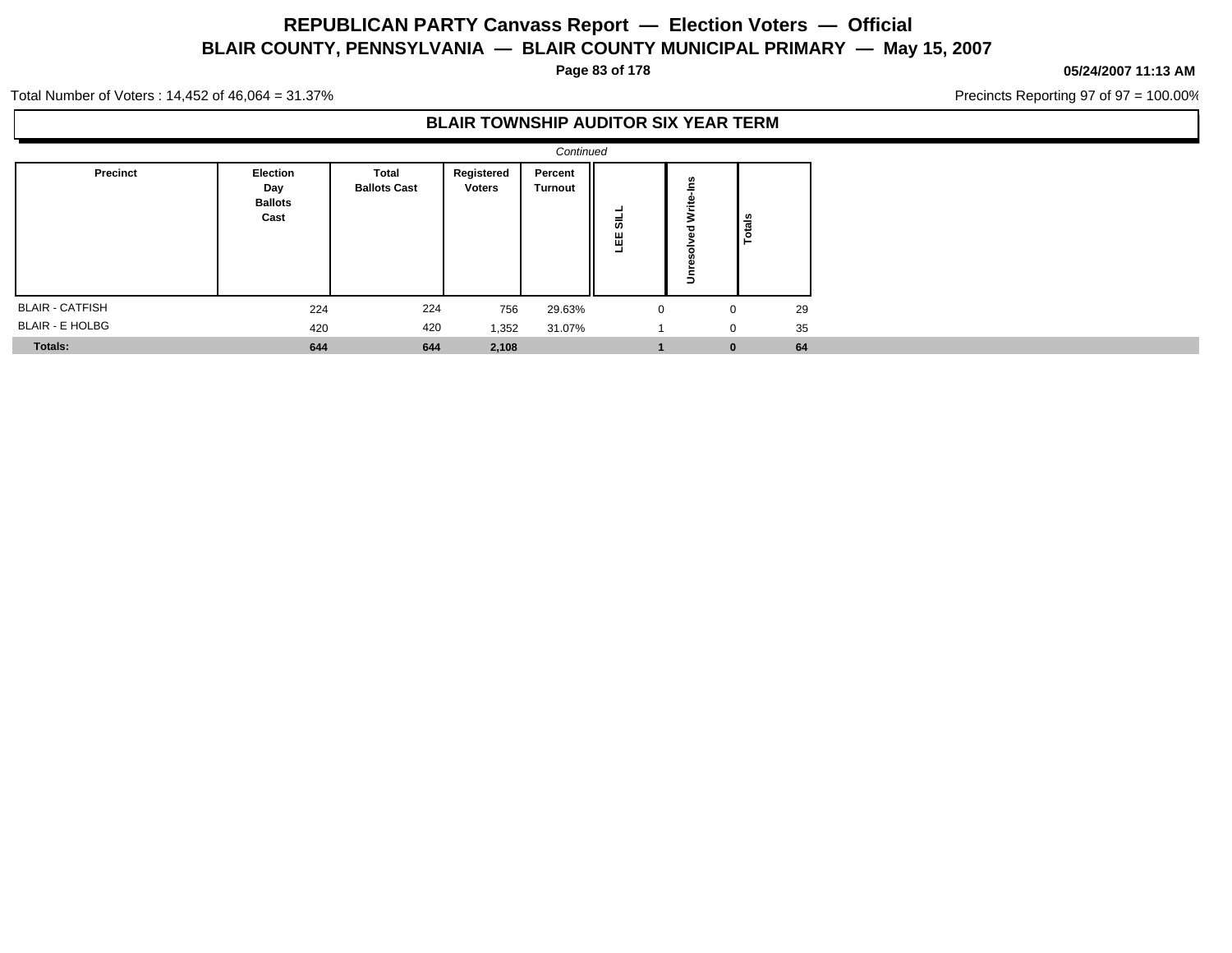**Page 84 of 178**

**05/24/2007 11:13 AM**

Total Number of Voters : 14,452 of 46,064 = 31.37%

Precincts Reporting 97 of 97 = 100.00%

### **CATHARINE TOWNSHIP SUPERVISOR SIX YEAR TERM - REPUBLICAN PARTY**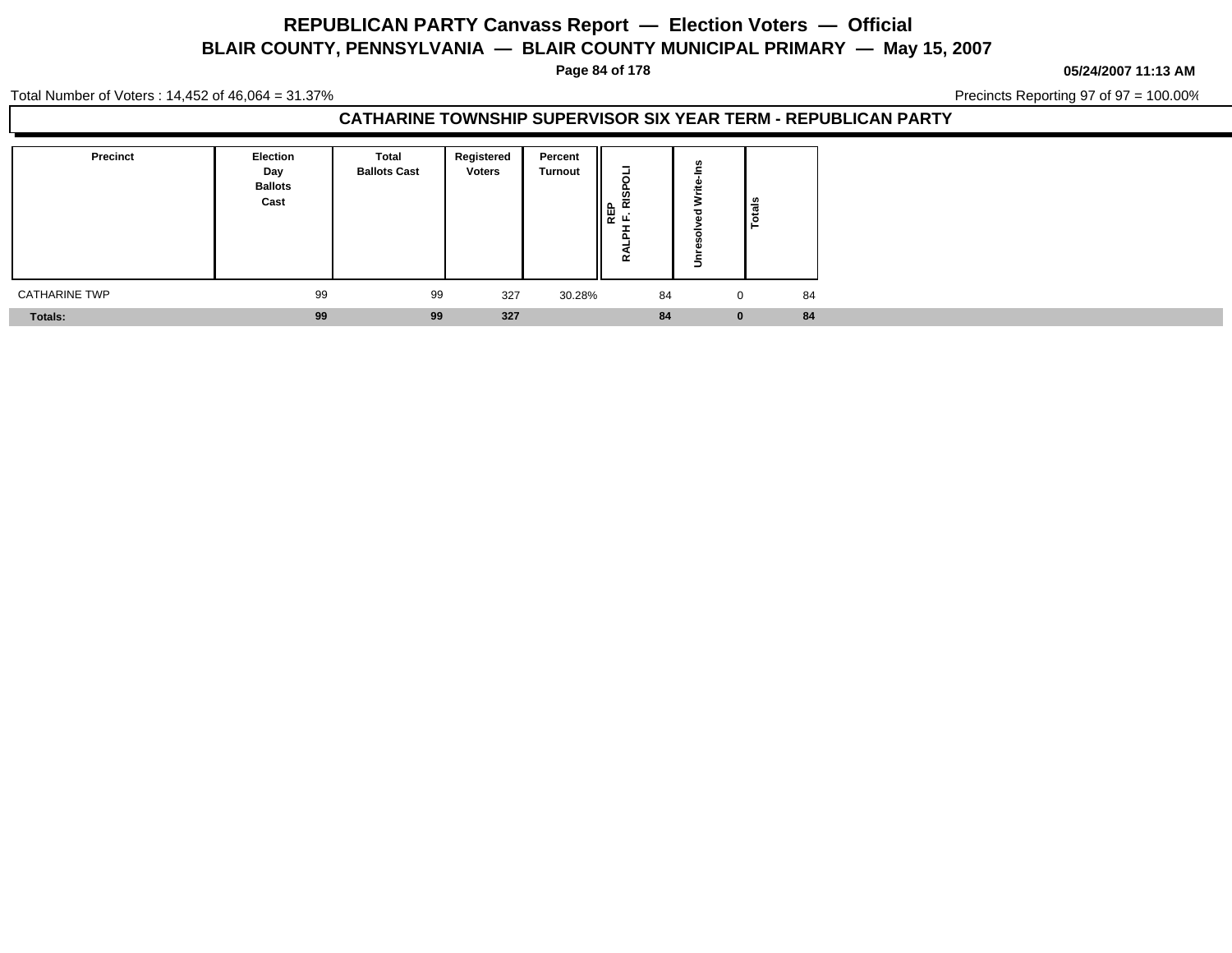**Page 85 of 178**

#### **05/24/2007 11:13 AM**

Total Number of Voters : 14,452 of 46,064 = 31.37%

Precincts Reporting 97 of 97 = 100.00%

### **CATHARINE TOWNSHIP AUDITOR SIX YEAR TERM - REPUBLICAN PARTY**

| Precinct             | Election<br>Day<br><b>Ballots</b><br>Cast | <b>Total</b><br><b>Ballots Cast</b> | Registered<br><b>Voters</b> | Percent<br><b>Turnout</b> | 73<br>÷<br>- 1 | $\alpha$<br>ш<br>ഗ<br>c<br>m<br>= | ٠<br>- | ြိန်<br>- 13   |                         |
|----------------------|-------------------------------------------|-------------------------------------|-----------------------------|---------------------------|----------------|-----------------------------------|--------|----------------|-------------------------|
| <b>CATHARINE TWP</b> | 99                                        | 99                                  | 327                         | 30.28%                    | 0              |                                   |        | $\overline{0}$ | ຳ                       |
| Totals:              | 99                                        | 99                                  | 327                         |                           | $\bf{0}$       |                                   |        | 0              | $\overline{\mathbf{2}}$ |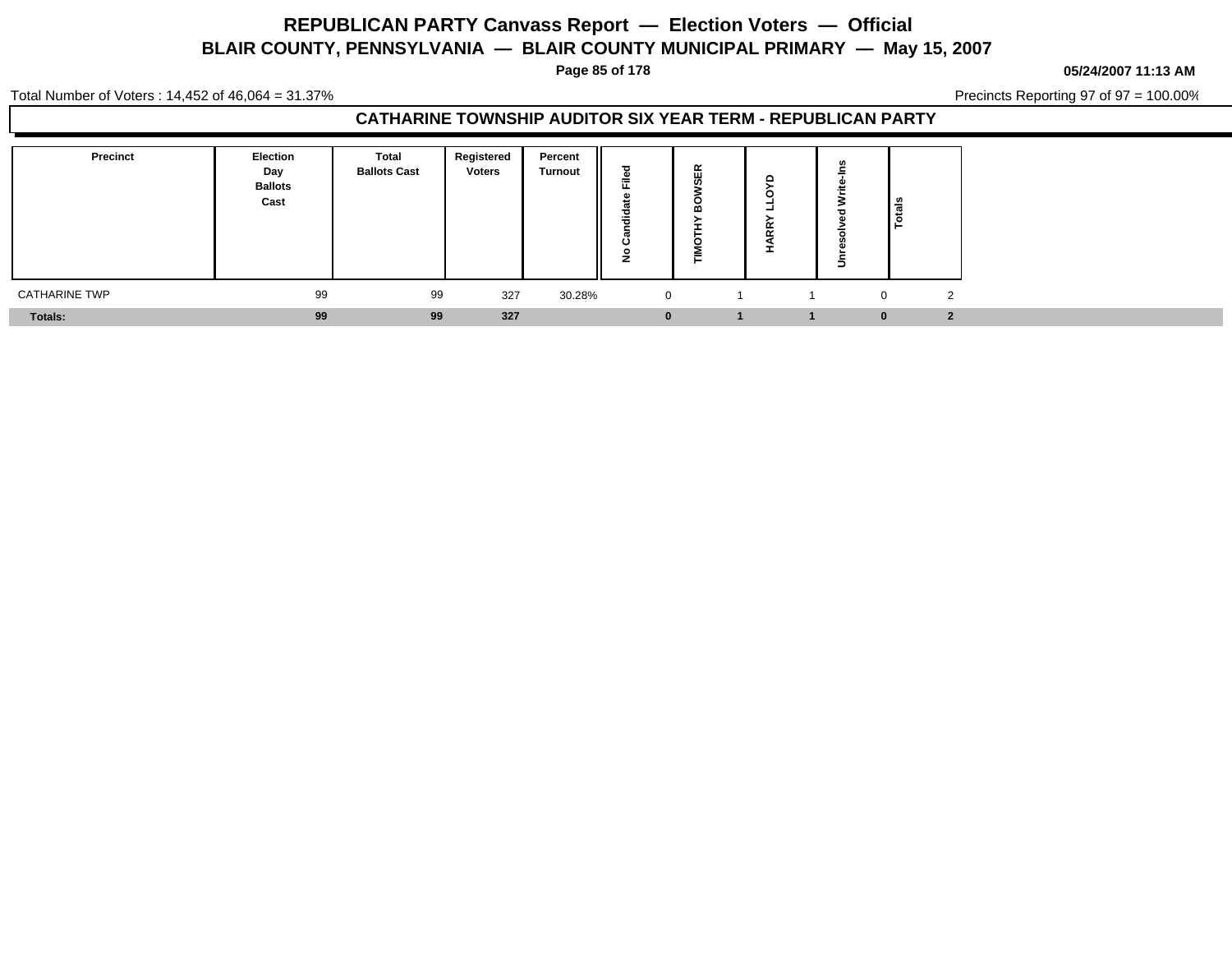**Page 86 of 178**

#### **05/24/2007 11:13 AM**

Total Number of Voters : 14,452 of 46,064 = 31.37%

Precincts Reporting 97 of 97 = 100.00%

### **CATHARINE TOWNSHIP AUDITOR FOUR YEAR TERM - REPUBLICAN PARTY**

| Precinct             | Election<br>Day<br><b>Ballots</b><br>Cast | <b>Total</b><br><b>Ballots Cast</b> | Registered<br><b>Voters</b> | Percent<br><b>Turnout</b> | ᇰ<br>≂<br>T<br><br>г | $\sim$<br><br> | . | œ<br>띥<br>$\alpha$<br>≃<br>≃<br>⊞<br>-<br>ິທ | -<br>ட்∞<br>-<br>ш<br>▝<br>__ ი | –<br>-       | <u> ខ្ព</u> ំ |  |
|----------------------|-------------------------------------------|-------------------------------------|-----------------------------|---------------------------|----------------------|----------------|---|----------------------------------------------|---------------------------------|--------------|---------------|--|
| <b>CATHARINE TWP</b> | 99                                        | 99                                  | 327                         | 30.28%                    | $\overline{0}$       |                |   |                                              |                                 |              | $\Delta$      |  |
| Totals:              | 99                                        | 99                                  | 327                         |                           | $\Omega$             |                |   |                                              |                                 | <sup>0</sup> |               |  |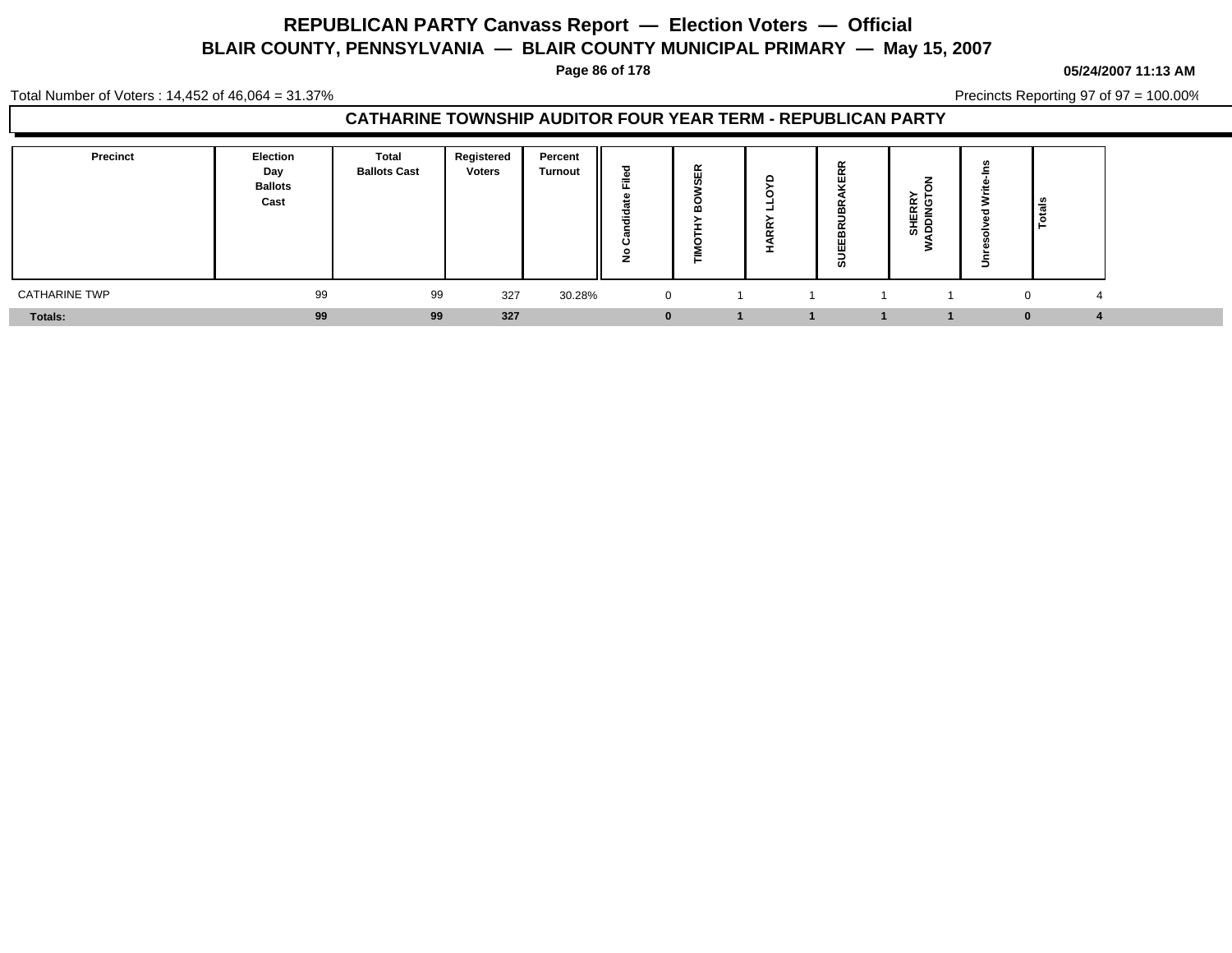**Page 87 of 178**

**05/24/2007 11:13 AM**

Total Number of Voters : 14,452 of 46,064 = 31.37%

Precincts Reporting 97 of 97 = 100.00%

### **WILLIAMSBURG COMMUNITY SCHOOL DIRECTOR FOUR YEAR TERM - REPUBLICAN PARTY**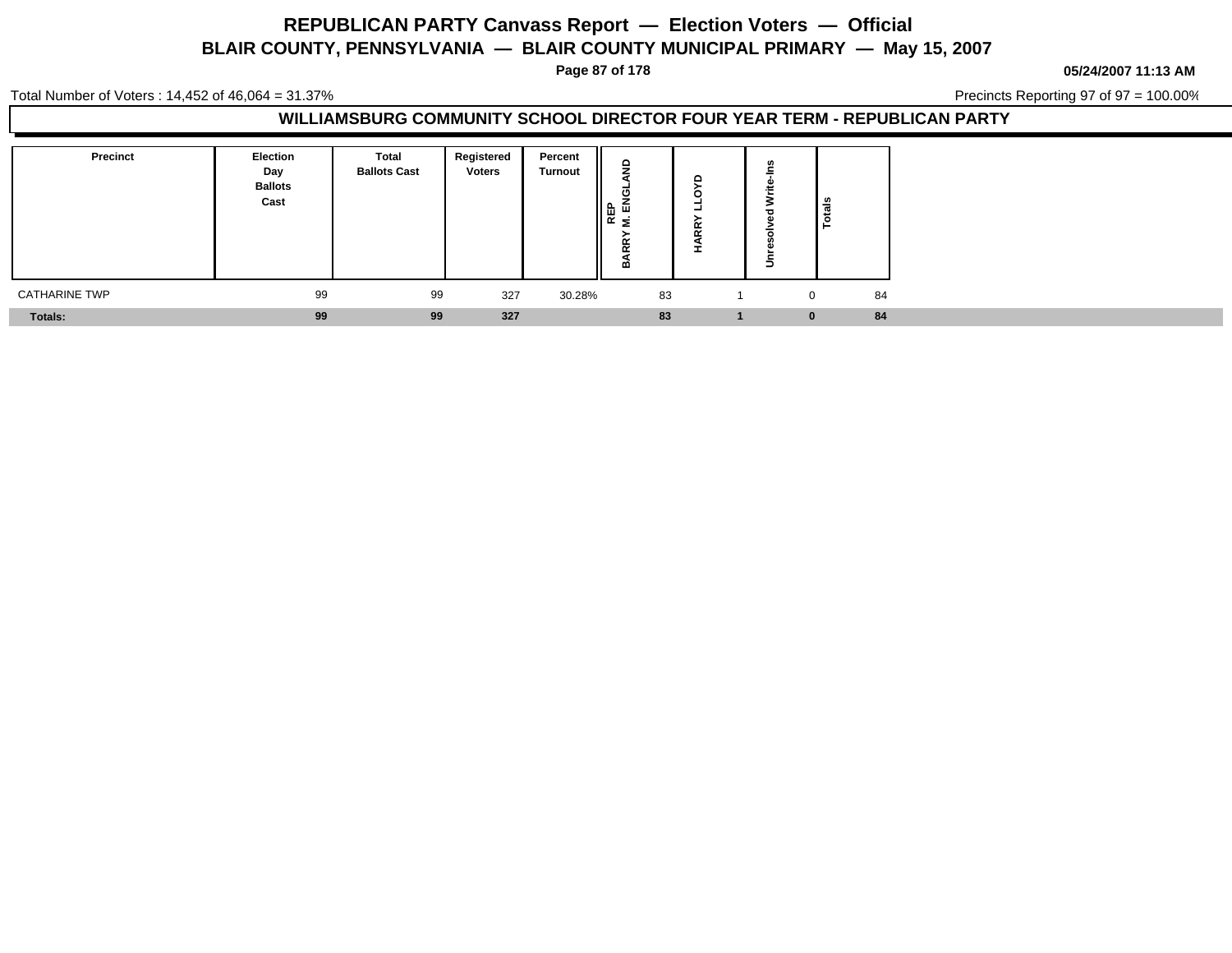**Page 88 of 178**

**05/24/2007 11:13 AM**

Total Number of Voters : 14,452 of 46,064 = 31.37%

Precincts Reporting 97 of 97 = 100.00%

### **WILLIAMSBURG COMMUNITY SCHOOL DIRECTOR TWO YEAR TERM - REPUBLICAN PARTY**

| <b>Precinct</b>      | <b>Election</b><br>Day<br><b>Ballots</b><br>Cast | <b>Total</b><br><b>Ballots Cast</b> | Registered<br><b>Voters</b> | Percent<br>Turnout | ᄰ<br>=<br>음도 | ۴Ř | ້ ແ<br>f£ ≩<br>画<br>_თ ი | lais<br>۱è     |
|----------------------|--------------------------------------------------|-------------------------------------|-----------------------------|--------------------|--------------|----|--------------------------|----------------|
| <b>CATHARINE TWP</b> | 99                                               | 99                                  | 327                         | 30.28%             | 83           |    |                          | 85<br>$\Omega$ |
| Totals:              | 99                                               | 99                                  | 327                         |                    | 83           |    |                          | 85             |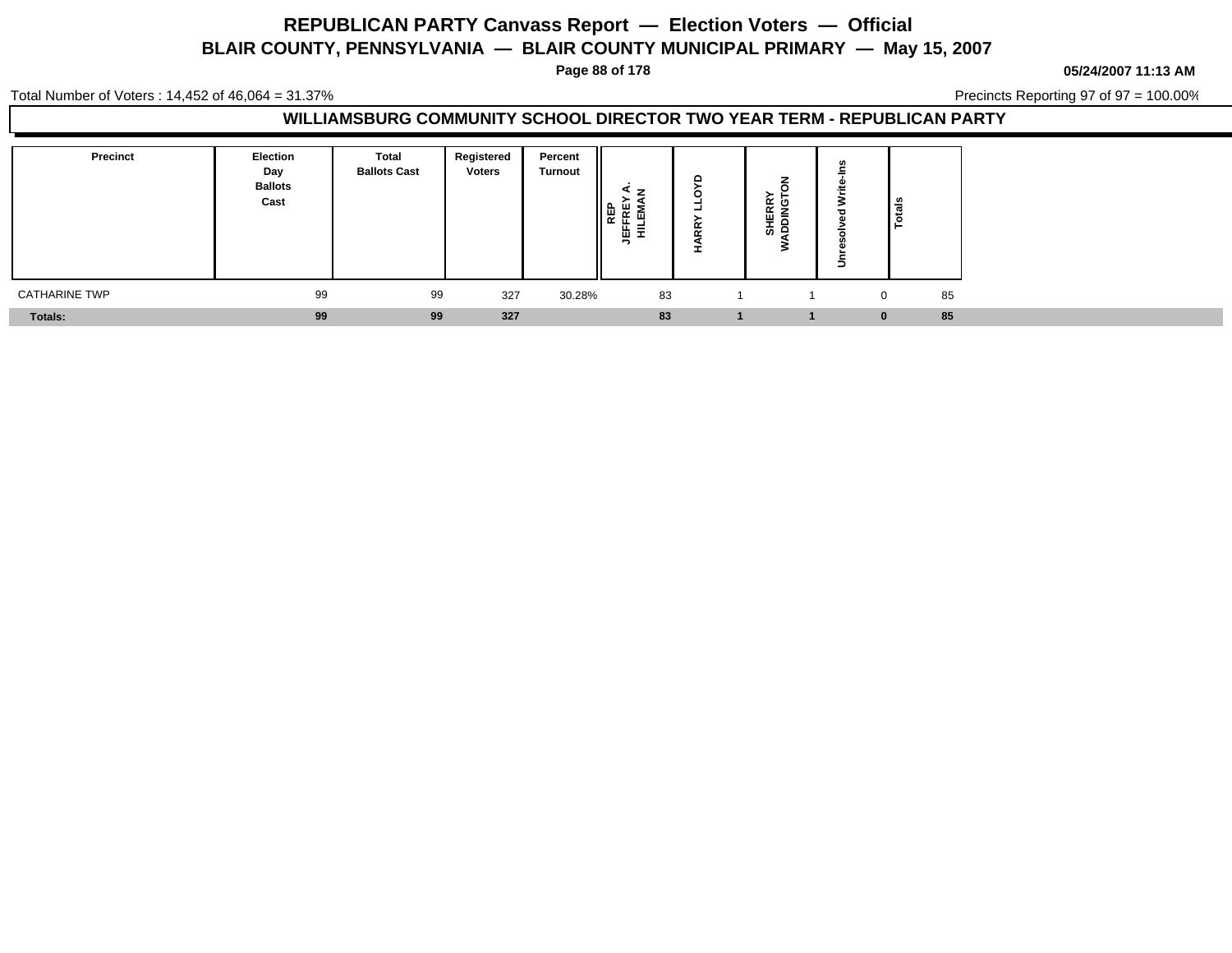**Page 89 of 178**

**05/24/2007 11:13 AM**

Total Number of Voters : 14,452 of 46,064 = 31.37%

Precincts Reporting 97 of 97 = 100.00%

### **DUNCANSVILLE BOROUGH MAYOR FOUR YEAR TERM - REPUBLICAN PARTY**

| Precinct            | <b>Election</b><br>Day<br><b>Ballots</b><br>Cast | Total<br><b>Ballots Cast</b> | Registered<br><b>Voters</b> | Percent<br><b>Turnout</b> | <u>ማ</u><br>c<br>$\parallel$ æ<br>=<br>-<br>≂ | c<br>æ<br>ш<br>. .<br>c<br>Σ | л.<br>w<br>ഗ<br>o<br>o | l se         |     |
|---------------------|--------------------------------------------------|------------------------------|-----------------------------|---------------------------|-----------------------------------------------|------------------------------|------------------------|--------------|-----|
| <b>DUNCANSVILLE</b> | 186                                              | 186                          | 507                         | 36.69%                    | 143                                           |                              | 3                      | $\mathbf{0}$ | 147 |
| Totals:             | 186                                              | 186                          | 507                         |                           | 143                                           |                              |                        |              | 147 |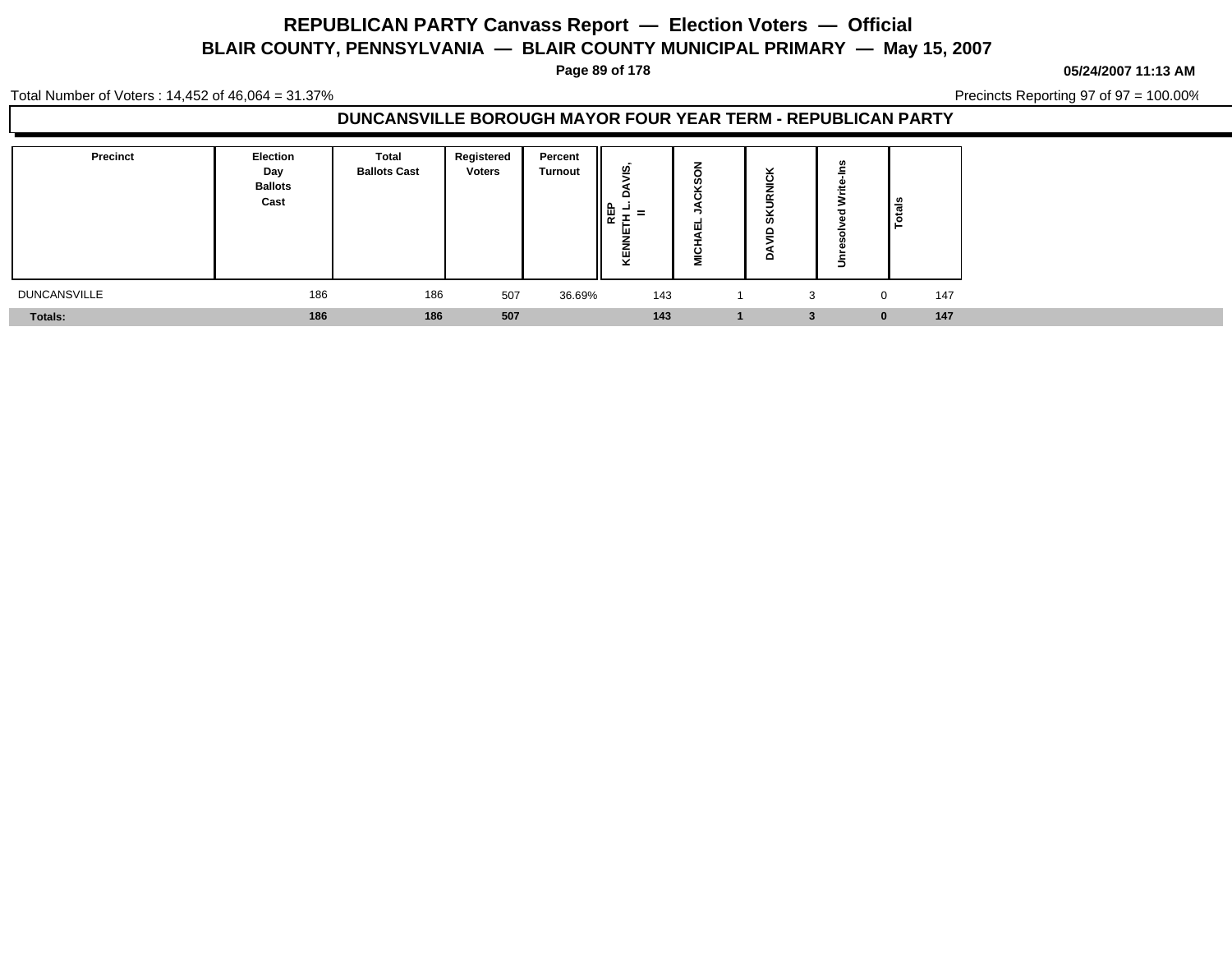**Page 90 of 178**

#### **05/24/2007 11:13 AM**

Total Number of Voters : 14,452 of 46,064 = 31.37%

Precincts Reporting 97 of 97 = 100.00%

### **DUNCANSVILLE BOROUGH COUNCIL FOUR YEAR TERM - REPUBLICAN PARTY**

| <b>Precinct</b>     | Election<br>Day<br><b>Ballots</b><br>Cast | Total<br><b>Ballots Cast</b> | Registered<br><b>Voters</b> | Percent<br><b>Turnout</b> | s <del>-</del><br>ᅂᇚᅉ<br>ш<br>$\propto$<br>-<br>. C<br>ੂ ⊴ | 를 이<br>≘ | <b>N</b><br>ш<br>$\mathbf{m}$<br>ш<br>ட<br>≃ | ິ ຂ<br>ш. S<br>-<br>$\overline{ }$<br>ਨ ਦ |   | ш<br>∸<br>ن | $z \times$<br>画石<br>ž<br>$\sim$<br>$\overline{\phantom{0}}$<br>Ξ<br>-3<br>⊻ ຫ | ∍        | ບ |
|---------------------|-------------------------------------------|------------------------------|-----------------------------|---------------------------|------------------------------------------------------------|----------|----------------------------------------------|-------------------------------------------|---|-------------|-------------------------------------------------------------------------------|----------|---|
| <b>DUNCANSVILLE</b> | 186                                       | 186                          | 507                         | 36.69%                    | 137                                                        | 147      |                                              | $\sim$                                    | ົ |             |                                                                               | $\Omega$ |   |
| <b>Totals:</b>      | 186                                       | 186                          | 507                         |                           | 137                                                        | 147      |                                              |                                           |   |             |                                                                               | $\bf{0}$ |   |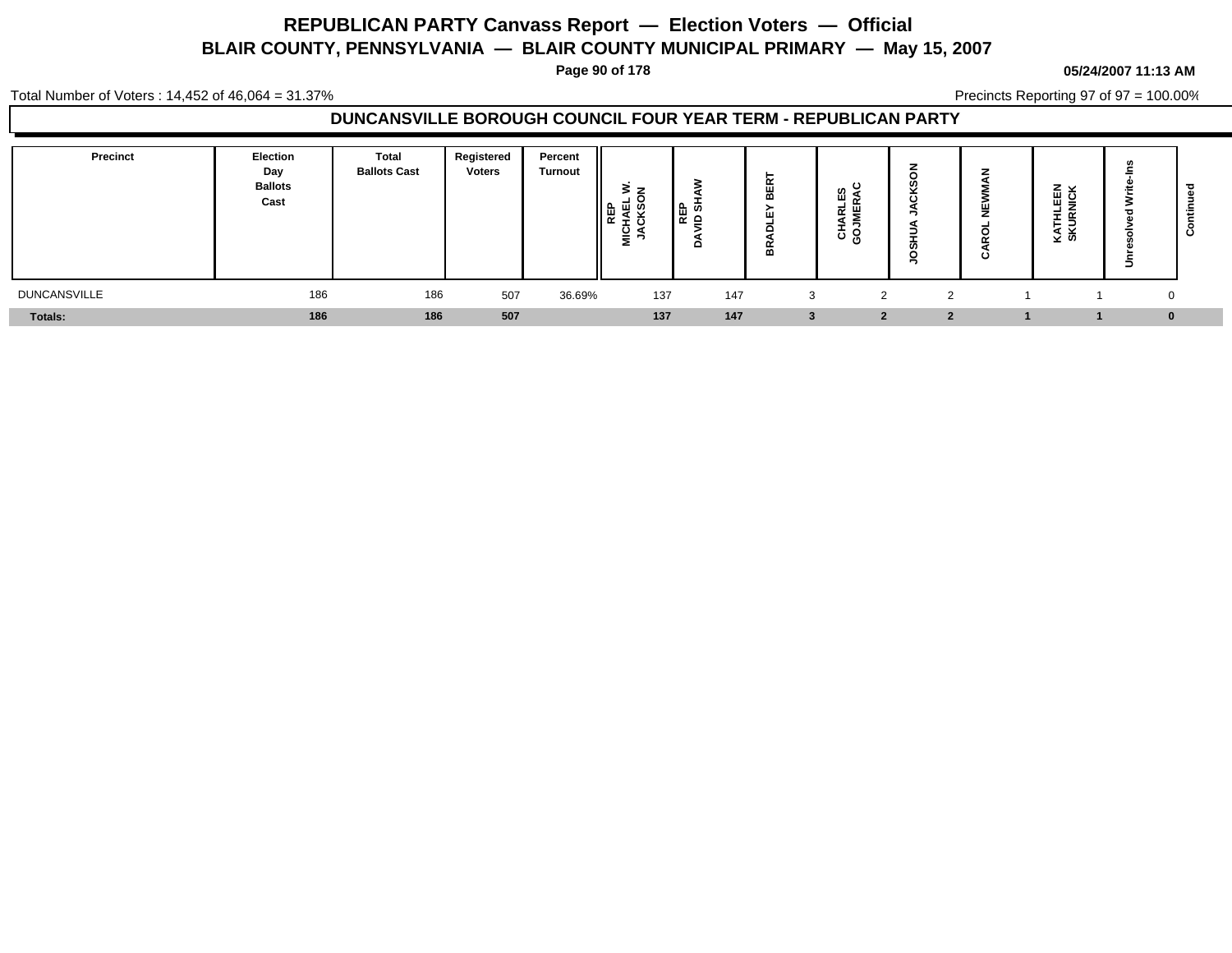**Page 91 of 178**

#### **05/24/2007 11:13 AM**

Precincts Reporting 97 of 97 = 100.00%

Total Number of Voters : 14,452 of 46,064 = 31.37%

### **DUNCANSVILLE BOROUGH COUNCIL FOUR YEAR TERM**

|                     |                                           |                              |                             | Continued          |               |
|---------------------|-------------------------------------------|------------------------------|-----------------------------|--------------------|---------------|
| Precinct            | Election<br>Day<br><b>Ballots</b><br>Cast | Total<br><b>Ballots Cast</b> | Registered<br><b>Voters</b> | Percent<br>Turnout | <b>Totals</b> |
| <b>DUNCANSVILLE</b> | 186                                       | 186                          | 507                         | 36.69%             | 293           |
| <b>Totals:</b>      | 186                                       | 186                          | 507                         |                    | 293           |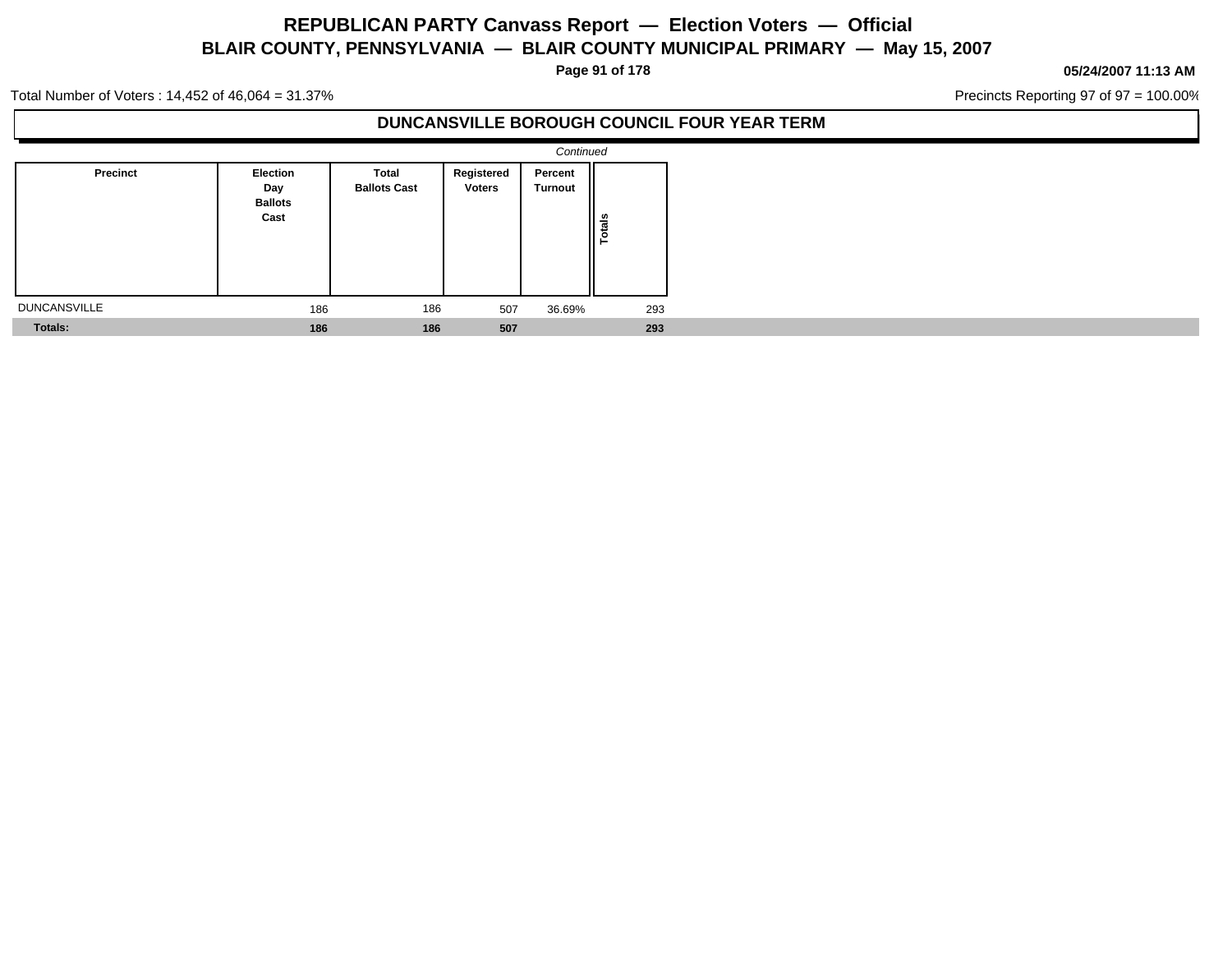**Page 92 of 178**

Total Number of Voters : 14,452 of 46,064 = 31.37%

Precincts Reporting 97 of 97 = 100.00%

### **FRANKSTOWN TOWNSHIP SUPERVISOR SIX YEAR TERM - REPUBLICAN PARTY**

| Precinct               | Election<br>Day<br><b>Ballots</b><br>Cast | Total<br><b>Ballots Cast</b> | Registered<br><b>Voters</b> | Percent<br><b>Turnout</b> | ш<br>ပ<br>ne<br>W. G<br>c.<br>ш | n<br>-<br>∥⊞ ≥<br>∣ਛ ੦ | ᆙᇙ  | ⊞ ≳ ਫ<br>C<br>с<br>ш<br>O | ທ<br> ਛੂ ਤੇ | r  | ∍        | ≅ا                |  |
|------------------------|-------------------------------------------|------------------------------|-----------------------------|---------------------------|---------------------------------|------------------------|-----|---------------------------|-------------|----|----------|-------------------|--|
| FRANKSTOWN TWP1        | 101                                       | 101                          | 258                         | 39.15%                    | 30                              | 20                     | 15  | 23                        |             |    | ∩        | 95                |  |
| <b>FRANKSTOWN TWP2</b> | 574                                       | 574                          | 1,708                       | 33.61%                    | 192                             | 65                     | 140 | 114                       | 37          | 5  | 0        | 553               |  |
| <b>FRANKSTOWN TWP3</b> | 614                                       | 614                          | 1,853                       | 33.14%                    | 136                             | 136                    | 135 | 153                       | 17          | 12 | $\Omega$ | 589               |  |
| Totals:                | 1,289                                     | 1,289                        | 3,819                       |                           | 358                             | 221                    | 290 | 290                       | 61          | 17 |          | 1,237<br>$\bf{0}$ |  |

#### **05/24/2007 11:13 AM**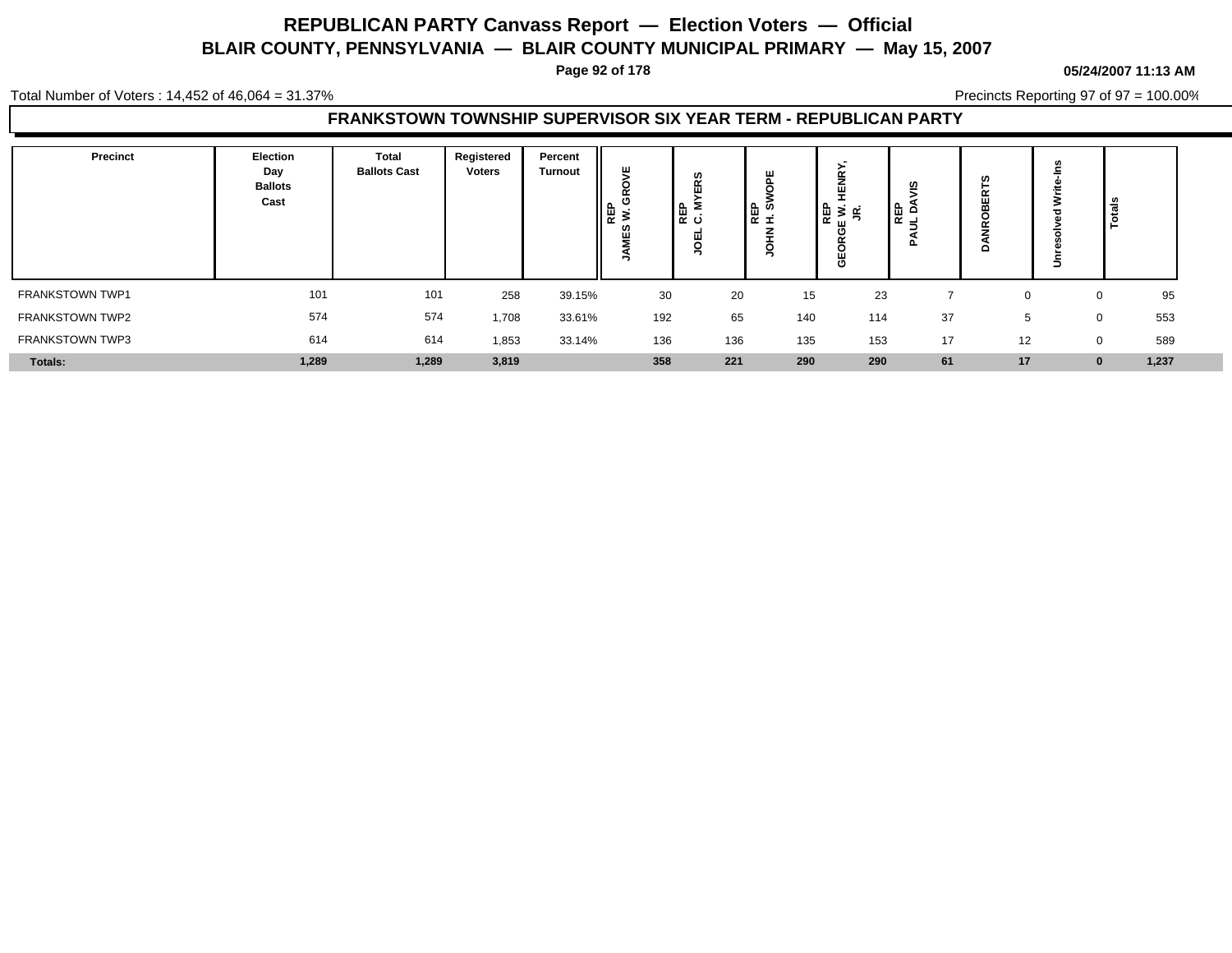**Page 93 of 178**

**05/24/2007 11:13 AM**

Total Number of Voters : 14,452 of 46,064 = 31.37%

Precincts Reporting 97 of 97 = 100.00%

### **FRANKSTOWN TOWNSHIP AUDITOR SIX YEAR TERM - REPUBLICAN PARTY**

| Precinct               | Election<br>Day<br><b>Ballots</b><br>Cast | Total<br><b>Ballots Cast</b> | Registered<br><b>Voters</b> | Percent<br><b>Turnout</b> | 을 보내<br>기준 전<br>o<br>∽ | $\circ$<br>ပ<br>o |              | Totals |
|------------------------|-------------------------------------------|------------------------------|-----------------------------|---------------------------|------------------------|-------------------|--------------|--------|
| <b>FRANKSTOWN TWP1</b> | 101                                       | 101                          | 258                         | 39.15%                    | 86                     | U                 | $\mathbf{0}$ | 86     |
| <b>FRANKSTOWN TWP2</b> | 574                                       | 574                          | 1,708                       | 33.61%                    | 507                    |                   | $\mathbf{0}$ | 508    |
| <b>FRANKSTOWN TWP3</b> | 614                                       | 614                          | 1,853                       | 33.14%                    | 530                    | $\mathbf{0}$      | $\mathbf{0}$ | 530    |
| Totals:                | 1,289                                     | 1,289                        | 3,819                       |                           | 1,123                  |                   | $\bf{0}$     | 1,124  |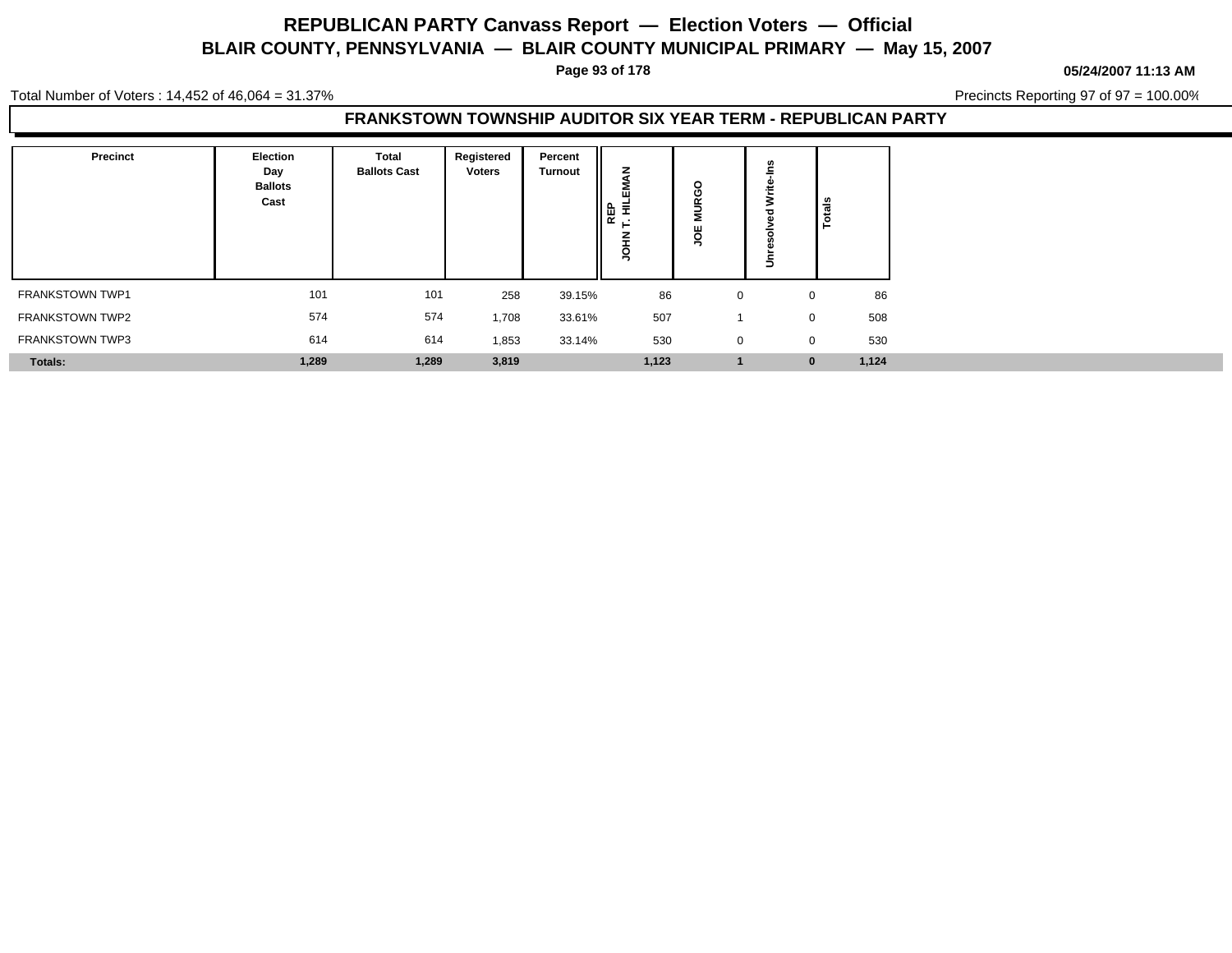**Page 94 of 178**

#### **05/24/2007 11:13 AM**

Total Number of Voters : 14,452 of 46,064 = 31.37%

Precincts Reporting 97 of 97 = 100.00%

### **FREEDOM TOWNSHIP SUPERVISOR SIX YEAR TERM - REPUBLICAN PARTY**

| Precinct       | Election<br>Day<br><b>Ballots</b><br>Cast | <b>Total</b><br><b>Ballots Cast</b> | Registered<br><b>Voters</b> | Percent<br><b>Turnout</b> | ã<br>EEN <sub>T</sub><br>$\propto$<br>- | 65<br>"<br>-<br> | c<br>ш<br>щ<br>-<br>≂<br>. . | o<br>ш   |          | ∍ | ڇّ ا                |
|----------------|-------------------------------------------|-------------------------------------|-----------------------------|---------------------------|-----------------------------------------|------------------|------------------------------|----------|----------|---|---------------------|
| FREEDOM TWP 1  | 137                                       | 137                                 | 424                         | 32.31%                    | 111                                     | $\mathbf{0}$     |                              | $\Omega$ | $\Omega$ |   | 115<br>0            |
| FREEDOM TWP 2  | 259                                       | 259                                 | 809                         | 32.01%                    | 193                                     |                  | 20                           |          | $\Delta$ |   | 219<br>$\mathbf{0}$ |
| <b>Totals:</b> | 396                                       | 396                                 | 1,233                       |                           | 304                                     |                  | 24                           |          |          |   | 334<br>$\mathbf{0}$ |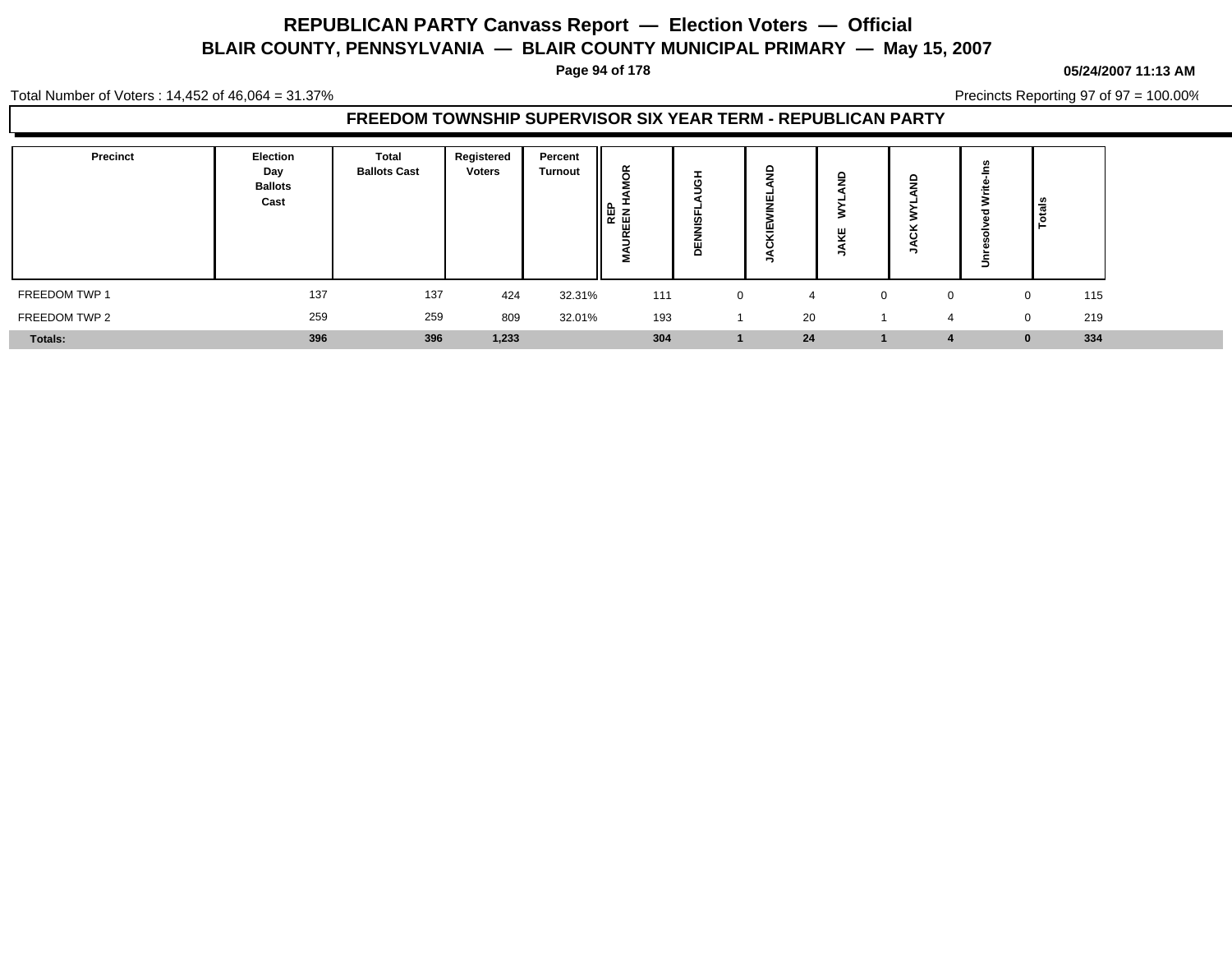**Page 95 of 178**

#### **05/24/2007 11:13 AM**

Total Number of Voters : 14,452 of 46,064 = 31.37%

Precincts Reporting 97 of 97 = 100.00%

### **FREEDOM TOWNSHIP AUDITOR SIX YEAR TERM - REPUBLICAN PARTY**

| <b>Precinct</b> | <b>Election</b><br>Day<br><b>Ballots</b><br>Cast | <b>Total</b><br><b>Ballots Cast</b> | Registered<br><b>Voters</b> | Percent<br><b>Turnout</b> | ठ<br>-<br>$=$<br>ᠽ<br>--<br>◡<br>c | $\sim$<br>ட<br>$\mathbf{H}$<br>œ<br>o<br>ш | $\sim$<br>≃ | ဖာ<br>$\circ$ | - | $\propto$<br>. .<br>-<br>ت | -<br>- | $\alpha$<br>2 |  |
|-----------------|--------------------------------------------------|-------------------------------------|-----------------------------|---------------------------|------------------------------------|--------------------------------------------|-------------|---------------|---|----------------------------|--------|---------------|--|
| FREEDOM TWP 1   | 137                                              | 137                                 | 424                         | 32.31%                    | $\mathbf 0$                        | $\mathbf{0}$                               | $\Omega$    |               |   |                            |        | 0             |  |
| FREEDOM TWP 2   | 259                                              | 259                                 | 809                         | 32.01%                    | $\overline{0}$                     |                                            |             | 11            |   |                            |        | $\Omega$      |  |
| Totals:         | 396                                              | 396                                 | 1,233                       |                           | $\bf{0}$                           |                                            |             | 12            |   |                            |        |               |  |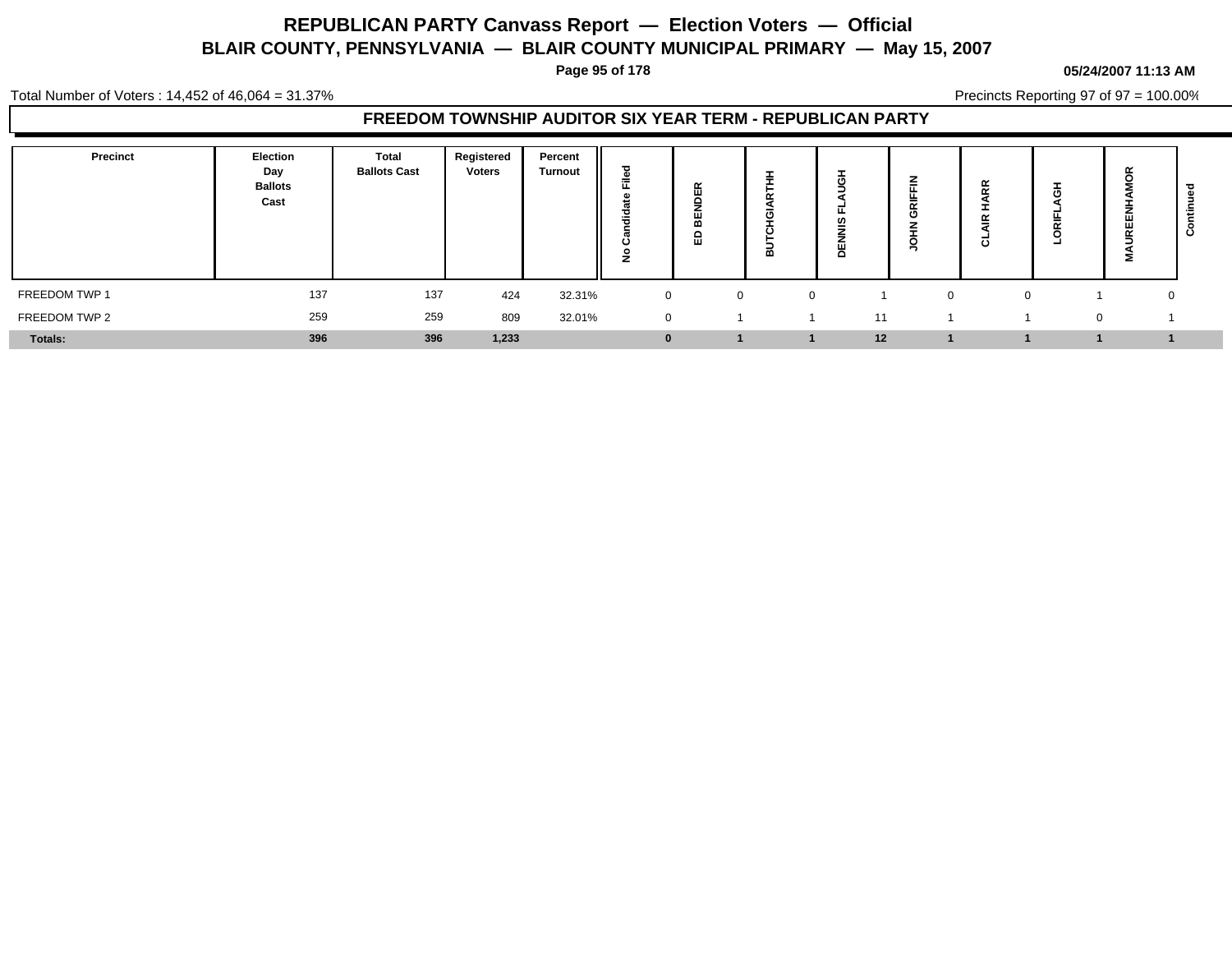**Page 96 of 178**

#### **05/24/2007 11:13 AM**

Precincts Reporting 97 of 97 = 100.00%

Total Number of Voters : 14,452 of 46,064 = 31.37%

### **FREEDOM TOWNSHIP AUDITOR SIX YEAR TERM**

|               |                                                  |                              |                             | Continued                 |                        |                 |        |  |
|---------------|--------------------------------------------------|------------------------------|-----------------------------|---------------------------|------------------------|-----------------|--------|--|
| Precinct      | <b>Election</b><br>Day<br><b>Ballots</b><br>Cast | Total<br><b>Ballots Cast</b> | Registered<br><b>Voters</b> | Percent<br><b>Turnout</b> | $\mathsf{P}$<br>ᡖ<br>₹ | š<br>Write<br>≛ | Totals |  |
| FREEDOM TWP 1 | 137                                              | 137                          | 424                         | 32.31%                    | $\mathbf 0$            | 0               | 2      |  |
| FREEDOM TWP 2 | 259                                              | 259                          | 809                         | 32.01%                    | 2                      | 0               | 18     |  |
| Totals:       | 396                                              | 396                          | 1,233                       |                           | $\overline{2}$         | $\bf{0}$        | 20     |  |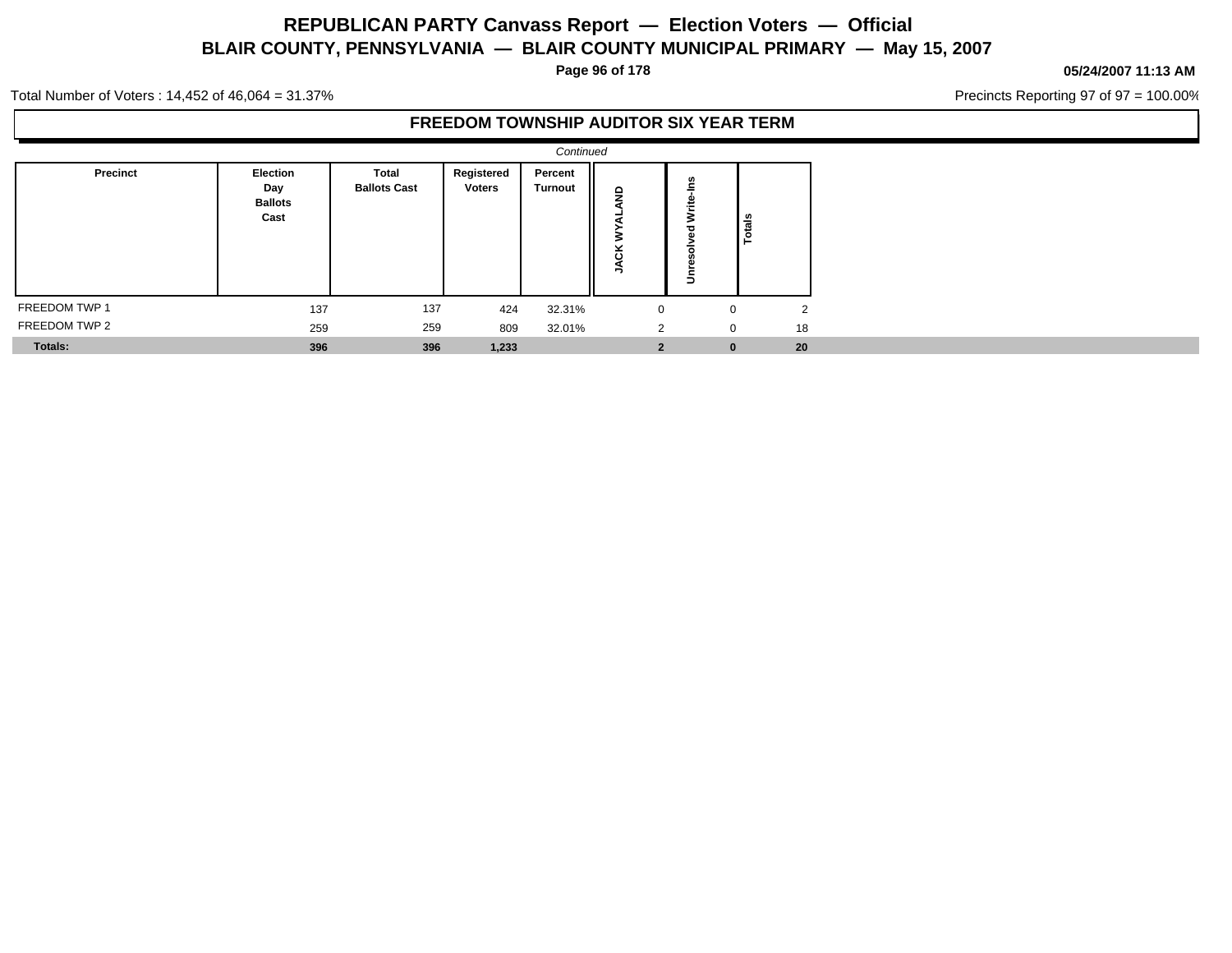**Page 97 of 178**

#### **05/24/2007 11:13 AM**

Total Number of Voters : 14,452 of 46,064 = 31.37%

Precincts Reporting 97 of 97 = 100.00%

### **GREENFIELD TOWNSHIP SUPERVISOR SIX YEAR TERM - REPUBLICAN PARTY**

| Precinct               | Election<br>Day<br><b>Ballots</b><br>Cast | Total<br><b>Ballots Cast</b> | Registered<br><b>Voters</b> | Percent<br>Turnout | ≃≃<br>≂<br>$\overline{\phantom{0}}$<br>≳ ⊐ | ш<br>-<br>--<br>=<br>ပ | 핁<br>┕<br>DICK<br>ENFEI<br>ෆ<br>-<br>⋸<br>ᅴ | ▵<br>с<br>ш<br>$\sim$ | -<br>≃ | ഗ<br>o<br>= | ∍ | ١≝                 |  |
|------------------------|-------------------------------------------|------------------------------|-----------------------------|--------------------|--------------------------------------------|------------------------|---------------------------------------------|-----------------------|--------|-------------|---|--------------------|--|
| <b>GREENFIELD TWP1</b> | 134                                       | 134                          | 544                         | 24.63%             | 108                                        |                        | ົ                                           | $\mathcal{B}$         |        |             |   | 119                |  |
| <b>GREENFIELD TWP2</b> | 31                                        | 31                           | 73                          | 42.47%             | 28                                         |                        | $\mathbf{0}$                                | $\Omega$              |        | $\Omega$    |   | 28<br>$\mathbf{0}$ |  |
| <b>GREENFIELD TWP3</b> | 141                                       | 141                          | 620                         | 22.74%             | 123                                        |                        | $\mathbf{0}$                                | $\mathbf 0$           | 0      | 0           |   | 124<br>$\mathbf 0$ |  |
| <b>Totals:</b>         | 306                                       | 306                          | 1,237                       |                    | 259                                        |                        | $\overline{2}$                              |                       |        |             |   | 271                |  |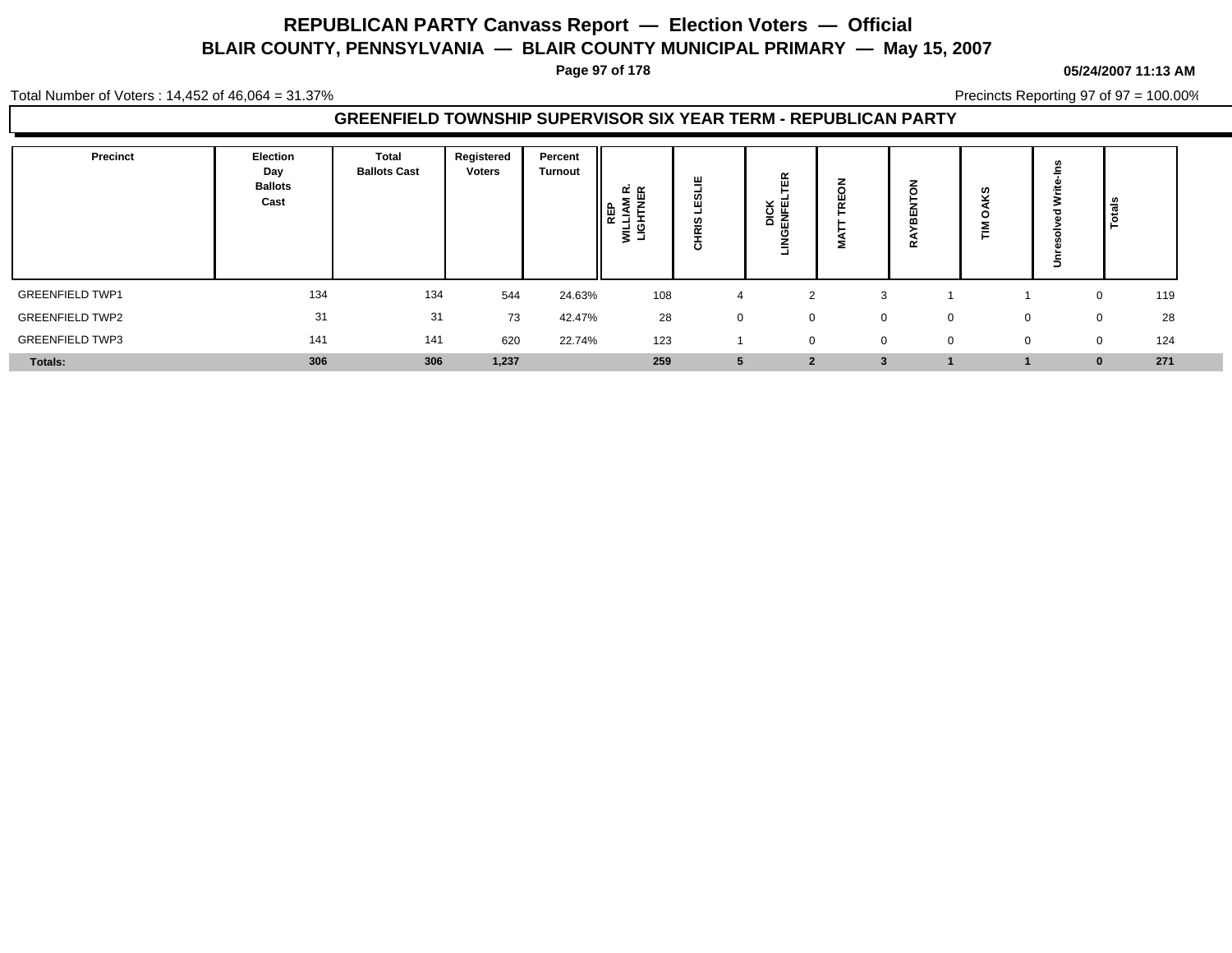**Page 98 of 178**

#### **05/24/2007 11:13 AM**

Total Number of Voters : 14,452 of 46,064 = 31.37%

Precincts Reporting 97 of 97 = 100.00%

### **GREENFIELD TOWNSHIP AUDITOR SIX YEAR TERM - REPUBLICAN PARTY**

| Precinct               | <b>Election</b><br>Day<br><b>Ballots</b><br>Cast | Total<br><b>Ballots Cast</b> | Registered<br><b>Voters</b> | Percent<br><b>Turnout</b> | $\alpha$<br>$\mathbf{u}$<br>i @<br>EE<br><b>REP</b><br>ទី ក្ | m<br>≏<br>$\tilde{\phantom{a}}$<br>o<br>ш | ш<br>$\overline{a}$<br>ш<br>÷<br>-<br>ш<br>ত | ш<br>щ       |              | ೆ<br>÷ |
|------------------------|--------------------------------------------------|------------------------------|-----------------------------|---------------------------|--------------------------------------------------------------|-------------------------------------------|----------------------------------------------|--------------|--------------|--------|
| <b>GREENFIELD TWP1</b> | 134                                              | 134                          | 544                         | 24.63%                    | 115                                                          |                                           |                                              |              | $\mathbf 0$  | 118    |
| <b>GREENFIELD TWP2</b> | 31                                               | 31                           | 73                          | 42.47%                    | 28                                                           | $\mathbf{0}$                              | $\Omega$                                     | $\mathbf{0}$ | $\mathbf 0$  | 28     |
| <b>GREENFIELD TWP3</b> | 141                                              | 141                          | 620                         | 22.74%                    | 118                                                          | $\mathbf 0$                               | $\mathbf 0$                                  | $\mathbf{0}$ | $\mathbf{0}$ | 118    |
| Totals:                | 306                                              | 306                          | 1,237                       |                           | 261                                                          |                                           |                                              |              | $\bf{0}$     | 264    |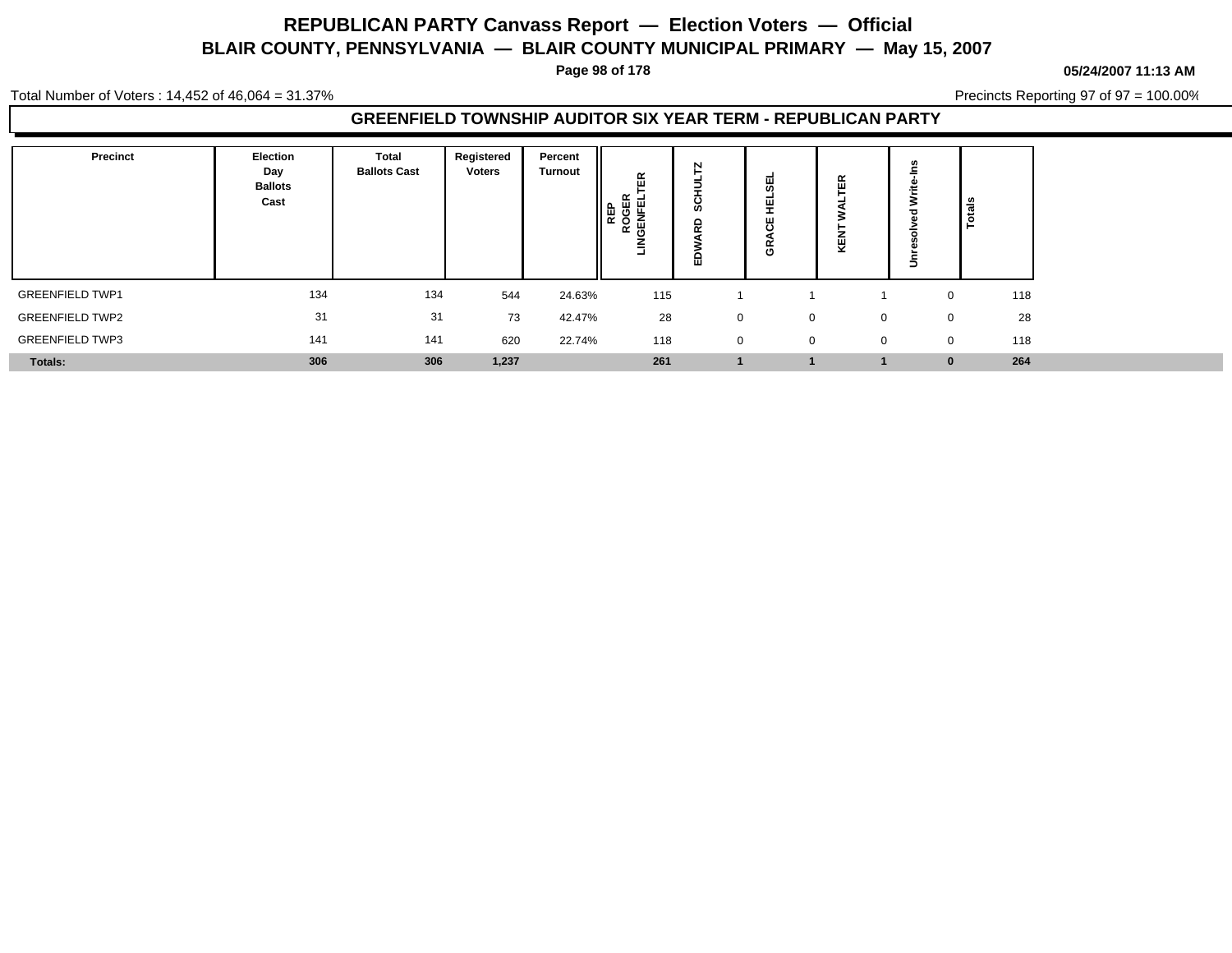**Page 99 of 178**

#### **05/24/2007 11:13 AM**

Total Number of Voters : 14,452 of 46,064 = 31.37%

Precincts Reporting 97 of 97 = 100.00%

### **GREENFIELD TOWNSHIP AUDITOR FOUR YEAR TERM - REPUBLICAN PARTY**

| Precinct               | Election<br>Day<br><b>Ballots</b><br>Cast | Total<br><b>Ballots Cast</b> | Registered<br><b>Voters</b> | Percent<br><b>Turnout</b> | ≂<br>--<br>ت | 쁘<br>$\overline{\phantom{a}}$ | ш<br>$\cdot$<br>Φ | 岛<br>뀢      | <b>່ທ</b><br>$\epsilon$ | $\mathbf{a}$<br>≃ | 面<br>-<br>o<br>ш<br>ш<br>່ທ | $\propto$<br>ш<br>$\alpha$<br>ū |  |
|------------------------|-------------------------------------------|------------------------------|-----------------------------|---------------------------|--------------|-------------------------------|-------------------|-------------|-------------------------|-------------------|-----------------------------|---------------------------------|--|
| <b>GREENFIELD TWP1</b> | 134                                       | 134                          | 544                         | 24.63%                    | $\Omega$     |                               |                   |             |                         |                   |                             |                                 |  |
| <b>GREENFIELD TWP2</b> | 31                                        | 31                           | 73                          | 42.47%                    | $\mathbf{0}$ | $\Omega$                      | $\mathbf{0}$      | $\Omega$    | $\Omega$                | $\Omega$          | $\Omega$                    | 0                               |  |
| <b>GREENFIELD TWP3</b> | 141                                       | 141                          | 620                         | 22.74%                    | $\mathbf{0}$ | $\mathbf{0}$                  | 0                 | $\mathbf 0$ | $\mathbf{0}$            | $\Omega$          | 0                           | $\mathbf 0$                     |  |
| Totals:                | 306                                       | 306                          | 1,237                       |                           | $\bf{0}$     |                               |                   |             |                         |                   |                             |                                 |  |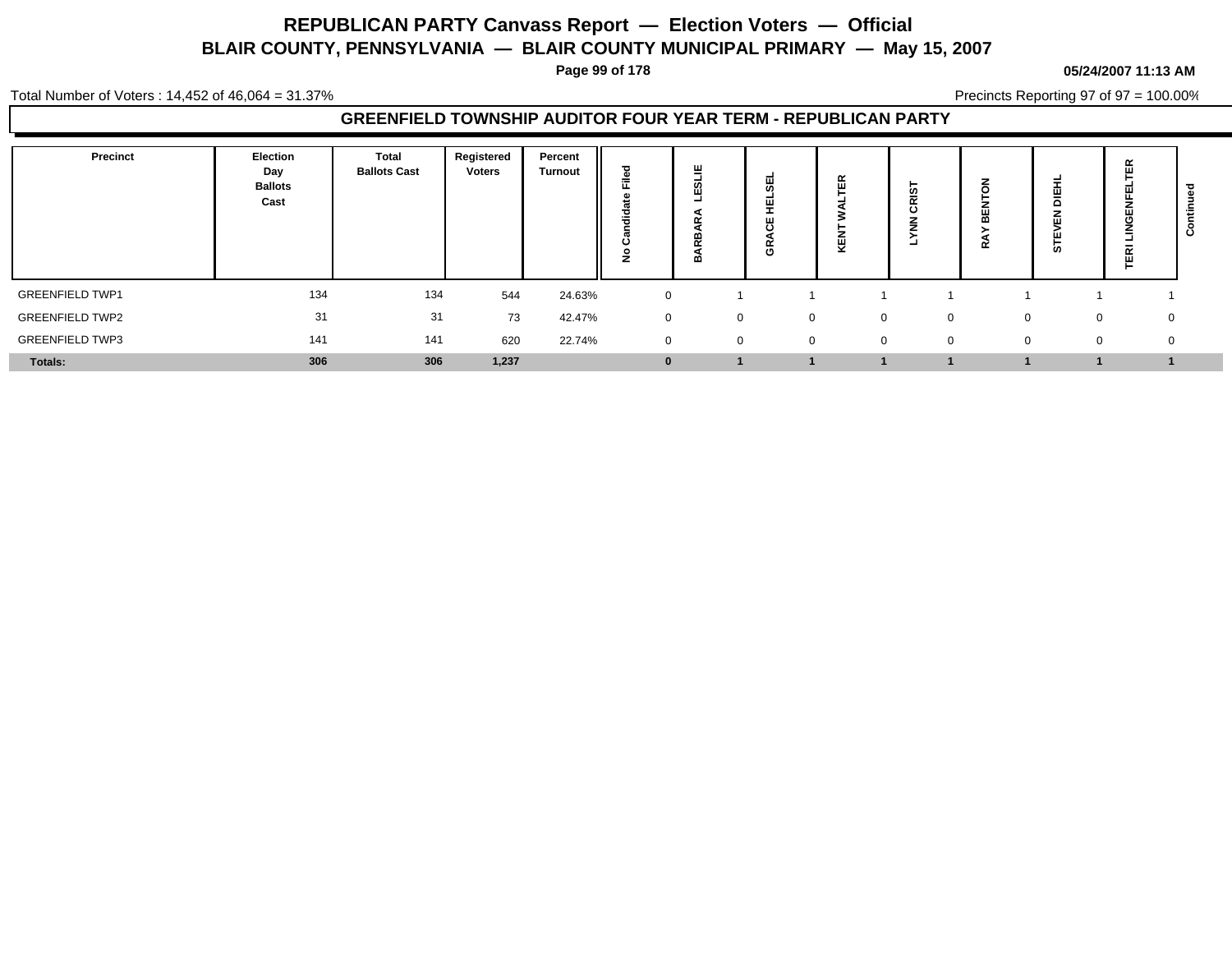**Page 100 of 178**

#### **05/24/2007 11:13 AM**

Precincts Reporting 97 of 97 = 100.00%

Total Number of Voters : 14,452 of 46,064 = 31.37%

### **GREENFIELD TOWNSHIP AUDITOR FOUR YEAR TERM**

|                        |                                                  |                              |                             | Continued                 |                         |                                  |          |  |
|------------------------|--------------------------------------------------|------------------------------|-----------------------------|---------------------------|-------------------------|----------------------------------|----------|--|
| Precinct               | <b>Election</b><br>Day<br><b>Ballots</b><br>Cast | Total<br><b>Ballots Cast</b> | Registered<br><b>Voters</b> | Percent<br><b>Turnout</b> | 枳<br><b>RINGL</b><br>ΣΡ | ÷<br>Write <sub></sub><br>ក<br>5 | Totals   |  |
| <b>GREENFIELD TWP1</b> | 134                                              | 134                          | 544                         | 24.63%                    |                         | $\Omega$                         | 8        |  |
| <b>GREENFIELD TWP2</b> | 31                                               | 31                           | 73                          | 42.47%                    | 0                       | $\Omega$                         | $\Omega$ |  |
| <b>GREENFIELD TWP3</b> | 141                                              | 141                          | 620                         | 22.74%                    | $\mathbf 0$             | $\mathbf 0$                      | $\Omega$ |  |
| <b>Totals:</b>         | 306                                              | 306                          | 1,237                       |                           |                         | $\bf{0}$                         | 8        |  |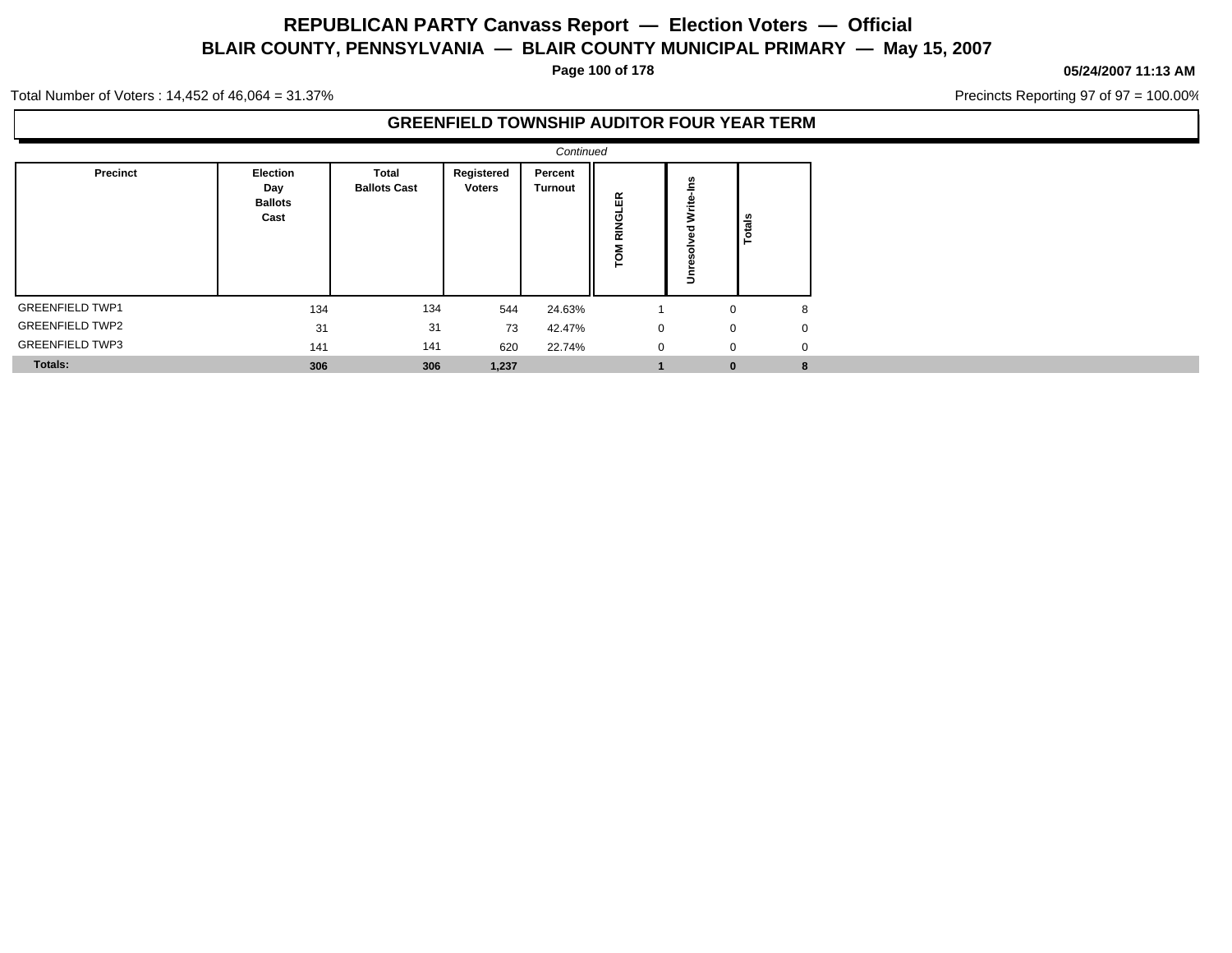**Page 101 of 178**

#### **05/24/2007 11:13 AM**

Total Number of Voters : 14,452 of 46,064 = 31.37%

Precincts Reporting 97 of 97 = 100.00%

### **CLAYSBURG KIMMEL SCHOOL DIRECTOR FOUR YEAR TERM - REPUBLICAN PARTY**

| Precinct               | Election<br>Day<br><b>Ballots</b><br>Cast | Total<br><b>Ballots Cast</b> | Registered<br><b>Voters</b> | Percent<br><b>Turnout</b> | $\alpha$<br>ш<br>---<br>준 분<br>터<br>∥≌<br>ہ ⊣ | -<br>$\cdots$ | =<br>≐<br>ш<br>ш<br>-<br>ທ | 띥<br>-<br>ш<br>ш.<br>ပ<br>$\Omega$ | œ<br>ш<br>+ △<br>ш<br>-<br>윤 핑 | - | ے<br>al         |  |
|------------------------|-------------------------------------------|------------------------------|-----------------------------|---------------------------|-----------------------------------------------|---------------|----------------------------|------------------------------------|--------------------------------|---|-----------------|--|
| <b>GREENFIELD TWP1</b> | 134                                       | 134                          | 544                         | 24.63%                    | 82                                            | 62            | 8                          | 25                                 | 6                              |   | 183             |  |
| <b>Totals:</b>         | 134                                       | 134                          | 544                         |                           | 82                                            | 62            | 8                          | 25                                 |                                |   | 183<br>$\Omega$ |  |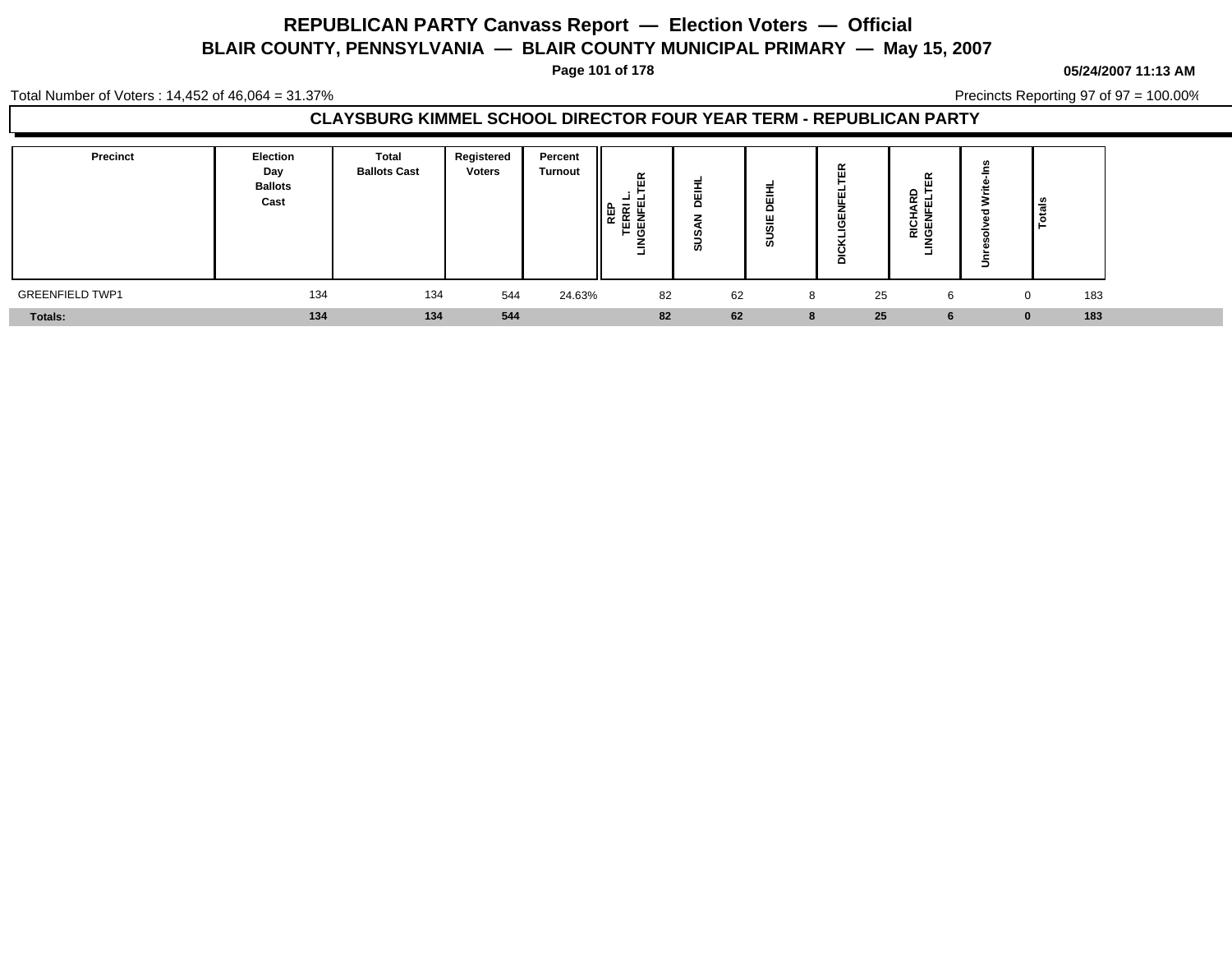**Page 102 of 178**

#### **05/24/2007 11:13 AM**

Total Number of Voters : 14,452 of 46,064 = 31.37%

Precincts Reporting 97 of 97 = 100.00%

### **CLAYSBURG KIMMEL SCHOOL DIRECTOR FOUR YEAR TERM - REPUBLICAN PARTY**

| Precinct               | Election<br>Day<br><b>Ballots</b><br>Cast | <b>Total</b><br><b>Ballots Cast</b> | Registered<br><b>Voters</b> | Percent<br><b>Turnout</b> | ш<br>≂<br>REP<br>S. Bl<br>∽ | -<br>⋍<br>ဖာ | 띥<br>-<br>ш<br>ທ≒<br>∍<br>∸<br>ದ ⊭<br>c<br>≐<br>ᅴ | œ<br>$\mathbf{H}$ | ш<br>щ<br>$\Omega$ | ۰.<br>군 픽<br>┑<br>$\overline{\alpha}$<br>਼≳<br>┙<br>ட | ∍        | ا∎็ |  |
|------------------------|-------------------------------------------|-------------------------------------|-----------------------------|---------------------------|-----------------------------|--------------|---------------------------------------------------|-------------------|--------------------|-------------------------------------------------------|----------|-----|--|
| <b>GREENFIELD TWP2</b> | 31                                        | 31                                  | 73                          | 42.47%                    | 24                          |              |                                                   | $\Omega$          |                    |                                                       |          | 25  |  |
| <b>GREENFIELD TWP3</b> | 141                                       | 141                                 | 620                         | 22.74%                    | 107                         | $\Delta$     | $\mathbf{0}$                                      |                   |                    | C                                                     | $\Omega$ | 115 |  |
| Totals:                | 172                                       | 172                                 | 693                         |                           | 131                         |              |                                                   |                   |                    |                                                       |          | 140 |  |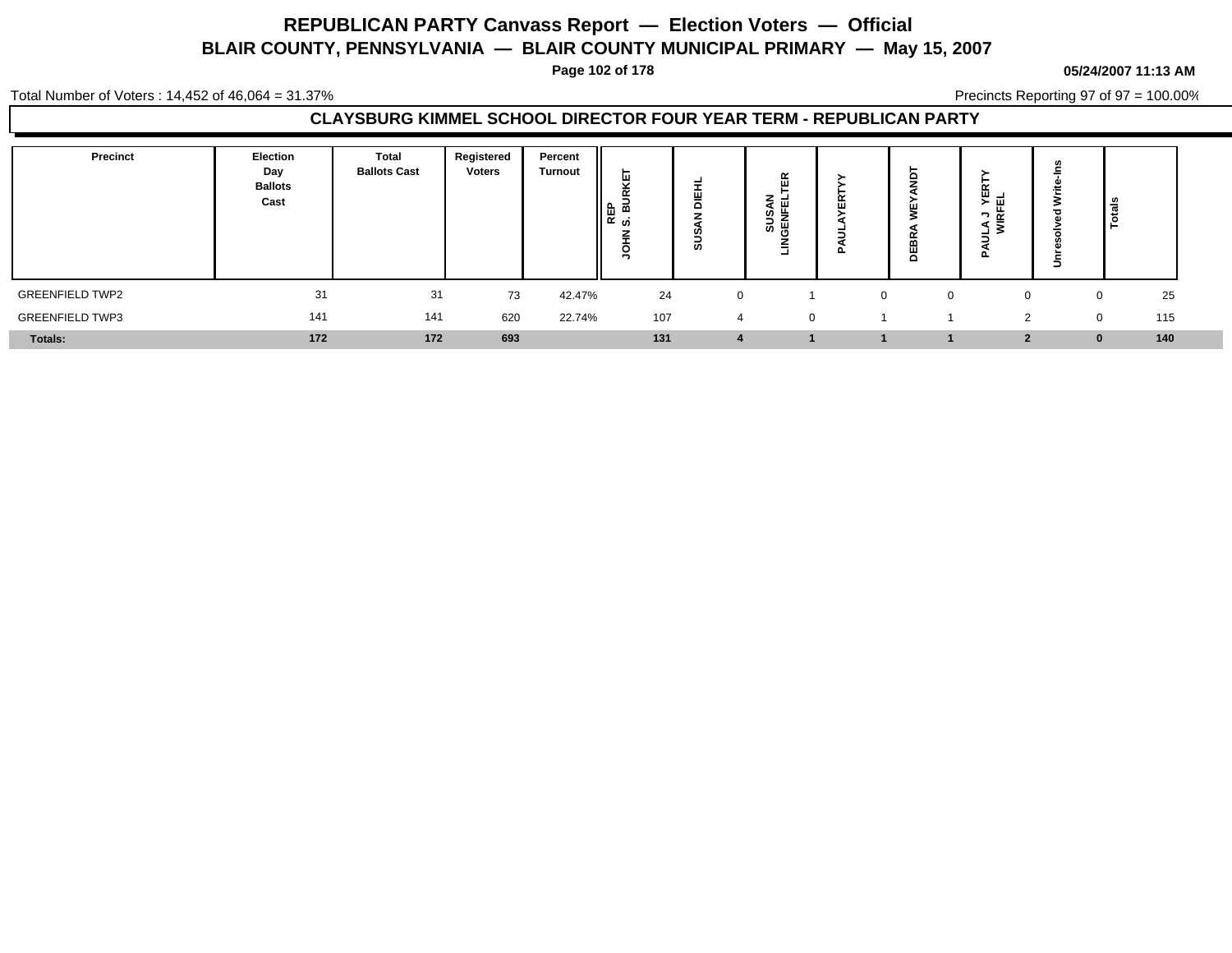**Page 103 of 178**

#### **05/24/2007 11:13 AM**

Total Number of Voters : 14,452 of 46,064 = 31.37%

Precincts Reporting 97 of 97 = 100.00%

| Precinct               | <b>Election</b><br>Day<br><b>Ballots</b><br>Cast | Total<br><b>Ballots Cast</b> | Registered<br><b>Voters</b> | Percent<br><b>Turnout</b> | ∥≌ ≤<br>∥<br><b>SC</b> | ш<br>ទី ម្លី<br>"≦<br>ລັ<br>Σ | ш<br>ш<br><b>S</b><br>$\cdots$ | l se<br>⊢ |
|------------------------|--------------------------------------------------|------------------------------|-----------------------------|---------------------------|------------------------|-------------------------------|--------------------------------|-----------|
| <b>HOLLIDAYSBURG 1</b> | 70                                               | 70                           | 250                         | 28.00%                    | 57                     |                               |                                | 59<br>0   |
| Totals:                | 70                                               | 70                           | 250                         |                           | 57                     |                               |                                | 59        |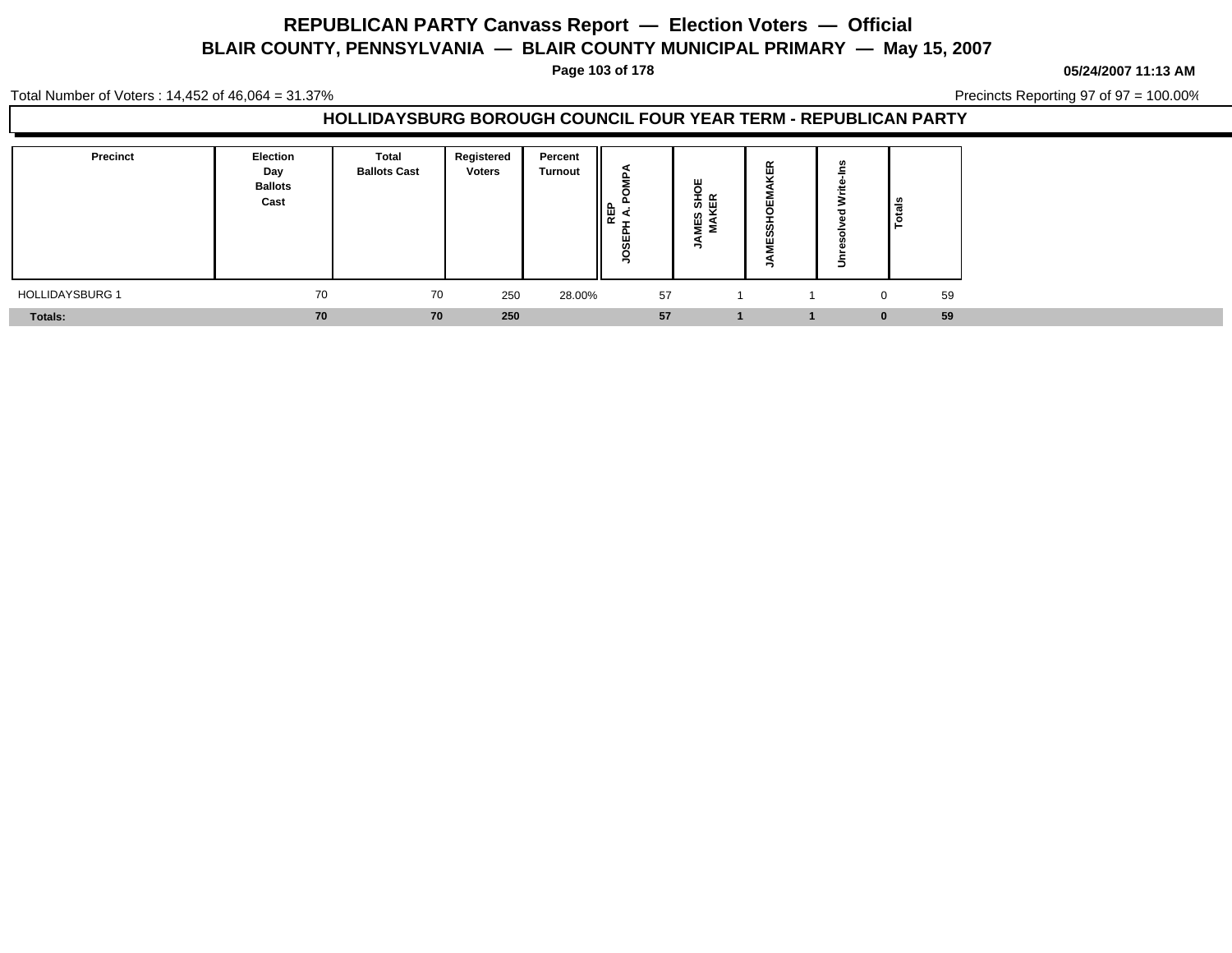**Page 104 of 178**

**05/24/2007 11:13 AM**

Total Number of Voters : 14,452 of 46,064 = 31.37%

Precincts Reporting 97 of 97 = 100.00%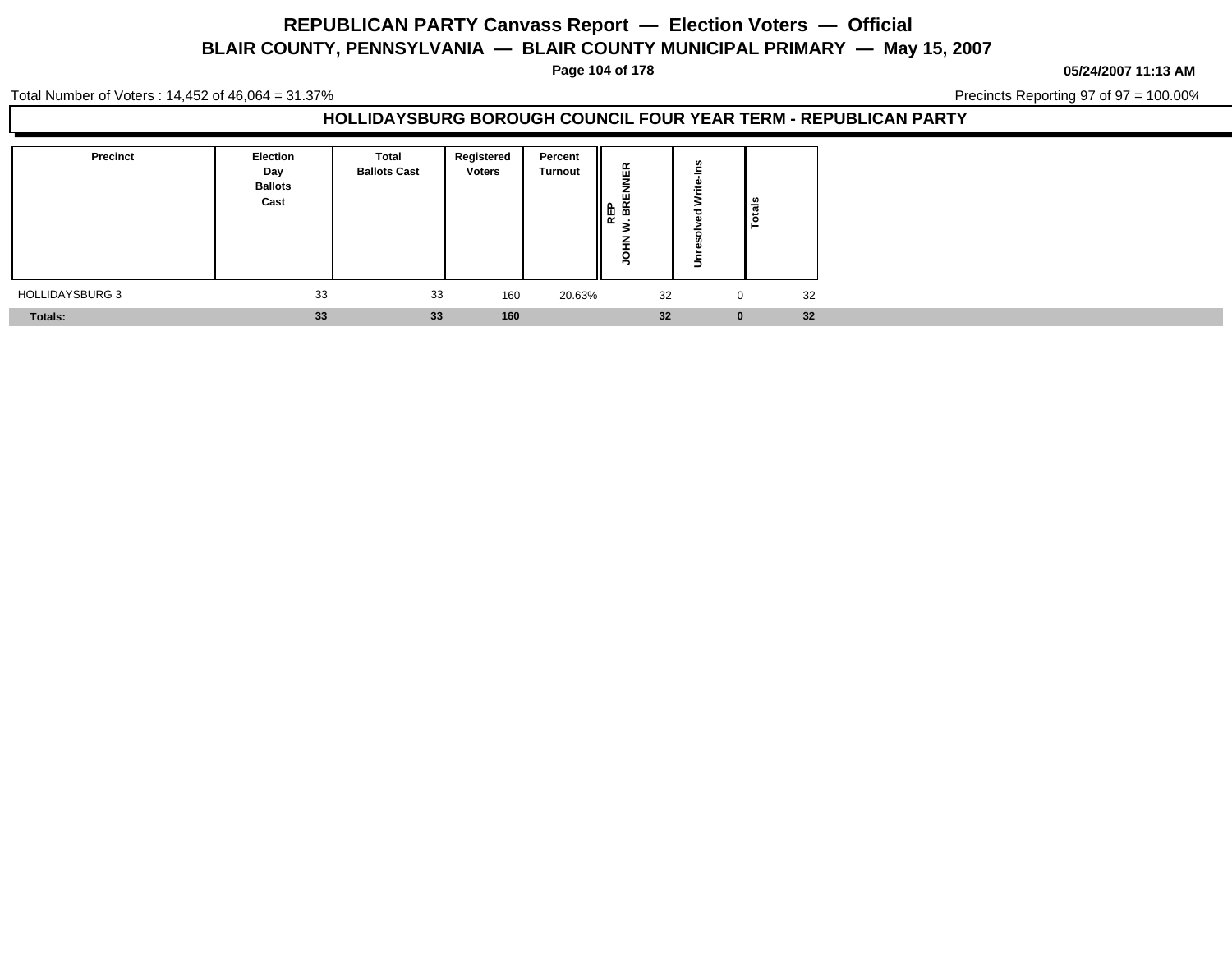**Page 105 of 178**

**05/24/2007 11:13 AM**

Total Number of Voters : 14,452 of 46,064 = 31.37%

Precincts Reporting 97 of 97 = 100.00%

| Precinct               | <b>Election</b><br>Day<br><b>Ballots</b><br>Cast | Total<br><b>Ballots Cast</b> | Registered<br><b>Voters</b> | Percent<br><b>Turnout</b> | $\sim$ Z<br>'핉<br><b>NICI</b> | z<br>œ<br>品 ಠ | - | Totals          |
|------------------------|--------------------------------------------------|------------------------------|-----------------------------|---------------------------|-------------------------------|---------------|---|-----------------|
| <b>HOLLIDAYSBURG 5</b> | 128                                              | 128                          | 357                         | 35.85%                    | 77                            | 44            |   | 121<br>$\Omega$ |
| <b>Totals:</b>         | 128                                              | 128                          | 357                         |                           | 77                            | 44            |   | 121<br>$\bf{0}$ |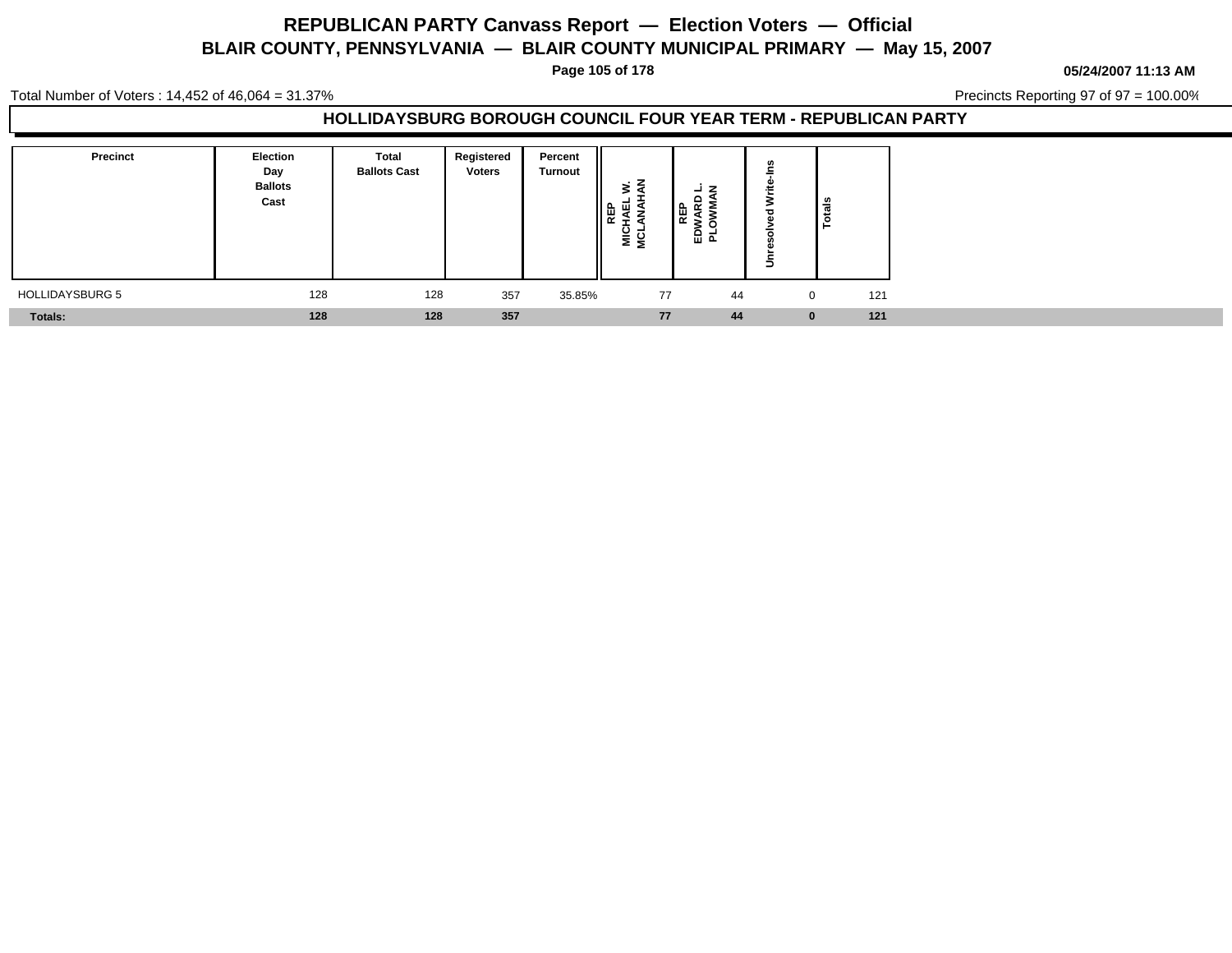**Page 106 of 178**

**05/24/2007 11:13 AM**

Total Number of Voters : 14,452 of 46,064 = 31.37%

Precincts Reporting 97 of 97 = 100.00%

| <b>Precinct</b> | <b>Election</b><br>Day<br><b>Ballots</b><br>Cast | <b>Total</b><br><b>Ballots Cast</b> | Registered<br><b>Voters</b> | Percent<br><b>Turnout</b> | =<br>$\frac{1}{2}$ | œ<br>ш<br>$\overline{a}$<br>ים ∟ם<br>▌ᡦᢛ<br>Æ<br>-<br>ັທ | ш<br>-<br>ш<br>е<br>N<br>$\overline{\phantom{0}}$ | $\frac{1}{2}$ |     |
|-----------------|--------------------------------------------------|-------------------------------------|-----------------------------|---------------------------|--------------------|----------------------------------------------------------|---------------------------------------------------|---------------|-----|
| HOLLIDAYSBURG 7 | 140                                              | 140                                 | 366                         | 38.25%                    | 80                 | 56                                                       |                                                   | $\mathbf{0}$  | 137 |
| <b>Totals:</b>  | 140                                              | 140                                 | 366                         |                           | 80                 | 56                                                       |                                                   |               | 137 |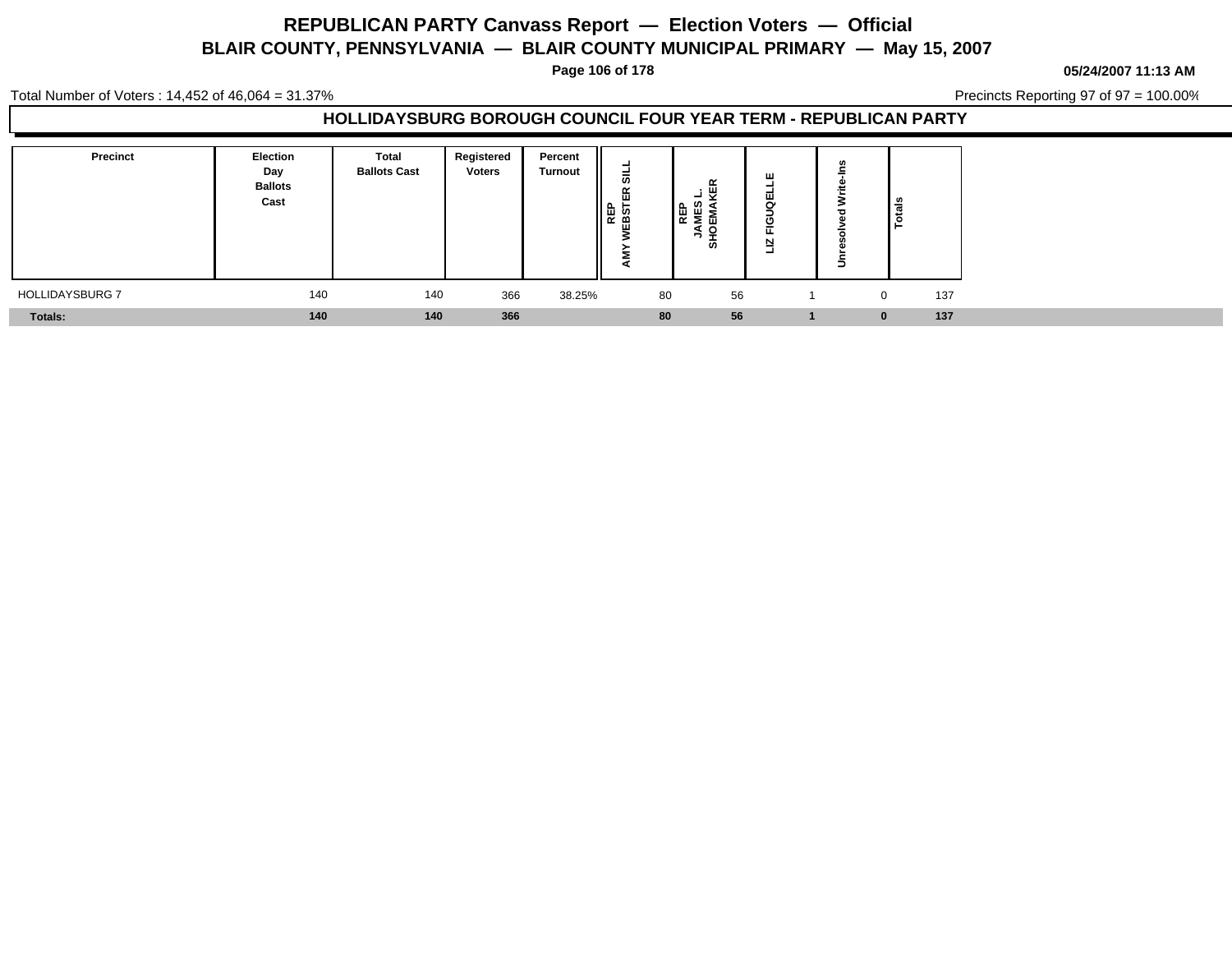**Page 107 of 178**

#### **05/24/2007 11:13 AM**

Total Number of Voters : 14,452 of 46,064 = 31.37%

Precincts Reporting 97 of 97 = 100.00%

### **HUSTON TOWNSHIP SUPERVISOR SIX YEAR TERM - REPUBLICAN PARTY**

| Precinct          | Election<br>Day<br><b>Ballots</b><br>Cast | Total<br><b>Ballots Cast</b> | Registered<br><b>Voters</b> | Percent<br><b>Turnout</b> | $=$<br>ີ | u | œ<br>ш<br>$\overline{\sigma}$ –<br>うあ<br>m | Ċ۵ | $\overline{\phantom{a}}$<br>O | N<br>∼<br>O | $\tilde{\phantom{a}}$<br>ட<br>$\sim$ $\sim$ $\sim$<br>ີ<br>- | ш<br>щ<br>⋍<br>┙ | ం |
|-------------------|-------------------------------------------|------------------------------|-----------------------------|---------------------------|----------|---|--------------------------------------------|----|-------------------------------|-------------|--------------------------------------------------------------|------------------|---|
| <b>HUSTON TWP</b> | 203                                       | 203                          | 566                         | 35.87%                    | $\Omega$ |   |                                            |    |                               | 2           | 20                                                           |                  |   |
| Totals:           | 203                                       | 203                          | 566                         |                           |          |   |                                            |    |                               | ◠.          | 20                                                           |                  |   |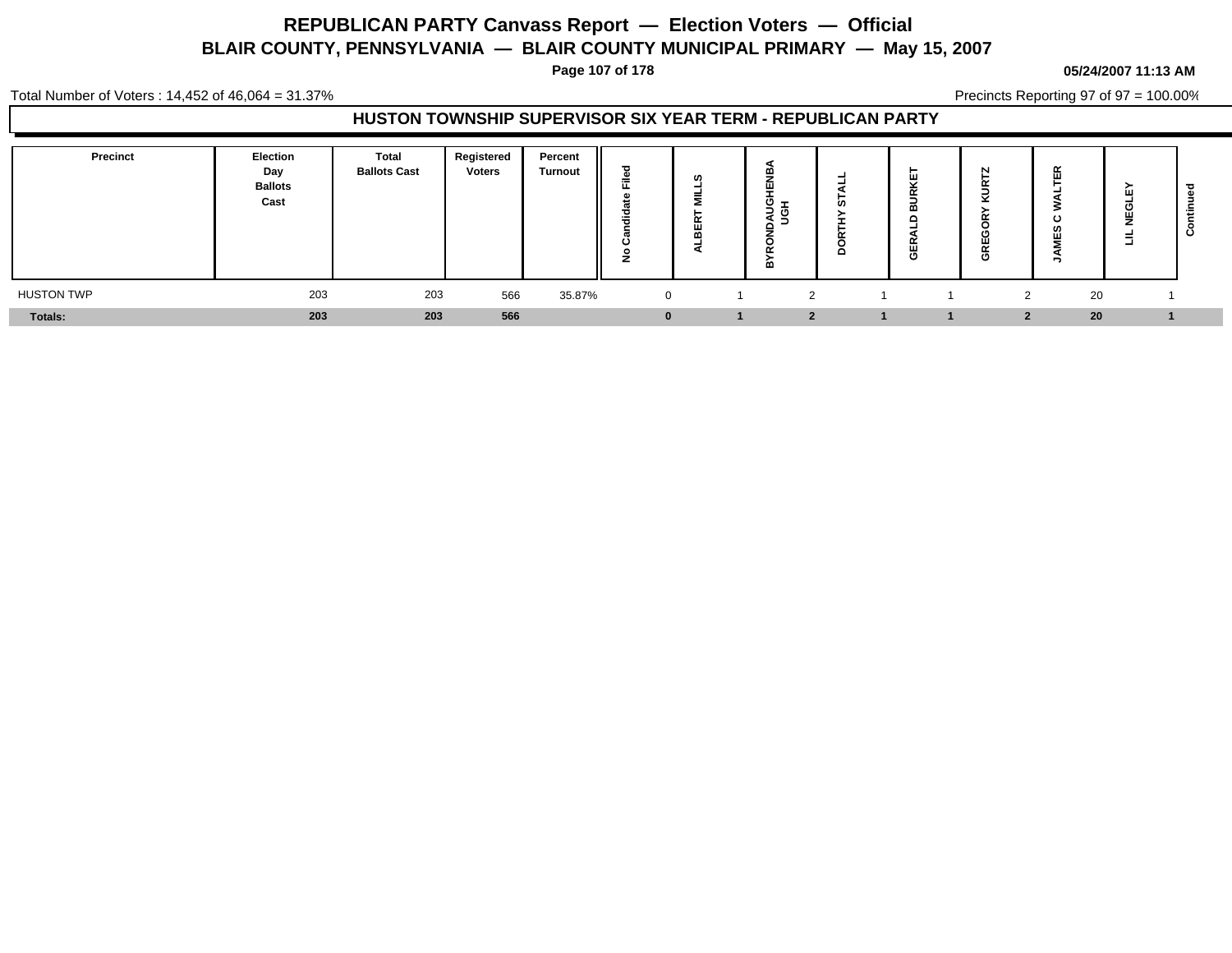**Page 108 of 178**

#### **05/24/2007 11:13 AM**

Precincts Reporting 97 of 97 = 100.00%

Total Number of Voters : 14,452 of 46,064 = 31.37%

### **HUSTON TOWNSHIP SUPERVISOR SIX YEAR TERM**

|                   |                                           |                              |                      | Continued                 |             |                  |              |    |  |
|-------------------|-------------------------------------------|------------------------------|----------------------|---------------------------|-------------|------------------|--------------|----|--|
| Precinct          | Election<br>Day<br><b>Ballots</b><br>Cast | Total<br><b>Ballots Cast</b> | Registered<br>Voters | Percent<br><b>Turnout</b> | ERS<br>MIKE | ≓<br>5<br>픽<br>ທ | ≂<br>77<br>∍ | ౨  |  |
| <b>HUSTON TWP</b> | 203                                       | 203                          | 566                  | 35.87%                    |             |                  | $\mathbf 0$  | 30 |  |
| Totals:           | 203                                       | 203                          | 566                  |                           |             |                  | $\mathbf{0}$ | 30 |  |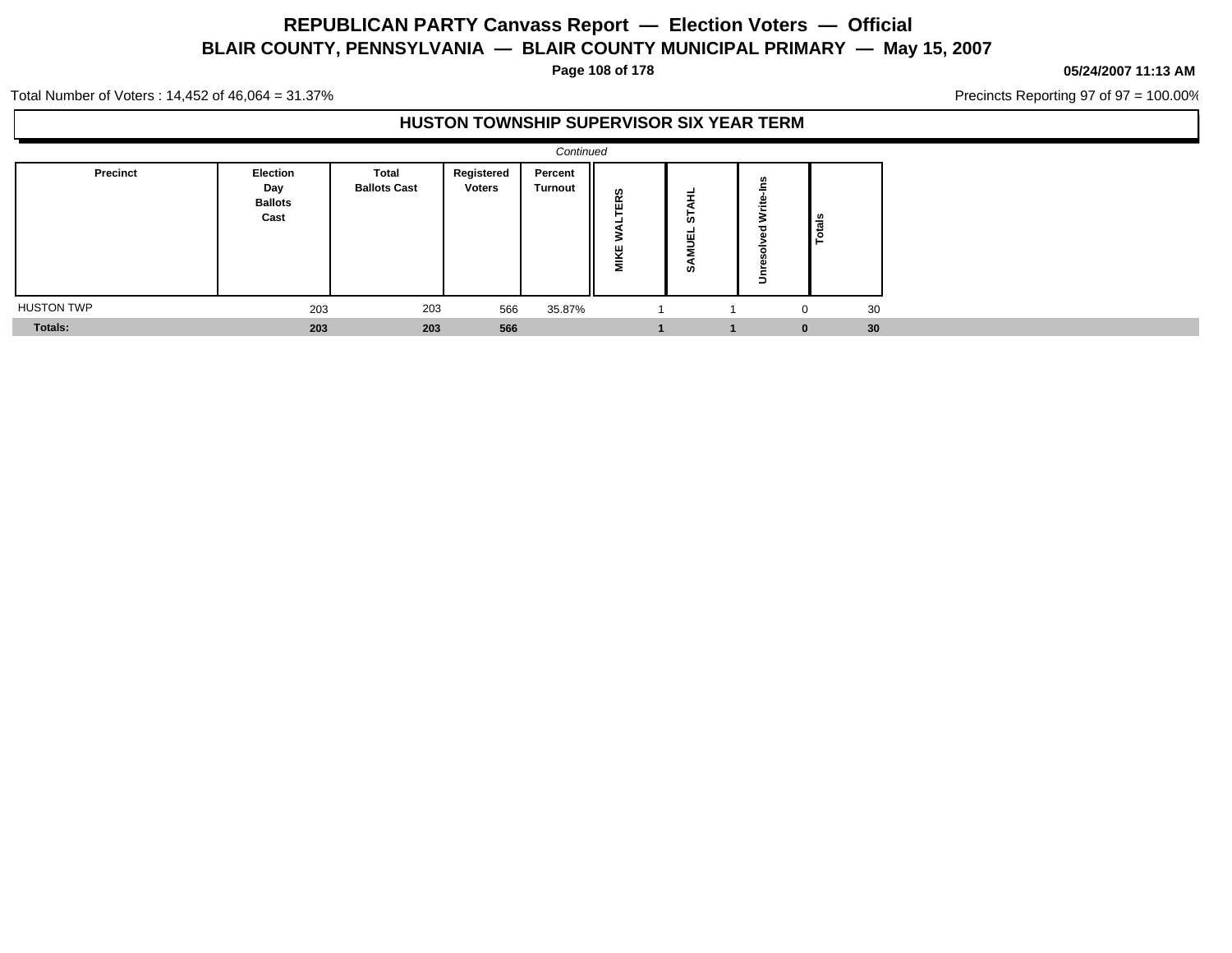**Page 109 of 178**

#### **05/24/2007 11:13 AM**

Total Number of Voters : 14,452 of 46,064 = 31.37%

Precincts Reporting 97 of 97 = 100.00%

### **HUSTON TOWNSHIP AUDITOR SIX YEAR TERM - REPUBLICAN PARTY**

| <b>Precinct</b>   | Election<br>Day<br><b>Ballots</b><br>Cast | <b>Total</b><br><b>Ballots Cast</b> | Registered<br><b>Voters</b> | Percent<br><b>Turnout</b> | ъ<br>щ.<br>$\overline{\phantom{a}}$<br><br>$\circ$<br>c | ဖာ<br>$\tilde{\phantom{a}}$<br>ш<br>ဖာ<br>ш<br>- | $\cdots$ | $\overline{a}$<br>മ | ௨ | Ξ | . .           |  |
|-------------------|-------------------------------------------|-------------------------------------|-----------------------------|---------------------------|---------------------------------------------------------|--------------------------------------------------|----------|---------------------|---|---|---------------|--|
| <b>HUSTON TWP</b> | 203                                       | 203                                 | 566                         | 35.87%                    | $\overline{0}$                                          | າ                                                |          |                     |   |   | 6<br>$\Omega$ |  |
| Totals:           | 203                                       | 203                                 | 566                         |                           | $\Omega$                                                | $\mathbf{r}$                                     |          |                     |   |   | 6             |  |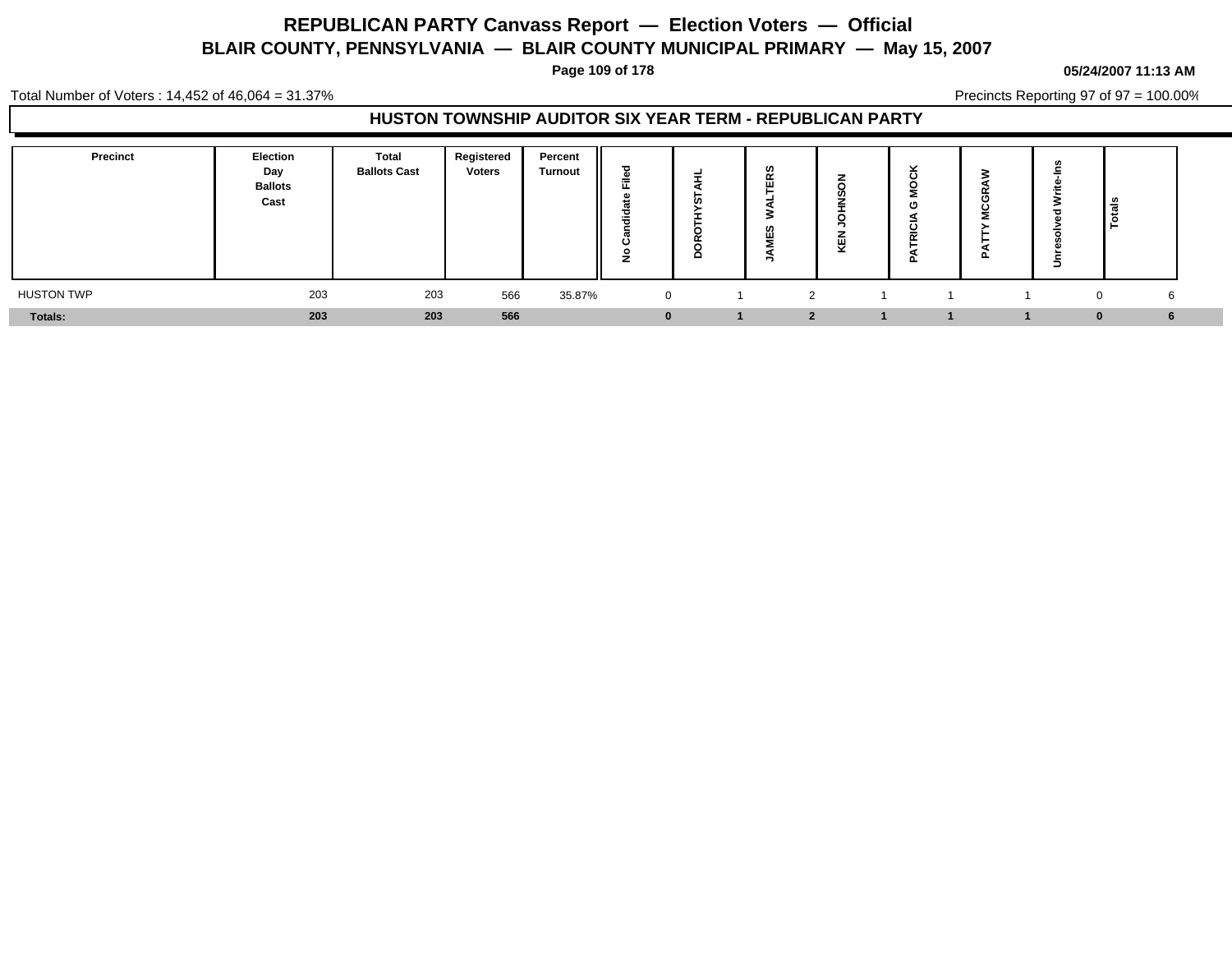**Page 110 of 178**

#### **05/24/2007 11:13 AM**

Total Number of Voters : 14,452 of 46,064 = 31.37%

Precincts Reporting 97 of 97 = 100.00%

### **JUNIATA TOWNSHIP SUPERVISOR SIX YEAR TERM - REPUBLICAN PARTY**

| Precinct    | <b>Election</b><br>Day<br><b>Ballots</b><br>Cast | Total<br><b>Ballots Cast</b> | Registered<br><b>Voters</b> | Percent<br><b>Turnout</b> | ш<br>-<br>∥ᇣᇰ<br>$\mathbf{r}$<br>≏ | ш<br>-<br>-<br>ທ<br>ш<br>.<br>ပ | --<br>ш<br>Δ |               | -        | ≝ا<br>ء ا |  |
|-------------|--------------------------------------------------|------------------------------|-----------------------------|---------------------------|------------------------------------|---------------------------------|--------------|---------------|----------|-----------|--|
| JUNIATA TWP | 124                                              | 124                          | 468                         | 26.50%                    | 91                                 |                                 |              | $\mathcal{D}$ | $\Omega$ | 95        |  |
| Totals:     | 124                                              | 124                          | 468                         |                           | 91                                 |                                 |              | ຳ             | $\bf{0}$ | 95        |  |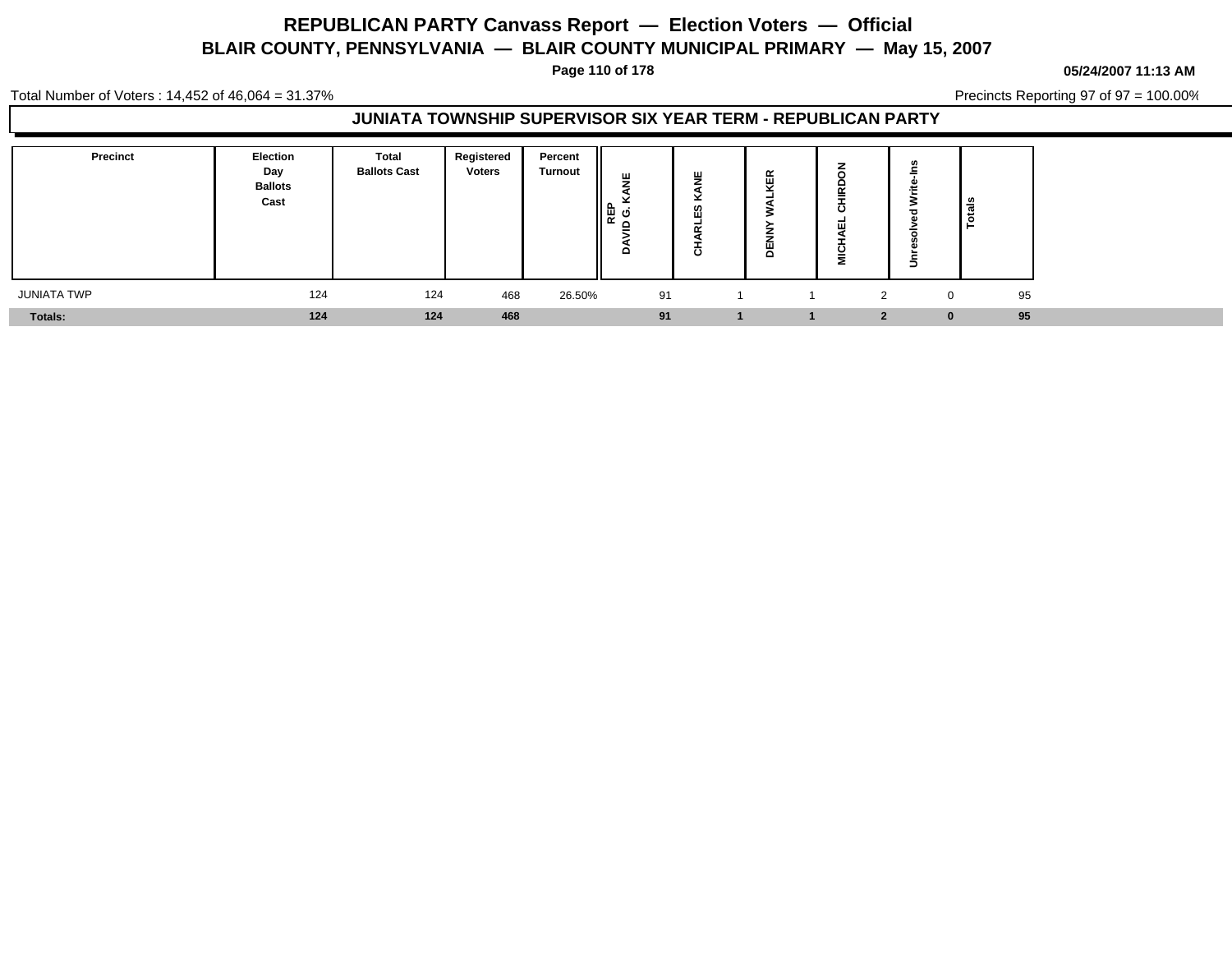**Page 111 of 178**

### **05/24/2007 11:13 AM**

Precincts Reporting 97 of 97 = 100.00%

Total Number of Voters : 14,452 of 46,064 = 31.37%

### **JUNIATA TOWNSHIP AUDITOR SIX YEAR TERM - REPUBLICAN PARTY**

| <b>Precinct</b> | Election<br>Day<br><b>Ballots</b><br>Cast | Total<br><b>Ballots Cast</b> | Registered<br><b>Voters</b> | Percent<br><b>Turnout</b> | $=$      | $\tilde{\phantom{a}}$<br>ப<br>面<br>-<br>ш<br>$\Omega$ | $\tilde{\phantom{a}}$<br>≖<br>$\cdots$<br>œ | ≃ | $\propto$<br>ш<br>≃<br>- -<br>ш<br>- | $\sim$ |                  |  |
|-----------------|-------------------------------------------|------------------------------|-----------------------------|---------------------------|----------|-------------------------------------------------------|---------------------------------------------|---|--------------------------------------|--------|------------------|--|
| JUNIATA TWP     | 124                                       | 124                          | 468                         | 26.50%                    | $\Omega$ |                                                       |                                             |   |                                      |        | 11<br>$^{\circ}$ |  |
| Totals:         | 124                                       | 124                          | 468                         |                           |          |                                                       |                                             |   |                                      |        | 11               |  |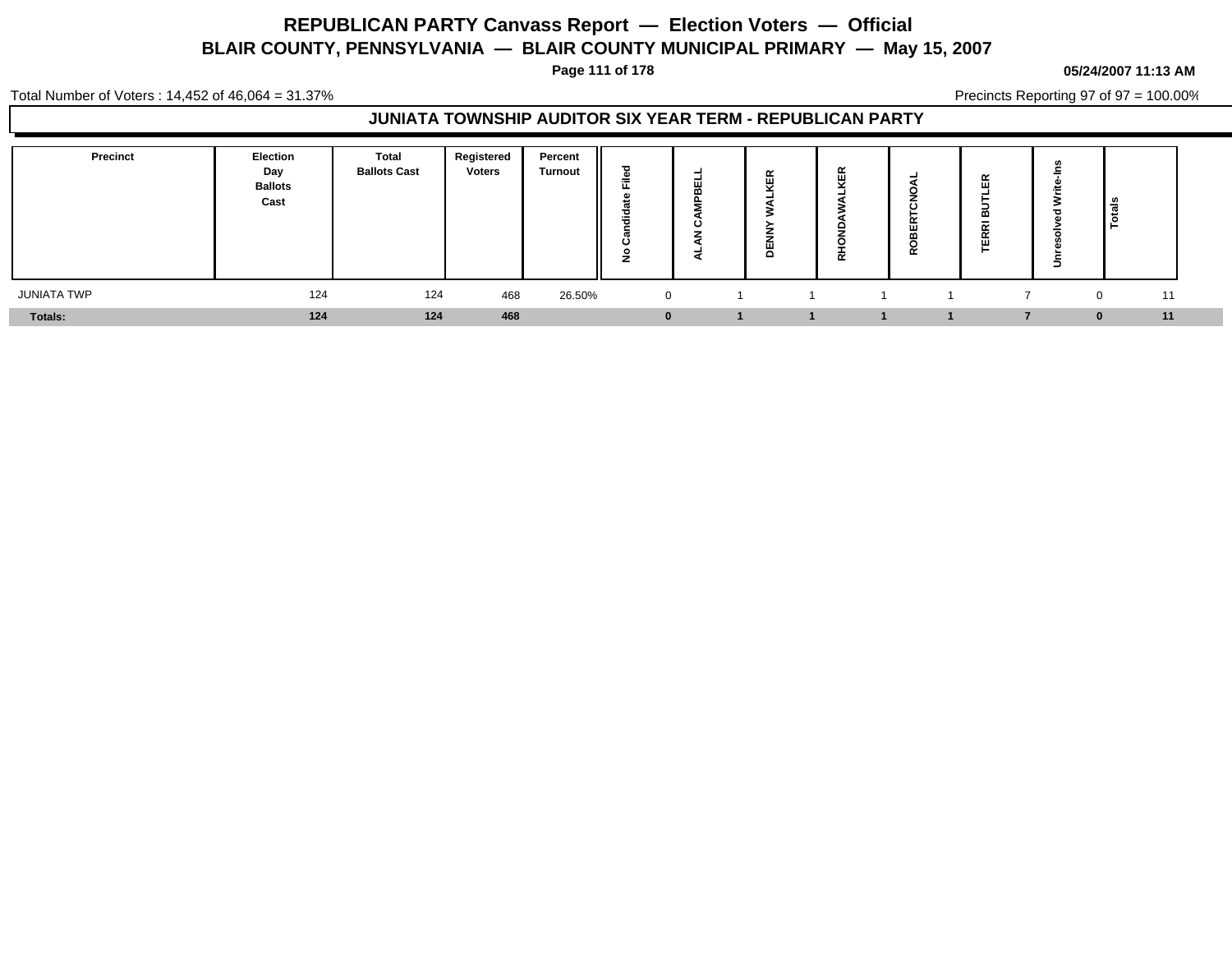**Page 112 of 178**

#### **05/24/2007 11:13 AM**

Precincts Reporting 97 of 97 = 100.00%

Total Number of Voters : 14,452 of 46,064 = 31.37%

### **JUNIATA TOWNSHIP AUDITOR FOUR YEAR TERM - REPUBLICAN PARTY**

| Precinct    | Election<br>Day<br><b>Ballots</b><br>Cast | Total<br><b>Ballots Cast</b> | Registered<br><b>Voters</b> | Percent<br><b>Turnout</b> | ਠ<br>Φ<br>÷<br>щ.<br>- -<br>ಕ<br>--<br>₹<br>ပ<br>$\circ$<br>∼ | o | $\propto$<br>ш<br>$\overline{ }$ | $\overline{\phantom{a}}$<br>œ<br>- - | -<br>-   | ڇّ ا   |  |
|-------------|-------------------------------------------|------------------------------|-----------------------------|---------------------------|---------------------------------------------------------------|---|----------------------------------|--------------------------------------|----------|--------|--|
| JUNIATA TWP | 124                                       | 124                          | 468                         | 26.50%                    | $\overline{0}$                                                |   |                                  | 3                                    |          | 6<br>0 |  |
| Totals:     | 124                                       | 124                          | 468                         |                           | $\bf{0}$                                                      |   |                                  |                                      | $\Omega$ |        |  |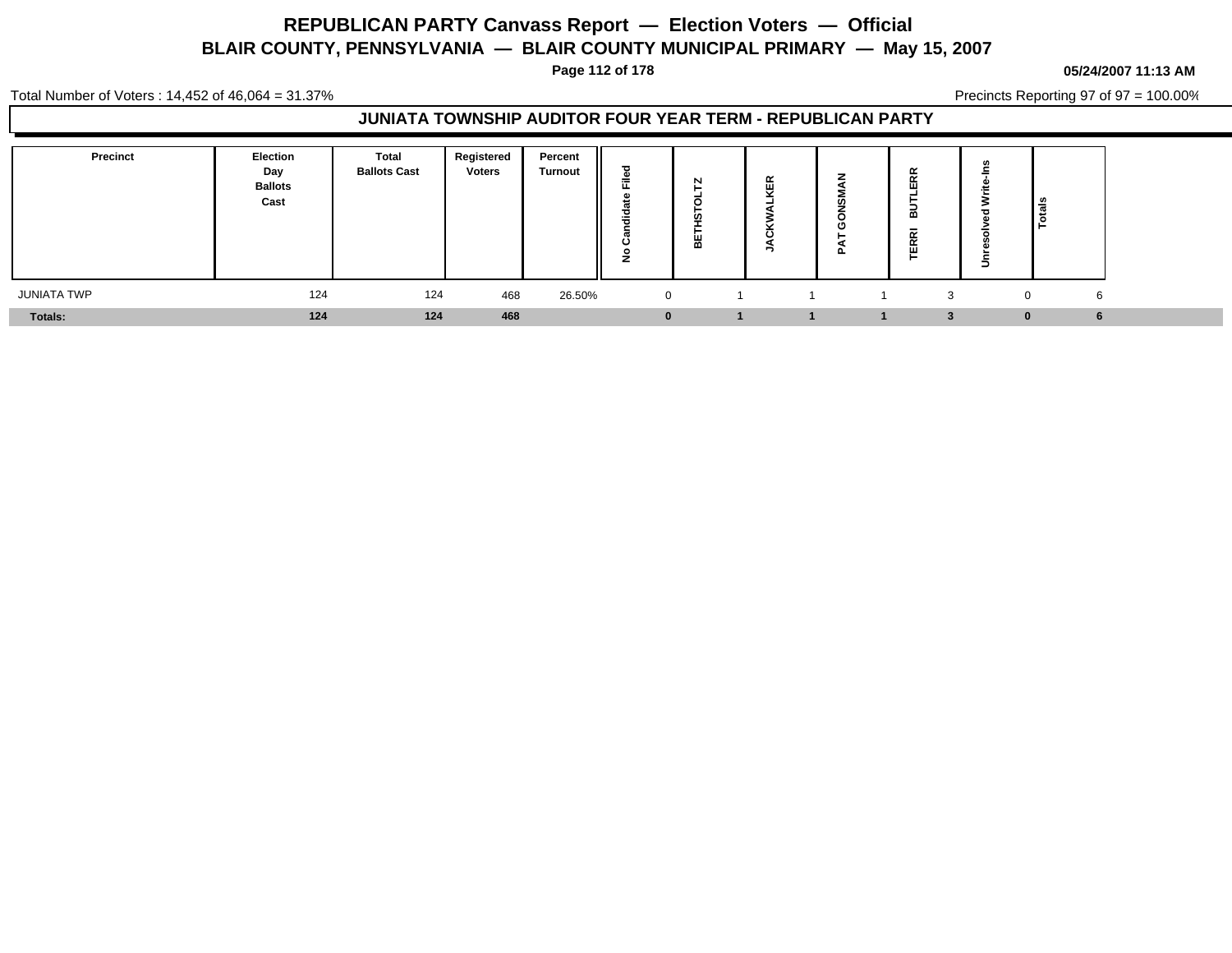**Page 113 of 178**

#### **05/24/2007 11:13 AM**

Precincts Reporting 97 of 97 = 100.00%

Total Number of Voters : 14,452 of 46,064 = 31.37%

### **JUNIATA TOWNSHIP AUDITOR TWO YEAR TERM - REPUBLICAN PARTY**

| Precinct           | <b>Election</b><br>Day<br><b>Ballots</b><br>Cast | <b>Total</b><br><b>Ballots Cast</b> | Registered<br><b>Voters</b> | Percent<br><b>Turnout</b> | ಕ<br>ø<br>÷<br>m<br>w<br>Ð<br>÷<br>0<br>ž | $\propto$<br>ш<br>ທັ<br>ш | Totals   |
|--------------------|--------------------------------------------------|-------------------------------------|-----------------------------|---------------------------|-------------------------------------------|---------------------------|----------|
| <b>JUNIATA TWP</b> | 124                                              | 124                                 | 468                         | 26.50%                    | 0                                         |                           | $\Omega$ |
| Totals:            | 124                                              | 124                                 | 468                         |                           | $\bf{0}$                                  |                           |          |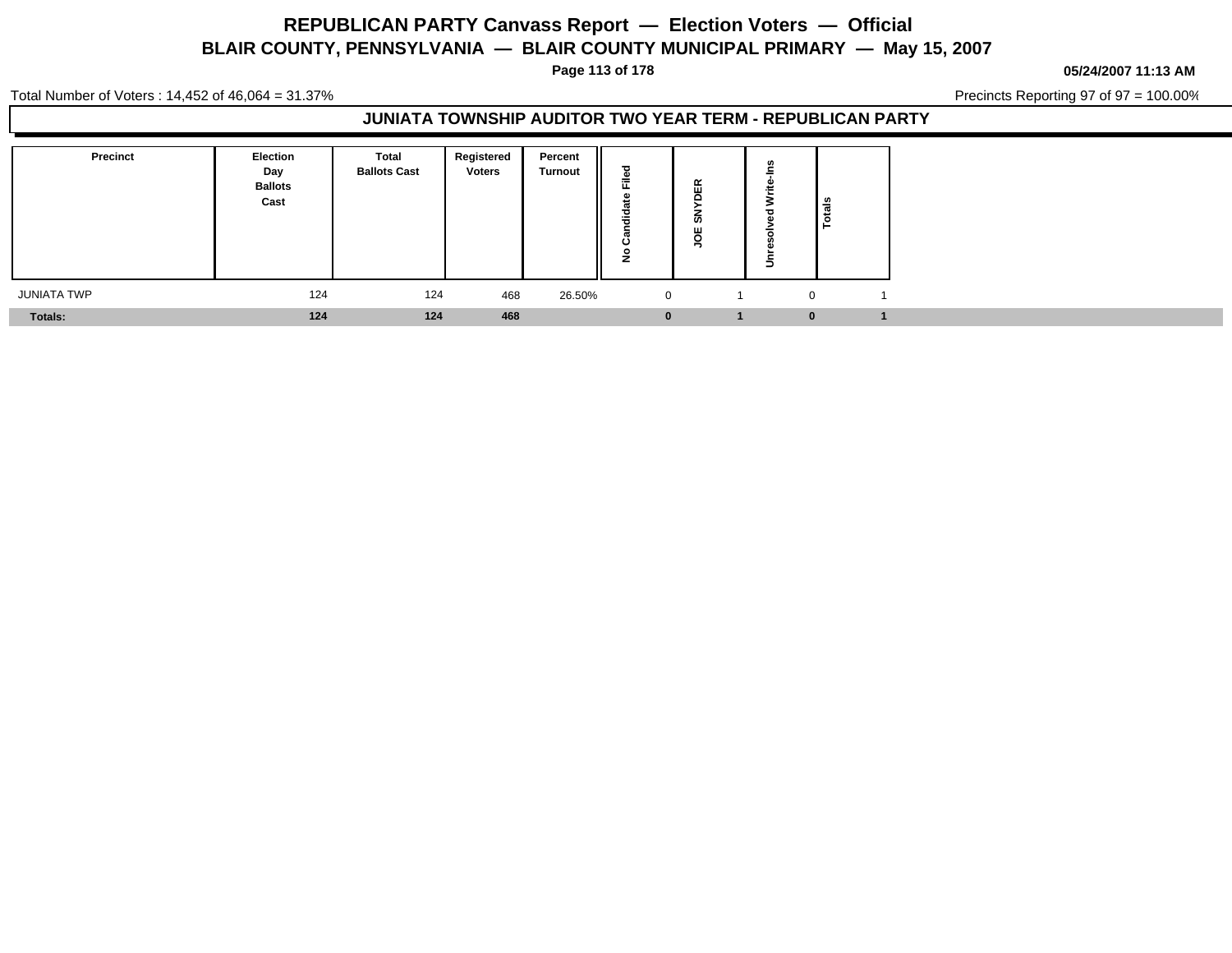**Page 114 of 178**

#### **05/24/2007 11:13 AM**

Total Number of Voters : 14,452 of 46,064 = 31.37%

Precincts Reporting 97 of 97 = 100.00%

### **LOGAN TOWNSHIP SUPERVISOR SIX YEAR TERM - REPUBLICAN PARTY**

| Precinct    | Election<br>Day<br><b>Ballots</b><br>Cast | Total<br><b>Ballots Cast</b> | Registered<br>Voters | Percent<br><b>Turnout</b> | ò<br>빌<br><b>MARY</b><br>MED<br>MED<br>Æ | 공<br>$\alpha$<br>TRICIA L.<br>n | ξ<br>買<br>っ<br>REP<br>ROMEO<br>ARTOLOI<br>DEB | o<br>즡<br><b>RONT</b><br>ட<br>۵<br>ш | $\alpha$<br><b>RENZ</b><br>ш<br>$\circ$ | 玉<br>œ<br>m<br>œ<br>∍<br>ARTH | 띥<br>↘<br>O<br>o<br>ᆂ<br>ш<br>><br>ó | ⋖<br>န္တ<br>ERIC | o<br>$\circ$ |
|-------------|-------------------------------------------|------------------------------|----------------------|---------------------------|------------------------------------------|---------------------------------|-----------------------------------------------|--------------------------------------|-----------------------------------------|-------------------------------|--------------------------------------|------------------|--------------|
| LOGAN TWP 1 | 278                                       | 278                          | 699                  | 39.77%                    | 143                                      | 105                             | 31                                            | 86                                   | 133                                     |                               |                                      | $\mathbf 0$<br>0 |              |
| LOGAN TWP 2 | 273                                       | 273                          | 792                  | 34.47%                    | 139                                      | 105                             | 61                                            | 58                                   | 114                                     | $\mathbf 0$                   |                                      |                  |              |
| LOGAN TWP 3 | 199                                       | 199                          | 498                  | 39.96%                    | 86                                       | 96                              | 25                                            | 53                                   | 102                                     | $\mathbf 0$                   |                                      | $\mathbf 0$<br>0 |              |
| LOGAN TWP 4 | 222                                       | 222                          | 663                  | 33.48%                    | 114                                      | 85                              | 88                                            | 28                                   | 93                                      | 0                             | 0                                    | 0                |              |
| LOGAN TWP 5 | 254                                       | 254                          | 677                  | 37.52%                    | 183                                      | 70                              | 26                                            | 54                                   | 105                                     | $\Omega$                      | 0                                    | 0                |              |
| LOGAN TWP 6 | 239                                       | 239                          | 893                  | 26.76%                    | 131                                      | 99                              | 58                                            | 40                                   | 98                                      |                               | $\mathbf 0$                          | $\mathbf 0$      |              |
| LOGAN TWP 7 | 130                                       | 130                          | 310                  | 41.94%                    | 74                                       | 41                              | 26                                            | 48                                   | 36                                      | $\mathbf 0$                   | 0                                    | 0                |              |
| Totals:     | 1,595                                     | 1,595                        | 4,532                |                           | 870                                      | 601                             | 315                                           | 367                                  | 681                                     |                               |                                      |                  |              |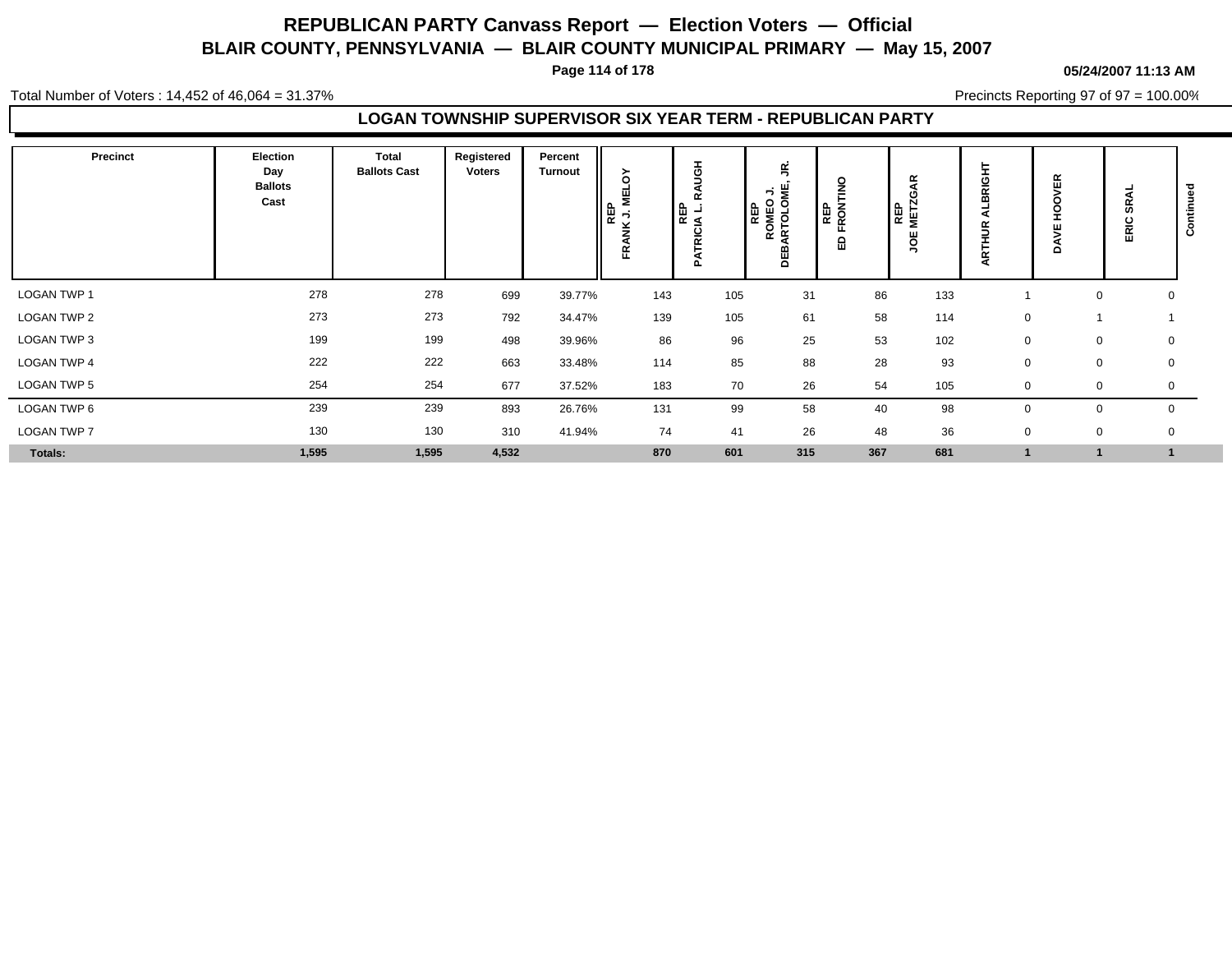**Page 115 of 178**

#### **05/24/2007 11:13 AM**

Precincts Reporting 97 of 97 = 100.00%

Total Number of Voters : 14,452 of 46,064 = 31.37%

### **LOGAN TOWNSHIP SUPERVISOR SIX YEAR TERM**

|                    |                                                  |                              |                             | Continued          |                             |               |
|--------------------|--------------------------------------------------|------------------------------|-----------------------------|--------------------|-----------------------------|---------------|
| Precinct           | <b>Election</b><br>Day<br><b>Ballots</b><br>Cast | Total<br><b>Ballots Cast</b> | Registered<br><b>Voters</b> | Percent<br>Turnout | <b>Unresolved Write-Ins</b> | <b>Totals</b> |
| <b>LOGAN TWP 1</b> | 278                                              | 278                          | 699                         | 39.77%             | 0                           | 499           |
| <b>LOGAN TWP 2</b> | 273                                              | 273                          | 792                         | 34.47%             | 0                           | 479           |
| <b>LOGAN TWP 3</b> | 199                                              | 199                          | 498                         | 39.96%             | 0                           | 362           |
| <b>LOGAN TWP 4</b> | 222                                              | 222                          | 663                         | 33.48%             | 0                           | 408           |
| <b>LOGAN TWP 5</b> | 254                                              | 254                          | 677                         | 37.52%             | 0                           | 438           |
| LOGAN TWP 6        | 239                                              | 239                          | 893                         | 26.76%             | 0                           | 426           |
| <b>LOGAN TWP 7</b> | 130                                              | 130                          | 310                         | 41.94%             | 0                           | 225           |
| <b>Totals:</b>     | 1,595                                            | 1,595                        | 4,532                       |                    | $\bf{0}$                    | 2,837         |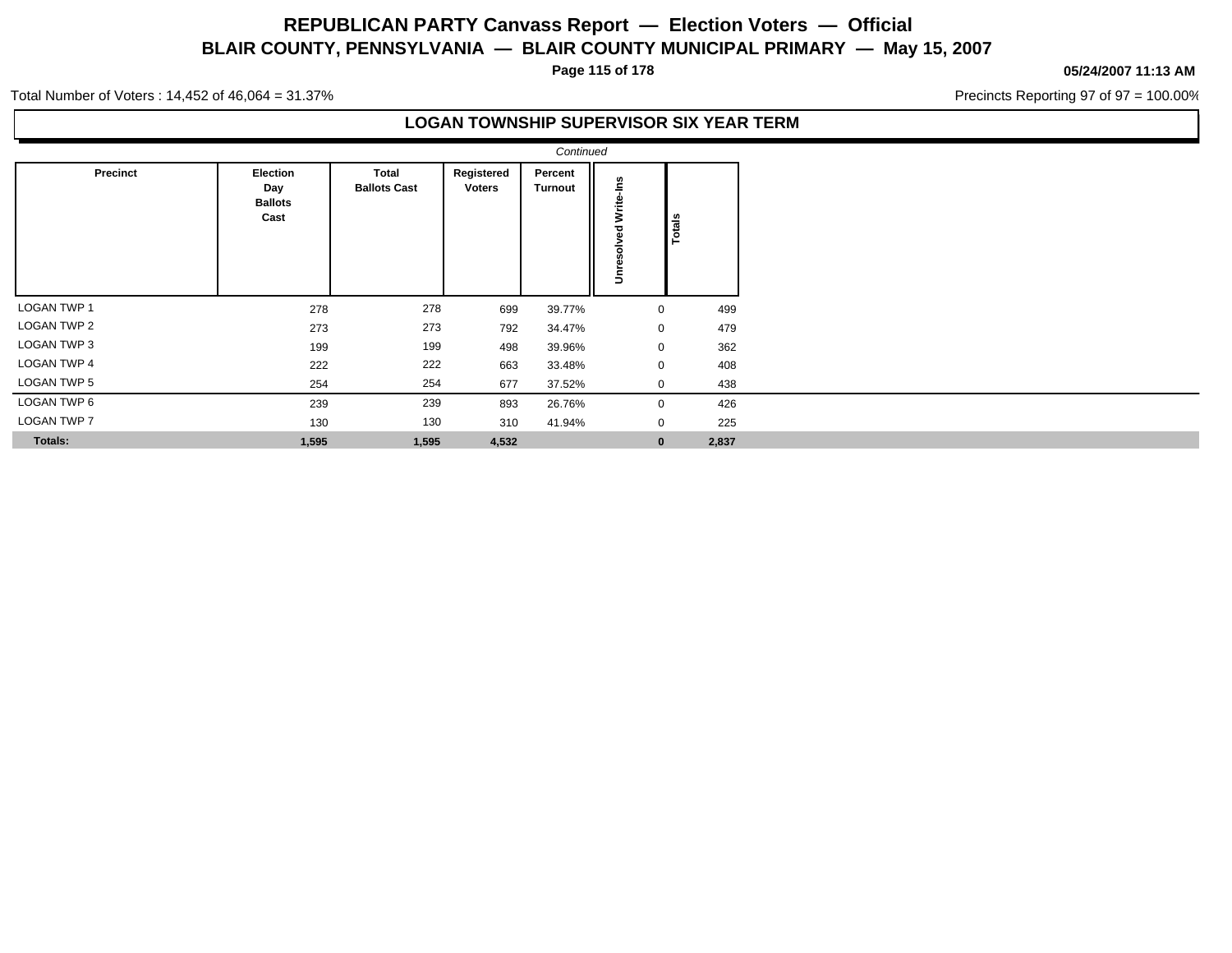**Page 116 of 178**

#### **05/24/2007 11:13 AM**

Total Number of Voters : 14,452 of 46,064 = 31.37%

Precincts Reporting 97 of 97 = 100.00%

### **LOGAN TOWNSHIP SUPERVISOR FOUR YEAR TERM - REPUBLICAN PARTY**

| Precinct           | Election<br>Day<br><b>Ballots</b><br>Cast | <b>Total</b><br><b>Ballots Cast</b> | Registered<br>Voters | Percent<br><b>Turnout</b> | S<br>⇒ \≝<br>ROMEO<br>ARTOLOI<br>   ع<br>   ع<br>DEB | REP<br>RONTINO<br>ш<br>$\Omega$<br>ш | $\overline{5}$<br>$\alpha$<br><b>RICIA</b><br>RICIA L | $\propto$<br>O<br><b>REP</b><br>METZ<br>쁑 | ā<br>Ř      | VER<br>o<br>혼 | ਬ<br>န္တ<br>ERIC | ∍           | ᇃ<br>ن |
|--------------------|-------------------------------------------|-------------------------------------|----------------------|---------------------------|------------------------------------------------------|--------------------------------------|-------------------------------------------------------|-------------------------------------------|-------------|---------------|------------------|-------------|--------|
| <b>LOGAN TWP 1</b> | 278                                       | 278                                 | 699                  | 39.77%                    | 24                                                   | 63                                   | 88                                                    | 85                                        |             | 0             | $\mathbf 0$      | 0           |        |
| LOGAN TWP 2        | 273                                       | 273                                 | 792                  | 34.47%                    | 54                                                   | 51                                   | 70                                                    | 71                                        | $\mathbf 0$ | $\Omega$      |                  | $\mathbf 0$ |        |
| LOGAN TWP 3        | 199                                       | 199                                 | 498                  | 39.96%                    | 19                                                   | 36                                   | 69                                                    | 61                                        | $\mathbf 0$ |               | $\mathbf 0$      | $\mathbf 0$ |        |
| LOGAN TWP 4        | 222                                       | 222                                 | 663                  | 33.48%                    | 63                                                   | 24                                   | 61                                                    | 61                                        | $\mathbf 0$ | $\mathbf 0$   | $\mathbf 0$      | 0           |        |
| LOGAN TWP 5        | 254                                       | 254                                 | 677                  | 37.52%                    | 32                                                   | 48                                   | 65                                                    | 78                                        | $\mathbf 0$ | $\Omega$      | 0                | 0           |        |
| LOGAN TWP 6        | 239                                       | 239                                 | 893                  | 26.76%                    | 50                                                   | 26                                   | 82                                                    | 70                                        |             |               | $\mathbf 0$      | $\mathbf 0$ |        |
| LOGAN TWP 7        | 130                                       | 130                                 | 310                  | 41.94%                    | 25                                                   | 24                                   | 30                                                    | 42                                        | $\mathbf 0$ |               | $\mathbf 0$      | 0           |        |
| Totals:            | 1,595                                     | 1,595                               | 4,532                |                           | 267                                                  | 272                                  | 465                                                   | 468                                       |             |               |                  | $\bf{0}$    |        |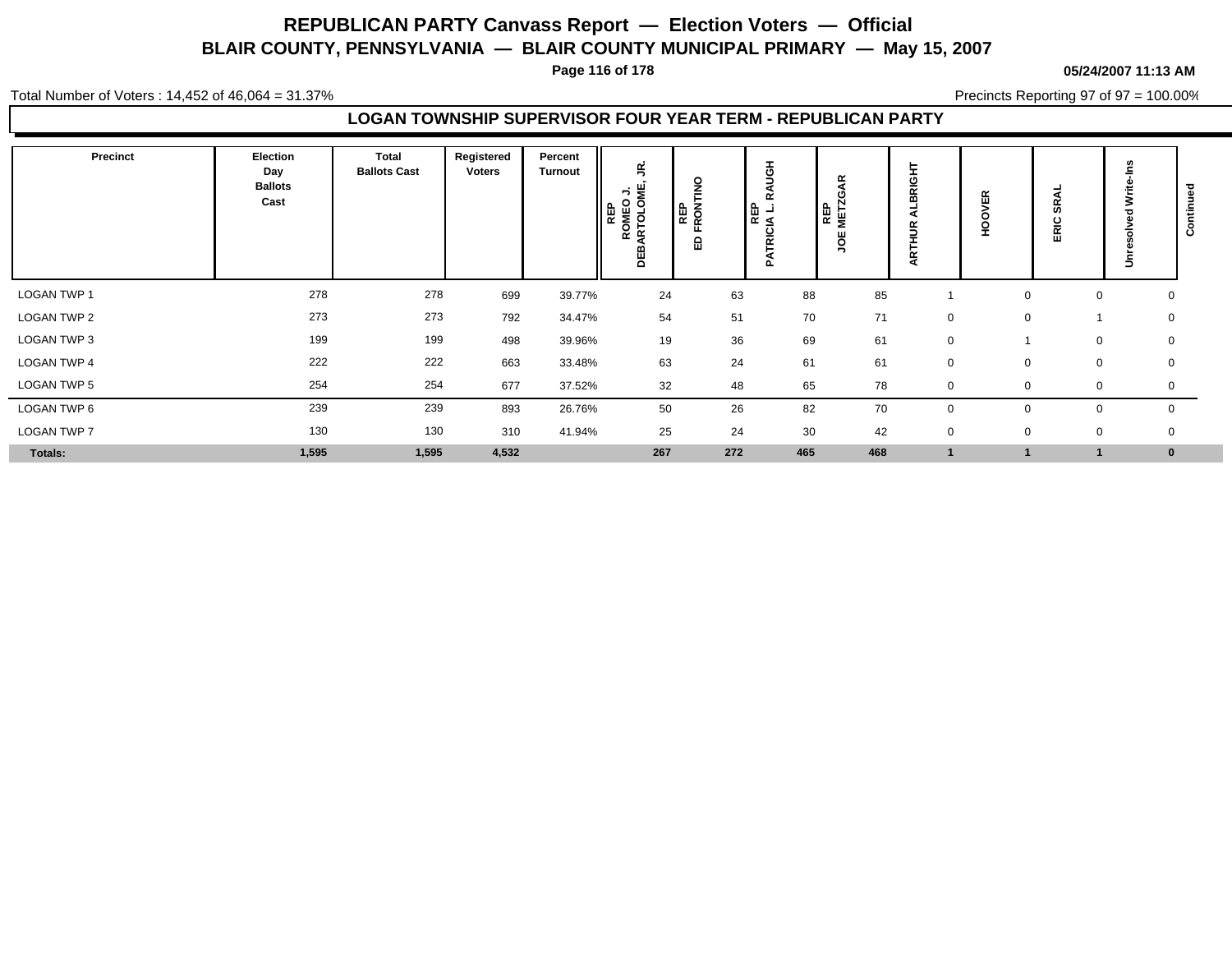**Page 117 of 178**

#### **05/24/2007 11:13 AM**

Precincts Reporting 97 of 97 = 100.00%

Total Number of Voters : 14,452 of 46,064 = 31.37%

### **LOGAN TOWNSHIP SUPERVISOR FOUR YEAR TERM**

|                    |                                           |                              |                             | Continued                 |            |
|--------------------|-------------------------------------------|------------------------------|-----------------------------|---------------------------|------------|
| Precinct           | Election<br>Day<br><b>Ballots</b><br>Cast | Total<br><b>Ballots Cast</b> | Registered<br><b>Voters</b> | Percent<br><b>Turnout</b> | Totals     |
| LOGAN TWP 1        |                                           | 278                          |                             |                           |            |
| LOGAN TWP 2        | 278<br>273                                | 273                          | 699<br>792                  | 39.77%<br>34.47%          | 261<br>247 |
| LOGAN TWP 3        |                                           |                              |                             |                           |            |
|                    | 199                                       | 199                          | 498                         | 39.96%                    | 186        |
| <b>LOGAN TWP 4</b> | 222                                       | 222                          | 663                         | 33.48%                    | 209        |
| LOGAN TWP 5        | 254                                       | 254                          | 677                         | 37.52%                    | 223        |
| LOGAN TWP 6        | 239                                       | 239                          | 893                         | 26.76%                    | 228        |
| <b>LOGAN TWP 7</b> | 130                                       | 130                          | 310                         | 41.94%                    | 121        |
| <b>Totals:</b>     | 1,595                                     | 1,595                        | 4,532                       |                           | 1,475      |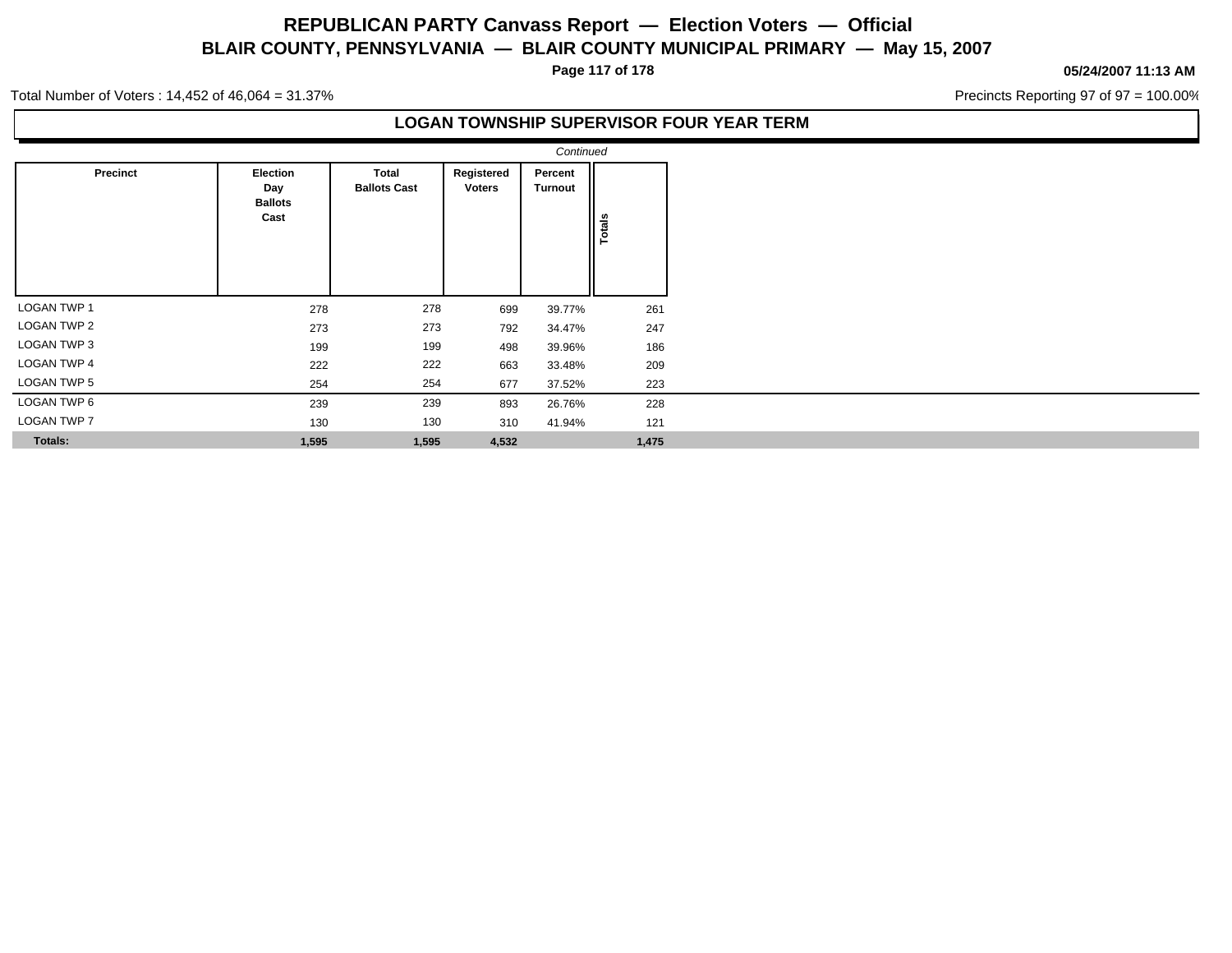**Page 118 of 178**

#### **05/24/2007 11:13 AM**

Total Number of Voters : 14,452 of 46,064 = 31.37%

Precincts Reporting 97 of 97 = 100.00%

### **LOGAN TOWNSHIP AUDITOR SIX YEAR TERM - REPUBLICAN PARTY**

| <b>Precinct</b>    | Election<br>Day<br><b>Ballots</b><br>Cast | Total<br><b>Ballots Cast</b> | Registered<br><b>Voters</b> | Percent<br><b>Turnout</b> | NOS<br>z<br>REP<br>$\rightarrow$<br>ξ<br>ã | BRIGHT<br>۰<br>∢<br>ARTHUR | ≝<br>Write<br>∍ | Totals      |       |
|--------------------|-------------------------------------------|------------------------------|-----------------------------|---------------------------|--------------------------------------------|----------------------------|-----------------|-------------|-------|
| LOGAN TWP 1        | 278                                       | 278                          | 699                         | 39.77%                    | 231                                        |                            |                 | $\mathbf 0$ | 232   |
| <b>LOGAN TWP 2</b> | 273                                       | 273                          | 792                         | 34.47%                    | 234                                        | $\mathbf 0$                |                 | $\mathbf 0$ | 234   |
| LOGAN TWP 3        | 199                                       | 199                          | 498                         | 39.96%                    | 168                                        | 0                          |                 | $\mathbf 0$ | 168   |
| LOGAN TWP 4        | 222                                       | 222                          | 663                         | 33.48%                    | 193                                        | 0                          |                 | 0           | 193   |
| <b>LOGAN TWP 5</b> | 254                                       | 254                          | 677                         | 37.52%                    | 222                                        | $\mathbf 0$                |                 | $\mathbf 0$ | 222   |
| LOGAN TWP 6        | 239                                       | 239                          | 893                         | 26.76%                    | 212                                        | $\mathbf 0$                |                 | $\mathbf 0$ | 212   |
| LOGAN TWP 7        | 130                                       | 130                          | 310                         | 41.94%                    | 111                                        | 0                          |                 | 0           | 111   |
| Totals:            | 1,595                                     | 1,595                        | 4,532                       |                           | 1,371                                      | $\mathbf{1}$               |                 | $\bf{0}$    | 1,372 |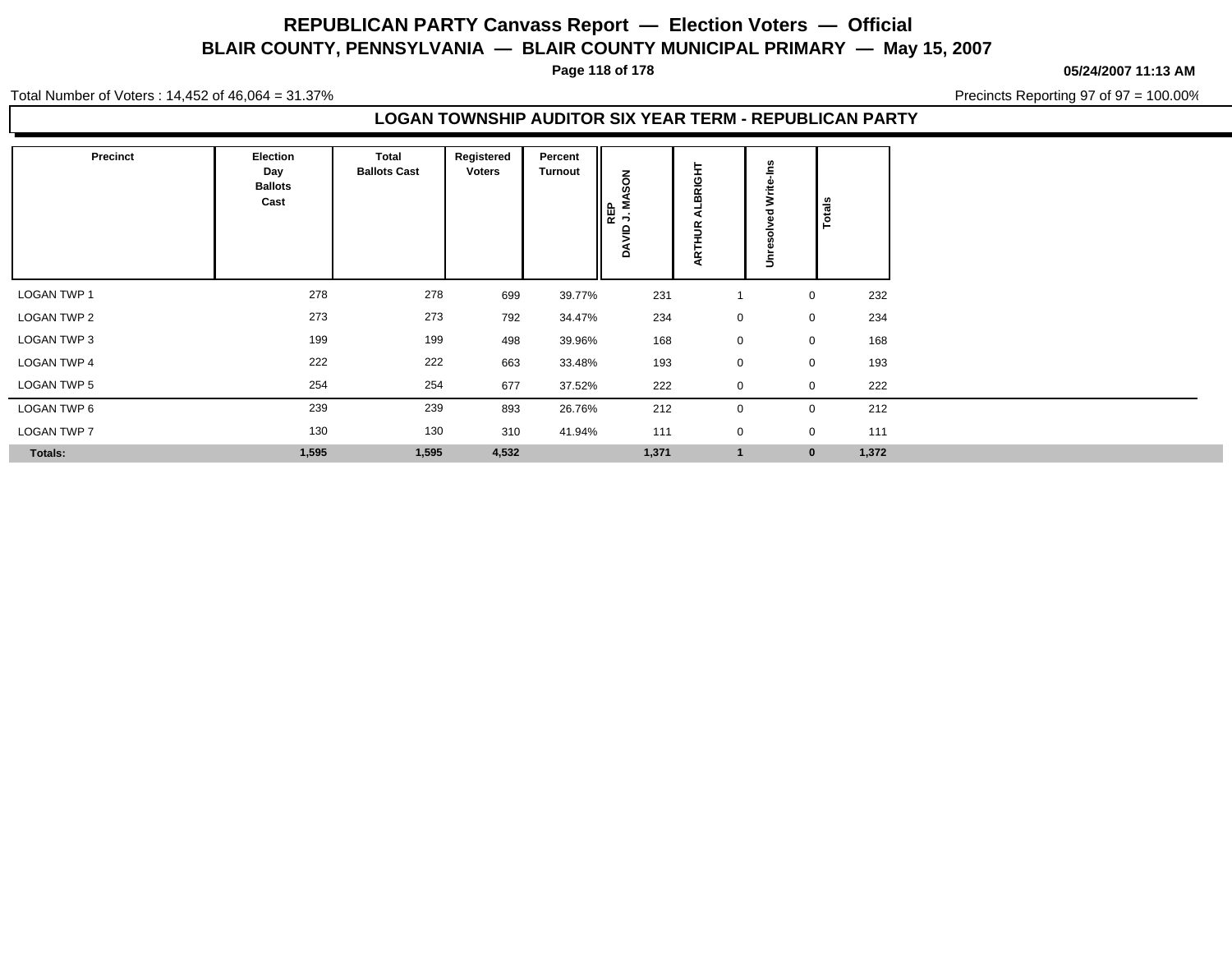**Page 119 of 178**

#### **05/24/2007 11:13 AM**

Total Number of Voters : 14,452 of 46,064 = 31.37%

Precincts Reporting 97 of 97 = 100.00%

### **LOGAN TOWNSHIP AUDITOR FOUR YEAR TERM - REPUBLICAN PARTY**

| <b>Precinct</b>    | Election<br>Day<br><b>Ballots</b><br>Cast | <b>Total</b><br><b>Ballots Cast</b> | Registered<br>Voters | Percent<br><b>Turnout</b> | Filed<br>흥<br>ပ<br>$\circ$<br>ž | 보<br>BRIGI<br>5 | 띥<br>Ξ<br>m<br>7<br>o | RRIERI<br>ن<br>щ<br>뜤 | <b>ROMEO<br/>DEBARTOME</b> | SINN<br>팜<br>ē<br>띪<br>ō<br>œ | <b>FISHER</b><br>59<br>Ş | $rac{8}{100}$<br>$\alpha$<br>읎 | 0<br>ပ |
|--------------------|-------------------------------------------|-------------------------------------|----------------------|---------------------------|---------------------------------|-----------------|-----------------------|-----------------------|----------------------------|-------------------------------|--------------------------|--------------------------------|--------|
| <b>LOGAN TWP 1</b> | 278                                       | 278                                 | 699                  | 39.77%                    | $\mathbf 0$                     | 0               | $\mathbf 0$           | $\mathbf 0$           | 0                          | $\Omega$                      |                          |                                |        |
| LOGAN TWP 2        | 273                                       | 273                                 | 792                  | 34.47%                    | $\pmb{0}$                       |                 | 0                     | $\mathbf 0$           | $\mathbf 0$                | 0                             | 0                        | 0                              |        |
| LOGAN TWP 3        | 199                                       | 199                                 | 498                  | 39.96%                    | $\mathbf 0$                     |                 | $\mathbf 0$           | $\mathbf 0$           | $\mathbf 0$                | $\mathbf 0$                   | $\mathbf 0$              | 0                              |        |
| LOGAN TWP 4        | 222                                       | 222                                 | 663                  | 33.48%                    | $\mathbf 0$                     | 0               | $\mathbf 0$           | $\mathbf 0$           |                            | $\mathbf 0$                   | $\mathbf 0$              | 0                              |        |
| <b>LOGAN TWP 5</b> | 254                                       | 254                                 | 677                  | 37.52%                    | $\mathbf 0$                     | $\Omega$        | $\Omega$              |                       |                            | $\Omega$                      | 0                        | $\mathbf 0$                    |        |
| LOGAN TWP 6        | 239                                       | 239                                 | 893                  | 26.76%                    | $\mathbf 0$                     | 0               | $\mathbf 0$           | $\mathbf 0$           | $\mathbf 0$                |                               | $\mathbf 0$              | $\mathbf 0$                    |        |
| LOGAN TWP 7        | 130                                       | 130                                 | 310                  | 41.94%                    | $\mathbf 0$                     | 0               |                       | $\mathbf 0$           | $\mathbf 0$                | $\mathbf 0$                   | 0                        | 0                              |        |
| Totals:            | 1,595                                     | 1,595                               | 4,532                |                           | $\mathbf{0}$                    | $\mathbf{2}$    |                       |                       |                            |                               |                          |                                |        |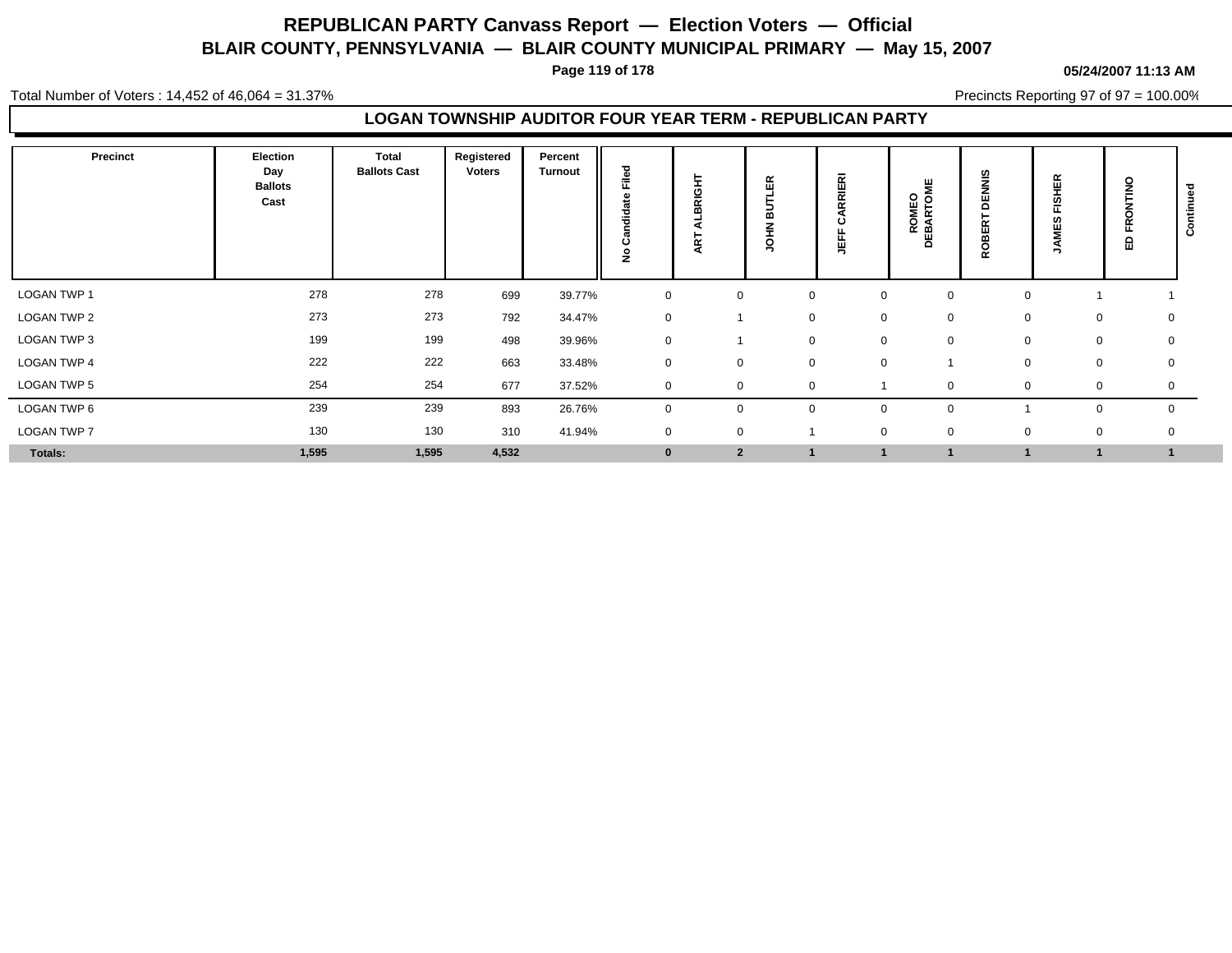**Page 120 of 178**

#### **05/24/2007 11:13 AM**

Precincts Reporting 97 of 97 = 100.00%

Total Number of Voters : 14,452 of 46,064 = 31.37%

## **LOGAN TOWNSHIP AUDITOR FOUR YEAR TERM**

| Continued          |                                           |                              |                      |                           |                                |                       |                             |             |              |                       |                             |             |   |  |
|--------------------|-------------------------------------------|------------------------------|----------------------|---------------------------|--------------------------------|-----------------------|-----------------------------|-------------|--------------|-----------------------|-----------------------------|-------------|---|--|
| Precinct           | Election<br>Day<br><b>Ballots</b><br>Cast | Total<br><b>Ballots Cast</b> | Registered<br>Voters | Percent<br><b>Turnout</b> | ARE<br>5<br>ш.<br><b>JERRY</b> | 을<br>모<br>ξ<br>ᅙ<br>ě | <b>CHARLOTTE</b><br>HAMPTON | RIC<br>ш    | 띥<br>≏       | ທ<br>⋍<br>⊻<br>≘<br>o | л.<br>ပ<br>ш<br>$\sim$<br>웂 |             | ت |  |
| LOGAN TWP 1        | 278                                       | 278                          | 699                  | 39.77%                    | $\Omega$                       | 0                     |                             |             | $\Omega$     | $\Omega$              | 0                           |             |   |  |
| <b>LOGAN TWP 2</b> | 273                                       | 273                          | 792                  | 34.47%                    | 0                              | 0                     |                             |             |              | $\mathbf 0$           | $\mathbf 0$                 | 0           |   |  |
| LOGAN TWP 3        | 199                                       | 199                          | 498                  | 39.96%                    | $\Omega$                       | 0                     |                             | $\mathbf 0$ | $\mathbf{0}$ | $\mathbf 0$           | $\mathbf 0$                 | $\Omega$    |   |  |
| <b>LOGAN TWP 4</b> | 222                                       | 222                          | 663                  | 33.48%                    | $\Omega$                       | $\Omega$              |                             | $\Omega$    | $\mathbf 0$  | $\mathbf 0$           | $\mathbf{0}$                | $\mathbf 0$ |   |  |
| <b>LOGAN TWP 5</b> | 254                                       | 254                          | 677                  | 37.52%                    |                                |                       |                             |             | $\Omega$     | $\Omega$              |                             |             |   |  |
| LOGAN TWP 6        | 239                                       | 239                          | 893                  | 26.76%                    |                                | $\Omega$              |                             | $\Omega$    | $\Omega$     |                       | $\Omega$                    | $\Omega$    |   |  |
| <b>LOGAN TWP 7</b> | 130                                       | 130                          | 310                  | 41.94%                    |                                | $\Omega$              |                             | $\Omega$    | $\mathbf 0$  | $\mathbf 0$           | $\Omega$                    |             |   |  |
| <b>Totals:</b>     | 1,595                                     | 1,595                        | 4,532                |                           |                                | $\bf{0}$              |                             |             |              |                       |                             |             |   |  |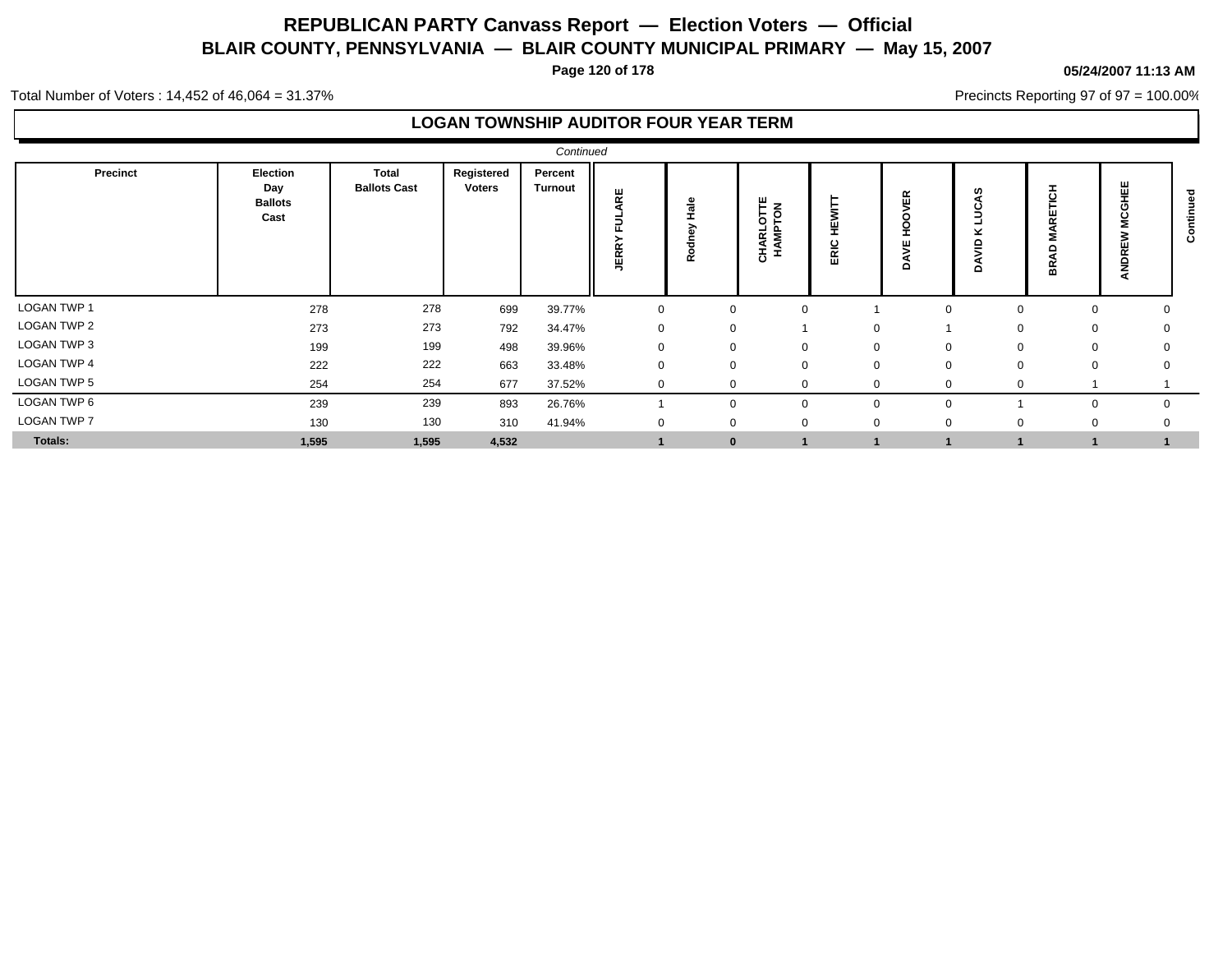**Page 121 of 178**

#### **05/24/2007 11:13 AM**

Precincts Reporting 97 of 97 = 100.00%

Total Number of Voters : 14,452 of 46,064 = 31.37%

### **LOGAN TOWNSHIP AUDITOR FOUR YEAR TERM**

|                    |                                           |                              |                             | Continued                 |                                           |                                               |                              |                  |          |                  |          |                |  |
|--------------------|-------------------------------------------|------------------------------|-----------------------------|---------------------------|-------------------------------------------|-----------------------------------------------|------------------------------|------------------|----------|------------------|----------|----------------|--|
| Precinct           | Election<br>Day<br><b>Ballots</b><br>Cast | Total<br><b>Ballots Cast</b> | Registered<br><b>Voters</b> | Percent<br><b>Turnout</b> | $\propto$<br>◀<br>O<br>Ñ<br>ш<br>Ξ<br>υoε | ≻<br>ய<br>ᆗ<br>$\propto$<br>z<br>$\circ$<br>≏ | 퐅<br>쁮<br>ิต<br>ш<br>≃<br>πď | ø<br>န္တ<br>ERIC | C<br>o   | ≃<br>픻<br>ທ<br>O | ∍        | Totals         |  |
| LOGAN TWP 1        | 278                                       | 278                          | 699                         | 39.77%                    | $\mathbf 0$                               | $\mathbf 0$                                   | 0                            | $\Omega$         | 0        | $\Omega$         | 0        | 3              |  |
| <b>LOGAN TWP 2</b> | 273                                       | 273                          | 792                         | 34.47%                    | $\mathbf 0$                               |                                               | $\Omega$                     |                  | 0        | $\mathbf 0$      | 0        |                |  |
| LOGAN TWP 3        | 199                                       | 199                          | 498                         | 39.96%                    |                                           | $\mathbf 0$                                   | 0                            | $\mathbf 0$      | 0        | $\mathbf 0$      | 0        | 2              |  |
| LOGAN TWP 4        | 222                                       | 222                          | 663                         | 33.48%                    | $\mathbf 0$                               | $\mathbf{0}$                                  | $\mathbf 0$                  | $\Omega$         | 0        |                  | 0        | $\overline{2}$ |  |
| LOGAN TWP 5        | 254                                       | 254                          | 677                         | 37.52%                    | $\mathbf{0}$                              | $\mathbf{0}$                                  |                              |                  | $\Omega$ | $\Omega$         | 0        | $\sim$         |  |
| LOGAN TWP 6        | 239                                       | 239                          | 893                         | 26.76%                    | $\mathbf 0$                               | $\mathbf 0$                                   |                              | $\Omega$         | 0        | $\Omega$         | 0        | 4              |  |
| <b>LOGAN TWP 7</b> | 130                                       | 130                          | 310                         | 41.94%                    | $\mathbf 0$                               | $\mathbf 0$                                   | $\mathbf 0$                  |                  |          | $\Omega$         | 0        | $\overline{2}$ |  |
| Totals:            | 1,595                                     | 1,595                        | 4,532                       |                           |                                           |                                               |                              |                  |          |                  | $\bf{0}$ | 21             |  |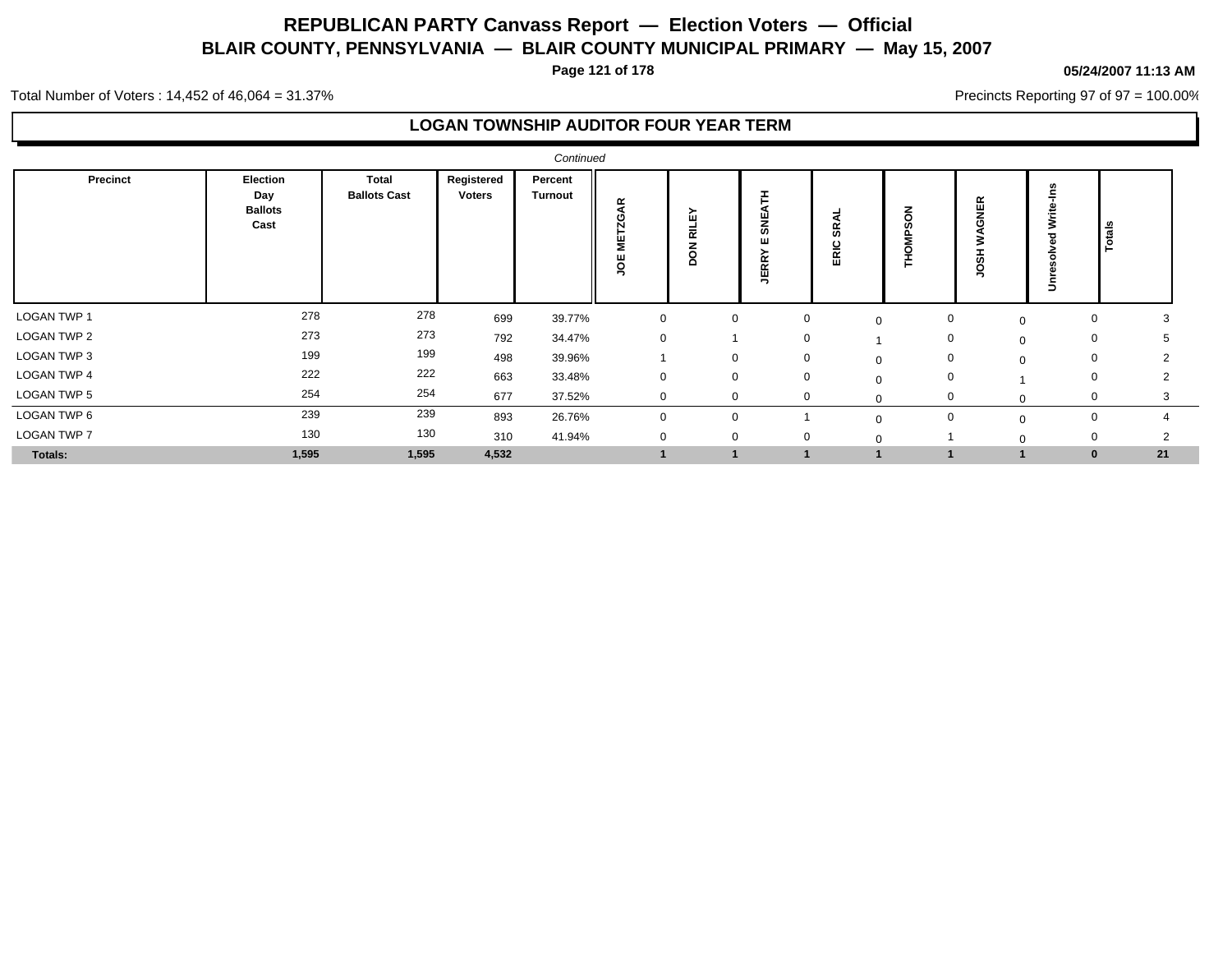**Page 122 of 178**

#### **05/24/2007 11:13 AM**

Total Number of Voters : 14,452 of 46,064 = 31.37%

Precincts Reporting 97 of 97 = 100.00%

### **LOGAN TOWNSHIP AUDITOR TWO YEAR TERM - REPUBLICAN PARTY**

| <b>Precinct</b>    | Election<br>Day<br><b>Ballots</b><br>Cast | Total<br><b>Ballots Cast</b> | Registered<br><b>Voters</b> | Percent<br><b>Turnout</b> | Filed<br>didate<br>ပ<br>٤ | 훙<br>◠<br>ᆱ<br>Æ | <b>RIERI</b><br>ن<br>щ<br>粤 | $\tilde{\mathbb{F}}$<br>۰<br>Ō<br>m<br>4 | <b>ROMEO<br/>DEBARTOME</b> | <b>DENNIS</b><br>ğ | <b>DRE</b><br>z<br>-<br>۵<br>×<br>ns<br>B | <b>INDSEY</b><br><b>TAN</b> | 73<br>$\circ$<br>ပ |
|--------------------|-------------------------------------------|------------------------------|-----------------------------|---------------------------|---------------------------|------------------|-----------------------------|------------------------------------------|----------------------------|--------------------|-------------------------------------------|-----------------------------|--------------------|
| LOGAN TWP 1        | 278                                       | 278                          | 699                         | 39.77%                    | $\mathbf 0$               | 0                | $\Omega$                    |                                          | $\mathbf 0$                | $\Omega$           |                                           |                             | 0                  |
| <b>LOGAN TWP 2</b> | 273                                       | 273                          | 792                         | 34.47%                    | $\mathbf 0$               |                  | $\mathbf 0$                 | $\mathbf 0$                              | 0                          | 0                  |                                           | 0                           | 0                  |
| LOGAN TWP 3        | 199                                       | 199                          | 498                         | 39.96%                    | $\mathbf 0$               | $\mathbf 0$      | $\mathbf 0$                 | $\mathbf 0$                              | 0                          | $\mathbf 0$        |                                           | $\mathbf 0$                 | $\mathbf 0$        |
| LOGAN TWP 4        | 222                                       | 222                          | 663                         | 33.48%                    | $\mathbf 0$               | $\mathbf 0$      | $\mathbf 0$                 | $\mathbf 0$                              |                            | $\mathbf 0$        | $\mathbf 0$                               |                             | 0                  |
| <b>LOGAN TWP 5</b> | 254                                       | 254                          | 677                         | 37.52%                    | $\mathbf 0$               | $\mathbf{0}$     |                             | $\Omega$                                 | 0                          | $\Omega$           | $\mathbf 0$                               |                             | 0                  |
| LOGAN TWP 6        | 239                                       | 239                          | 893                         | 26.76%                    | $\mathbf 0$               | $\mathbf{0}$     | $\Omega$                    | $\overline{0}$                           | $\mathbf 0$                |                    | $\mathbf 0$                               |                             |                    |
| LOGAN TWP 7        | 130                                       | 130                          | 310                         | 41.94%                    | $\mathbf 0$               | $\mathbf 0$      | 0                           | $\mathbf 0$                              | $\mathbf 0$                | $\mathbf 0$        |                                           | $\mathbf 0$                 | 0                  |
| Totals:            | 1,595                                     | 1,595                        | 4,532                       |                           | $\bf{0}$                  | $\overline{1}$   |                             |                                          |                            |                    |                                           | $\overline{1}$              |                    |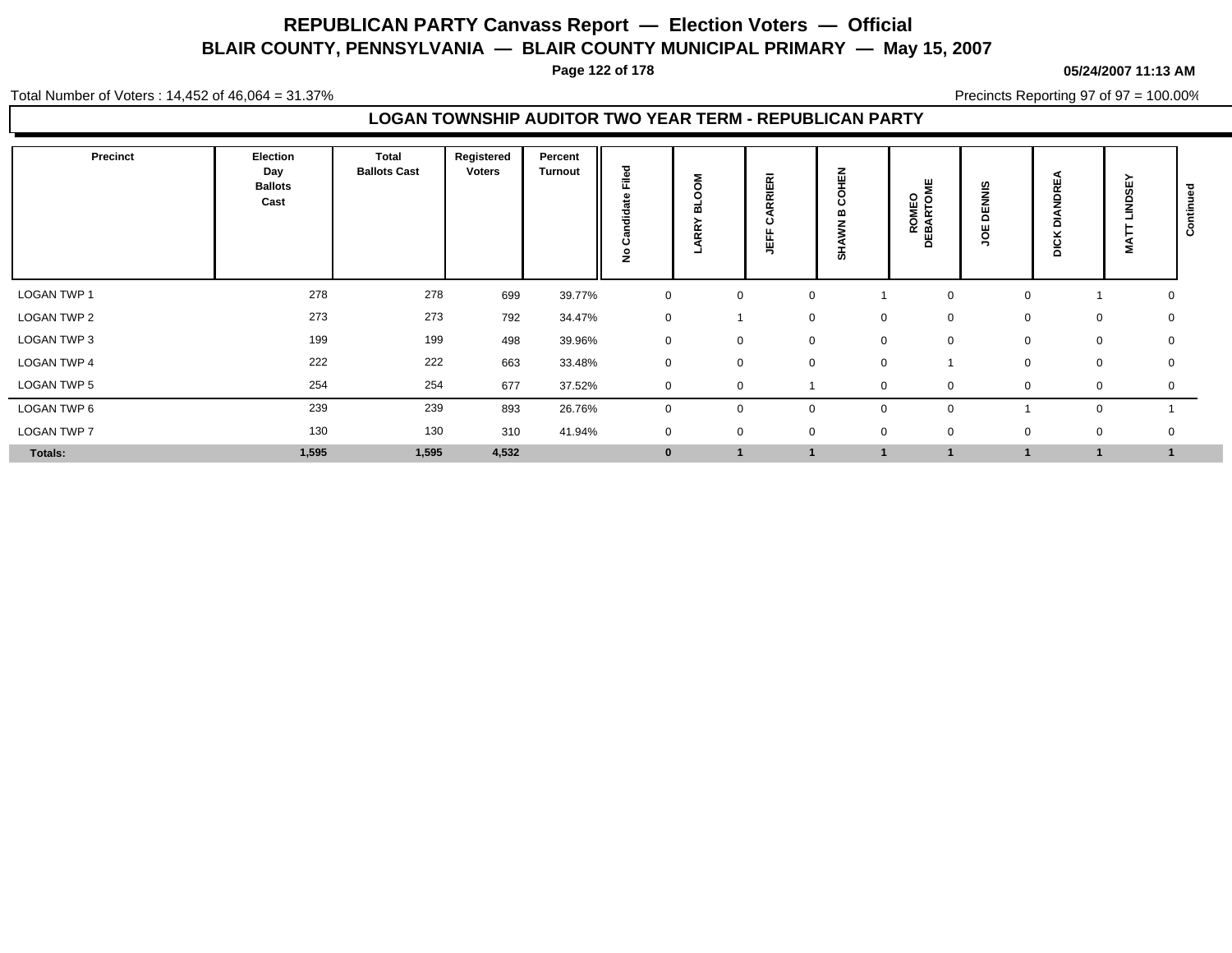**Page 123 of 178**

#### **05/24/2007 11:13 AM**

Precincts Reporting 97 of 97 = 100.00%

Total Number of Voters : 14,452 of 46,064 = 31.37%

### **LOGAN TOWNSHIP AUDITOR TWO YEAR TERM**

|                    |                                           |                              |                      | Continued                 |             |                            |                           |                                |                 |                                         |             |                |
|--------------------|-------------------------------------------|------------------------------|----------------------|---------------------------|-------------|----------------------------|---------------------------|--------------------------------|-----------------|-----------------------------------------|-------------|----------------|
| Precinct           | Election<br>Day<br><b>Ballots</b><br>Cast | Total<br><b>Ballots Cast</b> | Registered<br>Voters | Percent<br><b>Turnout</b> | ဖာ<br>≏     | 풍<br>ш<br>$\sim$<br>۵<br>웂 | δ<br>틸<br>ž<br><b>FRR</b> | <b>MILLER</b><br><b>BERNIE</b> | ਬ<br>နိ<br>ERIC | GNER<br>◀<br>₹<br>≻<br>ARR <sup>'</sup> | 2<br>∍      | $\frac{1}{6}$  |
| LOGAN TWP 1        | 278                                       | 278                          | 699                  | 39.77%                    | 0           |                            | 0                         |                                |                 | $\Omega$<br>$\Omega$                    | $\Omega$    | 3              |
| <b>LOGAN TWP 2</b> | 273                                       | 273                          | 792                  | 34.47%                    | 0           |                            | 0                         | 0                              |                 | $\Omega$                                | 0           | 3              |
| LOGAN TWP 3        | 199                                       | 199                          | 498                  | 39.96%                    | $\mathbf 0$ |                            | $\mathbf 0$               | $\mathbf 0$                    | $\Omega$        | $\Omega$<br>$\mathbf 0$                 | $\mathbf 0$ | 0              |
| <b>LOGAN TWP 4</b> | 222                                       | 222                          | 663                  | 33.48%                    | $\mathbf 0$ |                            | $\mathbf 0$               | 0                              | $\Omega$        | $\mathbf 0$                             | 0           | $\overline{2}$ |
| LOGAN TWP 5        | 254                                       | 254                          | 677                  | 37.52%                    | $\mathbf 0$ |                            |                           | 0                              | $\Omega$        | $\Omega$<br>$\mathbf{0}$                | 0           | $\overline{2}$ |
| LOGAN TWP 6        | 239                                       | 239                          | 893                  | 26.76%                    |             |                            | $\mathbf{0}$              | 0                              | $\Omega$        | $\mathbf 0$<br>$\mathbf 0$              | 0           | 3              |
| LOGAN TWP 7        | 130                                       | 130                          | 310                  | 41.94%                    | $\mathbf 0$ |                            | 0                         | 0                              | $\Omega$        | $\Omega$<br>$\Omega$                    | $\mathbf 0$ | $\mathbf 0$    |
| Totals:            | 1,595                                     | 1,595                        | 4,532                |                           |             |                            |                           |                                |                 |                                         | $\bf{0}$    | 13             |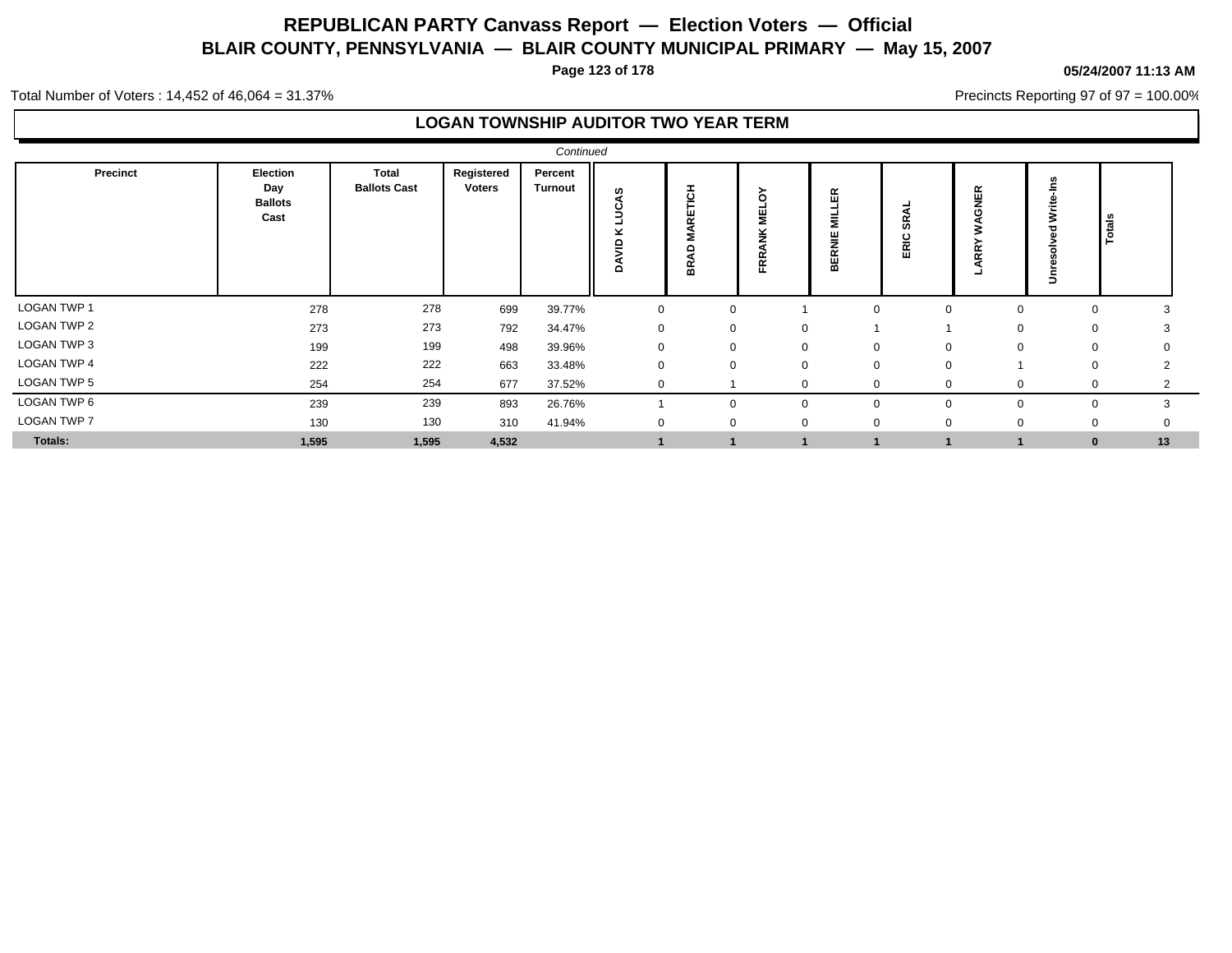**Page 124 of 178**

#### **05/24/2007 11:13 AM**

Total Number of Voters : 14,452 of 46,064 = 31.37%

Precincts Reporting 97 of 97 = 100.00%

### **MARTINSBURG BOROUGH COUNCIL FOUR YEAR TERM - REPUBLICAN PARTY**

| Precinct             | Election<br>Day<br><b>Ballots</b><br>Cast | <b>Total</b><br><b>Ballots Cast</b> | Registered<br><b>Voters</b> | Percent<br><b>Turnout</b> | ▴<br>  F 중<br>ш<br>œ | <u>ರ</u><br>$\sim$<br>- -<br>$\overline{\phantom{a}}$<br>ັ<br>≂ | 띥<br>"<br>띥<br>罢<br>삍<br>∸<br>₩<br>┕<br>ᆱ | w<br>ш<br>ш |              | œ<br>ш<br>ш<br>- | 띥<br>$\sim$<br>$\overline{\phantom{a}}$<br>- | ∍ | ပ |
|----------------------|-------------------------------------------|-------------------------------------|-----------------------------|---------------------------|----------------------|-----------------------------------------------------------------|-------------------------------------------|-------------|--------------|------------------|----------------------------------------------|---|---|
| <b>MARTINSBURG 1</b> | 191                                       | 191                                 | 434                         | 44.01%                    | 170                  |                                                                 |                                           |             |              |                  |                                              | 0 |   |
| <b>MARTINSBURG 2</b> | 199                                       | 199                                 | 510                         | 39.02%                    | 170                  | $\mathbf{0}$                                                    | $\mathbf{0}$                              | $\Omega$    | $\mathbf{0}$ | $\Omega$         | $\Omega$                                     |   |   |
| Totals:              | 390                                       | 390                                 | 944                         |                           | 340                  |                                                                 |                                           |             |              |                  |                                              |   |   |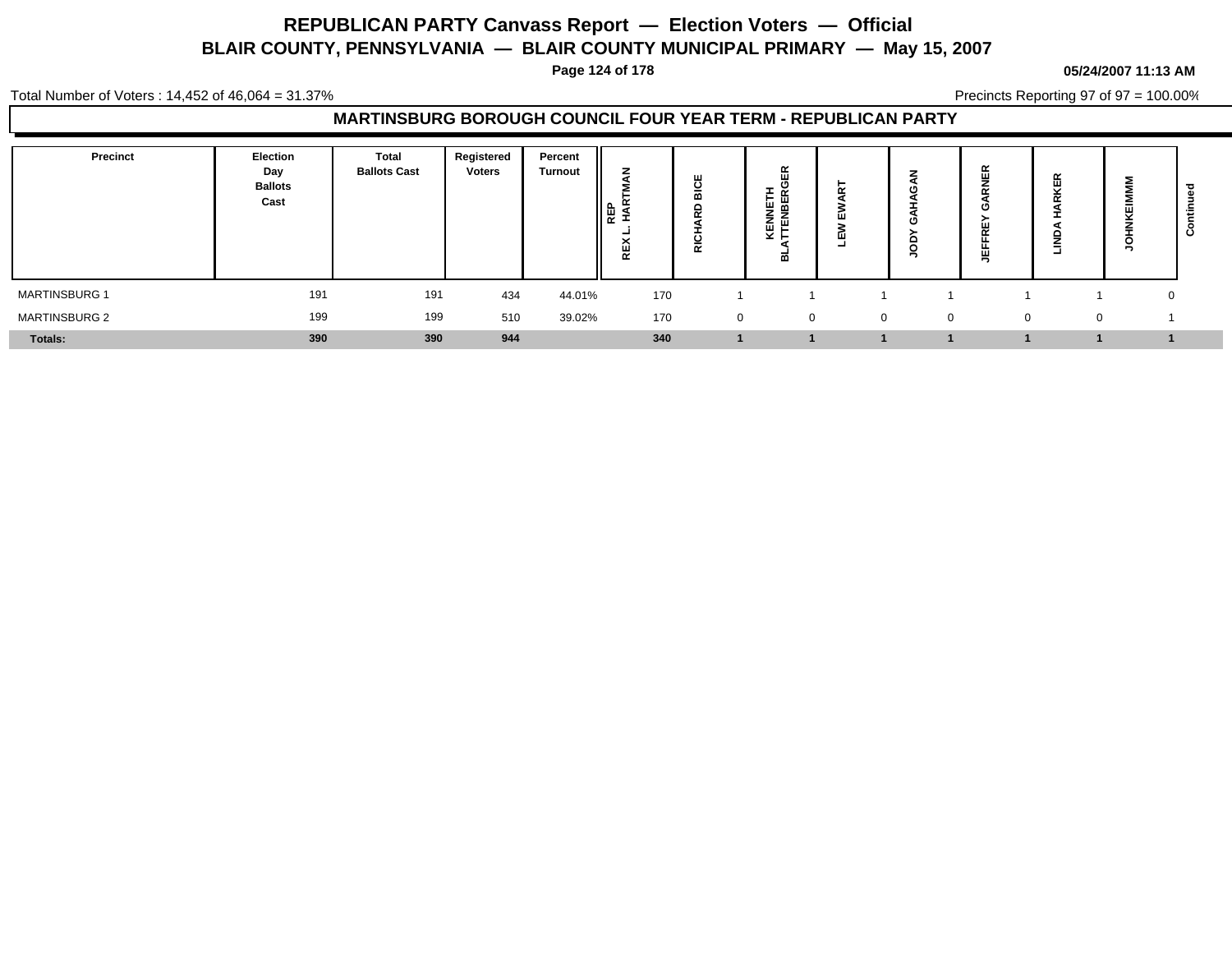**Page 125 of 178**

#### **05/24/2007 11:13 AM**

Precincts Reporting 97 of 97 = 100.00%

Total Number of Voters : 14,452 of 46,064 = 31.37%

### **MARTINSBURG BOROUGH COUNCIL FOUR YEAR TERM**

|                      |                                           |                                     |                             | Continued                 |                               |                               |                                                           |                |                                           |                              |                               |              |   |
|----------------------|-------------------------------------------|-------------------------------------|-----------------------------|---------------------------|-------------------------------|-------------------------------|-----------------------------------------------------------|----------------|-------------------------------------------|------------------------------|-------------------------------|--------------|---|
| <b>Precinct</b>      | Election<br>Day<br><b>Ballots</b><br>Cast | <b>Total</b><br><b>Ballots Cast</b> | Registered<br><b>Voters</b> | Percent<br><b>Turnout</b> | 옾<br>-<br>쁳<br>$\overline{8}$ | ≺ m<br><b>HENRY</b><br>LAMBOI | $\sim$<br>c<br>m<br>ΞS<br>$-$<br>$\overline{\phantom{a}}$ | ш<br>-<br>ಠ    | $\sim$<br>-<br>œ<br>$\boldsymbol{\omega}$ | _<br>r<br>m<br>O<br>$\alpha$ | $\mathbf{H}$<br>ഗ<br>$\alpha$ | ഗ<br>┙       | ပ |
| <b>MARTINSBURG 1</b> | 191                                       | 191                                 | 434                         | 44.01%                    |                               | $\Omega$                      | U                                                         | $\overline{2}$ |                                           | $\Omega$                     |                               |              |   |
| <b>MARTINSBURG 2</b> | 199                                       | 199                                 | 510                         | 39.02%                    | $\sim$                        |                               |                                                           | $\Omega$       | $\Omega$                                  |                              | $\sim$                        |              |   |
| Totals:              | 390                                       | 390                                 | 944                         |                           |                               |                               |                                                           | 2              |                                           |                              |                               | $\mathbf{2}$ |   |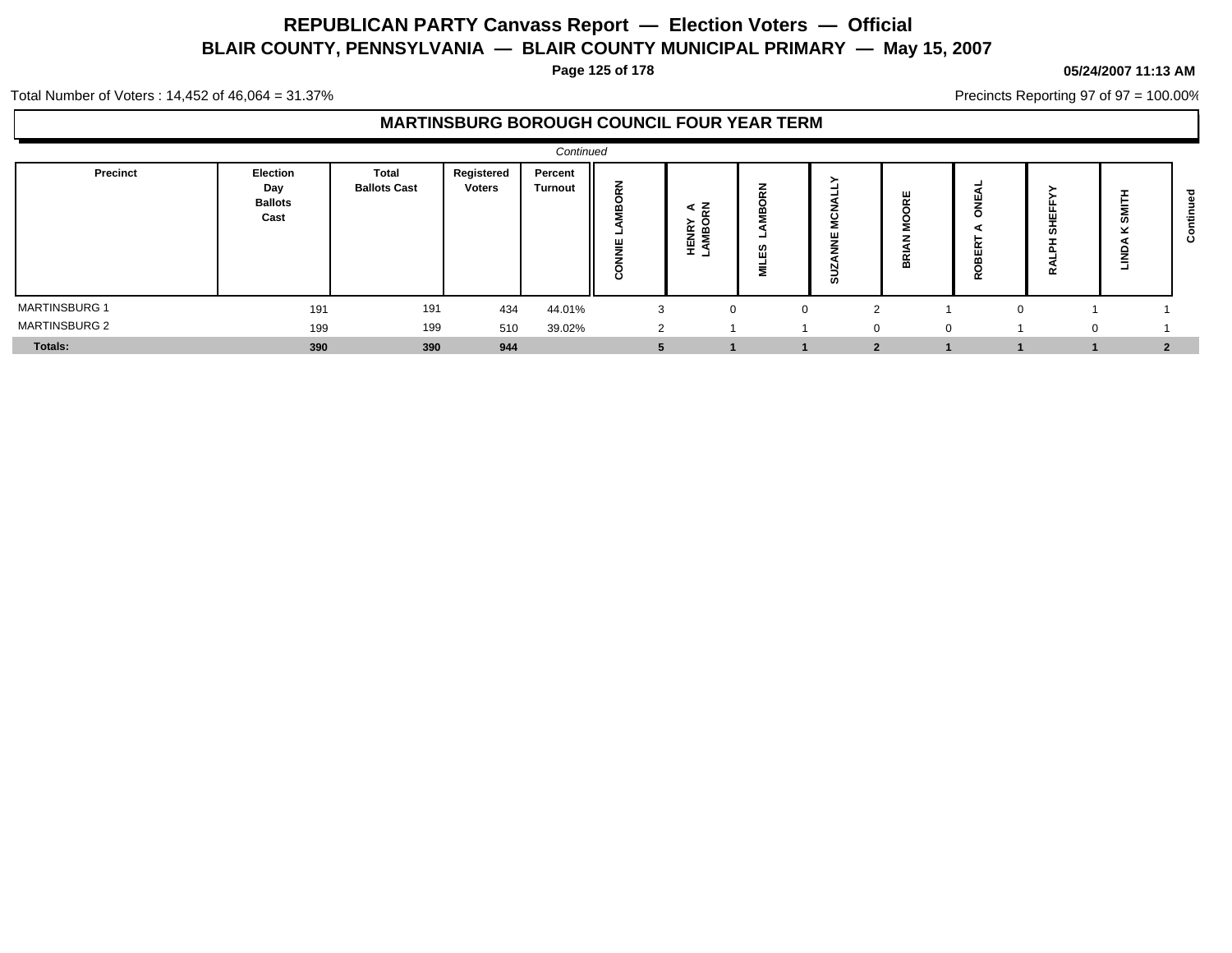**Page 126 of 178**

#### **05/24/2007 11:13 AM**

Precincts Reporting 97 of 97 = 100.00%

Total Number of Voters : 14,452 of 46,064 = 31.37%

### **MARTINSBURG BOROUGH COUNCIL FOUR YEAR TERM**

|                      |                                           |                                     |                      | Continued                 |                  |                 |
|----------------------|-------------------------------------------|-------------------------------------|----------------------|---------------------------|------------------|-----------------|
| <b>Precinct</b>      | Election<br>Day<br><b>Ballots</b><br>Cast | <b>Total</b><br><b>Ballots Cast</b> | Registered<br>Voters | Percent<br><b>Turnout</b> | -<br>3<br>$\Box$ | Totals          |
| <b>MARTINSBURG 1</b> | 191                                       | 191                                 | 434                  | 44.01%                    | $\mathbf 0$      | 184             |
| <b>MARTINSBURG 2</b> | 199                                       | 199                                 | 510                  | 39.02%                    |                  | 177<br>$\Omega$ |
| Totals:              | 390                                       | 390                                 | 944                  |                           |                  | 361<br>$\bf{0}$ |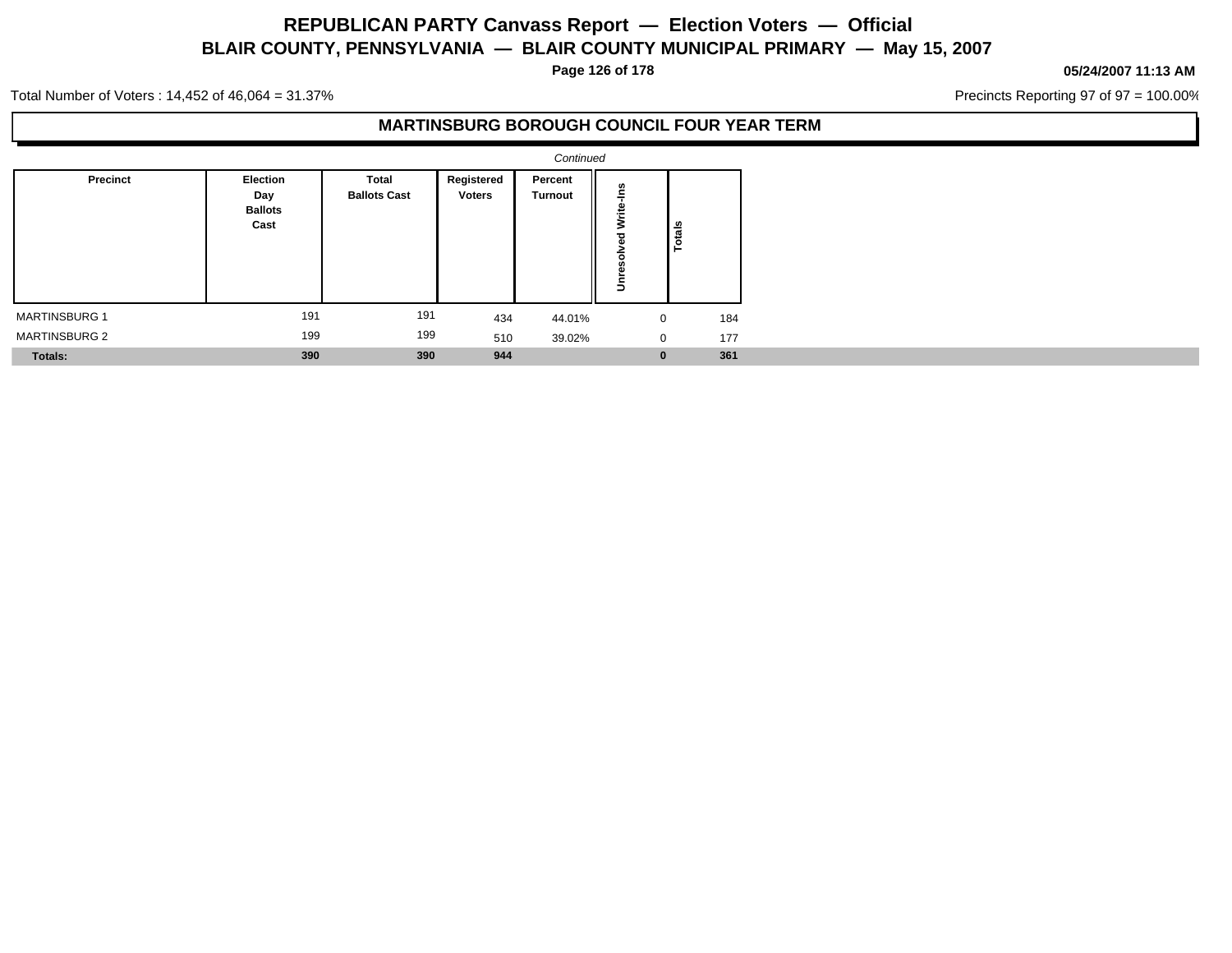**Page 127 of 178**

**05/24/2007 11:13 AM**

Total Number of Voters : 14,452 of 46,064 = 31.37%

Precincts Reporting 97 of 97 = 100.00%

### **MARTINSBURG BOROUGH AUDITOR SIX YEAR TERM - REPUBLICAN PARTY**

| <b>Precinct</b>      | Election<br>Day<br><b>Ballots</b><br>Cast | Total<br><b>Ballots Cast</b> | Registered<br><b>Voters</b> | Percent<br><b>Turnout</b> | ≳<br>REP<br>4A B.<br>ᇳ<br>- | ö<br>œ<br>c<br>$\sim$<br><br>$\bar{\alpha}$ | Ξ        | <b>Potes</b> |
|----------------------|-------------------------------------------|------------------------------|-----------------------------|---------------------------|-----------------------------|---------------------------------------------|----------|--------------|
| MARTINSBURG 1        | 191                                       | 191                          | 434                         | 44.01%                    | 171                         |                                             | $\Omega$ | 172          |
| <b>MARTINSBURG 2</b> | 199                                       | 199                          | 510                         | 39.02%                    | 173                         | 0                                           | $\Omega$ | 173          |
| <b>Totals:</b>       | 390                                       | 390                          | 944                         |                           | 344                         |                                             | $\bf{0}$ | 345          |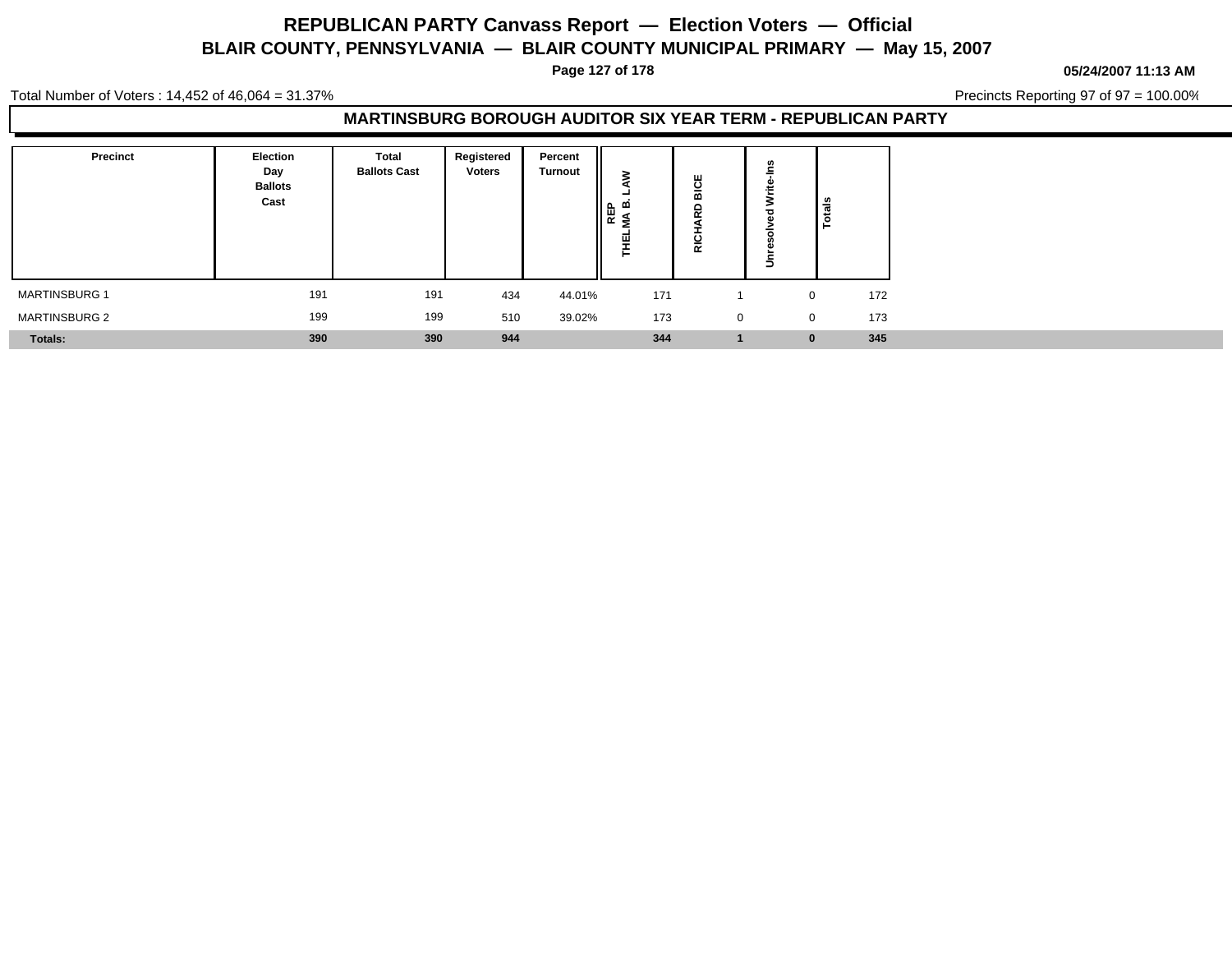**Page 128 of 178**

#### **05/24/2007 11:13 AM**

Total Number of Voters : 14,452 of 46,064 = 31.37%

Precincts Reporting 97 of 97 = 100.00%

### **NEWRY BOROUGH COUNCIL FOUR YEAR TERM - REPUBLICAN PARTY**

| <b>Precinct</b> | Election<br>Day<br><b>Ballots</b><br>Cast | <b>Total</b><br><b>Ballots Cast</b> | Registered<br><b>Voters</b> | Percent<br><b>Turnout</b> | ≈            | ш<br>ш                   | o<br>C<br>ᄒ | ┙ | $\alpha$ | ີ<br><b>in</b> | ு<br>- | ∍        | ల |
|-----------------|-------------------------------------------|-------------------------------------|-----------------------------|---------------------------|--------------|--------------------------|-------------|---|----------|----------------|--------|----------|---|
| NEWRY BORO      | 21                                        | 21                                  | 83                          | 25.30%                    | $\mathbf{0}$ | $\overline{\phantom{a}}$ | 4           |   |          |                |        | $\Omega$ |   |
| Totals:         | 21                                        | 21                                  | 83                          |                           |              |                          |             |   |          |                |        | $\bf{0}$ |   |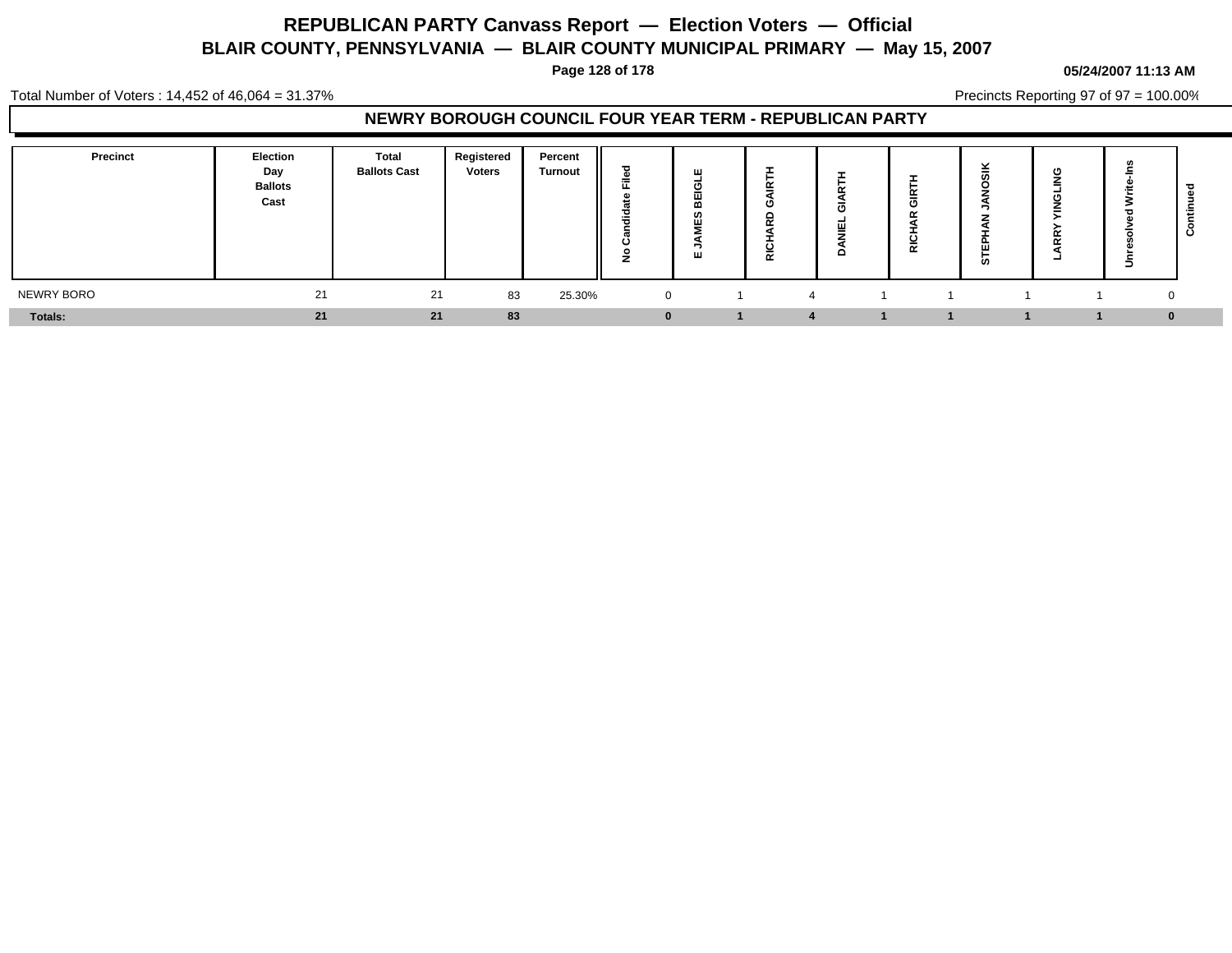**Page 129 of 178**

#### **05/24/2007 11:13 AM**

Precincts Reporting 97 of 97 = 100.00%

Total Number of Voters : 14,452 of 46,064 = 31.37%

### **NEWRY BOROUGH COUNCIL FOUR YEAR TERM**

|                |                                                  |                              |                             | Continued          |               |
|----------------|--------------------------------------------------|------------------------------|-----------------------------|--------------------|---------------|
| Precinct       | <b>Election</b><br>Day<br><b>Ballots</b><br>Cast | Total<br><b>Ballots Cast</b> | Registered<br><b>Voters</b> | Percent<br>Turnout | <b>Totals</b> |
| NEWRY BORO     | 21                                               | 21                           | 83                          | 25.30%             | 9             |
| <b>Totals:</b> | 21                                               | 21                           | 83                          |                    | 9             |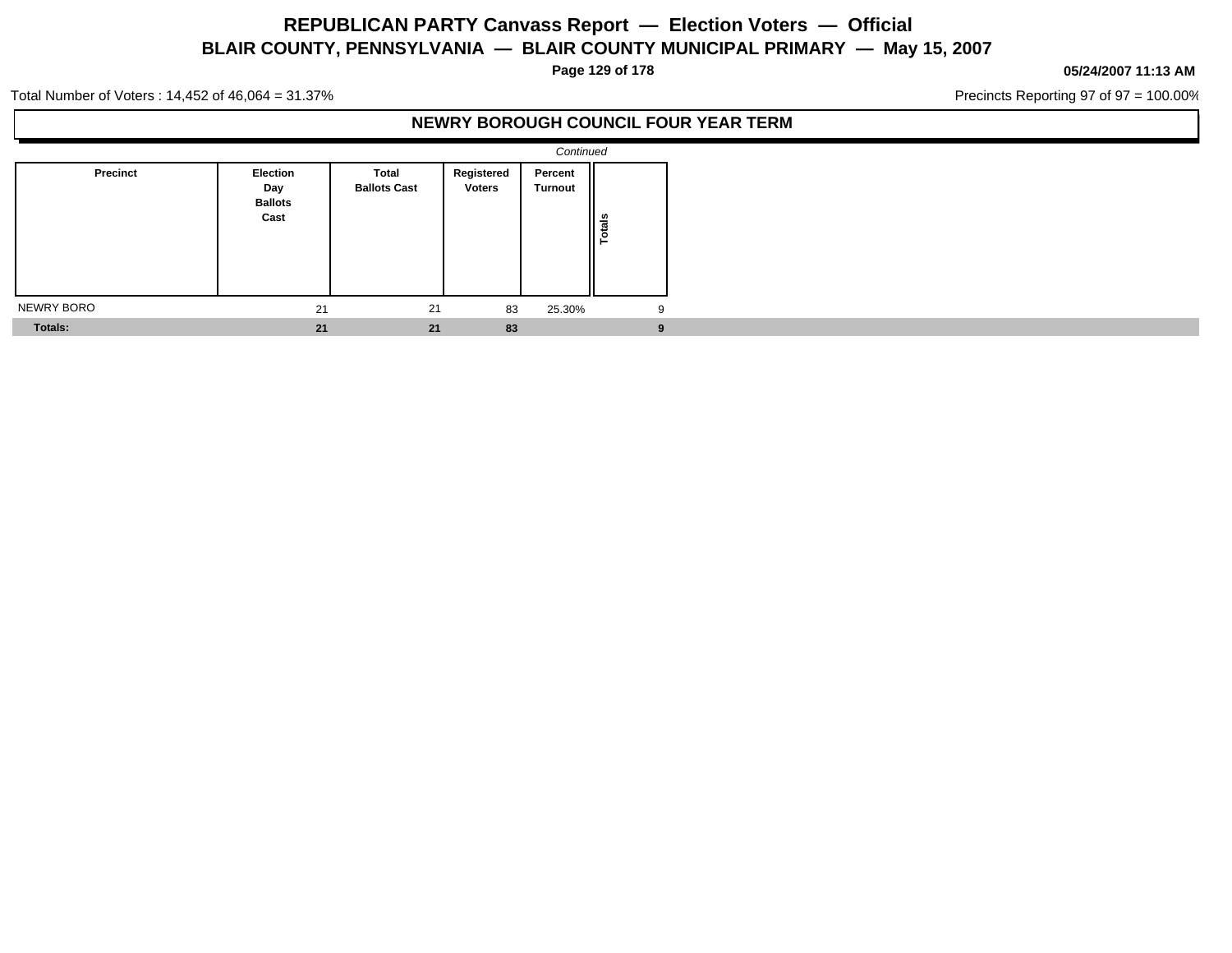**Page 130 of 178**

**05/24/2007 11:13 AM**

Total Number of Voters : 14,452 of 46,064 = 31.37%

Precincts Reporting 97 of 97 = 100.00%

### **NORTH WOODBURY TOWNSHIP SUPERVISOR SIX YEAR TERM - REPUBLICAN PARTY**

| Precinct       | Election<br>Day<br><b>Ballots</b><br>Cast | Total<br><b>Ballots Cast</b> | Registered<br><b>Voters</b> | Percent<br><b>Turnout</b> | 贾 동<br>- -<br>- -<br>≏ | 띥<br>0<br>이 없<br>ᇥ<br>Ο |   | <b>Total</b> |
|----------------|-------------------------------------------|------------------------------|-----------------------------|---------------------------|------------------------|-------------------------|---|--------------|
| NORTH WOODBURY | 474                                       | 474                          | 1,251                       | 37.89%                    | 259                    | 149                     |   | 408          |
| Totals:        | 474                                       | 474                          | 1,251                       |                           | 259                    | 149                     | U | 408          |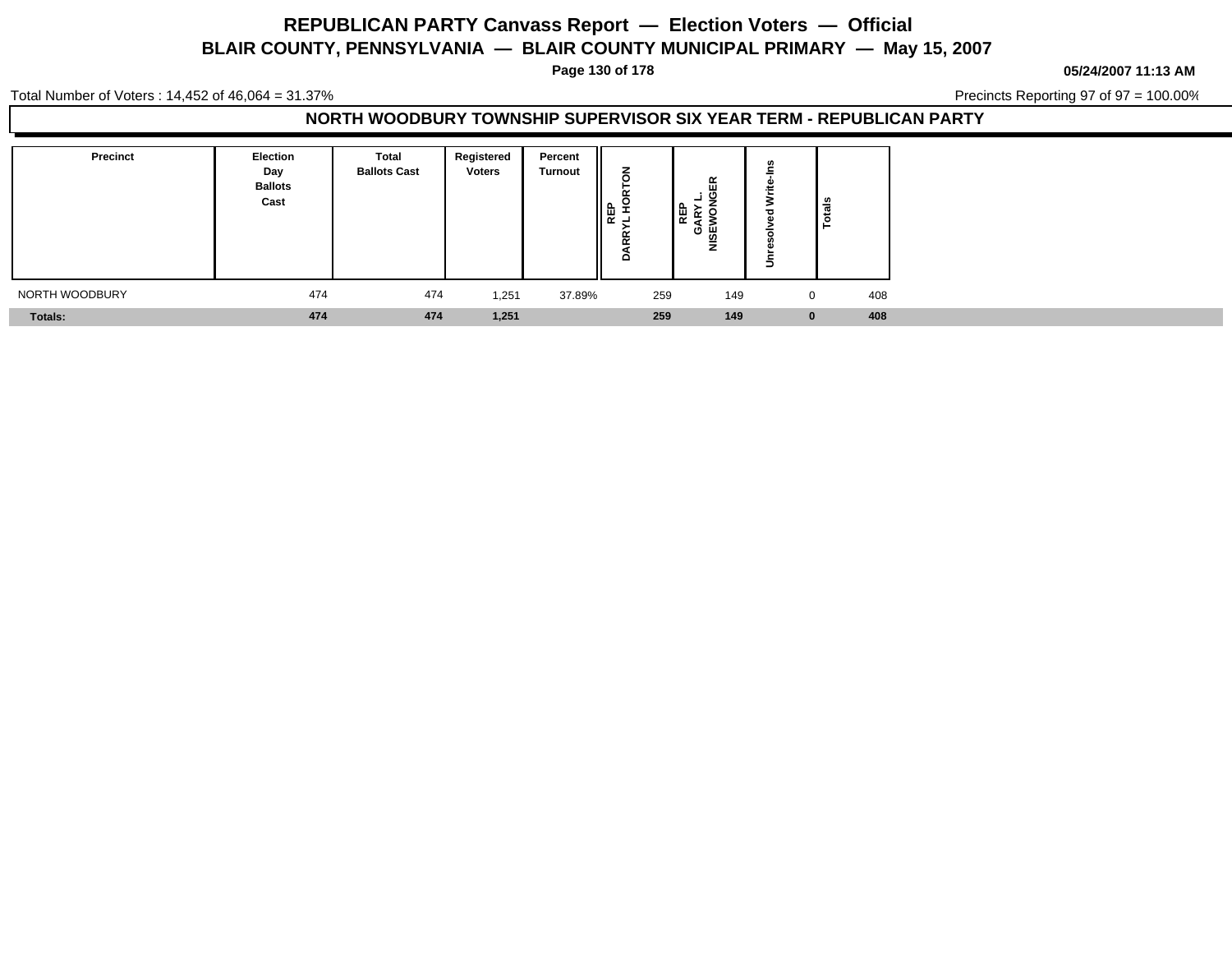**Page 131 of 178**

**05/24/2007 11:13 AM**

Total Number of Voters : 14,452 of 46,064 = 31.37%

Precincts Reporting 97 of 97 = 100.00%

### **NORTH WOODBURY TOWNSHIP AUDITOR SIX YEAR TERM - REPUBLICAN PARTY**

| Precinct       | <b>Election</b><br>Day<br><b>Ballots</b><br>Cast | Total<br><b>Ballots Cast</b> | Registered<br><b>Voters</b> | Percent<br><b>Turnout</b> | ≂<br><br>ن | O<br>$\alpha$<br>m<br>o | - | $\tilde{\phantom{a}}$<br>$\sim$<br>ш<br>w |          | Totals |
|----------------|--------------------------------------------------|------------------------------|-----------------------------|---------------------------|------------|-------------------------|---|-------------------------------------------|----------|--------|
| NORTH WOODBURY | 474                                              | 474                          | 1,251                       | 37.89%                    | 0          | 14                      |   |                                           | 0        | 15     |
| Totals:        | 474                                              | 474                          | 1,251                       |                           |            | 14                      |   | $\bf{0}$                                  | $\bf{0}$ | 15     |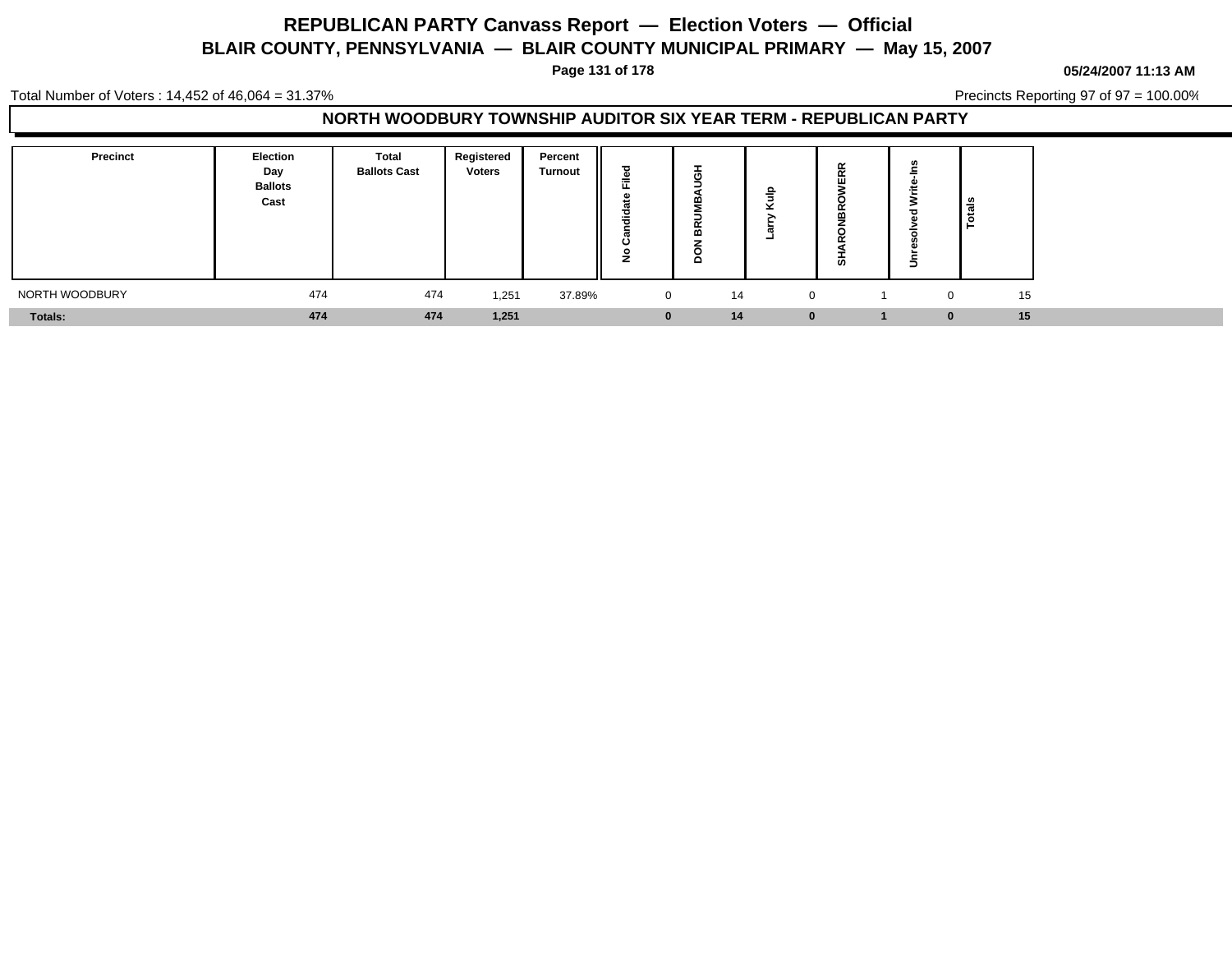**Page 132 of 178**

#### **05/24/2007 11:13 AM**

Total Number of Voters : 14,452 of 46,064 = 31.37%

Precincts Reporting 97 of 97 = 100.00%

### **NORTH WOODBURY TOWNSHIP AUDITOR FOUR YEAR TERM - REPUBLICAN PARTY**

| <b>Precinct</b> | <b>Election</b><br>Day<br><b>Ballots</b><br>Cast | Total<br><b>Ballots Cast</b> | Registered<br><b>Voters</b> | Percent<br><b>Turnout</b> | ÷<br><br>ບ<br>∸ | ш<br>.<br>-<br><br>Ο | c<br><b>SO</b> | O<br>⋒         | ဦ<br>≗ا      |    |
|-----------------|--------------------------------------------------|------------------------------|-----------------------------|---------------------------|-----------------|----------------------|----------------|----------------|--------------|----|
| NORTH WOODBURY  | 474                                              | 474                          | 1,251                       | 37.89%                    |                 |                      |                | 10<br>$\Omega$ | $\mathbf{0}$ | 11 |
| <b>Totals:</b>  | 474                                              | 474                          | 1,251                       |                           |                 |                      | $\bf{0}$       | 10             | $\bf{0}$     | 11 |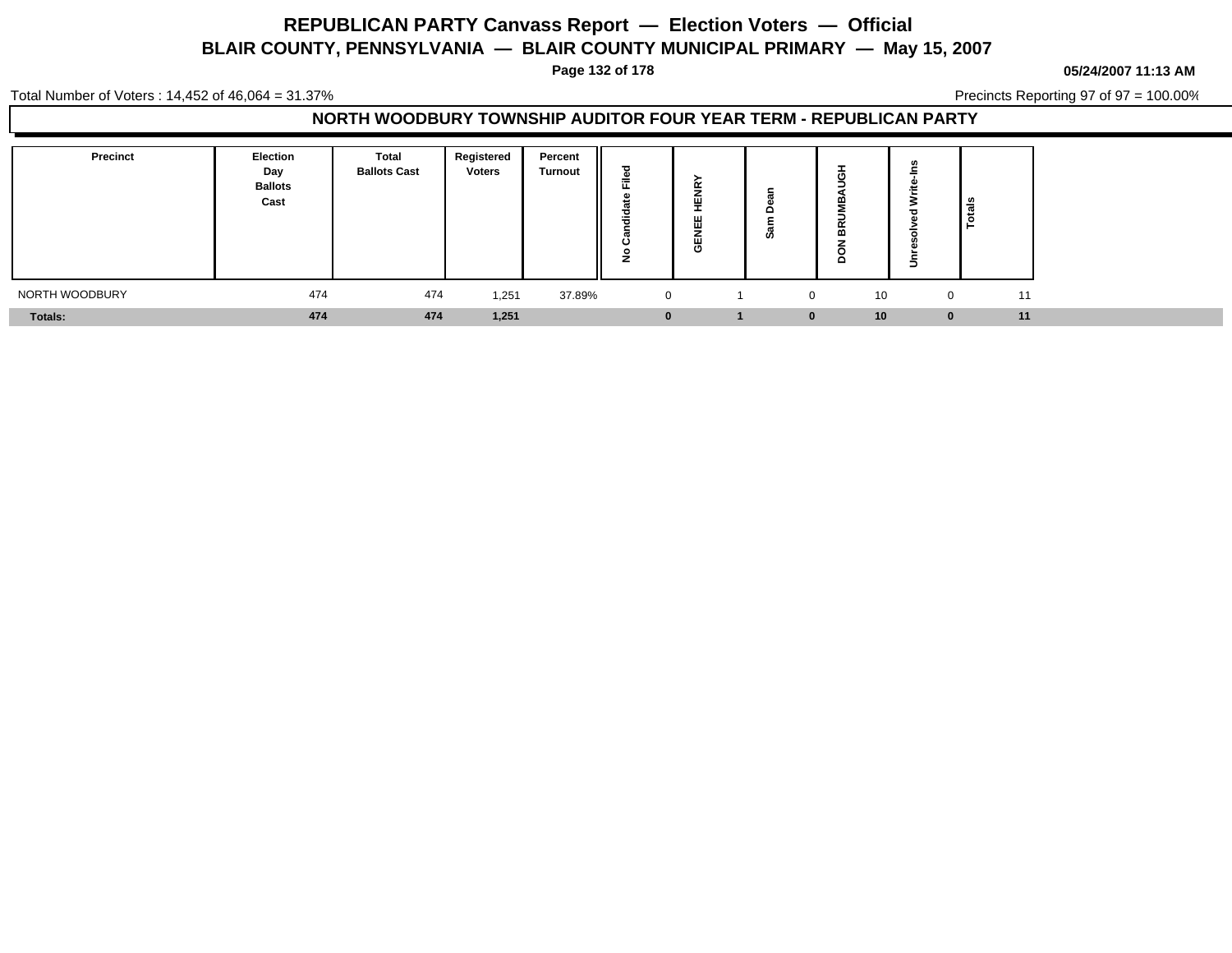**Page 133 of 178**

#### **05/24/2007 11:13 AM**

Total Number of Voters : 14,452 of 46,064 = 31.37%

Precincts Reporting 97 of 97 = 100.00%

### **ROARING SPRING BOROUGH COUNCIL FOUR YEAR TERM - REPUBLICAN PARTY**

| Precinct      | Election<br>Day<br><b>Ballots</b><br>Cast | Total<br><b>Ballots Cast</b> | Registered<br><b>Voters</b> | Percent<br><b>Turnout</b> | o<br>୰<br><b>REP</b><br>NIS IO<br>품 | ய் கு<br>REI<br>≊<br>-<br>-<br>로<br>이 | ш<br>$\overline{\phantom{a}}$<br>$\overline{a}$<br>о | ທ<br>Ш<br>$\tilde{\phantom{a}}$<br>с<br>с | Ξ<br>ზ ს<br>ш<br>ō | Ò٥       | $\overline{a}$<br>≅<br>œ | g<br>$\overline{u}$<br>∩ | $\mathbf c$ |
|---------------|-------------------------------------------|------------------------------|-----------------------------|---------------------------|-------------------------------------|---------------------------------------|------------------------------------------------------|-------------------------------------------|--------------------|----------|--------------------------|--------------------------|-------------|
| ROARING SPG 1 | 82                                        | 82                           | 268                         | 30.60%                    | 70                                  | 59                                    | $\mathbf 0$                                          | $\Omega$                                  | $\Omega$           |          | 0                        | 0                        |             |
| ROARING SPG 2 | 197                                       | 197                          | 444                         | 44.37%                    | 133                                 | 145                                   |                                                      |                                           |                    |          |                          |                          |             |
| ROARING SPG 3 | 153                                       | 153                          | 358                         | 42.74%                    | 120                                 | 122                                   | 0                                                    | $\mathbf 0$                               | $\mathbf{0}$       | $\Omega$ | 0                        | 0                        |             |
| Totals:       | 432                                       | 432                          | 1,070                       |                           | 323                                 | 326                                   |                                                      |                                           |                    |          |                          |                          |             |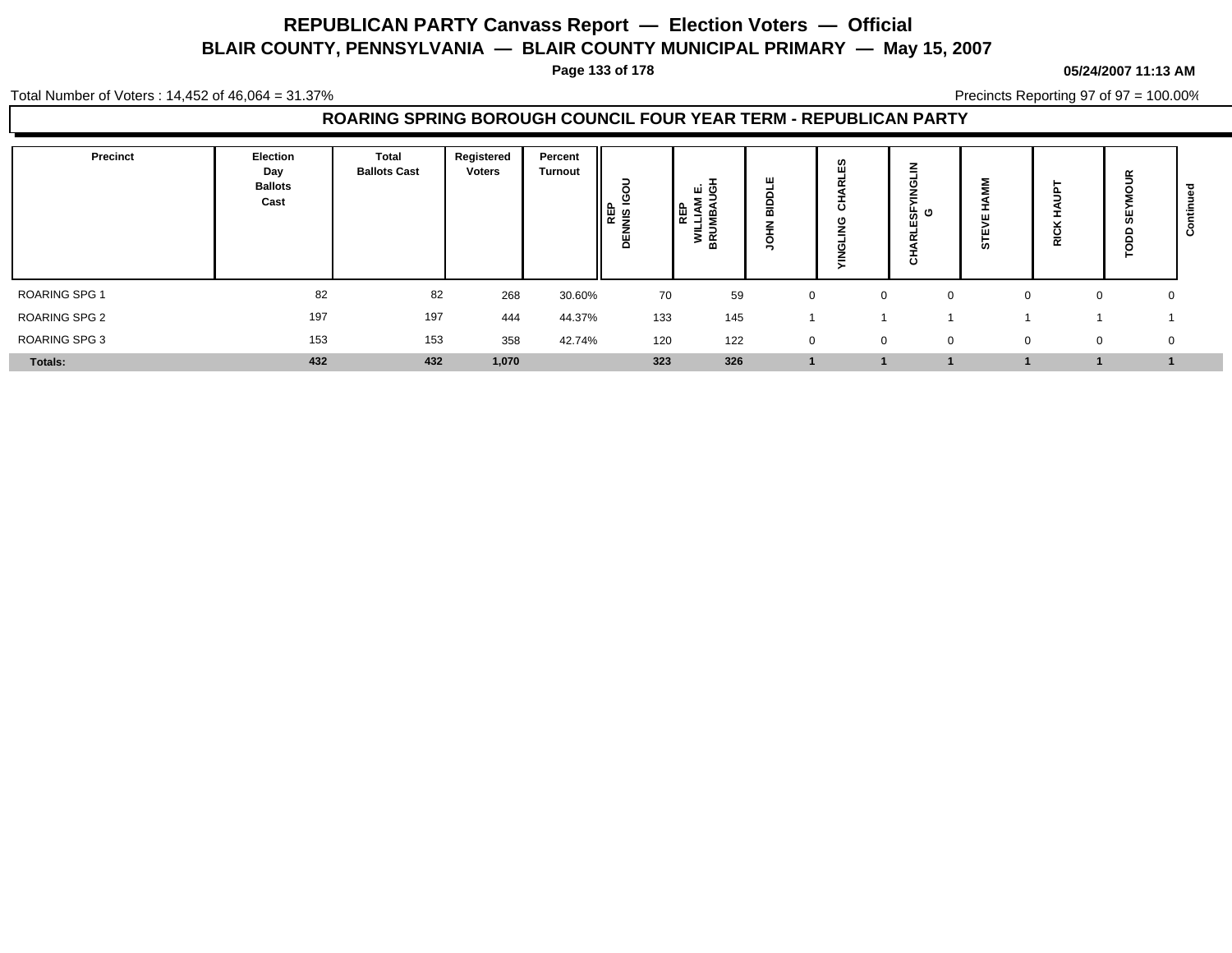**Page 134 of 178**

#### **05/24/2007 11:13 AM**

Precincts Reporting 97 of 97 = 100.00%

Total Number of Voters : 14,452 of 46,064 = 31.37%

### **ROARING SPRING BOROUGH COUNCIL FOUR YEAR TERM**

|                      |                                           |                              |                             | Continued                 |                     |                            |        |  |
|----------------------|-------------------------------------------|------------------------------|-----------------------------|---------------------------|---------------------|----------------------------|--------|--|
| Precinct             | Election<br>Day<br><b>Ballots</b><br>Cast | Total<br><b>Ballots Cast</b> | Registered<br><b>Voters</b> | Percent<br><b>Turnout</b> | ē<br>℥<br>삠<br>ERIN | ے<br>=<br>Write-<br>ā<br>š | Totals |  |
| <b>ROARING SPG 1</b> | 82                                        | 82                           | 268                         | 30.60%                    |                     | 0                          | 130    |  |
| <b>ROARING SPG 2</b> | 197                                       | 197                          | 444                         | 44.37%                    | 4                   | $\mathbf 0$                | 288    |  |
| <b>ROARING SPG 3</b> | 153                                       | 153                          | 358                         | 42.74%                    | 2                   | $\mathbf 0$                | 244    |  |
| Totals:              | 432                                       | 432                          | 1,070                       |                           |                     | $\bf{0}$                   | 662    |  |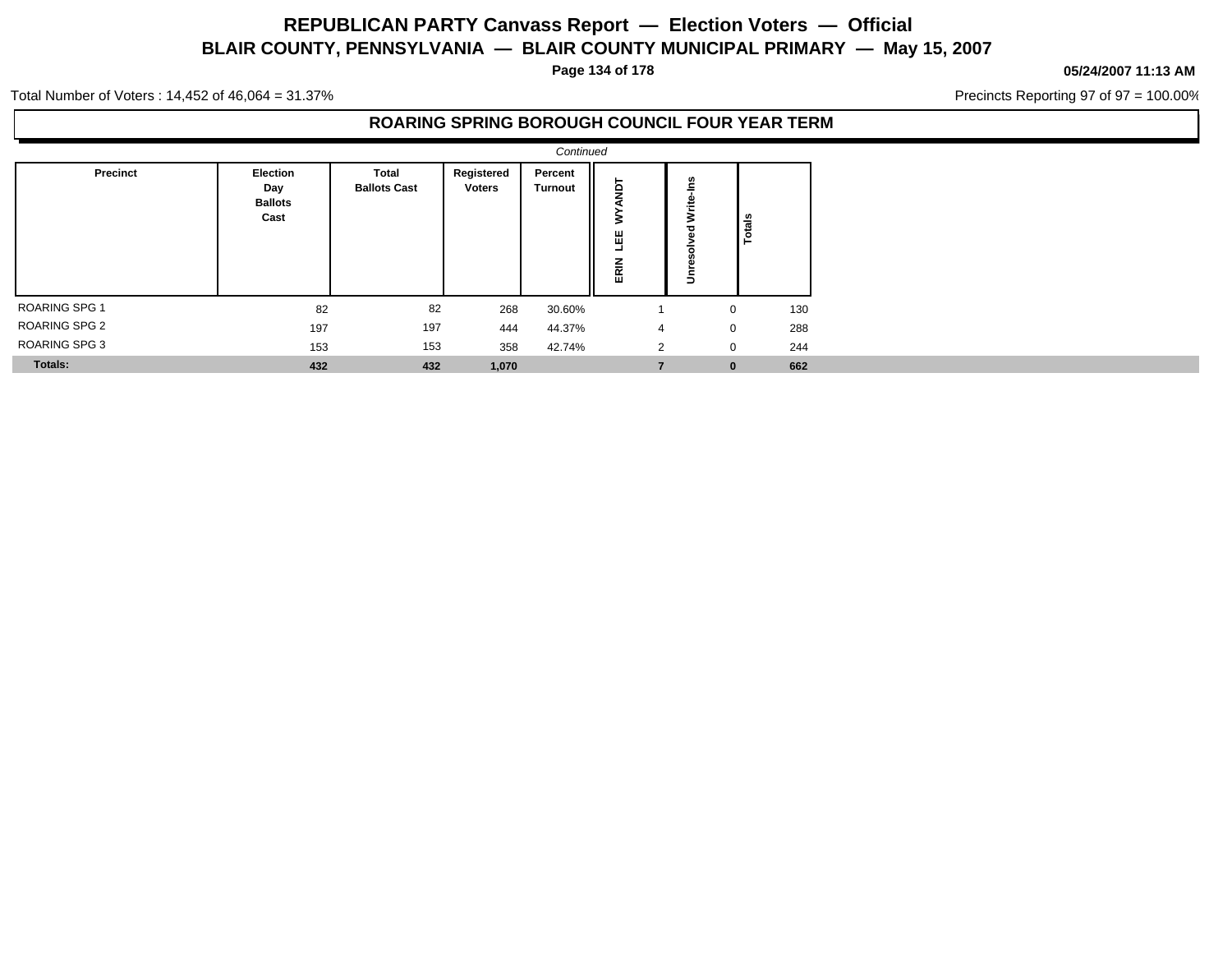**Page 135 of 178**

**05/24/2007 11:13 AM**

Total Number of Voters : 14,452 of 46,064 = 31.37%

Precincts Reporting 97 of 97 = 100.00%

### **ROARING SPRING BOROUGH COUNCIL TWO YEAR TERM - REPUBLICAN PARTY**

| Precinct      | Election<br>Day<br><b>Ballots</b><br>Cast | Total<br><b>Ballots Cast</b> | Registered<br><b>Voters</b> | Percent<br><b>Turnout</b> | ►<br>ဖာ<br>   දි<br>BRE | m<br>-<br>œ | ш<br>ш<br>-<br>흢 | ∍ | Total <sub>s</sub> |
|---------------|-------------------------------------------|------------------------------|-----------------------------|---------------------------|-------------------------|-------------|------------------|---|--------------------|
| ROARING SPG 1 | 82                                        | 82                           | 268                         | 30.60%                    | 76                      | $\mathbf 0$ | $\mathbf 0$      |   | 76<br>$\Omega$     |
| ROARING SPG 2 | 197                                       | 197                          | 444                         | 44.37%                    | 152                     | 0           |                  |   | 153<br>$\mathbf 0$ |
| ROARING SPG 3 | 153                                       | 153                          | 358                         | 42.74%                    | 140                     | 0           | $\mathbf 0$      |   | 140<br>$\mathbf 0$ |
| Totals:       | 432                                       | 432                          | 1,070                       |                           | 368                     | 0           |                  |   | 369<br>$\bf{0}$    |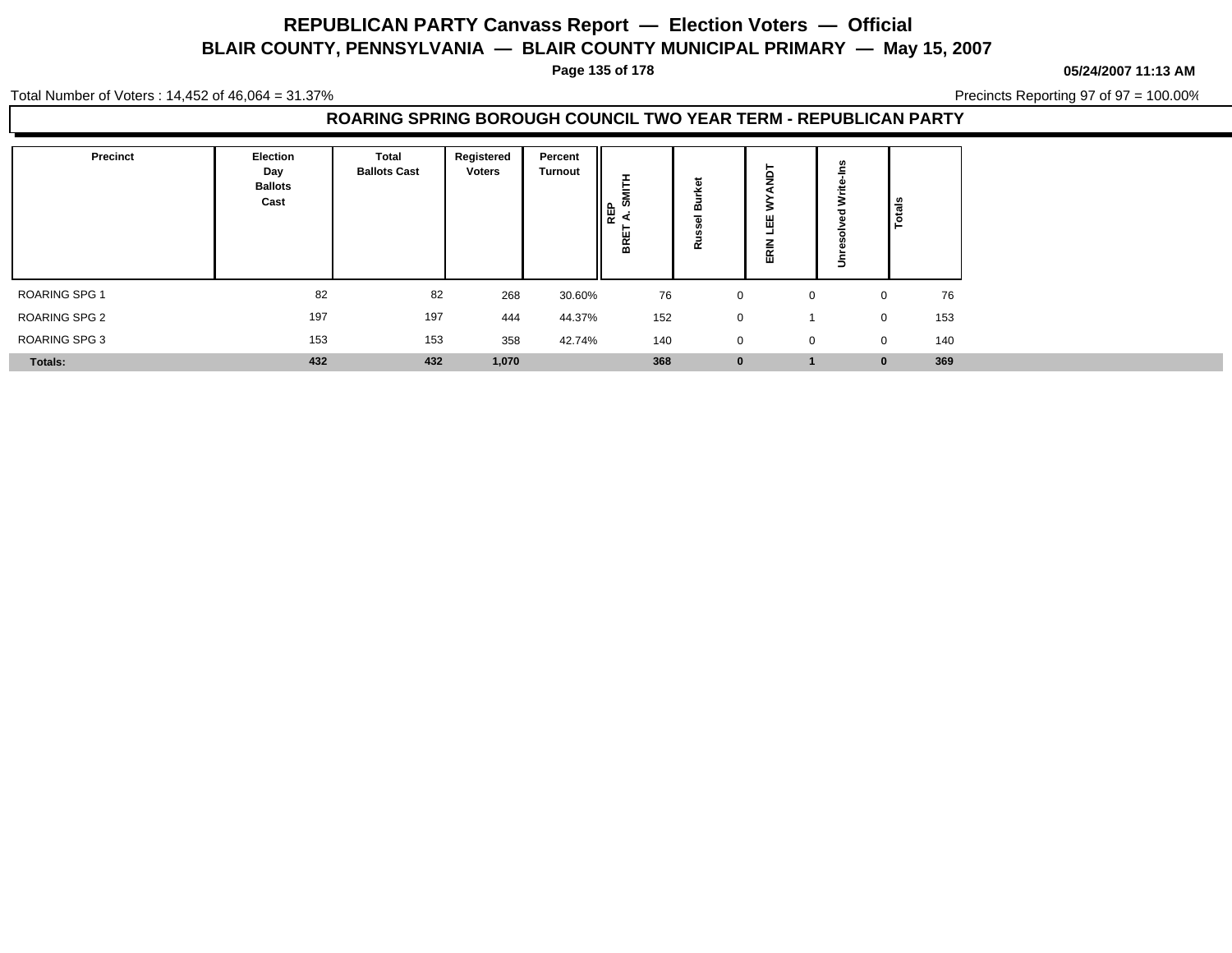**Page 136 of 178**

#### **05/24/2007 11:13 AM**

Total Number of Voters : 14,452 of 46,064 = 31.37%

Precincts Reporting 97 of 97 = 100.00%

### **ROARING SPRING BOROUGH AUDITOR SIX YEAR TERM - REPUBLICAN PARTY**

| Precinct      | Election<br>Day<br><b>Ballots</b><br>Cast | Total<br><b>Ballots Cast</b> | Registered<br><b>Voters</b> | Percent<br><b>Turnout</b> | ਹ<br>m<br>=<br>ಕ<br><br>◡<br>с | ≃<br>=<br>$\mathbf{r}$<br>$\cdot$<br>Щ<br>$\overline{a}$<br>$\equiv$ | ਠ<br>≏      | ш<br>画<br>$\alpha$<br>່ທ | $\mathbf{m}$ | <b>.</b><br>ш<br>-<br>ഗ<br>⊆ | ∍      | ≅ا<br>ٷا                |  |
|---------------|-------------------------------------------|------------------------------|-----------------------------|---------------------------|--------------------------------|----------------------------------------------------------------------|-------------|--------------------------|--------------|------------------------------|--------|-------------------------|--|
| ROARING SPG 1 | 82                                        | 82                           | 268                         | 30.60%                    | $\mathbf 0$                    |                                                                      | $\Omega$    | $\Omega$                 |              |                              | $\sim$ | 0                       |  |
| ROARING SPG 2 | 197                                       | 197                          | 444                         | 44.37%                    | $\mathbf 0$                    | 0                                                                    | $\mathbf 0$ | $\mathbf 0$              |              |                              |        | $\mathbf 0$<br>$\Omega$ |  |
| ROARING SPG 3 | 153                                       | 153                          | 358                         | 42.74%                    | $\mathbf 0$                    | 0                                                                    | $\mathbf 0$ |                          | $\mathbf 0$  |                              | 0      | $\mathbf 0$             |  |
| Totals:       | 432                                       | 432                          | 1,070                       |                           | $\mathbf{0}$                   |                                                                      | $\bf{0}$    |                          |              |                              |        |                         |  |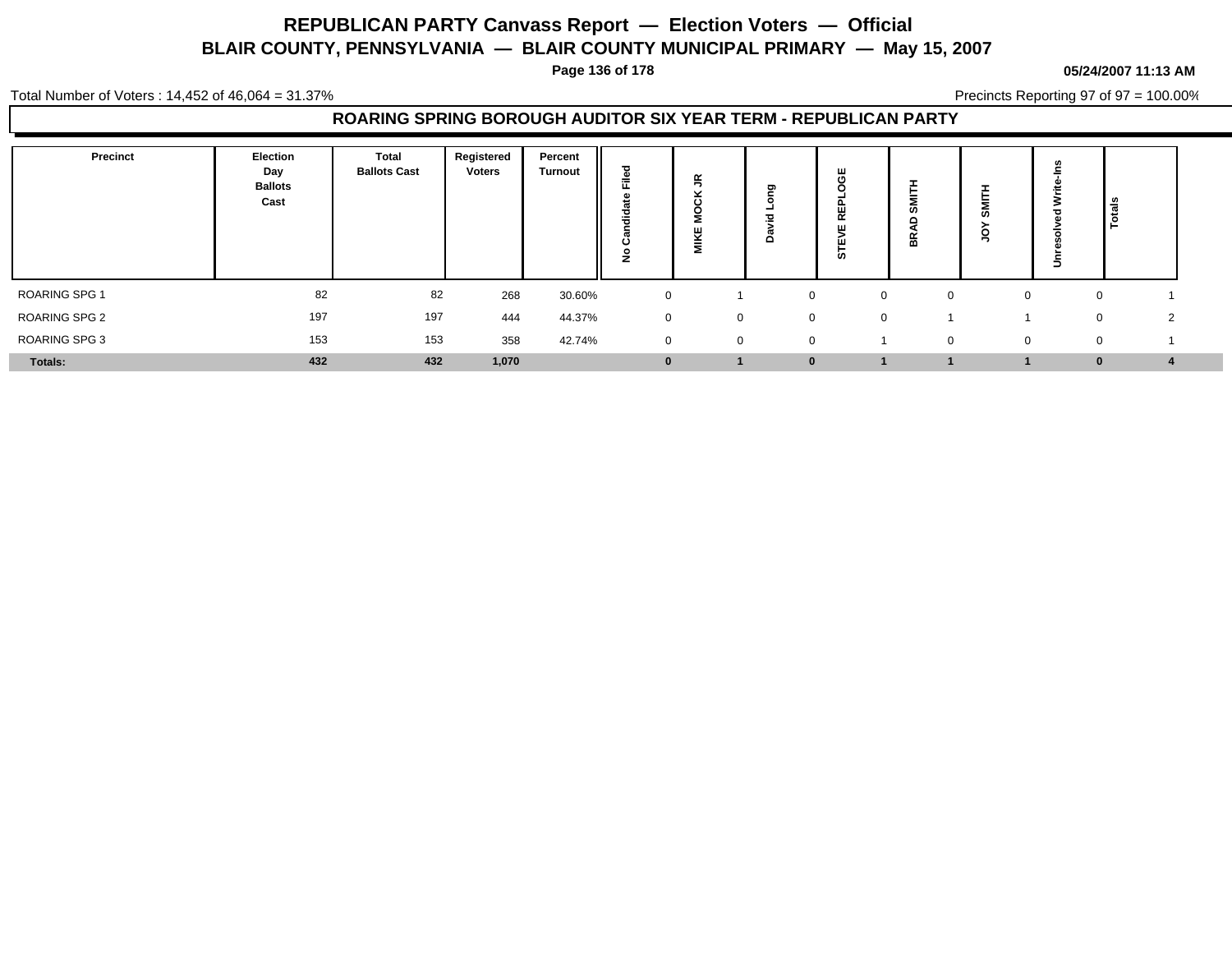**Page 137 of 178**

**05/24/2007 11:13 AM**

Total Number of Voters : 14,452 of 46,064 = 31.37%

Precincts Reporting 97 of 97 = 100.00%

### **SNYDER TOWNSHIP SUPERVISOR SIX YEAR TERM - REPUBLICAN PARTY**

| Precinct       | Election<br>Day<br><b>Ballots</b><br>Cast | Total<br><b>Ballots Cast</b> | Registered<br><b>Voters</b> | Percent<br><b>Turnout</b> | 팣<br>∼<br>│Ë ≥<br>넚<br>ш<br>≃<br>o<br>α | Ζ<br>œ<br><br>PE SH<br>$\sim$<br>ш<br>m | $\Rightarrow$ | Totals |
|----------------|-------------------------------------------|------------------------------|-----------------------------|---------------------------|-----------------------------------------|-----------------------------------------|---------------|--------|
| SNYDER TWP 1   | 146                                       | 146                          | 539                         | 27.09%                    | 72                                      | 61                                      | $\mathbf 0$   | 133    |
| SNYDER TWP 2   | 213                                       | 213                          | 714                         | 29.83%                    | 98                                      | 102                                     | $\mathbf 0$   | 200    |
| <b>Totals:</b> | 359                                       | 359                          | 1,253                       |                           | 170                                     | 163                                     | $\bf{0}$      | 333    |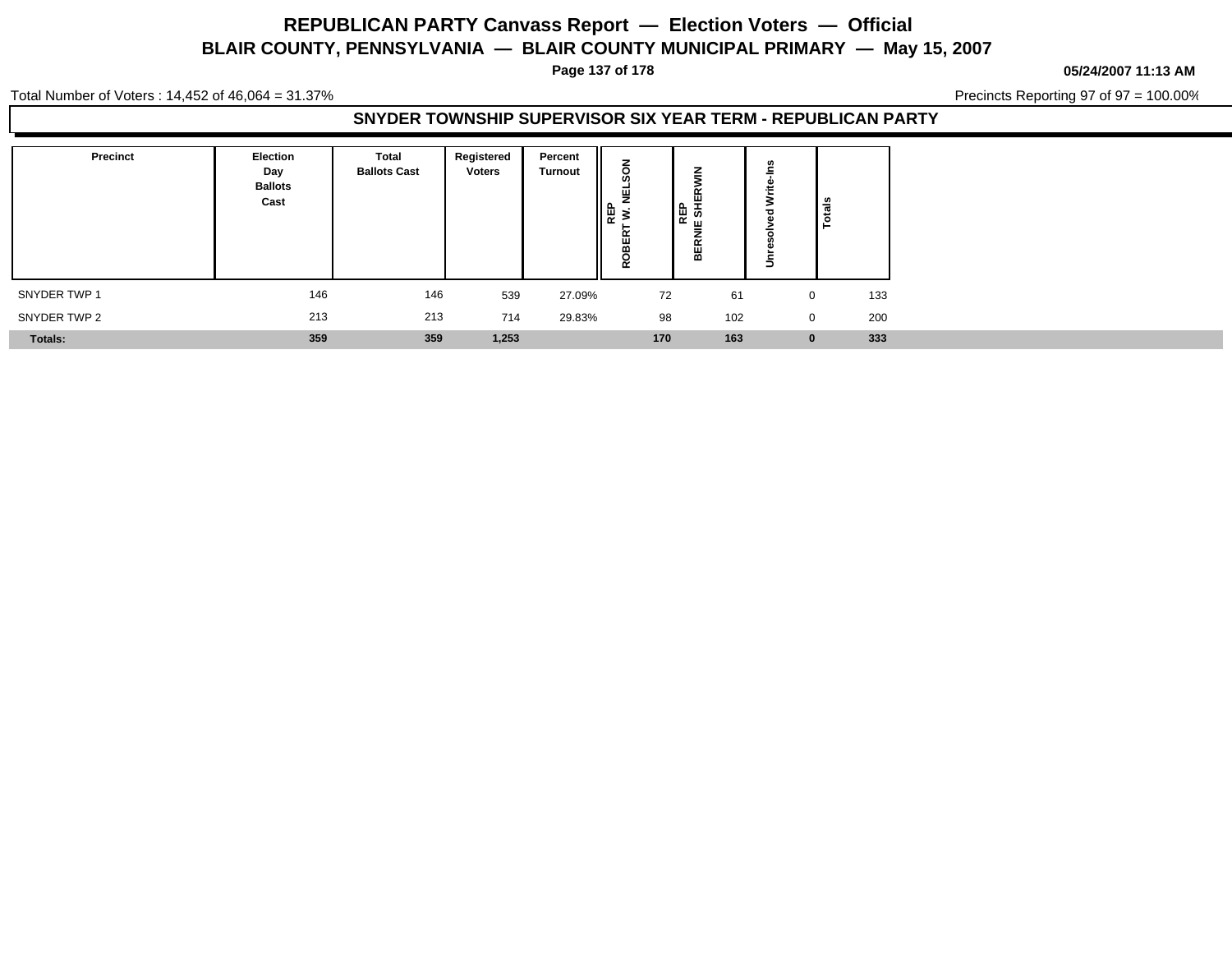**Page 138 of 178**

#### **05/24/2007 11:13 AM**

Total Number of Voters : 14,452 of 46,064 = 31.37%

Precincts Reporting 97 of 97 = 100.00%

### **SNYDER TOWNSHIP AUDITOR SIX YEAR TERM - REPUBLICAN PARTY**

| Precinct       | <b>Election</b><br>Day<br><b>Ballots</b><br>Cast | <b>Total</b><br><b>Ballots Cast</b> | Registered<br><b>Voters</b> | Percent<br><b>Turnout</b> | --           | 띥<br>-<br>윤<br>$\alpha$<br>╺<br>⋖ છ<br>خن<br>⋒ | œ<br>ш<br>-<br>m<br>ن | Ø<br>ш<br><br><b>in</b> |              | Total <sub>s</sub> |
|----------------|--------------------------------------------------|-------------------------------------|-----------------------------|---------------------------|--------------|------------------------------------------------|-----------------------|-------------------------|--------------|--------------------|
| SNYDER TWP 1   | 146                                              | 146                                 | 539                         | 27.09%                    | $\mathbf 0$  | $\Omega$                                       | $\Omega$              |                         | 0            |                    |
| SNYDER TWP 2   | 213                                              | 213                                 | 714                         | 29.83%                    | $\mathbf{0}$ |                                                |                       | $\mathbf{0}$            | $\mathbf{0}$ | $\Omega$           |
| <b>Totals:</b> | 359                                              | 359                                 | 1,253                       |                           |              |                                                |                       |                         | $\bf{0}$     |                    |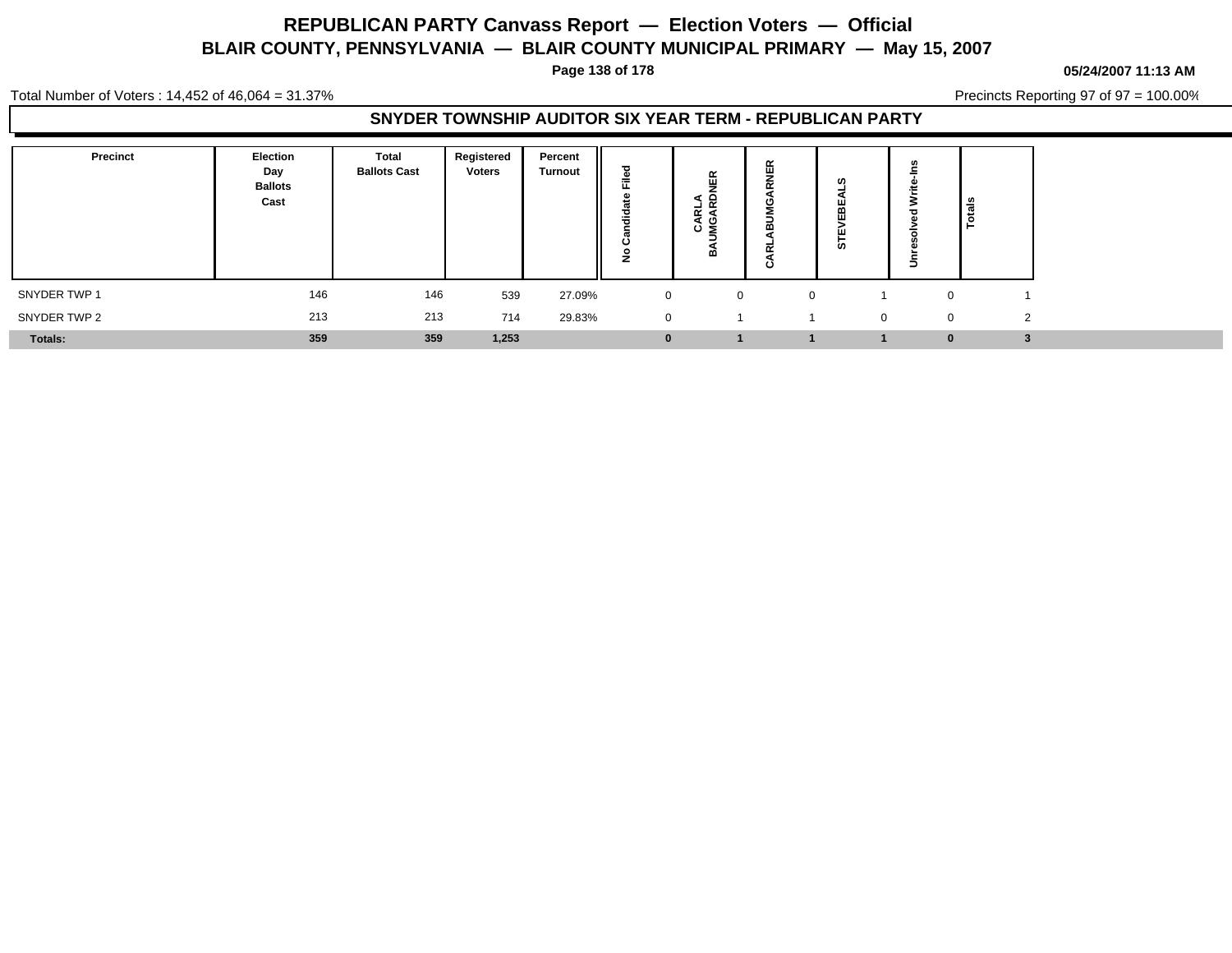**Page 139 of 178**

#### **05/24/2007 11:13 AM**

Precincts Reporting 97 of 97 = 100.00%

Total Number of Voters : 14,452 of 46,064 = 31.37%

### **SNYDER TOWNSHIP AUDITOR FOUR YEAR TERM - REPUBLICAN PARTY**

| <b>Precinct</b> | Election<br>Day<br><b>Ballots</b><br>Cast | <b>Total</b><br><b>Ballots Cast</b> | Registered<br><b>Voters</b> | Percent<br><b>Turnout</b> | ъ<br>Ē<br>- 1<br>õ<br>垢<br>$\mathbf{r}$<br>ن<br>$\circ$ |             | ឹ        |          |
|-----------------|-------------------------------------------|-------------------------------------|-----------------------------|---------------------------|---------------------------------------------------------|-------------|----------|----------|
| SNYDER TWP 1    | 146                                       | 146                                 | 539                         | 27.09%                    |                                                         | $\mathbf 0$ | 0        | $\Omega$ |
| SNYDER TWP 2    | 213                                       | 213                                 | 714                         | 29.83%                    |                                                         | $\mathbf 0$ | 0        | $\Omega$ |
| <b>Totals:</b>  | 359                                       | 359                                 | 1,253                       |                           |                                                         | $\bf{0}$    | $\bf{0}$ | $\bf{0}$ |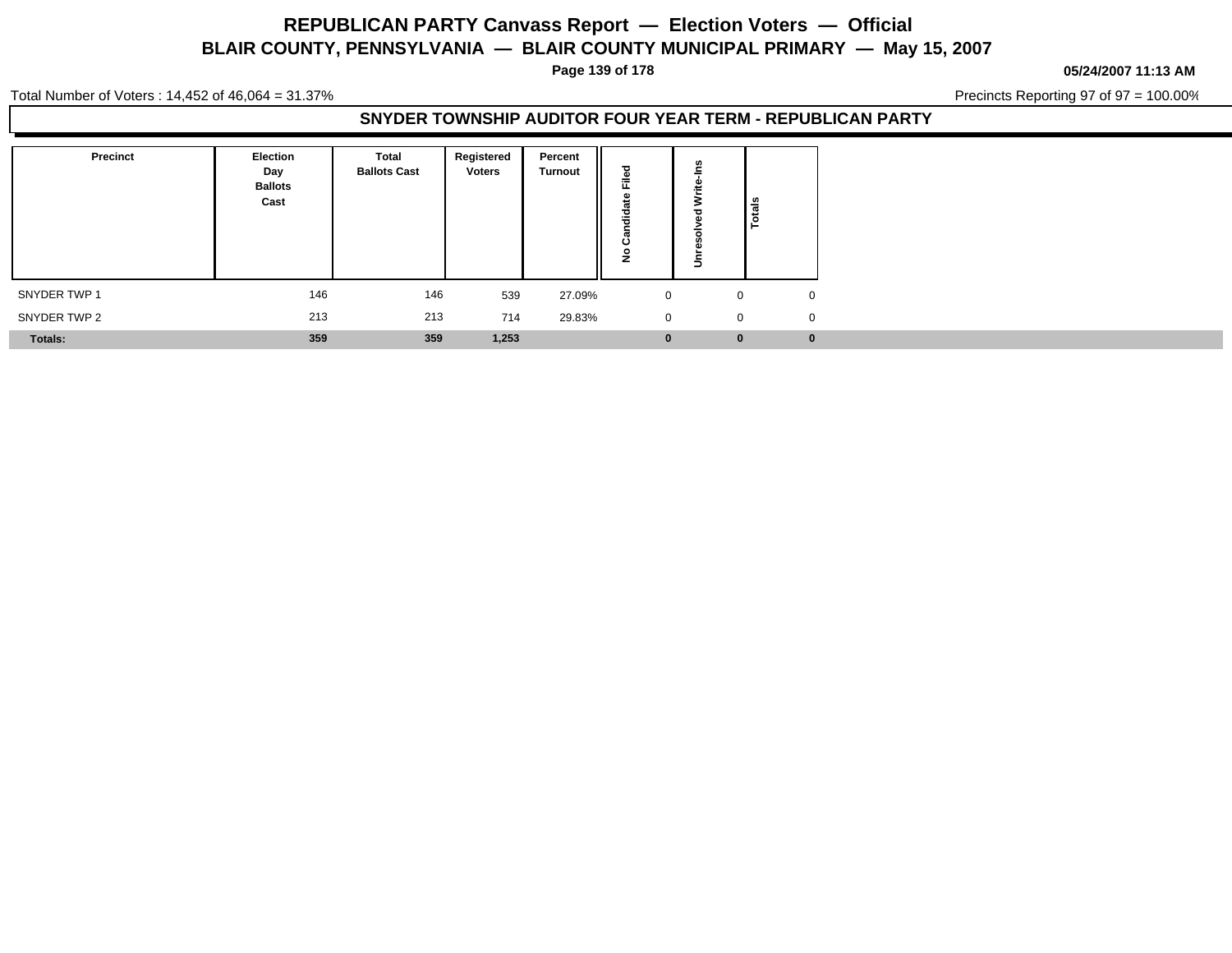**Page 140 of 178**

#### **05/24/2007 11:13 AM**

Precincts Reporting 97 of 97 = 100.00%

Total Number of Voters : 14,452 of 46,064 = 31.37%

### **SNYDER TOWNSHIP AUDITOR TWO YEAR TERM - REPUBLICAN PARTY**

| <b>Precinct</b> | Election<br>Day<br><b>Ballots</b><br>Cast | <b>Total</b><br><b>Ballots Cast</b> | Registered<br><b>Voters</b> | Percent<br><b>Turnout</b> | ъ<br>≗<br>щ.<br>a<br>-<br>흫<br>σ<br>ပ<br>۽ |             |
|-----------------|-------------------------------------------|-------------------------------------|-----------------------------|---------------------------|--------------------------------------------|-------------|
| SNYDER TWP 1    | 146                                       | 146                                 | 539                         | 27.09%                    |                                            | $\mathbf 0$ |
| SNYDER TWP 2    | 213                                       | 213                                 | 714                         | 29.83%                    |                                            | $\mathbf 0$ |
| Totals:         | 359                                       | 359                                 | 1,253                       |                           |                                            | $\bf{0}$    |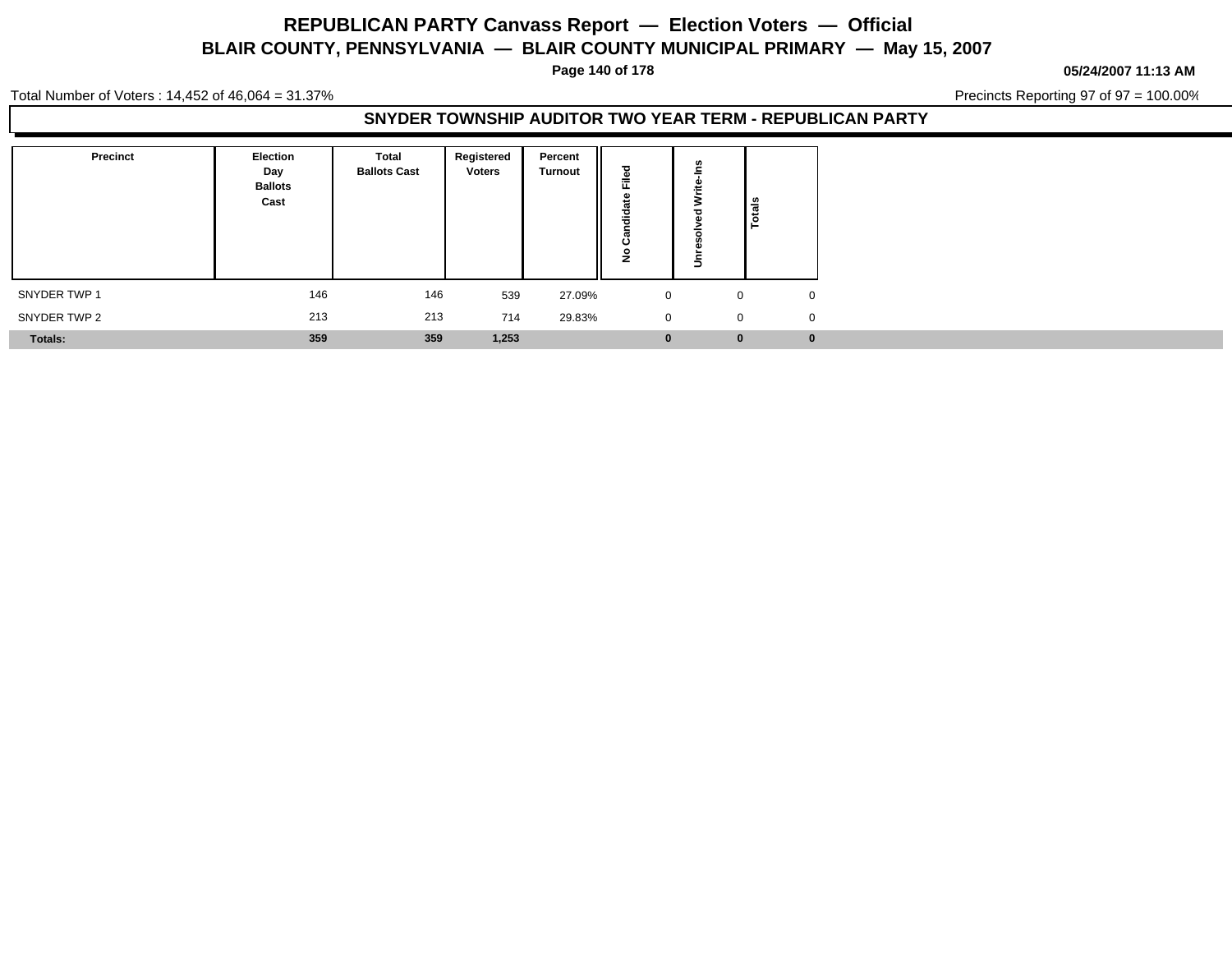**Page 141 of 178**

### **05/24/2007 11:13 AM**

Total Number of Voters : 14,452 of 46,064 = 31.37%

Precincts Reporting 97 of 97 = 100.00%

### **TAYLOR TOWNSHIP SUPERVISOR SIX YEAR TERM - REPUBLICAN PARTY**

| <b>Precinct</b>   | Election<br>Day<br><b>Ballots</b><br>Cast | <b>Total</b><br><b>Ballots Cast</b> | Registered<br><b>Voters</b> | Percent<br><b>Turnout</b> | ∼<br><b>RED</b><br>CL<br>൧<br>-<br>-<br>ու | α<br>ం | ⋍ | o | m<br>- | Ξ | . <u>. .</u>    |  |
|-------------------|-------------------------------------------|-------------------------------------|-----------------------------|---------------------------|--------------------------------------------|--------|---|---|--------|---|-----------------|--|
| <b>TAYLOR TWP</b> | 468                                       | 468                                 | 1,154                       | 40.55%                    | 419                                        |        |   |   |        |   | 423<br>$\Omega$ |  |
| Totals:           | 468                                       | 468                                 | 1,154                       |                           | 419                                        |        |   |   |        |   | 423<br>n.       |  |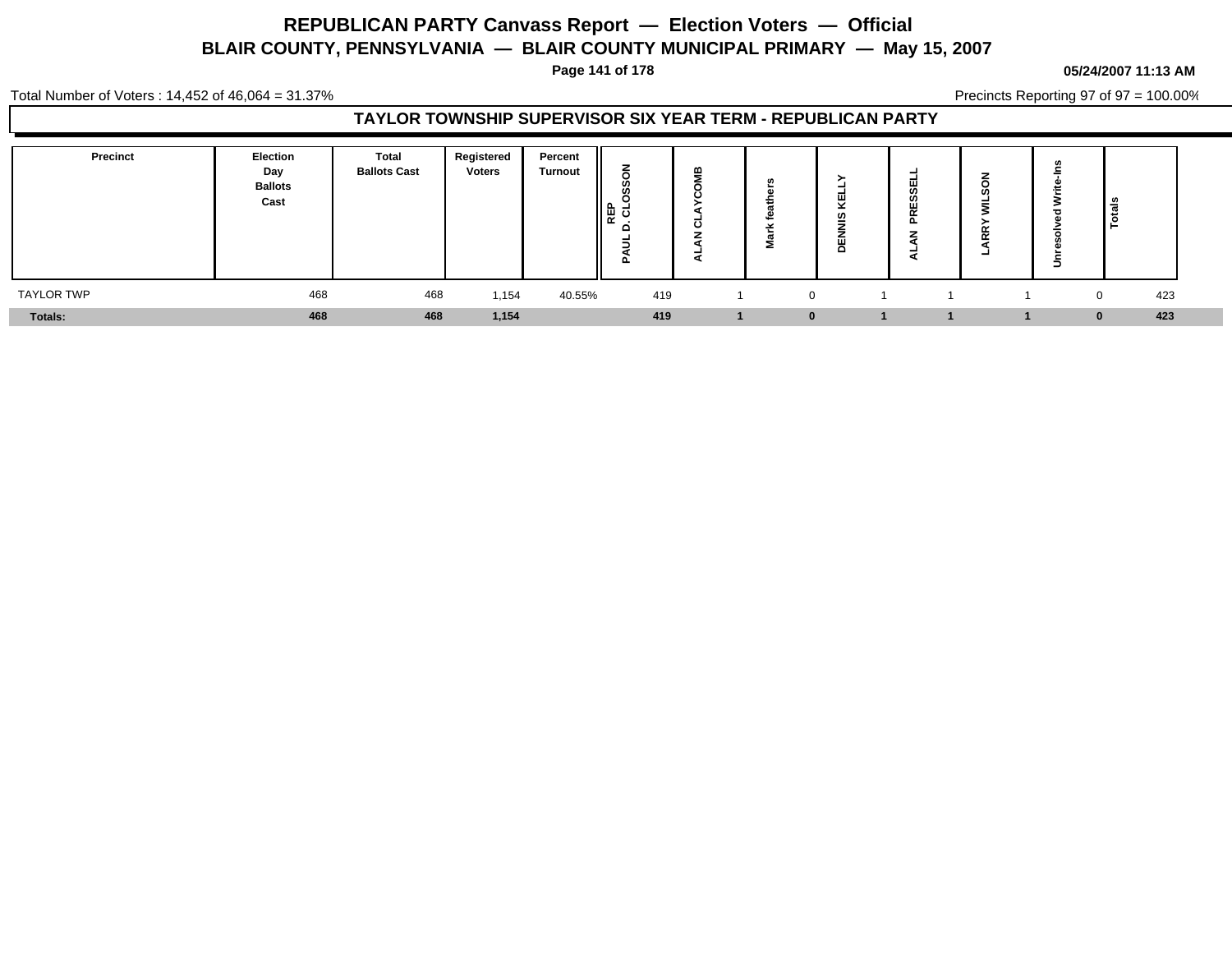**Page 142 of 178**

#### **05/24/2007 11:13 AM**

Total Number of Voters : 14,452 of 46,064 = 31.37%

Precincts Reporting 97 of 97 = 100.00%

### **TAYLOR TOWNSHIP AUDITOR SIX YEAR TERM - REPUBLICAN PARTY**

| <b>Precinct</b>   | Election<br>Day<br><b>Ballots</b><br>Cast | <b>Total</b><br><b>Ballots Cast</b> | Registered<br><b>Voters</b> | Percent<br><b>Turnout</b> | Ѣ<br>≈       | ш<br>$\overline{a}$ | ш<br>_<br>. .<br>$\overline{\phantom{a}}$<br>ပ<br>ш<br>o |              | <b>SC</b><br>- - | ш<br>ш<br>≂<br>cn,<br>품 | $\ddot{\phantom{1}}$ | ÷<br>ဖ<br>홂 | ల |
|-------------------|-------------------------------------------|-------------------------------------|-----------------------------|---------------------------|--------------|---------------------|----------------------------------------------------------|--------------|------------------|-------------------------|----------------------|-------------|---|
| <b>TAYLOR TWP</b> | 468                                       | 468                                 | 1,154                       | 40.55%                    | $\mathbf{0}$ |                     |                                                          |              |                  |                         |                      |             |   |
| Totals:           | 468                                       | 468                                 | 1,154                       |                           |              |                     | $\bullet$                                                | $\mathbf{0}$ |                  |                         |                      |             |   |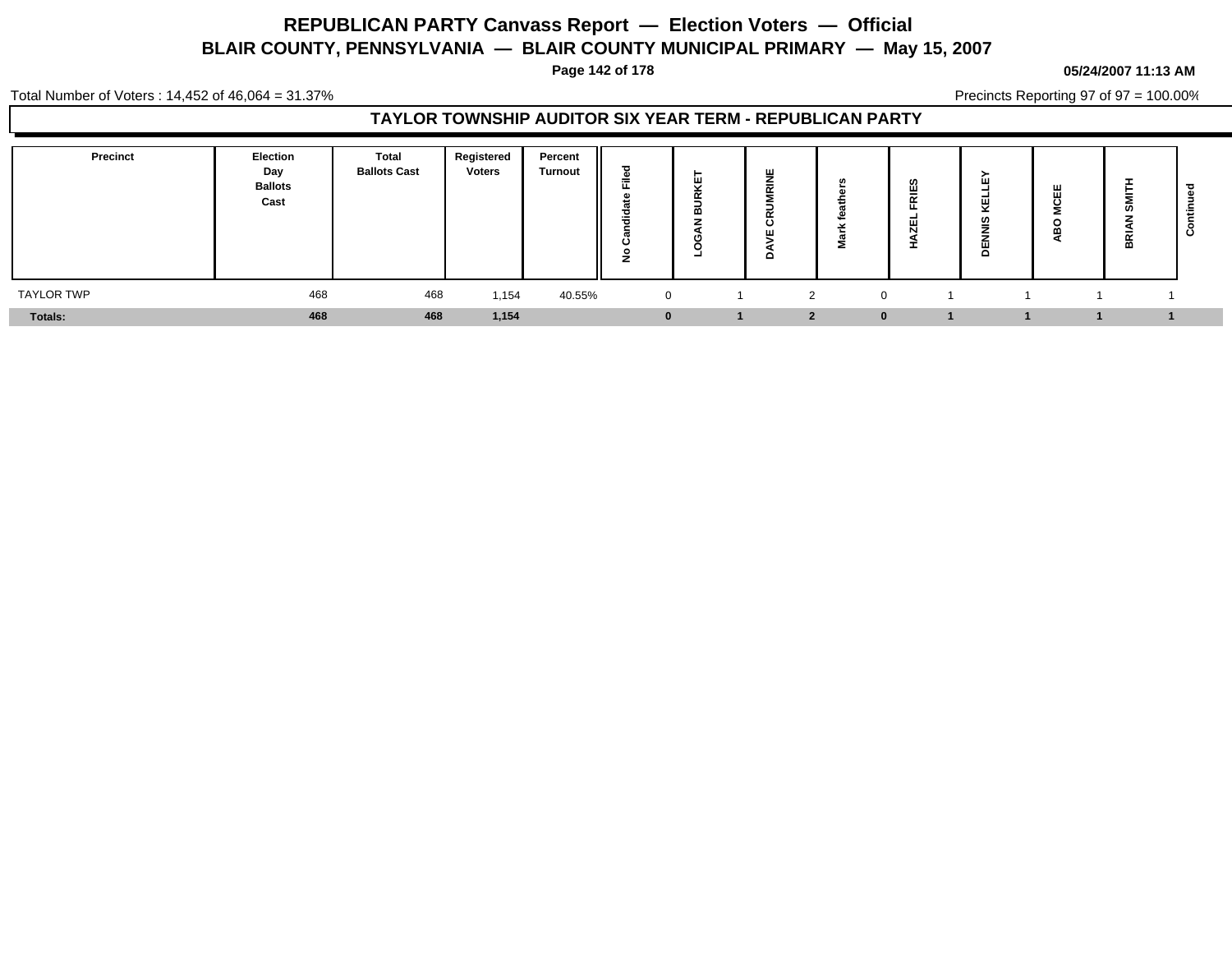**Page 143 of 178**

#### **05/24/2007 11:13 AM**

Precincts Reporting 97 of 97 = 100.00%

Total Number of Voters : 14,452 of 46,064 = 31.37%

### **TAYLOR TOWNSHIP AUDITOR SIX YEAR TERM**

|                   |                                           |                              |                             | Continued                 |                       |        |                          |     |  |
|-------------------|-------------------------------------------|------------------------------|-----------------------------|---------------------------|-----------------------|--------|--------------------------|-----|--|
| Precinct          | Election<br>Day<br><b>Ballots</b><br>Cast | Total<br><b>Ballots Cast</b> | Registered<br><b>Voters</b> | Percent<br><b>Turnout</b> | SMIT<br>$\alpha$<br>Σ | Σ<br>ਕ | $\overline{\phantom{a}}$ | ais |  |
| <b>TAYLOR TWP</b> | 468                                       | 468                          | 1,154                       | 40.55%                    |                       |        | $\Omega$                 | 9   |  |
| <b>Totals:</b>    | 468                                       | 468                          | 1,154                       |                           |                       |        | $\mathbf{0}$             | 9   |  |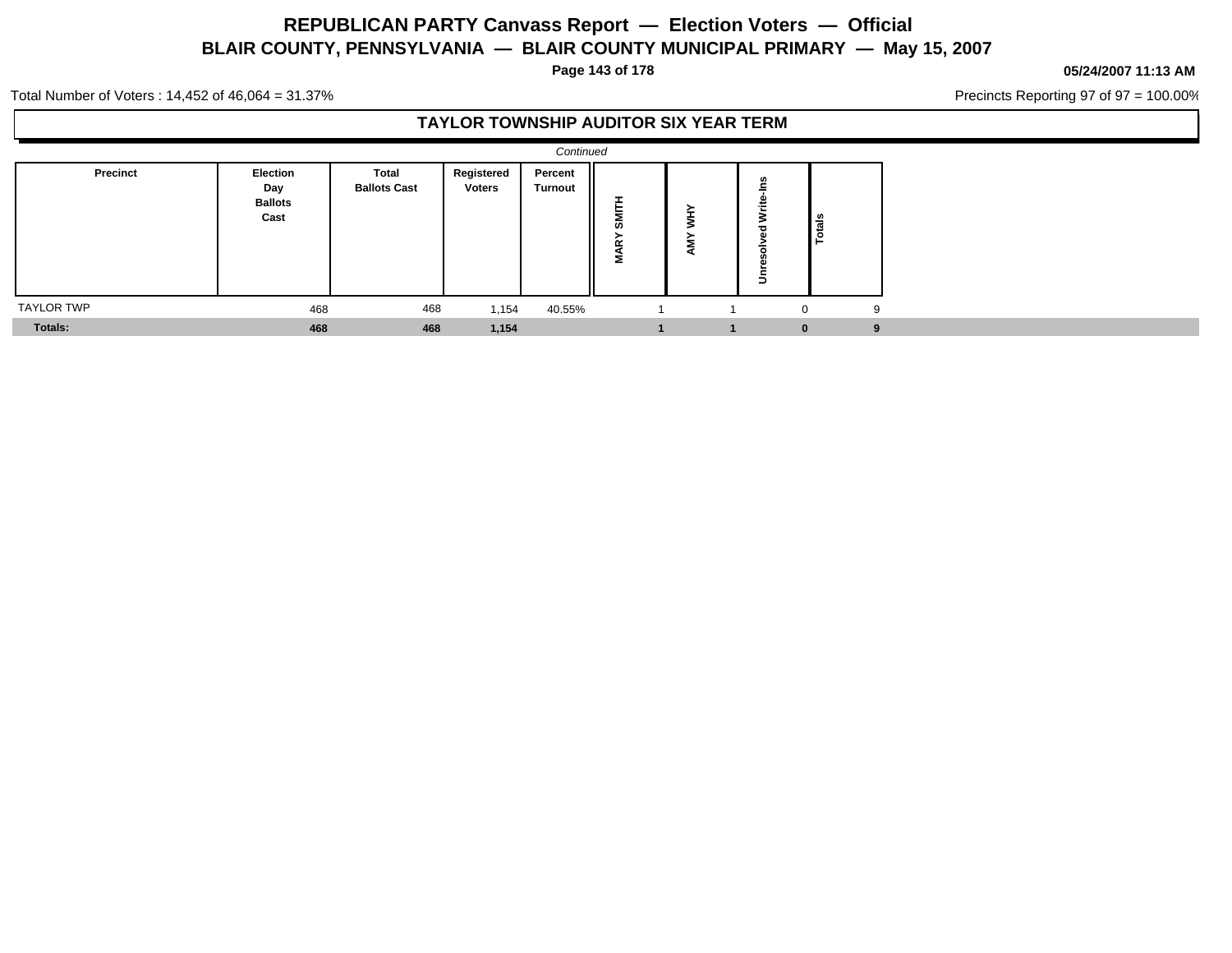**Page 144 of 178**

#### **05/24/2007 11:13 AM**

Total Number of Voters : 14,452 of 46,064 = 31.37%

Precincts Reporting 97 of 97 = 100.00%

### **TYRONE TOWNSHIP SUPERVISOR SIX YEAR TERM - REPUBLICAN PARTY**

| <b>Precinct</b> | Election<br>Day<br><b>Ballots</b><br>Cast | <b>Total</b><br><b>Ballots Cast</b> | Registered<br><b>Voters</b> | Percent<br><b>Turnout</b> | 5<br>Œ,<br>많을 보<br>α | n<br>$ -$<br>m | ш<br>$\sim$<br>O | ш<br><br>$\sim$<br>≃ | ທ<br>⊻   | 띥<br>ᆇ   | ш<br>읉<br>ທ | ∍           | $\mathbf c$ |
|-----------------|-------------------------------------------|-------------------------------------|-----------------------------|---------------------------|----------------------|----------------|------------------|----------------------|----------|----------|-------------|-------------|-------------|
| TYRONE TWP 1    | 148                                       | 148                                 | 393                         | 37.66%                    | 101                  |                |                  | $\Omega$             |          |          |             | 0           |             |
| TYRONE TWP 2    | 122                                       | 122                                 | 369                         | 33.06%                    | 107                  | $\mathbf{0}$   | $\mathbf 0$      |                      | $\Omega$ | $\Omega$ |             | $\mathbf 0$ |             |
| <b>Totals:</b>  | 270                                       | 270                                 | 762                         |                           | 208                  |                |                  |                      |          |          |             | $\bf{0}$    |             |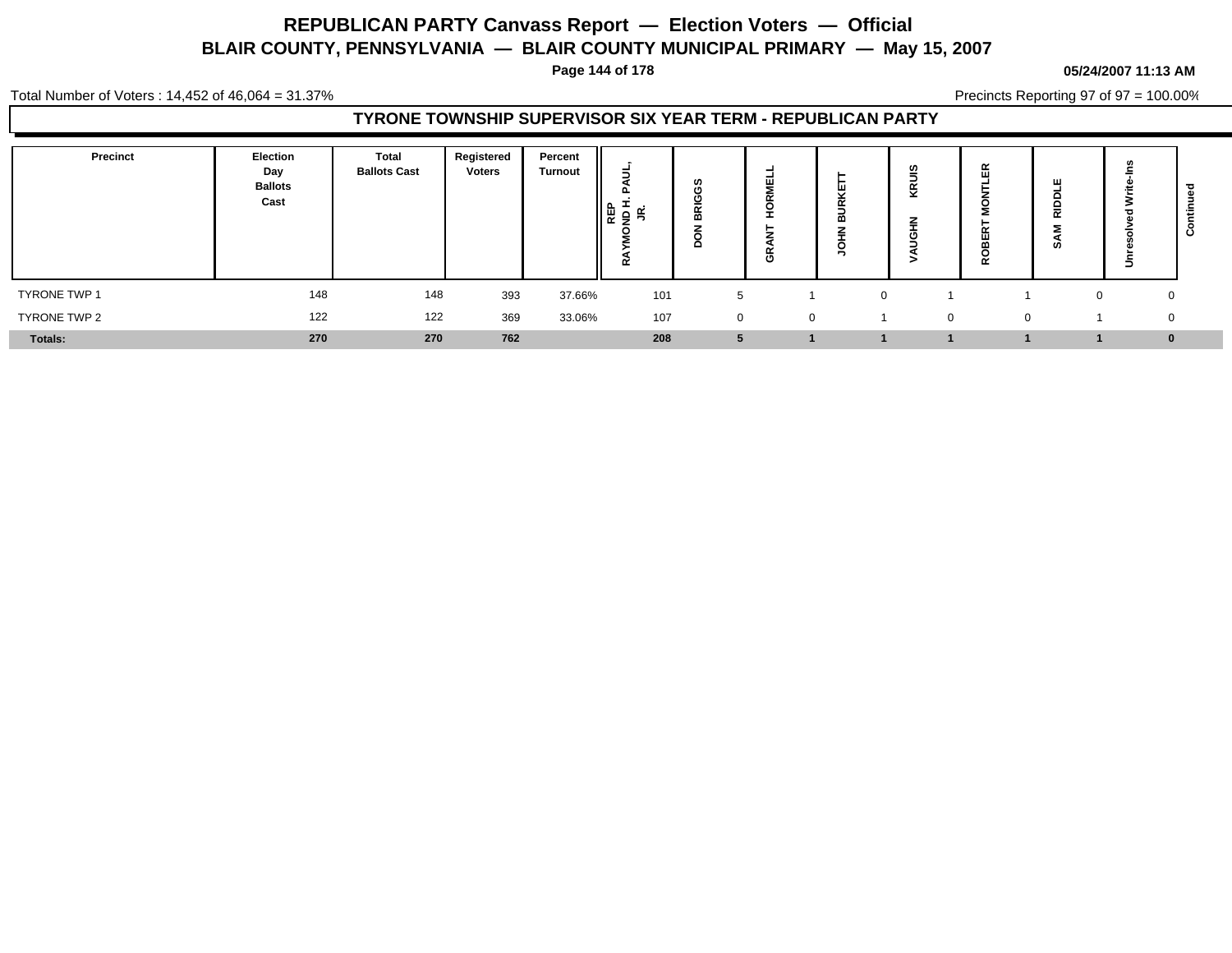**Page 145 of 178**

#### **05/24/2007 11:13 AM**

Precincts Reporting 97 of 97 = 100.00%

Total Number of Voters : 14,452 of 46,064 = 31.37%

### **TYRONE TOWNSHIP SUPERVISOR SIX YEAR TERM**

|                     |                                                  |                              |                             | Continued                 |        |
|---------------------|--------------------------------------------------|------------------------------|-----------------------------|---------------------------|--------|
| Precinct            | <b>Election</b><br>Day<br><b>Ballots</b><br>Cast | Total<br><b>Ballots Cast</b> | Registered<br><b>Voters</b> | Percent<br><b>Turnout</b> | Totals |
| <b>TYRONE TWP 1</b> | 148                                              | 148                          | 393                         | 37.66%                    | 109    |
| <b>TYRONE TWP 2</b> | 122                                              | 122                          | 369                         | 33.06%                    | 109    |
| <b>Totals:</b>      | 270                                              | 270                          | 762                         |                           | 218    |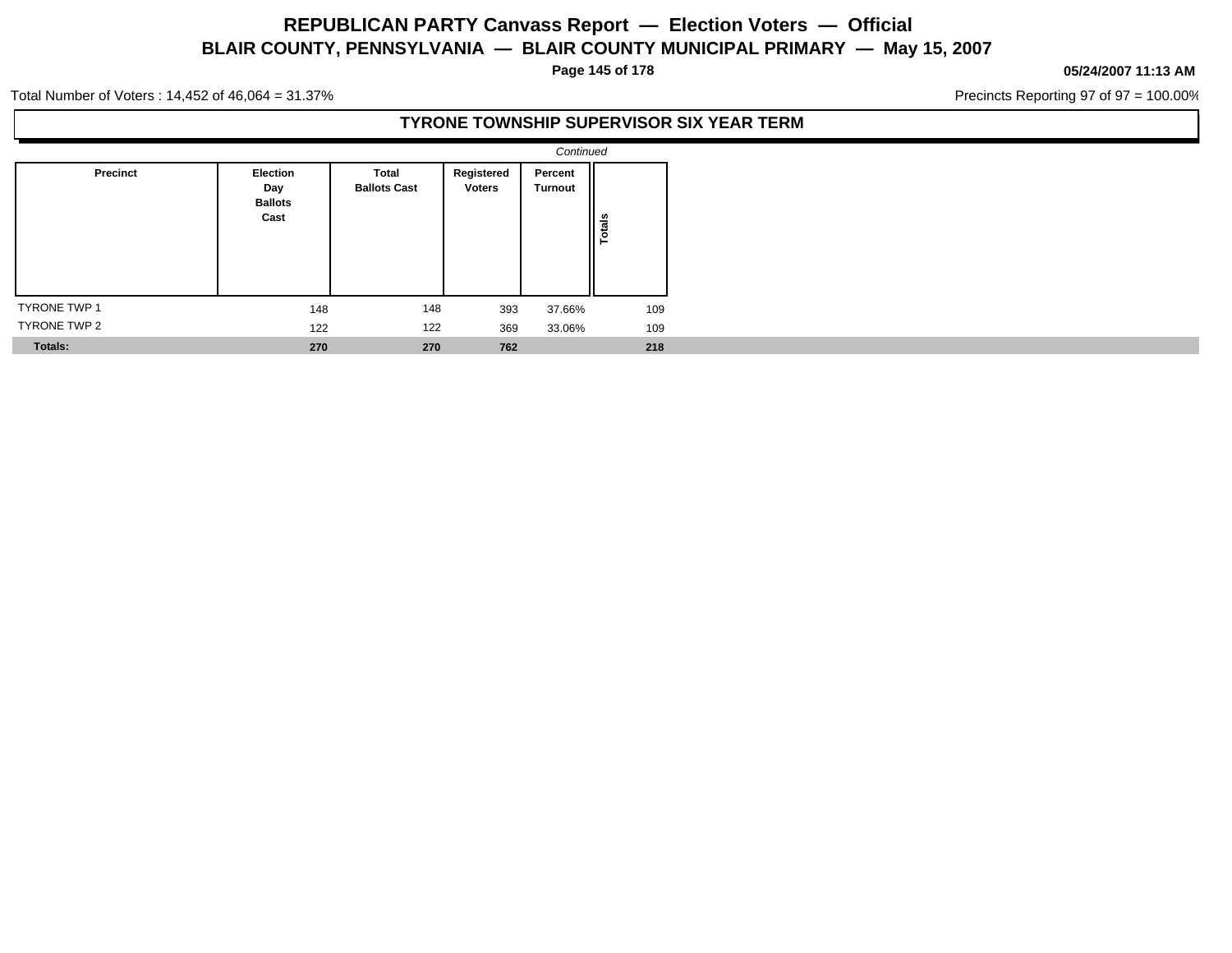**Page 146 of 178**

#### **05/24/2007 11:13 AM**

Total Number of Voters : 14,452 of 46,064 = 31.37%

Precincts Reporting 97 of 97 = 100.00%

### **TYRONE TOWNSHIP AUDITOR SIX YEAR TERM - REPUBLICAN PARTY**

| Precinct     | Election<br>Day<br><b>Ballots</b><br>Cast | Total<br><b>Ballots Cast</b> | Registered<br><b>Voters</b> | Percent<br><b>Turnout</b> | ≈<br><br>ပ<br>z | ×<br>$\cdot$<br>œ | ഇ<br>Ξ<br>ΚÑ. | Totals                     |
|--------------|-------------------------------------------|------------------------------|-----------------------------|---------------------------|-----------------|-------------------|---------------|----------------------------|
| TYRONE TWP 1 | 148                                       | 148                          | 393                         | 37.66%                    | $\mathbf 0$     | 2                 |               | 3                          |
| TYRONE TWP 2 | 122                                       | 122                          | 369                         | 33.06%                    | $\mathbf 0$     | 2                 | $\Omega$      | $\overline{2}$<br>$\Omega$ |
| Totals:      | 270                                       | 270                          | 762                         |                           | $\bf{0}$        |                   |               | 5<br>$\Omega$              |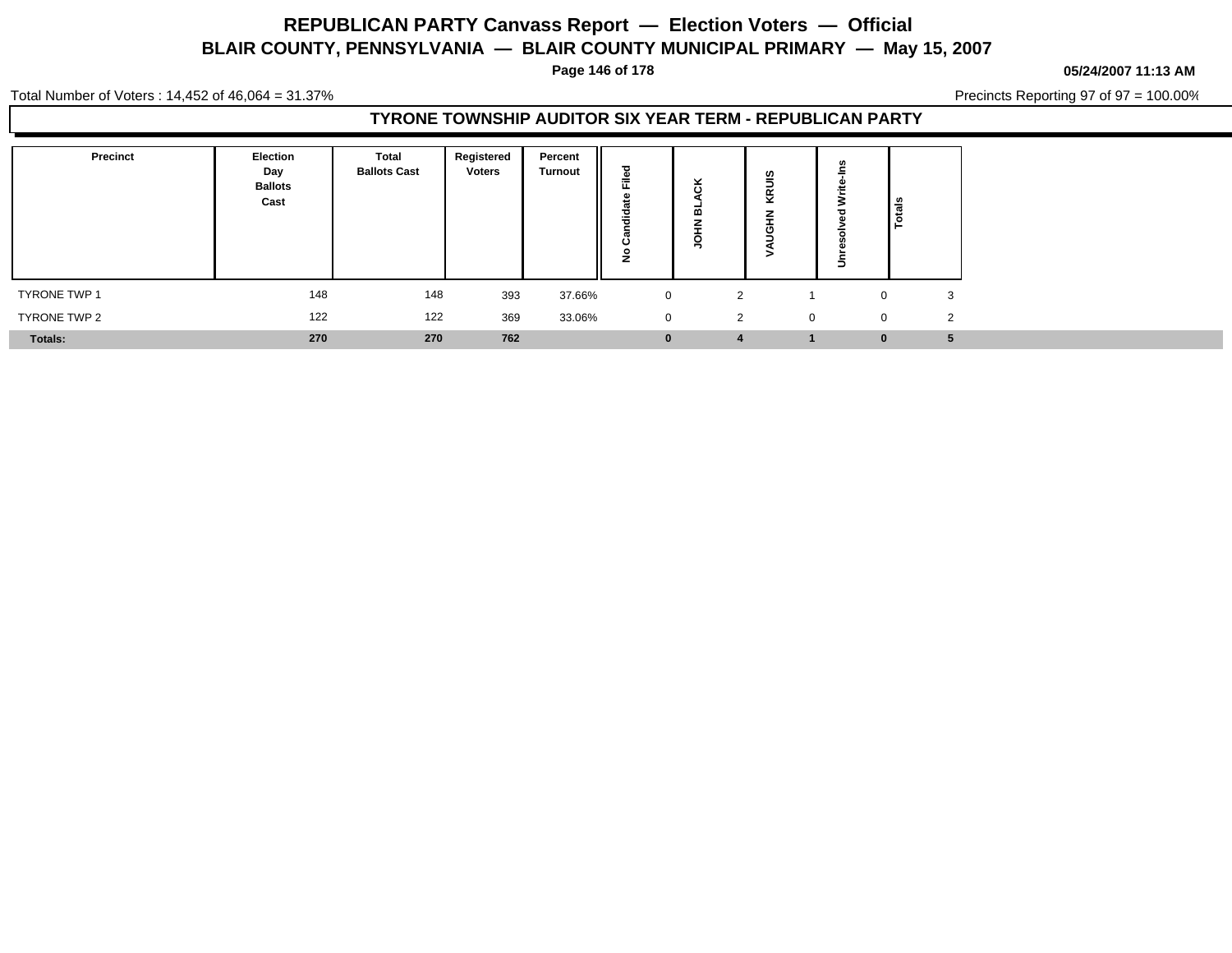**Page 147 of 178**

**05/24/2007 11:13 AM**

Total Number of Voters : 14,452 of 46,064 = 31.37%

Precincts Reporting 97 of 97 = 100.00%

### **ALTOONA AREA SCHOOL DIRECTOR FOUR YEAR TERM - REPUBLICAN PARTY**

| Precinct        | <b>Election</b><br>Day<br><b>Ballots</b><br>Cast | <b>Total</b><br><b>Ballots Cast</b> | Registered<br><b>Voters</b> | Percent<br><b>Turnout</b> | <b>MARGARET<br/>HENDRICKS</b><br>REP | LUCAS<br>TIMOTHY A. | REP<br>JAMEST.<br>WALSTROM | REP<br>'J.KIMMEL<br><b>MARY</b> | <b>MARYANN JOYCE<br/>BISTLINE</b><br>REP | <b>LIANG R.<br/>BARTKOWIAK</b><br><b>REP</b> | <b>BAUER</b><br>ANNIE | <b>WALTER BETAR</b> | Continued |
|-----------------|--------------------------------------------------|-------------------------------------|-----------------------------|---------------------------|--------------------------------------|---------------------|----------------------------|---------------------------------|------------------------------------------|----------------------------------------------|-----------------------|---------------------|-----------|
| ALTOONA 1-1     | 48                                               | 48                                  | 288                         | 16.67%                    | 26                                   | 25                  | 25                         | 31                              | 35                                       | 16                                           | $\mathbf 0$           | $\mathbf 0$         |           |
| ALTOONA 1-2     | 22                                               | 22                                  | 93                          | 23.66%                    | 11                                   | 13                  | 11                         | 12                              | 14                                       | $\overline{7}$                               | $\mathbf 0$           | $\mathbf 0$         |           |
| ALTOONA 2-1     | 36                                               | 36                                  | 194                         | 18.56%                    | 15                                   | 14                  | 15                         | 12                              | 19                                       | 15                                           | $\mathbf 0$           | $\mathbf 0$         |           |
| ALTOONA 2-2     | 95                                               | 95                                  | 365                         | 26.03%                    | 38                                   | 53                  | 46                         | 43                              | 51                                       | 41                                           | $\mathbf 0$           | $\mathbf 0$         |           |
| ALTOONA 3-1     | 47                                               | 47                                  | 239                         | 19.67%                    | 25                                   | 30                  | 21                         | 29                              | 31                                       | 22                                           | $\mathbf 0$           | $\mathbf 0$         |           |
| ALTOONA 3-2     | 86                                               | 86                                  | 328                         | 26.22%                    | 43                                   | 54                  | 51                         | 36                              | 58                                       | 38                                           | $\mathsf 0$           | $\mathbf 0$         |           |
| ALTOONA 4-1     | 63                                               | 63                                  | 310                         | 20.32%                    | 30                                   | 27                  | 34                         | 26                              | 40                                       | 25                                           | $\mathbf 0$           | $\mathbf 0$         |           |
| ALTOONA 4-2     | 133                                              | 133                                 | 365                         | 36.44%                    | 59                                   | 64                  | 65                         | 64                              | 95                                       | 48                                           | $\mathbf 0$           | $\mathbf 0$         |           |
| ALTOONA 5-1     | 11                                               | 11                                  | 70                          | 15.71%                    | 8                                    |                     | 5<br>6                     | 3                               | $\overline{7}$                           | $\overline{4}$                               | $\mathbf 0$           | $\mathbf 0$         |           |
| ALTOONA 5-2     | 82                                               | 82                                  | 270                         | 30.37%                    | 43                                   | 43                  | 49                         | 39                              | 53                                       | 33                                           | $\mathsf{O}\xspace$   | $\mathbf 0$         |           |
| ALTOONA 5-3     | 59                                               | 59                                  | 258                         | 22.87%                    | 31                                   | 34                  | 41                         | 31                              | 40                                       | 29                                           | $\mathsf 0$           | $\mathbf 0$         |           |
| ALTOONA 6-1     | 66                                               | 66                                  | 345                         | 19.13%                    | 33                                   | 34                  | 32                         | 38                              | 43                                       | 22                                           | $\mathbf 0$           | $\mathbf 0$         |           |
| ALTOONA 6-2     | 71                                               | 71                                  | 314                         | 22.61%                    | 31                                   | 44                  | 45                         | 38                              | 41                                       | 38                                           | $\mathbf 0$           | $\mathbf 0$         |           |
| ALTOONA 6-3     | 89                                               | 89                                  | 372                         | 23.92%                    | 42                                   | 51                  | 58                         | 42                              | 49                                       | 35                                           | $\mathbf 0$           | $\mathbf 0$         |           |
| ALTOONA 6-4     | 143                                              | 143                                 | 403                         | 35.48%                    | 69                                   | 58                  | 52                         | 59                              | 99                                       | 56                                           | 0                     | $\mathbf 1$         |           |
| ALTOONA 6-5     | 162                                              | 162                                 | 525                         | 30.86%                    | 75                                   | 88                  | 89                         | 81                              | 109                                      | 69                                           | $\mathbf 0$           | $\mathbf 0$         |           |
| <b>ALTOONA7</b> | 73                                               | 73                                  | 375                         | 19.47%                    | 33                                   | 40                  | 38                         | 39                              | 49                                       | 22                                           | $\mathbf 0$           | $\mathbf 0$         |           |
| ALTOONA 8-1     | 59                                               | 59                                  | 326                         | 18.10%                    | 29                                   | 26                  | 28                         | 34                              | 38                                       | 21                                           | $\mathbf 0$           | $\mathbf 0$         |           |
| ALTOONA 8-2     | 85                                               | 85                                  | 284                         | 29.93%                    | 41                                   | 45                  | 42                         | 49                              | 52                                       | 33                                           | $\mathbf 0$           | $\mathbf 0$         |           |
| ALTOONA 9       | 97                                               | 97                                  | 372                         | 26.08%                    | 50                                   | 56                  | 55                         | 46                              | 59                                       | 35                                           | $\boldsymbol{0}$      | 0                   |           |
| ALTOONA 10-1    | 34                                               | 34                                  | 222                         | 15.32%                    | 16                                   | 21                  | 18                         | 18                              | 25                                       | 14                                           | $\mathbf 0$           | 0                   |           |
| ALTOONA 10-2    | 50                                               | 50                                  | 239                         | 20.92%                    | 27                                   | 29                  | 23                         | 26                              | 28                                       | 22                                           | $\mathbf 0$           | $\mathbf 0$         |           |
| ALTOONA 10-3    | 59                                               | 59                                  | 195                         | 30.26%                    | 32                                   | 33                  | 38                         | 31                              | 36                                       | 19                                           | $\mathbf 0$           | $\mathbf 0$         |           |
| ALTOONA 10-4    | 169                                              | 169                                 | 525                         | 32.19%                    | 84                                   | 92                  | 115                        | 82                              | 99                                       | 76                                           | $\mathbf 1$           | $\mathbf 0$         |           |
| ALTOONA 11-1    | 118                                              | 118                                 | 480                         | 24.58%                    | 51                                   | 60                  | 70                         | 61                              | 70                                       | 53                                           | $\boldsymbol{0}$      | $\mathbf 0$         |           |
| ALTOONA 11-2    | 136                                              | 136                                 | 437                         | 31.12%                    | 83                                   | 86                  | 86                         | 76                              | 91                                       | 54                                           | $\mathbf 0$           | $\mathbf 0$         |           |
| ALTOONA 11-3    | 129                                              | 129                                 | 420                         | 30.71%                    | 67                                   | 64                  | 75                         | 59                              | 91                                       | 60                                           | $\mathbf 0$           | $\mathbf 0$         |           |
| ALTOONA 12-1    | 48                                               | 48                                  | 186                         | 25.81%                    | 23                                   | 26                  | 23                         | 21                              | 31                                       | 18                                           | $\mathbf 0$           | $\mathbf 0$         |           |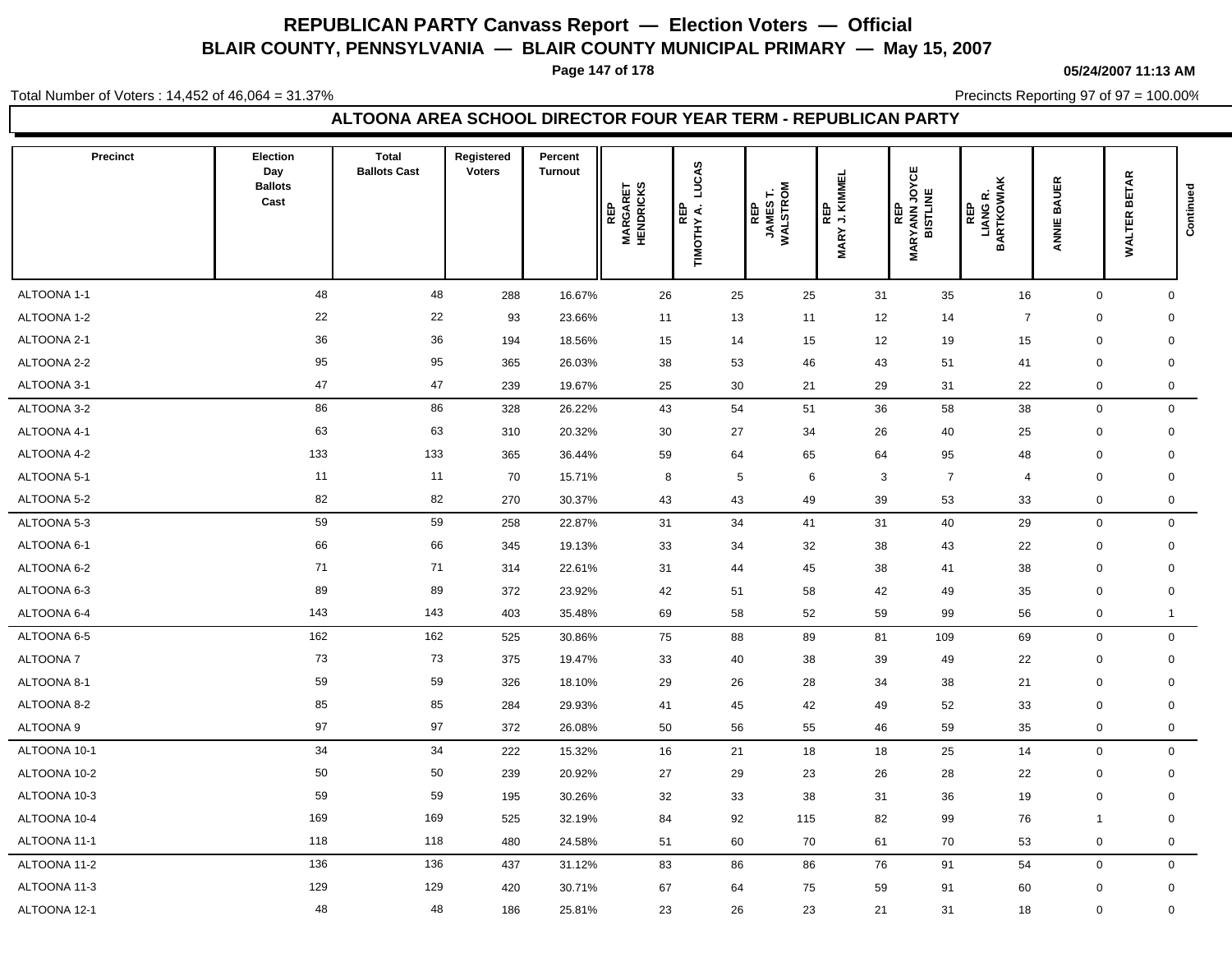**Page 148 of 178**

**05/24/2007 11:13 AM**

Total Number of Voters : 14,452 of 46,064 = 31.37%

Precincts Reporting 97 of 97 = 100.00%

### **ALTOONA AREA SCHOOL DIRECTOR FOUR YEAR TERM - REPUBLICAN PARTY**

| Precinct           | Election<br>Day<br><b>Ballots</b><br>Cast | <b>Total</b><br><b>Ballots Cast</b> | Registered<br><b>Voters</b> | Percent<br><b>Turnout</b> | <b>MARGARET<br/>HENDRICKS</b><br><b>REP</b> | LUCAS<br>REP<br>TIMOTHY A. | WALSTROM<br>F<br><b>REP</b><br>JAMES | REP<br>J. KIMMEL<br><b>MARY</b> | ٣<br><b>MARYANN JOY<br/>BISTLINE</b><br>REP | <b>LIANG R.<br/>BARTKOWIAK</b><br>定 | <b>BAUER</b><br>ANNIE | <b>BETAR</b><br><b>WALTER</b> | Continued |
|--------------------|-------------------------------------------|-------------------------------------|-----------------------------|---------------------------|---------------------------------------------|----------------------------|--------------------------------------|---------------------------------|---------------------------------------------|-------------------------------------|-----------------------|-------------------------------|-----------|
| ALTOONA 12-2       | 88                                        | 88                                  | 290                         | 30.34%                    | 38                                          | 49                         | 54                                   | 40                              | 49                                          | 41                                  | $\mathbf 0$           | $\mathbf 0$                   |           |
| ALTOONA 12-3       | 72                                        | 72                                  | 250                         | 28.80%                    | 42                                          | 47                         | 49                                   | 39                              | 48                                          | 33                                  | $\mathbf 0$           | 0                             |           |
| ALTOONA 12-4       | 130                                       | 130                                 | 377                         | 34.48%                    | 67                                          | 66                         | 75                                   | 67                              | 92                                          | 45                                  | $\mathbf 0$           | $\mathbf 0$                   |           |
| ALTOONA 12-5       | 50                                        | 50                                  | 187                         | 26.74%                    | 25                                          | 18                         | 28                                   | 27                              | 33                                          | 20                                  | $\pmb{0}$             | $\mathbf 0$                   |           |
| ALTOONA 13-1       | 140                                       | 140                                 | 517                         | 27.08%                    | 69                                          | 78                         | 80                                   | 78                              | 89                                          | 65                                  | $\mathbf 0$           | $\mathbf 0$                   |           |
| ALTOONA 13-2       | 87                                        | 87                                  | 415                         | 20.96%                    | 52                                          | 49                         | 56                                   | 40                              | 58                                          | 45                                  | $\mathbf 0$           | $\mathbf 0$                   |           |
| ALTOONA 13-3       | 122                                       | 122                                 | 388                         | 31.44%                    | 58                                          | 69                         | 69                                   | 70                              | 71                                          | 54                                  | $\mathbf 0$           | 0                             |           |
| ALTOONA 13-4       | 97                                        | 97                                  | 272                         | 35.66%                    | 60                                          | 50                         | 51                                   | 44                              | 69                                          | 41                                  | $\mathbf 0$           | $\mathbf 0$                   |           |
| ALTOONA 14-1       | 120                                       | 120                                 | 307                         | 39.09%                    | 59                                          | 68                         | 60                                   | 68                              | 80                                          | 37                                  | $\mathbf 0$           | $\mathbf 0$                   |           |
| ALTOONA 14-2       | 240                                       | 240                                 | 679                         | 35.35%                    | 124                                         | 109                        | 128                                  | 104                             | 174                                         | 91                                  | $\mathbf 0$           | $\mathbf 0$                   |           |
| ALTOONA 14-3       | 110                                       | 110                                 | 373                         | 29.49%                    | 51                                          | 55                         | 49                                   | 51                              | 60                                          | 43                                  | $\mathbf 0$           | $\mathbf 0$                   |           |
| ALTOONA 14-4       | 193                                       | 193                                 | 608                         | 31.74%                    | 94                                          | 105                        | 111                                  | 97                              | 127                                         | 81                                  | 0                     | $\mathbf 0$                   |           |
| <b>LOGAN TWP 1</b> | 278                                       | 278                                 | 699                         | 39.77%                    | 155                                         | 167                        | 150                                  | 136                             | 177                                         | 131                                 | $\mathbf 0$           | $\mathbf 0$                   |           |
| LOGAN TWP 2        | 273                                       | 273                                 | 792                         | 34.47%                    | 149                                         | 163                        | 152                                  | 150                             | 176                                         | 114                                 | $\mathbf 0$           | $\mathbf 0$                   |           |
| LOGAN TWP 3        | 199                                       | 199                                 | 498                         | 39.96%                    | 114                                         | 114                        | 115                                  | 109                             | 133                                         | 89                                  | 0                     | $\mathbf 0$                   |           |
| <b>LOGAN TWP 4</b> | 222                                       | 222                                 | 663                         | 33.48%                    | 127                                         | 133                        | 144                                  | 130                             | 145                                         | 105                                 | $\mathbf 0$           | $\mathbf 0$                   |           |
| LOGAN TWP 5        | 254                                       | 254                                 | 677                         | 37.52%                    | 139                                         | 142                        | 141                                  | 131                             | 163                                         | 89                                  | 0                     | 0                             |           |
| LOGAN TWP 6        | 239                                       | 239                                 | 893                         | 26.76%                    | 142                                         | 141                        | 147                                  | 136                             | 165                                         | 104                                 | $\mathbf 0$           | $\mathbf 0$                   |           |
| LOGAN TWP 7        | 130                                       | 130                                 | 310                         | 41.94%                    | 56                                          | 78                         | 74                                   | 56                              | 87                                          | 52                                  | $\mathbf 0$           | $\mathbf 0$                   |           |
| TYRONE TWP 2       | 122                                       | 122                                 | 369                         | 33.06%                    | 53                                          | 68                         | 60                                   | 57                              | 73                                          | 63                                  | 0                     | $\mathbf 0$                   |           |
| Totals:            | 5,436                                     | 5,436                               | 18,364                      |                           | 2,789                                       | 2,984                      | 3,044                                | 2,756                           | 3,522                                       | 2,268                               | $\mathbf{1}$          | $\mathbf{1}$                  |           |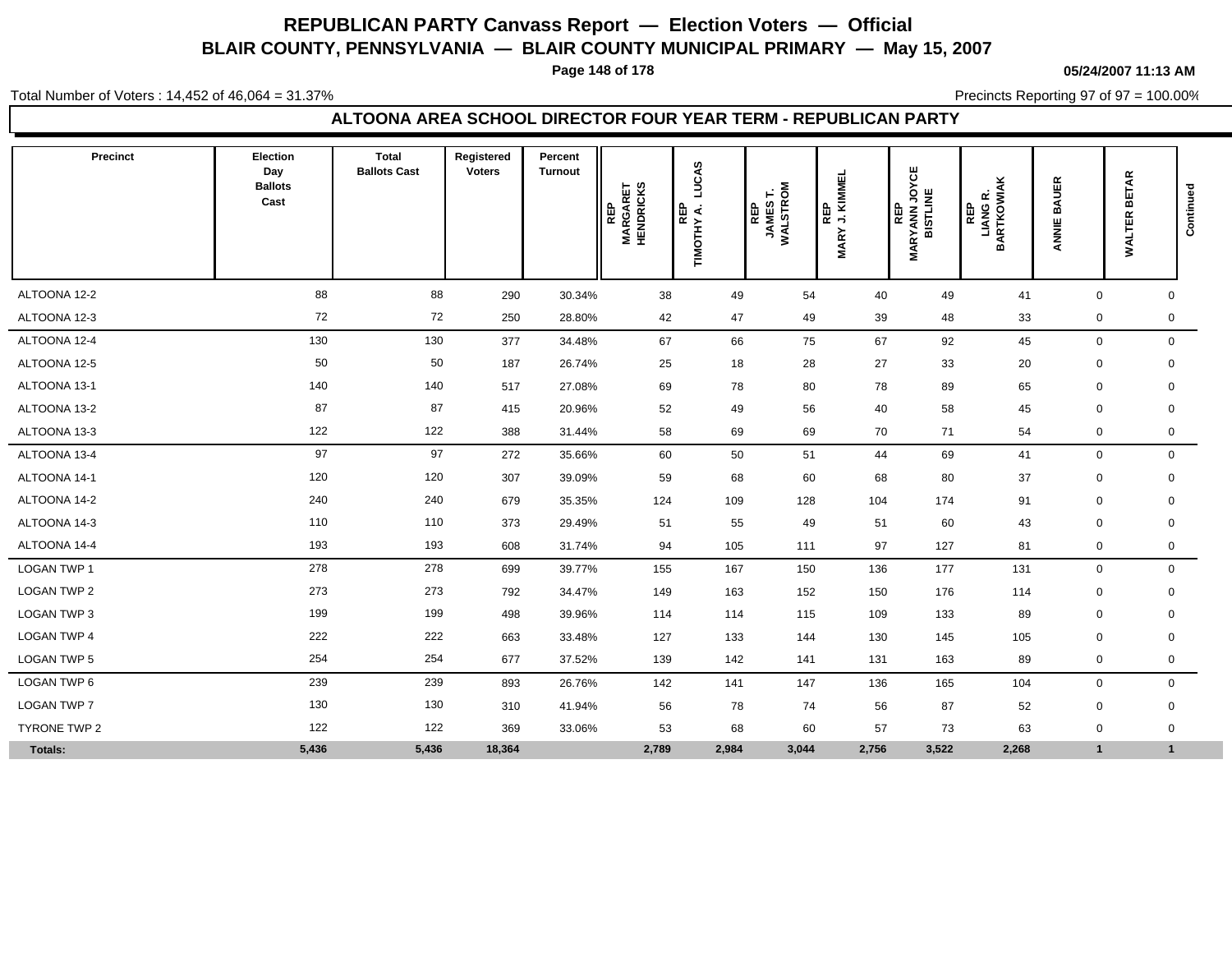**Page 149 of 178**

#### **05/24/2007 11:13 AM**

Precincts Reporting 97 of 97 = 100.00%

Total Number of Voters : 14,452 of 46,064 = 31.37%

|                 |                                           |                                     |                             | Continued                 |                          |                   |                                |                        |                     |                            |                                           |                                  |           |
|-----------------|-------------------------------------------|-------------------------------------|-----------------------------|---------------------------|--------------------------|-------------------|--------------------------------|------------------------|---------------------|----------------------------|-------------------------------------------|----------------------------------|-----------|
| <b>Precinct</b> | Election<br>Day<br><b>Ballots</b><br>Cast | <b>Total</b><br><b>Ballots Cast</b> | Registered<br><b>Voters</b> | Percent<br><b>Turnout</b> | <b>BOYES</b><br>BENJAMIN | CARDONE<br>GEORGE | <b>VINCENT<br/>EILENBERGER</b> | <b>FRANCIS</b><br>DAVE | RMAN<br>శ<br>즶<br>⊻ | KNOTT<br><b>JERRY</b>      | KRIER<br><b>BRIAN</b><br>$\mathbf \Omega$ | 띥<br>KRI<br>┙<br><b>PATRICIA</b> | Continued |
| ALTOONA 1-1     | 48                                        | 48                                  | 288                         | 16.67%                    | $\mathsf 0$              | $\mathbf 0$       | $\mathbf 0$                    | $\mathsf 0$            |                     | $\mathsf 0$<br>$\mathbf 0$ | $\mathsf 0$                               | $\mathbf 0$                      |           |
| ALTOONA 1-2     | 22                                        | 22                                  | 93                          | 23.66%                    | $\mathbf 0$              | 0                 | 0                              | $\mathbf 0$            | 0                   | 0                          | 0                                         | 0                                |           |
| ALTOONA 2-1     | 36                                        | 36                                  | 194                         | 18.56%                    | $\mathbf 0$              | $\mathbf 0$       | $\mathbf 0$                    | $\mathbf 0$            | $\Omega$            | $\mathbf 0$                | $\mathbf 0$                               | 0                                |           |
| ALTOONA 2-2     | 95                                        | 95                                  | 365                         | 26.03%                    | $\mathbf 0$              | $\mathbf 0$       | $\mathbf 0$                    | $\mathbf 0$            | $\mathbf 0$         | $\mathbf 0$                | $\mathbf 0$                               | $\mathbf 0$                      |           |
| ALTOONA 3-1     | 47                                        | 47                                  | 239                         | 19.67%                    | $\mathbf 0$              | $\mathbf 0$       | $\mathbf 0$                    | $\mathbf 0$            | $\mathbf 0$         | $\mathbf 0$                | $\mathbf 0$                               | $\mathbf 0$                      |           |
| ALTOONA 3-2     | 86                                        | 86                                  | 328                         | 26.22%                    | $\boldsymbol{0}$         | $\mathbf 0$       | $\mathbf 0$                    | $\mathbf 0$            | $\mathbf 0$         | $\mathbf 0$                | $\mathbf 0$                               | $\mathbf 0$                      |           |
| ALTOONA 4-1     | 63                                        | 63                                  | 310                         | 20.32%                    | $\mathbf 0$              | $\mathbf 0$       | $\mathbf 0$                    | $\mathbf 0$            | 0                   | $\mathbf 0$                | $\mathbf 0$                               | $\mathbf 0$                      |           |
| ALTOONA 4-2     | 133                                       | 133                                 | 365                         | 36.44%                    | $\mathbf 0$              | $\mathbf{1}$      | $\mathbf 0$                    | $\mathbf 0$            | $\mathbf 0$         | $\mathbf 0$                | $\mathbf 0$                               | $\mathbf 0$                      |           |
| ALTOONA 5-1     | 11                                        | 11                                  | 70                          | 15.71%                    | $\mathbf 0$              | $\mathbf 0$       | $\mathbf 0$                    | $\mathbf 0$            | $\mathbf 0$         | $\mathbf 0$                | $\mathbf 0$                               | $\mathbf 0$                      |           |
| ALTOONA 5-2     | 82                                        | 82                                  | 270                         | 30.37%                    | $\mathbf 0$              | $\mathbf 0$       | $\mathbf 0$                    | $\mathbf 0$            | $\mathbf 0$         | $\mathbf 0$                | $\mathbf 0$                               | $\mathbf 0$                      |           |
| ALTOONA 5-3     | 59                                        | 59                                  | 258                         | 22.87%                    | $\mathsf 0$              | $\mathbf 0$       | $\mathbf 0$                    | $\mathbf 0$            | $\mathbf 0$         | $\mathbf 0$                | $\mathbf 0$                               | $\mathbf 0$                      |           |
| ALTOONA 6-1     | 66                                        | 66                                  | 345                         | 19.13%                    | $\mathbf 0$              | $\Omega$          | $\Omega$                       | $\mathbf 0$            | $\Omega$            | $\Omega$                   | $\mathbf 0$                               | 0                                |           |
| ALTOONA 6-2     | 71                                        | 71                                  | 314                         | 22.61%                    | $\mathbf 0$              | $\mathbf 0$       | $\Omega$                       | $\mathbf 0$            | $\mathbf 0$         | $\mathbf 0$                | $\mathbf 0$                               | $\Omega$                         |           |
| ALTOONA 6-3     | 89                                        | 89                                  | 372                         | 23.92%                    | $\mathbf 0$              | $\mathbf 0$       | $\mathbf 0$                    | $\mathbf 0$            | $\mathbf 0$         | $\mathbf 0$                | $\mathbf 0$                               | 0                                |           |
| ALTOONA 6-4     | 143                                       | 143                                 | 403                         | 35.48%                    | $\mathbf 0$              | $\mathbf 0$       | $\mathbf 0$                    | $\mathbf 0$            | $\mathbf 0$         | $\mathbf 0$                | $\mathbf 0$                               | $\Omega$                         |           |
| ALTOONA 6-5     | 162                                       | 162                                 | 525                         | 30.86%                    | $\mathsf 0$              | $\mathbf 0$       | $\mathbf 0$                    | $\mathbf 0$            | $\mathbf 0$         | $\mathbf 0$                | $\mathsf 0$                               | $\mathbf 0$                      |           |
| ALTOONA 7       | 73                                        | 73                                  | 375                         | 19.47%                    | $\mathbf 0$              | 0                 | $\mathbf{1}$                   | $\mathbf 0$            | $\mathbf 0$         | $\mathbf 0$                | $\mathbf 0$                               | $\mathbf 0$                      |           |
| ALTOONA 8-1     | 59                                        | 59                                  | 326                         | 18.10%                    | 0                        | $\Omega$          | $\Omega$                       | $\mathbf 0$            | $\Omega$            | 0                          | 0                                         | $\Omega$                         |           |
| ALTOONA 8-2     | 85                                        | 85                                  | 284                         | 29.93%                    | 0                        | 0                 | 0                              | $\mathbf 0$            | 0                   | 0                          | $\mathbf 0$                               | 0                                |           |
| ALTOONA 9       | 97                                        | 97                                  | 372                         | 26.08%                    | $\mathbf 0$              | $\mathbf 0$       | $\mathbf 0$                    | $\mathbf 0$            | $\mathbf 0$         | $\mathbf 0$                | $\mathbf 0$                               | $\mathbf 0$                      |           |
| ALTOONA 10-1    | 34                                        | 34                                  | 222                         | 15.32%                    | $\mathbf 0$              | $\mathbf 0$       | $\mathbf 0$                    | $\Omega$               | $\mathbf 0$         | $\mathbf 0$                | $\mathbf 0$                               | $\mathbf 0$                      |           |
| ALTOONA 10-2    | 50                                        | 50                                  | 239                         | 20.92%                    | $\mathbf 0$              | $\mathbf 0$       | $\mathbf 0$                    | $\mathbf 0$            | $\mathbf 0$         | $\mathbf 0$                | $\mathbf 0$                               | $\mathbf 0$                      |           |
| ALTOONA 10-3    | 59                                        | 59                                  | 195                         | 30.26%                    | $\mathbf 0$              | $\mathbf 0$       | $\mathbf 0$                    | $\mathbf 0$            | $\mathbf 0$         | 0                          | $\mathbf 0$                               | $\mathbf 0$                      |           |
| ALTOONA 10-4    | 169                                       | 169                                 | 525                         | 32.19%                    | $\mathbf 0$              | $\Omega$          | $\mathbf 0$                    | $\Omega$               | $\mathbf 0$         | $\mathbf 0$                | $\mathbf 0$                               | 0                                |           |
| ALTOONA 11-1    | 118                                       | 118                                 | 480                         | 24.58%                    | $\mathbf 0$              | $\mathbf 0$       | $\mathbf 0$                    | $\mathbf 0$            | $\mathbf 0$         | $\mathbf 0$                | $\mathbf 0$                               | 0                                |           |
| ALTOONA 11-2    | 136                                       | 136                                 | 437                         | 31.12%                    | $\overline{1}$           | $\mathbf 0$       | $\mathbf{1}$                   | $\mathbf 0$            | $\mathbf 0$         | $\mathbf 0$                | $\mathsf 0$                               | $\mathbf 0$                      |           |
| ALTOONA 11-3    | 129                                       | 129                                 | 420                         | 30.71%                    | $\mathbf 0$              | $\mathbf 0$       | $\mathbf 0$                    | $\mathbf 0$            | $\mathbf 0$         | $\mathbf 0$                | $\mathbf 0$                               | $\mathbf 0$                      |           |
| ALTOONA 12-1    | 48                                        | 48                                  | 186                         | 25.81%                    | $\mathbf 0$              | $\Omega$          | $\Omega$                       | $\mathbf 0$            | $\mathbf 0$         | $\Omega$                   | $\mathbf 0$                               | $\overline{0}$                   |           |
| ALTOONA 12-2    | 88                                        | 88                                  | 290                         | 30.34%                    | $\mathbf 0$              | $\mathbf 0$       | $\mathbf 0$                    | $\mathbf 0$            | $\mathbf 0$         | $\mathbf 0$                | $\mathbf 0$                               | $\mathbf 0$                      |           |
| ALTOONA 12-3    | 72                                        | 72                                  | 250                         | 28.80%                    | $\mathbf 0$              | $\mathbf 0$       | $\mathbf 0$                    | $\mathbf 0$            | $\mathbf 0$         | $\mathbf 0$                | $\mathbf 0$                               | $\mathbf 0$                      |           |
| ALTOONA 12-4    | 130                                       | 130                                 | 377                         | 34.48%                    | $\mathbf 0$              | $\mathbf 0$       | $\mathbf 0$                    | $\mathbf 0$            | $\mathbf 0$         | $\mathbf 0$                | $\mathbf 0$                               | $\Omega$                         |           |
| ALTOONA 12-5    | 50                                        | 50                                  | 187                         | 26.74%                    | $\Omega$                 | $\Omega$          | $\Omega$                       | $\mathbf 0$            | $\Omega$            | $\mathbf 0$                | $\mathbf 0$                               | $\mathbf 0$                      |           |
| ALTOONA 13-1    | 140                                       | 140                                 | 517                         | 27.08%                    | $\Omega$                 | $\Omega$          | $\Omega$                       | $\Omega$               | $\Omega$            | $\Omega$                   | $\overline{1}$                            | $\mathbf 1$                      |           |
| ALTOONA 13-2    | 87                                        | 87                                  | 415                         | 20.96%                    | $\Omega$                 | $\mathbf 0$       | $\mathbf 0$                    | $\overline{1}$         | $\mathbf{1}$        | $\mathbf 0$                | $\mathbf 0$                               | $\Omega$                         |           |
|                 |                                           |                                     |                             |                           |                          |                   |                                |                        |                     |                            |                                           |                                  |           |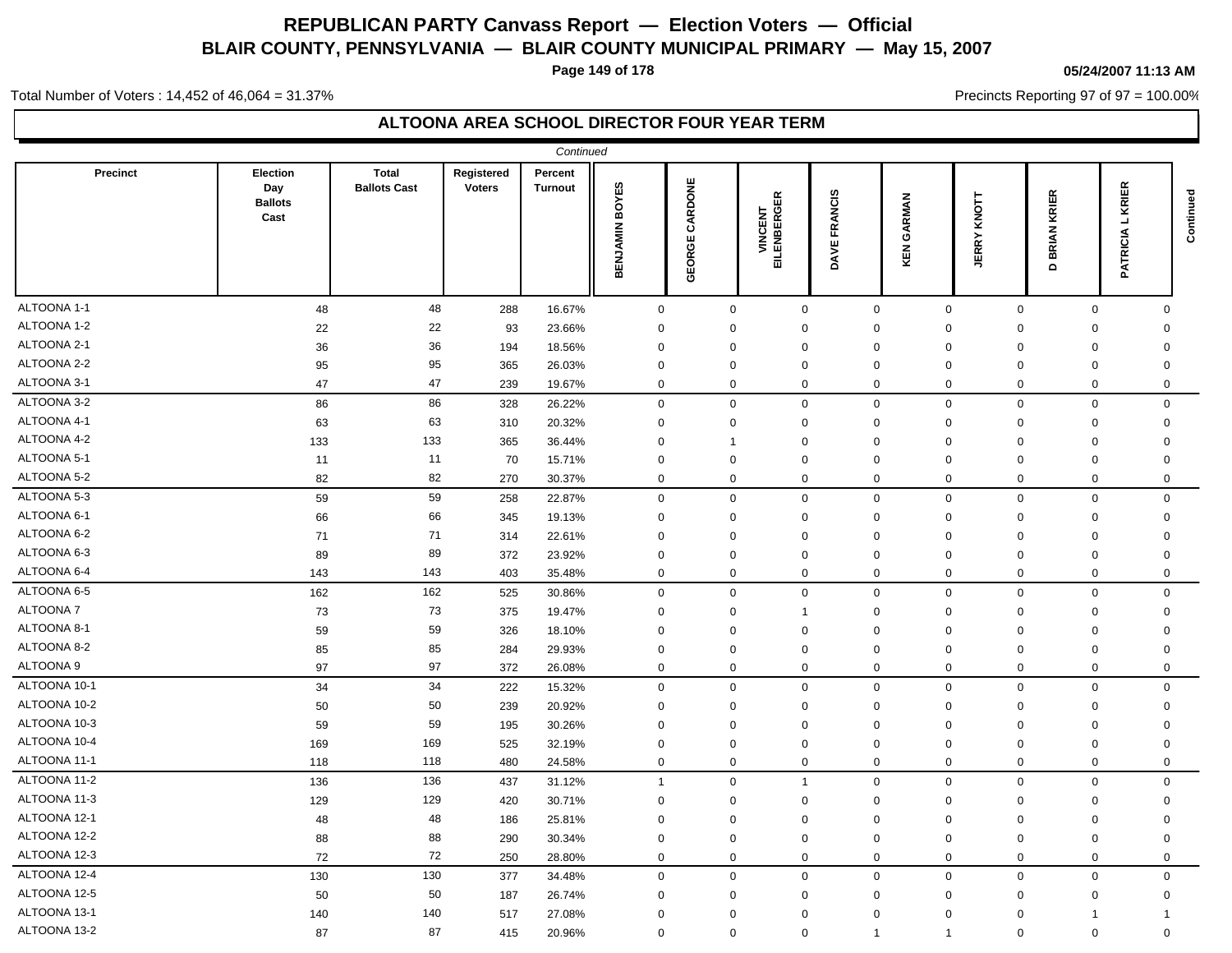**Page 150 of 178**

#### **05/24/2007 11:13 AM**

Precincts Reporting 97 of 97 = 100.00%

Total Number of Voters : 14,452 of 46,064 = 31.37%

|                    |                                           |                              |                             | Continued                 |                       |                           |                                |                                            |                             |                             |                                |                                                |                  |
|--------------------|-------------------------------------------|------------------------------|-----------------------------|---------------------------|-----------------------|---------------------------|--------------------------------|--------------------------------------------|-----------------------------|-----------------------------|--------------------------------|------------------------------------------------|------------------|
| Precinct           | Election<br>Day<br><b>Ballots</b><br>Cast | Total<br><b>Ballots Cast</b> | Registered<br><b>Voters</b> | Percent<br><b>Turnout</b> | OYES<br>m<br>BENJAMIN | ARDONE<br>ت<br>Ш<br>GEORG | <b>VINCENT<br/>EILENBERGER</b> | <b>NCIS</b><br>◀<br>œ<br>щ<br>¥.<br>∢<br>ó | z<br><b>RMA</b><br>O<br>KEN | KNOT<br><b>JERRY</b>        | KRIER<br>z<br>BRIA<br>$\Omega$ | œ<br>面<br>$\sim$<br>$\epsilon$<br>ē<br>হ<br>o. | ᇃ<br>꾿<br>ᅙ<br>ن |
| ALTOONA 13-3       | 122                                       | 122                          | 388                         | 31.44%                    | $\mathbf 0$           | 0                         | $\mathbf{0}$                   |                                            | 0                           | $\mathbf 0$<br>0            | $\mathbf 0$                    | 0                                              |                  |
| ALTOONA 13-4       | 97                                        | 97                           | 272                         | 35.66%                    | $\mathbf 0$           | $\mathbf 0$               | $\Omega$                       |                                            | 0                           | $\mathbf 0$<br>0            | $\mathbf 0$                    |                                                | $\mathbf 0$      |
| ALTOONA 14-1       | 120                                       | 120                          | 307                         | 39.09%                    | 0                     | $\Omega$                  | $\Omega$                       | $\Omega$                                   |                             | $\Omega$                    | $\mathbf{0}$                   | $\Omega$                                       |                  |
| ALTOONA 14-2       | 240                                       | 240                          | 679                         | 35.35%                    | $\mathbf{0}$          | $\Omega$                  | $\Omega$                       | $\Omega$                                   |                             | $\Omega$<br>$\Omega$        | $\Omega$                       |                                                |                  |
| ALTOONA 14-3       | 110                                       | 110                          | 373                         | 29.49%                    | 0                     | $\Omega$                  | $\Omega$                       | $\Omega$                                   |                             | $\Omega$<br>$\mathbf 0$     | $\mathbf 0$                    | $\mathbf 0$                                    |                  |
| ALTOONA 14-4       | 193                                       | 193                          | 608                         | 31.74%                    | $\mathbf 0$           | 0                         | $\Omega$                       | $\mathbf 0$                                |                             | $\mathbf 0$<br>0            | $\mathbf 0$                    | 0                                              |                  |
| <b>LOGAN TWP 1</b> | 278                                       | 278                          | 699                         | 39.77%                    | $\mathbf 0$           | $\mathbf 0$               | $\Omega$                       | $\Omega$                                   |                             | $\mathbf 0$<br>$\mathbf 0$  | $\mathbf 0$                    |                                                | $\mathbf 0$      |
| <b>LOGAN TWP 2</b> | 273                                       | 273                          | 792                         | 34.47%                    | $\Omega$              | $\Omega$                  | $\Omega$                       | $\Omega$                                   |                             | $\Omega$<br>$\Omega$        | $\mathbf 0$                    |                                                |                  |
| LOGAN TWP 3        | 199                                       | 199                          | 498                         | 39.96%                    | 0                     | 0                         |                                | $\Omega$                                   |                             | $\mathbf 0$<br>$\mathbf 0$  | 0                              |                                                |                  |
| LOGAN TWP 4        | 222                                       | 222                          | 663                         | 33.48%                    | 0                     | $\Omega$                  | $\Omega$                       | 0                                          |                             | $\Omega$<br>$\mathbf 0$     | $\overline{0}$                 | $\mathbf 0$                                    |                  |
| LOGAN TWP 5        | 254                                       | 254                          | 677                         | 37.52%                    | $\mathbf 0$           | 0                         | 0                              |                                            | $\mathbf 0$                 | $\mathbf 0$<br>$\mathbf 0$  | 0                              |                                                | 0                |
| LOGAN TWP 6        | 239                                       | 239                          | 893                         | 26.76%                    | $\mathbf 0$           | $\mathbf 0$               | $\Omega$                       | $\mathbf 0$                                |                             | $\mathbf 0$<br>$\mathbf{0}$ | $\mathbf{0}$                   | $\mathbf 0$                                    |                  |
| <b>LOGAN TWP 7</b> | 130                                       | 130                          | 310                         | 41.94%                    |                       | $\Omega$                  |                                |                                            | $\Omega$                    | $\mathbf 0$                 | $\Omega$                       |                                                |                  |
| TYRONE TWP 2       | 122                                       | 122                          | 369                         | 33.06%                    | $\Omega$              | $\Omega$                  | $\Omega$                       | 0                                          |                             | $\mathbf 0$<br>0            | $\overline{0}$                 |                                                |                  |
| Totals:            | 5,436                                     | 5,436                        | 18,364                      |                           |                       |                           | $\overline{2}$                 |                                            | $\blacktriangleleft$        |                             | $\mathbf{1}$                   |                                                |                  |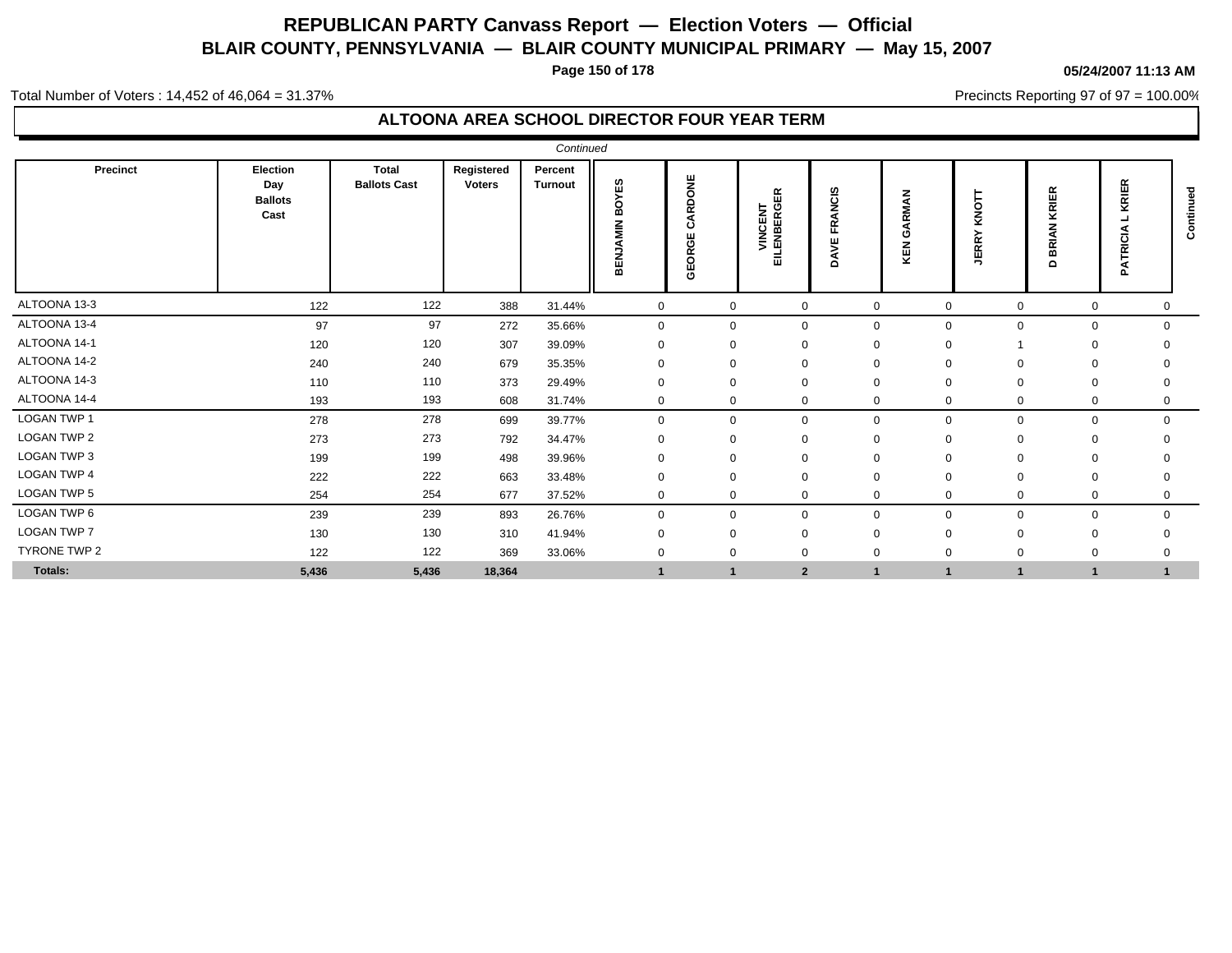**Page 151 of 178**

#### **05/24/2007 11:13 AM**

Precincts Reporting 97 of 97 = 100.00%

Total Number of Voters : 14,452 of 46,064 = 31.37%

|                  |                                           |                                     |                             | Continued                 |                     |                          |                                  |                      |                    |                             |             |     |
|------------------|-------------------------------------------|-------------------------------------|-----------------------------|---------------------------|---------------------|--------------------------|----------------------------------|----------------------|--------------------|-----------------------------|-------------|-----|
| <b>Precinct</b>  | Election<br>Day<br><b>Ballots</b><br>Cast | <b>Total</b><br><b>Ballots Cast</b> | Registered<br><b>Voters</b> | Percent<br><b>Turnout</b> | <b>BILL MCMANUS</b> | RABOLDD<br><b>RAYMOD</b> | <b>TOMASSETTI</b><br><b>ERRY</b> | <b>WERTZ</b><br>BRAD | Z WILSON<br>DAVID. | <b>Unresolved Write-Ins</b> | Totals      |     |
| ALTOONA 1-1      | 48                                        | 48                                  | 288                         | 16.67%                    | $\mathbf 0$         | $\boldsymbol{0}$         |                                  | $\mathbf 0$          | $\boldsymbol{0}$   | 0                           | $\mathbf 0$ | 158 |
| ALTOONA 1-2      | 22                                        | 22                                  | 93                          | 23.66%                    | $\mathbf 0$         | $\mathbf 0$              |                                  | 0                    | $\mathbf 0$        | 0                           | $\mathbf 0$ | 68  |
| ALTOONA 2-1      | 36                                        | 36                                  | 194                         | 18.56%                    | $\mathbf 0$         | $\mathbf 0$              |                                  | $\mathbf 0$          | $\mathbf 0$        | $\mathbf 0$                 | $\mathbf 0$ | 90  |
| ALTOONA 2-2      | 95                                        | 95                                  | 365                         | 26.03%                    | $\mathbf 0$         | $\mathbf 0$              |                                  | $\mathbf 0$          | $\mathbf 0$        | $\mathbf 0$                 | $\mathbf 0$ | 272 |
| ALTOONA 3-1      | 47                                        | 47                                  | 239                         | 19.67%                    | $\mathbf 0$         | $\mathbf 0$              |                                  | $\mathbf 0$          | $\mathbf 0$        | $\mathbf 0$                 | $\mathbf 0$ | 158 |
| ALTOONA 3-2      | 86                                        | 86                                  | 328                         | 26.22%                    | $\mathbf 0$         | $\mathbf 0$              |                                  | $\mathbf 0$          | $\mathbf 0$        | $\mathbf 0$                 | $\mathbf 0$ | 280 |
| ALTOONA 4-1      | 63                                        | 63                                  | 310                         | 20.32%                    | $\mathbf 0$         | $\mathbf 0$              |                                  | 0                    | $\mathbf{0}$       | 0                           | $\mathbf 0$ | 182 |
| ALTOONA 4-2      | 133                                       | 133                                 | 365                         | 36.44%                    | $\mathbf 0$         | $\mathbf 0$              |                                  | 0                    | $\mathbf 0$        | 0                           | $\mathbf 0$ | 396 |
| ALTOONA 5-1      | 11                                        | 11                                  | 70                          | 15.71%                    | $\mathbf 0$         | $\mathbf 0$              |                                  | $\mathbf 0$          | 0                  | 0                           | $\mathbf 0$ | 33  |
| ALTOONA 5-2      | 82                                        | 82                                  | 270                         | 30.37%                    | $\mathbf 0$         | $\mathbf 0$              |                                  | $\mathbf 0$          | $\mathbf 0$        | 0                           | $\mathbf 0$ | 260 |
| ALTOONA 5-3      | 59                                        | 59                                  | 258                         | 22.87%                    | $\mathbf 0$         | $\mathbf 0$              |                                  | $\mathbf 0$          | $\mathbf 0$        | 0                           | $\mathbf 0$ | 206 |
| ALTOONA 6-1      | 66                                        | 66                                  | 345                         | 19.13%                    | $\mathbf 0$         | $\mathbf 0$              |                                  | 0                    | $\mathbf 0$        | 0                           | $\Omega$    | 202 |
| ALTOONA 6-2      | 71                                        | 71                                  | 314                         | 22.61%                    | $\mathbf 0$         | $\mathbf 0$              |                                  | 0                    | $\mathbf 0$        | 0                           | $\mathbf 0$ | 237 |
| ALTOONA 6-3      | 89                                        | 89                                  | 372                         | 23.92%                    | $\mathbf 0$         | $\mathbf 0$              |                                  | $\mathbf 0$          | $\mathbf 0$        | 0                           | $\mathbf 0$ | 277 |
| ALTOONA 6-4      | 143                                       | 143                                 | 403                         | 35.48%                    | $\mathbf 0$         | $\mathbf 0$              |                                  | 0                    | $\mathbf 0$        | $\mathbf 0$                 | $\mathbf 0$ | 394 |
| ALTOONA 6-5      | 162                                       | 162                                 | 525                         | 30.86%                    | $\mathsf{O}\xspace$ | $\mathbf 0$              |                                  | $\mathbf 0$          | $\boldsymbol{0}$   | $\mathsf{O}\xspace$         | $\mathbf 0$ | 511 |
| <b>ALTOONA 7</b> | 73                                        | 73                                  | 375                         | 19.47%                    | $\mathbf 0$         | $\mathbf 0$              |                                  | $\mathbf 0$          | $\mathbf 0$        | $\mathbf 0$                 | $\mathbf 0$ | 222 |
| ALTOONA 8-1      | 59                                        | 59                                  | 326                         | 18.10%                    | $\mathbf 0$         | $\mathbf 0$              |                                  | $\mathbf 0$          | $\mathbf 0$        | $\mathbf 0$                 | $\mathbf 0$ | 176 |
| ALTOONA 8-2      | 85                                        | 85                                  | 284                         | 29.93%                    | $\mathbf 0$         | $\mathbf 0$              |                                  | $\mathbf 0$          | $\mathbf 0$        | $\mathbf 0$                 | $\mathbf 0$ | 262 |
| ALTOONA 9        | 97                                        | 97                                  | 372                         | 26.08%                    | $\mathbf 0$         | $\mathbf 0$              |                                  | $\mathbf 0$          | $\mathbf 0$        | $\mathbf 0$                 | $\mathbf 0$ | 301 |
| ALTOONA 10-1     | 34                                        | 34                                  | 222                         | 15.32%                    | $\mathbf 0$         | $\mathbf 0$              |                                  | $\mathbf 0$          | $\mathbf 0$        | $\mathbf 0$                 | $\mathbf 0$ | 112 |
| ALTOONA 10-2     | 50                                        | 50                                  | 239                         | 20.92%                    | $\mathbf 0$         | $\mathbf 0$              |                                  | 0                    | $\Omega$           | 0                           | $\mathbf 0$ | 155 |
| ALTOONA 10-3     | 59                                        | 59                                  | 195                         | 30.26%                    | $\mathbf 0$         | $\mathbf 0$              |                                  | 0                    | $\mathbf 0$        | 0                           | $\mathbf 0$ | 189 |
| ALTOONA 10-4     | 169                                       | 169                                 | 525                         | 32.19%                    | $\mathbf 0$         | $\overline{1}$           |                                  | $\mathbf{1}$         | $\mathbf 0$        | 0                           | $\mathbf 0$ | 551 |
| ALTOONA 11-1     | 118                                       | 118                                 | 480                         | 24.58%                    | $\mathbf 0$         | $\mathbf 0$              |                                  | $\mathbf 0$          | $\mathbf 0$        | 0                           | $\mathbf 0$ | 365 |
| ALTOONA 11-2     | 136                                       | 136                                 | 437                         | 31.12%                    | $\mathbf 0$         | $\mathbf 0$              |                                  | $\mathbf 0$          | $\mathbf 0$        | 0                           | $\mathbf 0$ | 478 |
| ALTOONA 11-3     | 129                                       | 129                                 | 420                         | 30.71%                    | $\mathbf 0$         | $\mathbf 0$              |                                  | 0                    | $\mathbf 0$        | 0                           | $\mathbf 0$ | 416 |
| ALTOONA 12-1     | 48                                        | 48                                  | 186                         | 25.81%                    | $\mathbf 0$         | $\mathbf 0$              |                                  | $\mathbf 0$          | $\mathbf 0$        | 0                           | $\mathbf 0$ | 142 |
| ALTOONA 12-2     | 88                                        | 88                                  | 290                         | 30.34%                    | $\mathbf 0$         | 0                        |                                  | 0                    | $\mathbf 0$        | 0                           | $\mathbf 0$ | 271 |
| ALTOONA 12-3     | 72                                        | 72                                  | 250                         | 28.80%                    | $\mathbf 0$         | $\mathbf 0$              |                                  | $\mathbf 0$          | $\mathbf 0$        | $\mathbf 0$                 | $\mathbf 0$ | 258 |
| ALTOONA 12-4     | 130                                       | 130                                 | 377                         | 34.48%                    | $\mathbf 0$         | $\mathbf 0$              |                                  | $\mathbf 0$          | $\boldsymbol{0}$   | $\mathbf 0$                 | $\mathbf 0$ | 412 |
| ALTOONA 12-5     | 50                                        | 50                                  | 187                         | 26.74%                    | $\mathbf 0$         | $\mathbf 0$              |                                  | $\mathbf 0$          | $\mathbf 0$        | $\mathbf 0$                 | $\mathbf 0$ | 151 |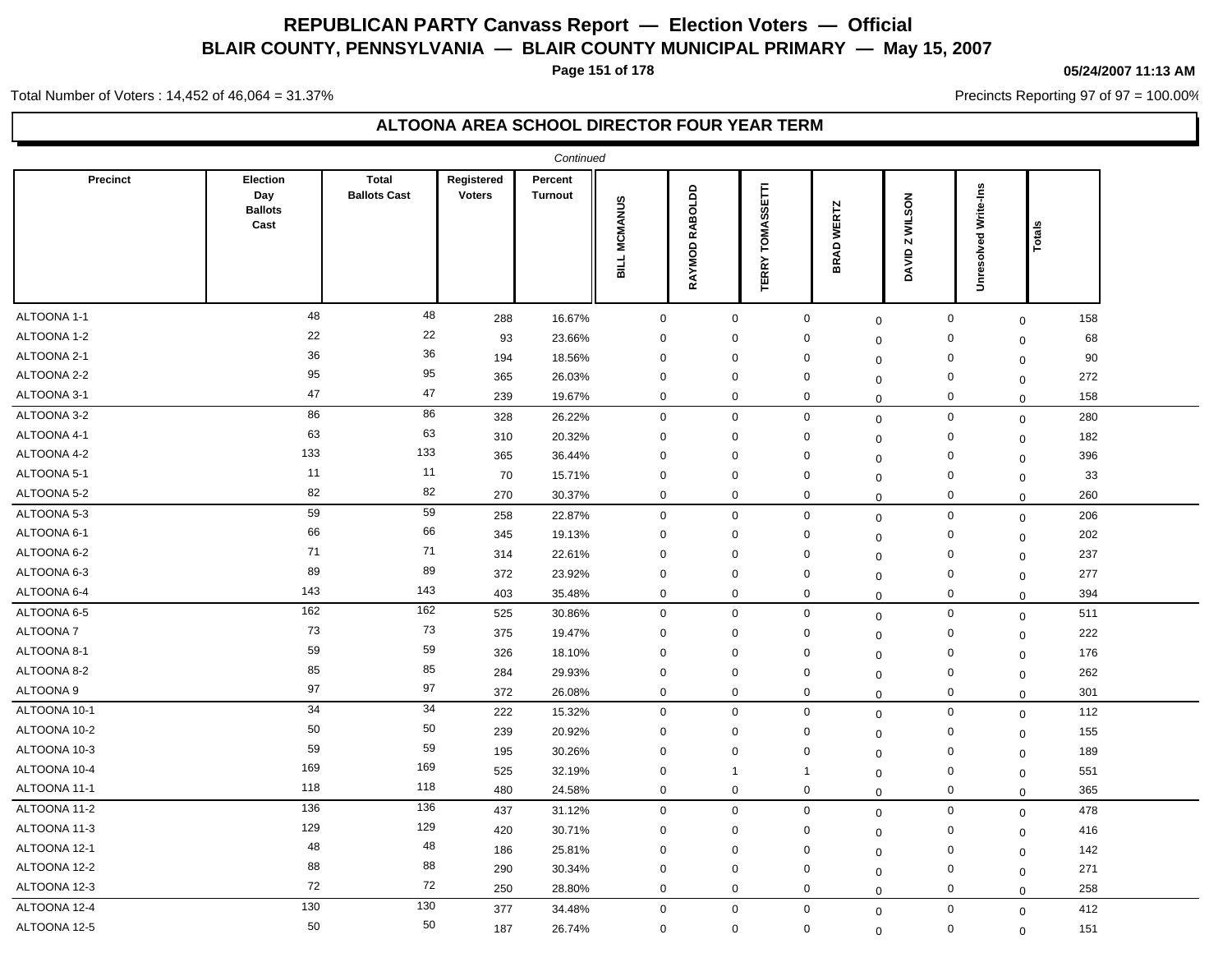**Page 152 of 178**

#### **05/24/2007 11:13 AM**

Precincts Reporting 97 of 97 = 100.00%

Total Number of Voters : 14,452 of 46,064 = 31.37%

|                    |                                                  |                              |                             | Continued                 |                               |                                                      |                                |                             |                                                         |                                    |        |  |
|--------------------|--------------------------------------------------|------------------------------|-----------------------------|---------------------------|-------------------------------|------------------------------------------------------|--------------------------------|-----------------------------|---------------------------------------------------------|------------------------------------|--------|--|
| Precinct           | <b>Election</b><br>Day<br><b>Ballots</b><br>Cast | Total<br><b>Ballots Cast</b> | Registered<br><b>Voters</b> | Percent<br><b>Turnout</b> | <b>MCMANUS</b><br><b>SILL</b> | 5<br>ಕ<br>₹<br>œ<br>$\Omega$<br>ō<br><b>AYM</b><br>≃ | ASSETTI<br>ĪОN<br><b>TERRY</b> | <b>WERTZ</b><br><b>BRAD</b> | <b>WILSON</b><br>$\overline{\mathbf{N}}$<br>ξ<br>ৰ<br>ó | Write-Ins<br>Ѣ<br>ω<br>층<br>œ<br>£ | Totals |  |
| ALTOONA 13-1       | 140                                              | 140                          | 517                         | 27.08%                    | $\mathbf 0$                   | $\mathbf 0$                                          | $\mathbf 0$                    | $\mathbf 0$                 | $\mathbf 0$                                             | $\mathbf{0}$                       | 461    |  |
| ALTOONA 13-2       | 87                                               | 87                           | 415                         | 20.96%                    | $\mathbf 0$                   | $\mathbf 0$                                          | 0                              | $\mathbf 0$                 | 0                                                       | $\mathbf 0$                        | 302    |  |
| ALTOONA 13-3       | 122                                              | 122                          | 388                         | 31.44%                    | $\mathbf{0}$                  | 0                                                    | 0                              | $\mathbf 0$                 | 0                                                       | $\Omega$                           | 391    |  |
| ALTOONA 13-4       | 97                                               | 97                           | 272                         | 35.66%                    | $\mathbf 0$                   | $\mathbf{0}$                                         | $\mathbf 0$                    | $\mathbf 0$                 | 0                                                       | $\mathbf{0}$                       | 315    |  |
| ALTOONA 14-1       | 120                                              | 120                          | 307                         | 39.09%                    |                               | $\mathbf 0$                                          | 0                              | $\Omega$                    | 0                                                       | $\mathbf{0}$                       | 374    |  |
| ALTOONA 14-2       | 240                                              | 240                          | 679                         | 35.35%                    | $\mathbf 0$                   | $\mathbf 0$                                          | $\mathbf 0$                    | 0                           |                                                         | $\mathbf{0}$                       | 731    |  |
| ALTOONA 14-3       | 110                                              | 110                          | 373                         | 29.49%                    | $\mathbf 0$                   | $\mathbf 0$                                          | 0                              | $\Omega$                    | $\mathbf 0$                                             | $\Omega$                           | 309    |  |
| ALTOONA 14-4       | 193                                              | 193                          | 608                         | 31.74%                    | $\overline{0}$                | $\mathbf 0$                                          | $\mathbf 0$                    | $\Omega$                    | $\mathbf 0$                                             | $\mathbf{0}$                       | 615    |  |
| <b>LOGAN TWP 1</b> | 278                                              | 278                          | 699                         | 39.77%                    | $\mathbf 0$                   | $\mathbf 0$                                          | $\mathbf 0$                    | $\mathbf 0$                 | $\mathbf 0$                                             | $\Omega$                           | 916    |  |
| <b>LOGAN TWP 2</b> | 273                                              | 273                          | 792                         | 34.47%                    | $\mathbf 0$                   | $\mathbf 0$                                          | 0                              | $\Omega$                    | 0                                                       | $\mathbf 0$                        | 904    |  |
| <b>LOGAN TWP 3</b> | 199                                              | 199                          | 498                         | 39.96%                    | 0                             | 0                                                    | 0                              | $\Omega$                    | 0                                                       | $\mathbf 0$                        | 674    |  |
| <b>LOGAN TWP 4</b> | 222                                              | 222                          | 663                         | 33.48%                    | $\mathbf 0$                   | $\mathbf 0$                                          | $\mathbf 0$                    | $\Omega$                    | $\mathbf 0$                                             | $\mathbf 0$                        | 784    |  |
| <b>LOGAN TWP 5</b> | 254                                              | 254                          | 677                         | 37.52%                    | $\mathbf 0$                   | $\mathbf 0$                                          | $\mathbf 0$                    | $\Omega$                    | $\mathbf 0$                                             | $\Omega$                           | 805    |  |
| LOGAN TWP 6        | 239                                              | 239                          | 893                         | 26.76%                    | $\mathbf 0$                   | $\mathbf 0$                                          | $\mathbf 0$                    |                             | 0                                                       | $\mathbf 0$                        | 836    |  |
| LOGAN TWP 7        | 130                                              | 130                          | 310                         | 41.94%                    | $\mathbf 0$                   | $\mathbf 0$                                          | 0                              | $\Omega$                    | 0                                                       | $\Omega$                           | 403    |  |
| TYRONE TWP 2       | 122                                              | 122                          | 369                         | 33.06%                    | $\mathbf 0$                   | $\mathbf 0$                                          | $\mathbf 0$                    | $\Omega$                    | 0                                                       | $\Omega$                           | 374    |  |
| Totals:            | 5,436                                            | 5,436                        | 18,364                      |                           | $\mathbf{1}$                  | $\mathbf{1}$                                         | $\mathbf{1}$                   | $\overline{1}$              | $\blacktriangleleft$                                    | $\mathbf{0}$                       | 17,379 |  |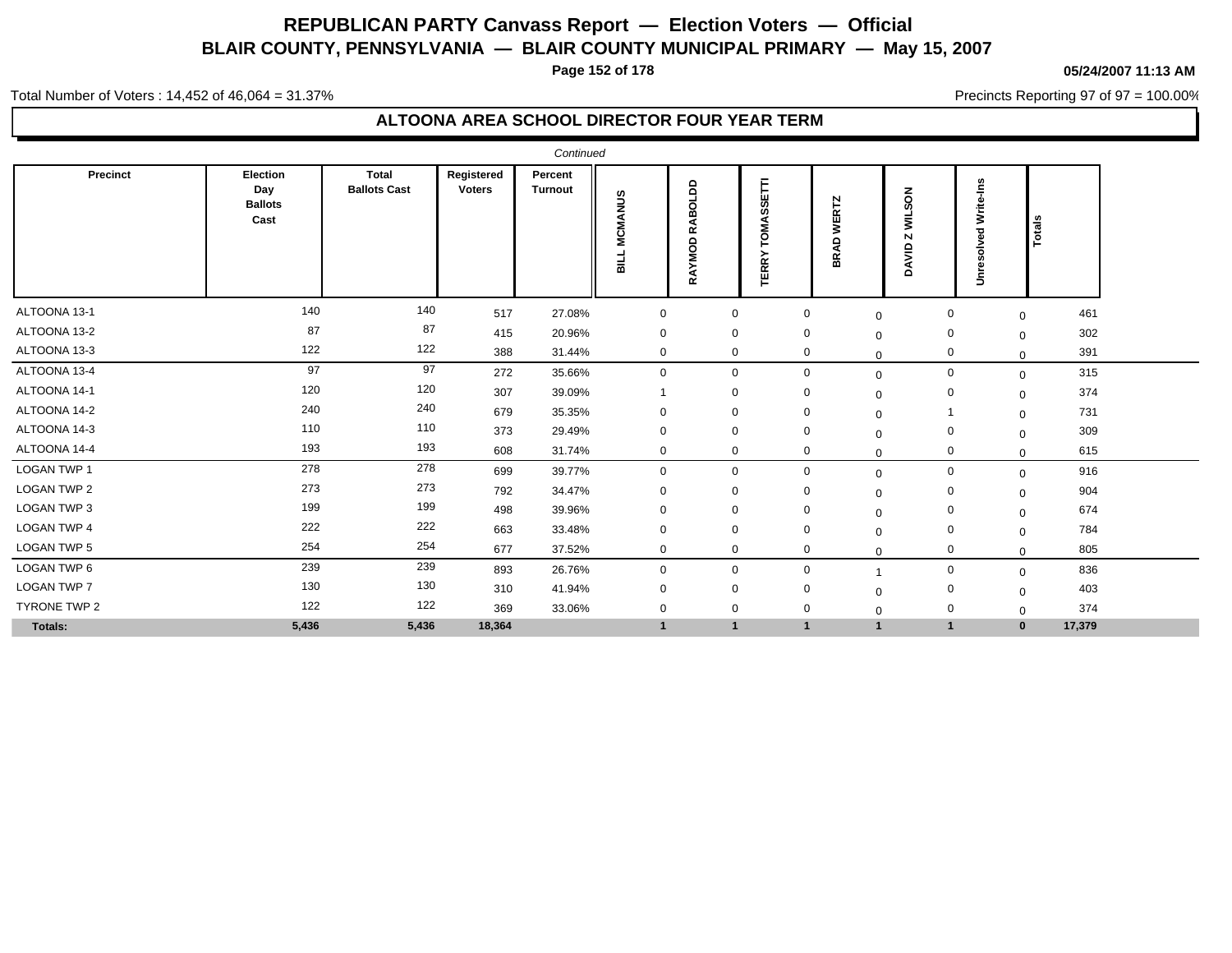**Page 153 of 178**

#### **05/24/2007 11:13 AM**

Total Number of Voters : 14,452 of 46,064 = 31.37%

Precincts Reporting 97 of 97 = 100.00%

### **TYRONE BOROUGH COUNCIL FOUR YEAR TERM - REPUBLICAN PARTY**

| Precinct             | Election<br>Day<br><b>Ballots</b><br>Cast | Total<br><b>Ballots Cast</b> | Registered<br><b>Voters</b> | Percent<br><b>Turnout</b> | Σ ∝<br>REP<br>EPHEN<br>NZIR, J<br><b>STE</b> | C<br>rп<br>c<br><b>REP</b><br>KOSC<br>$\frac{\mathsf{x}}{\mathsf{x}}$<br>Σ | <b>AIG</b><br>$\alpha$<br>ပ<br>KIM | 띥<br>റ<br>÷    |             | ИĘК<br>И<br>o<br>ပ<br>īż<br>o. | ≳<br>5 | Totals              |
|----------------------|-------------------------------------------|------------------------------|-----------------------------|---------------------------|----------------------------------------------|----------------------------------------------------------------------------|------------------------------------|----------------|-------------|--------------------------------|--------|---------------------|
| <b>TYRONE BORO 1</b> | 120                                       | 120                          | 336                         | 35.71%                    | 86                                           | 76                                                                         | $\mathbf 0$                        | $\mathbf 0$    | $\mathbf 0$ | 6                              |        | 168<br>$\mathbf 0$  |
| TYRONE BORO 2        | 56                                        | 56                           | 245                         | 22.86%                    | 38                                           | 37                                                                         | $\overline{2}$                     | $\mathbf 0$    | $\mathbf 0$ | 6                              |        | 83<br>0             |
| TYRONE BORO 3        | 49                                        | 49                           | 240                         | 20.42%                    | 37                                           | 35                                                                         | $\mathbf 0$                        |                | $\mathbf 0$ | 5                              |        | 78<br>$\mathbf 0$   |
| TYRONE BORO 4        | 40                                        | 40                           | 164                         | 24.39%                    | 21                                           | 25                                                                         | $\mathbf 0$                        | $\mathbf 0$    | 0           | 3                              |        | 49<br>$\mathbf 0$   |
| <b>TYRONE BORO 5</b> | 61                                        | 61                           | 190                         | 32.11%                    | 48                                           | 46                                                                         | $\overline{2}$                     | $\Omega$       | 0           |                                |        | 96<br>0             |
| TYRONE BORO 6        | 131                                       | 131                          | 400                         | 32.75%                    | 100                                          | 95                                                                         |                                    | $\Omega$       |             | 6                              |        | 203<br>$\mathbf{0}$ |
| <b>TYRONE BORO 7</b> | 67                                        | 67                           | 288                         | 23.26%                    | 48                                           | 37                                                                         | $\mathbf 0$                        | $\overline{0}$ | $\mathbf 0$ | 4                              |        | 89<br>$\mathbf 0$   |
| Totals:              | 524                                       | 524                          | 1,863                       |                           | 378                                          | 351                                                                        | 5                                  |                |             | 30                             |        | 766<br>$\bf{0}$     |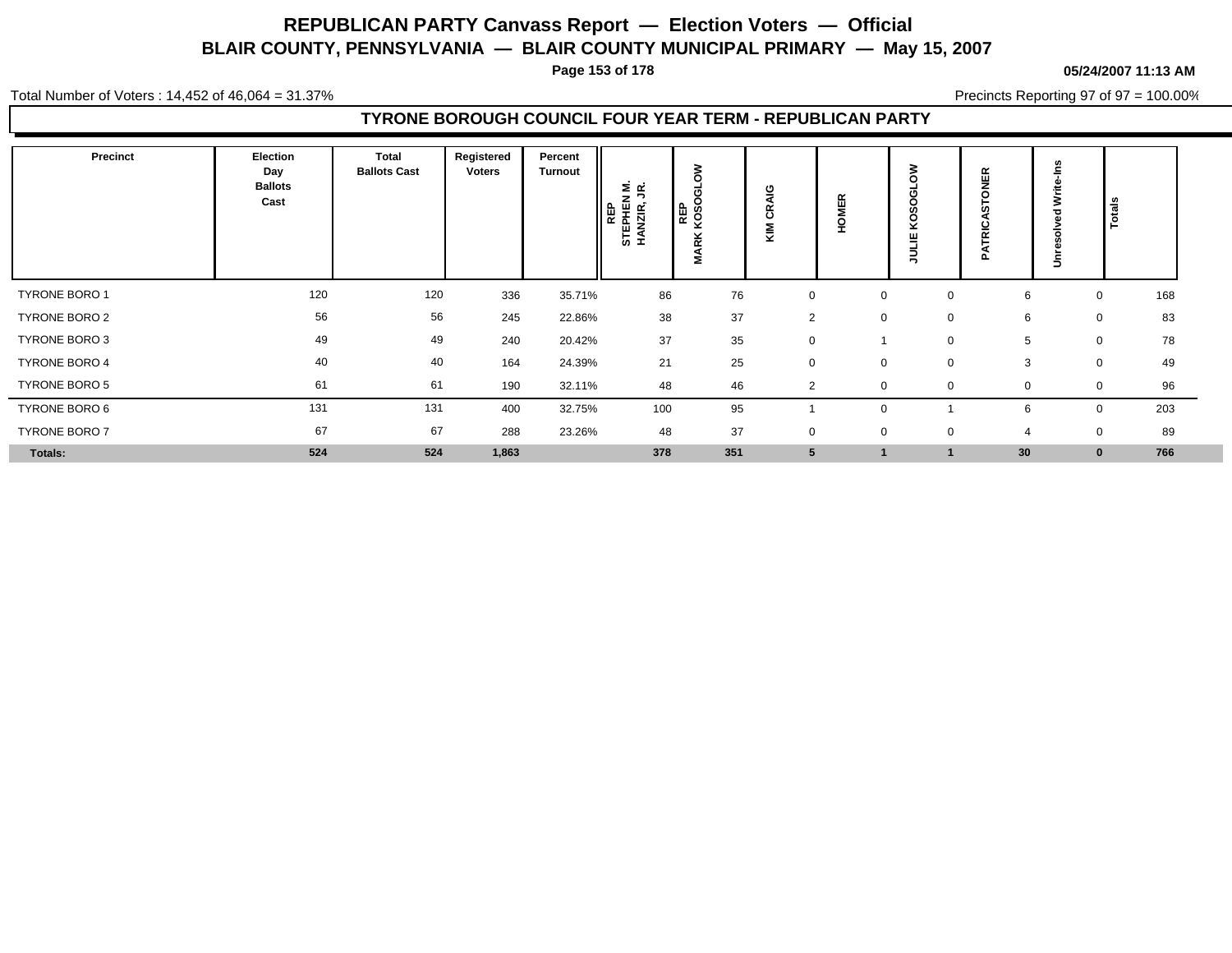**Page 154 of 178**

**05/24/2007 11:13 AM**

Total Number of Voters : 14,452 of 46,064 = 31.37%

Precincts Reporting 97 of 97 = 100.00%

### **WILLIAMSBURG BOROUGH MAYOR FOUR YEAR TERM - REPUBLICAN PARTY**

| <b>Precinct</b> | <b>Election</b><br>Day<br><b>Ballots</b><br>Cast | <b>Total</b><br><b>Ballots Cast</b> | Registered<br><b>Voters</b> | Percent<br><b>Turnout</b> | Æ<br>∥ ఙ | $\propto$<br>ш<br>-<br>m | ທ<br>ഗ<br>с<br>$\alpha$<br>ш<br>O<br>$\alpha$ | ا≝<br>۱è |     |
|-----------------|--------------------------------------------------|-------------------------------------|-----------------------------|---------------------------|----------|--------------------------|-----------------------------------------------|----------|-----|
| WILLIAMSBURG    | 169                                              | 169                                 | 520                         | 32.50%                    | 145      |                          |                                               | 0        | 147 |
| <b>Totals:</b>  | 169                                              | 169                                 | 520                         |                           | 145      |                          |                                               |          | 147 |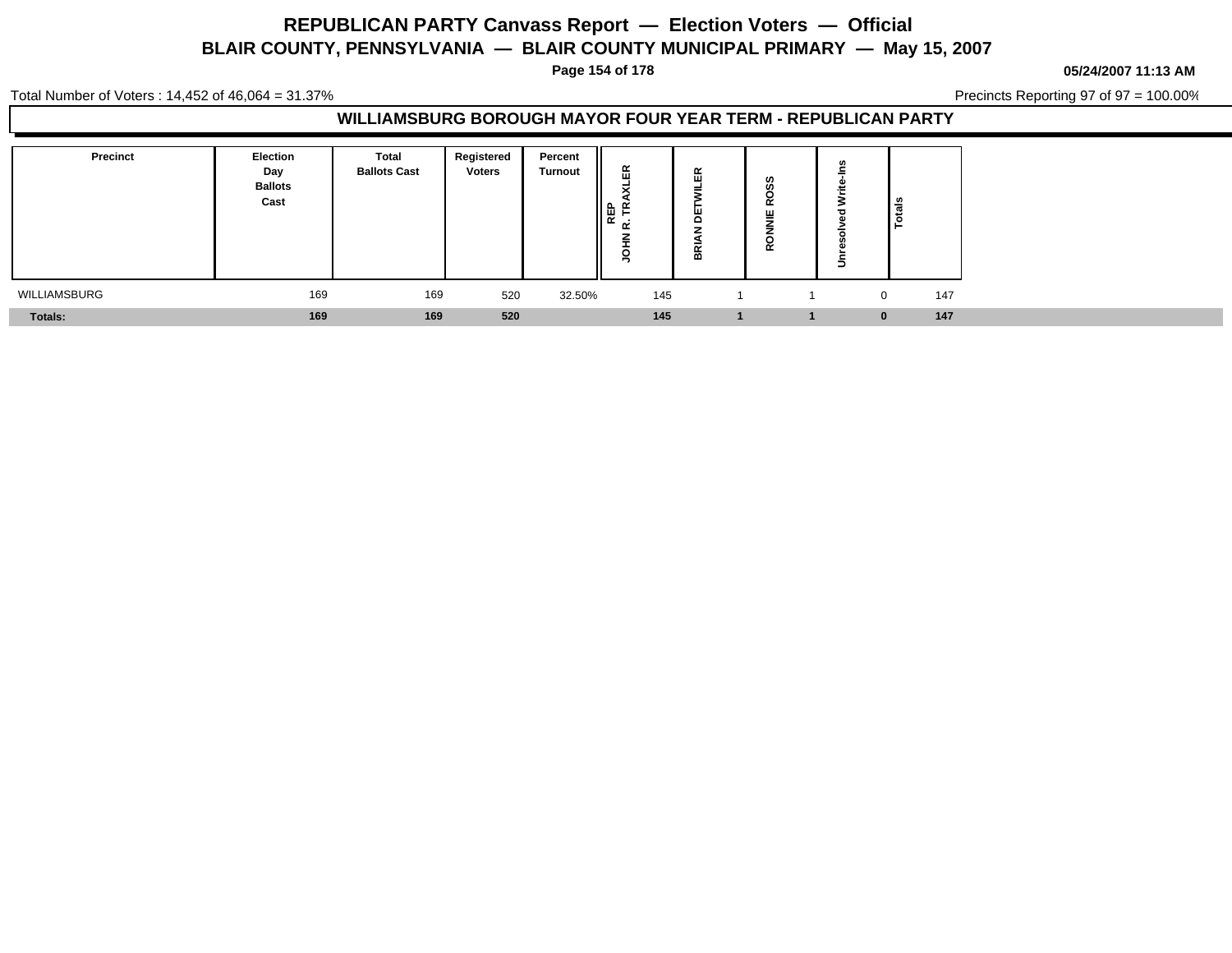**Page 155 of 178**

**05/24/2007 11:13 AM**

Total Number of Voters : 14,452 of 46,064 = 31.37%

Precincts Reporting 97 of 97 = 100.00%

#### **WILLIAMSBURG BOROUGH COUNCIL FOUR YEAR TERM - REPUBLICAN PARTY**

| Precinct     | <b>Election</b><br>Day<br><b>Ballots</b><br>Cast | <b>Total</b><br><b>Ballots Cast</b> | Registered<br><b>Voters</b> | Percent<br><b>Turnout</b> | ш<br>$\sim$<br>   e e e<br>L<br>щ<br>- | ш<br>$\alpha$<br>ш<br>$\circ$<br>- - | Ш<br>-<br>O<br>о<br>ш<br>m<br>퓙 | Totals   |     |
|--------------|--------------------------------------------------|-------------------------------------|-----------------------------|---------------------------|----------------------------------------|--------------------------------------|---------------------------------|----------|-----|
| WILLIAMSBURG | 169                                              | 169                                 | 520                         | 32.50%                    | 144                                    | $\overline{2}$                       | 3                               | 0        | 149 |
| Totals:      | 169                                              | 169                                 | 520                         |                           | 144                                    | $\mathbf{2}$                         | -3                              | $\bf{0}$ | 149 |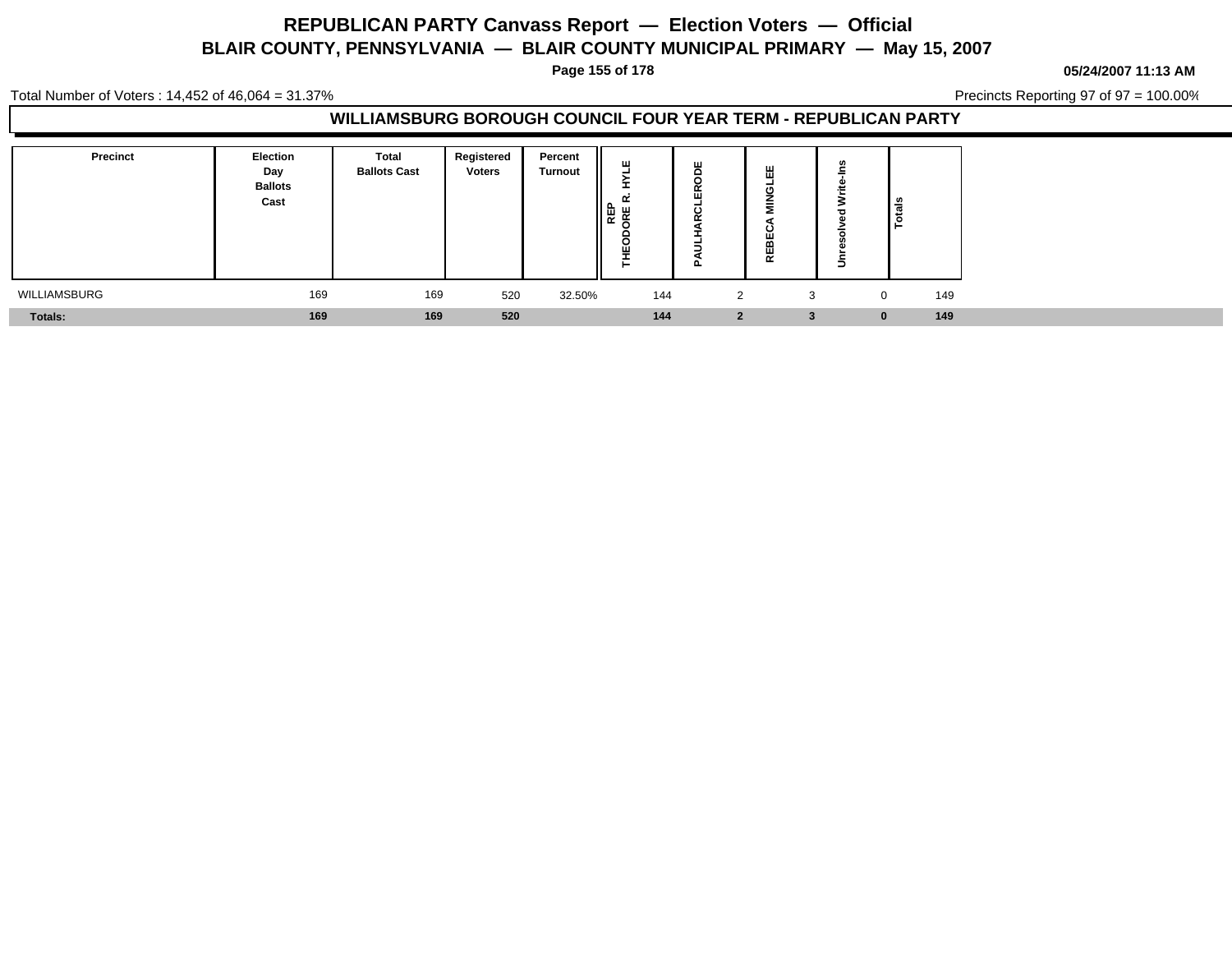**Page 156 of 178**

#### **05/24/2007 11:13 AM**

Total Number of Voters : 14,452 of 46,064 = 31.37%

Precincts Reporting 97 of 97 = 100.00%

### **WILLIAMSBURG BOROUGH AUDITOR SIX YEAR TERM - REPUBLICAN PARTY**

| <b>Precinct</b> | <b>Election</b><br>Day<br><b>Ballots</b><br>Cast | Total<br><b>Ballots Cast</b> | Registered<br><b>Voters</b> | Percent<br><b>Turnout</b> | ÷<br><br>ن   | 岛<br><b>in</b><br>щ<br>Φ | O            | $\frac{1}{2}$ |
|-----------------|--------------------------------------------------|------------------------------|-----------------------------|---------------------------|--------------|--------------------------|--------------|---------------|
| WILLIAMSBURG    | 169                                              | 169                          | 520                         | 32.50%                    | $\mathbf{0}$ |                          | $\Omega$     |               |
| Totals:         | 169                                              | 169                          | 520                         |                           |              |                          | $\mathbf{0}$ |               |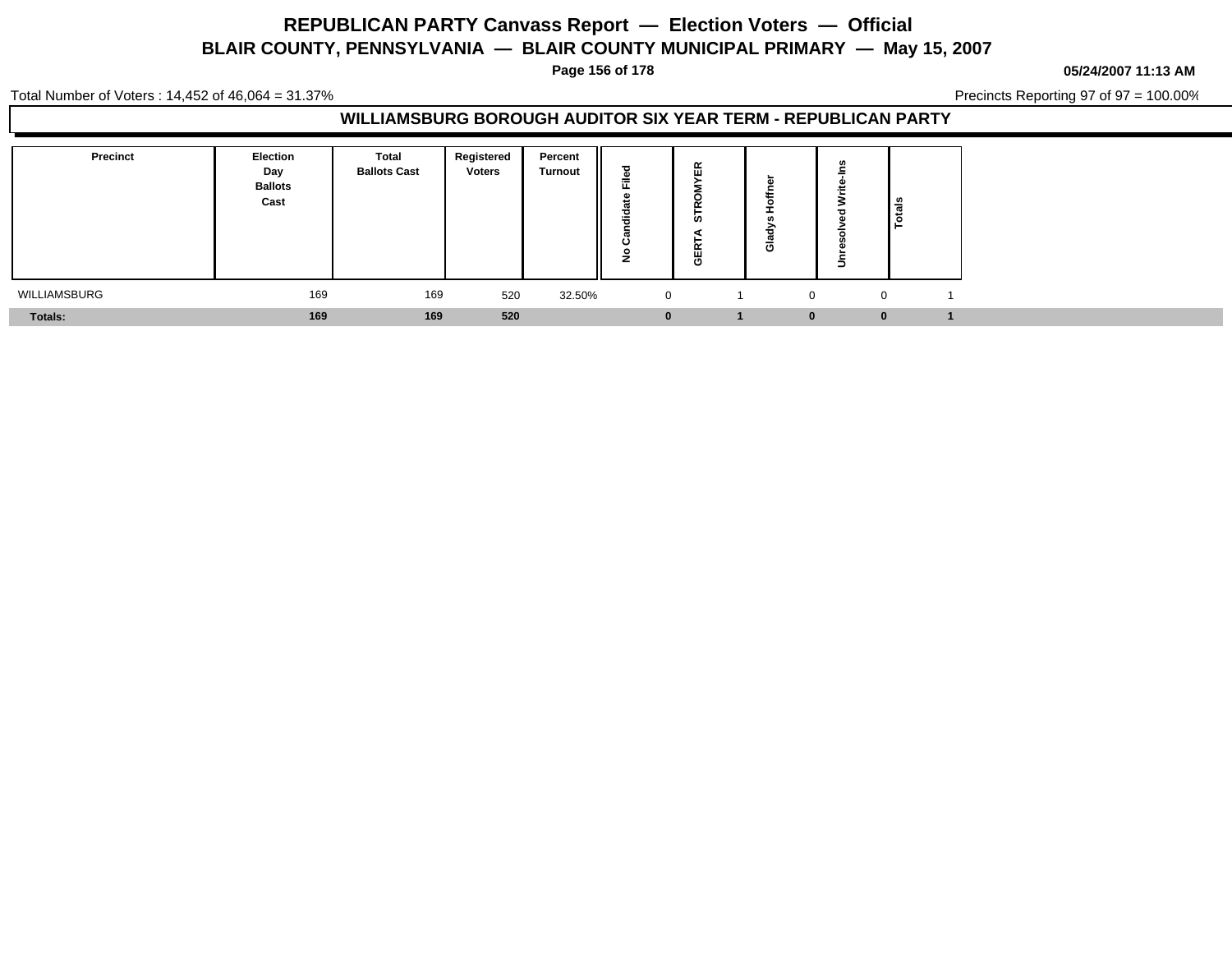**Page 157 of 178**

**05/24/2007 11:13 AM**

Total Number of Voters : 14,452 of 46,064 = 31.37%

Precincts Reporting 97 of 97 = 100.00%

#### **WILLIAMSBURG BOROUGH AUDITOR FOUR YEAR TERM - REPUBLICAN PARTY**

| Precinct     | <b>Election</b><br>Day<br><b>Ballots</b><br>Cast | Total<br><b>Ballots Cast</b> | Registered<br><b>Voters</b> | Percent<br><b>Turnout</b> | -<br>$\sim$<br><br>$\cdot$<br>L | . ဟ | $\alpha$<br>ш<br>cn.<br>O | ۰ | ∎∎<br>۱è     |   |
|--------------|--------------------------------------------------|------------------------------|-----------------------------|---------------------------|---------------------------------|-----|---------------------------|---|--------------|---|
| WILLIAMSBURG | 169                                              | 169                          | 520                         | 32.50%                    | $\mathbf{0}$                    |     |                           |   | $\mathbf{0}$ | ຳ |
| Totals:      | 169                                              | 169                          | 520                         |                           |                                 |     |                           |   |              |   |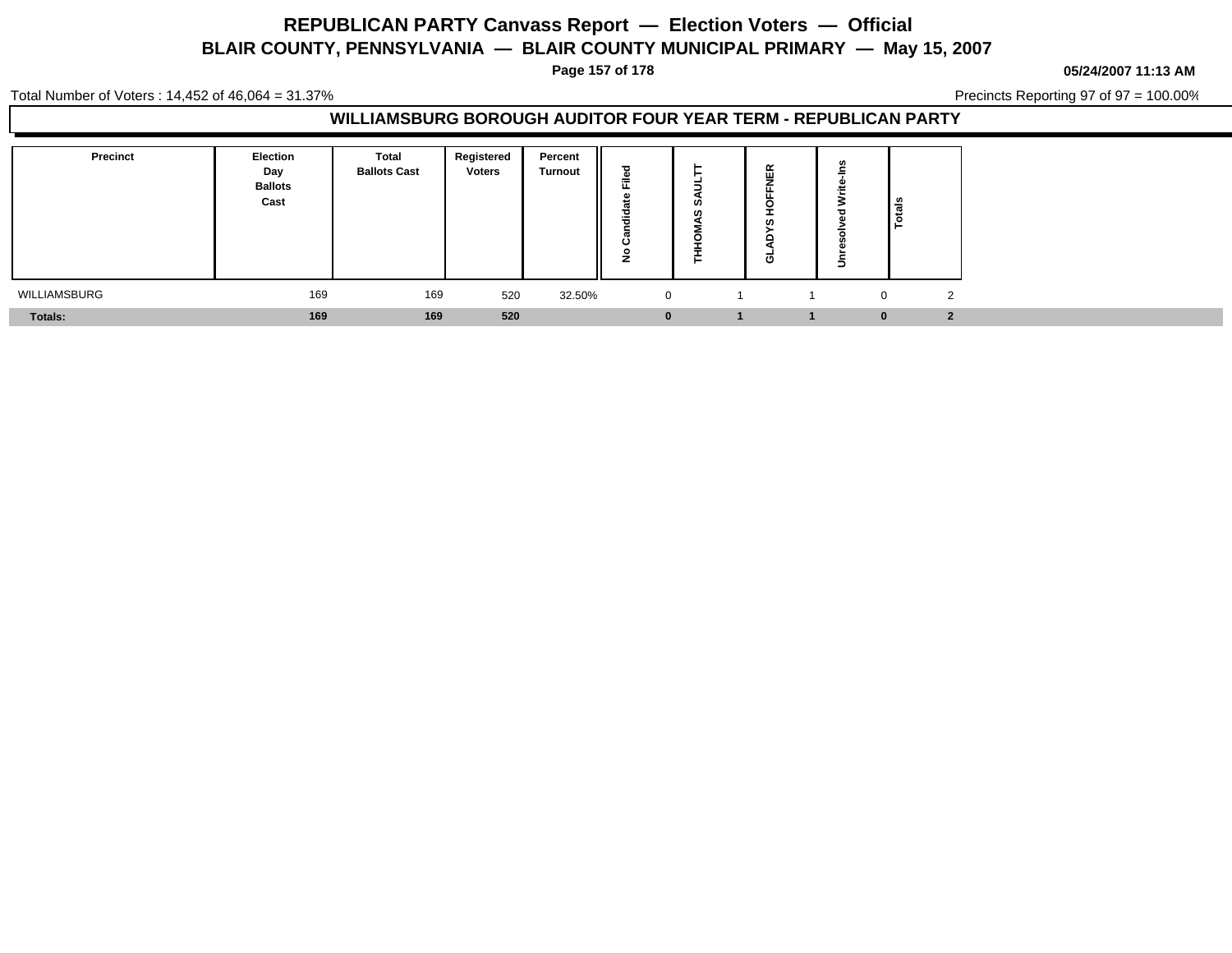**Page 158 of 178**

**05/24/2007 11:13 AM**

Total Number of Voters : 14,452 of 46,064 = 31.37%

Precincts Reporting 97 of 97 = 100.00%

### **WILLIAMSBURG BOROUGH AUDITOR TWO YEAR TERM - REPUBLICAN PARTY**

| <b>Precinct</b> | <b>Election</b><br>Day<br><b>Ballots</b><br>Cast | <b>Total</b><br><b>Ballots Cast</b> | Registered<br><b>Voters</b> | Percent<br><b>Turnout</b> | ᠊ᠣ<br>Ē.<br>ಕ<br><br>⋍<br>7<br>$\mathbf{r}$<br>ن<br>$\circ$<br>-<br>- | ≗           |          |
|-----------------|--------------------------------------------------|-------------------------------------|-----------------------------|---------------------------|-----------------------------------------------------------------------|-------------|----------|
| WILLIAMSBURG    | 169                                              | 169                                 | 520                         | 32.50%                    | $\overline{0}$                                                        | $\mathbf 0$ |          |
| <b>Totals:</b>  | 169                                              | 169                                 | 520                         |                           | $\bf{0}$                                                              | $\bf{0}$    | $\bf{0}$ |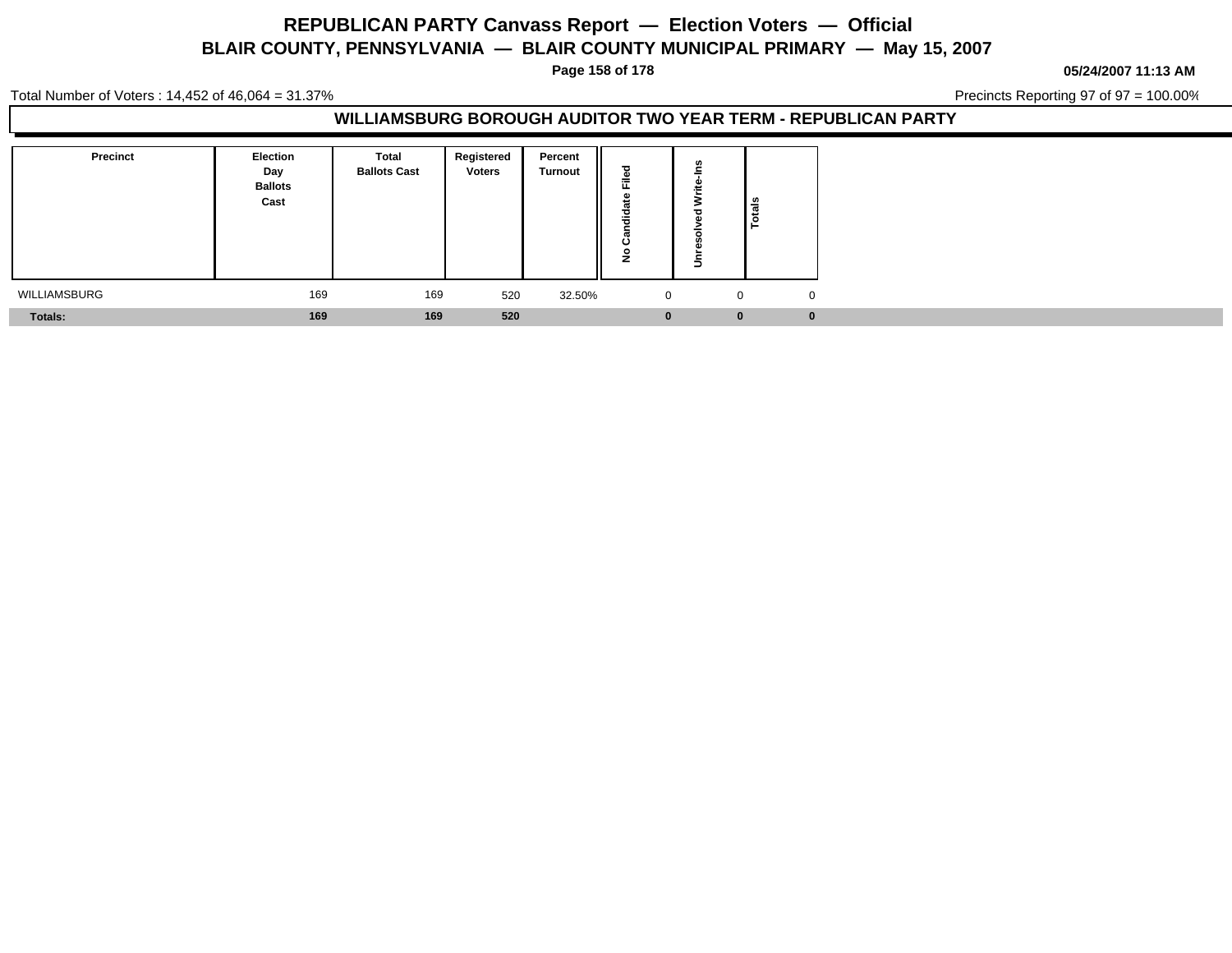**Page 159 of 178**

**05/24/2007 11:13 AM**

Total Number of Voters : 14,452 of 46,064 = 31.37%

Precincts Reporting 97 of 97 = 100.00%

### **WILLIAMSBURG COMMUNITY SCHOOL DIRECTOR FOUR YEAR TERM - REPUBLICAN PARTY**

| <b>Precinct</b> | <b>Election</b><br>Day<br><b>Ballots</b><br>Cast | Total<br><b>Ballots Cast</b> | Registered<br><b>Voters</b> | Percent<br><b>Turnout</b> | $\blacksquare$<br>u<br>∥⊕ ≋<br>∥⊕ ≋<br><u>. на так</u><br>$\alpha$ | ш<br>ᇣᇮ<br>ш | Ш<br> 문 이<br> 도 이 | $\frac{1}{16}$<br>۱è |
|-----------------|--------------------------------------------------|------------------------------|-----------------------------|---------------------------|--------------------------------------------------------------------|--------------|-------------------|----------------------|
| WILLIAMSBURG    | 169                                              | 169                          | 520                         | 32.50%                    | 80                                                                 | 94           | 105               | 279<br>0             |
| Totals:         | 169                                              | 169                          | 520                         |                           | 80                                                                 | 94           | 105               | 279                  |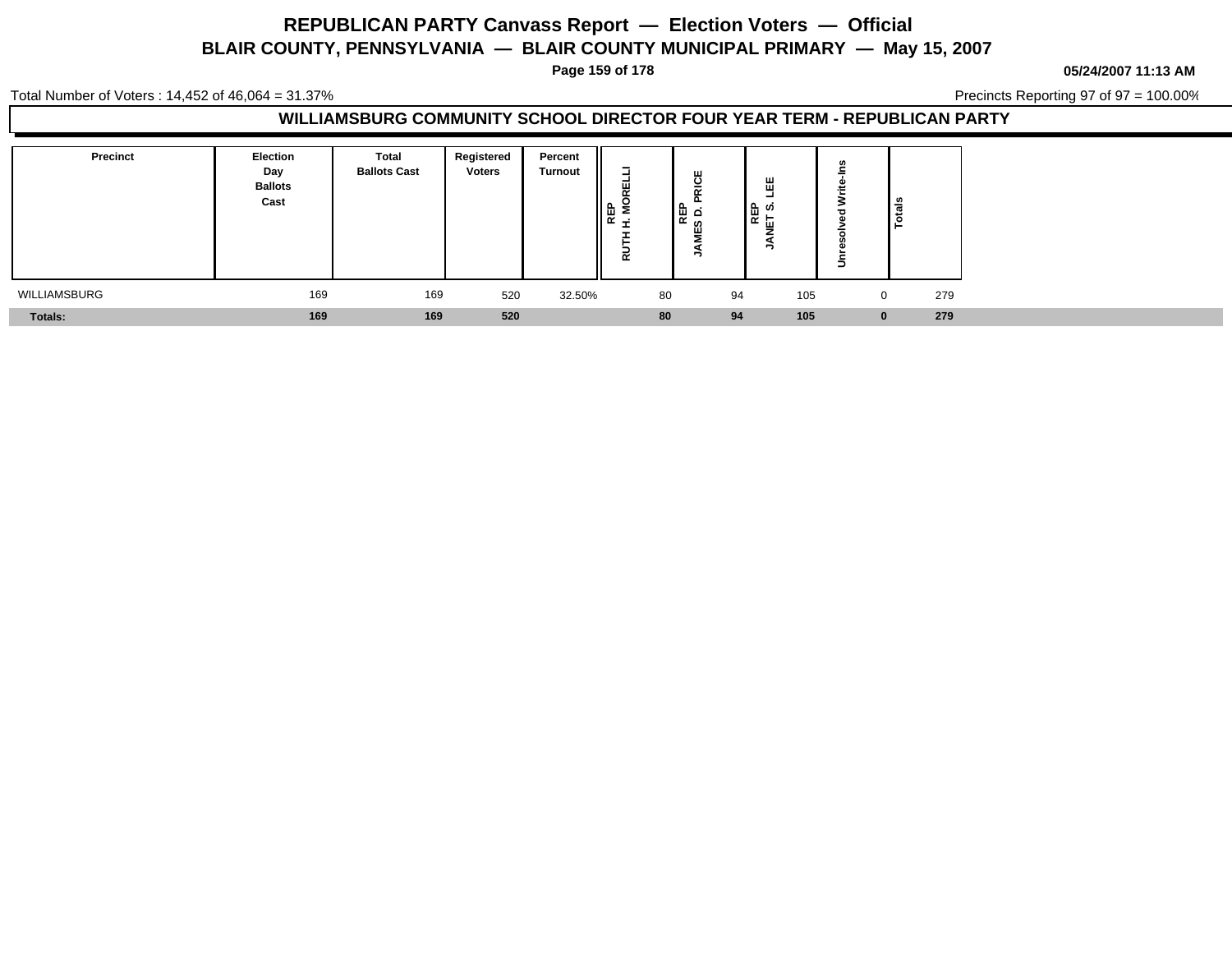**Page 160 of 178**

#### **05/24/2007 11:13 AM**

Total Number of Voters : 14,452 of 46,064 = 31.37%

Precincts Reporting 97 of 97 = 100.00%

#### **WOODBURY TOWNSHIP SUPERVISOR SIX YEAR TERM - REPUBLICAN PARTY**

| <b>Precinct</b> | Election<br>Day<br><b>Ballots</b><br>Cast | Total<br><b>Ballots Cast</b> | Registered<br><b>Voters</b> | Percent<br>Turnout | ູ<br>ய<br>ے ا<br>≏ ≃<br>മ | ഗ<br>-<br>ဖာ<br>-<br>$\tilde{\phantom{a}}$<br>ō | Φ<br>-<br>ш.<br>-<br>ല | Ξ | $\frac{1}{2}$ |     |
|-----------------|-------------------------------------------|------------------------------|-----------------------------|--------------------|---------------------------|-------------------------------------------------|------------------------|---|---------------|-----|
| WOODBURY TWP    | 147                                       | 147                          | 633                         | 23.22%             | 128                       |                                                 |                        |   | $\Omega$      | 130 |
| <b>Totals:</b>  | 147                                       | 147                          | 633                         |                    | 128                       |                                                 |                        |   |               | 130 |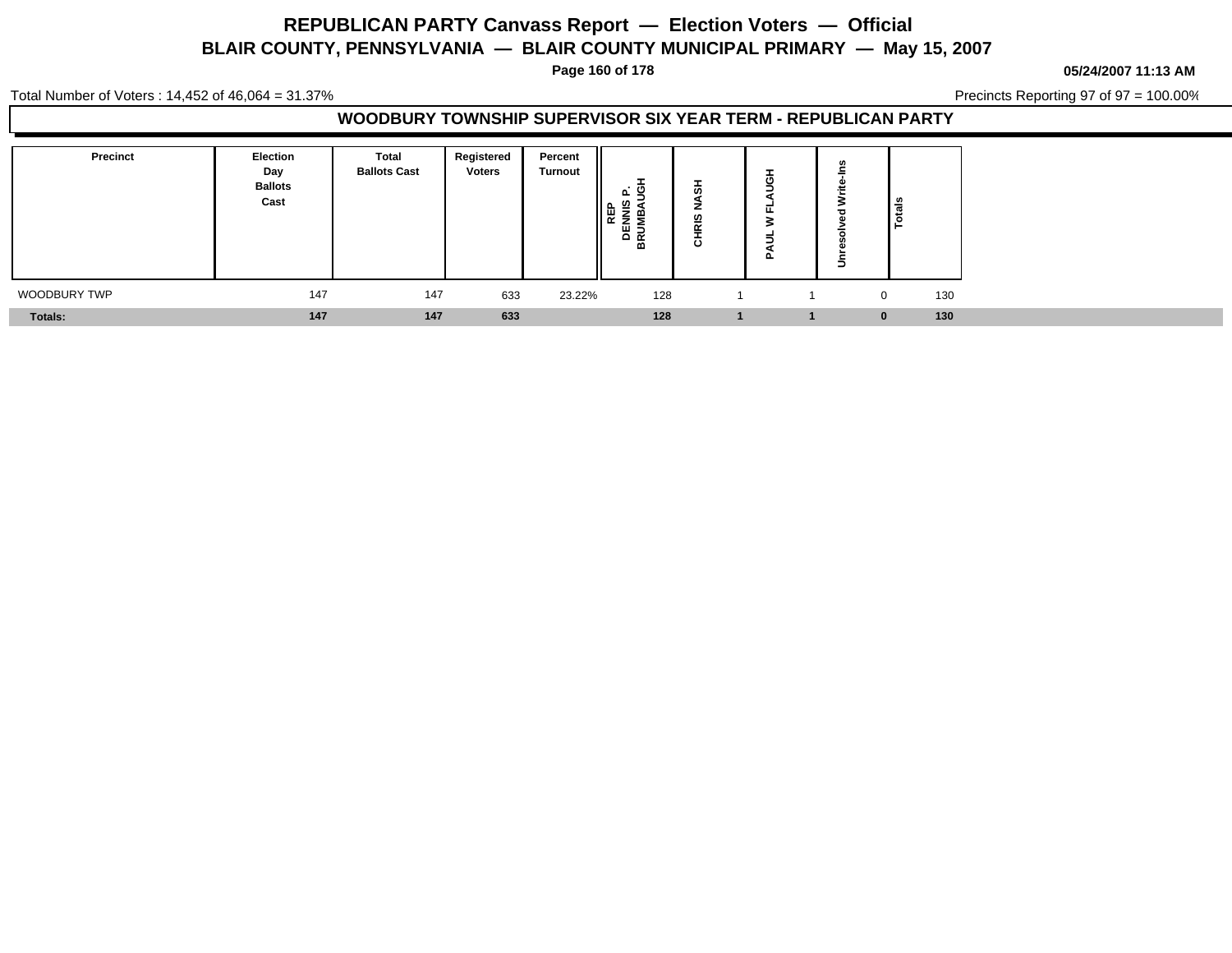**Page 161 of 178**

#### **05/24/2007 11:13 AM**

Total Number of Voters : 14,452 of 46,064 = 31.37%

Precincts Reporting 97 of 97 = 100.00%

#### **WOODBURY TOWNSHIP AUDITOR SIX YEAR TERM - REPUBLICAN PARTY**

| Precinct       | Election<br>Day<br><b>Ballots</b><br>Cast | <b>Total</b><br><b>Ballots Cast</b> | Registered<br><b>Voters</b> | Percent<br><b>Turnout</b> | ठ<br>__<br>≔<br>T<br><br>∼<br>o<br>- | ပ<br>$\sim$<br>O | O<br>ட | י״ ⊅<br>- 및 E<br>z ∢<br>י –<br>5<br>3 동 | ∣ ≌ |  |
|----------------|-------------------------------------------|-------------------------------------|-----------------------------|---------------------------|--------------------------------------|------------------|--------|-----------------------------------------|-----|--|
| WOODBURY TWP   | 147                                       | 147                                 | 633                         | 23.22%                    | $\overline{0}$                       | $\Omega$         |        |                                         | າ   |  |
| <b>Totals:</b> | 147                                       | 147                                 | 633                         |                           | $\bf{0}$                             |                  |        |                                         |     |  |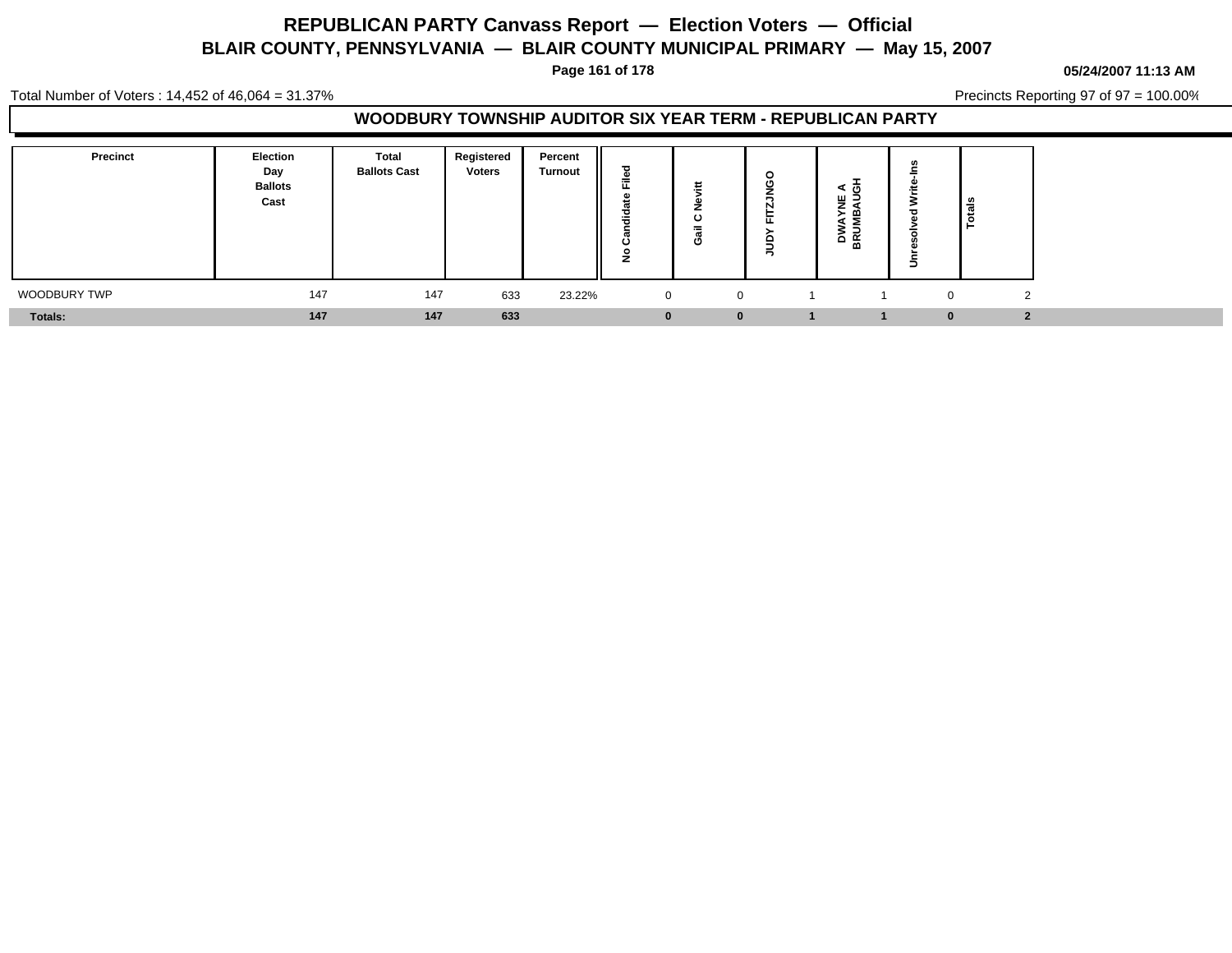**Page 162 of 178**

**05/24/2007 11:13 AM**

Total Number of Voters : 14,452 of 46,064 = 31.37%

Precincts Reporting 97 of 97 = 100.00%

#### **WOODBURY TOWNSHIP AUDITOR FOUR YEAR TERM - REPUBLICAN PARTY**

| Precinct       | <b>Election</b><br>Day<br><b>Ballots</b><br>Cast | <b>Total</b><br><b>Ballots Cast</b> | Registered<br><b>Voters</b> | Percent<br><b>Turnout</b> | --          | c<br>- -<br>- | Ξ | l ≗<br>تب<br><u>o</u> |    |
|----------------|--------------------------------------------------|-------------------------------------|-----------------------------|---------------------------|-------------|---------------|---|-----------------------|----|
| WOODBURY TWP   | 147                                              | 147                                 | 633                         | 23.22%                    | $\mathbf 0$ |               |   | $\Omega$              | -b |
| <b>Totals:</b> | 147                                              | 147                                 | 633                         |                           | U           | b.            |   | $\bf{0}$              |    |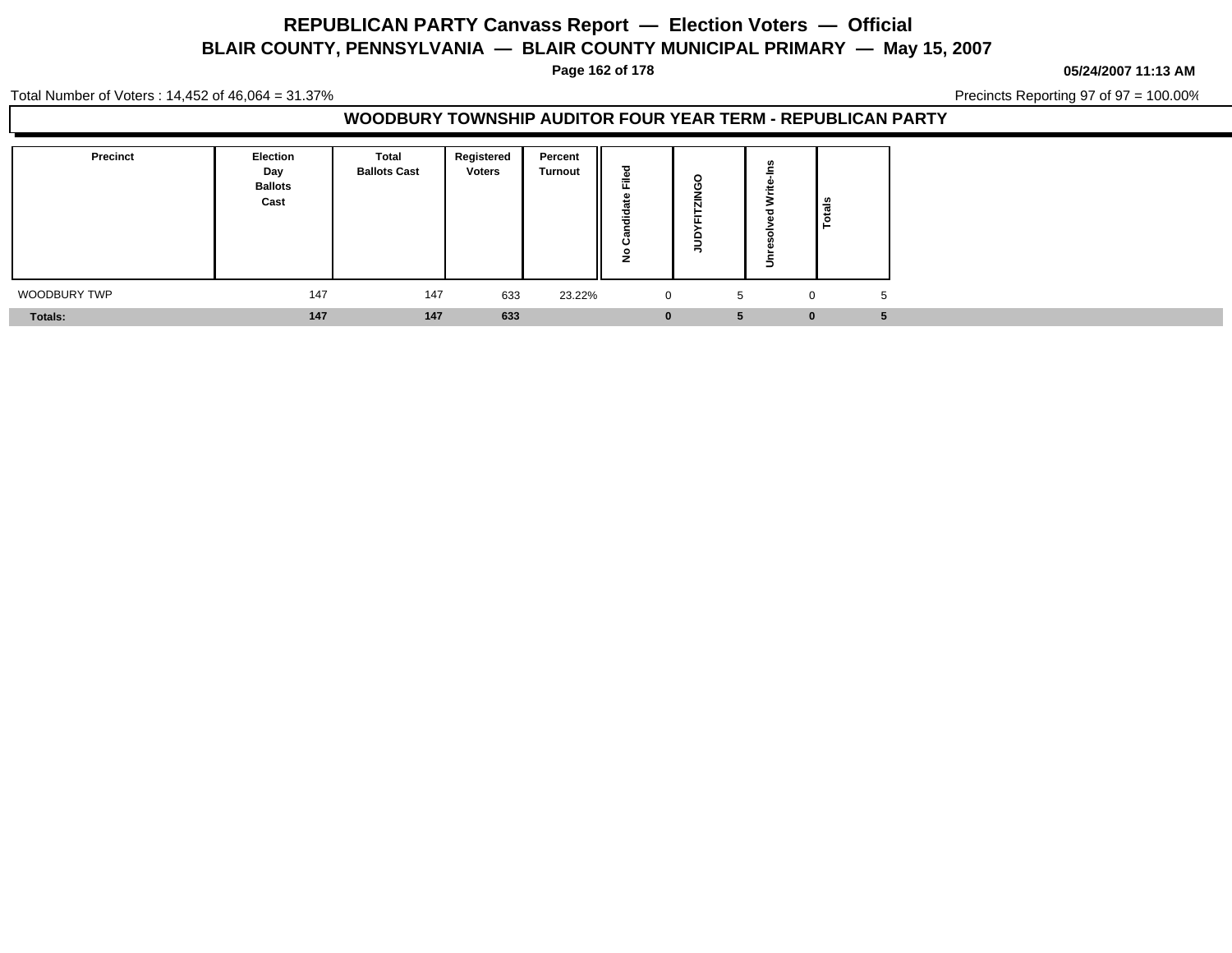**Page 163 of 178**

#### **05/24/2007 11:13 AM**

Total Number of Voters : 14,452 of 46,064 = 31.37%

Precincts Reporting 97 of 97 = 100.00%

#### **WILLIAMSBURG COMMUNITY SCHOOL DIRECTOR FOUR YEAR TERM - REPUBLICAN PARTY**

| Precinct       | Election<br>Day<br><b>Ballots</b><br>Cast | <b>Total</b><br><b>Ballots Cast</b> | Registered<br><b>Voters</b> | Percent<br><b>Turnout</b> | S<br>∥⊯ ∾ूँ<br>$\alpha$<br><b>x</b> | 푼 토 흥<br> | ပ | ш<br>Ο<br>o<br>o | п<br>$\overline{\phantom{0}}$ | - | ڇّ ا            |  |
|----------------|-------------------------------------------|-------------------------------------|-----------------------------|---------------------------|-------------------------------------|-----------|---|------------------|-------------------------------|---|-----------------|--|
| WOODBURY TWP   | 147                                       | 147                                 | 633                         | 23.22%                    | 110                                 | 105       |   |                  |                               |   | 218             |  |
| <b>Totals:</b> | 147                                       | 147                                 | 633                         |                           | 110                                 | 105       |   |                  |                               |   | 218<br>$\Omega$ |  |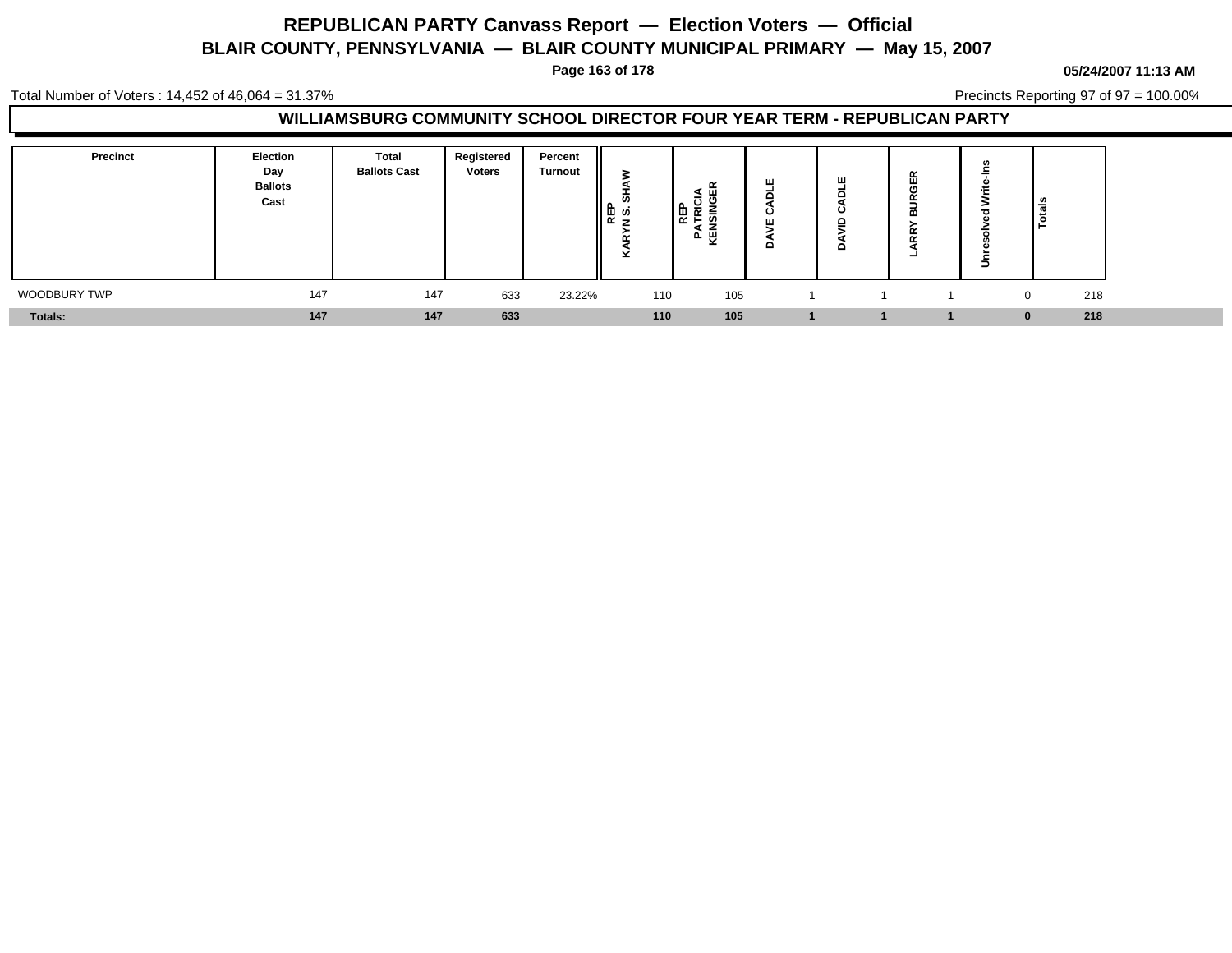**Page 164 of 178**

**05/24/2007 11:13 AM**

Total Number of Voters : 14,452 of 46,064 = 31.37%

Precincts Reporting 97 of 97 = 100.00%

### **TYRONE AREA SCHOOL DIRECTOR FOUR YEAR TERM - REPUBLICAN PARTY**

| Precinct      | Election<br>Day<br><b>Ballots</b><br>Cast | <b>Total</b><br><b>Ballots Cast</b> | Registered<br><b>Voters</b> | Percent<br><b>Turnout</b> | <b>RD</b><br>HER L<br>⊢<br>Ξ | <b>BEISEL</b><br>많은<br>Ŧ,<br>툽<br>⊻ | H <sub>DFF</sub><br> ⊞ ਛੂ<br> ਵੰਡ<br>NORM. | REP<br>RAYMOND<br>DETWILER | 띥<br>റ<br>REP<br>STC<br>œ<br>뿹 | š<br>'많<br>ā<br>٣<br>뛷 | ءِ<br>=<br>Write-<br>ರ<br>n,<br>š<br>ω<br>č<br>$\Rightarrow$ | rotals               |  |
|---------------|-------------------------------------------|-------------------------------------|-----------------------------|---------------------------|------------------------------|-------------------------------------|--------------------------------------------|----------------------------|--------------------------------|------------------------|--------------------------------------------------------------|----------------------|--|
| SNYDER TWP 1  | 146                                       | 146                                 | 539                         | 27.09%                    | 83                           | 53                                  | 106                                        | 90                         | 83                             | 90                     |                                                              | 505<br>$\mathbf 0$   |  |
| SNYDER TWP 2  | 213                                       | 213                                 | 714                         | 29.83%                    | 114                          | 82                                  | 139                                        | 130                        | 105                            | 129                    |                                                              | 699<br>$\mathbf 0$   |  |
| TYRONE TWP 1  | 148                                       | 148                                 | 393                         | 37.66%                    | 78                           | 49                                  | 93                                         | 87                         | 83                             | 100                    |                                                              | 490<br>$\mathbf 0$   |  |
| TYRONE BORO 1 | 120                                       | 120                                 | 336                         | 35.71%                    | 75                           | 38                                  | 88                                         | 69                         | 72                             | 84                     |                                                              | 426<br>0             |  |
| TYRONE BORO 2 | 56                                        | 56                                  | 245                         | 22.86%                    | 31                           | 19                                  | 40                                         | 31                         | 31                             | 40                     |                                                              | 192<br>$\mathbf 0$   |  |
| TYRONE BORO 3 | 49                                        | 49                                  | 240                         | 20.42%                    | 28                           | 13                                  | 38                                         | 24                         | 25                             | 27                     |                                                              | 155<br>$\mathbf 0$   |  |
| TYRONE BORO 4 | 40                                        | 40                                  | 164                         | 24.39%                    | 23                           | 11                                  | 29                                         | 19                         | 21                             | 26                     |                                                              | $\mathbf 0$<br>129   |  |
| TYRONE BORO 5 | 61                                        | 61                                  | 190                         | 32.11%                    | 41                           | 22                                  | 55                                         | 35                         | 32                             | 44                     |                                                              | 229<br>$\mathbf 0$   |  |
| TYRONE BORO 6 | 131                                       | 131                                 | 400                         | 32.75%                    | 100                          | 32                                  | 115                                        | 80                         | 85                             | 99                     |                                                              | 511<br>$\mathbf 0$   |  |
| TYRONE BORO 7 | 67                                        | 67                                  | 288                         | 23.26%                    | 38                           | 19                                  | 50                                         | 42                         | 30                             | 38                     |                                                              | 217<br>$\mathbf 0$   |  |
| Totals:       | 1,031                                     | 1,031                               | 3,509                       |                           | 611                          | 338                                 | 753                                        | 607                        | 567                            | 677                    |                                                              | 3,553<br>$\mathbf 0$ |  |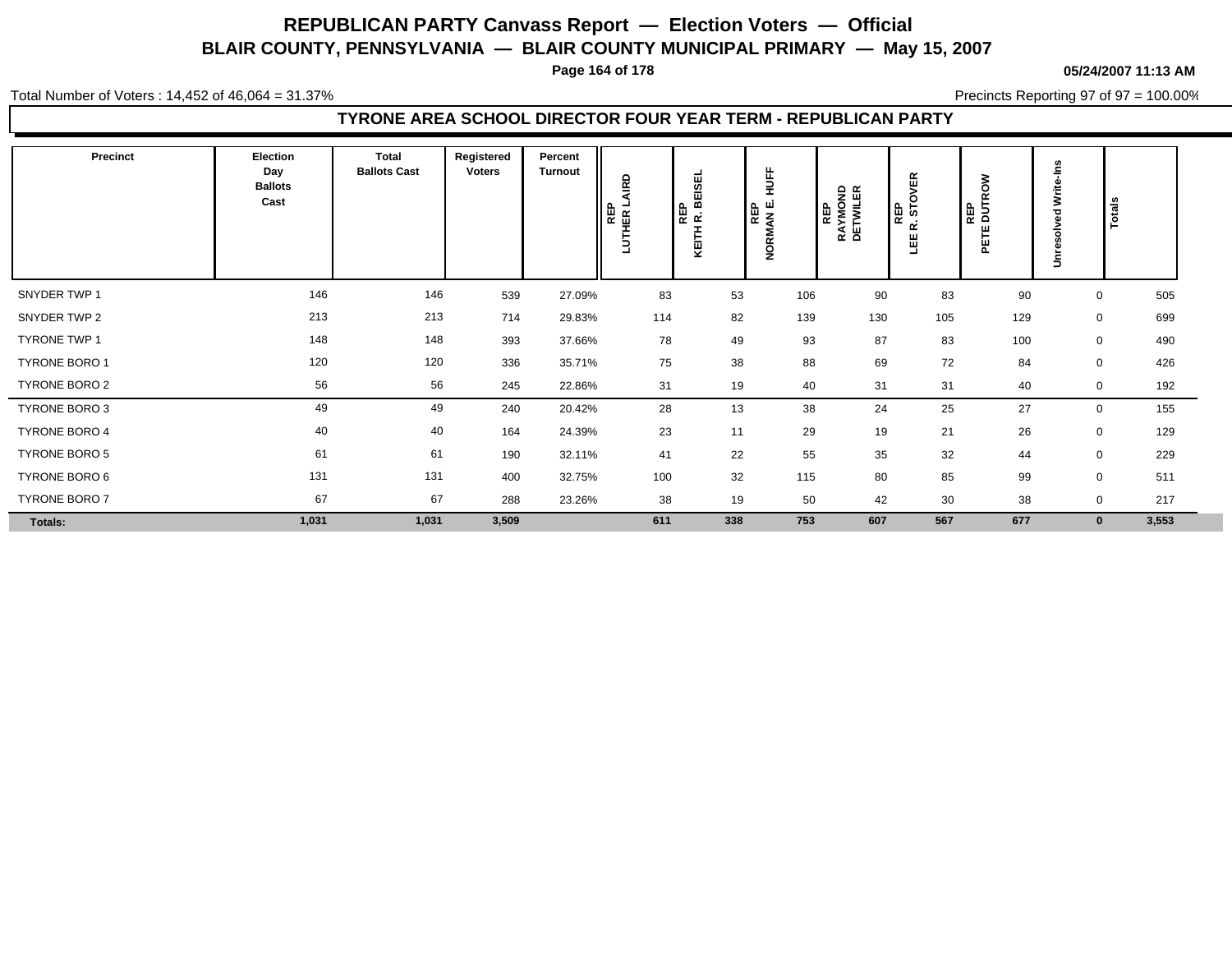**Page 165 of 178**

**05/24/2007 11:13 AM**

Total Number of Voters : 14,452 of 46,064 = 31.37%

Precincts Reporting 97 of 97 = 100.00%

### **SPRING COVE SCHOOL DIRECTOR FOUR YEAR TERM - REPUBLICAN PARTY**

| <b>Precinct</b>      | Election<br>Day<br><b>Ballots</b><br>Cast | <b>Total</b><br><b>Ballots Cast</b> | Registered<br><b>Voters</b> | Percent<br><b>Turnout</b> | KENNEDY<br>REP<br>š | £,<br>쁵<br><b>WILLIAM</b><br>REPLOGI<br>REP | REP<br>SEYMOUR<br>$\frac{6}{5}$ | 띥<br>읇<br>▌ᇣᇳ<br>ທ<br>ш<br>Σ<br>₹ | GENE HENRY | ERS<br>⋩<br>REP<br>BARRY AY | 공<br><b>REP<br/>LORIA.<br/>LEY-FLI</b><br>뿦 | <b>BIDDLE</b><br>이 모<br>이 모<br>모<br>HIOL | ontinue<br>Ŏ |
|----------------------|-------------------------------------------|-------------------------------------|-----------------------------|---------------------------|---------------------|---------------------------------------------|---------------------------------|-----------------------------------|------------|-----------------------------|---------------------------------------------|------------------------------------------|--------------|
| FREEDOM TWP 1        | 137                                       | 137                                 | 424                         | 32.31%                    | 50                  | 67                                          | 24                              | 56                                | 56         | 58                          | 57                                          | 53                                       |              |
| FREEDOM TWP 2        | 259                                       | 259                                 | 809                         | 32.01%                    | 70                  | 163                                         | 40                              | 66                                | 146        | 132                         | 169                                         | 69                                       |              |
| <b>HUSTON TWP</b>    | 203                                       | 203                                 | 566                         | 35.87%                    | 87                  | 105                                         | 40                              | 95                                | 87         | 76                          | 81                                          | 108                                      |              |
| <b>MARTINSBURG 1</b> | 191                                       | 191                                 | 434                         | 44.01%                    | 96                  | 79                                          | 51                              | 97                                | 79         | 68                          | 67                                          | 93                                       |              |
| <b>MARTINSBURG 2</b> | 199                                       | 199                                 | 510                         | 39.02%                    | 85                  | 84                                          | 42                              | 96                                | 88         | 76                          | 77                                          | 92                                       |              |
| NORTH WOODBURY       | 474                                       | 474                                 | 1,251                       | 37.89%                    | 215                 | 185                                         | 132                             | 226                               | 180        | 174                         | 166                                         | 224                                      |              |
| <b>ROARING SPG 1</b> | 82                                        | 82                                  | 268                         | 30.60%                    | 42                  | 19                                          | 16                              | 48                                | 22         | 25                          | 24                                          | 53                                       |              |
| ROARING SPG 2        | 197                                       | 197                                 | 444                         | 44.37%                    | 89                  | 59                                          | 43                              | 102                               | 54         | 40                          | 53                                          | 117                                      |              |
| ROARING SPG 3        | 153                                       | 153                                 | 358                         | 42.74%                    | 81                  | 59                                          | 25                              | 88                                | 65         | 52                          | 52                                          | 82                                       |              |
| <b>TAYLOR TWP</b>    | 468                                       | 468                                 | 1,154                       | 40.55%                    | 207                 | 235                                         | 101                             | 207                               | 199        | 193                         | 188                                         | 207                                      |              |
| Totals:              | 2,363                                     | 2,363                               | 6,218                       |                           | 1,022               | 1,055                                       | 514                             | 1,081                             | 976        | 894                         | 934                                         | 1,098                                    |              |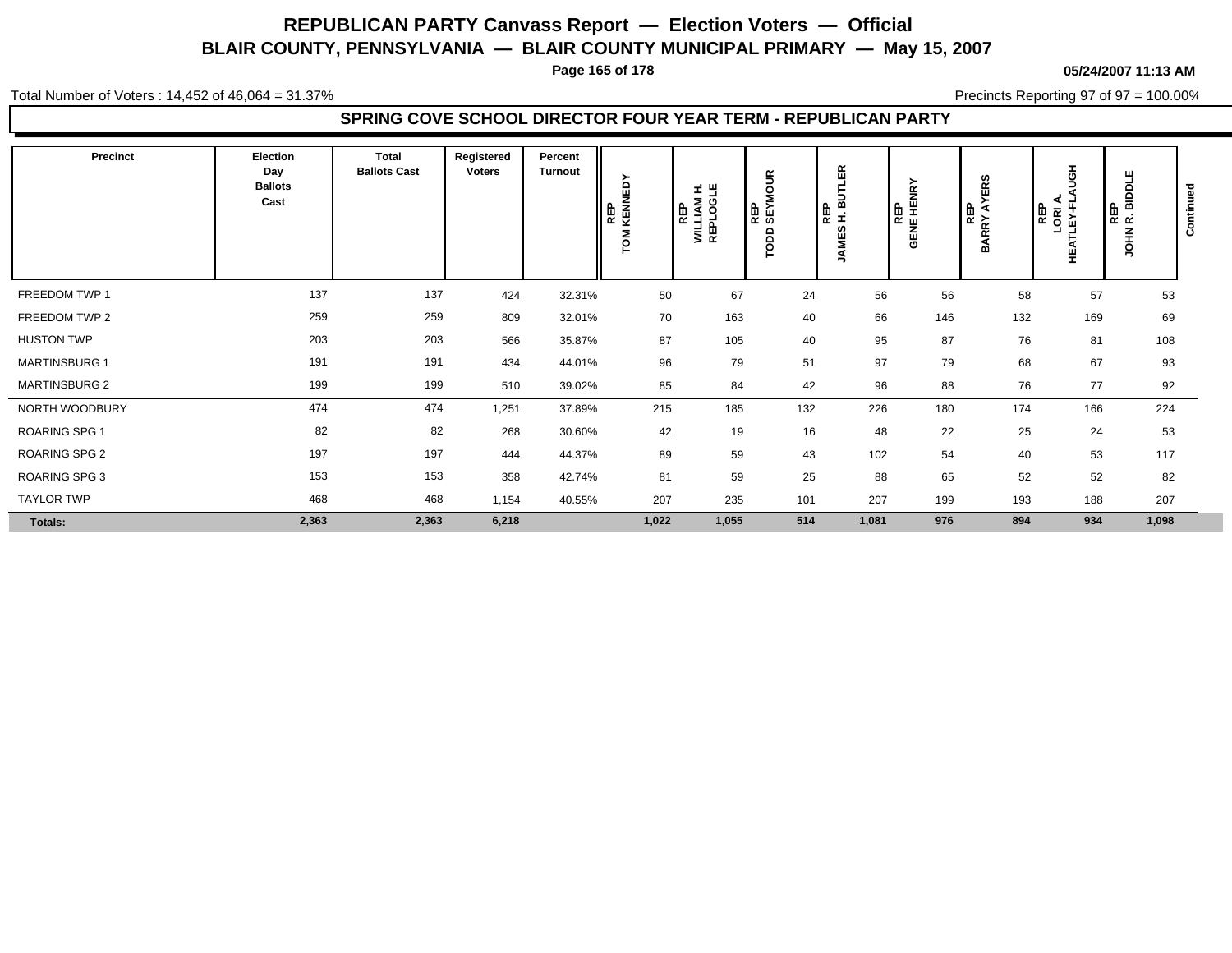**Page 166 of 178**

#### **05/24/2007 11:13 AM**

Precincts Reporting 97 of 97 = 100.00%

Total Number of Voters : 14,452 of 46,064 = 31.37%

### **SPRING COVE SCHOOL DIRECTOR FOUR YEAR TERM**

|                      |                                                  |                              |                             | Continued                 |                                                          |                                        |                                              |                                                          |             |                  |                                 |          |                        |
|----------------------|--------------------------------------------------|------------------------------|-----------------------------|---------------------------|----------------------------------------------------------|----------------------------------------|----------------------------------------------|----------------------------------------------------------|-------------|------------------|---------------------------------|----------|------------------------|
| Precinct             | <b>Election</b><br>Day<br><b>Ballots</b><br>Cast | Total<br><b>Ballots Cast</b> | Registered<br><b>Voters</b> | Percent<br><b>Turnout</b> | ш<br>띥<br>ပု<br><b>JENNIFE</b><br>NYACK-<br>∥⊯<br>$\sim$ | ≻<br>AMY<br>ER-KNISEL<br>REP<br>⊻<br>ပ | 띥<br>Ě<br>ш<br><b>REP</b><br>TENBI<br>∍<br>ᆱ | 69<br>≺≻<br>ন से<br>BIDTLI<br>BUTLI<br>≤<br>$\circ$<br>っ | る<br>ĒΚ     | w<br>를<br>当<br>₹ | <b>MY ACKER</b><br>KNISLEY<br>⋖ | ż.       | ᇃ<br>Έ<br>$\circ$<br>ت |
| FREEDOM TWP 1        | 137                                              | 137                          | 424                         | 32.31%                    | 50                                                       | 48                                     | 56                                           | $\mathbf 0$                                              | $\mathbf 0$ | 0                | $\Omega$                        |          |                        |
| FREEDOM TWP 2        | 259                                              | 259                          | 809                         | 32.01%                    | 54                                                       | 86                                     | 128                                          | $\mathbf 0$                                              | 0           | 0                | 0                               |          |                        |
| <b>HUSTON TWP</b>    | 203                                              | 203                          | 566                         | 35.87%                    | 100                                                      | 93                                     | 77                                           | $\mathbf 0$                                              | $\mathbf 0$ | 0                | $\mathbf 0$                     | 0        |                        |
| <b>MARTINSBURG 1</b> | 191                                              | 191                          | 434                         | 44.01%                    | 100                                                      | 90                                     | 54                                           | $\mathbf 0$                                              | 0           |                  | 0                               | 0        |                        |
| <b>MARTINSBURG 2</b> | 199                                              | 199                          | 510                         | 39.02%                    | 94                                                       | 81                                     | 68                                           | 0                                                        | 0           | 0                | $\mathbf 0$                     | 0        |                        |
| NORTH WOODBURY       | 474                                              | 474                          | 1,251                       | 37.89%                    | 253                                                      | 218                                    | 147                                          |                                                          | 0           | 0                | $\mathbf 0$                     | 0        |                        |
| <b>ROARING SPG 1</b> | 82                                               | 82                           | 268                         | 30.60%                    | 45                                                       | 37                                     | 21                                           | $\mathbf 0$                                              | $\mathbf 0$ | 0                | $\mathbf 0$                     |          |                        |
| <b>ROARING SPG 2</b> | 197                                              | 197                          | 444                         | 44.37%                    | 113                                                      | 116                                    | 39                                           | $\mathbf 0$                                              | $\Omega$    | $\Omega$         |                                 |          |                        |
| ROARING SPG 3        | 153                                              | 153                          | 358                         | 42.74%                    | 79                                                       | 73                                     | 49                                           | $\mathbf 0$                                              | $\mathbf 0$ | $\Omega$         | $\Omega$                        |          |                        |
| <b>TAYLOR TWP</b>    | 468                                              | 468                          | 1,154                       | 40.55%                    | 207                                                      | 194                                    | 173                                          | $\mathbf 0$                                              |             | $\Omega$         |                                 |          |                        |
| Totals:              | 2,363                                            | 2,363                        | 6,218                       |                           | 1,095                                                    | 1,036                                  | 812                                          |                                                          |             |                  |                                 | $\bf{0}$ |                        |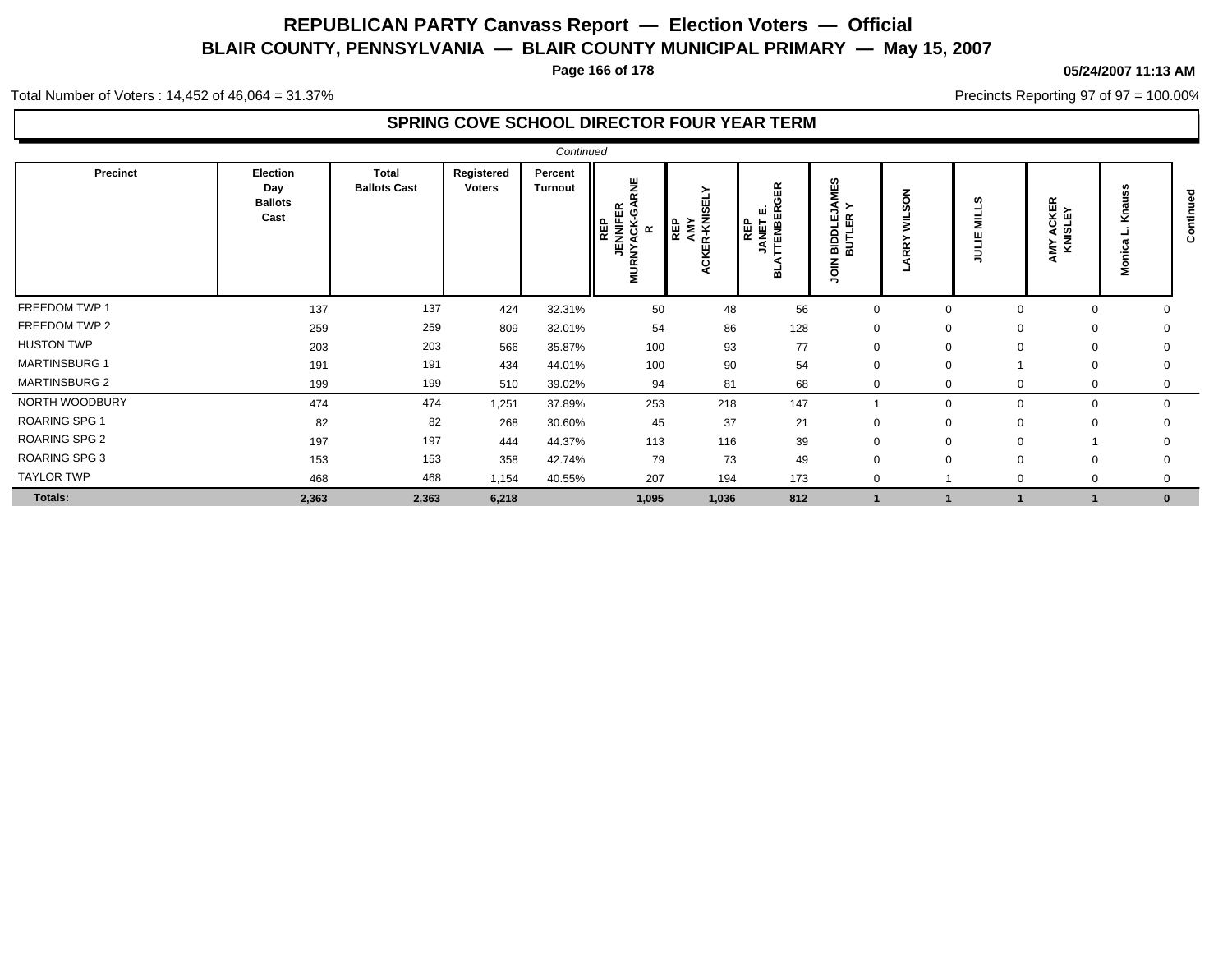**Page 167 of 178**

#### **05/24/2007 11:13 AM**

Precincts Reporting 97 of 97 = 100.00%

Total Number of Voters : 14,452 of 46,064 = 31.37%

### **SPRING COVE SCHOOL DIRECTOR FOUR YEAR TERM**

|                      |                                           |                              |                      | Continued                 |                                                   |                                         |                                                   |                             |                    |                       |             |   |                               |
|----------------------|-------------------------------------------|------------------------------|----------------------|---------------------------|---------------------------------------------------|-----------------------------------------|---------------------------------------------------|-----------------------------|--------------------|-----------------------|-------------|---|-------------------------------|
| <b>Precinct</b>      | Election<br>Day<br><b>Ballots</b><br>Cast | Total<br><b>Ballots Cast</b> | Registered<br>Voters | Percent<br><b>Turnout</b> | ◀<br>шì<br>롦<br>面<br>$\alpha$<br>ত<br>운<br>◀<br>≃ | <b>JENNIFER<br/>MURNYACK<br/>GARNER</b> | ш<br>š<br>또 띥<br>≅ ה<br>NDA.<br>GARI<br>ш<br>BR I | RUMRINE<br>ပ<br>ш<br>><br>≏ | $\alpha$<br>ш<br>m | ш<br>Δ<br>ō<br>ᇑ<br>풍 |             | ξ | $\overline{\phantom{0}}$<br>ن |
| FREEDOM TWP 1        | 137                                       | 137                          | 424                  | 32.31%                    | $\mathbf 0$                                       | 0                                       | $\mathbf 0$                                       | $\mathbf 0$                 | 0                  | $\Omega$              | 0           |   |                               |
| FREEDOM TWP 2        | 259                                       | 259                          | 809                  | 32.01%                    | $\Omega$                                          | $\mathbf 0$                             |                                                   | $\mathbf 0$                 | 0                  | $\mathbf 0$           | 0           |   |                               |
| <b>HUSTON TWP</b>    | 203                                       | 203                          | 566                  | 35.87%                    | $\Omega$                                          | 0                                       |                                                   | 0                           | 0                  | $\Omega$              | 0           |   |                               |
| <b>MARTINSBURG 1</b> | 191                                       | 191                          | 434                  | 44.01%                    | $\mathbf 0$                                       | $\mathbf 0$                             |                                                   | $\Omega$                    | 0                  | $\Omega$              | 0           |   |                               |
| <b>MARTINSBURG 2</b> | 199                                       | 199                          | 510                  | 39.02%                    | $\Omega$                                          | $\mathbf{0}$                            | 0                                                 |                             | 0                  | $\Omega$              | 0           |   |                               |
| NORTH WOODBURY       | 474                                       | 474                          | 1,251                | 37.89%                    | $\Omega$                                          | $\Omega$                                |                                                   | $\Omega$                    | 0                  | $\Omega$              | $\mathbf 0$ |   |                               |
| <b>ROARING SPG 1</b> | 82                                        | 82                           | 268                  | 30.60%                    |                                                   | O                                       |                                                   | 0                           | 0                  | $\Omega$              | 0           |   |                               |
| <b>ROARING SPG 2</b> | 197                                       | 197                          | 444                  | 44.37%                    | $\Omega$                                          |                                         |                                                   |                             |                    |                       | 0           |   |                               |
| ROARING SPG 3        | 153                                       | 153                          | 358                  | 42.74%                    | $\Omega$                                          | $\Omega$                                |                                                   | $\Omega$                    | $\Omega$           | $\Omega$              | $\Omega$    |   |                               |
| <b>TAYLOR TWP</b>    | 468                                       | 468                          | 1,154                | 40.55%                    |                                                   | $\Omega$                                |                                                   |                             | $\Omega$           |                       |             |   |                               |
| Totals:              | 2,363                                     | 2,363                        | 6,218                |                           |                                                   |                                         |                                                   |                             |                    |                       |             |   |                               |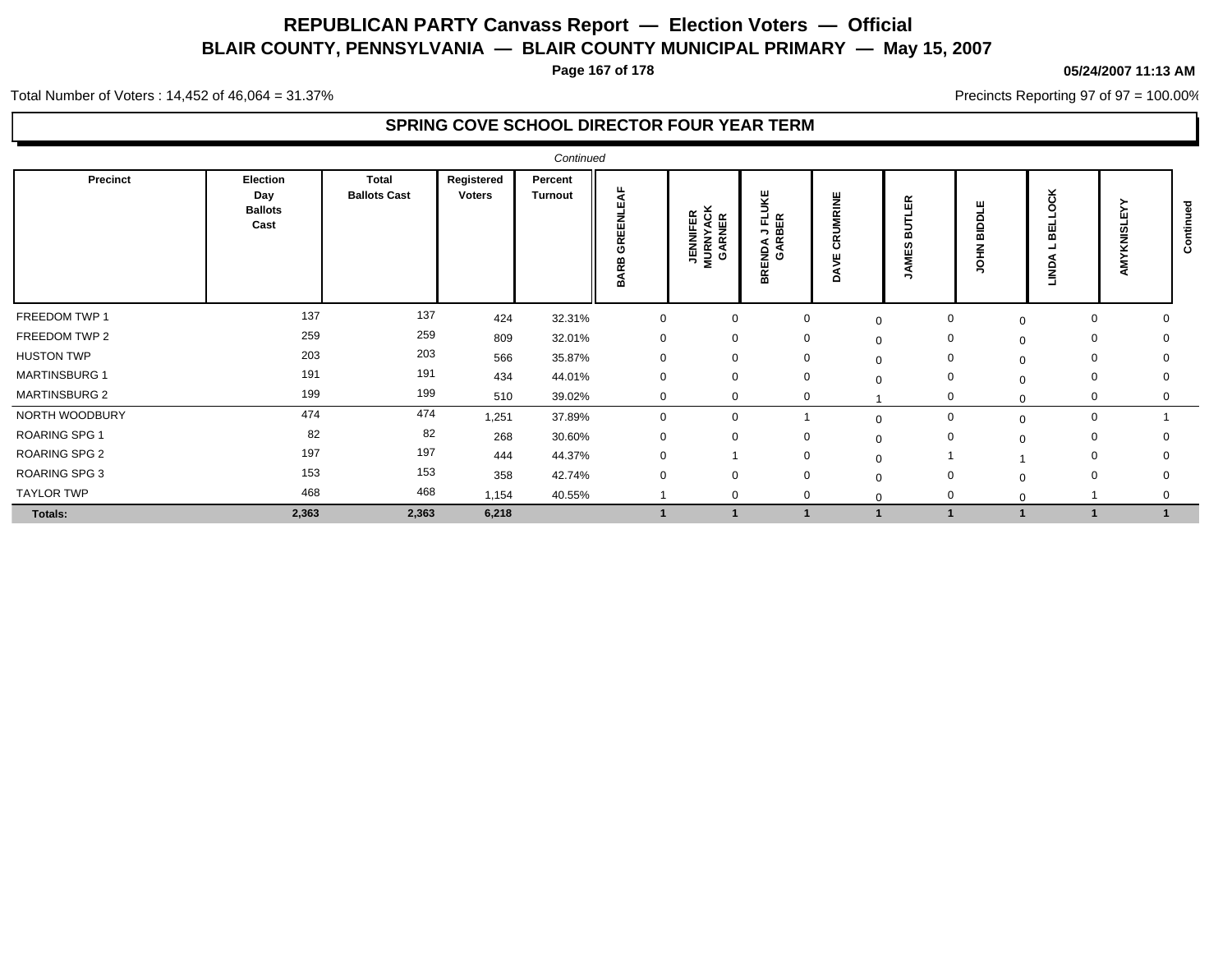**Page 168 of 178**

#### **05/24/2007 11:13 AM**

Precincts Reporting 97 of 97 = 100.00%

Total Number of Voters : 14,452 of 46,064 = 31.37%

### **SPRING COVE SCHOOL DIRECTOR FOUR YEAR TERM**

|                      |                                           |                              |                      |                    | Continued                                             |        |
|----------------------|-------------------------------------------|------------------------------|----------------------|--------------------|-------------------------------------------------------|--------|
| Precinct             | Election<br>Day<br><b>Ballots</b><br>Cast | Total<br><b>Ballots Cast</b> | Registered<br>Voters | Percent<br>Turnout | وم<br>ڪ<br>ω<br>i<br>Š<br>ç<br>ĝ<br>۵Ś<br>$\bar{\xi}$ | Totals |
| FREEDOM TWP 1        | 137                                       | 137                          | 424                  | 32.31%             | $\mathbf 0$                                           | 575    |
| FREEDOM TWP 2        | 259                                       | 259                          | 809                  | 32.01%             | 0                                                     | 1,123  |
| <b>HUSTON TWP</b>    | 203                                       | 203                          | 566                  | 35.87%             | 0                                                     | 949    |
| <b>MARTINSBURG 1</b> | 191                                       | 191                          | 434                  | 44.01%             | $\mathbf 0$                                           | 875    |
| <b>MARTINSBURG 2</b> | 199                                       | 199                          | 510                  | 39.02%             | 0                                                     | 884    |
| NORTH WOODBURY       | 474                                       | 474                          | 1,251                | 37.89%             | $\mathbf 0$                                           | 2,123  |
| <b>ROARING SPG 1</b> | 82                                        | 82                           | 268                  | 30.60%             | $\mathbf 0$                                           | 352    |
| ROARING SPG 2        | 197                                       | 197                          | 444                  | 44.37%             | 0                                                     | 829    |
| <b>ROARING SPG 3</b> | 153                                       | 153                          | 358                  | 42.74%             | $\mathbf 0$                                           | 705    |
| <b>TAYLOR TWP</b>    | 468                                       | 468                          | 1,154                | 40.55%             | $\mathbf 0$                                           | 2,114  |
| Totals:              | 2,363                                     | 2,363                        | 6,218                |                    | $\mathbf{0}$                                          | 10,529 |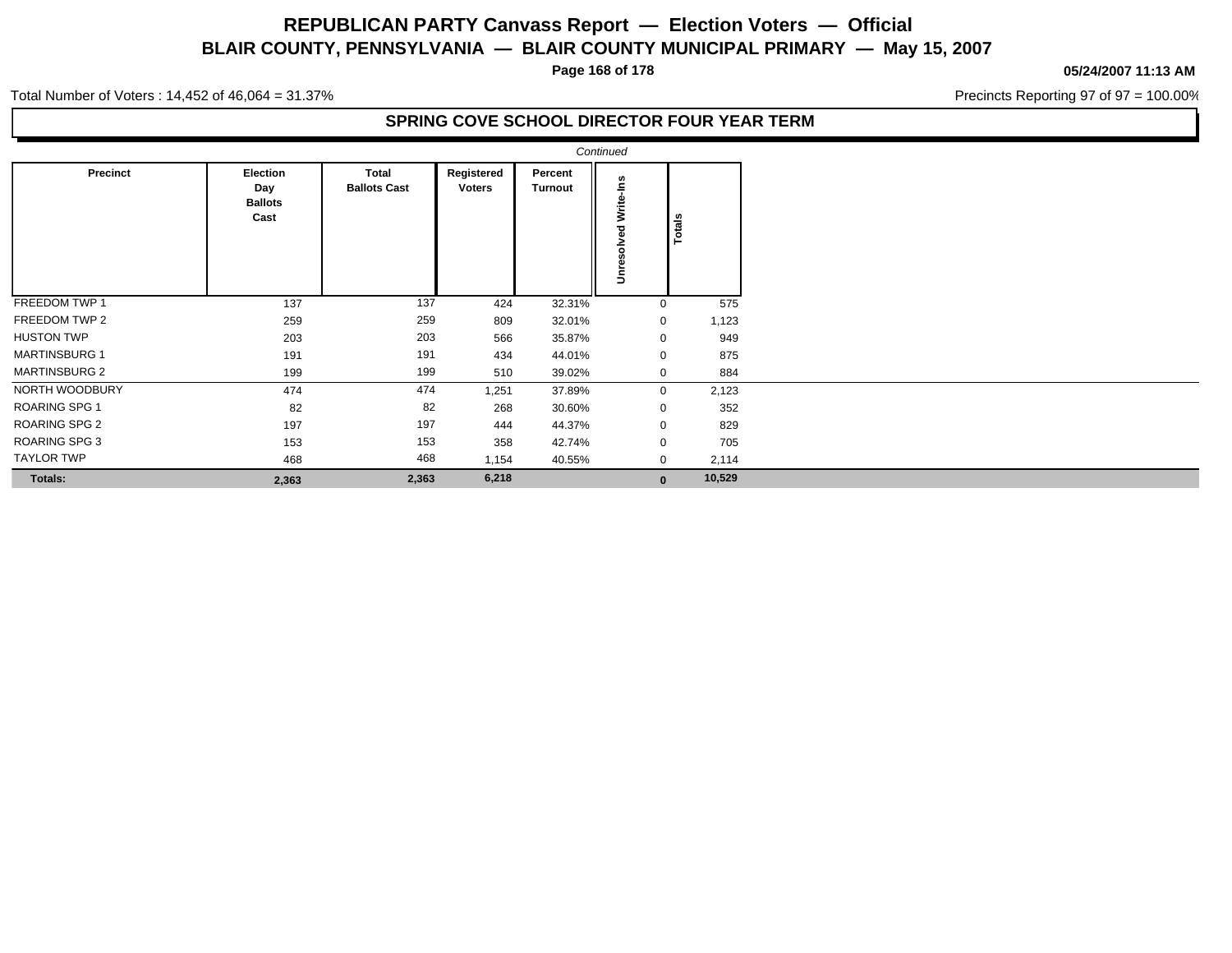**Page 169 of 178**

**05/24/2007 11:13 AM**

Total Number of Voters : 14,452 of 46,064 = 31.37%

Precincts Reporting 97 of 97 = 100.00%

#### **SPRING COVE SCHOOL DIRECTOR TWO YEAR TERM - REPUBLICAN PARTY**

| Precinct             | Election<br>Day<br><b>Ballots</b><br>Cast | Total<br><b>Ballots Cast</b> | Registered<br><b>Voters</b> | Percent<br><b>Turnout</b> | Σ.<br>HARLENE<br>DODSON<br>REP<br>풍 | ш<br>긍<br>$\circ$<br><b>REP</b><br>₩<br>ŠΕ | KENNEDY<br>$\sum_{i=1}^{n}$ | 룹<br><b>GREI</b><br>≻<br>ĒŔ | <b>SC</b><br>ę۴<br>$\Rightarrow$ | Totals   |       |
|----------------------|-------------------------------------------|------------------------------|-----------------------------|---------------------------|-------------------------------------|--------------------------------------------|-----------------------------|-----------------------------|----------------------------------|----------|-------|
| FREEDOM TWP 1        | 137                                       | 137                          | 424                         | 32.31%                    | 58                                  | 61                                         | $\mathbf 0$                 | $\mathbf 0$                 |                                  | 0        | 119   |
| FREEDOM TWP 2        | 259                                       | 259                          | 809                         | 32.01%                    | 82                                  | 154                                        | $\mathbf 0$                 | $\mathbf 0$                 |                                  | 0        | 236   |
| <b>HUSTON TWP</b>    | 203                                       | 203                          | 566                         | 35.87%                    | 92                                  | 93                                         | $\mathbf 0$                 | $\mathbf 0$                 |                                  | 0        | 185   |
| <b>MARTINSBURG 1</b> | 191                                       | 191                          | 434                         | 44.01%                    | 107                                 | 62                                         | $\mathbf 0$                 | $\mathbf 0$                 |                                  | 0        | 169   |
| <b>MARTINSBURG 2</b> | 199                                       | 199                          | 510                         | 39.02%                    | 97                                  | 80                                         |                             | $\mathbf 0$                 |                                  | 0        | 178   |
| NORTH WOODBURY       | 474                                       | 474                          | 1,251                       | 37.89%                    | 246                                 | 182                                        | $\mathbf 0$                 | $\mathbf 0$                 |                                  | 0        | 428   |
| <b>ROARING SPG 1</b> | 82                                        | 82                           | 268                         | 30.60%                    | 47                                  | 22                                         | $\mathbf 0$                 | $\mathbf 0$                 |                                  | 0        | 69    |
| ROARING SPG 2        | 197                                       | 197                          | 444                         | 44.37%                    | 122                                 | 51                                         | $\mathbf 0$                 |                             |                                  | 0        | 174   |
| ROARING SPG 3        | 153                                       | 153                          | 358                         | 42.74%                    | 79                                  | 59                                         | $\mathbf 0$                 | $\mathbf 0$                 |                                  | 0        | 138   |
| <b>TAYLOR TWP</b>    | 468                                       | 468                          | 1,154                       | 40.55%                    | 220                                 | 215                                        | $\mathbf 0$                 | $\mathbf 0$                 |                                  | 0        | 435   |
| Totals:              | 2,363                                     | 2,363                        | 6,218                       |                           | 1,150                               | 979                                        |                             |                             |                                  | $\bf{0}$ | 2,131 |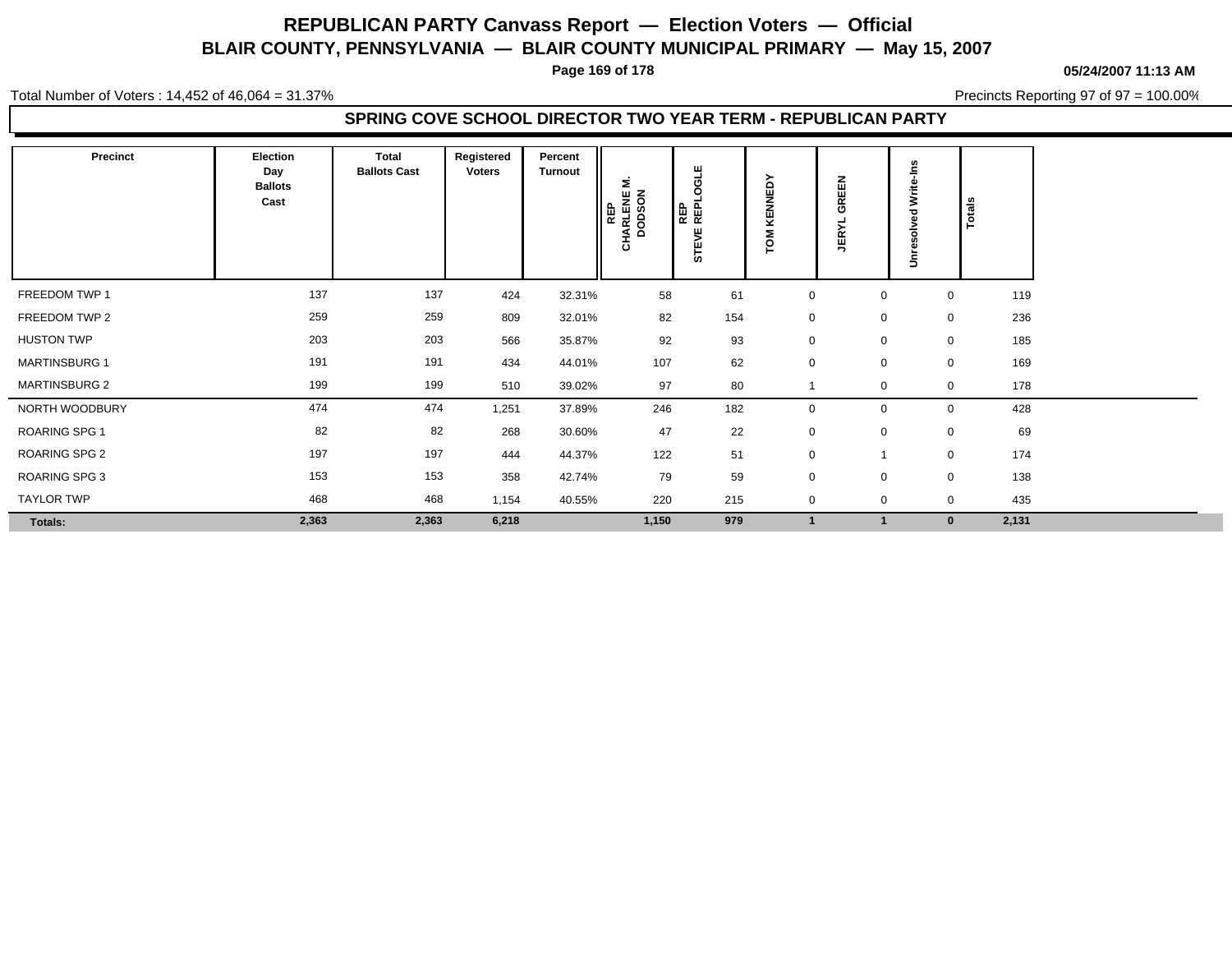**Page 170 of 178**

Total Number of Voters : 14,452 of 46,064 = 31.37%

**05/24/2007 11:13 AM**

Precincts Reporting 97 of 97 = 100.00%

#### **HOLLIDAYSBURG AREA SCHOOL DIRECTOR FOUR YEAR TERM - REPUBLICAN PARTY**

| Precinct               | Election<br>Day<br><b>Ballots</b><br>Cast | <b>Total</b><br><b>Ballots Cast</b> | Registered<br><b>Voters</b> | Percent<br><b>Turnout</b> | <b>REP<br/>LAURIE A.<br/>LAFFERTY</b> | KIMMEL<br>STEPHEN P. I | 쁰<br><b>HUMPHREY</b><br><b>MICHAEL</b><br>REP | <b>SILL</b><br>REP<br>DARLEE E. | δ<br>REP<br>ERIC MC | $\qquad \qquad =\qquad \qquad$<br>YER,<br>JOHN R. BE<br>巴 | <b>M. OTTAWAY</b><br><b>REP</b><br><b>BRENT</b> | <b>RICHARD<br/>VANEVENHOVEN</b> | Continued |
|------------------------|-------------------------------------------|-------------------------------------|-----------------------------|---------------------------|---------------------------------------|------------------------|-----------------------------------------------|---------------------------------|---------------------|-----------------------------------------------------------|-------------------------------------------------|---------------------------------|-----------|
| ALLEGHENY 1            | 367                                       | 367                                 | 1,056                       | 34.75%                    | 173                                   | 203                    | 155                                           | 229                             | 229                 | 163                                                       | 145                                             | $\mathbf 0$                     |           |
| ALLEGHENY 2            | 343                                       | 343                                 | 939                         | 36.53%                    | 161                                   | 170                    | 156                                           | 178                             | 234                 | 147                                                       | 139                                             | $\mathbf 0$                     |           |
| ALLEGHENY 3            | 53                                        | 53                                  | 176                         | 30.11%                    | 25                                    | 30                     | 24                                            | 26                              | 25                  | 29                                                        | 21                                              | 0                               |           |
| <b>BLAIR - CATFISH</b> | 224                                       | 224                                 | 756                         | 29.63%                    | 100                                   | 120                    | 90                                            | 115                             | 164                 | 86                                                        | 72                                              | $\mathbf 0$                     |           |
| <b>BLAIR - E HOLBG</b> | 420                                       | 420                                 | 1,352                       | 31.07%                    | 201                                   | 216                    | 178                                           | 210                             | 237                 | 199                                                       | 187                                             | 0                               |           |
| <b>DUNCANSVILLE</b>    | 186                                       | 186                                 | 507                         | 36.69%                    | 85                                    | 88                     | 69                                            | 92                              | 99                  | 83                                                        | 69                                              | $\mathbf 0$                     |           |
| <b>FRANKSTOWN TWP1</b> | 101                                       | 101                                 | 258                         | 39.15%                    | 40                                    | 56                     | 46                                            | 42                              | 42                  | 45                                                        | 37                                              | 0                               |           |
| <b>FRANKSTOWN TWP2</b> | 574                                       | 574                                 | 1,708                       | 33.61%                    | 266                                   | 297                    | 262                                           | 314                             | 356                 | 243                                                       | 239                                             | $\mathbf 0$                     |           |
| FRANKSTOWN TWP3        | 614                                       | 614                                 | 1,853                       | 33.14%                    | 315                                   | 323                    | 327                                           | 325                             | 317                 | 338                                                       | 286                                             | $\overline{2}$                  |           |
| <b>HOLLIDAYSBURG 1</b> | 70                                        | 70                                  | 250                         | 28.00%                    | 37                                    | 43                     | 26                                            | 41                              | 34                  | 31                                                        | 32                                              | 0                               |           |
| <b>HOLLIDAYSBURG 2</b> | 124                                       | 124                                 | 367                         | 33.79%                    | 44                                    | 61                     | 62                                            | 73                              | 51                  | 51                                                        | 47                                              | $\mathbf 0$                     |           |
| <b>HOLLIDAYSBURG 3</b> | 33                                        | 33                                  | 160                         | 20.63%                    | 19                                    | 17                     | 16                                            | 24                              | 12                  | 12                                                        | 14                                              | 0                               |           |
| <b>HOLLIDAYSBURG 4</b> | 131                                       | 131                                 | 367                         | 35.69%                    | 75                                    | 74                     | 52                                            | 78                              | 51                  | 68                                                        | 71                                              | 0                               |           |
| <b>HOLLIDAYSBURG 5</b> | 128                                       | 128                                 | 357                         | 35.85%                    | 64                                    | 73                     | 58                                            | 72                              | 63                  | 69                                                        | 62                                              | 0                               |           |
| <b>HOLLIDAYSBURG 6</b> | 154                                       | 154                                 | 448                         | 34.38%                    | 76                                    | 82                     | 69                                            | 97                              | 64                  | 71                                                        | 82                                              | 0                               |           |
| <b>HOLLIDAYSBURG 7</b> | 140                                       | 140                                 | 366                         | 38.25%                    | 70                                    | 70                     | 61                                            | 86                              | 62                  | 74                                                        | 74                                              | $\mathbf 0$                     |           |
| <b>JUNIATA TWP</b>     | 124                                       | 124                                 | 468                         | 26.50%                    | 54                                    | 55                     | 41                                            | 62                              | 78                  | 49                                                        | 34                                              | 0                               |           |
| NEWRY BORO             | 21                                        | 21                                  | 83                          | 25.30%                    | 9                                     | 8                      | 5                                             | $\overline{7}$                  | 6                   | 9                                                         | 6                                               | $\mathbf 0$                     |           |
| <b>ALLEGHENY 4</b>     | 155                                       | 155                                 | 450                         | 34.44%                    | 86                                    | 83                     | 74                                            | 98                              | 84                  | 73                                                        | 57                                              | $\mathbf 0$                     |           |
| Totals:                | 3,962                                     | 3,962                               | 11,921                      |                           | 1,900                                 | 2,069                  | 1,771                                         | 2,169                           | 2,208               | 1,840                                                     | 1,674                                           | $\overline{2}$                  |           |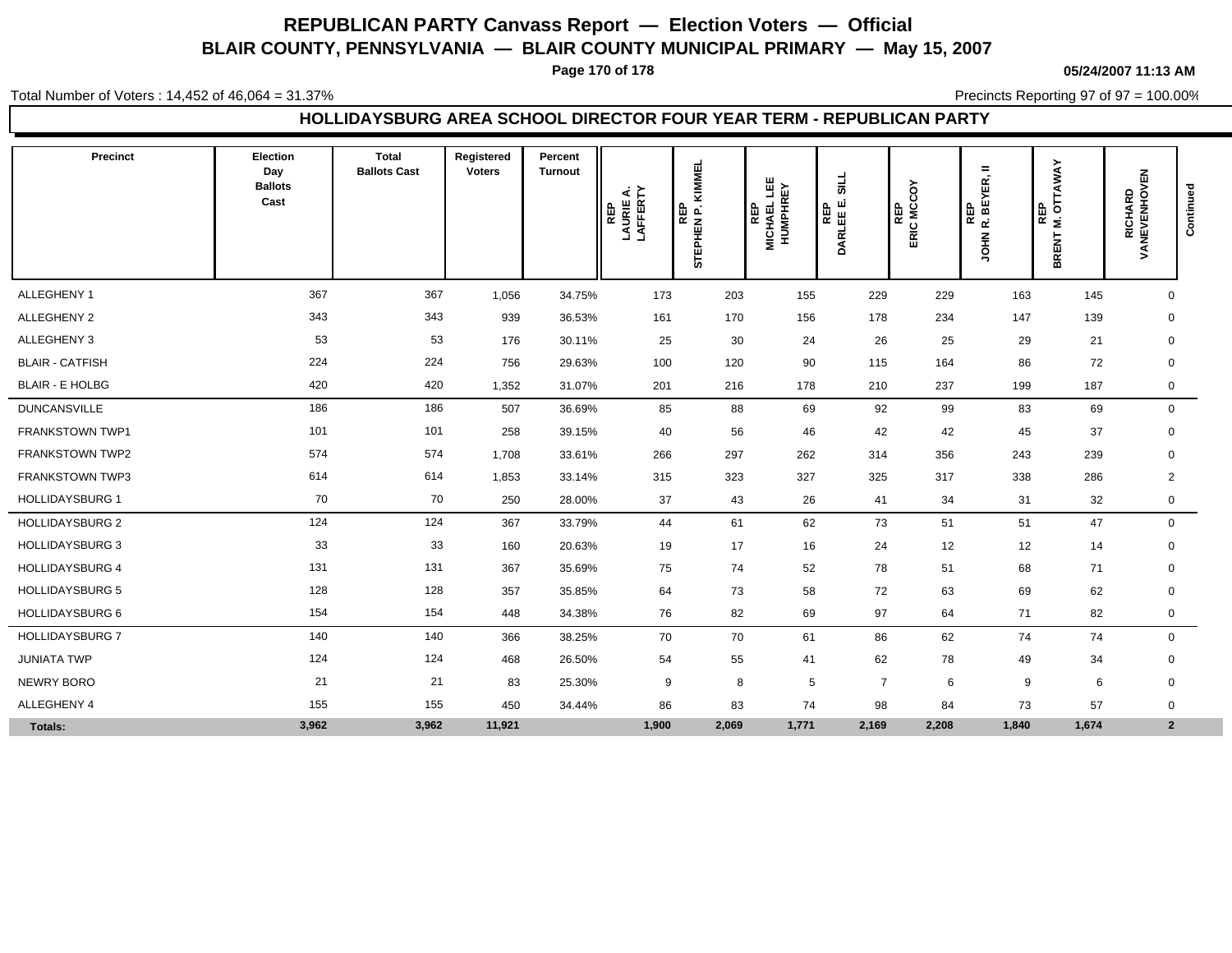**Page 171 of 178**

#### **05/24/2007 11:13 AM**

Precincts Reporting 97 of 97 = 100.00%

Total Number of Voters : 14,452 of 46,064 = 31.37%

### **HOLLIDAYSBURG AREA SCHOOL DIRECTOR FOUR YEAR TERM**

|                        |                                           |                                     |                             | Continued                 |                         |                      |                |                      |                                  |                             |        |  |
|------------------------|-------------------------------------------|-------------------------------------|-----------------------------|---------------------------|-------------------------|----------------------|----------------|----------------------|----------------------------------|-----------------------------|--------|--|
| Precinct               | Election<br>Day<br><b>Ballots</b><br>Cast | <b>Total</b><br><b>Ballots Cast</b> | Registered<br><b>Voters</b> | Percent<br><b>Turnout</b> | <b>THOMAS</b><br>⋖<br>삠 | SWOPE<br><b>NHOL</b> | <b>JIM HUF</b> | <b>DAVIS</b><br>GARY | CASSIDY<br>$\mathbf{r}$<br>DAVID | <b>Unresolved Write-Ins</b> | Totals |  |
| ALLEGHENY 1            | 367                                       | 367                                 | 1,056                       | 34.75%                    | $\mathbf 0$             | $\mathbf 0$          | $\mathbf 0$    | $\mathbf 0$          | $\mathbf 0$                      | $\mathbf 0$                 | 1,297  |  |
| ALLEGHENY 2            | 343                                       | 343                                 | 939                         | 36.53%                    | 0                       | 0                    | 0              | $\mathbf 0$          | $\mathbf 0$                      | $\mathbf 0$                 | 1,185  |  |
| ALLEGHENY 3            | 53                                        | 53                                  | 176                         | 30.11%                    | 0                       | 0                    | 0              | $\mathbf 0$          | $\mathbf 0$                      | $\mathbf 0$                 | 180    |  |
| <b>BLAIR - CATFISH</b> | 224                                       | 224                                 | 756                         | 29.63%                    | 0                       | 0                    | 0              | $\mathbf 0$          | $\mathbf 0$                      | $\mathbf 0$                 | 747    |  |
| <b>BLAIR - E HOLBG</b> | 420                                       | 420                                 | 1,352                       | 31.07%                    | 0                       | $\mathbf 0$          | $\mathbf 0$    | $\mathbf 0$          | $\mathbf 0$                      | $\mathbf 0$                 | 1,428  |  |
| <b>DUNCANSVILLE</b>    | 186                                       | 186                                 | 507                         | 36.69%                    | 0                       | $\mathbf 0$          | $\mathbf 0$    | $\mathbf 0$          | $\mathbf 0$                      | $\mathbf 0$                 | 585    |  |
| <b>FRANKSTOWN TWP1</b> | 101                                       | 101                                 | 258                         | 39.15%                    | 0                       | $\mathbf 0$          | $\mathbf{0}$   | $\mathbf 0$          | $\mathbf 0$                      | 0                           | 308    |  |
| <b>FRANKSTOWN TWP2</b> | 574                                       | 574                                 | 1,708                       | 33.61%                    | -1                      | 0                    | $\mathbf{0}$   | $\mathbf 0$          | $\mathbf 0$                      | $\mathbf 0$                 | 1,978  |  |
| <b>FRANKSTOWN TWP3</b> | 614                                       | 614                                 | 1,853                       | 33.14%                    | 0                       | -1                   | $\mathbf 0$    | $\mathbf 0$          | $\overline{1}$                   | 0                           | 2,235  |  |
| <b>HOLLIDAYSBURG 1</b> | 70                                        | 70                                  | 250                         | 28.00%                    | 0                       | 0                    | 0              | $\mathbf 0$          | 0                                | 0                           | 244    |  |
| <b>HOLLIDAYSBURG 2</b> | 124                                       | 124                                 | 367                         | 33.79%                    | 0                       | 0                    | $\mathbf 0$    | $\mathbf 0$          | $\mathbf 0$                      | $\mathbf 0$                 | 389    |  |
| <b>HOLLIDAYSBURG 3</b> | 33                                        | 33                                  | 160                         | 20.63%                    | 0                       | 0                    | 0              | $\mathbf 0$          | $\mathbf 0$                      | $\mathbf 0$                 | 114    |  |
| <b>HOLLIDAYSBURG 4</b> | 131                                       | 131                                 | 367                         | 35.69%                    | 0                       | 0                    | 1              | $\overline{0}$       | $\mathbf 0$                      | $\mathbf 0$                 | 470    |  |
| <b>HOLLIDAYSBURG 5</b> | 128                                       | 128                                 | 357                         | 35.85%                    | 0                       | $\mathbf 0$          | $\Omega$       | $\mathbf 0$          | $\mathbf 0$                      | $\mathbf 0$                 | 461    |  |
| <b>HOLLIDAYSBURG 6</b> | 154                                       | 154                                 | 448                         | 34.38%                    | 0                       | $\mathbf 0$          | $\mathbf 0$    | $\overline{0}$       | $\mathbf 0$                      | $\mathbf 0$                 | 541    |  |
| <b>HOLLIDAYSBURG 7</b> | 140                                       | 140                                 | 366                         | 38.25%                    | 0                       | 0                    | $\mathbf 0$    | -1                   | $\mathbf 0$                      | $\mathbf 0$                 | 498    |  |
| <b>JUNIATA TWP</b>     | 124                                       | 124                                 | 468                         | 26.50%                    | 0                       | 0                    | 0              | $\mathbf 0$          | $\mathbf 0$                      | 0                           | 373    |  |
| <b>NEWRY BORO</b>      | 21                                        | 21                                  | 83                          | 25.30%                    | 0                       | $\mathbf 0$          | $\mathbf{0}$   | $\mathbf 0$          | $\mathbf 0$                      | $\mathbf 0$                 | 50     |  |
| ALLEGHENY 4            | 155                                       | 155                                 | 450                         | 34.44%                    | 0                       | 0                    | $\mathbf 0$    | $\mathbf 0$          | $\mathbf 0$                      | $\mathbf 0$                 | 555    |  |
| Totals:                | 3,962                                     | 3,962                               | 11,921                      |                           | $\mathbf{1}$            | $\mathbf{1}$         | $\mathbf{1}$   | $\mathbf{1}$         | $\mathbf{1}$                     | $\mathbf{0}$                | 13,638 |  |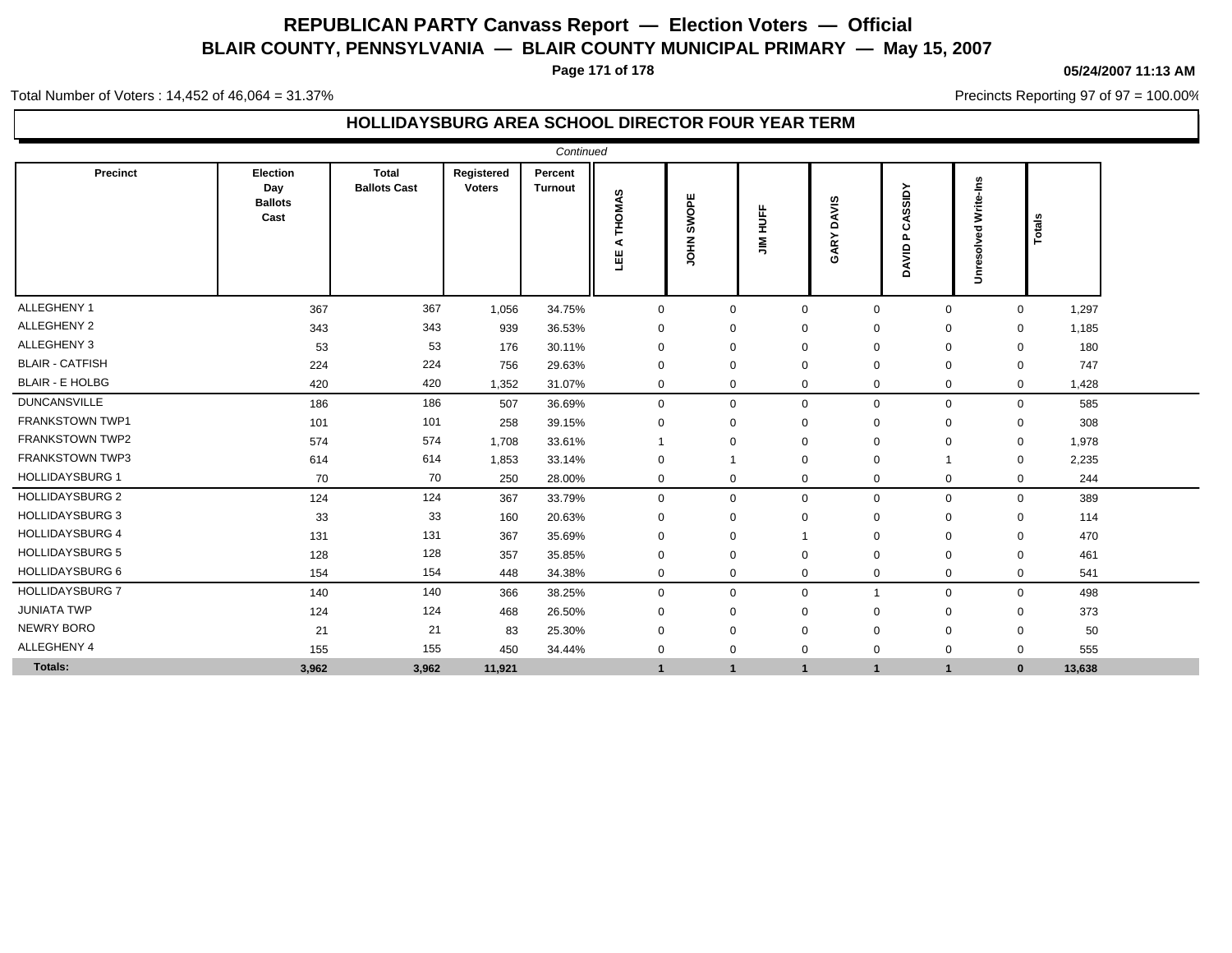**Page 172 of 178**

**05/24/2007 11:13 AM**

Total Number of Voters : 14,452 of 46,064 = 31.37%

Precincts Reporting 97 of 97 = 100.00%

#### **HOLLIDAYSBURG AREA SCHOOL DIRECTOR TWO YEAR TERM - REPUBLICAN PARTY**

| Precinct               | Election<br>Day<br><b>Ballots</b><br>Cast | Total<br><b>Ballots Cast</b> | Registered<br><b>Voters</b> | Percent<br><b>Turnout</b> | ROBERT VONADA<br>REP | <b>RICE</b><br>HERB | <b>DAVIS</b><br>පූ | Write-Ins<br>73<br>층<br>s<br>Φ | Totals       |       |
|------------------------|-------------------------------------------|------------------------------|-----------------------------|---------------------------|----------------------|---------------------|--------------------|--------------------------------|--------------|-------|
|                        |                                           |                              |                             |                           |                      |                     |                    | š                              |              |       |
| ALLEGHENY 1            | 367                                       | 367                          | 1,056                       | 34.75%                    | 287                  | $\mathbf 0$         | $\mathbf 0$        |                                | $\mathbf 0$  | 287   |
| ALLEGHENY 2            | 343                                       | 343                          | 939                         | 36.53%                    | 279                  | $\mathbf{1}$        | $\mathbf 0$        |                                | 0            | 280   |
| ALLEGHENY 3            | 53                                        | 53                           | 176                         | 30.11%                    | 41                   | $\mathbf 0$         | $\mathbf 0$        |                                | $\mathbf 0$  | 41    |
| <b>BLAIR - CATFISH</b> | 224                                       | 224                          | 756                         | 29.63%                    | 171                  | $\mathbf 0$         | $\mathbf 0$        |                                | $\mathbf 0$  | 171   |
| <b>BLAIR - E HOLBG</b> | 420                                       | 420                          | 1,352                       | 31.07%                    | 309                  | 0                   | $\mathbf 0$        |                                | 0            | 309   |
| <b>DUNCANSVILLE</b>    | 186                                       | 186                          | 507                         | 36.69%                    | 137                  | 0                   | $\mathbf 0$        |                                | $\mathbf 0$  | 137   |
| <b>FRANKSTOWN TWP1</b> | 101                                       | 101                          | 258                         | 39.15%                    | 81                   | $\mathbf 0$         | $\mathbf 0$        |                                | $\mathbf 0$  | 81    |
| FRANKSTOWN TWP2        | 574                                       | 574                          | 1,708                       | 33.61%                    | 447                  | $\mathbf 0$         | $\mathbf 0$        |                                | $\mathbf 0$  | 447   |
| FRANKSTOWN TWP3        | 614                                       | 614                          | 1,853                       | 33.14%                    | 507                  | $\mathbf 0$         | $\mathbf 0$        |                                | $\mathbf 0$  | 507   |
| <b>HOLLIDAYSBURG 1</b> | 70                                        | 70                           | 250                         | 28.00%                    | 55                   | $\mathbf 0$         | $\mathbf 0$        |                                | 0            | 55    |
| <b>HOLLIDAYSBURG 2</b> | 124                                       | 124                          | 367                         | 33.79%                    | 88                   | $\mathbf 0$         | $\mathsf 0$        |                                | $\mathbf 0$  | 88    |
| <b>HOLLIDAYSBURG 3</b> | 33                                        | 33                           | 160                         | 20.63%                    | 30                   | $\mathbf 0$         | $\mathbf 0$        |                                | 0            | 30    |
| <b>HOLLIDAYSBURG 4</b> | 131                                       | 131                          | 367                         | 35.69%                    | 107                  | $\mathbf 0$         | $\mathbf 0$        |                                | 0            | 107   |
| <b>HOLLIDAYSBURG 5</b> | 128                                       | 128                          | 357                         | 35.85%                    | 95                   | $\mathbf 0$         | $\mathbf 0$        |                                | $\mathbf 0$  | 95    |
| <b>HOLLIDAYSBURG 6</b> | 154                                       | 154                          | 448                         | 34.38%                    | 121                  | $\mathbf 0$         | $\mathbf 0$        |                                | $\mathbf 0$  | 121   |
| <b>HOLLIDAYSBURG 7</b> | 140                                       | 140                          | 366                         | 38.25%                    | 116                  | $\mathbf 0$         | $\overline{1}$     |                                | $\mathbf 0$  | 117   |
| <b>JUNIATA TWP</b>     | 124                                       | 124                          | 468                         | 26.50%                    | 85                   | 0                   | 0                  |                                | $\mathbf{0}$ | 85    |
| <b>NEWRY BORO</b>      | 21                                        | 21                           | 83                          | 25.30%                    | 13                   | $\mathbf 0$         | $\mathbf 0$        |                                | $\mathbf 0$  | 13    |
| ALLEGHENY 4            | 155                                       | 155                          | 450                         | 34.44%                    | 125                  | $\mathbf 0$         | $\mathbf 0$        |                                | $\mathbf 0$  | 125   |
| Totals:                | 3,962                                     | 3,962                        | 11,921                      |                           | 3,094                | $\mathbf{1}$        | $\mathbf{1}$       |                                | $\mathbf{0}$ | 3,096 |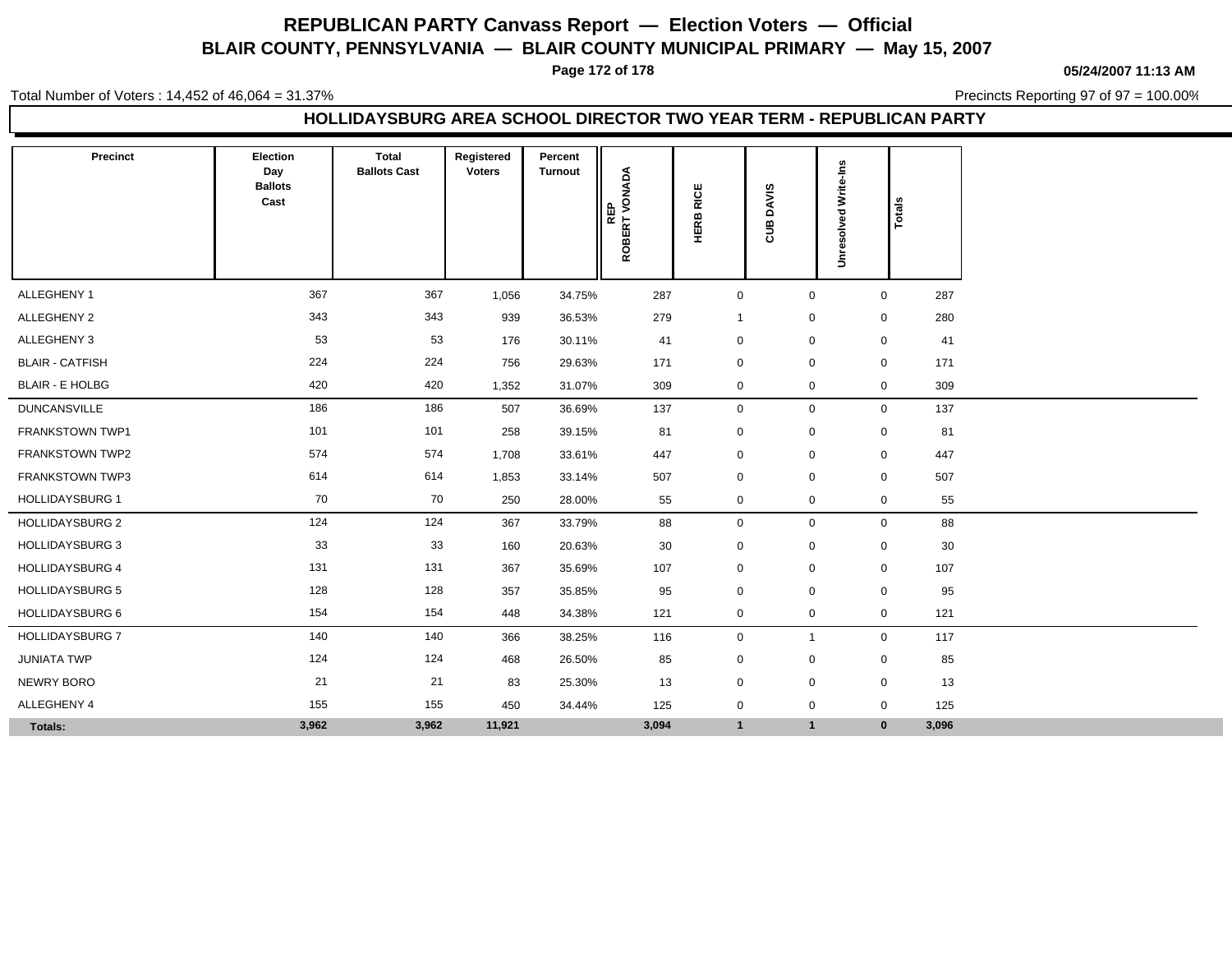**Page 173 of 178**

**05/24/2007 11:13 AM**

Total Number of Voters : 14,452 of 46,064 = 31.37%

Precincts Reporting 97 of 97 = 100.00%

### **TUNNELHILL BOROUGH COUNCIL FOUR YEAR TERM - REPUBLICAN PARTY**

| <b>Precinct</b> | <b>Election</b><br>Day<br><b>Ballots</b><br>Cast | Total<br><b>Ballots Cast</b> | Registered<br><b>Voters</b> | Percent<br>Turnout | ъ<br>$=$<br>∠  | Totals                     |
|-----------------|--------------------------------------------------|------------------------------|-----------------------------|--------------------|----------------|----------------------------|
| ALLEGHENY 4     |                                                  |                              | $\overline{0}$              | $0.00\%$           | $\overline{0}$ | $\Omega$<br>$\overline{0}$ |
| Totals:         |                                                  |                              | $\Omega$                    |                    | $\bf{0}$       | $\mathbf{0}$<br>n          |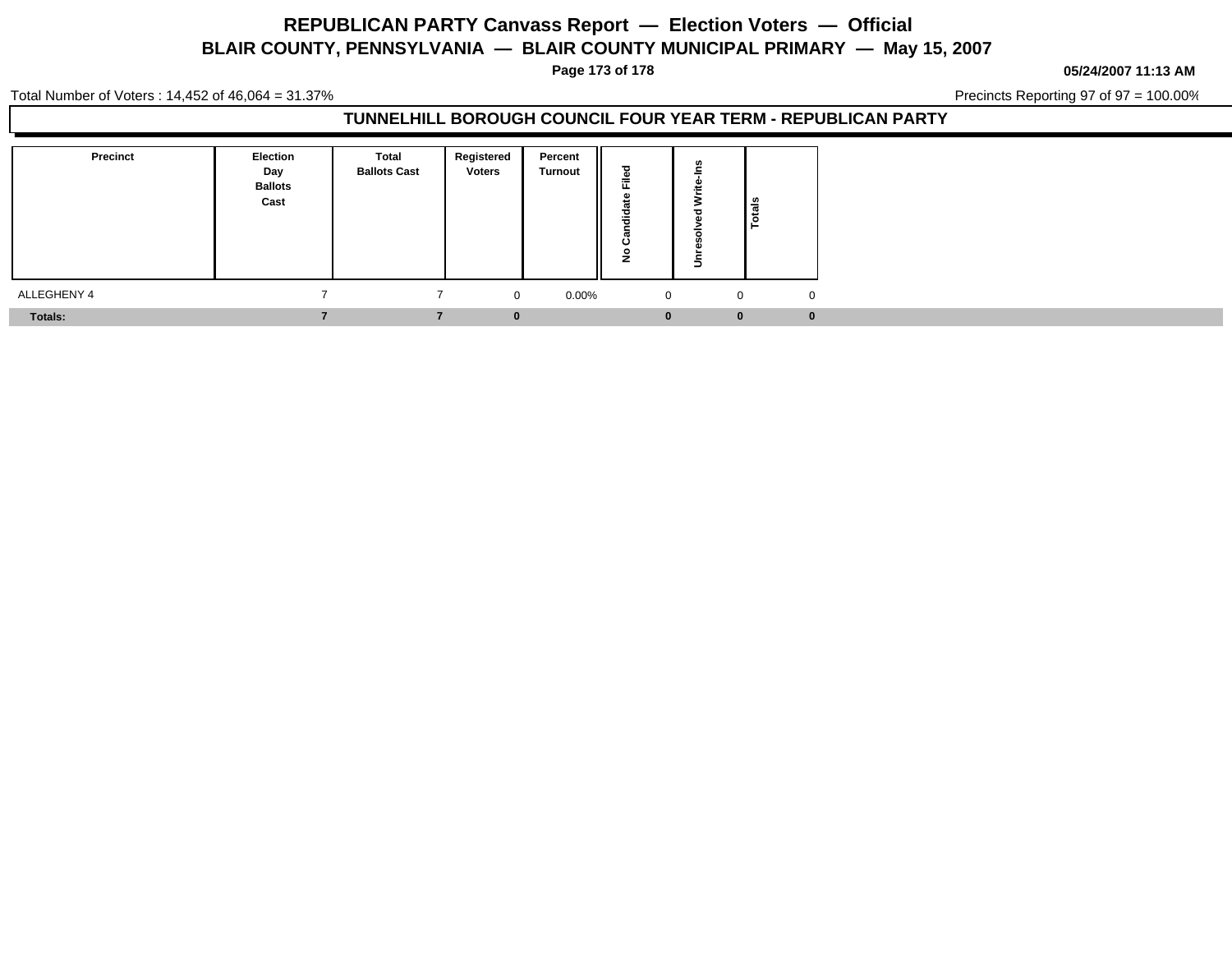**Page 174 of 178**

#### **05/24/2007 11:13 AM**

Total Number of Voters : 14,452 of 46,064 = 31.37%

Precincts Reporting 97 of 97 = 100.00%

### **TUNNELHILL BOROUGH COUNCIL TWO YEAR TERM - REPUBLICAN PARTY**

| <b>Precinct</b> | Election<br>Day<br><b>Ballots</b><br>Cast | <b>Total</b><br><b>Ballots Cast</b> | Registered<br><b>Voters</b> | Percent<br>Turnout | --             | نسد | ြိန်<br>۱ë           |
|-----------------|-------------------------------------------|-------------------------------------|-----------------------------|--------------------|----------------|-----|----------------------|
| ALLEGHENY 4     |                                           |                                     | $\mathbf{0}$                | $0.00\%$           | $\overline{0}$ |     | $\Omega$<br>$\Omega$ |
| Totals:         |                                           |                                     | 0                           |                    | $\bf{0}$       |     | $\bf{0}$<br>0        |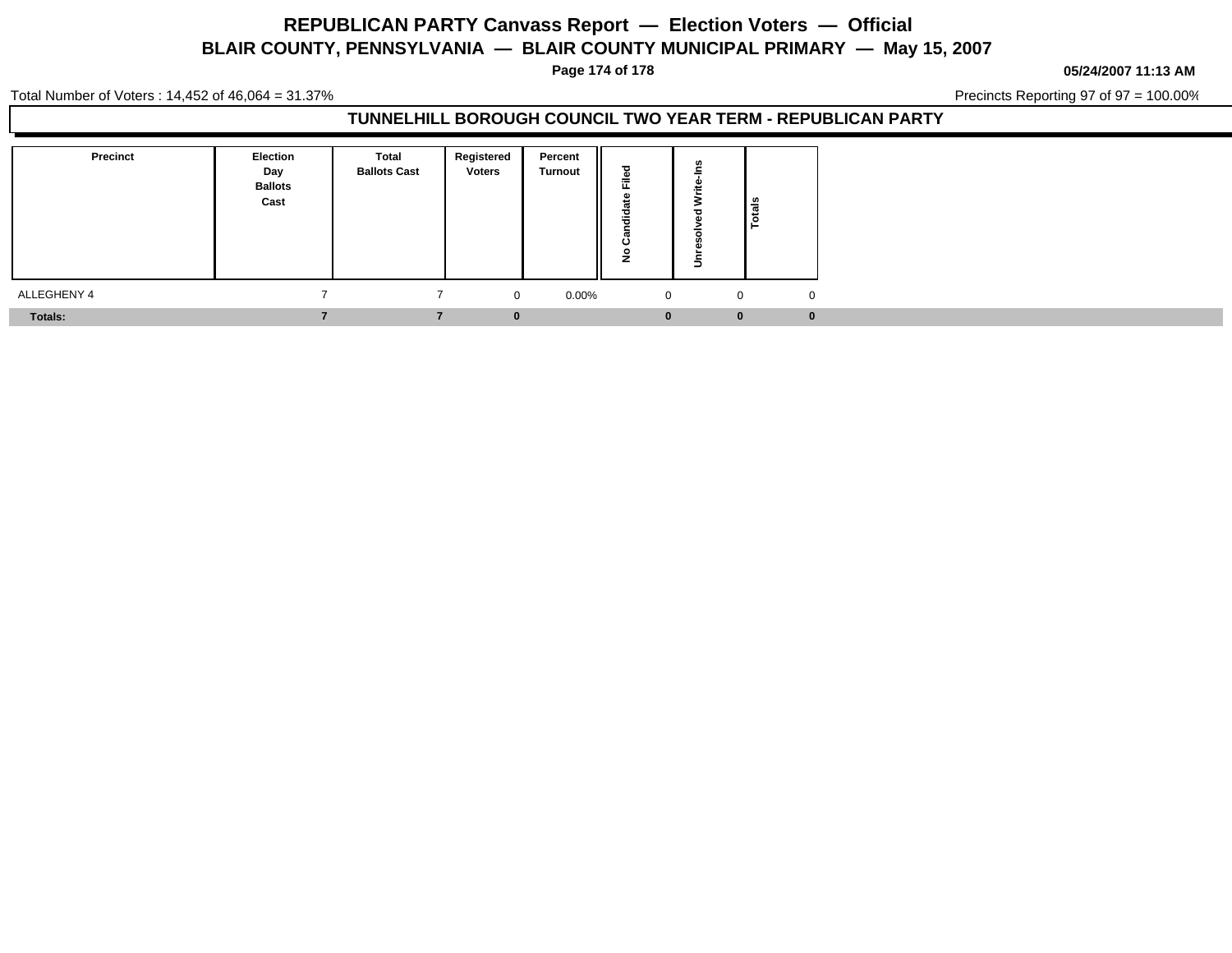**Page 175 of 178**

**05/24/2007 11:13 AM**

Total Number of Voters : 14,452 of 46,064 = 31.37%

Precincts Reporting 97 of 97 = 100.00%

### **TUNNELHILL BOROUGH ASSESSOR FOUR YEAR TERM - REPUBLICAN PARTY**

| <b>Precinct</b> | <b>Election</b><br>Day<br><b>Ballots</b><br>Cast | Total<br><b>Ballots Cast</b> | Registered<br>Voters | Percent<br>Turnout | ு<br>$\sim$  |                | Totals                         |
|-----------------|--------------------------------------------------|------------------------------|----------------------|--------------------|--------------|----------------|--------------------------------|
| ALLEGHENY 4     |                                                  |                              | $\overline{0}$       | $0.00\%$           |              | $\overline{0}$ | $\overline{0}$<br>$\mathbf{0}$ |
| Totals:         |                                                  |                              | $\bf{0}$             |                    | $\mathbf{0}$ |                | $\bf{0}$<br>$\mathbf{0}$       |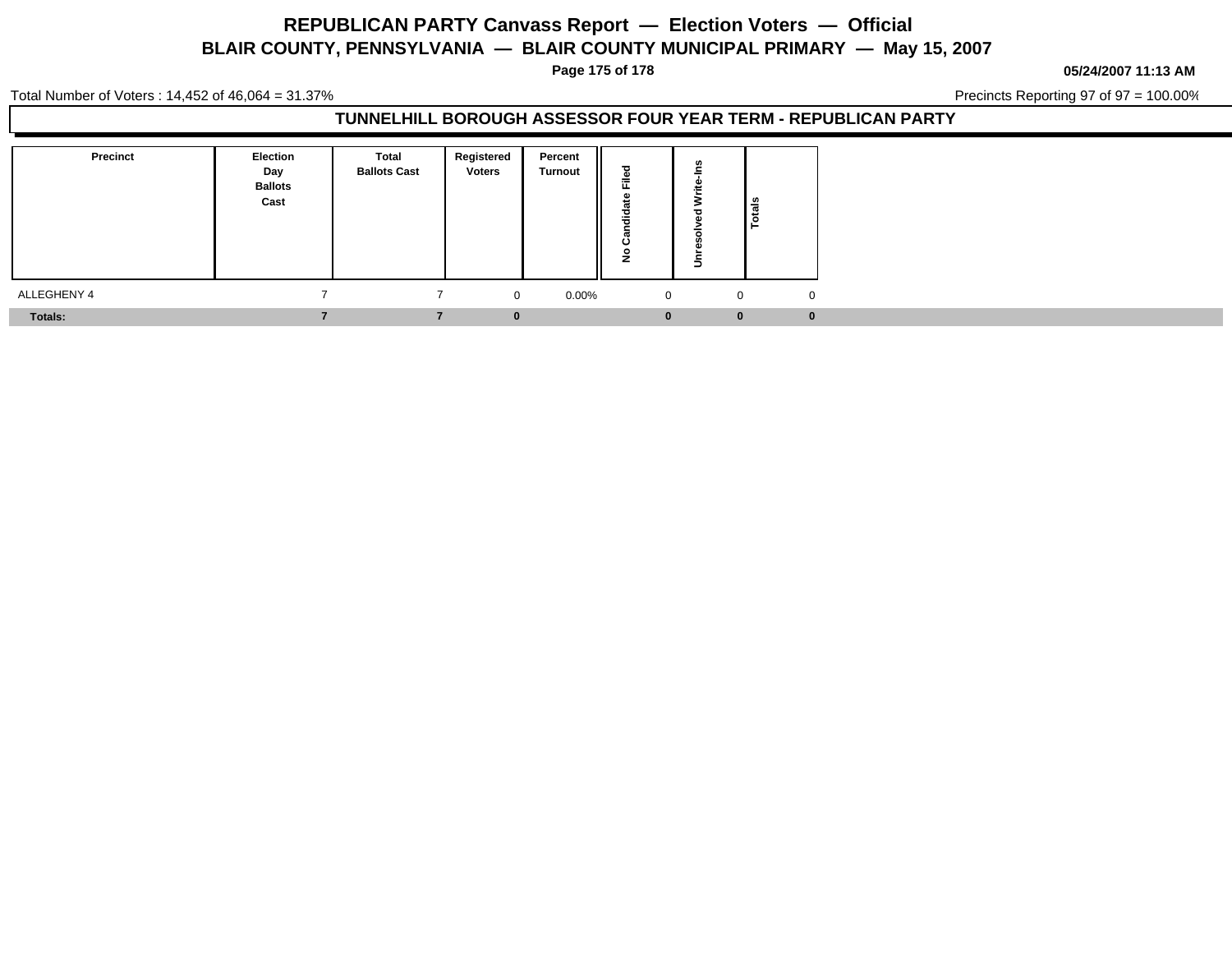**Page 176 of 178**

#### **05/24/2007 11:13 AM**

Total Number of Voters : 14,452 of 46,064 = 31.37%

Precincts Reporting 97 of 97 = 100.00%

### **PENN CAMBRIA SCHOOL DIRECTOR FOUR YEAR TERM - REPUBLICAN PARTY**

| Precinct       | <b>Election</b><br>Day<br><b>Ballots</b><br>Cast | <b>Total</b><br><b>Ballots Cast</b> | Registered<br><b>Voters</b> | Percent<br><b>Turnout</b> | O<br>o<br>щ<br>O | ▌ᡦᢛᢩ | ш<br>ne<br>이 또 | $\tilde{\phantom{a}}$<br> ⊞ୁ ≰<br>ပ | ن ∡<br>⊯ֲ<br>롱<br>н. | cn,<br>ا ⊯ٍ | $\sim$<br>NEI<br>VAREN<br>BEHE,<br>- | ທ<br>≃<br>ــ     | ن |
|----------------|--------------------------------------------------|-------------------------------------|-----------------------------|---------------------------|------------------|------|----------------|-------------------------------------|----------------------|-------------|--------------------------------------|------------------|---|
| ALLEGHENY 4    |                                                  |                                     |                             | $0.00\%$<br>$\Omega$      | 5                |      | 6              |                                     | $\mathbf 4$          |             |                                      | ົ                |   |
| <b>Totals:</b> |                                                  |                                     |                             |                           |                  |      | 6              |                                     |                      |             |                                      | $\mathbf{\cdot}$ |   |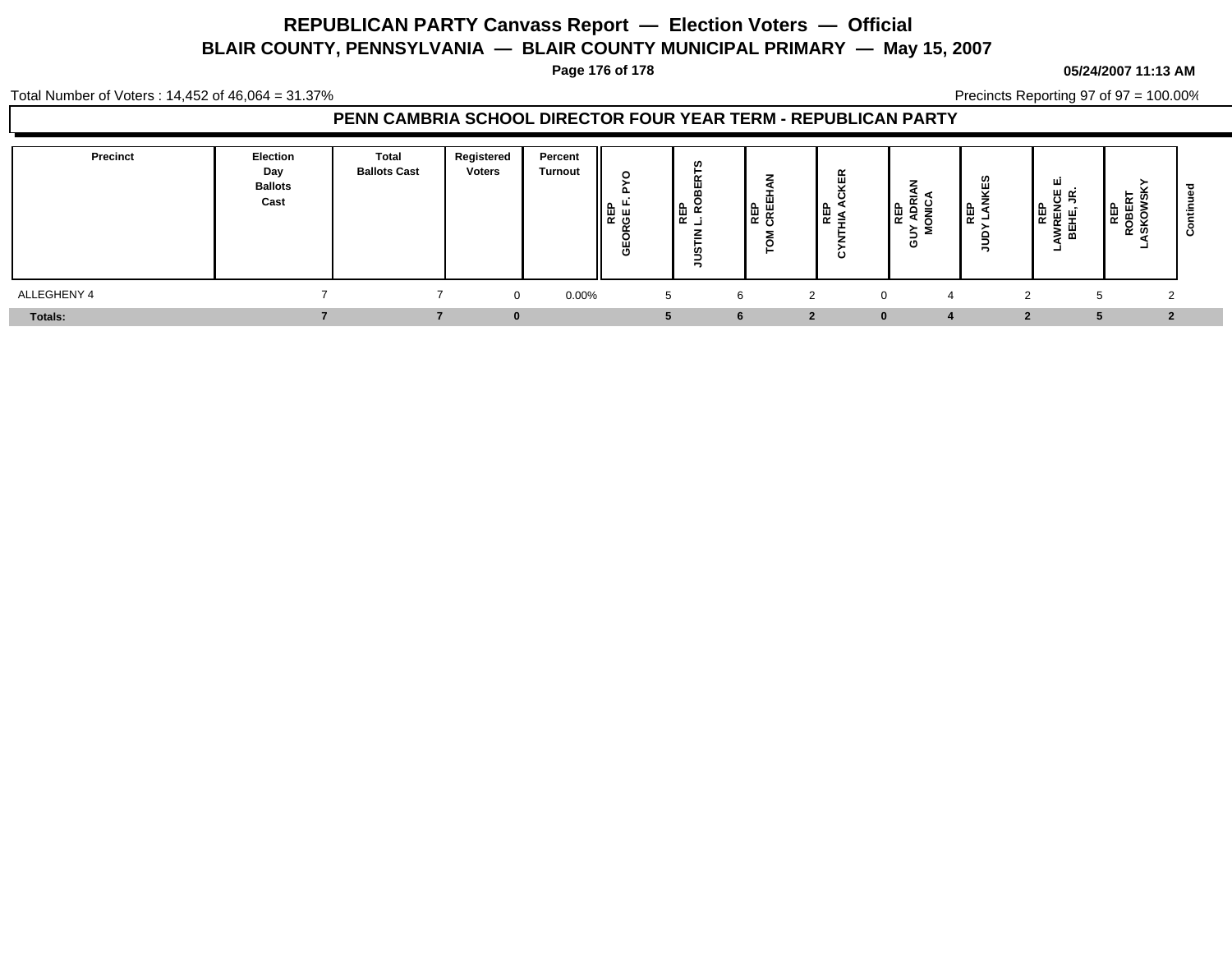**Page 177 of 178**

#### **05/24/2007 11:13 AM**

Precincts Reporting 97 of 97 = 100.00%

Total Number of Voters : 14,452 of 46,064 = 31.37%

### **PENN CAMBRIA SCHOOL DIRECTOR FOUR YEAR TERM**

|             | Continued                                 |                                     |                             |                    |                         |                                 |               |  |  |  |  |  |  |
|-------------|-------------------------------------------|-------------------------------------|-----------------------------|--------------------|-------------------------|---------------------------------|---------------|--|--|--|--|--|--|
| Precinct    | Election<br>Day<br><b>Ballots</b><br>Cast | <b>Total</b><br><b>Ballots Cast</b> | Registered<br><b>Voters</b> | Percent<br>Turnout | ≆<br>않<br>ທ<br>REN<br>× | ۴å<br>뽇<br><b>REP</b><br>ᇃ<br>š | <b>Totals</b> |  |  |  |  |  |  |
| ALLEGHENY 4 |                                           |                                     | $\Omega$                    | $0.00\%$           | 6                       | $\mathbf 0$                     | 32            |  |  |  |  |  |  |
| Totals:     |                                           |                                     | $\bf{0}$                    |                    | 6                       | $\mathbf{0}$                    | 32            |  |  |  |  |  |  |